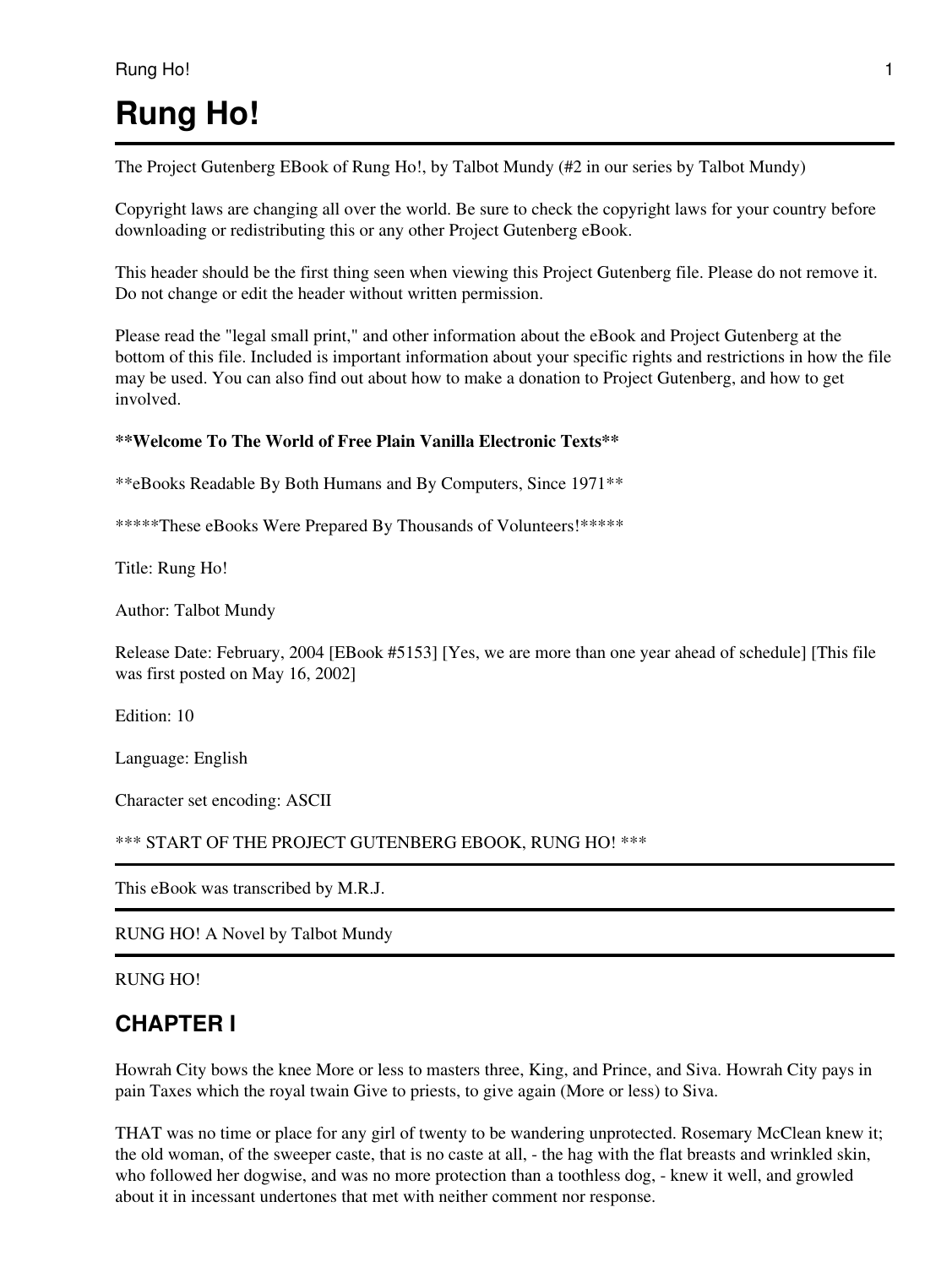"Leave a pearl of price to glisten on the street, yes!" she grumbled. "Perhaps none might notice it - perhaps! But her - here - at this time- " She would continue in a rumbling growl of half-prophetic catalogues of evil some that she had seen to happen, some that she imagined, and not any part of which was in the least improbable.

As the girl passed through the stenching, many-hued bazaar, the roar would cease for a second and then rise again. Turbaned and pugreed - Mohammedan and Hindoo - men of all grades of color, language, and belief, but with only one theory on women, would stare first at the pony that she rode, then at her, and then at the ancient grandmother who trotted in her wake. Low jests would greet the grandmother, and then the trading and the gambling would resume, together with the under-thread of restlessness that was so evidently there and yet so hard to lay a finger on.

The sun beat down pitilessly - brass - like the din of cymbals. Beneath the sun helmet that sat so squarely and straightforwardly on the tidy chestnut curls, her face was pale. She smiled as she guided her pony in and out amid the roaring throng, and carefully refused to see the scowls, her brave little shoulders seconded a pair of quiet, brave gray eyes in showing an unconquerable courage to the world, and her clean, neat cotton riding-habit gave the lie and the laugh in one to poverty; but, as the crowd had its atmosphere of secret murmuring, she had another of secret anxiety.

Neither had fear. She did not believe in it. She was there to help her father fight inhuman wrong, and die, if need be, in the last ditch. The crowd had none, for it had begun to realize that it was part a of a two-hundred-million crowd, held down and compelled by less than a hundred thousand aliens. And, least of all, had the man who followed her at a little distance the slightest sense of fear. He was far more conversant with it than she, but - unlike her, and far more than the seething crowd - he knew the trend of events, and just what likelihood there was of insult or injury to Rosemary McClean being avenged in a generation.

He caused more comment than she, and of a different kind. His rose-pink pugree, with the egret and the diamond brooch to hold the egret in its place - his jeweled sabre - his swaggering, almost ruffianly air - were no more meant to escape attention than his charger that clattered and kicked among the crowd, or his following, who cleared a way for him with the butt ends of their lances. He rode ahead, but every other minute a mounted sepoy would reach out past him and drive his lance-end into the ribs of some one in the way.

There would follow much deep salaaming; more than one head would bow very low indeed; and in many languages, by the names of many gods, he would be cursed in undertones. Aloud, they would bless him and call him "Heaven-born!"

But he took no interest whatever in the crowd. His dark-brown eyes were fixed incessantly on Rosemary McClean's back. Whenever she turned a corner in the crowded maze of streets, he would spur on in a hurry until she was in sight again, and then his handsome, swarthy face would light with pleasure - wicked pleasure - self-assertive, certain, cruel. He would rein in again to let her draw once more ahead.

Rosemary McClean knew quite well who was following her, and knew, too, that she could do nothing to prevent him. Once, as she passed a species of caravansary - low-roofed, divided into many lockable partitions, and packed tight with babbling humanity - she caught sight of a pair of long, black thigh boots, silver-spurred, and of a polished scabbard that moved spasmodically, as though its owner were impatient.

"Mahommed Gunga!" she muttered to herself. "I wonder whether he would come to my assistance if I needed him. He fought once - or so he says - for the British; he might be loyal still. I wonder what he is doing here, and what - Oh, I wonder!"

She was very careful not to seem to look sideways, or seek acquaintance with the wearer of the boots; had she done so, she would have gained nothing, for the moment that he caught sight of her through the opened door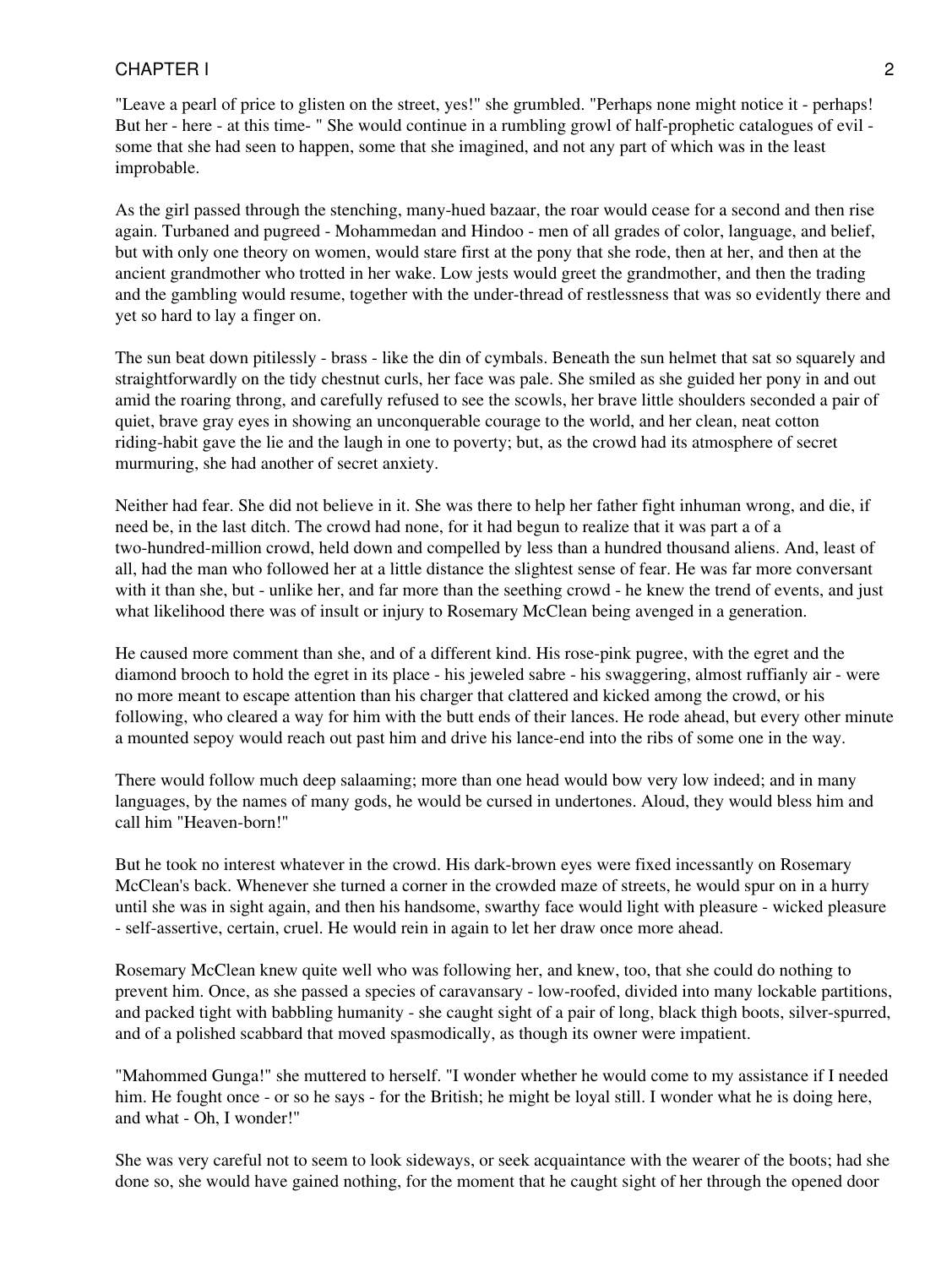he drew back into a shadow, and swore lustily. What he said to himself would have been little comfort to her.

"By the breath of God!" he growled. "These preachers of new creeds are the last straw, if one were wanting! They choose the one soft place where Mohammedan and Hindoo think alike, and smite! If I wanted to raise hell from end to end of Hind, I too would preach a new creed, and turn good-looking women loose to wander on the country-side! - Ah!" He drew back even further, as he spied the egret and the sabre and the stallion cavorting down the street - then thought better of it and strode swaggering to the doorway, and stood, crimson-coated, in the sunlight, stroking upward insolently at his black, fierce-barbered beard. There was a row of medal ribbons on his left breast that bore out something at least of his contention; he had been loyal to the British once, whether he was so now or not.

The man on the charger eyed him sideways and passed on. Mahommed Gunga waited. One of the prince's followers rode close to him - leaned low from the saddle - and leered into his face.

"Knowest not enough to salute thy betters?" he demanded.

Mahommed Gunga made a movement with his right hand in the direction of his left hip - one that needed no explanation; the other legged his horse away, and rode on, grinning nastily. To reassure himself of his superiority over everybody but his master, he spun his horse presently so that its rump struck against a tented stall, and upset tent and goods. Then he spent two full minutes in outrageous execration of the men who struggled underneath the gaudy cloth, before cantering away, looking, feeling, riding like a fearless man again. Mahommed Gunga sneered after him, and spat, and turned his back on the sunshine and the street.

"I had a mind to teach that Hindoo who his betters are!" he growled.

"Come in, risaldar-sahib!" said a voice persuasively." By your own showing the hour is not yet - why spill blood before the hour?"

The Rajput swaggered to the dark door, spurs jingling, looking back across his shoulder once or twice, as though he half-regretted leaving the Hindoo horseman's head upon his shoulders.

"Come in, sahib," advised the voice again. "They be many. We are few. And, who knows - our roads may lie together yet."

Mahommed Gunga kicked his scabbard clear, and strode through the door. The shadows inside and the hum of voices swallowed him as though he were a big, red, black-legged devil reassimilated in the brewing broth of trouble; but his voice boomed deep and loud after he had disappeared from view.

"When their road and my road lie together, we will travel all feet foremost!" he asserted.

Ten turnings further away by that time, Rosemary McClean pressed on through the hot, dinning swarm of humanity, missing no opportunity to slip her pony through an opening, but trying, too, to seem unaware that she was followed. She chose narrow, winding ways, where the awnings almost met above the middle of the street, and where a cavalcade of horsemen would not be likely to follow her - only to hear a roar behind her, as the prince's escort started slashing at the awnings with their swords.

There was a rush and a din of shouting beside her and ahead, as the frightened merchants scurried to pull down their awnings before the ruthless horse-men could ride down on them; the narrow street transformed itself almost on the instant into a undraped, cleared defile between two walls. And after that she kept to the broader streets, where there was room in the middle for a troop to follow, four abreast, should it choose. She had no mind to seek her own safety at the expense of men whose souls her father was laboring so hard to save.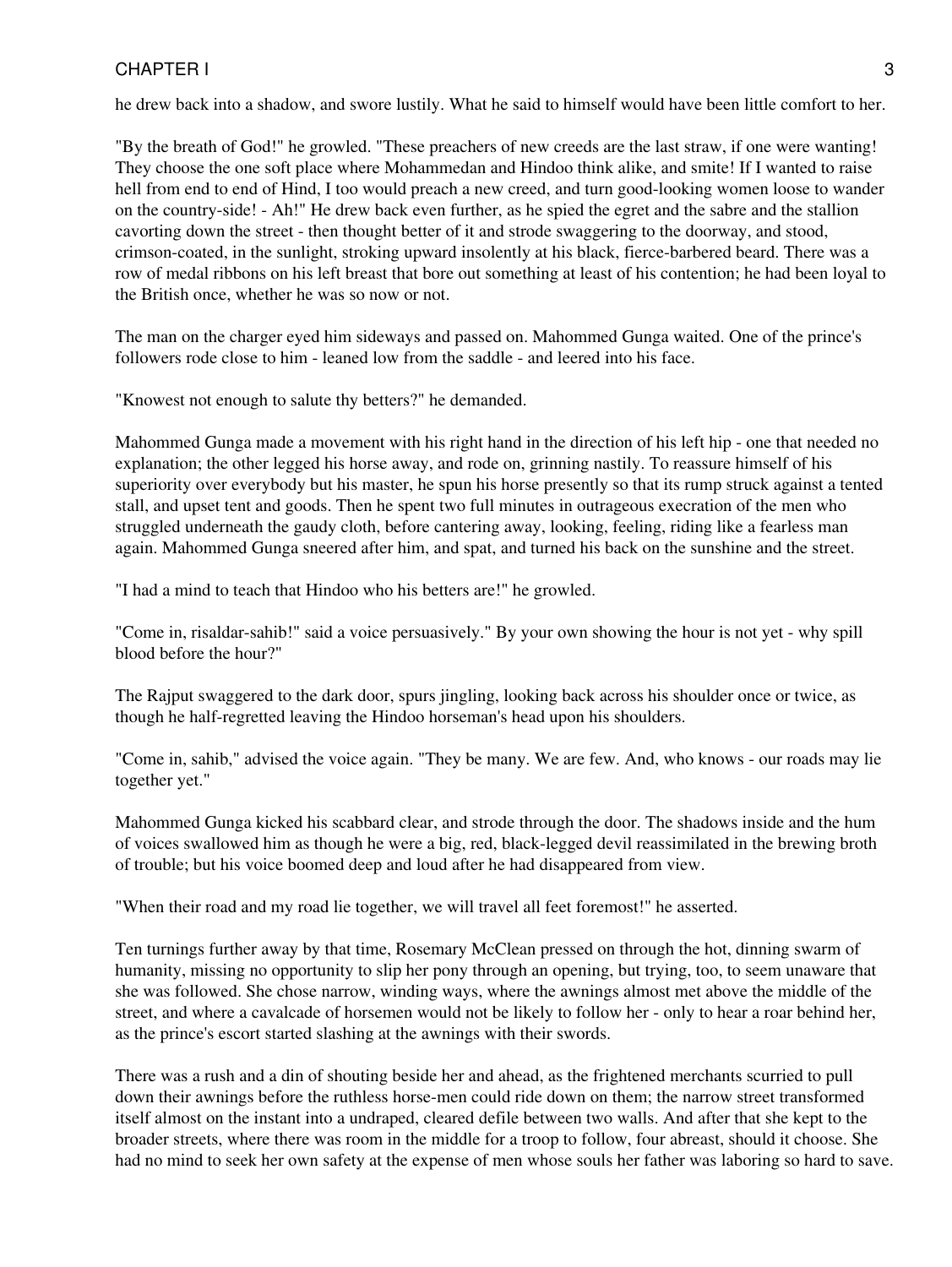She got no credit, though, for consideration - only blame for what the swordsmen had already done. One man - a Maharati trader - half-naked, his black hair coiled into a shaggy rope and twisted up above his neck followed her, side-tracking through the mazy byways of the bewildering mart, and coming out ahead of her or lurking beside bales of merchandise and waiting his opportunity to leap from shadow into shadow unobserved.

He followed her until she reached the open, where a double row of trees on each side marked the edge of a big square, large enough for the drilling of an army. Along one side of the square there ran the high brick wall, topped with a kind of battlement, that guarded the Maharajah's palace grounds from the eyes of men.

Just as she turned, just as she was starting to canter her pony beside the long wall, he leaped out at her and seized her reins. The old woman screamed, and ran to the wall and cowered there.

Very likely the man only meant to frighten her and heap insults on her, for in '56, though wrath ran deep and strong, men waited. There was to be sudden, swift whelming when the time came, not intermittent outrage. But he had no time to do more than rein her pony back onto its haunches.

There came a clatter of scurrying hoofs behind, and from a whirl of dust, topped by a rose-pink pugree, a steel blade swooped down on her and him. A surge of brown and pink and cream, and a dozen rainbow tints flashed past her; a long boot brushed her saddle on the off side. There was a sickening sound, as something hard swished and whicked home; her pony reeled from the shock of a horse's shoulder, and - none too gently - none too modestly - the prince with the egret and the handsome face reined in on his horse's haunches and saluted her.

There was blood, becoming dull-brown in the dust between them. He shook his sabre, and the blood dripped from it then he held it outstretched, and a horseman wiped it, before he returned it with a clang.

"The sahiba's servant!" he said magnificently, making no motion to let her pass, but twisting with his sword-hand at his waxed mustache and smiling darkly.

She looked down between them at the thing that but a minute since had lived, and loved perhaps as well as hated.

"Shame on you, Jaimihr-sahib!" she said, shuddering. A year ago she would have fallen from her pony in a swoon, but one year of Howrah and its daily horrors had so hardened her that she could look and loathe without the saving grace of losing consciousness.

"The shame would have been easier to realize, had I taken more than one stroke!" he answered irritably, still blocking the way on his great horse, still twisting at his mustache point, still looking down at her through eyes that blazed a dozen accumulated centuries' store of lawless ambition. He was proud of that back-handed swipe of his that would cleave a man each time at one blow from shoulder-joint to ribs, severing the backbone. A woman of his own race would have been singing songs in praise of him and his skill in swordsman-ship already; but no woman of his own race would have looked him in the eye like that and dared him, nor have done what she did next. She leaned over and swished his charger with her little whip, and slipped past him.

He swore, deep and fiercely, as he spurred and wheeled, and cantered after her. His great stallion could overhaul her pony in a minute, going stride for stride; the wall was more than two miles long with no break in it other than locked gates; there was no hurry. He watched her through half-closed, glowering, appraising eyes as he cantered in her wake, admiring the frail, slight figure in the gray cotton habit, and bridling his desire to make her - seize her reins, and halt, and make her - admit him master of the situation.

As he reached her stirrup, she reined in and faced him, after a hurried glance that told her her duenna had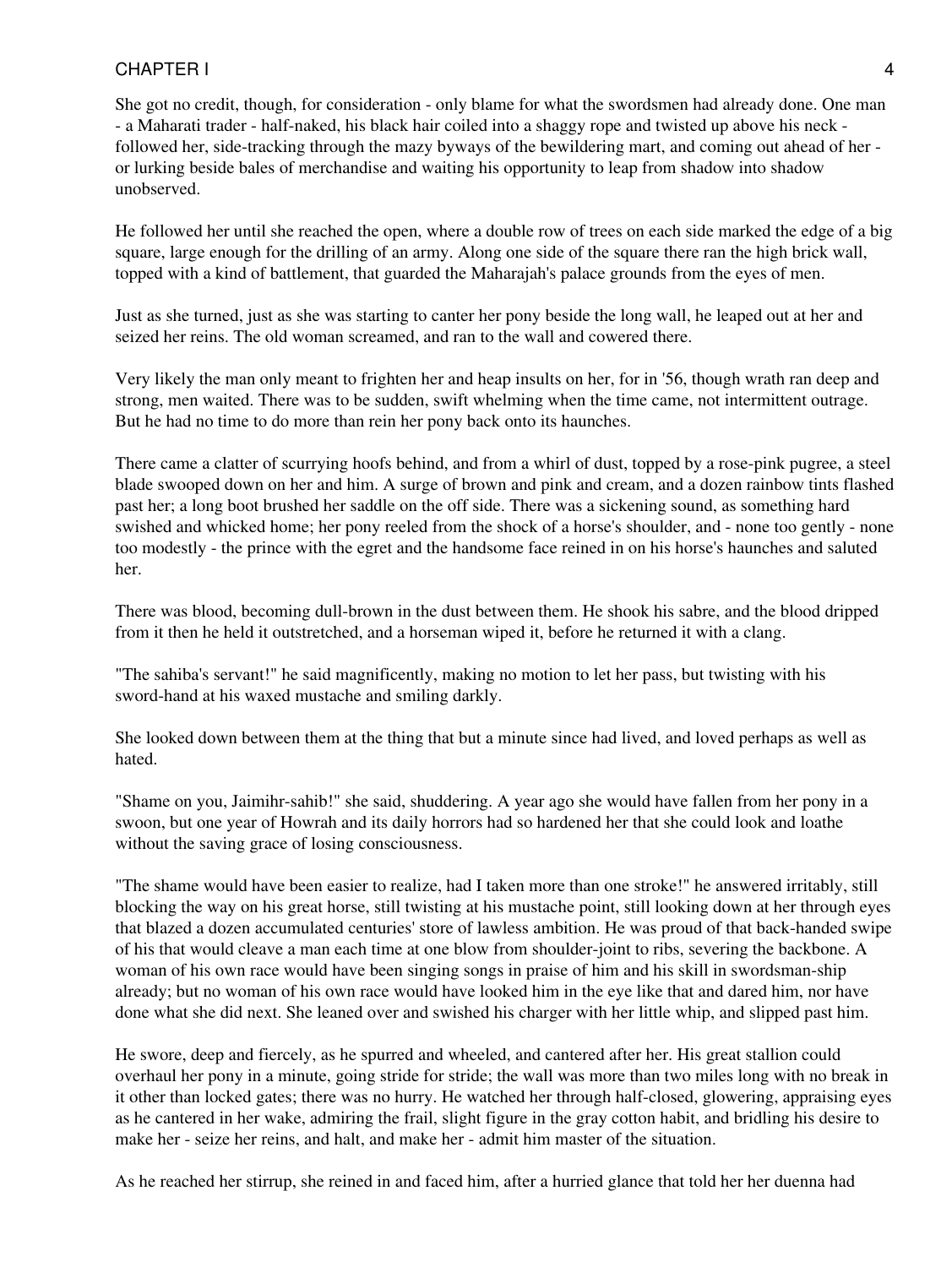failed her. The old woman was invisible.

"Will you leave that body to lie there in the dust and sun?" she asked indignantly.

"I am no vulture, or jackal, or hyena, sahiba!" he smiled. "I do not eat carrion!" He seemed to think that that was a very good retort, for he showed his wonderful white teeth until his handsome face was the epitome of self-satisfied amusement. His horse blocked the way again, and all retreat was cut off, for his escort were behind her, and three of them had ridden to the right, outside the row of trees, to cut off possible escape in that direction. "Was it not well that I was near, sahiba? Would it have been better to die at the hands of a Maharati of no caste - ?"

"Than to see blood spilt - than to be beholden to a murderer? Infinitely better! There was no need to kill that man - I could have quieted him. Let me pass, please, Jaimihr-sahib!"

He reined aside; but if she thought that cold scorn or hot anger would either of them quell his ardor, she had things reversed. The less she behaved as a native woman would have done - the more she flouted him - the more enthusiastic he became.

"Sahiba!" - he trotted beside her, his great horse keeping up easily with her pony's canter - "I have told you oftener than once that I make a good friend and a bad enemy!"

"And I have answered oftener than once that I do not need your friendship, and am not afraid of you! You forget that the British Government will hold your royal brother liable for my safety and my father's!"

"You, too, overlook certain things, sahiba." He spoke evenly, with a little space between each word. With the dark look that accompanied it, with the blood barely dry yet on the dusty road behind, his speech was not calculated to reassure a slip of a girl, gray-eyed or not, stiff-chinned or not, borne up or not by Scots enthusiasm for a cause. "This is a native state. My brother rules. The British - "

"Are near enough, and strong enough, to strike and to bring you and your brother to your knees if you harm a British woman!" she retorted. " You forget - when the British Government gives leave to missionaries to go into a native state, it backs them up with a strong arm!"

"You build too much on the British and my brother, sahiba! Listen - Howrah is as strong as I am, and no stronger. Had he been stronger, he would have slain me long ago. The British are - " He checked himself and trotted beside her in silence for a minute. She affected complete indifference; it was as though she had not heard him; if she could not be rid of him, she at least knew how to show him his utter unimportance in her estimation.

"Have you heard, sahiba, of the Howrah treasure? Of the rubies? Of the pearls? Of the emeralds? Of the bars of gold? It is foolishness, of course; we who are modern-minded see the crime of hoarding all that wealth, and adding to it, for twenty generations. Have you heard of it, sahiba?"

"Yes!" she answered savagely, swishing at his charger again to make him keep his distance. "You have told me of it twice. You have told me that you know where it is, and you have offered to show it to me. You have told me that you and your brother Maharajah Howrah and the priests of Siva are the only men who know where it is, and you lust for that treasure! I can see you lust! You think that I lust too, and you make a great mistake Jaimihr-sahib! You see, I remember what you have told me. Now, go away and remember what I tell you. I care for you and for your treasure exactly that!" She hit his charger with all her might, and at the sting of the little whip he shied clear of the road before the Rajah's brother could rein him in.

Again her effort to destroy his admiration for her had directly the opposite effect. He swore, and he swore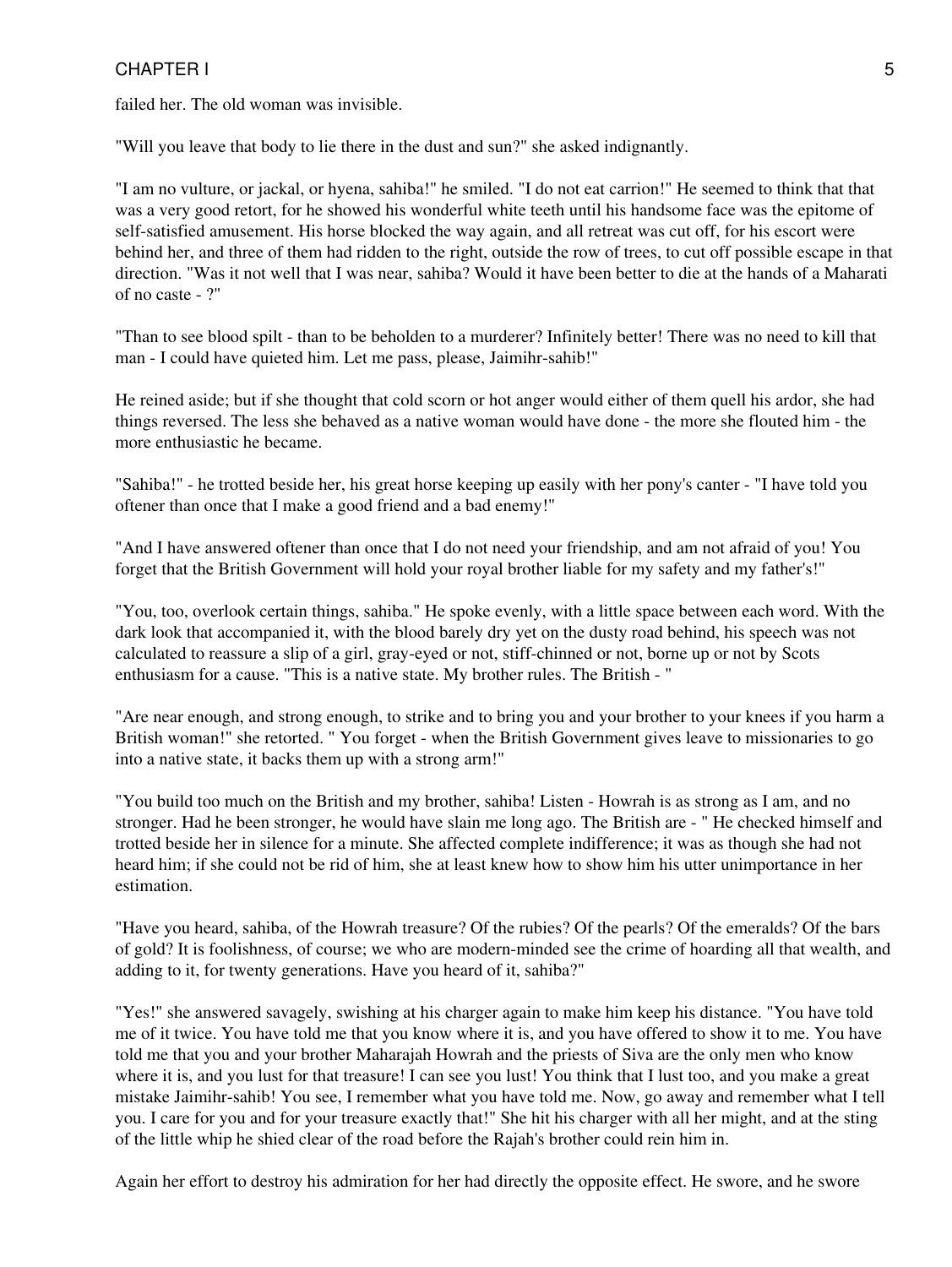vengeance; but he swore, too, that there was no woman in the East so worth a prince's while as this one, who dared flout him with her riding-whip before his men!

"Sahiba!" he said, sidling close to her again, and bowing in the saddle in mock cavalier humility. "The time will come when your government and my brother, who - at present - is Maharajah Howrah - will be of little service to you. Then, perhaps, you may care to recall my promise to load all the jewels you can choose out of the treasure-house on you. Then, perhaps, you may, remember that I said 'a throne is better than a grave, sahiba.' Or else - "

"Or else what, Jaimihr-sahib?" She reined again and wheeled about and faced him - pale-trembling a little looking very small and frail beside him on his great war-horse, but not flinching under his gaze for a single second.

"Or else, sahiba- I think you saw me slay the Maharati? Do you think that I would stop at anything to accomplish what I had set out to do? See, sahiba - there is a little blood there on your jacket! Let that be for a pledge between us - for a sign - or a token of my oath that on the day I am Maharajah Howrah, you are Maharanee - mistress of all the jewels in the treasure-house!"

She shuddered. She did not look to find the blood; she took his word for that, if for nothing else.

"I wonder you dare tell me that you plot against your brother!" That was more a spoken thought than a statement or a question.

"I would be very glad if you would warn my brother!" he answered her; and she knew like a flash, and on the instant, that what he said was true. She had been warned before she came to bear no tales to any one. No Oriental would believe the tale, coming from her; the Maharajah would arrest her promptly, glad of the excuse to vent his hatred of Christian missionaries. Jaimihr would attempt a rescue; it was common knowledge that he plotted for the throne. There would be instant civil war, in which the British Government would perforce back up the alleged protector of a defenseless woman. There would be a new Maharajah; then, in a little while, and in all likelihood, she would have disappeared forever while the war raged. There would be, no doubt, a circumstantial story of her death from natural causes.

She did not answer. She stared back at him, and he smiled down at her, twisting at his mustache.

"Think!" he said, nodding. "A throne, sahiba, is considerably better than a grave!" Then he wheeled like a sudden dust-devil and decamped in a cloud of dust, followed at full pelt by his clattering escort. She watched their horses leap one after the other the corpse of the Maharati that lay by the corner where it fell, and she saw the last of them go clattering, whirling up the street through the bazaar. The old hag rose out of a shadow and trotted after her again as she turned and rode on, pale-faced and crying now a little, to the little begged school place where her father tried to din the alphabet into a dozen low-caste fosterlings.

"Father!" she cried, and she all but fell out of the saddle into his arms as the tall, lean Scotsman came to the door to meet her and stood blinking in the sunlight." Father, I've seen another man killed! I've had another scene with Jaimihr! I can't endure it! I - I - Oh, why did I ever come?"

"I don't know, dear," he answered. "But you would come, wouldn't you?"

# **CHAPTER II**

'Twixt loot and law - 'tween creed and caste - Through slough this people wallows, To where we choose our road at last. I choose the RIGHT! Who follows?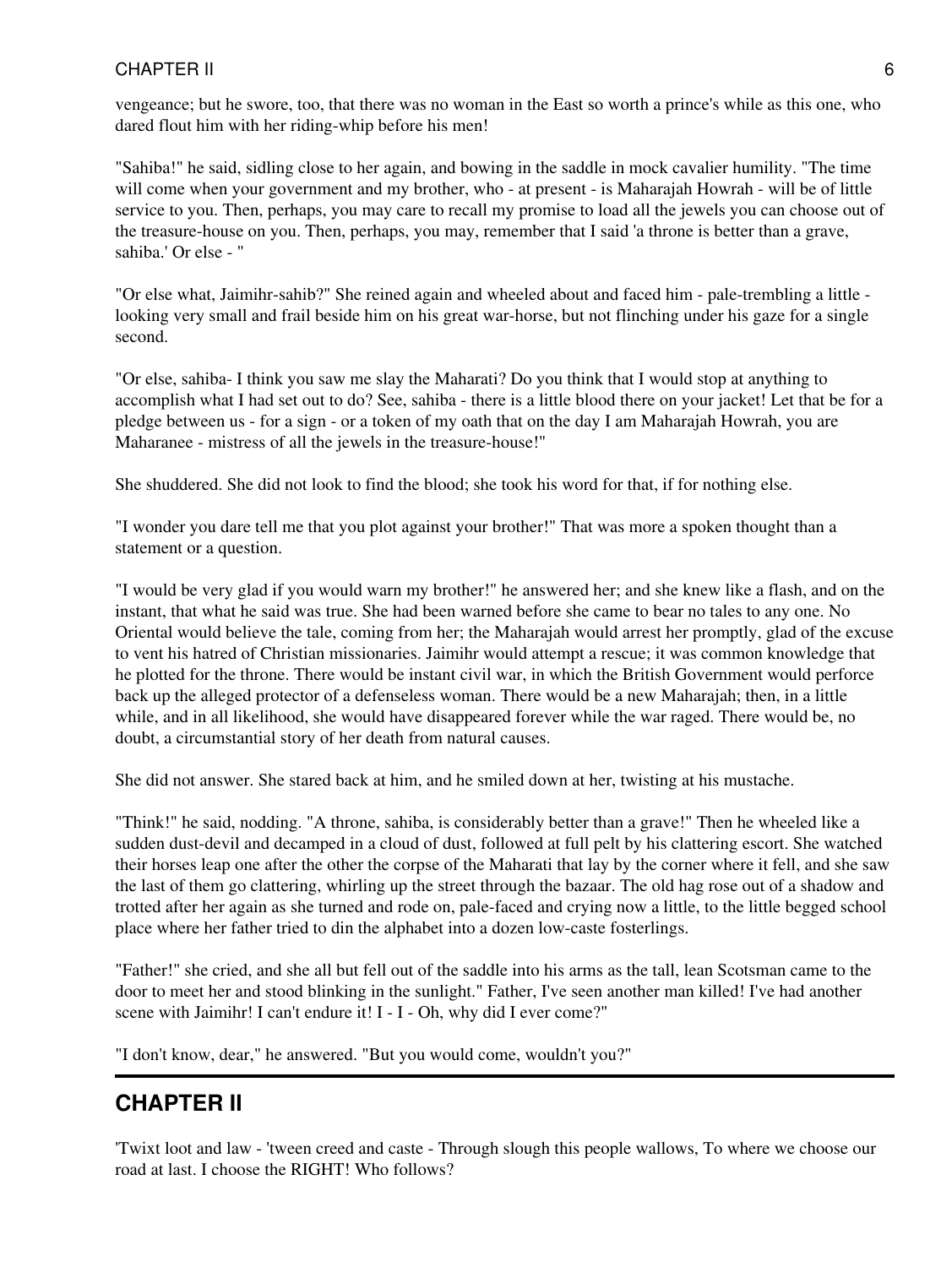HEMMED in amid the stifling stench and babel of the caravansary, secluded by the very denseness of the many-minded swarm, five other Rajputs and Mahommed Gunga - all six, according to their turbans, followers of Islam - discussed matters that appeared to bring them little satisfaction.

They sat together in a dark, low-ceilinged room; its open door - it was far too hot to close anything that admitted air - gave straight onto the street, and the one big window opened on a courtyard, where a pair of game-cocks fought in and out between the restless legs of horses, while a yelling horde betted on them. On a heap of grass fodder in a corner of the yard an all-but-naked expert in inharmony thumped a skin tom-tom with his knuckles, while at his feet the own-blood brother to the screech-owls wailed of hell's torments on a wind instrument.

Din - glamour - stink - incessant movement - interblended poverty and riches rubbing shoulders - noisy self-interest side by side with introspective revery, where stray priests nodded in among the traders, many-peopled India surged in miniature between the four hot walls and through the passage to the overflowing street; changeable and unexplainable, in ever-moving flux, but more conservative in spite of it than the very rocks she rests on - India who is sister to Aholibah and mother of all fascination.

In that room with the long window, low-growled, the one thin thread of clear-sighted unselfishness was reeling out to very slight approval. Mahommed Gunga paced the floor and kicked his toes against the walls, as he turned at either end, until his spurs jingled, and looked with blazing dark-brown eyes from one man to the other.

"What good ever came of listening to priests? he asked." All priests are alike - ours, and theirs, and padre-sahibs! They all preach peace and goad the lust that breeds war and massacre! Does a priest serve any but himself? Since when? There will come this rising that the priests speak of - yes! Of a truth, there will, for the priests will see to it! There is a padre-sahib here in Howrah now for the Hindoo priests to whet their hate on. You saw the woman ride past here a half-hour gone? There is a pile of tinder ready here, and any fool of a priest can make a spark! There will be a rising, and a big one!"

"There will! Of a truth, there will!" Alwa, his cousin, crossed one leg above the other with a clink of spurs and scabbard. He had no objection to betraying interest, but declined for the present to betray his hand.

"There will be a blood-letting that will do no harm to us Rajputs!" said another man, whose eyes gleamed from the darkest corner; he, too, clanked his scabbard as though the sound were an obbligato to his thoughts. "Sit still and say nothing is my advice; we will be all ready to help ourselves when the hour comes!"

"It is this way," said Mahommed Gunga, standing straddle-legged to face all five of them, with his back to the window. He stroked his black beard upward with one hand and fingered with the other at his sabre-hilt. "Without aid when the hour does come, the English will be smashed - worn down - starved out - surrounded stamped out - annihilated - so!" He stamped with his heel descriptively on the hard earth floor. "And then, what?"

"Then, the plunder!" said Alwa, showing a double row of wonderful white teeth. The other four grinned like his reflections. "Ay, there will be plunder - for the priests! And we Rajputs will have new masters over us! Now, as things are, we have honorable men. They are fools, for any man is a fool who will not see and understand the signs. But they are honest. They ride straight! They look us straight between the eyes, and speak truth, and fear nobody! Will the Hindoo priests, who will rule India afterward, be thus? Nay! Here is one sword for the British when the hour comes!"

"I have yet to see a Hindoo priest rule me or plunder me!" said Alwa with a grin.

"You will live to see it!" said Mahommed Gunga. "Truly, you will live to see it, unless you throw your weight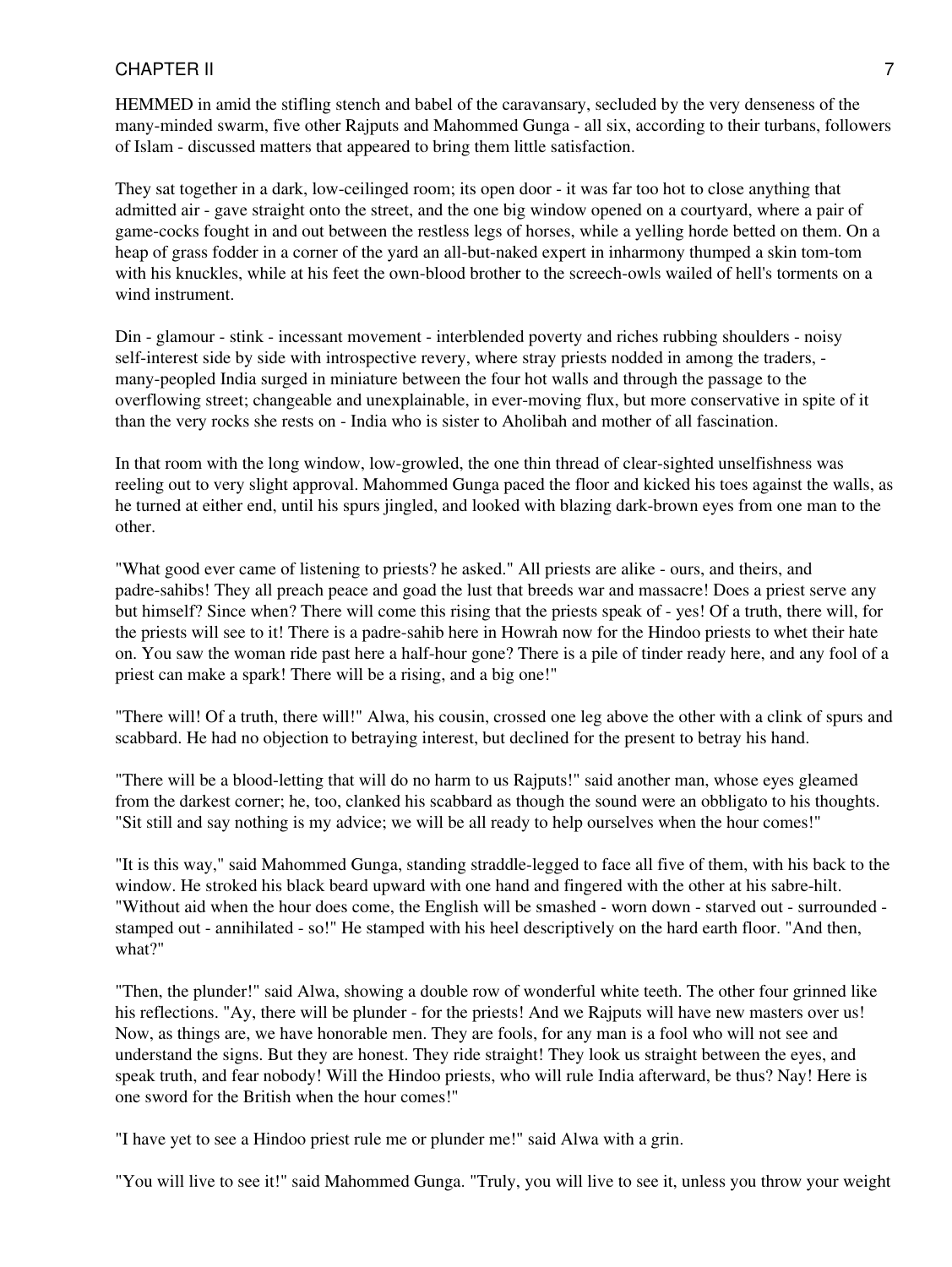into the other scale! What are we Rajputs without a leader whom we all trust? What have we ever been?" He swung on his heels suddenly - angrily - and began to pace the floor again - then stopped.

"Divided, and again subdivided - one-fifth Mohammedan and four-fifths Hindoo - clan within clan, and each against the other. Do we own Rajputana? Nay! Do we rule it? Nay! What were we until Cunnigan-bahadur came?"

"Ah!" All five men rose with a clank in honor to the memory of that man. "Cunnigan-bahadur! Show us such another man as he was, and I and mine ride at his back!" said Alwa. "Not all the English are like Cunnigan! A Cunnigan could have five thousand men the minute that he asked for them!"

"Am I a wizard? - Can I cast spells and bring dead men's spirits from the dead again? I know of no man to take his place," said Mahommed Gunga sadly.

He was the poorest of them, but they were all, comparatively speaking, poor men; for the long peace had told its tale on a race of men who are first gentlemen, then soldiers, and last - least of all - and only as a last resource, landed proprietors. The British, for whom they had often fought because that way honor seemed to lie, had impoverished them afterward by passing and enforcing zemindary laws that lifted nine-tenths of the burden from the necks of starving tenants. The new law was just, as the Rajputs grudgingly admitted, but it pinched their pockets sadly; like the old-time English squires, they would give their best blood and their last rack-rent-wrung rupee for the cause that they believed in, but they resented interference with the rack-rents! Mahommed Gunga had had influence enough with these five landlord relations of his to persuade them to come and meet him in Howrah City to discuss matters; the mere fact that he had thought it worth his while to leave his own little holding in the north had satisfied them that he would be well worth listening to - for no man rode six hundred miles on an empty errand. But they needed something more than words before they pledged the word that no Rajput gentleman will ever break.

"Find us a Cunnigan - bring him to us - prove him to us - and if a blade worth having from end to end of Rajputana is not at his service, I myself will gut the Hindoo owner of it! That is my given word!" said Alwa.

"He had a son," said Mahommed Gunga quietly.

"True. Are all sons like their fathers? Take Maharajah Howrah here; his father was a man with whom any soldier might be proud to pick a quarrel. The present man is afraid of his own shadow on the wall - divided between love for the treasure-chests he dare not broach and fear of a brother whom he dare not kill. He is priest-ridden, priest-taught, and fit to be nothing but a priest. Who knows how young Cunnigan will shape? Where is he? Overseas yet! He must prove himself, as his father did, before he can hope to lead a free regiment of horse!"

"Then Cunnigan-bahadur's watch-word 'For the peace of India,' is dead-died with him?" asked Mahommed Gunga. "We are each for our own again?"

"I have spoken! " answered Alwa. As the biggest clan-chief left on all that countryside, he had a right to speak before the others, and he knew that what he said would carry weight when they had all ridden home again, and the report had gone abroad in ever-widening rings. "If the English can hold India, let them! I will not fight against them, for they are honest men for all their madness. If they cannot, then I am for Rajputana, not India - India may burn or rot or burst to pieces, so long as Rajputana stands! But - " He paused a moment , and looked at each man in turn, and tapped his sabre-hilt, " - if a Cunnigan-bahadur were among us - a man whom I could trust to lead me and mine and every man - I would lend him my sword for the sheer honor of helping him hack truth out of corruption! I have nothing more to say!"

"One word more, cousin!" said Mahommed Gunga. "I was risaldar in Cunnigan-bahadur's regiment of horse.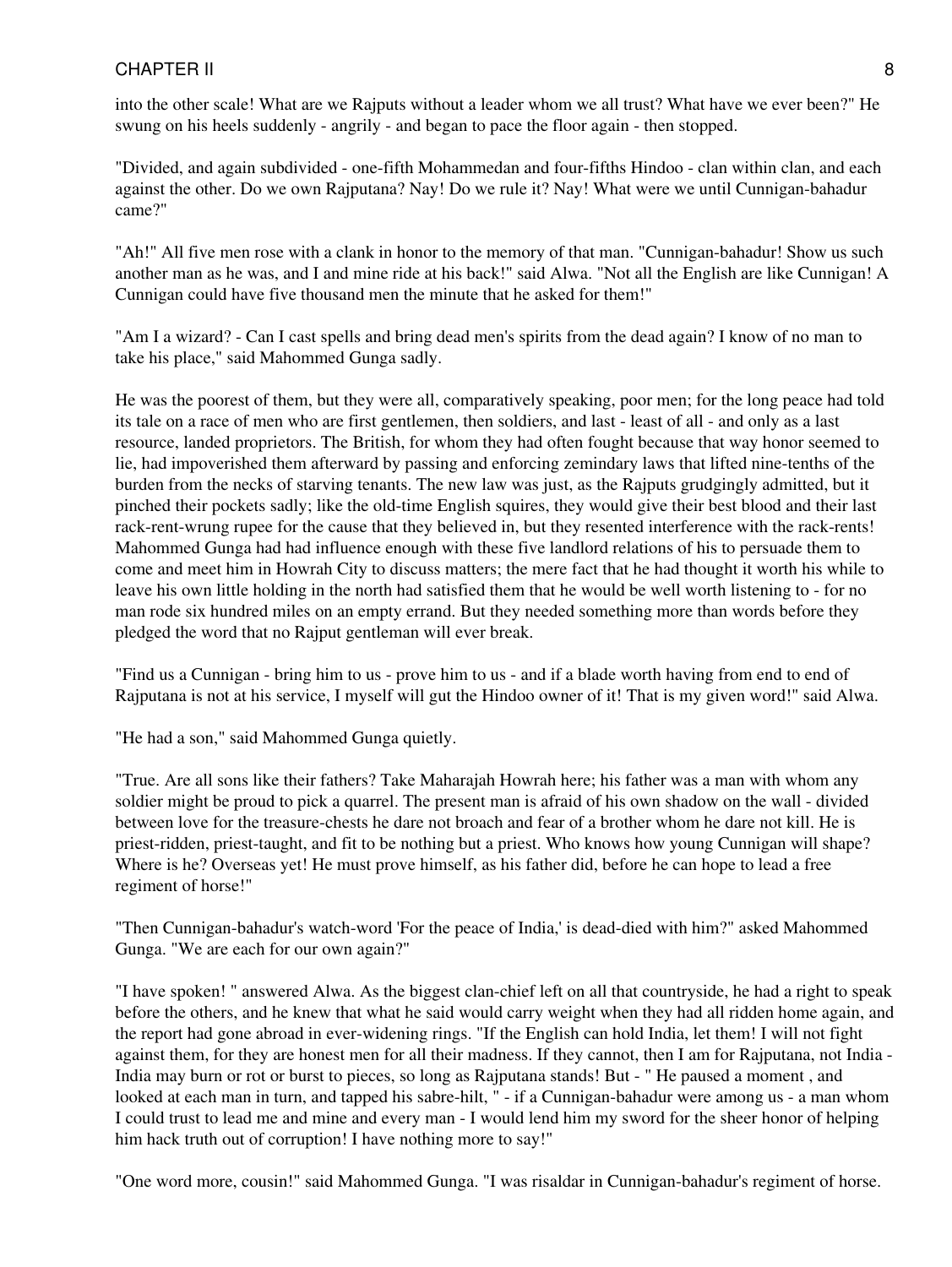There was more than mere discipline between us. I ate his salt. Once - when he might have saved himself the trouble without any daring to reproach him - he risked his own life, and a troop, and his reputation to save a woman of my family from capture, and something worse. There was never a Rajput or any other native woman wronged while he was with us."

"Well?"

"I am no friend of Christian priests - of padres. But- "

"She who rode by just now? What, then?"

"I ride northward now, and then very likely South again. I can do nothing in the matter, yet - were he in my shoes, and she a native woman at the mercy of the troops - Cunnigan-bahadur would have assigned a guard for her."

"Ho! So I am thy sepoy?" sneered Alwa, standing sideways - looking sideways - and throwing out his chest. "I am to do thy bidding, guarding stray padres" (he spoke the word as though it were a bad taste he was spitting from his mouth), "and herding women without purdah, while thou ridest on assignations Allah knows where? Since when?"

"I have yet to refuse to guard thy back, or thy good name, Alwa!" Mahommed Gunga eyed him straight, and thrust his hilt out. "The woman is nothing to me - the padre-sahib less. It is because of the debt I owe to Cunnigan that I ask this favor."

"Oh. It is granted! Should she appeal to me, I will rip Howrah into rags and burn this city to protect her if need be! She must first ask, though, even as thou didst."

Mahommed Gunga saluted him, bolt-upright as a lance, and without the slightest change in his expression.

"The word is sufficient, cousin!"

Alwa returned his salute, and raised his voice in a gruff command. A saice outside the window woke as though struck by a stick - sprang to his feet - and passed the order on. A dozen horses clattered in the courtyard and filed through the arched passage to the street, and Alwa mounted. The others, each with his escort, followed suit, and a moment later, with no further notice of one another, but with as much pomp and noise as though they owned the whole of India, the five rode off, each on his separate way, through the scattering crowd.

Then Mahommed Gunga called for his own horse and the lone armed man of his own race who acted squire to him.

"Did any overhear our talk?" he asked.

"No, sahib. "

"Not the saice, even?"

"No, sahib. He slept."

"He awoke most suddenly, and at not much noise."

"For that reason I know he slept, sahib. Had he been pretending, he would have wakened slowly."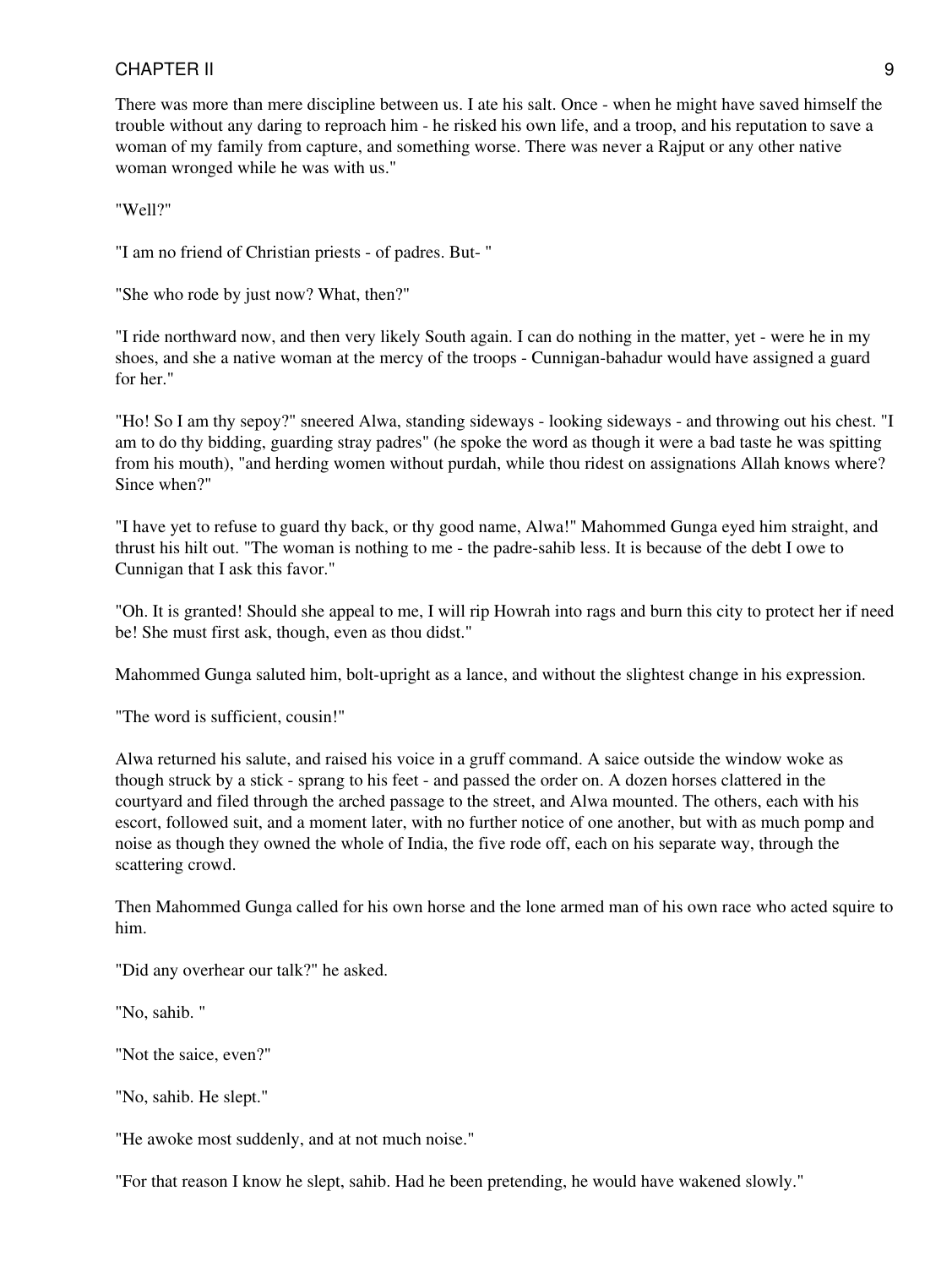"Thou art no idiot!" said Mahommed Gunga. "Wait here until I return, and lie a few lies if any ask thee why we six came together, and of what we spoke!"

Then he mounted and rode off slowly, picking his way through the throng much more cautiously and considerately than his relatives had done, though not, apparently, because he loved the crowd. He used some singularly biting insults to help clear the way, and frowned as though every other man he looked at were either an assassin or - what a good Mohammedan considers worse - an infidel. He reached the long brick wall at last - broke into a canter - scattered the pariah dogs that were nosing and quarreling about the corpse of the Maharati, and drew rein fifteen minutes later by the door of the tiny school place that Miss McClean had entered.

# **CHAPTER III**

For service truly rendered, and for duty dumbly done - For men who neither tremble nor forget - There is due reward, my henchman. There is honor to be won. There is watch and ward and sterner duty yet.

No sound came, from within the schoolhouse. The little building, coaxed from a grudging Maharajah, seemed to strain for light and air between two overlapping, high-walled brick warehouses. Before the door, in a spot where the scorching sun-rays came but fitfully between a mesh of fast-decaying thatch, the old hag who had followed Rosemary McClean lay snoozing, muttering to herself, and blinking every now and then as a street dog blinks at the passers-by. She took no notice of Mahommed Gunga until he swore at her.

"Miss-sahib hai?" he growled; and the woman jumped up in a hurry and went inside. A moment later Rosemary McClean stood framed in the doorway still in her cotton riding-habit, very pale - evidently frightened at the summons - but strangely, almost ethereally, beautiful. Her wealth of chestnut hair was loosely coiled above her neck, as though she had been caught in the act of dressing it. She looked like the wan, wasted spirit of human pity - he like a great, grim war-god.

"Salaam, Miss Maklin-sahib!"

He dismounted as he spoke and stood at attention, then stared truculently, too inherently chivalrous to deny her civility - he would have cut his throat as soon as address her from horseback while she stood - and too contemptuous of her father's calling to be more civil than he deemed in keeping with his honor.

"Salaam, Mohammed Gunga!" She seemed very much relieved, although doubtful yet. "Not letters again?"

"No, Miss-sahib. I am no mail-carrier! I brought those letters as a favor to Franklin-sahib at Peshawur; I was coming hither, and he had no man to send. I will take letters, since I am now going, if there are letters ready; I ride to-night."

"Thank you, Mahommed Gunga. I have letters for England. They are not yet sealed. May I send them to you before you start?"

"I will send my man for them. Also, Miss Maklin-sahib" (heavens! how much cleaner and better that sounded than the prince's ironical "sahiba"!)

"If you wish it, I will escort you to Peshawur, or to any city between here and there."

"But - but why?"

"I saw Jaimihr. I know Jaimihr."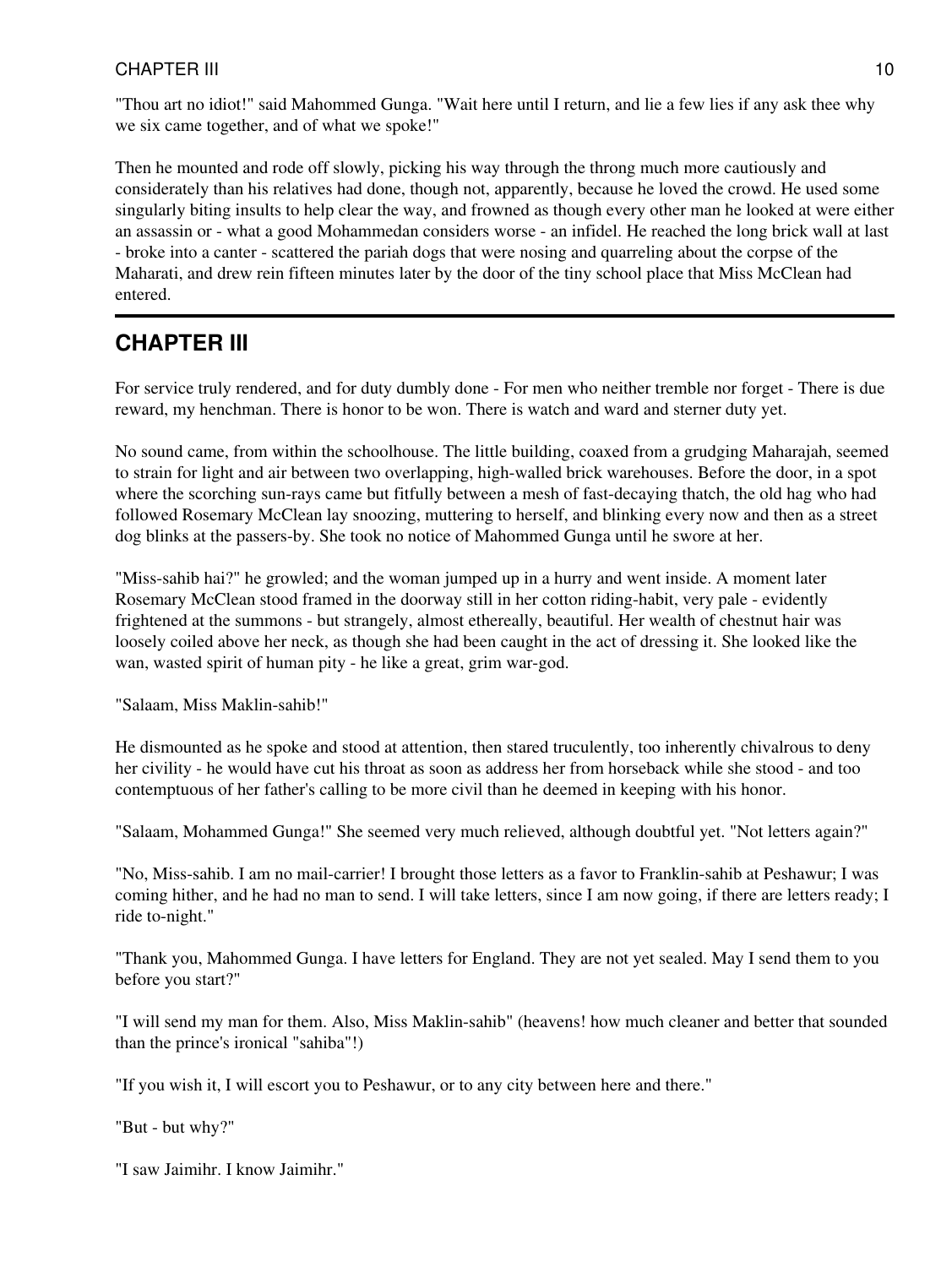"And - "

"And - this is no place for a padre, or for the daughter of a padre."

What he said was true, but it was also insolent, said insolently.

"Mahommed Gunga-sahib, what are those ribbons on your breast?" she asked him.

He glanced down at them, and his expression changed a trifle; it was scarcely perceptible, but underneath his fierce mustache the muscles of his mouth stiffened.

"They are medal ribbons - for campaigns," he answered.

"Three-four-five! Then, you were a soldier a long time? Did you - did you desert your post when there was danger?"

He flushed, and raised his hand as though about to speak.

"Or did people insult you when you chose to remain on duty?"

"Miss-sahib, I have not insulted you!" said Mahommed Gunga. "I came here for another purpose."

"You came, very kindly, to ask whether there were letters. Thank you, Mahommed Gunga-sahib, for your courtesy. There are letters, and I will give them to your man, if you will be good enough to send him for them."

He still stood there, staring at her with eyes that did not blink. He was too much of a soldier to admit himself at a loss what to say, yet he had no intention of leaving Howrah without saying it, for that, too, would have been unsoldierly.

"The reason why your countrymen have found men of this land before now to fight for them -one reason, at least - " he said gruffly, "is that hitherto they have not meddled with our religions. It is not safe! It would be better to come away, Miss-sahib."

"Would you like to say that to my father? He is - "

"Allah forbid that I should argue with him! I spoke to you, on your account!"

"You forget, I think," she answered him gently, that we had permission from the British Government to come here; it has not been withdrawn. We are doing no harm here - trying only to do good. There is always danger when - "

"I would speak of that," he interrupted - "You will not come away?"

She shook her head.

"Your father could remain."

She shook her head again. "I stay with him," she answered.

"At present, Jaimihr is the danger, Miss-sahib; but I think that at present he will dare do nothing. The Maharajah dare do nothing either, yet. Should either of them make a move to interfere with you, it would not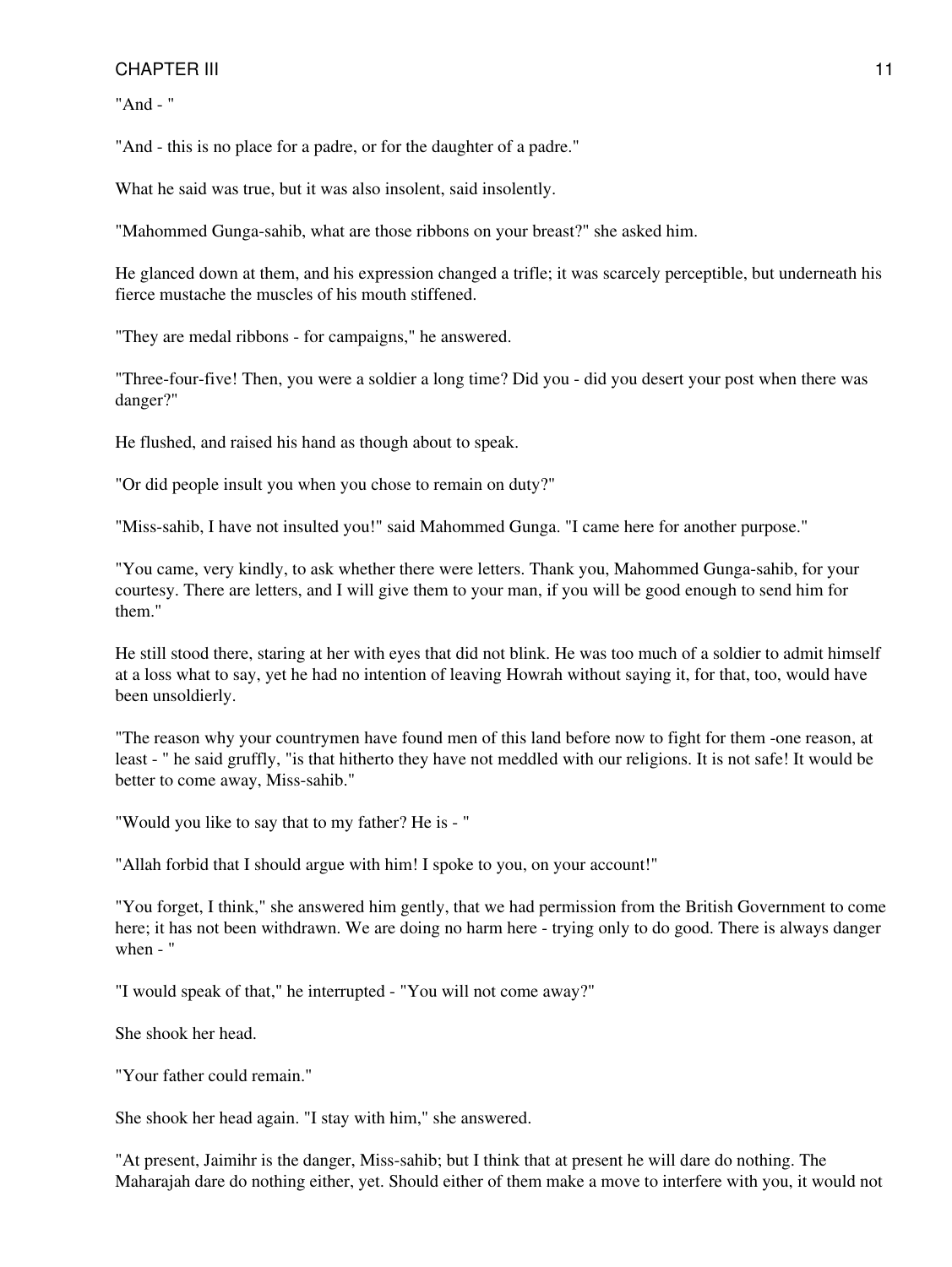be safe to appeal to the other one. You will not understand, but it is so. In that event, there is a way to safety of which I would warn you."

"Thank you, Mahommed Gunga. What is it?"

"There are men more than a day's ride away from here who are to be depended on - by you, at least - under all circumstances. Is that old woman to be trusted?"

"How should I know?" she smiled. "I believe she is fond of me."

"That should be enough. I would like, if the Miss-sahib will permit, to speak with her."

At a word from Miss McClean the old hag came out into the sun again and blinked at the Rajput, very much afraid of him. Mahommed Gunga saluted Miss McClean - swore at the old woman - pointed a wordless order with his right arm - watched her shuffle half a hundred yards up-street - followed her, and growled at her for about five minutes, while she nodded. Finally, he drew from the pocket of his crimson coat a small handful of gold mohurs - fat, dignified coins that glittered - and held them out toward her with an air as though they meant nothing to him - positively nothing - Her eyes gleamed. He let her take a good look at the money before replacing it, then tossed her a silver quarter-rupee piece, saluted Miss McClean again - for she was watching the pantomime from the doorway still - and mounted and rode off, his back looking like the back of one who has neither care nor fear nor master.

At the caravansary his squire came running out to hold his stirrup.

"Picket the horse in the yard," said Mahommed Gunga, "then find me another servant and bring him to me in the room here!"

"Another servant? But, sahib - "

"I said another servant! Has deafness overcome thee? He used a word in the dialect which left no room for doubt as to his meaning; it was to be a different servant - a substitute for the squire he had already. The squire bowed his head in disciplined obedience and led the horse away.

An hour later - evening was drawing on - he came back, followed by a somewhat ruffianly-looking half-breed Rajput-Punjaubi. The new man was rather ragged and lacked one eye, but with the single eye he had he looked straight at his prospective master. Mahommed Gunga glared at him, but the man did not quail or shrink.

"This fellow wishes honorable service, sahib." The squire spoke as though he were calling his master's attention to a horse that was for sale. "I have seen his family; I have inquired about him; and I have explained to him that unless he serves at thee faithfully his wife and his man child will die at my hands in his absence."

"Can he groom a horse?"

"So he says, sahib, and so say others."

"Can he fight?"

"He slew the man with his bare hands who pricked his eye out with a sword."

"Oh! What payment does he ask?"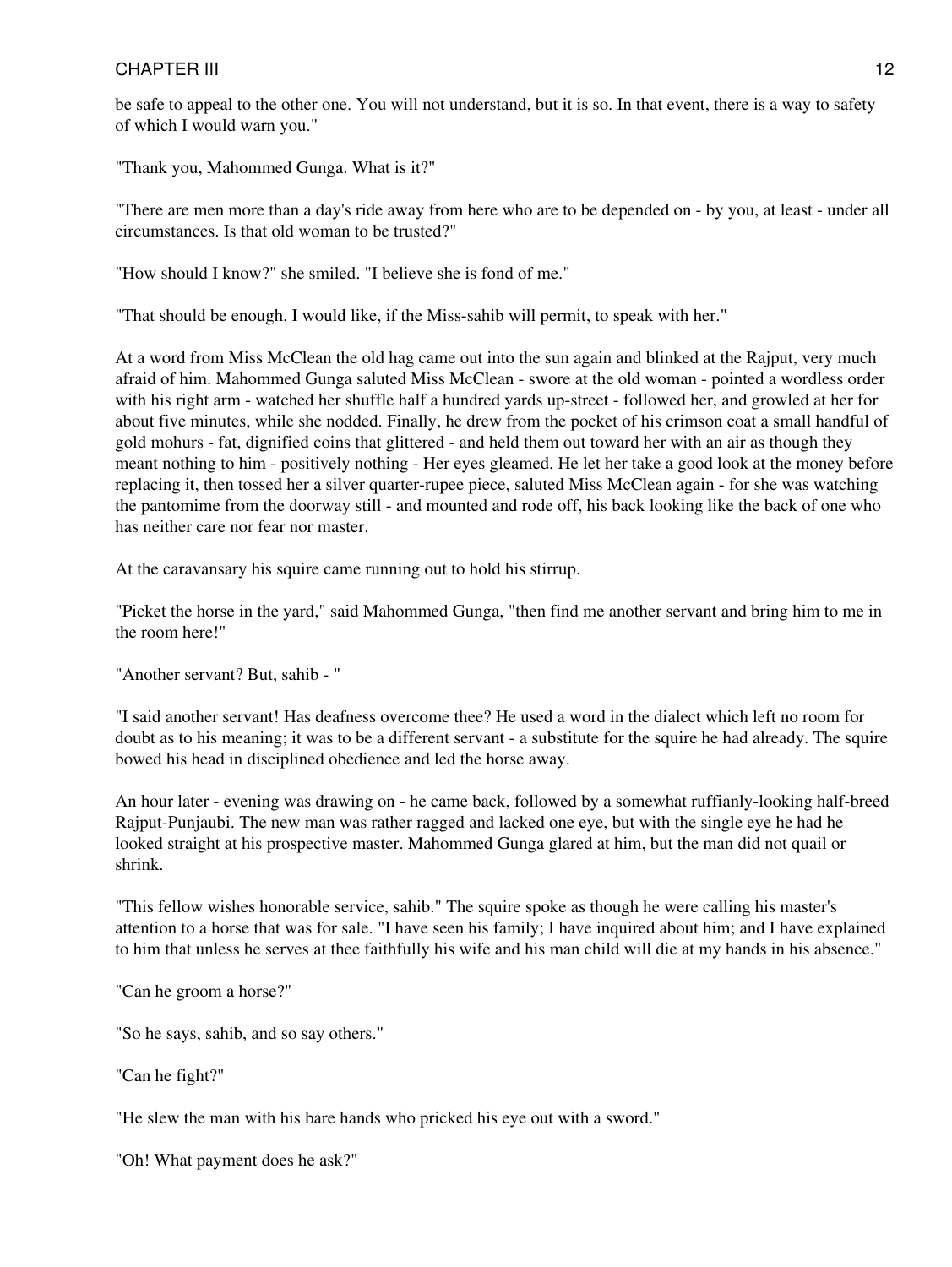"He leaves that matter to your honor's pleasure."

"Good. Instruct him, then. Set him to cleaning my horse and then return here."

The squire was back again within five minutes and stood before Mahommed Gunga in silent expectation.

"I shall miss thee," said Mahommed Gunga after five minutes' reflection. "It is well that I have other servants in the north."

"In what have I offended, sahib?"

"In nothing. Therefore there is a trust imposed."

The man salaamed. Mahommed Gunga produced his little handful of gold mohurs and divided it into two equal portions; one he handed to the squire.

"Stay here. Be always either in the caravansary or else at call. Should the old woman who serves Miss Maklin-sahib, the padre-sahib's daughter come and ask thy aid, then saddle swiftly the three horses I will leave with thee, and bear Miss Maklin-sahib and her father to my cousin Alwa's place. Present two of the gold mohurs to the hag, should that happen."

"But sahib - two mohurs? I could buy ten such hags outright for the price!"

"She has my word in the matter! It is best to have her eager to win great reward. The hag will stay awake, but see to it that thou sleepest not!"

"And for how long must I stay here, sahib?"

"One month - six months - a year - who knows?" Until the hag summons thee, or I, by writing or by word of mouth, relieve thee of thy trust."

At sunset he sent the squire to Miss McClean for the letters he had promised to deliver; and at one hour after sunset, when the heat of the earth had begun to rise and throw back a hot blast to the darkened sky and the little eddies of luke-warm surface wind made movement for horse and man less like a fight with scorching death, he rode off, with his new servant, on the two horses left to him of the five with which he came.

A six-hundred-mile ride without spare horses, in the heat of northern India, was an undertaking to have made any strong man flinch. The stronger the man, and the more soldierly, the better able he would be to realize the effort it would call for. But Mahommed Gunga rode as though he were starting on a visit to a near-by friend; he was not given to crossing bridges before he reached them, nor to letting prospects influence his peace of mind. He was a soldier. He took precautions first, when and where such were possible, then rode and looked fate in the eye.

He appeared to take no more notice of the glowering looks that followed him from stuffy balconies and dense-packed corners than of the mosquitoes to and the heat. Without hurry he picked his way through the thronged streets, where already men lay in thousands to escape the breathlessness of walled interiors; the gutters seemed like trenches where the dead of a devastated city had been laid; the murmur was like the voice of storm-winds gathering, and the little lights along the housetops were for the vent-holes on the lid of a tormented underworld.

But he rode on at his ease. Ahead of him lay that which he considered duty. He could feel the long-kept peace of India disintegrating all around him, and he knew - he was certain - as sometimes a brave man can see what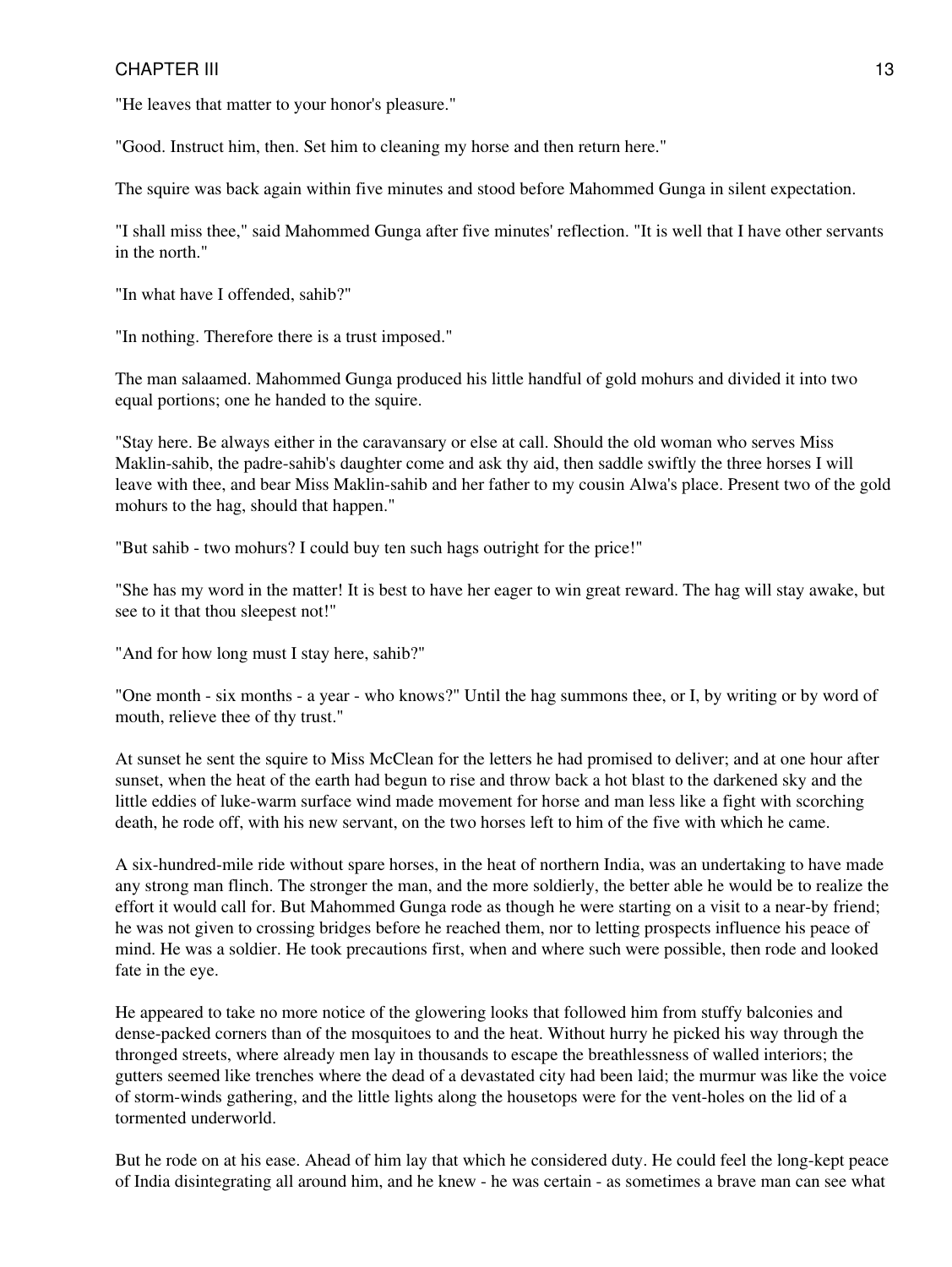cleverer men all overlook - that the right touch by the right man at the right moment, when the last taut-held thread should break, would very likely swing the balance in favor of peace again, instead of individual self seeking anarchy.

He knew what "Cunnigan-bahadur" would have done. He swore by Cunnigan-bahadur. And the memory of that same dead, desperately honest Cunningham he swore that no personal profit or convenience or safety should be allowed to stand between him and what was honorable and right! Mahommed Gunga had no secrets from himself; nor lack of imagination. He knew that he was riding - not to preserve the peace of India, for that was as good as gone - but to make possible the winning back of it. And he rode with a smile on his thin lips, as the crusaders once rode on a less self-advertising errand.

## **CHAPTER IV**

"You have failed!" whispered Fate, and a weary civilian Threw up his task as a matter of course. "Failed?" said the soldier. He knew a million Chances untackled yet. "Get me a horse!"

THAT was a strange ride of Mahommed Gunga's, and a fateful one - more full of portent for the British Raj in India than he, or the British, or the men amid whose homes he rode could ever have anticipated. He averaged a little less than twenty miles a day, and through an Indian hot-weather, and with no spare horse, none but a born horseman - a man of light weight and absolute control of temper - could have accomplished that for thirty days on end.

Wherever he rode there was the same unrest. Here and there were new complaints he had not yet heard of, imaginary some of them, and some only too well founded. Wherever there were Rajputs - and that race of fighting men is scattered all about the north - there was ill-suppressed impatience for the bursting of the wrath to come. They bore no grudge against the English, but they did bear more than grudge against the money-lenders and the fat, litigious traders who had fattened under British rule. At least at the beginning it was evident that all the interest of all the Rajputs lay in letting the British get the worst of it; even should the British suddenly wake up and look about them and take steps - or should the British hold their own with native aid, and so save India from anarchy, and afterward reward the men who helped - the Rajputs would stand to gain less individually, or even collectively, than if they let the English be driven to the sea, and then reverted to the age-old state of feudal lawlessness that once had made them rich.

Many of the Hindoo element among them were almost openly disloyal. The ryots - the little one and two acre farmers - were the least unsettled; they, when he asked them - and he asked often - disclaimed the least desire to change a rule that gave them safe holdings and but one tax-collection a year; they were frankly for their individual selves - not even for one another, for the ryots as a class.

Nobody seemed to be for India, except Mahommed Gunga; and he said little, but asked ever-repeated questions as he rode. There were men who would like to weld Rajputana into one again, and over-ride the rest of India; and there were other men who planned to do the same for the Punjaub; there were plots within plots, not many of which he learned in anything like detail, but none of which were more than skin-deep below the surface. All men looked to the sudden, swift, easy whelming of the British Raj, and then to the plundering of India; each man expected to be rich when the whelming came, and each man waited with ill-controlled impatience for the priests' word that would let loose the hundred-million flood of anarchy.

"And one man - one real man whom they trusted - one leader - one man who had one thousand at his back could change the whole face of things!" he muttered to himself. "Would God there we a Cunnigan! But there is no Cunnigan. And who would follow me? They would pull my beard, tell me I was scheming for my own ends! - I, who was taught by Cunnigan, and would serve only India!"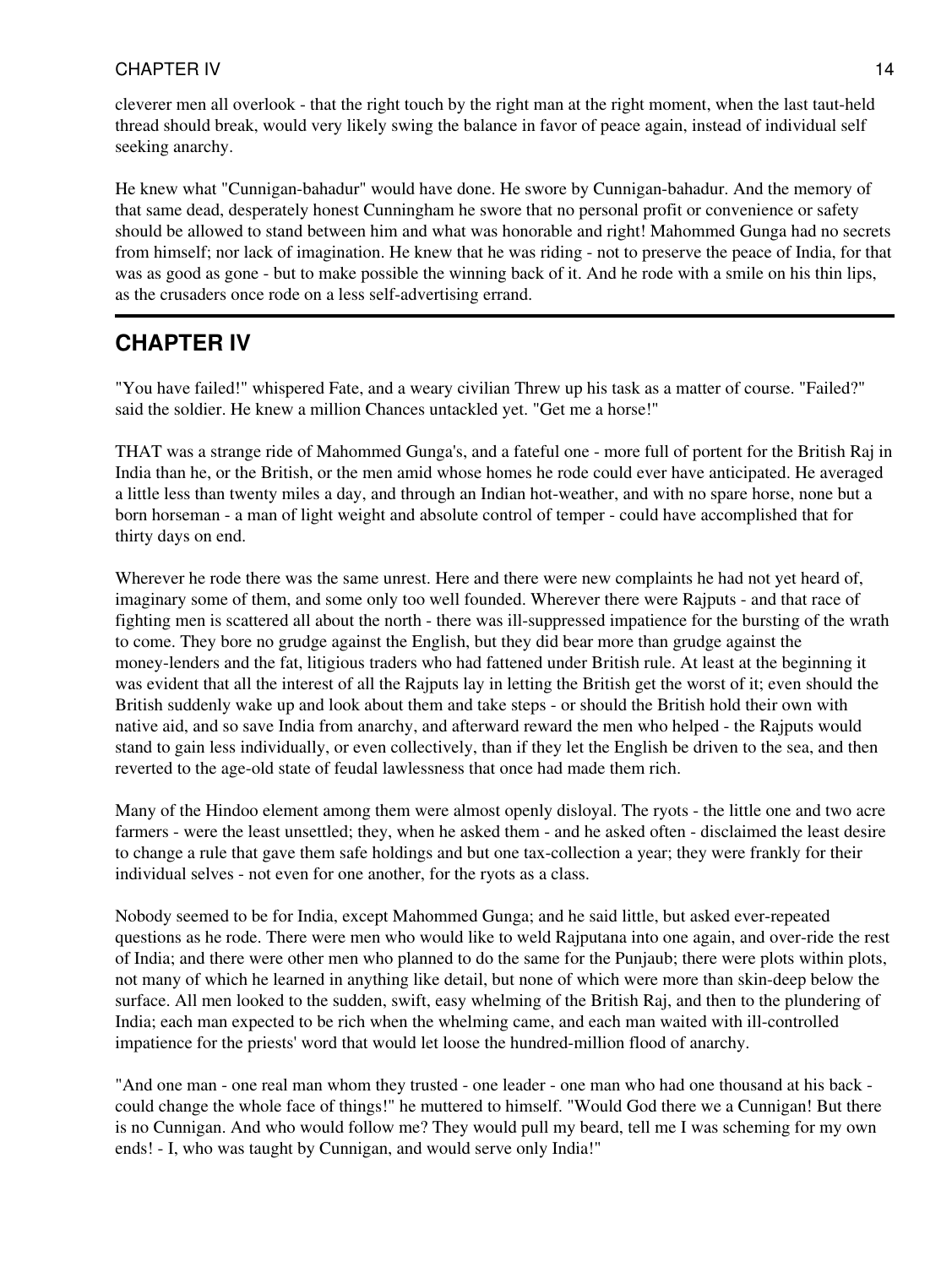He would ride before dawn and when the evening breeze had come to cool the hot earth a little through the blazing afternoons he would lie in the place of honor by some open window, where he could watch a hireling flick the flies off his lean, road-hardened horse, and listen to the plotting and the carried tales of plots, pretending always to be sympathetic or else open to conviction.

"A soldier? Hah! A soldier fights for the side that can best reward him!" he would grin. "And, when there is no side, perhaps he makes one! I am a soldier!"

If they pressed him, he would point to his medal ribbons, that he always wore. "The British gave me those for fighting against the northern tribes beyond the Himalayas," he would tell them. "The southern tribes - Bengalis of the south and east - would give better picking than mere medal ribbons!"

They were not all sure of him. They were not all satisfied why he should ride on to Peshawur, and decline to stay with them and talk good sedition.

"I would see how the British are!" he told them. And he told the truth. But they were not quite satisfied; he would have made a splendid leader to have kept among them, until he - too - became too powerful and would have to be deposed in turn.

His own holding was a long way from Peshawur, and he was no rich man who could afford at a mere whim to ride two long days' march beyond his goal. Nor was he, as he had explained to Miss McClean, a letter-carrier; he would get no more than the merest thanks for delivering her letters to where they could be included in the Government mail-bag. Yet he left the road that would have led him homeward to his left, and carried on quickening his pace as he neared the frontier garrison town, and wasting, then, no time at all on seeking information. Nobody supposed that the Pathans and the other frontier tribes were anything but openly rebellious, and he would have been an idiot to ask questions about their loyalty.

Because of their disloyalty, and the ever-present danger that they were, the biggest British garrison in India had to be kept cooped up in Peshawur, to rot with fever and ague and the other ninety Indian plagues.

He wanted to see that garrison again, and estimate it, and make up his mind what exactly, or probably, the garrison would do in the event of the rebellion blazing out. And he wanted to try once more to warn some one in authority, and make him see the smouldering fire beneath the outer covering of sullen silence.

He received thanks for the letters. He received an invitation to take tea on the veranda of an officer so high in the British service that many a staff major would have given a month's pay for a like opportunity. But he was laughed at for the advice he had to give.

"Mahommed Gunga, you're like me, you're getting old!" said the high official.

"Not so very old, sahib. I was a young man when Cunnigan-bahadur raised a regiment and licked the half of Rajputana into shape with it. Not too old, sahib, to wish there were another Cunnigan to ride with!"

"Well, Mahommed Gunga, you're closer to your wish than you suppose! Young Cunningham's gazetted, and probably just about starting on his way out here via the Cape of Good Hope. He should be here in three or four months at the outside."

"You mean that, sahib?"

"Wish I didn't! The puppy will arrive here with altogether swollen notions of his own importance and what is due his father's son. He's been captain of his college at home, and that won't lessen his sense of self-esteem either. I can foresee trouble with that boy!"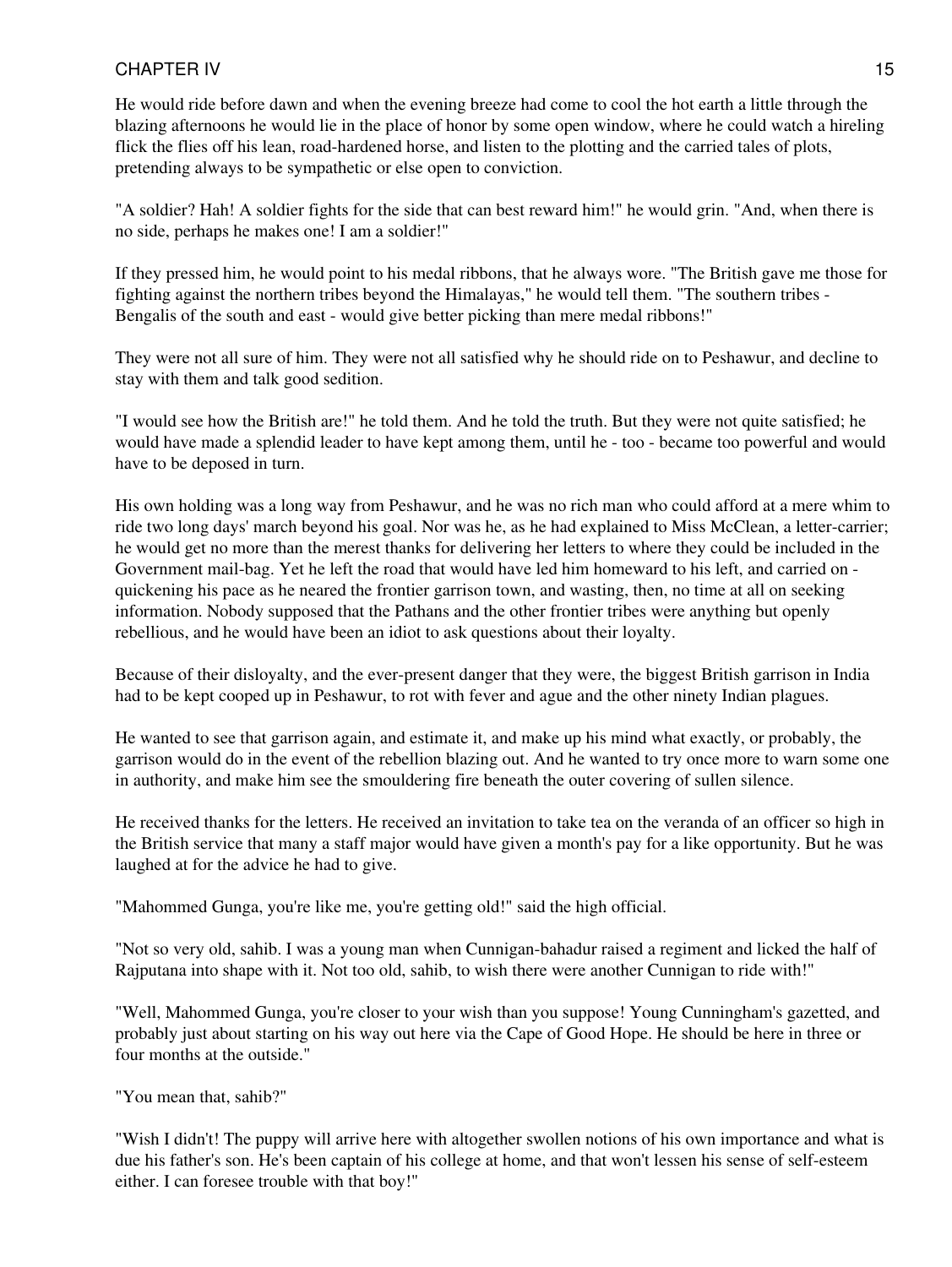"Sahib, there is a service I could render!"

The Rajput spoke with a strangely constrained voice all of a sudden, but the Commissioner did not notice it; he was too busy pulling on a wool-lined jacket to ward off the evening chill.

"Well, risaldar - what then?"

"I think that I could teach the son of Cunnigan-bahadur to be worth his salt."

"If you'll teach him to be properly respectful to his betters I'll be grateful to you, Mahommed Gunga."

"Then, sahib, I shall have certain license allowed me in the matter?"

"Do anything you like, in reason, risaldar! Only keep the pup from cutting his eye-teeth on his seniors' convenience, that's all!"

Mahommed Gunga wasted no time after that on talking, nor did he wait to specify the nature of the latitude he would expect to be allowed him; he knew better. And he knew now that the one chance that he sought had been given him.

Like all observant natives, he was perfectly aware that the British weakness mostly lay in the age of the senior officers and the slowness of promotion. There were majors of over fifty years of age, and if a man were a general at seventy he was considered fortunate and young. The jealousy with which younger men were regarded would have been humorous had it not come already so near to plunging India into anarchy.

He did not even trouble to overlook the garrison. He took his leave, and rode away the long two-day ride to his own place, where a sadly attenuated rent-roll and a very sadly thinned-down company of servants waited his coming. There, through fourteen hurried, excited days, he made certain arrangements about the disposition of his affairs during an even longer absence; he made certain sales - pledged the rent of fifty acres for ten years, in return for an advance - and on the fifteenth day rode southward, at the head of a five-man escort that, for quality, was worthy of a prince.

A little less than three months later he arrived at Bombay, and by dint of much hard bargaining and economy fitted out himself and his escort, so that each man looked as though he were the owner of an escort of his own. Then, fretful at every added day that strained his fast-diminishing resources, he settled down to wait until the ship should come that brought young Cunningham.

# **CHAPTER V**

Lies home beneath a sickly sun, Where humbleness was taught me? Or here, where spurs my father won On bended knee are brought me?

HE landed, together with about a dozen other newly gazetted subalterns and civil officers, cramped, storm-tossed, snubbed, and then disgorged from a sailing-ship into a port that made no secret of its absolute contempt for new arrivals.

There were liners of a kind on the Red Sea route, and the only seniors who chose the long passage round the Cape were men returning after sick-leave - none too sweet-tempered individuals, and none too prone to give the young idea a good conceit of himself. He and the other youngsters landed with a crushed-in notion that India would treat them very cavalierly before she took them to herself. And all, save Cunningham, were right.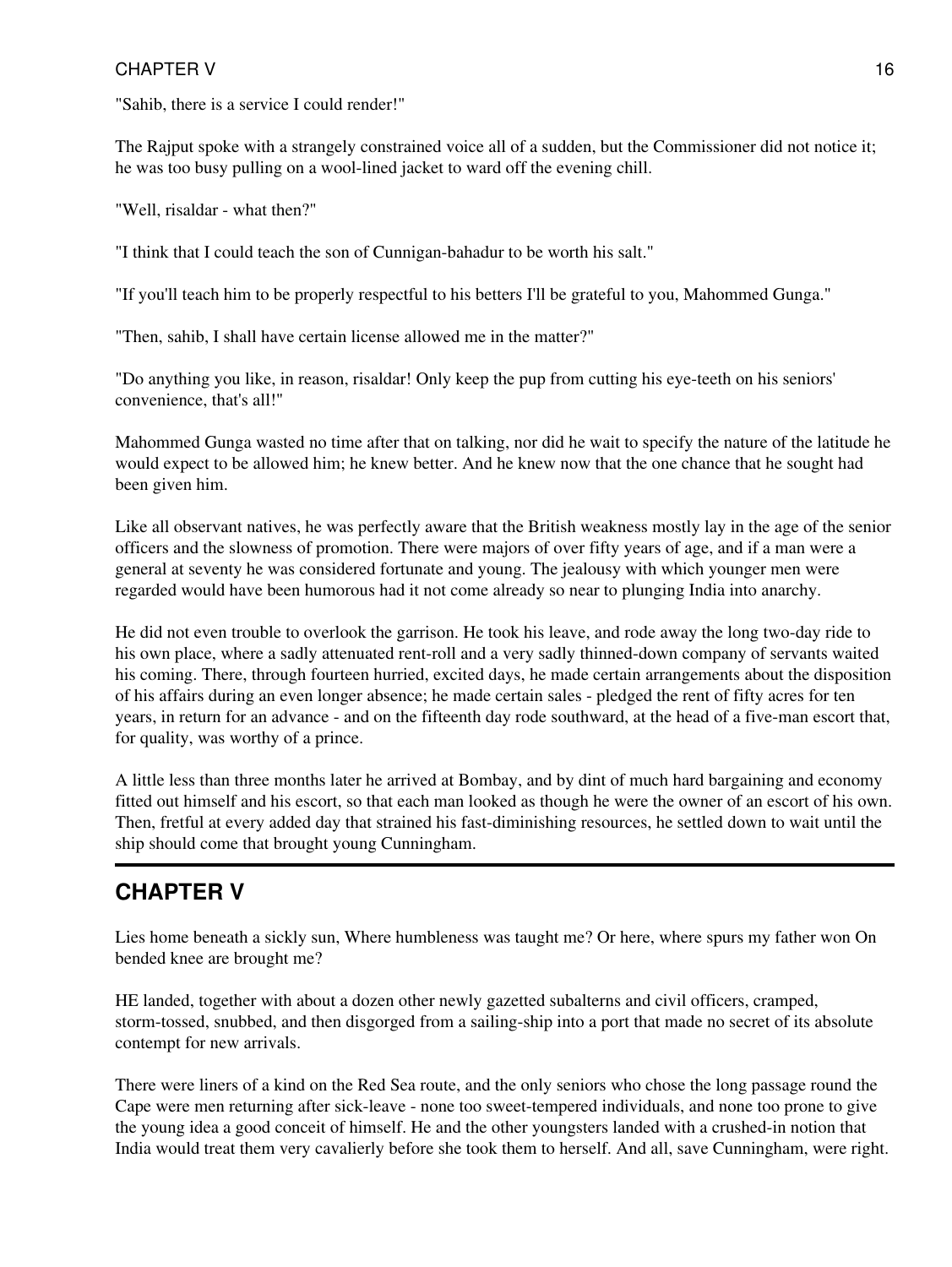The other men, all homesick and lonely and bewildered, were met by bankers' agents, or, in cases, only by a hotel servant armed with a letter of instructions. Here and there a bored, tired-eyed European had found time, for somebody-or-other's sake, to pounce on a new arrival and bear him away to breakfast and a tawdry imitation of the real hospitality of northern India; but for the most part the beardless boys lounged in the red-hot customs shed (where they were to be mulcted for the privilege of serving their country) and envied young Cunningham.

He - as pale as they, as unexpectant as they were of anything approaching welcome - was first amazed, then suspicious, then pleased, then proud, in turn. The different emotions followed one another across his clean-lined face as plainly as a dawn vista changes; then, as the dawn leaves a landscape finally, true and what it is for all to see, true dignity was left and the look of a man who stands in armor.

"His father's son!" growled Mahommed Gunga; and the big, black-bearded warriors who stood behind him echoed, "Ay!"

But for four or five inches of straight stature, and a foot, perhaps, of chest-girth, he was a second edition of the Cunnigan-bahadur who had raised and led a regiment and licked peace into a warring countryside; and though he was that much bigger than his father had been, they dubbed him "Chota" Cunnigan on the instant. And that means "Little Cunningham."

He had yet to learn that a Rajput, be he poorest of the poor, admits no superior on earth. He did not know yet that these men had come, at one man's private cost, all down the length of India to meet him. Nobody had told him that the feudal spirit dies harder in northern Hindustan than it ever did in England, or that the Rajput clans cohere more tightly than the Scots. The Rajput belief that honest service - unselfishly given - is the greatest gift that any man may bring - that one who has received what he considers favors will serve the giver's son was an unknown creed to him as yet.

But he stood and looked those six men in the eye, and liked them. And they, before they had as much as heard him speak, knew him for a soldier and loved him as he stood.

They hung sickly scented garlands round his neck, and kissed his hand in turn, and spoke to him thereafter as man to man. They had found their goal worth while, and they bore him off to his hotel in clattering glee, riding before him as men who have no doubt of the honor that they pay themselves. No other of the homesick subalterns drove away with a six-man escort to clear the way and scatter sparks!

They careered round through the narrow gate of the hotel courtyard as though a Viceroy at least were in the trap behind them; and Mahommed Gunga - six medaled, strapping feet of him - dismounted and held out an arm for him to take when he alighted. The hotel people understood at once that Somebody from Somewhere had arrived.

Young Cunningham had never yet been somebody. The men who give their lives for India are nothing much at home, and their sons are even less. Scarcely even at school, when they had made him captain of the team, had he felt the feel of homage and the subtle flattery that undermines a bad man's character; at schools in England they confer honors but take simultaneous precautions. He was green to the dangerous influence of feudal loyalty, but he quitted himself well, with reserve and dignity.

"He is good! He will do!" swore Mahommed Gunga fiercely, for the other emotions are meant for women only.

"He is better than the best!"

"We will make a man of this one!"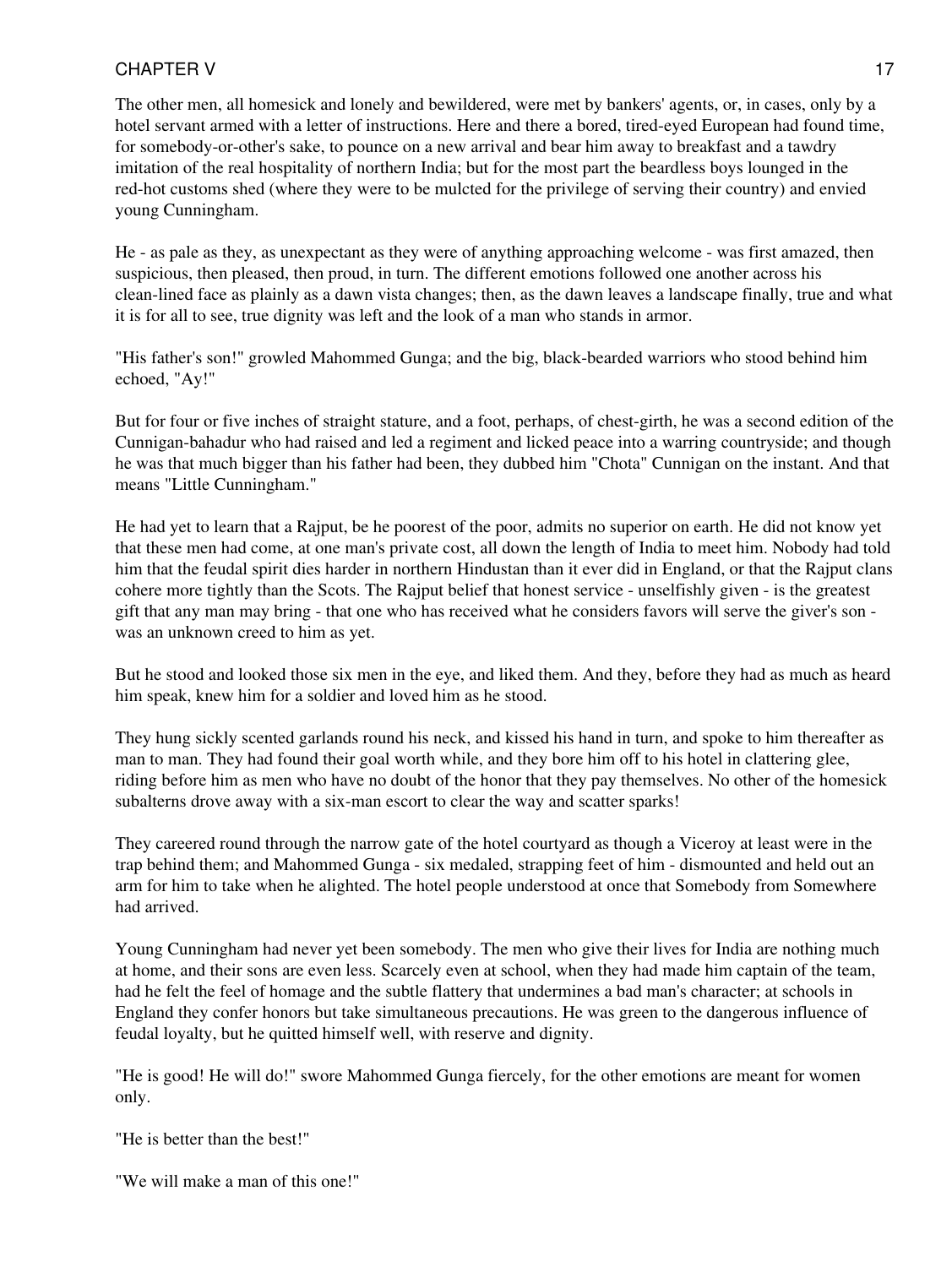"Did you mark how he handed me his purse to defray expenses?" asked a black-bearded soldier of the five.

"He is a man who knows by instinct!" said Mahommed Gunga. "See to it that thy accounting is correct, and overpay no man!"

Deep-throated as a bull, erect as a lance, and pleased as a little child, Mahommed Gunga came to him alone that evening to talk, and to hear him talk, and to tell him of the plans that had been made.

"Thy father gave me this," he told him, producing a gold watch and chain of the hundred-guinea kind that nowadays are only found among the heirlooms. Young Cunningham looked at it, and recognized the heavy old-gold case that he had been allowed to "blow open" when a little boy. On the outside, deep-chiseled in the gold, was his father's crest, and on the inside a portrait of his mother.

"Thy father died in these two arms, bahadur! Thy father said: 'Look after him, Mahommed Gunga, when the time is ripe for him to be a soldier.' And I said: 'Ha, huzoor!' So! Then here is India!"

He waved one hand grandiloquently, as though he were presenting the throne of India to his protege'!

"Here, sahib, is a servant - blood of my own blood."

He clapped his hands, and a man who looked like the big, black-ended spirit of Aladdin's lamp stood silent, instant, in the doorway.

"He speaks no English, but he may help to teach thee the Rajput tongue, and he will serve thee well - on my honor. His throat shall answer for it! Feed him and clothe him, sahib, but pay him very little - to serve well is sufficient recompense."

Young Cunningham gave his keys at once to the silent servant, as a tacit sign that from that moment he was trusted utterly; and Mahommed Gunga nodded grim approval.

"Thy father saw fit to bequeath me much in the hour when death came on him, sahib. I am no boaster, as he knew. Remember, then, to tell me if I fail at any time in what is due. I am at thy service!"

Tact was inborn in Cunningham, as it had been in his father. He realized that he ought at once to show his appreciation of the high plane of the service offered.

"There is one way in which you could help me almost at once, Mahommed Gunga," he answered.

"Command me, sahib."

"I need your advice - the advice of a man who really knows. I need horses, and - at first at least - I would rather trust your judgment than my own. Will you help me buy them?"

The Raiput's eyes blazed pleasure. On war, and wine, and women, and a horse are the four points to ask a man's advice and win his approval by the asking.

"Nay, sahib; why buy horses here? These Bombay traders have only crows' meat to sell to the ill-advised. I have horses, and spare horses for the journey; and in Rajputana I have horses waiting for thee - seven, all told - sufficient for a young officer. Six of them are country-bred-sand-weaned - a little wild perhaps, but strong, and up to thy weight. The seventh is a mare, got by thy father"s stallion Aga Khan (him that made more than a hundred miles within a day under a fifteen-stone burden, with neither food nor water, and survived!). A good mare, sahib - indeed a mare of mares - fit for thy father's son. That mare I give thee. It is little, sahib, but my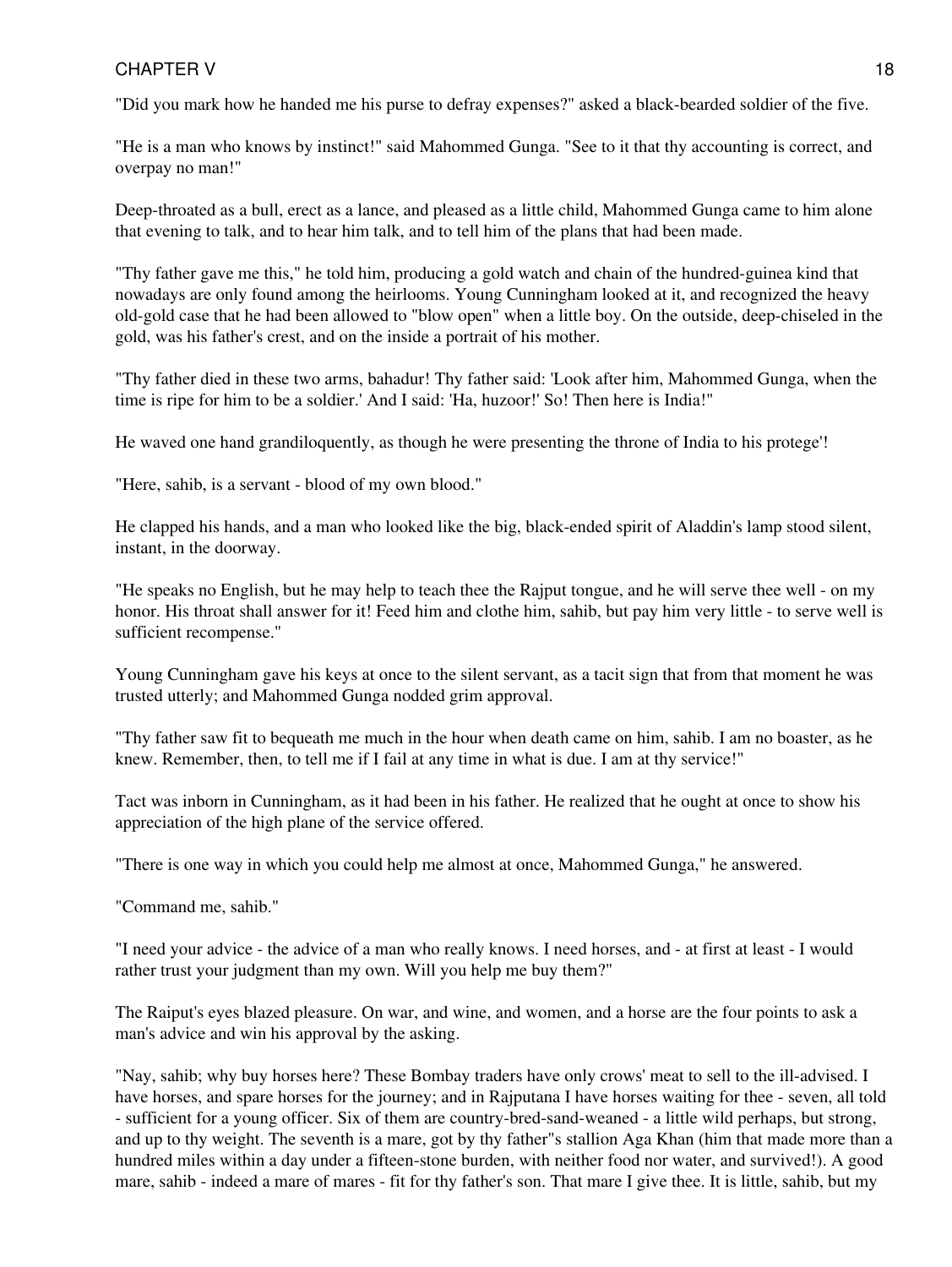best; I am a poor man. The other six I bought - there is the account. I bought them cheaply, paying less than half the price demanded in each case - but I had to borrow and must pay back."

Young Cunningham was hard put to it to keep his voice steady as he answered. This man was a stranger to him. He had a hazy recollection of a dozen or more bearded giants who formed a moving background to his dreams of infancy, and he had expected some sort of welcome from one or two perhaps, of his father's men when he reached the north. But to have men borrow money that they might serve him, and have horses ready for him, and to be met like this at the gate of India by a man who admitted he was poor, was a little more than his self-control had been trained as yet to stand.

"I won't waste words, Mahommed Gunga," he said, half-choking. "I'll - er - I'll try to prove how I feel about it."

"Ha! How said I? Thy father's son, I said! He, too, was no believer in much promising! I was his servant, and will serve him still by serving thee. The honor is mine, sahib, and the advantage shall be where thy father wished it."

"My father would never have had me - "

"Sahib, forgive the interruption, but a mistake is better checked. Thy father would have flung thee ungrudged, into a hell of bayonets, me, too, and would have followed after, if by so doing he could have served the cause he held in trust. He bred thee, fed thee, and sent thee oversea to grow, that in the end India might gain! Thou and I are but servants of the peace, as he was. If I serve thee, and thou the Raj - though the two of us were weaned on the milk of war and get our bread by war - we will none the less serve peace! Aie! For what is honor if a soldier lets it rust? Of what use is service, mouthed and ready, but ungiven? It is good, Chota-Cunnigan-bahadur, that thou art come at last!"

He saluted and backed out through the swinging door. He had come in his uniform of risaldar of the elder Cunningham's now disbanded regiment, so he had not removed his boots as another native - and he himself if in mufti - would have done. Young Cunningham heard him go swaggering and clanking and spur-jingling down the corridor as though he had half a troop of horse behind him and wanted Asia to know it!

It was something of a brave beginning that, for a twenty-one-year-old! Something likely - and expressly calculated by Mahommed Gunga - to bring the real man to the surface. He had been no Cunningham unless his sense of duty had been very near the surface - no Englishman, had he not been proud that men of a foreign, conquered race should think him worthy of all that honor; and no man at all if his eye had been quite dry when the veteran light-horseman swaggered out at last and left him to his own reflections.

He had not been human if he had not felt a little homesick still, although home to him had been a place where a man stayed with distant relatives between the intervals of school. He felt lonely, in spite of his reception - a little like a baby on the edge of all things new and wonderful. He would have been no European if he had not felt the heat, the hotel was like a vapor-bath.

But the leaping red blood of youth ran strong in him. He had imagination. He could dream. The good things he was tasting were a presage only of the better things to come, and that is a wholesome point of view. He was proud - as who would not be? - to step straight into the tracks of such a father; and with that thought came another - just as good for him, and for India, that made him feel as though he were a robber yet, a thief in another's cornfield, gathering what he did not sow. It came over him in a flood that he must pay the price of all this homage.

Some men pay in advance, some at the time, and some pay afterward. All men, he knew, must pay. It would be his task soon to satisfy these gentle-men, who took him at his face value, by proving to them that they had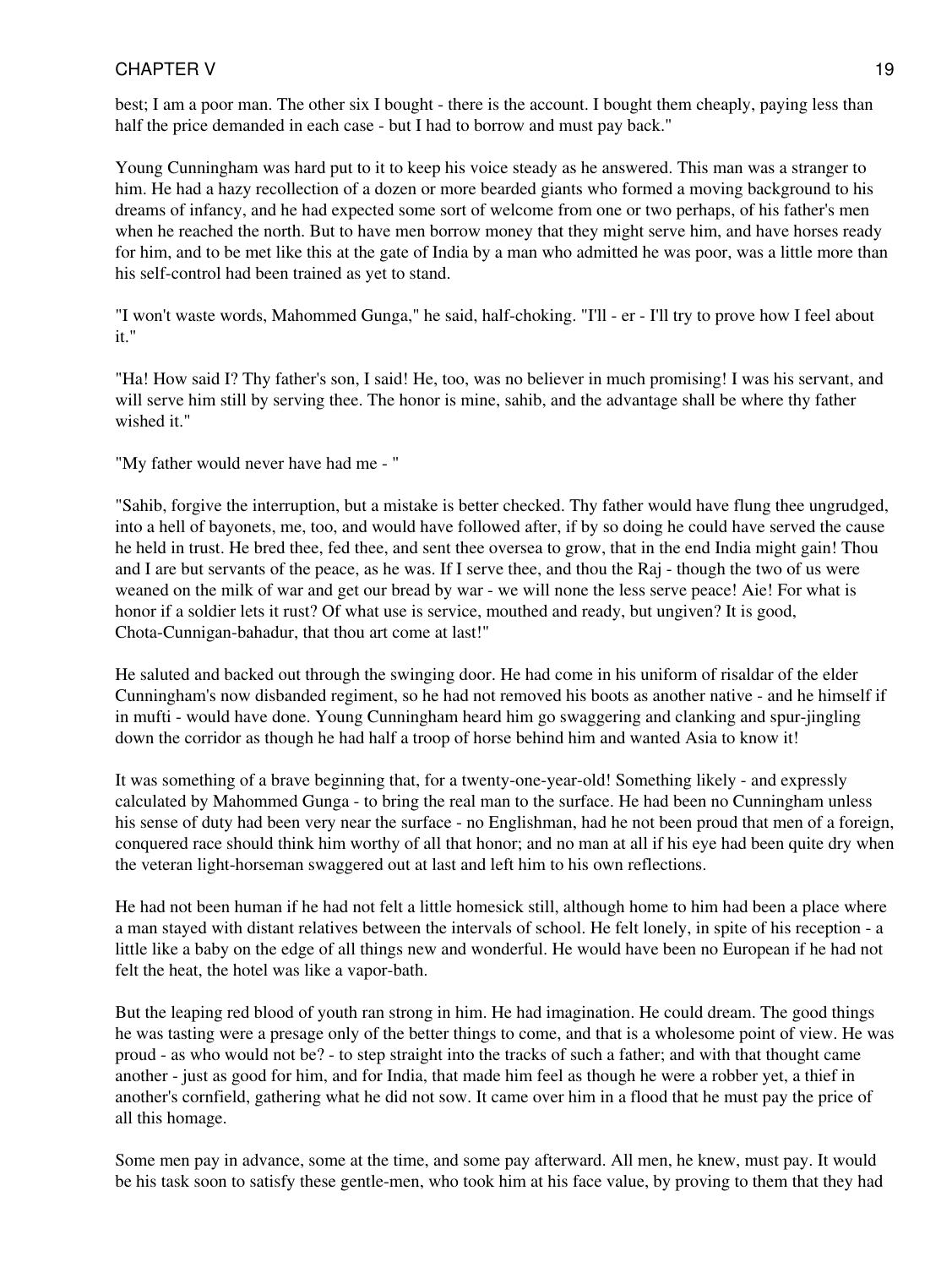made no very great mistake. The thought thrilled him instead of frightening - brought out every generous instinct that he had and made him thank the God of All Good Soldiers that at least he would have a chance to die in the attempt. There was nothing much the matter with young Cunningham.

# **CHAPTER VI**

I take no man at rumor's price, Nor as the gossips cry him. A son may ride, and stride, and stand; His father's eye - his father's hand - His father's tongue may give command; But ere I trust I'll try him!

BUT before young Cunningham was called upon to pay even a portion of the price of fealty there was more of the receiving of it still in store for him, and he found himself very hard put to it, indeed, to keep overboiling spirits from becoming exultation of the type that nauseates.

None of the other subalterns had influence, nor had they hereditary anchors in the far northwest that would be likely to draw them on to active service early in their career. They had already been made to surrender their boyhood dreams of quick promotion; now, standing in little groups and asking hesitating questions, they discovered that their destination - Fort William - was about the least desirable of all the awful holes in India.

They were told that a subaltern was lucky who could mount one step of the promotion ladder in his first ten years; that a major at fifty, a colonel at sixty, and a general at seventy were quite the usual thing. And they realized that the pay they would receive would be a mere beggar's pittance in a neighborhood so expensive as Calcutta, and that their little private means would be eaten up by the mere, necessities of life. They showed their chagrin and it was not very easy for young Cunningham, watching Mahommed Gunga's lordly preparations for the long up-country journey, to strike just the right attitude of pleasure at the prospect without seeming to flaunt his better fortune.

Mahommed Gunga interlarded his hoarse orders to the mule-drivers with descriptions in stateliest English, thrown out at random to the world at large, of the glories of the manlier north - of the plains, where a man might gallop while a horse could last, and of the mountains up beyond the plains. He sniffed at the fetid Bombay reek, and spoke of the clean air sweeping from the snow-topped Himalayas, that put life and courage into the lungs of men who rode like centaurs! And the other subalterns looked wistful, eying the bullock-carts that would take their baggage by another route.

Fully the half of what Mahommed Gunga said was due to pride of race and country. But the rest was all deliberately calculated to rouse the wicked envy of those who listened. He meant to make the son of "Pukka" Cunnigan feel, before he reached his heritage, that he was going up to something worth his while. To quote his own north-country metaphor, he meant to "make the colt come up the bit." He meant that "Chota" Cunnigan should have a proper sense of his own importance, and should chafe at restraint, to the end that when his chance did come to prove himself he would jump at it. Envy, he calculated - the unrighteous envy of men less fortunately placed - would make a good beginning. And it did, though hardly in the way he calculated.

Young Cunningham, tight-lipped to keep himself from grinning like a child, determined to prove himself worthy of the better fortune; and Mahommed Gunga would have cursed into his black beard in disgust had he known of the private resolutions being formed to obey orders to the letter and obtain the good will of his seniors. The one thing that the grim old Rajput wished for his protege was jealousy! He wanted him so well hated by the "nabobs" who had grown crusty and incompetent in high command that life for him in any northern garrison would be impossible.

Throughout the two months' journey to the north Mahommed Gunga never left a stone unturned to make Cunningham believe himself much more than ordinary clay. All along the trunk road, that trails by many thousand towns and listens to a hundred languages, whatever good there was was Cunningham's. Whichever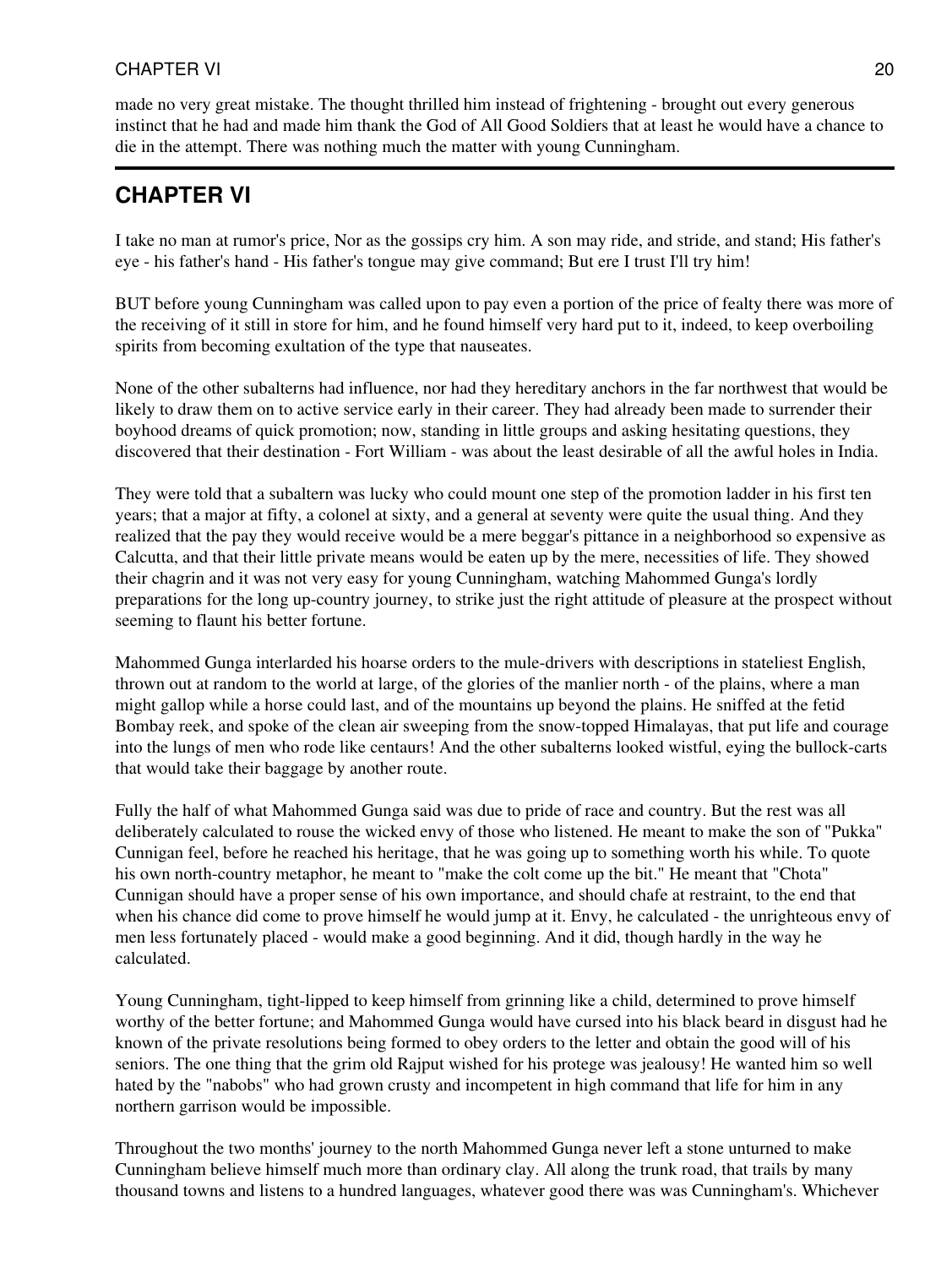room was best in each dak-bungalow, whichever chicken the kansamah least desired to kill, whoever were the stoutest dhoolee-bearers in the village, whichever horse had the easiest paces - all were Cunningham's. Respect were his, and homage and obeisance, for the Rajput saw to it.

Of evenings, while they rested, but before the sun went down, the old risaldar would come with his naked sabre and defy "Chota" Cunnigan to try to touch him. For five long weeks he tried each evening, the Rajput never doing anything but parry, - changing his sabre often to the other hand and grinning at the schoolboy swordsmanship - until one evening, at the end of a more than usually hard-fought bout, the youngster pricked him, lunged, and missed slitting his jugular by the merest fraction of an inch.

"Ho!" laughed Mahommed Gunga later, as he sluiced out the cut while his own adherents stood near by and chaffed him. "The cub cuts his teeth, then! Soon it will be time to try his pluck."

"Be gentle with him, risaldar-sahib; a good cub dies as easily as a poor one, until he knows the way."

"Leave him to me! I will show him the way, and we will see what we will see. If he is to disgrace his father's memory and us, he shall do it where there are few to see and none to talk of it. When Alwa and the others ask me, as they will ask, 'Is he a man?' I will give them a true answer! I think he is a man, but I need to test him in all ways possible before I pledge my word on it."

But after that little accident the old risaldar had sword-sticks fashioned at a village near the road, and ran no more risks of being killed by the stripling he would teach; and before many more days of the road had ribboned out, young Cunningham - bareback or from the saddle - could beat him to the ground, and could hold his own on foot afterward with either hand.

"The hand and eye are good!" said Mahommed Gunga. "It is time now for another test."

So he made a plausible excuse about the horses, and they halted for four days at a roadside dak-bungalow about a mile from where a foul-mouthed fakir sat and took tribute at a crossroads. It was a strangely chosen place to rest at.

Deep down in a hollow, where the trunk road took advantage of a winding gorge between the hills - screened on nearly all sides by green jungle whose brown edges wilted in the heat which the inner steam defied - stuffy, smelly, comfortless, it stood like a last left rear-guard of a white-man's city, swamped by the deathless, ceaselessly advancing tide of green. It was tucked between mammoth trees that had been left there when the space for it was cleared a hundred years before, and that now stood like grim giant guardians with arms out-stretched to hold the verdure back.

The little tribe of camp-followers chased at least a dozen snakes out of corners, and slew them in the open, as a preliminary to further investigation. There were kas-kas mats on the foursquare floors, and each of these, when lifted, disclosed a swarm of scorpions that had to be exterminated before a man dared move his possessions in. The once white calico ceilings moved suggestively where rats and snakes chased one another, or else hunted some third species of vermin; and there was a smell and a many-voiced weird whispering that hinted at corruption and war to the death behind skirting boards and underneath the floor.

It had evidently not been occupied for many years; the kansamah looked like a gray-bearded skeleton compressed within a tightened shroud of parchment skin that shone where a coffin or a tomb had touched it. He seemed to have forgotten what the bungalow was for, or that a sahib needed things to eat, until the ex-risaldar enlightened him, and then he complained wheezily.

The stables - rather the patch-and-hole-covered desolation that once had been stables - were altogether too snake-defiled and smelly to be worth repairing; the string of horses was quartered cleanly and snugly under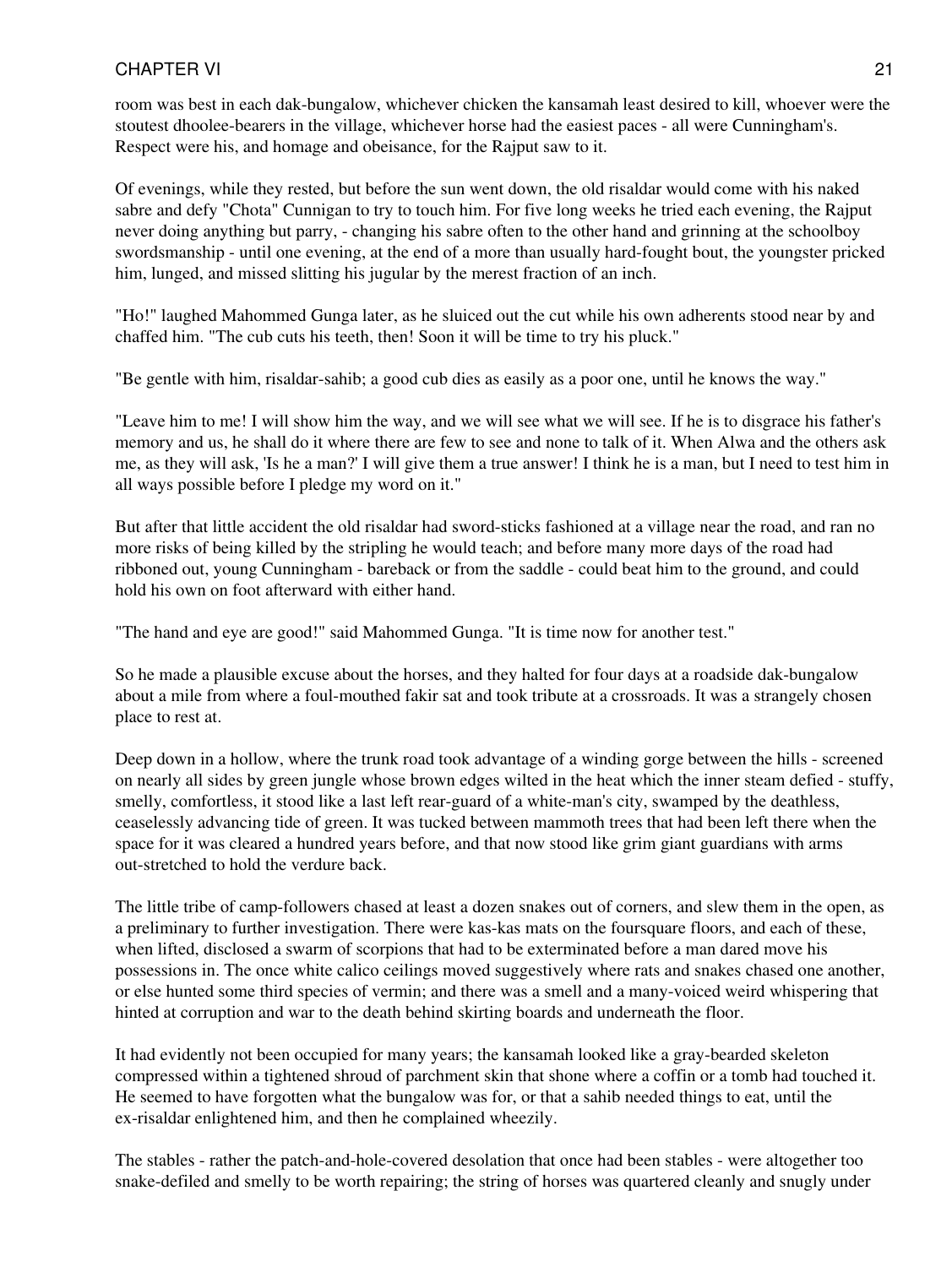tents, and Mahommed Gunga went to enormous trouble in arranging a ring of watch-fires at even distances.

"Are there thieves here, then?" asked Cunningham, and the Rajput nodded but said nothing. He seemed satisfied, though, that the man he had brought safely thus far at so much trouble would be well enough housed in the creaky wreck of the bungalow, and he took no precautions of any kind as to guarding its approaches.

Cunningham watched the preparations for his supper with ill-concealed disgust - saw the customary chase of a rubber-muscled chicken, heard its death gurgles, saw the guts removed, to make sure that the kansamah did not cook it with that part of its anatomy intact, as he surely would do unless watched - and then strolled ahead a little way along the road.

The fakir was squatting in the distance, on a big white stone, and in the quiet of the gloaming Cunningham could hear his coarse, lewd voice tossing crumbs of abuse and mockery to the seven or eight villagers who squatted near him - half-amused, half-frightened, and altogether credulous.

Even as he drew nearer Cunningham could not understand a word of what the fakir said, but the pantomime was obvious. His was the voice and the manner of the professional beggar who has no more need to whine but still would ingratiate. It was the bullying, brazen swagger and the voice that traffics in filth and impudence instead of wit; and, in payment for his evening bellyful he was pouring out abuse of Cunningham that grew viler and yet viler as Cunningham came nearer and the fakir realized that his subject could not understand a word of it.

The villagers looked leery and eyed Cunningham sideways at each fresh sally. The fakir grew bolder, until one of his listeners smothered an open laugh in both hands and rolled over sideways. Cunningham came closer yet, half-enamoured of the weird scene, half-curious to discover what the stone could be on which the fakir sat.

The fakir grew nervous. Perhaps, after all, this was one of those hatefully clever sahibs who know enough to pretend they do not know! The abuse and vile innuendo changed to more obsequious, less obviously filthy references to other things than Cunningham's religion, likes, and pedigree, and the little crowd of men who had tacitly encouraged him before got ready now to stand at a distance and take sides against him should the white man turn out to have understood.

But Cunningham happened to catch sight of a cloud of paroquets that swept in a screaming ellipse for a better branch to nest in and added the one touch of gorgeous color needed to make the whole scene utterly unearthly and unlike anything he had ever dreamed of, or had seen in pictures, or had had described to him. He stood at gaze - forgetful of the stone that had attracted him and of the fakir - spellbound by the wonder-blend of hues branch-backed, and framed in gloom as the birds' scream was framed in silence.

And, seeing him at gaze, the fakir recovered confidence and jeered new ribaldry, until some one suddenly shot out from behind Cunningham, and before he had recovered from his surprise he saw the fakir sprawling on his back, howling for mercy, while Mahommed Gunga beat the blood out of him with a whalebone riding-whip.

The sun went down with Indian suddenness and shut off the scene of upraised lash and squirming, naked, ash-smeared devil, as a magic-lantern picture; disappears. Only the creature's screams reverberated through the jungle, like a belated echo to the restless paroquets.

"He will sleep less easily for a week or two!" hazarded Mahommed Gunga, stepping back toward Cunningham. In the sudden darkness the white breeches showed and the whites of his eyes, but little else; his voice growled like a rumble from the underworld.

"Why did you do it, risaldar? What did he say?"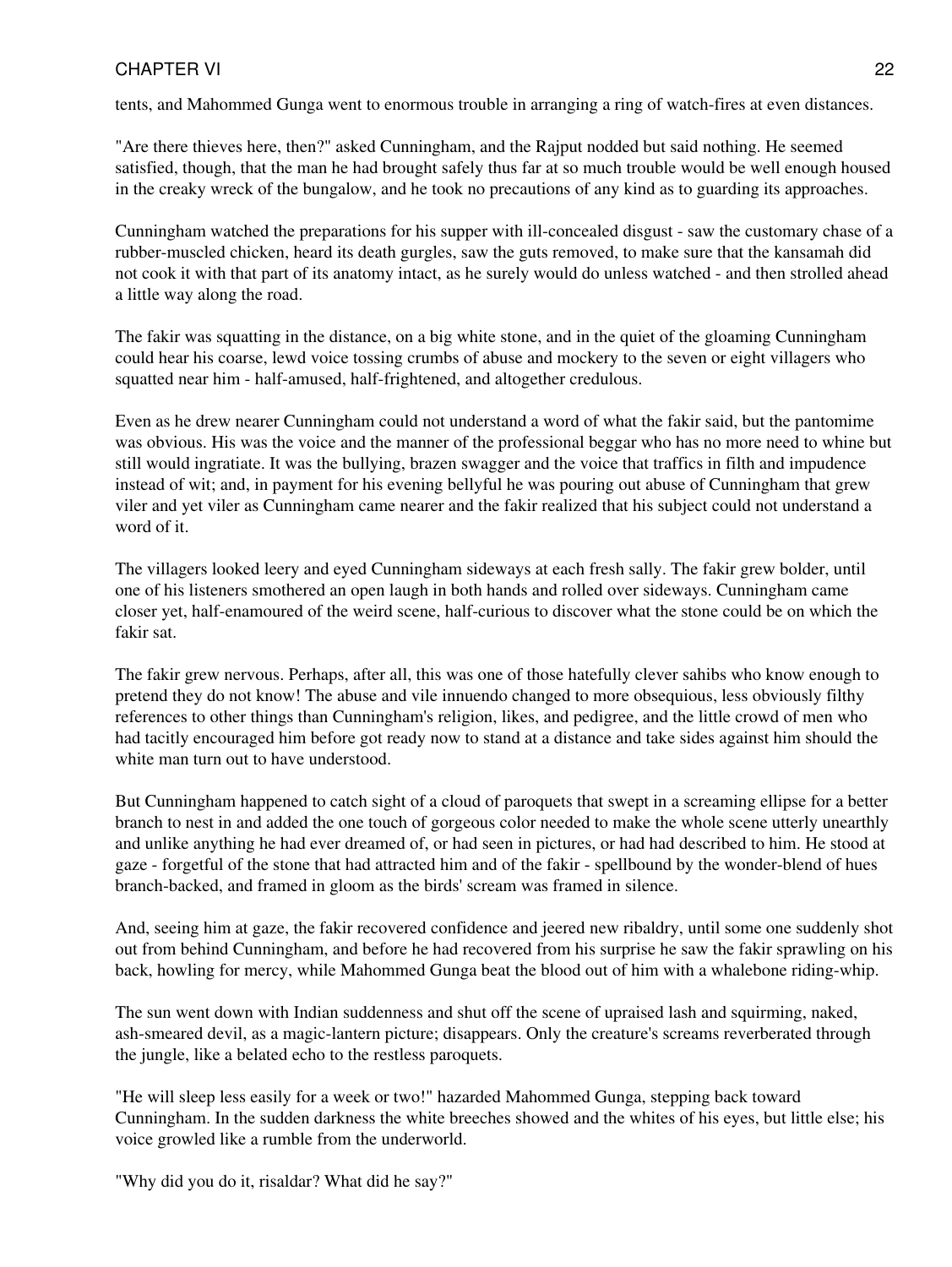"It was enough, bahadur, that he sat on that stone; for that alone he had been beaten! What he said was but the babbling of priests. All priests are alike. They have a common jargon - a common disrespect for what they dare not openly defy. These temple rats of fakirs mimic them. That is all, sahib. A whipping meets the case."

"But the stone? Why shouldn't he sit on it?"

"Wait one minute, sahib, and then see." He formed his hands into a trumpet and bellowed through them in a high-pitched, nasal, ululating order to somebody behind:

"Oh-h-h - Battee-lao!"

The black, dark roadside echoed it and a dot of light leapt up as a man came running with what gradually grew into a lamp.

Mahommed Gunga seized the lamp, bent for a few seconds over the still sprawling fakir, whipped him again twice, cursed him and kicked him, until he got up and ran like a spectre for the gloom beyond the trees. Then, with a rather stately sweep of the lamp, and a tremble in his voice that was probably intentional - designed to make Cunningham at least aware of the existence of emotion before he looked - he let the light fall on the slab on which the fakir had been squatting.

"Look, Cunningham-sahib!"

The youngster bent down above the slab and tried, in the fitful light, to make out what the markings were that ran almost from side to side, in curves, across the stone; but it was too dark - the light was too fitful; the marks themselves were too faint from the constant squatting of roadside wanderers.

Mahommed Gunga set the lamp down on the stone, and he and the attendant took little sticks, sharp-pointed, with which they began to dig hurriedly, scratching and scraping at what presently showed, even in that rising and falling light, as Roman lettering. Soon Cunningham himself began to lend a hand. He made out a date first, and he could feel it with his fingers before his eyes deciphered it. Gradually, letter by letter - word by word - he read it off, feeling a strange new thrill run through him, as each line followed, like a voice from the haunted past.

#### A.D. 1823. A.D. SACRED TO THE MEMORY OF GENERAL ROBERT FRANCIS CUNNINGHAM WHO DIED ON THIS SPOT AETAT 81 FROM WOUNDS INFLICTED BY A TIGER

There was no sound audible except the purring of the lamp flame and the heavy breathing of the three as Cunningham gazed down at the very crudely carved, stained, often-desecrated slab below which lay the first of the Anglo-Indian Cunninghams.

This man - these crumbled bones that lay under a forgotten piece of rock - had made all of their share of history. They had begotten " Pukka " Cunningham, who had hacked the name deeper yet in the crisscrossed annals of a land of war. It was strange - it was queer - uncanny - for the third of the Cunninghams to be sitting on the stone. It was unexpected, yet it seemed to have a place in the scheme of things, for he caught himself searching his memory backward.

He received an impression that something was expected of him. He knew, by instinct and reasoning he could not have explained, that neither Mahommed Gunga nor the other men would say a word until he spoke. They were waiting - he knew they were - for a word, or a sign, or an order (he did not know which), on which would hang the future of all three of them.

Yet there was no hurry - no earthly hurry. He felt sure of it. In the silence and the blackness -i n the tense,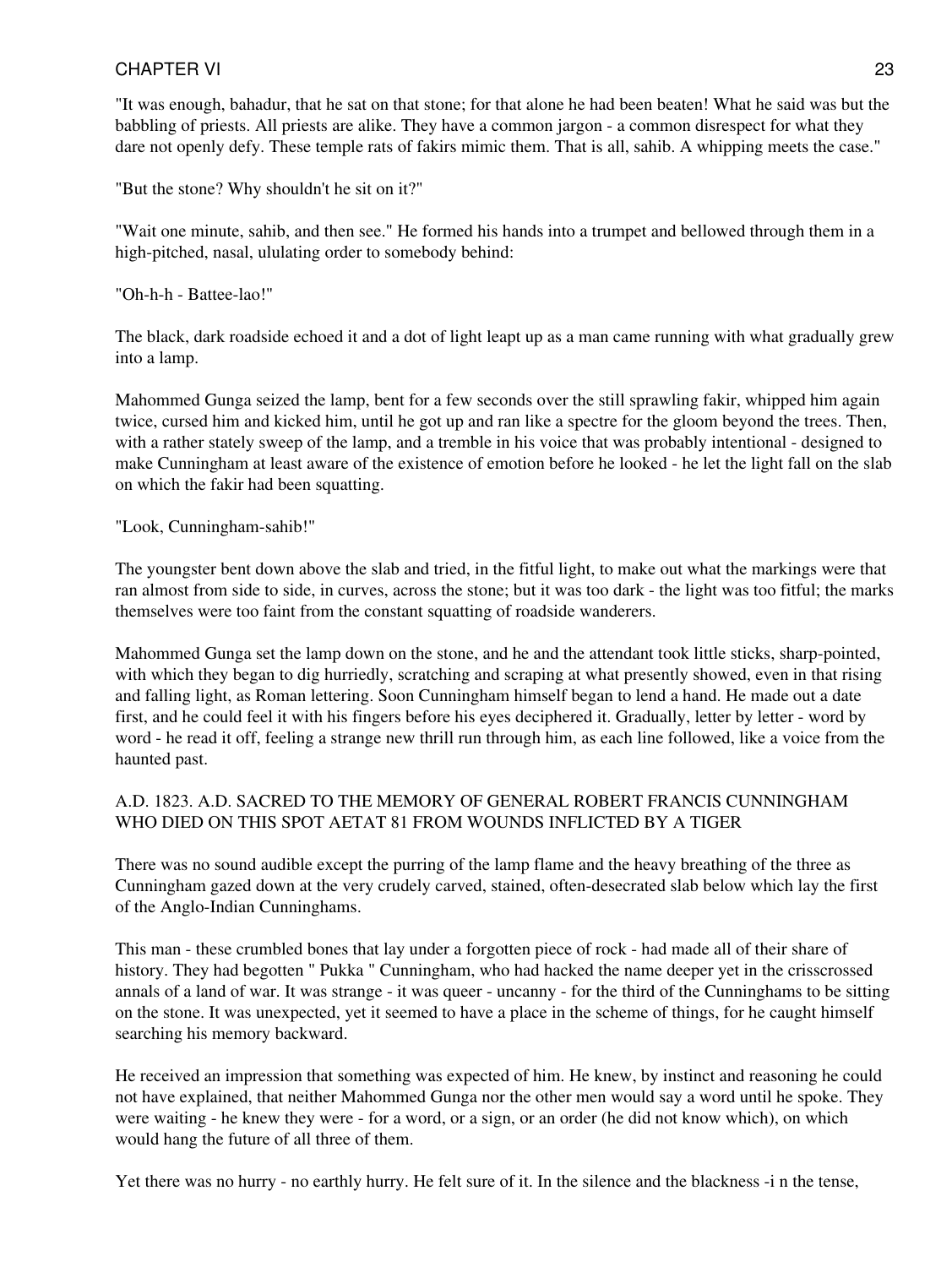steamy atmosphere of expectancy - he felt perfectly at ease, although he knew, too, that there was superstition to be reckoned with - and that is something which a white man finds hard to weigh and cope with, as a rule.

The sweat ran down his face in little streams a the prickly heat began to move across his skin, like a fiery-footed centiped beneath his undershirt, but he noticed, neither. He began to be unconscious anything except the knowledge that the bones of his grandsire lay underneath him and that Mahommed Gunga waited for the word that would fit into the scheme and solve a problem.

"Are there any tigers here now?" he asked presently, in a perfectly normal voice. He spoke as he had done when his servant asked him which suit he would wear.

"Ha, sahib! Many."

"Man-eaters, by any chance?"

Mahommed Gunga and the other man exchanged quick glances, but Cunningham did not look up. He did not see the quick-flashed whites as their eyes met and looked down again.

"There is one, sahib - so say the kansamah and the head man - a full-grown tiger, in his prime."

"I will shoot him." Four words, said quietly - not "Do you think," or "I would like to," or "Perhaps." They were perfectly definite and without a trace of excitement; yet this man had never seen a tiger.

"Very good, sahib." That, too, was spoken in a level voice, but Mahommed Gunga's eyes and the other man's met once again above his head.

"We will stay here four days; by the third day there will be time enough to have brought an elephant and - "

"I will go on foot," said Cunningham, quite quietly. "Tomorrow, at dawn, risaldar-sahib. Will you be good enough to make arrangements? All we need to know is where he is and how to get there - will you attend to that?"

"Ha, sahib."

"Thanks. I wonder if my supper's ready."

He turned and walked away, with a little salute-like movement of his hand that was reminiscent of his father. The two Rajputs watched him in heavy-breathing silence until the little group of lights, where the horse-tents faced the old dak-bungalow, swallowed him. Then:

"He is good. He will do!" said the black-beard who had brought the lamp.

"He is good. But many sahibs would have acted coolly, thus. There must be a greater test. There must be no doubt - no littlest doubt. Alwa and the others will ask me on my honor, and I will answer on my honor, yes or no."

It was an hour before the two of them returned, and looked the horses over and strolled up to bid Cunningham good night; and in the meanwhile they had seen about the morrow's tiger, and another matter.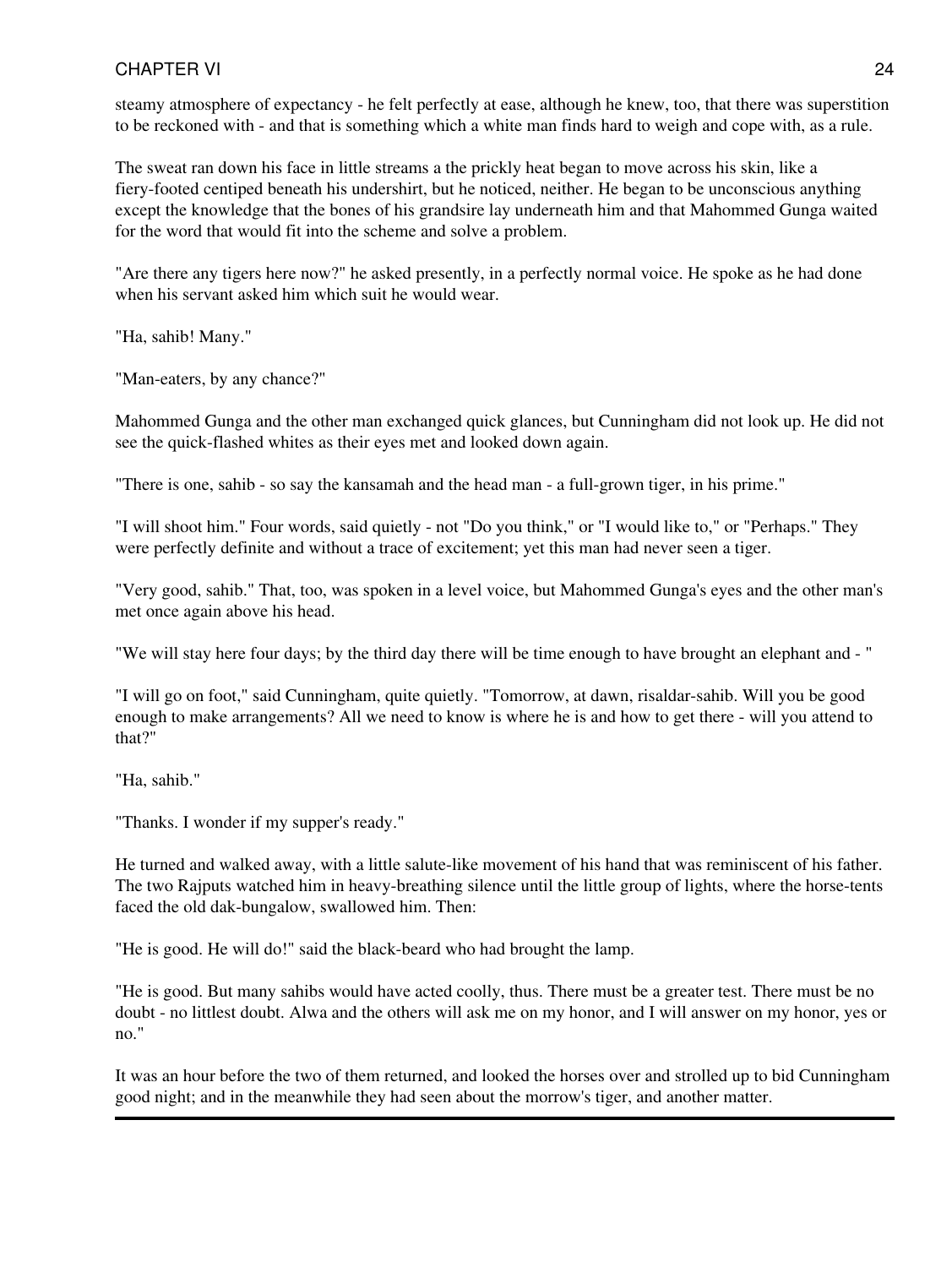### **CHAPTER VII**

What found ye, then? Why heated ye the pot? What useful metal down the channels ran? Gold? Steel for making weapons? Iron? What? Nay. Out from the fire we kindled strode a man!

THEY set the legs of Cunningham's string-woven bed into pans of water, to keep the scorpions and ants and snakes at bay, and then left him in pitch darkness to his own devices, with a parting admonition to keep his slippers on for the floor, in the dark, would be the prowling-place of venomed death.

It was he who set the lamp on the little table by his bedside, for his servant - for the first time on that journey was not at hand to execute his thoughts almost before he had spoken them. Mahommed Gunga had explained that the man was sick; and that seemed strange, for he had been well enough, and more than usually efficient, but an hour before.

But there were stranger things and far more irritating ones to interfere with the peaceful passage of the night. There were sounds that were unaccountable; there was the memory of the wayside tombstone and the train of thought that it engendered. Added to the hell-hot, baking stuffiness that radiated from the walls, there came the squeaking of a punka rope pulled out of time - the piece of piping in the mud-brick wall through which the rope passed had become clogged and rusted, and the villager pressed into service had forgotten how to pull; he jerked at the cord between nods as the heat of the veranda and the unaccustomed night duty combined to make him sleepy.

Soon the squeaking became intolerable, and Cunningham swore at him - in English, because he spoke little of any native language yet, and had not the least idea in any case what the punka-wallah's tongue might be. For a while after that the pulling was more even; he lay on one elbow, letting the swinging mat fan just miss his ear, and examining his rifle and pistols for lack of anything better to keep him from going mad. Then, suddenly, the pulling ceased altogether. Silence and hell heat shut down on him like a coffin lid. Even the lamp flame close beside him seemed to grow dim; the weight of black night that was suffocating him seemed to crush light out of the flame as well.

No living mortal could endure that, he imagined. He swore aloud, but there was no answer, so he got up, after crashing his rifle-butt down on the floor to scare away anything that crawled. For a moment he stood, undecided whether to take the lamp or rifle with him - then decided on the rifle, for the lamp might blow out in some unexpected night gust, whereas if he left it where it was it would go on burning and show him the way back to bed again. Besides, he was too unaccustomed to the joy of owning the last new thing in sporting rifles to hesitate for long about what to keep within his grasp.

Through the open door he could see nothing but pitch-blackness, unpunctuated even by a single star. There were no lights where the tents stood, so he judged that even the accustomed natives had found the added heat of Mahommed Gunga's watch-fires intolerable and had raked them out; but from where he imagined that the village must be came the dum-tu-dum-tu-dum of tom-toms, like fever blood pulsating in the veins of devils of the night.

The punka-wallah slept. He could just make out the man's blurred shape - a shadow in the shadows dog-curled, with the punkah rope looped round his foot. He kicked him gently, and the man stirred, but fell asleep again. He kicked him harder. The man sat up and stared, terrified; the whites of his eyes were distinctly visible. He seemed to have forgotten why he was there, and to imagine that he saw a ghost.

Cunningham spoke to him - he first words that came into his head.

"Go on pulling," he said in English, quite kindly.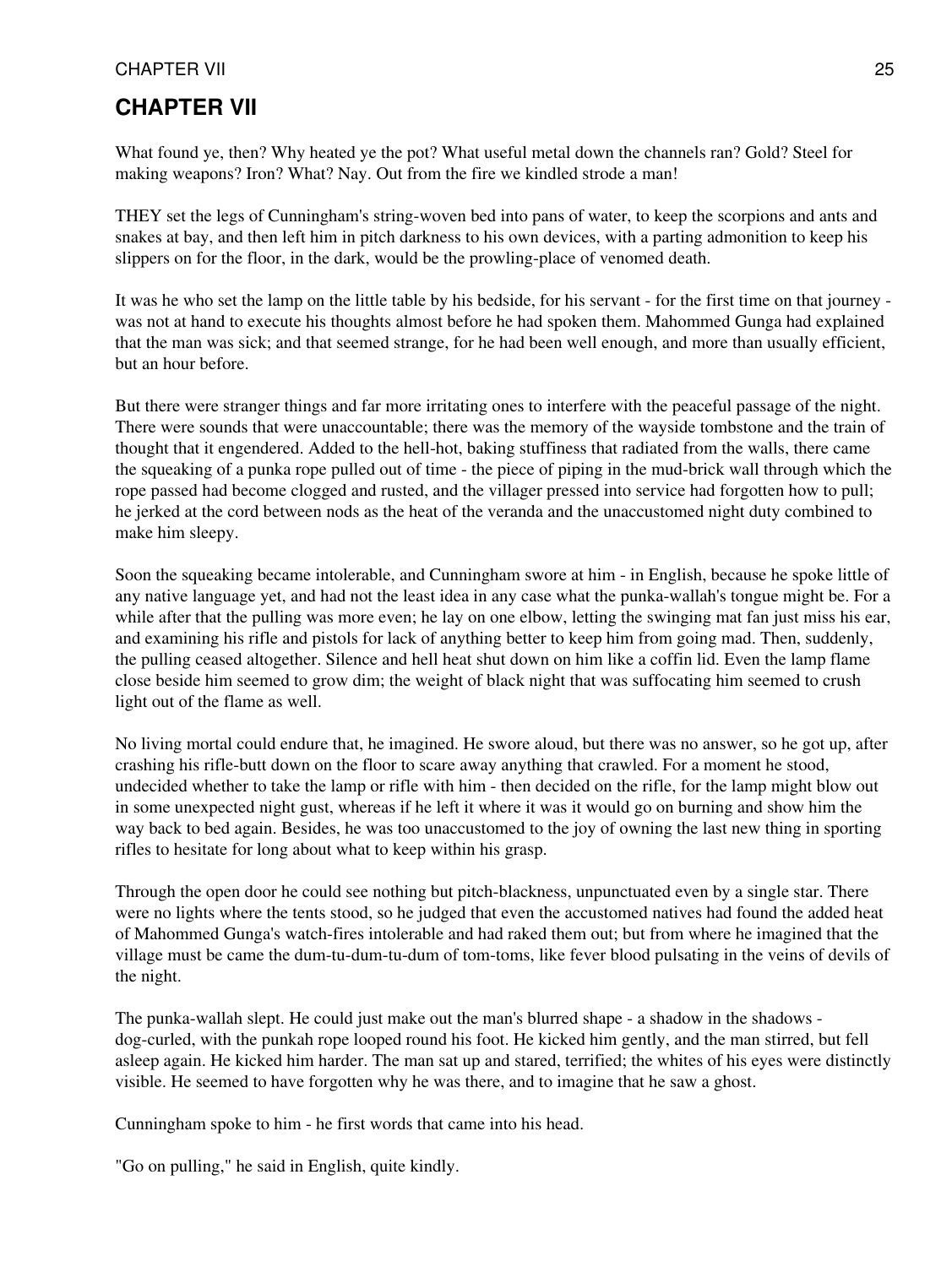But if he had loosed his rifle off, the effect could not have been more instantaneous. Clutching his twisted rag of a turban in one hand, and kicking his leg free, he ran for it - leaped the veranda rail, and vanished - a night shadow, swallowed by its mother night.

"Come back!" called Cunningham. "Iderao! I won't hurt you!"

But there was no answer, save the tom-toms' thunder, swelling now into a devil's chorus-coming nearer. It seemed to be coming from the forest, but he reasoned that it could not be; it must be some village marriage feast, or perhaps an orgy; he had paid out what would seem to the villagers a lot of money, and it might be that they were celebrating the occasion. It was strange, though, that he could see no lights where the village ought to be.

For a moment he had a half-formed intention to shout for Mahommed Gunga; but he checked that, reasoning that the Rajput might think he was afraid. Then his eye caught sight of something blacker than the shadows something long and thin and creepy that moved, and he remembered that bed, where the pans of water would protect him, was the only safe place.

So he returned into the hot, black silence where the tiny lamp-flame guttered and threw shadows. He wondered why it guttered. It seemed to be actually short of air. There were four rooms, he remembered, to the bungalow, all connected and each opening outward by a door that faced one of the four sides; he wondered whether the outer doors were opened to admit a draught, and started to investigate.

Two of them were shut tight, and he could not kick them open; the dried-out teak and the heavy iron bolts held as though they had been built to resist a siege; the noise that he made as he rattled at them frightened a swarm of unseen things - unguessed-at shapes - that scurried away. He thought he could see beady little eyes that looked and disappeared and circled round and stopped to look again. He could hear creepy movements in the stillness. It seemed better to leave those doors alone.

One other door, which faced that of his own room, was open wide, and he could feel the forest through it; there was nothing to be seen, but the stillness moved. The velvet blackness was deeper by a shade, and the heat, uprising to get even with the sky, bore up a stench with it. There was no draught, no movement except upward. Earth was panting-in time, it seemed, to the hellish thunder of the tom-toms.

He went back and lay on the bed again, leaning the rifle against the cot-frame, and trying by sheer will-power to prevent the blood from bursting his veins. He realized before long that he was parched with thirst, and reached out for the water-jar that stood beside the lamp; but as he started to drink he realized that a crawling evil was swimming round and round in rings in the water. In a fit of horror he threw the thing away and smashed it into a dozen fragments in a corner. He saw a dozen rats, at least, scamper to drink before the water could evaporate or filter through the floor; and when they were gone there was no half-drowned crawling thing either. They had eaten it.

He clutched his rifle to him. The barrel was hot, but the feel of it gave him a sense of companionship. And then, as he lay back on the bed again, the lamp went out. He groped for it and shook it. There was no oil.

Now, what had been hot horror turned to fear that passed all understanding - to the hate that does not reason to the cold sweat breaking on the roasted skin. Where the four walls had been there was blackness of immeasurable space. He could hear the thousand-footed cannibals of night creep nearer - driven in toward him by the dinning of the tom-toms. He felt that his bed was up above a scrambling swarm of black-legged things that fought.

He had no idea how long he lay stock-still, for fear of calling attention to himself, and hated his servant and Mahommed Gunga and all India. Once - twice - he thought he heard another sound, almost like the footfall of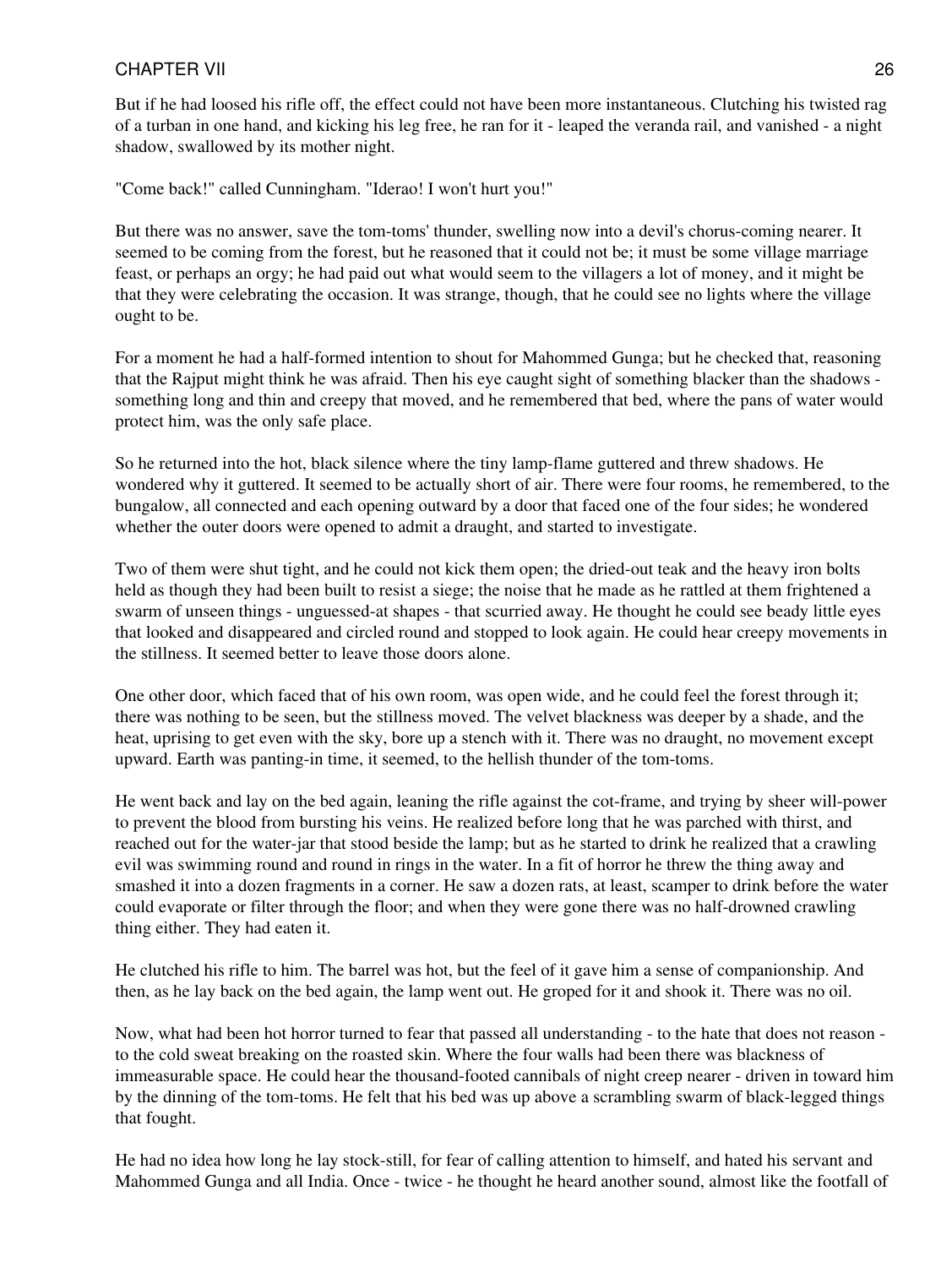a man on the veranda near him. Once he thought that a man breathed within ten paces of him, and for a moment there was a distinct sensation of not being alone. He hoped it was true; he could deal with an assassin. That would be something tangible to hate and hit. Manhood came to his assistance - the spirit of the soldier that will bow to nothing that has shape; but it died away again as the creeping silence once more shut down on him.

And then the thunder of the tom-toms ceased. Then even the venomed crawlers that he knew were near him faded into nothing that really mattered, compared to the greater, stealthy horror that he knew was coming, born of the shuddersome, shut silence that ensued. There was neither air nor view - no sense of time or space nothing but the coal-black pit of terror yawning - cold sweat in the heat, and a footfall - an undoubted footfall - followed by another one, too heavy for a man's.

Where heavy feet were there was something tangible. His veins tingled and the cold sweat dried. Excitement began to reawaken all his soldier senses, and the wish to challenge seized him - the soldierly intent to warn the unaware, which is the actual opposite of cowardice.

"Halt! Who comes there?"

He lipped the words, but his dry throat would not voice them. Before he could clear his throat or wet his lips his eye caught something lighter than the night -t wo things - ten - twelve paces off - two things that glowed or sheened as though there were light inside them - too big and too far apart to be owl's eyes, but singularly like them. They moved, a little sideways and toward him; and again he heard the heavy, stealthy footfall.

They stayed still then for what may have been a minute, and another sense - smell - warned him and stirred up the man in him. He had never smelled it in his life; it must have been instinct that assured him of an enemy behind the strange, unpleasant, rather musky reek that filled the room. His right hand brought the rifle to his shoulder without sound, and almost without conscious effort on his part.

He forgot the heat now and the silence and discomfort. He lay still on his side, squinting down the rifle barrel at a spot he judged was midway between a pair of eyes that glowed, and wondering where his foresight might be. It struck him all at once that it was quite impossible to see the foresight - that he must actually touch what he would hit if he would be at all sure of hitting it. He remembered, too, in that instant - as a born soldier does remember things - that in the dark an attacking enemy is probably more frightened than his foe. His father had told it him when he was a little lad afraid of bogies; he in turn had told it to the other boys at school, and they had passed it on until in that school it had become rule number one of school-boy lore - just as rule number two in all schools where the sons of soldiers go is "Take the fight to him."

He leaped from the bed, with his rifle out in front of him - white-nightshirted and unexpected - sudden enough to scare the wits out of anything that had them. He was met by a snarl. The two eyes narrowed, and then blazed. They lowered, as though their owner gathered up his weight to spring. He fired between them. The flash and the smoke blinded him; the burst of the discharge within four echoing walls deadened his cars, and he was aware of nothing but a voice beside him that said quietly: "Well done, bahadur! Thou art thy father's son!"

He dropped his rifle butt to the floor, and some one struck a light. Even then it was thirty seconds before his strained eyes grew accustomed to the flare and he could see the tiger at his feet, less than a yard away - dead, bleeding, wide-eyed, obviously taken by surprise and shot as he prepared to spring. Beside him, within a yard, Mahommed Gunga stood, with a drawn sabre in his right hand and a pistol in his left, and there were three other men standing like statues by the walls.

"How long have you been here?" demanded Cunningham.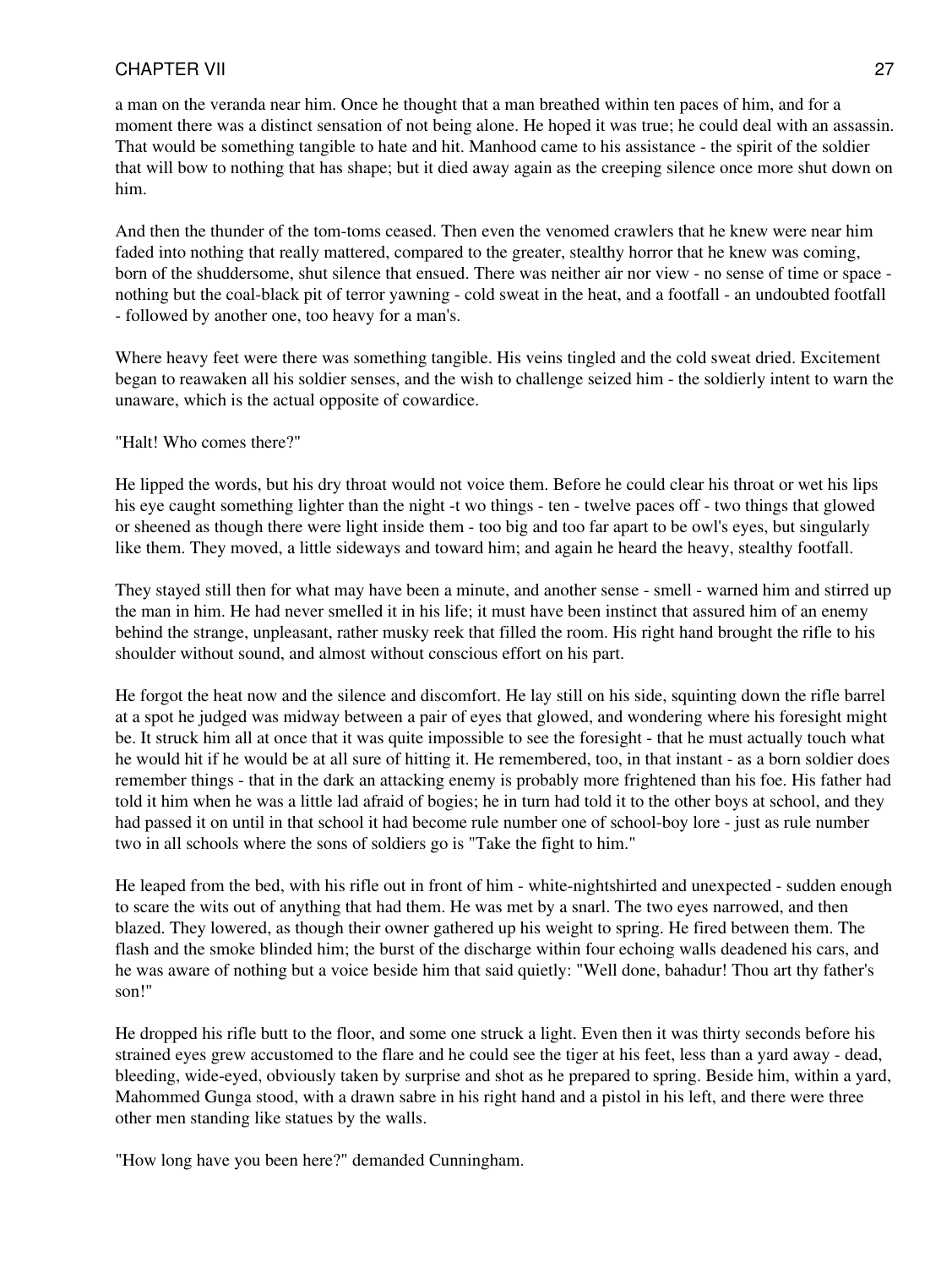"A half-hour, sahib."

"Why?"

"In case of need, sahib. That tiger killed a woman yesterday at dawn and was driven off his kill; he was not likely to be an easy mark for an untried hunter."

"Why did you enter without knocking?"

The ex-risaldar said nothing.

"I see that you have shoes on."

"The scorpions, sahib - "

"Would you be pleased, Mahommed Gunga, if I entered your house with my hat on and without knocking or without permission?"

"Sahib, I - "

"Be good enough to have that brute's carcass dragged out and skinned, and - ah - leave me to sleep, will you?"

Mahommed Gunga bowed, and growled an order; another man passed the order on, and the tom-tom thundering began again as a dozen villagers pattered in to take away the tiger.

"Tell them, please," commanded Cunningham, "that that racket is to cease. I want to sleep."

Again Mahommed Gunga bowed, without a smile or a tremor on his face; again a growled order was echoed and re-echoed through the dark. The drumming stopped.

"Is there oil in the bahadur's lamp?" asked Mahommed Gunga.

"Probably not," said Cunningham.

"I will command that - "

"You needn't trouble, thank you, risaldar-sahib. I sleep better in the dark. I'll be glad to see you after breakfast as usual - ah - without your shoes, unless you come in uniform. Good night."

The Rajput signed to the others and withdrew with dignity. Cunningham reloaded his rifle in the dark and lay down. Within five minutes the swinging of the punka and the squeaking of the rope resumed, but regularly this time; Mahommed Gunga had apparently unearthed a man who understood the business. Reaction, the intermittent coolth, as the mat fan swung above his face, the steady, evenly timed squeak and movement - not least, the calm of well-asserted dignity - all joined to have one way, and Chota-Cunnigan-bahadur slept, to dream of fire-eyed tigers dancing on tombstones laid on the roof of hell, and of a grandfather in full general's uniform, who said: "Well done, bahadur!"

But outside, by a remade camp-fire, Mahommed Gunga sat and chuckled to himself, and every now and then grew eloquent to the bearded men who sat beside him.

"Aie! Did you hear him reprimand me? By the beard of God's prophet, that is a man of men! So was his father! Now I will tell Alwa and the others that I bring a man to them! By the teeth of God and my own honor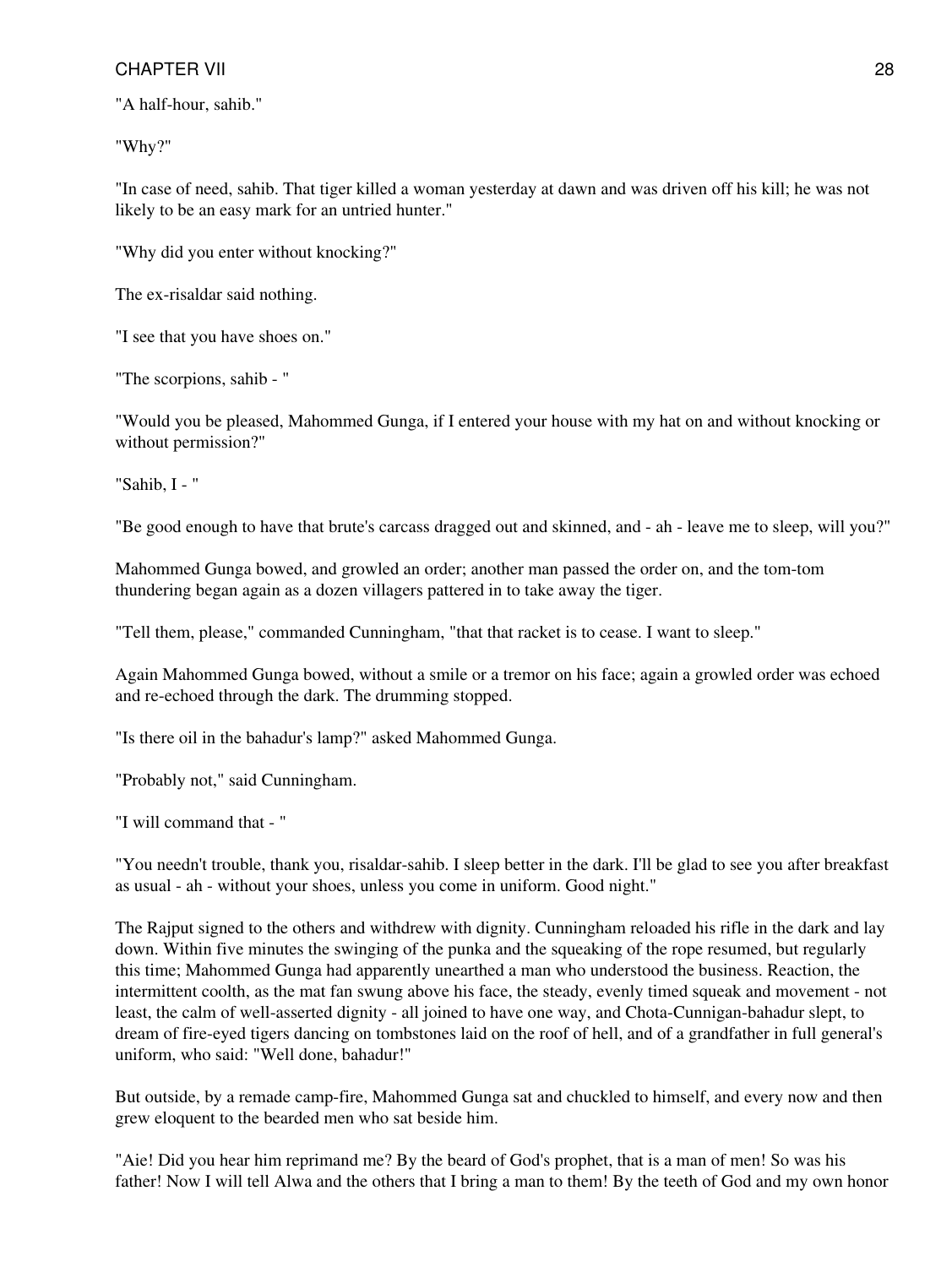I will swear to it! His first tiger - he had never seen a tiger! - in the dark, and unexpected - caught by it, to all seeming, like a trapped man in a cage - no lamp - no help at hand, or so he thought until it was all over. And he ran at the tiger! And then, 'you come with your shoes on, Mahommed Gunga - why, forsooth?' Did you hear him? By the blood of Allah, we have a man to lead us!"

# **CHAPTER VIII**

Now, the gist of the thing is - Be silent. Be calm. Be awake. Be on hand on the day. Be instant to heed the first note of alarm. And - precisely - exactly - Obey.

AT Howrah, while Mahommed Gunga was employing each chance circumstance to test the pluck and decision and reliability of Cunningham at almost every resting-place along the Grand Trunk Road, the armed squire he had left behind with a little handful of gold mohurs and three horses was finding time heavy on his hands.

Like his master, Ali Partab was a man of action, to whom the purlieus of a caravansary were well enough on rare occasions. He could ruffle it with the best of them; like any of his race, he could lounge with dignity and listen to the tales that hum wherever many horsemen congregate; and he was no mean raconteur - he had a tale or two to tell himself, of women and the chase and of the laugh that he, too, had flung in the teeth of fear when opportunity arose.

But each new story of the paid taletellers, who squat and drone and reach a climax, and then pass the begging bowl before they finish it - each merrily related jest brought in by members of the constantly arriving trading parties - each neigh of his three chargers - every new phase of the kaleidoscopic life he watched stirred new ambition in him to be up, and away, and doing. Many a dozen times he had to remind himself that "there had been a trust imposed."

He exercised the horses daily, riding each in turn until he was as lean and lithe and hard beneath the skin as they were. They were Mahommed Gunga's horses - he Mahommed Gunga's man; therefore, his honor was involved. He reasoned, when he took the trouble to, along the good clean feudal line that lays down clearly what service is: there is no honor, says that argument, in serving any one who is content with half a service, and the honor is the only thing that counts.

As day succeeded ever sultrier, ever longer-drawn-out day - as each night came that saw him peg the horses out wherever what little breezes moved might fan them - as he sat among the courtyard groups and listened in the heavy heat, the fact grew more apparent to him that this trust of his was something after all which a man of worth might shoulder proudly. There was danger in it.

The talk among the traders - darkly hinted, most of it, and couched in metaphor - was all of blood, and what would follow on the letting of it. Now and then a loud-mouthed boaster would throw caution to the winds and speak openly of a grim day coming for the British; he would be checked instantly by wiser men, but not before Ali Partab had heard enough to add to his private store of information.

Priests came from a dozen cities to the eastward, all nominally after pilgrims for the sacred places, but all strangely indifferent to their quest. They preferred, it would seem, to sit in rings with chance-met ruffians with believers and unbelievers alike - even with men of no caste at all - and talk of other things than pilgrimages.

"Next year, one hundred years ago the English conquered India. Remember ye the prophecy? One hundred years they had! This, then, is the last year. Whom the gods would whelm they first deprive of reason; mark ye this! The cartridges they serve out to the sepoys now are smeared with the blended fat of cows and pigs. Knowing that we Hindoos hold the cow a sacred beast, they do this sacrilege - and why? They would make us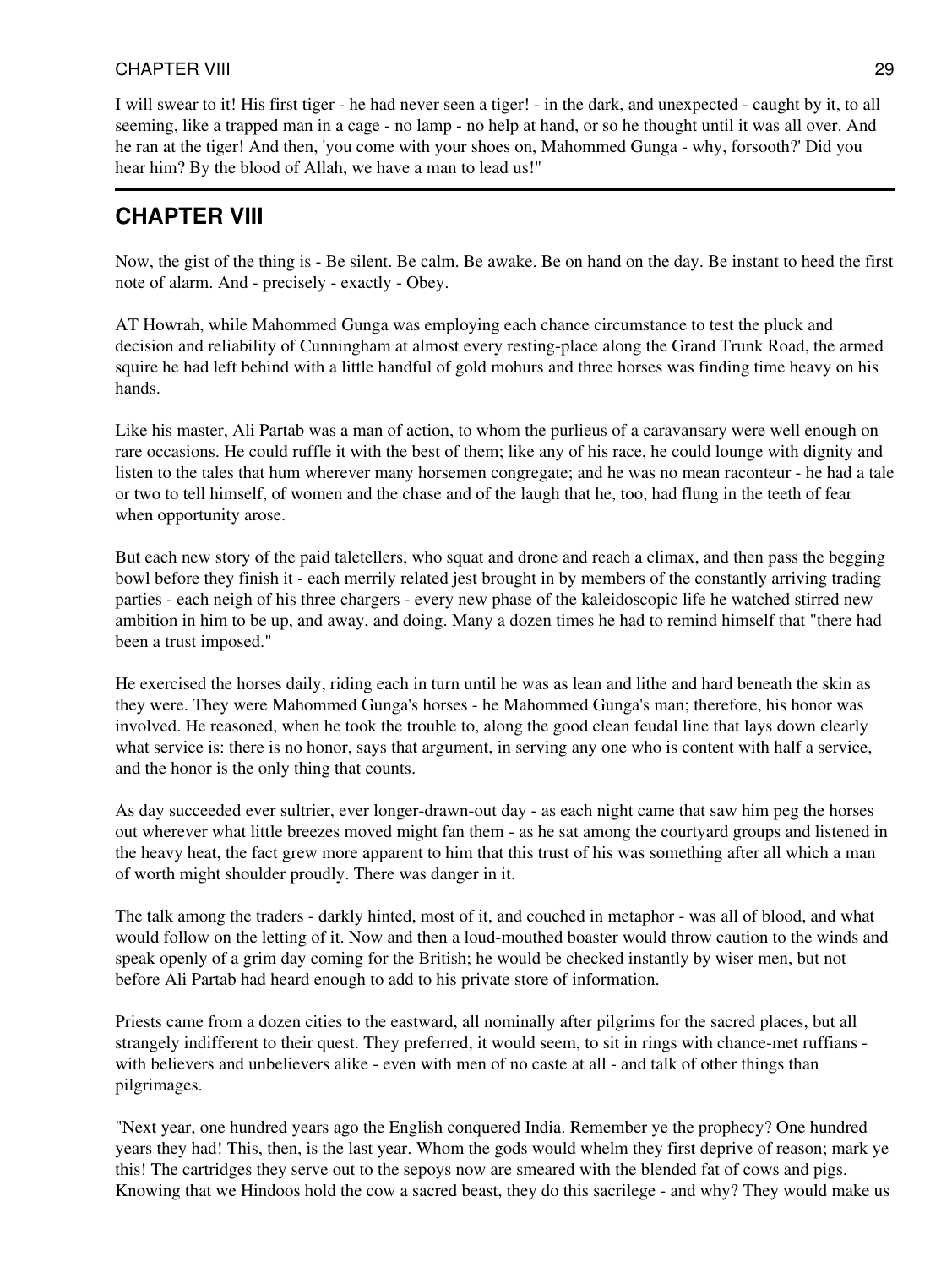bite the cartridges and lose our caste. And why again? Because they would make us Christians! That is the truth! Else why are the Christian missionaries here in Howrah?"

The listeners would nod while the little red fires glowed and purred above the pipes, and others not included in the circle strained forward through the dark to listen.

"The gods get ready now! Are ye ready?"

Elsewhere, a hadji - green-turbaned from the pilgrimage to Mecca - would hold out to a throng of true believers.

"Ay! Pig's fat on the cartridges! The new drill is that the sepoy bites the cartridge first, to spill a little powder and make priming. Which true believer wishes to defile himself with pig's fat? Why do they this? Why are the Christian missionaries here? Ask both riddles with one breath, for both two are one!"

"Slay, then!"

"Up now, and slay!"

There would be an instant, eager restlessness, while Ali Partab would glance over to where the horses stood, and would wonder why the word that loosed him was so long in coming. The hadji would calm his listeners and tell them to get ready, but be still and await the sign.

"There were to be one hundred years, ran the prophecy; but ninety-nine and a portion have yet run. Wait for the hour!"

Then, for perhaps the hundredth time, Ali Partab would pretend that movement alone could save one or other of his horses from heat apoplexy. He would mount, and ride at a walking pace through the streets that seemed like a night view of a stricken battle-field, turn down by the palace wall, and then canter to the schoolhouse, where the hag - wiser than her mistress - would be sleeping in the open.

"Thou! Mother of a murrain! Toothless one! Is there no word yet?"

The hag would leer up through the heavy darkness - make certain that he had no lance with him with which to prod her in the ribs - scratch herself a time or two like a stray dog half awakened - and then leer knowingly.

"Hast thou the gold mohurs?" she would demand.

"Am I a sieve?"

"Let my old eyes see them, sahib."

He would take out two gold coins and hold them out in such a way that she could look at them without the opportunity to snatch.

"There is no word yet," she would answer, when her eyes had feasted on them as long as his patience would allow.

"Have they no fear then?"

"None. Only madness!"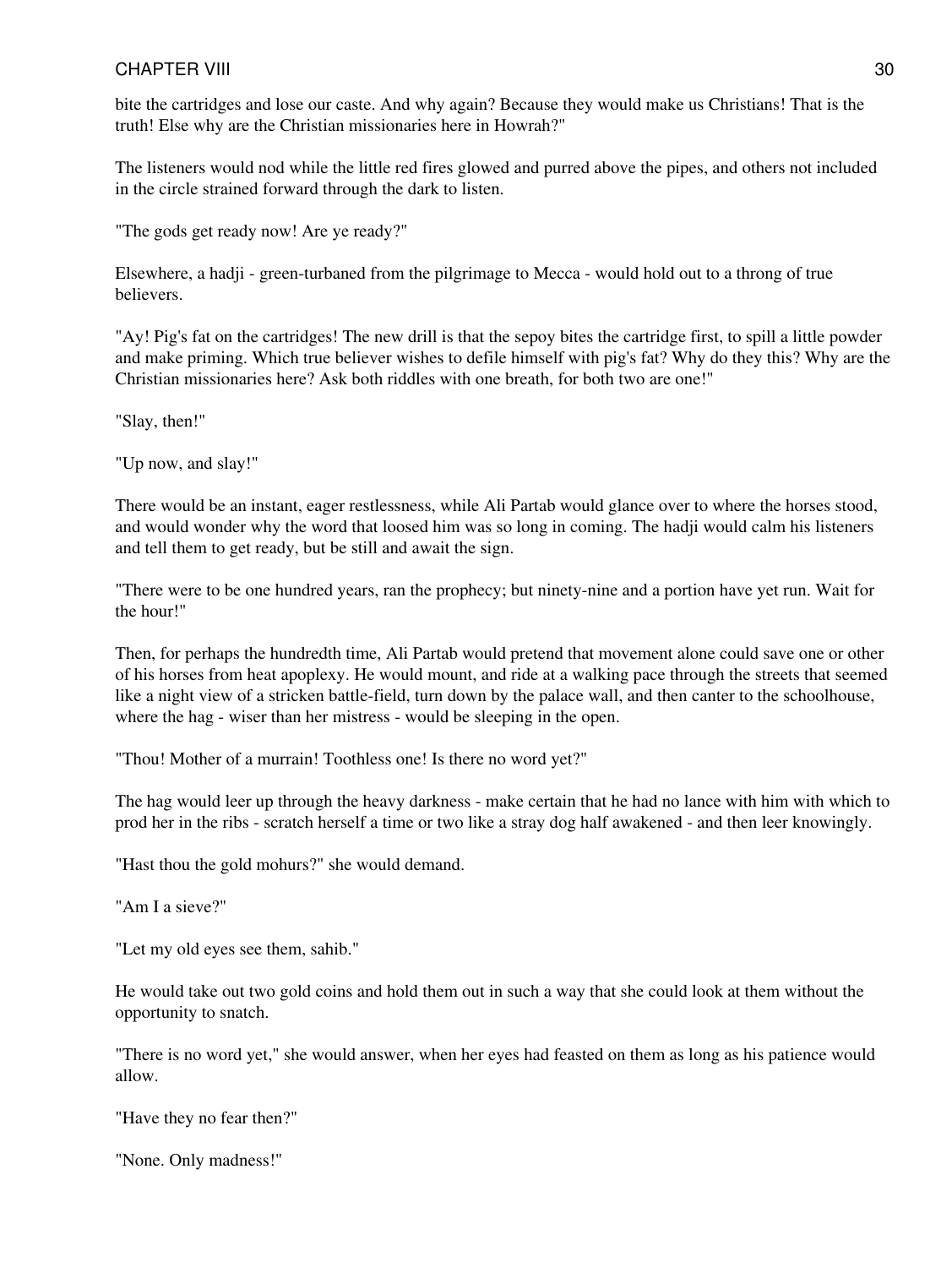"See that they bite thee not! Keep thy wits with thee, and be ready to bring me word in time, else - "

"Patience, sahib! Show me the coins again - one little look - again once!"

But Ali Partab would wheel and ride away, leaving her to mumble and gibber in the road and curl again on to her blanket in the blackest corner by the door.

Once, on an expedition of that kind, he encountered Duncan McClean himself. The lean, tall Scotsman, gray-headed from the cares he had taken on himself, a little bowed from heat and hopelessness, but showing no least symptom of surrender in the kind, strong lines of a rugged face, stood, eyes upward, in the moonlight. The moon, at least, looked cool. It was at the full, like a disk of silver, and he seemed to drink in the beams that bathed him.

"Does he worship it? wondered Ali Partab, reining from an amble to a walk and watching half-reverently. The followers of Mohammed are most superstitious about the moon. The feeling that he had for this man of peace who could so gaze up at it was something very like respect, and, with the twenty-second sense that soldiers have, he knew, without a word spoken or a deed seen done, that this would be a wielder of cold steel to be reckoned should he ever slough the robes of peace and take it into his silvered head to fight. The Rajput, that respects decision above all other virtues, perhaps because it is the one that he most lacks, could sense firm, unshakable, quick-seized determination on the instant.

Duncan McClean acknowledged the fierce-seeming stare with a salute, and Ali Partab dismounted instantly. He who holds a trust from such as Mahommed Gunga is polite in recognition of the trust. He leaned, then, against the horse's withers, wondering how far he ought to let politeness go and whether his honor bade him show contempt for the Christian's creed.

"Is there any way, I wonder," asked the Scotsman, the clean-clipped suspicion of Scots dialect betraying itself even through the Hindustanee that he used, "of getting letters through to some small station?"

"I know not," said the Rajput.

"You are a Mohammedan?" The Scotsman peered at him, adjusting his viewpoint to the moon's rays. "I see you are. A Rajput, too, I think."

"Ha, sahib."

"There was a Rangar here not very long ago." This man evidently knew the proper title to give a he true believer of the proudest race there is. Ali Partab's heart began to go out to him - "an officer, I think, once of the Rajput Horse, who very kindly carried letters for me. Perhaps you know of some other gentleman of your race about to travel northward? He could earn, at least, gratitude."

"So-ho!" thought Ali Partab to himself. "I have known men of his race who would have offered money, to be spat on! - Not now, sahib," he answered aloud.

"Mahommed Gunga was the officer's name. Do you know him, or know of him, by any chance?"

"Ha, sahib, I know him well. It is an honor."

"The Scotsman smiled. "He must be very far away by this time. How many are there, I wonder, in India who have such things said of them when their backs are turned?"

"More than a few, sahib! I would draw steel for the good name of more than a hundred men whom I know,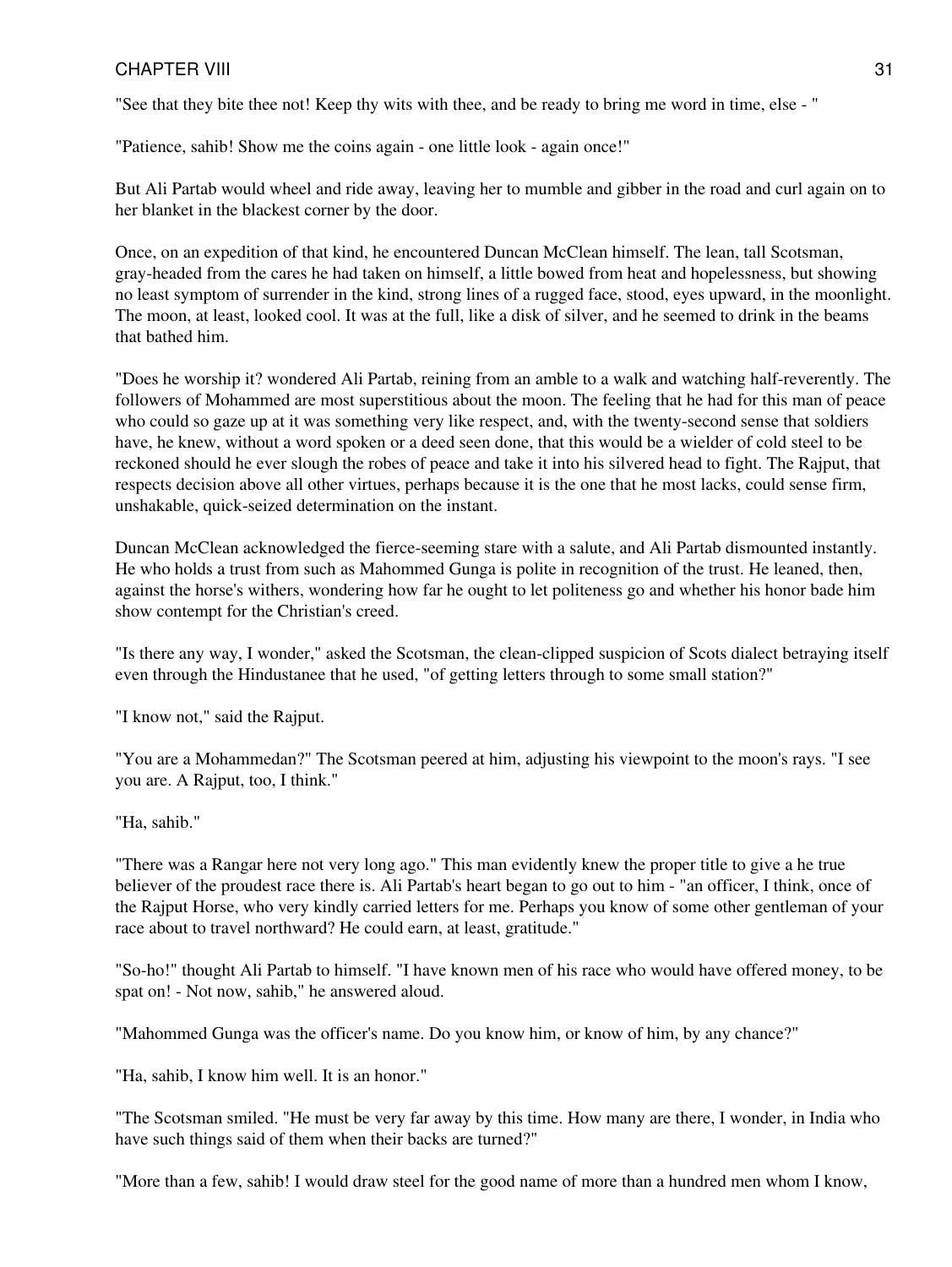and there be many others!"

"Men of your own race?"

"And yours, sahib."

There was no bombast in the man's voice; it was said good-naturedly, as a man might say, "There are some friends to whom I would lend money." No man with any insight could mistake the truth that underlay the boast. The Scotsman bowed.

"I am glad, indeed, to have met you. Will you sit down a little while?"

"Nay, sahib. The hour is late. I was but keeping the blood moving in this horse of mine."

"Well, tell me, since you won't stay, have you any notion who the man was whom Mahommed Gunga sent to get my letters? My daughter handed them to him one evening, late, at this door."

"I am he, sahib."

"Then - I understood - perhaps I was mistaken - I thought it was his man who came?"

"Praised be Allah, I am his man, sahib!"

"Oh! I wonder whether my servants praise God for the privilege!" McClean made the remark only half-aloud and in English. Ali Partab could not have understood the words, but he may have caught their meaning, for he glanced sideways at the old hag mumbling in the shadow and grinned into his beard. "Are you in communication with him? Could you get a letter to him?"

"I have no slightest notion where he is, sahib."

"If my letters could once reach him, wherever he might be, I would feel confident of their arriving at their destination."

"I, too, sahib!"

"I sent one letter - to a government official. It cannot have reached him, for there should have been an answer and none has come. It had reference to this terrible suttee business. Suttee is against the law as well as against all dictates of reason and humanity; yet the Hindoos make a constant practice of it here under our very eyes. These native states are under treaty to observe the law. I intend to do all in my power to put a stop to their ghoulish practices, and Maharajah Howrah knows what my intentions are. It must be a Mohammedan, this time, to whom I intrust my correspondence on suttee!"

Now, a Rangar is a man whose ancestors were Hindoos but who became converts to Islam. Like all proselytes, they adhere more enthusiastically to their religion than do the men whose mother creed it is; and the fact that the Rangars originally became converts under duress is often thrown in their teeth by the Hindoos, who gain nothing in the way of brotherly regard in the process. A Rangar hates a Hindoo as enthusiastically as he loves a fight. Ali Partab began to drum his fingers on his teeth and to exhibit less impatience to be off.

"There is no knowing, sahib. I, too, am no advocate of superstitious practices involving cruelty. I might get a letter through. My commission from the risaldar-sahib would include all honorable matters not obstructive to the main issue. I have certain funds - "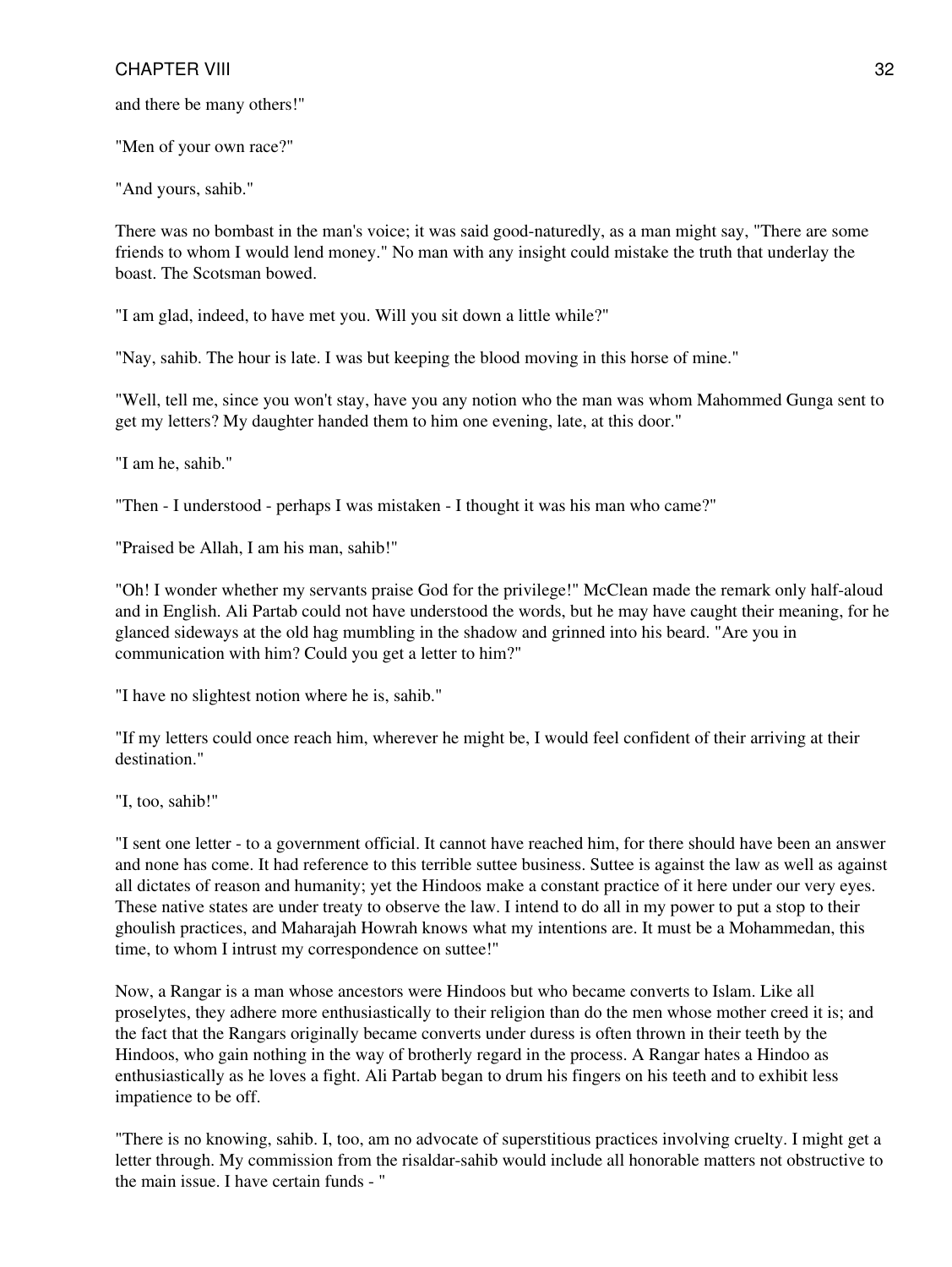"I, too, have funds," smiled the missionary.

"I am not allowed, sahib, to involve myself in any brawl until after my business is accomplished. It would be necessary first to assure me on that point. My honor is involved in that matter. To whom, and of what nature, would the letter be?"

"A letter to the Company's Resident at Abu, reporting to him that Hindoo widows are still compelled in this city to burn themselves to death above their husbands' funeral pyres."

The Rajput grinned. "Does the Resident sahib not know it, then?"

"There will be no chance of his not knowing should my report reach him!"

"I will see, sahib, what can be done, then, in the matter. If I can find a man, I will bring him to you."

The missionary thanked him and stood watching as the Rajput rode away. When the horseman's free, lean back had vanished in the inky darkness his eyes wandered over to a point where tongues of flame licked upward, casting a dull, dancing, crimson glow on the hot sky. Here and there, silhouetted in the firelight, he could see the pugrees and occasional long poles of men who prodded at the embers. Ululating through the din of tom-toms he could catch the wails of women. He shuddered, prayed a little, and went in.

That day even the little bazaar fosterlings, whom he had begged, and coaxed, and taught, had all deserted to be present at the burning of three widows. Even the lepers in the tiny hospital that he had started had limped out for a distant view. He had watched a year's work all disintegrating in a minute at the call of bestial, loathsome, blood-hungry superstition.

And he was a man of iron, as Christian missionaries go. He had been hard-bitten in his youth and trained in a hard, grim school. In the Isle of Skye he had seen the little cabin where his mother lived pulled down to make more room for a fifty-thousand-acre deer-forest. He had seen his mother beg.

He had worked his way to Edinburgh, toiled at starvation wages for the sake of leave to learn at night, burned midnight oil, and failed at the end of it, through ill health, to pass for his degree.

He had loved as only hard-hammered men can love, and had married after a struggle the very thought of which would have melted the courage of an ordinary man, only to see his wife die when her child was born. And even then, in that awful hour, he had not felt the utterness of misery such as came to him when he saw that his work in Howrah was undone. He had given of his best, and all his best, and it seemed that he had given it for nothing.

"Who was that man, father?" asked a very weary voice through which courage seemed to live yet, as the tiniest suspicion of a sweet refrain still lives through melancholy bars.

"The man who took your home letters to Mahommed Gunga."

"And - ?"

"He has promised to try to find a man for me who will take my report on this awful business to the Resident at Abu."

"Father, listen! Listen, please!" Rosemary McClean drew a chair for him and knelt beside him. Youth saved her face from being drawn as his, but the heat and horror had begun to undermine youth's powers of resistance. She looked more beautiful than ever, but no law lays down that a wraith shall be unlovely. She had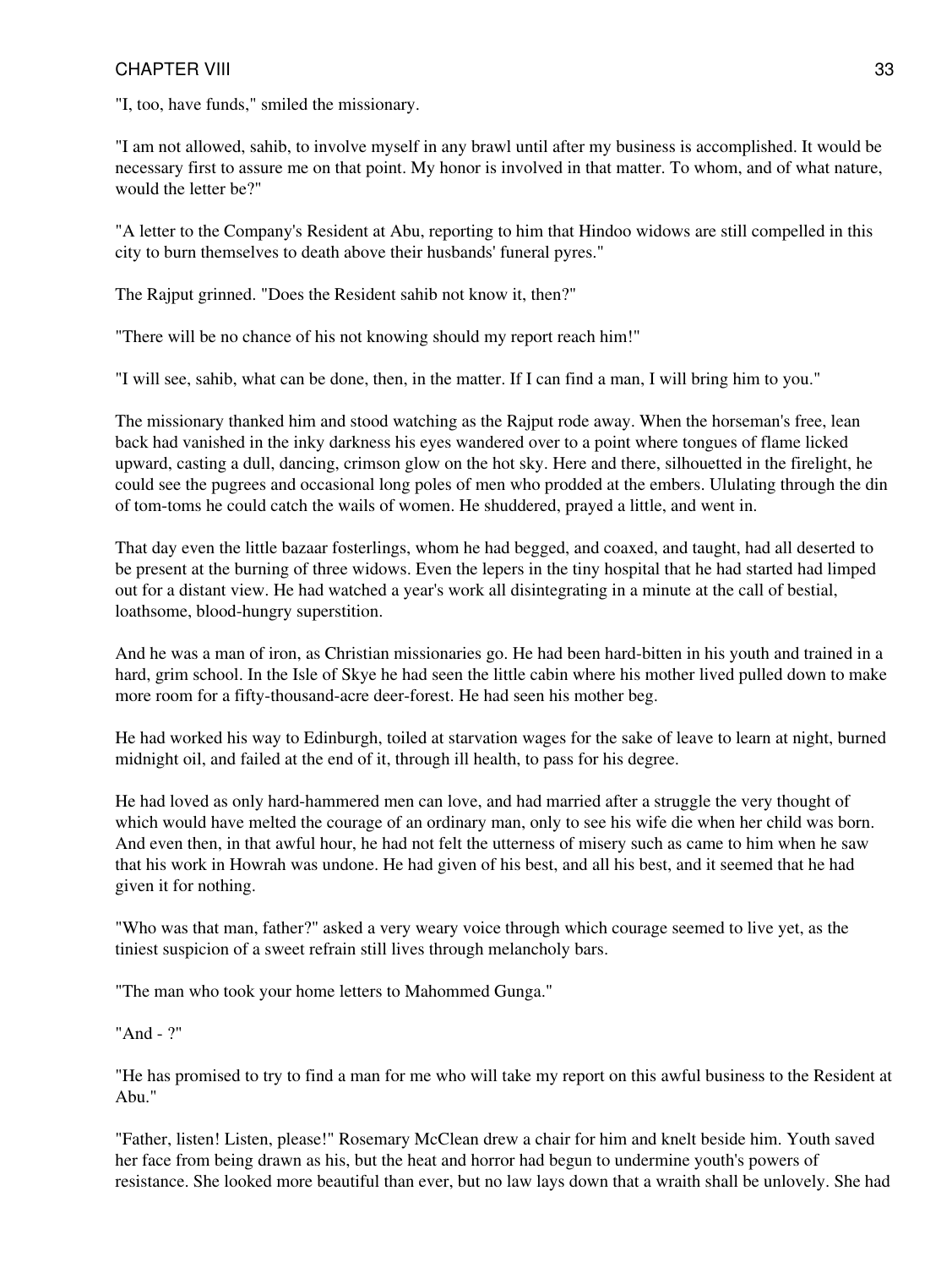tried the personal appeal with him a hundred times, and argument a thousand; now, she used both in a concentrated, earnest effort to prevail over his stubborn will. Her will was as strong as his, and yielded place to nothing but her sense of loyalty. There were not only Rajputs, as the Rajputs knew, who could be true to a high ideal. "I am sure that whoever that man is he must be the link between us and the safety Mahommed Gunga spoke of. Otherwise, why does he stay behind? Native officers who have servants take their servants with them, as a rule."

"Well?"

"Give the word! Let us at least get in touch with safety!"

"For myself, no. For you, yes! I have been weak with you, dear. I have let my selfish pleasure in having you near me overcome my sense of duty - that, and my faithless fear that you would not be properly provided for. I think, too, that I have never quite induced myself to trust natives sufficiently - even native gentlemen. You shall go, Rosemary. You shall go as soon as I can get word to Mahommed Gunga's man. Call that old woman in."

"Father, I will not go without you, and you know it! My place is with you, and I have quite made up my mind. If you stay, I stay! My presence here has saved your life a hundred times over. No, I don't mean just when you were ill; I mean that they dare not lay a finger on me! They know that a nation which respects their women would strike hard and swiftly to avenge a woman of its own! If I were to go away and leave you they would poison you or stab you within a day, and then hold a mock trial and hang some innocent or other to blind the British Government. I would be a murderess if I left you here alone! Come! Come away!"

He shook his head. "It was wrong of me to ever bring you here," he said sadly. "But I did not know - I would never have believed." Then wrath took hold of him - the awful, cold anger of the Puritan that hates evil as a concrete thing, to be ripped apart with steel. "God's wrath shall burst on Howrah!" he declared. "Sodom and Gomorrah were no worse! Remember what befell them!"

"Remember Lot!" said Rosemary. "Come away!"

"Lot stayed on to the last, and tried to warn them! I will warn the Resident! Here, give me my writing things where are they?"

He pushed her aside, none too gently, for the fire of a Covenanter's anger was blazing in his eyes.

"There are forty thousand British soldiers standing still, and wrong - black, shameful wrong - is being done! For a matter of gold - for fear of the cost in filthy lucre - they refrain from hurling wrong-doers in the dust! For the sake of dishonorable peace they leave these native states to misgovern themselves and stink to high heaven! Will God allow what they do? The shame and the sin is on England's head! Her statesmen shut their eyes and cry 'Peace, peace!' where there is no peace. Her queen sits idle on the throne while widows burn, screaming, in the flames of superstitious priests. Men tell her, 'All is well; there is British rule in India!' They are too busy robbing widows in the Isle of Skye to lend an ear to the cries of India's widows! Corruption superstition -murder - lies - black wrong - black selfishness - all growing rank beneath the shadow of the British rule - how long will God let that last?"

He was pacing up and down like a caged lion, not looking at Rosemary, not speaking to her - speaking to himself, and giving rein to all the rankling rage at wrong that wrong had nurtured in him since his boyhood. She knelt still by the chair, her eyes following him as he raged up and down the matted floor. She pitied him more than she did India.

When he took the one lamp at last and set it where the light would fall above his writing pad, she left the room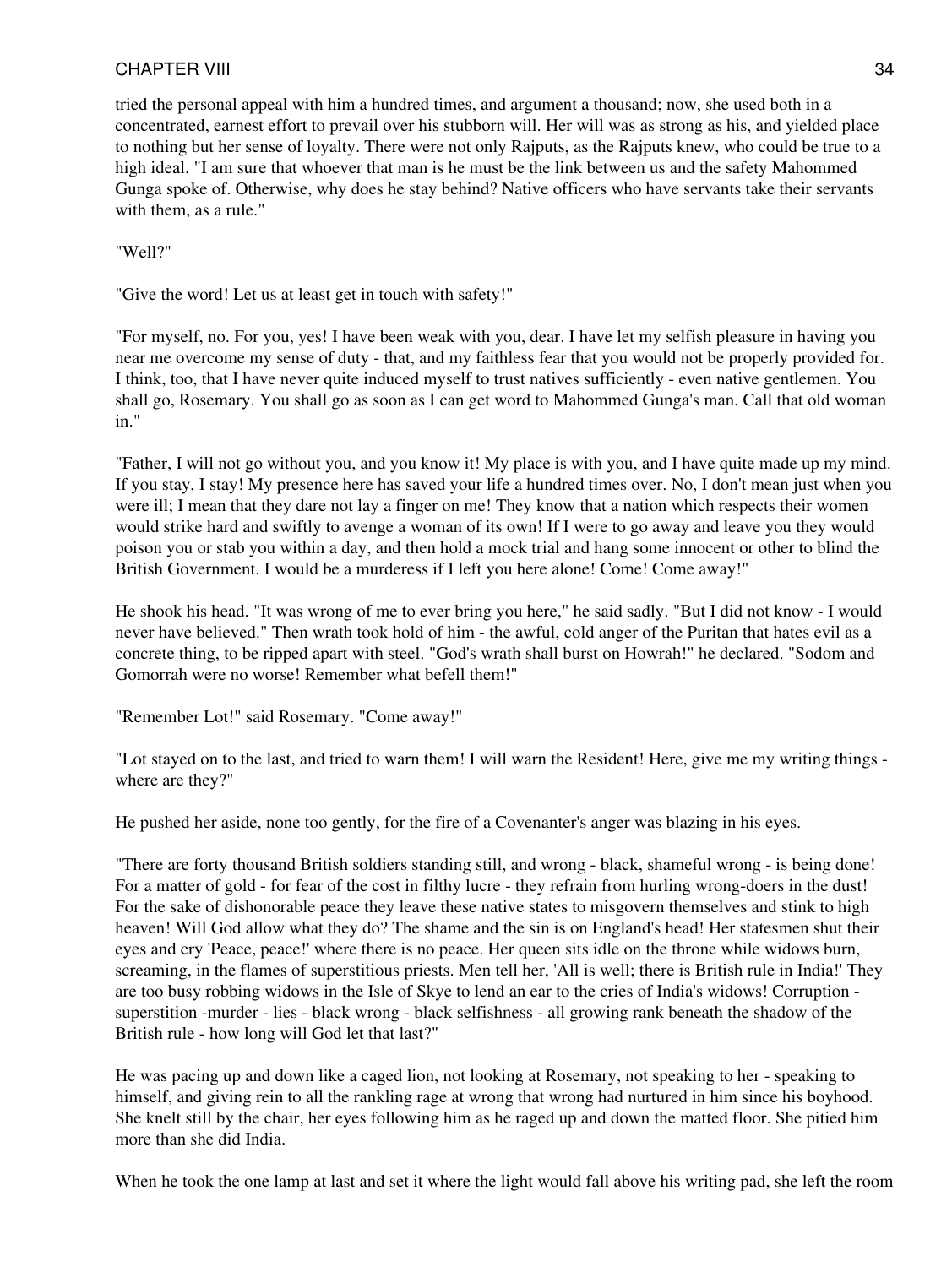and went to stand at the street-door, where the sluggish night air was a degree less stifling than in the mud-plastered, low-ceilinged room. As she stood there, one hand on either door-post to remind her she was living in a concrete world, not a charred whisp swaying in the heat, a black thing rose out of the blackness, and the toothless hag held out a bony hand and touched her.

"Is it not time yet for the word to go?" she asked.

"No. No word yet, Joanna."

### **CHAPTER IX**

Now, God give good going to master o' mine, God speed him, and lead him, and nerve him; God give him a lead of a length in the line, And, - God let him boast that I serve him!

THE dawn was barely breaking yet when things stirred in the little mission house. The flea-bitten gray pony was saddled by a sleepy saice, and brought round from his open-sided thatch stable in the rear. The violet and mauve, that precede the aching yellow glare of day were fading; a coppersmith began his everlasting bong-bong-bong, apparently reverberating from every direction; the last, almost indetectable, warm whiff of night wind moved and died away, and the monkeys in the near-by baobab chattered it a requiem. Almost on the stroke of sunrise Rosemary McClean stepped out - settled her sun-helmet, with a moue above the chin-strap that was wasted on flat-bosomed, black grandmotherdom and sulky groom - and mounted.

She needed no help. The pony stood as though he knew that the hot wind would soon dry the life out of him; and, though dark rings beneath dark eyes betrayed the work of heat and sleepless worry on a girl who should have graced the cool, sweet, rain-swept hills of Scotland, she had spirit left yet and an unspent store of youth. The saice seemed more weathered than the twenty-year-old girl, for he limped back into the smelly shelter of the servants' quarters to cook his breakfast and mumble about dogs and sahibs who prefer the sun.

She looked shrunk inside the riding-habit - not shrivelled, for she sat too straight, but as though the cotton jacket had been made for a larger woman. If she seemed tired, and if a stranger might have guessed that her head ached until the chestnut curls were too heavy for it, she was still supple. And, as she whipped the pony into an unwilling trot and old mission-named Joanna broke into a jog behind, revolt - no longer impatience, or discontent, or sorrow, but reckless rebellion - rode with her.

It was there, plain for the world to see, in the firm lines of a little Puritan mouth, in the angle of a high-held chin in the set of a gallant little pair of shoulders. The pony felt it, and leaned forward to a canter. Joanna scented, smelt, or sensed in some manner known to Eastern old age, that purpose was afoot; this was to be no early-morning canter, merely out and home again; there was no time, now, for the customary tricks of corner-cutting and rest-snatching under eaves; she tucked her head down and jogged forward in the dust, more like a dog than ever. It was a dog's silent, striving determination to be there when the finish came - a dog's disregard of all object or objective but his master's - but a long-thrown stride, and a crafty, beady eye that promised more usefulness than a dog's when called on.

The first word spoken was when Rosemary drew rein a little more than half-way along the palace wall.

"Are you tired yet, Joanna?"

" Uh-uh!" the woman answered, shaking her head violently and pointing at the sun that mounted every minute higher. The argument was obvious; in less than twenty minutes the whole horizon would be shimmering again like shaken plates of brass; wherever the other end might be, a rest would be better there than here! Her mistress nodded, and rode on again, faster yet; she had learned long ago that Joanna could show a dusty pair of heels to almost anything that ran, and she had never yet known distance tire her; it had been the thought of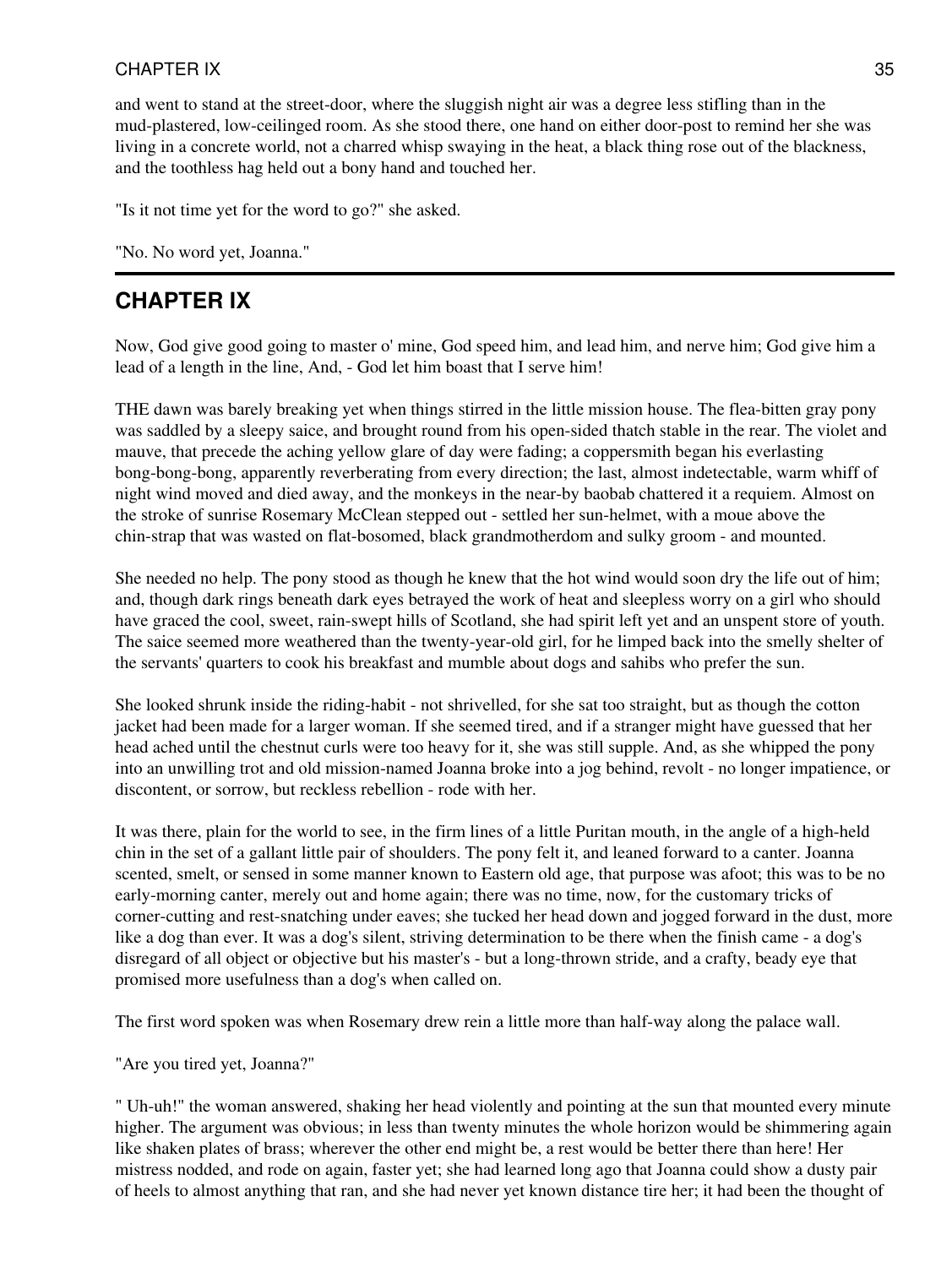distance and speed combined that made her pause and ask.

She did not stop again until they had cantered up through the awakening bazaar, where unclean-looking merchants and their underlings rinsed out their teeth noisily above the gutters, and the pariah dogs had started nosing in among the muck for things unthinkable to eat. The sun had shortened up the shadows and begun to beat down through the gaps; the advance-guard of the shrivelling hot wind had raised foul dust eddies, and the city was ahum when she halted at last beside the big brick arch of the caravansary, where Mahommed Gunga's boots and spurs had caught her eye once.

"Now, Joanna!" She leaned back from the saddle and spoke low, but with a certain thrill. "Go in there, find me Mahommed Gunga-sahib's man, and bring him out here!"

"And if he will not come?" The old woman seemed half-afraid to enter.

"Go in, and don't come out without him - unless you want to see me go in by myself!"

The old woman looked at her piercingly with eyes that gleamed from amid a bunch of wrinkles, then motioned with a skinny arm in the direction of an awning where shade was to be had from the dangerous early sun-rays. She made no move to enter through the arch until her mistress had taken shelter.

Fifteen minutes later she emerged with Ali Partab, who looked sleepy, but still more ashamed of his unmilitary dishabille. Rosemary McClean glanced left and right - forgot about the awning and the custom which decrees aloofness - ignored the old woman's waving arm and Ali Partab's frown, and rode toward him eagerly.

"Did Mahommed Gunga-sahib leave you here with any orders relative to me?" she asked.

The Rajput bowed.

"Before he went away, he spoke to me of safety, and told me he would leave a link between me and men whom I may trust."

The Rajput bowed again. Neither of them saw an elbow laid on the window-ledge of a room above the arch; it disappeared, and very gingerly a bared black head replaced it. Then the head too disappeared.

The girl's eyes sparkled as the reassurance came that at least one good fighting man was waiting to do nothing but assist her. For the moment she threw caution to the winds and remembered nothing but her plight and her father's stubbornness.

"My father will not come away, but - "

Ali Partab's eyes betrayed no trace of concern.

"But - I thought - Are you all alone?"

"All alone, Miss-sahib, but your servant."

"Oh! I thought - perhaps that" - she checked herself, then rushed the words out as though ashamed of them - " that, if you had men to help you, you might carry him away against his will! Where are these others who are to be trusted?"

Ali Partab grinned and then drew himself up with a movement of polite dissent. It was not for him to question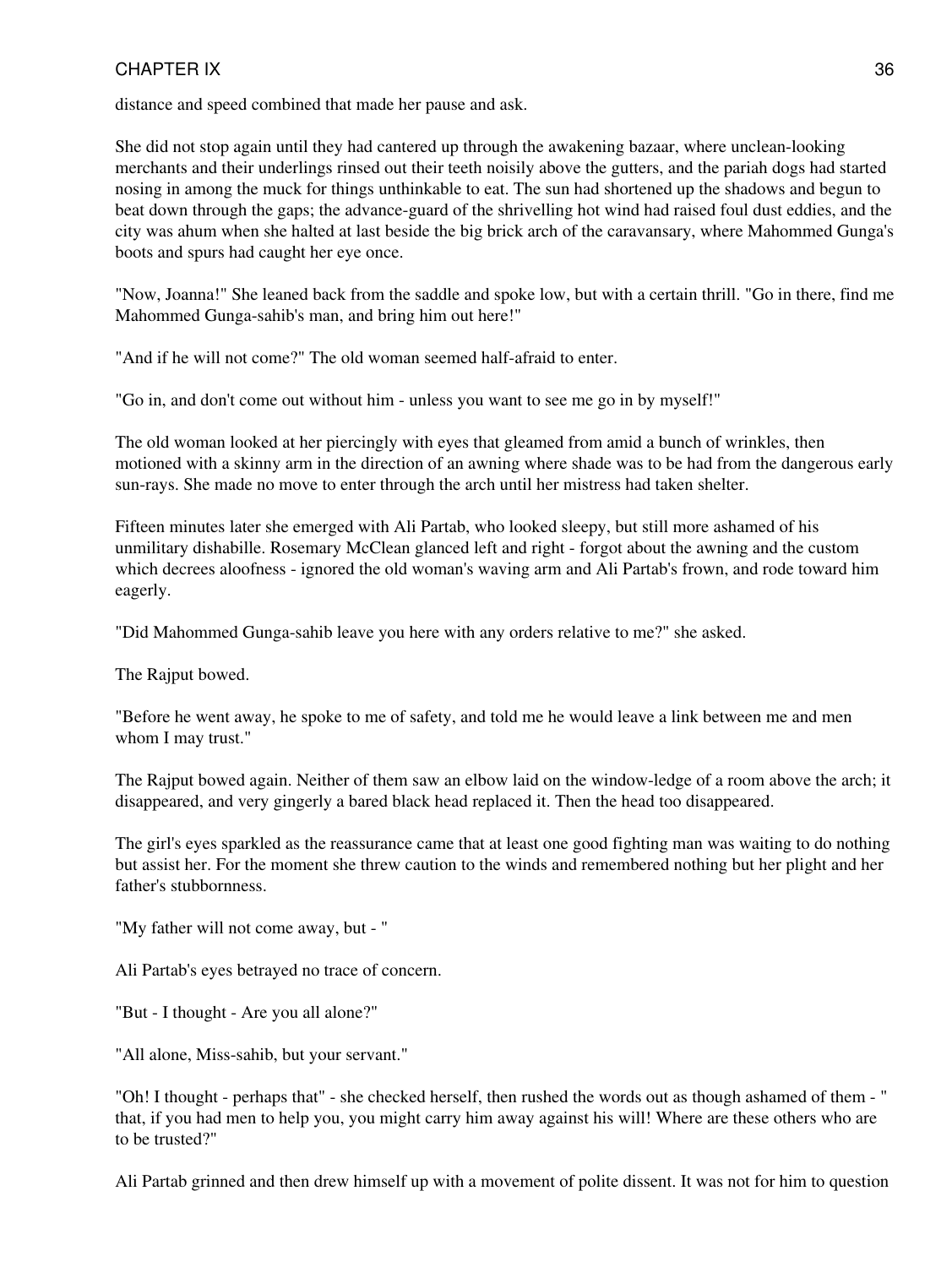## CHAPTER IX 37

the suggestions of a Miss-sahib; he conveyed that much with an inimitable air. But it was his business to keep strictly to the letter of his orders.

"Miss-sahib, I cannot do that. So said Mahommed Gunga: 'When the hag brings word, then take three horses and bear the Miss-sahib and her father to my cousin Alwa's place.' I stand ready to obey, but the padre-sahib comes not against his will."

"To whose place?"

"Alwa's, Miss-sahib."

"And who is he?" She seemed bewildered. "I had hoped to be escorted to some British residency."

"That would be for Alwa, should he see fit. He has men and horses, and a fort that is impregnable. The Miss-sahib would be safe there under all circumstances."

"But - but, supposing I declined to accept that invitation? Supposing I preferred not to be carried off to a - er a Mohammedan gentleman's fort. What then?"

"I could but wait here, Miss-sahib, until the hour came when you changed your mind, or until Mahommed Gunga by letter or by word of mouth relieved me of my trust."

"Oh! Then you will wait here until I ask?"

"Surely, Miss-sahib."

The head again peered through the window up above them, but disappeared below the ledge furtively, and none of the three were aware of it. For that matter, the old woman was gazing intently at Ali Partab and listening eagerly; he stood almost underneath the arch, and Miss McClean was staring at him frowning with the effort to translate her thoughts into a language that is very far from easy. They would none of them have seen the roof descending on them.

"And - and won't you under any circumstances take us, say, to the Resident at Abu instead?"

"I may not, Miss-sahib."

"But why?"

"Of a truth I know not. I never yet knew Mahommed Gunga to give an order without good reason for it; but beyond that he chose me, because he said the task might prove difficult and he trusted me, I know nothing."

"Have you no idea of the reason?"

"Miss-sahib, I am a soldier. To me an order is an order to be carried out; suspicions, fears are nothing unless they stand in the way of accomplishment. I await your word. I am ready. The horses are here - good horses lean and hard. The order is that you must ask me."

"Thank you - er - Ali what? - thank you, Ali Partab." The disappointment in her voice was scarcely more noticeable than the despondency her drooping figure showed. The little shoulders that had sat so square and gallantly seemed to have lost their strength, and there was none of the determined ring left in the words she hesitated for. "I - hope you will understand that I am grateful - but - I cannot - er - see my way just yet to - "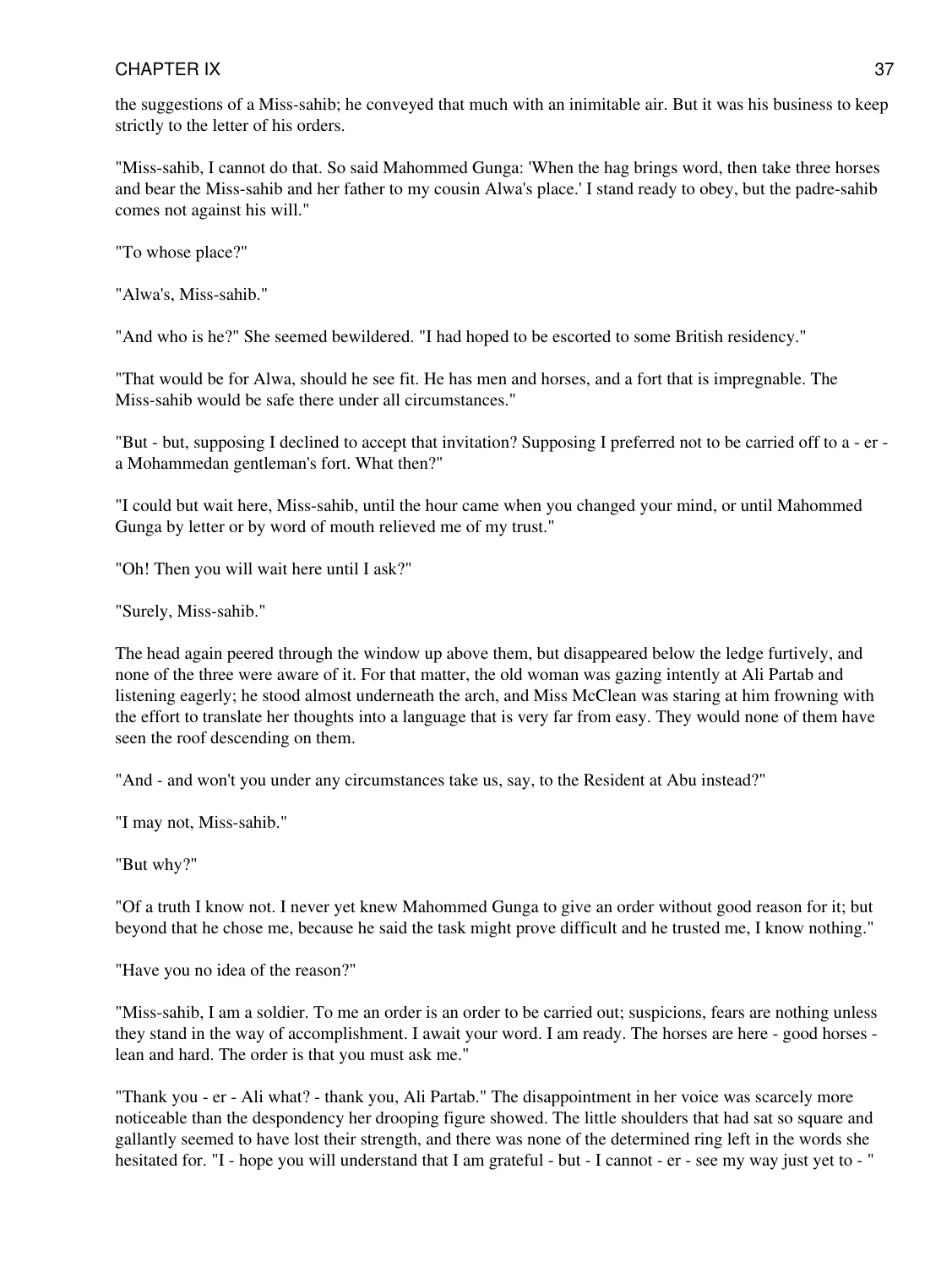### CHAPTER IX 38

"In your good time, Miss-sahib. I was ordered to have patience!"

"At least I will have more confidence, knowing that you are always close at hand."

The Rajput bowed. She reined back. He saluted, and she bowed again; then, with a glance to make sure that Joanna followed, she started back at little more than a walking pace - a dejected wraith of a girl on a dejected-looking pony, too overcome by the upsetting of her rebellious scheme to care or even think whether Joanna dropped out of sight or not. Ali Partab watched her down the street with a face that betrayed no emotion and no suspicion of what his thoughts might be. When she was out of sight he went back under the arch to attend to his three horses; and the moment that he did so a fat but very furtive Hindoo took his place glanced down the street once in the direction that Rosemary had taken - and then darted up-street as fast as his shaking paunch would let him. He had been gone at the least ten minutes, when Joanna, also furtive, also in a hurry, dodged here and there among the commencing surge of traffic and approached the arch again.

It would be useless to try to read her mind, or to translate the glitter of her beady eyes into thoughts intelligible to any but an Oriental. It was quite clear, though, that she wished not to be noticed, that she feared the occupants of the caravansary, and that she had returned for word with Ali Partab. He, least of all, would have doubted her intention of demanding the two gold mohurs, for it was she who had brought the word that Miss McClean wanted him. But what relation that intention had to her loyalty or treachery, or whether she were capable of either - capable of anything except greed, and obedience for the sake of pay - were problems no man living could have guessed.

She asked the lounging sweeper by the arch whether Ali Partab had ridden out as yet. He jeered back outrageous improprieties, suggestive of impossible ambition on the hag's part. She called him "sahib," dubbed him "father of a dozen stalwart sons," returned a few of his immodest compliments with a flattering laugh, and learned that Ali Partab was still busy in the caravansary. Then she proceeded to make herself very inconspicuous beside a two-wheeled wagon, up-ended in the gutter opposite the arch, and waited with eastern patience for the horseman to ride out.

She saw the fat Hindoo come back, in no particular hurry now, and seat himself not far from her. Later she saw eight horsemen ride down the street, pass the arch, wheel, and halt. She noticed that they were not Maharajah Howrah's men but a portion of his brother Jaimihr's body-guard, then took no further notice of them. If they chose to wait there, it was no affair of hers, and to appear inquisitive would be to invite a lance-butt, very shrewdly thrust where it would hurt.

It was an hour at least before Ali Partab rode out through the arch, looking down anxiously at his horse's off-hind that had been showing symptoms of "brushing" lately. Joanna rose instantly to cross the street and intercept him; and she recoiled in the nick of time to save herself from being ridden down.

At a sign from the fat Hindoo the eight horsemen spurred, and swooped up-street with the speed and certainty of sparrow-hawks and the noise of devastation. They rode down Ali Partab - unhorsed him - bound him threw him on his horse again - and galloped off before any but the Hindoo had time to realize that he was their objective. He was gone - snatched like a chicken from the coop. Noise and dust were all the trace or explanation that he left. The mazy streets swallowed him; the Hindoo waddled over to the arch and disappeared without a smile on his face to show even interest. The interrupted trading and bartering went on again, and no one commented or made a move to follow but Joanna.

She watched the fat Hindoo, and made sure that she would recognize him anywhere again. Then, by a trail that no one would have guessed at and few could have followed, she made her way to Jaimihr's palace - three miles away from Howrah's - where a dozen sulky-looking sepoys lolled, dismounted, by the wooden gate. There was neither sight nor sound of mounted men, and the gate was shut; but in the middle of the roadway there was smoking dung, and there was a suspicion of overacting about the indifference of the guardians of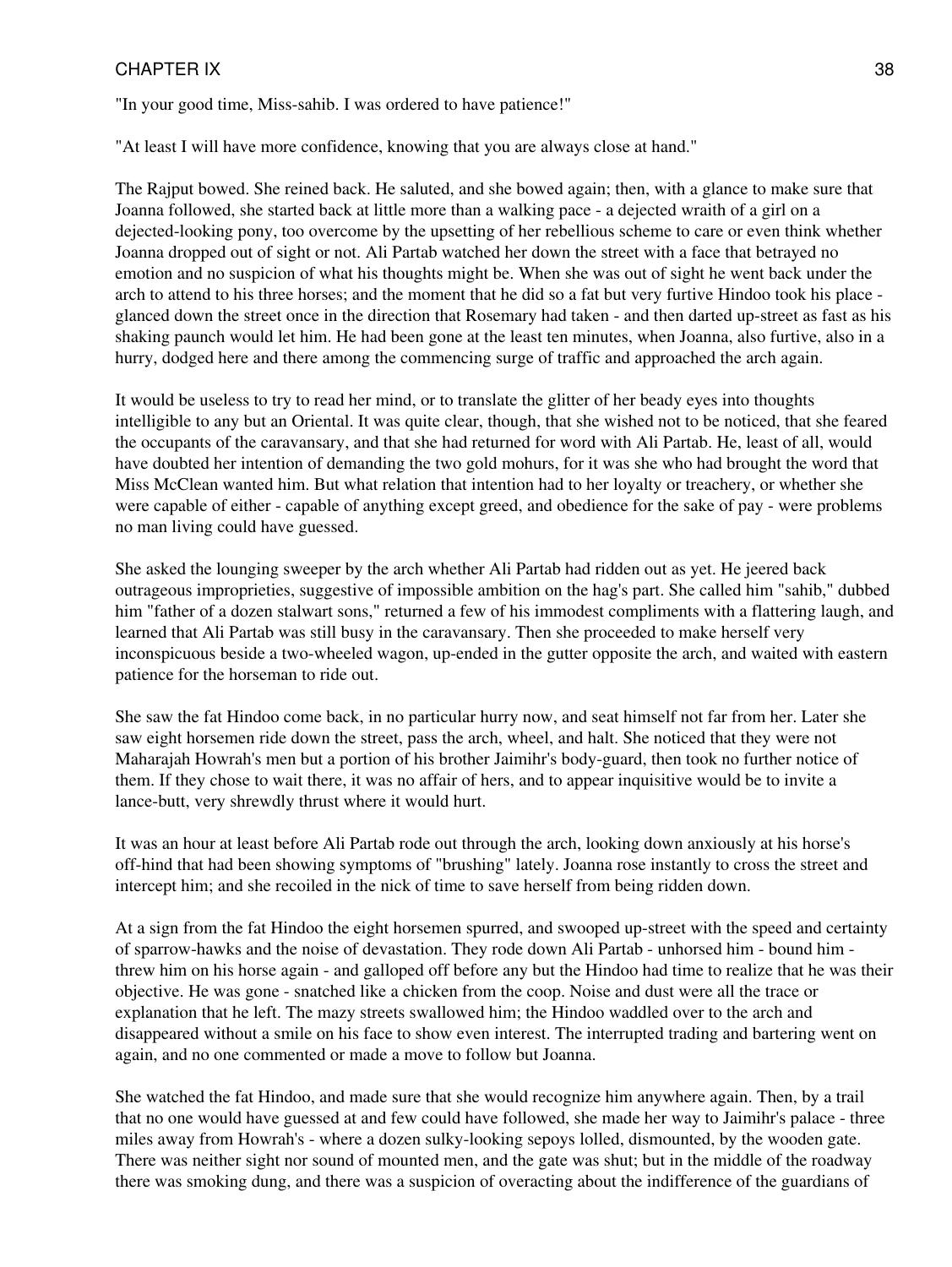the entrance.

There was no overacting, though, in what Joanna did. Nobody would have dreamed that she was playing any kind of part, or interested in anything at all except the coppers that she begged for. She squatted in the roadway, ink-black and clear-cut in the now blazing sunlight, alternately flattering them and pretending to a knowledge of unguessed-at witchcraft.

She was there still at midday when they changed the guard. She was there when night fell, still squatting in the roadway, still exchanging repartee and hints at the supernatural with armed men who shuddered now and then between their bursts of mockery. The sore, suffering dogs that sniff through the night for worse eyesores than themselves whimpered and watched her. The guard changed and the moon paled, but she stayed on; and whatever her purpose, or whatever information she obtained in fragments amid the raillery, she did not return to the mission house.

It was not until Rosemary McClean returned and dismounted by the door that she realized Joanna had not kept pace. Even then she thought little of it; the old woman often lingered on the homeward way when the chance of her being needed was remote. Two or three hours passed before the suspicion rose that anything might have happened to Joanna, and even then she might not have been remembered had not Duncan McClean asked for her.

"I have changed my mind," he said, calling Rosemary into the long, low living-room. It was darkened to exclude the hot wind and the glare, and he looked like a ghost as he rose to meet her. "I have decided that my duty is to get away from this place for your sake and for the sake of the cause I have at heart. We are doing no good here. I can do most by going to the Resident, or even to somebody higher up than he, and laying my case before him personally. Send for Joanna, and tell her to go and bring Mahommed Gunga's man."

It was then that they missed Joanna and began to search for her. But no Joanna came. It was then that Rosemary McClean rehearsed with her father her former conversation with Mahommed Gunga and part, at least, of her recent one with Ali Partab, and the missionary started off himself to find the horseman whom Mahommed Gunga had so thoughtfully left behind.

But he very naturally found no Ali Partab. What he did discover was that he was followed - that a guard, unarmed but obvious, was placed around the mission house - that his servants deserted one by one - that no more children came to the mission school.

He decided to take chances and ride off with his daughter in the night. But the ponies went mysteriously lame, and nobody would lend or sell him horses on any terms at all. He did his best to get a letter through to anywhere where there were British, but nobody would take it. And then Jaimihr came, swaggering with his escort, to offer him and his daughter the hospitality of his palace.

He declined that offer a little testily, for the insolence behind the offer was less than half concealed. Jaimihr sneered as he rode away.

"Perhaps a month or two of undisturbed enjoyment will induce the padre-sahib to change his mind about my invitation!" he said nastily. And he made no secret then, as he ordered them about before he went, that the men who lounged and watched at every vantage-point were his.

# **CHAPTER X**

They looked into my eyes and laughed, - But, what when I was gone? Have strong men made me one of them? Or do I ride alone?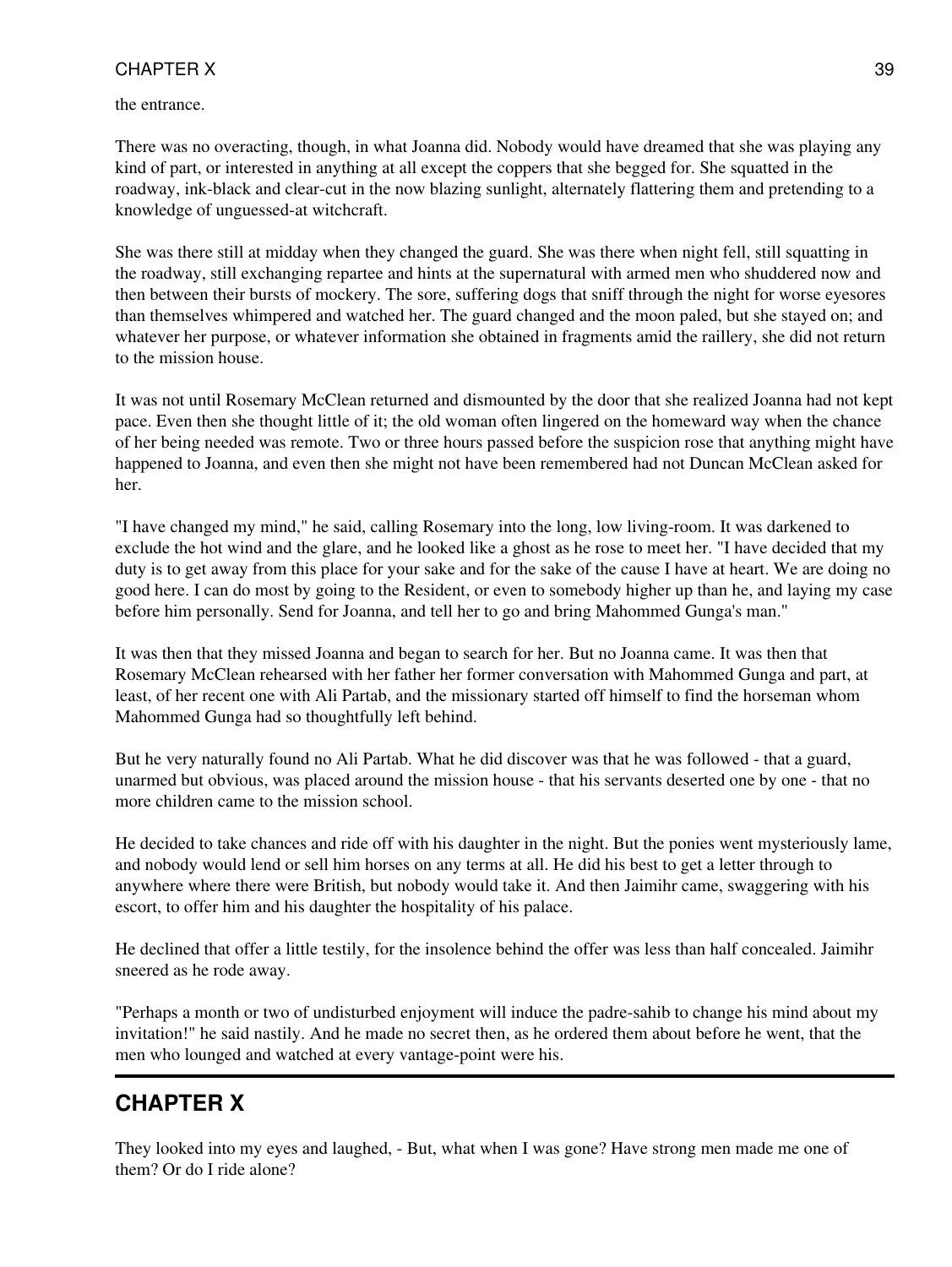ON the morning after Mahommed Gunga's daring experiment with Cunningham's nervous system he was anxious to say the least of it; and that is only another way of saying that he was irritable. He watched the Englishman at breakfast, on the dak-bungalow veranda, with a sideways restless glance that gave the lie a dozen times over to his assumed air of irascible authority.

"We will see now what we will see," he muttured to himself. "These who know such a lot imagine that the test is made. They forget that there be many brave men of whom but a few are fit to lead. Now - now - we will see!" And he kept on repeating that assurance to himself, with the air of a man who would like to be assured, but is not, while he ostentatiously found fault with every single thing on which his eyes lit.

"One would think that the Risaldar-sahib were afraid of consequences!" whispered the youngest of his followers, stung to the quick by a quite unmerited rebuke. "Does he fear that Chota-Cunnigan will beat him?"

White men have been known - often - to do stupider things than that, and particularly young white men who have not yet learned to gauge proportions accurately; so there was nothing really ridiculous in the suggestion. A young white man who has had his temper worked up to the boiling-point, his nerves deliberately racked, and then has been subjected to the visit of a driven tiger, may be confidently expected to exhibit all the faults of which his character is capable.

To make the situation even more ticklish, Cunningham's servant, in his zeal for his master's comfort, had forgotten to sham sickness, and instead of limping was in abominably active evidence. He was even doing more than was expected of him. Ralph Cunningham had said nothing to him - had not needed to; every single thing that a pampered sahib could imagine that he needed was done for him in the proper order, without noise or awkwardness, and the Risaldar cursed as he watched the clockwork-perfect service. He had hoped for a lapse that might call forth some pointer, either by way of irritation or amusement, as to how young Cunningham was taking things.

But not a thing went wrong and not a sign of any sort gave Cunningham. The youngster did not smile either to himself darkly or at his servant. He lit his after-breakfast cigar and smoked it peacefully, as though he had spent an absolutely normal night, without even a dream to worry him, and if he eyed Mahommed Gunga at all, he did it so naturally, and with so little interest, that no deductions could be drawn from it. He was neither more nor less than a sahib at his ease - which was disconcerting, very, to the Oriental mind.

He smoked the cigar to a finish, without a word or sign that he wished to give audience. Then his eyes lit for the first time on the tiger-skin that was pegged out tight, raw side upward, for the sun to sterilize; he threw the butt of his cigar away and strolled out to examine the skin without a sign to Mahommed Gunga, counted the claws one by one to make sure that no superstitious native had purloined any of them, and returned to his chair on the veranda without a word.

"Is he vindictive, then?" wondered Mahommed Gunga. "Is he a mean man? Will he bear malice and get even with me later on? If so - "

"Present my compliments to Mahommed Gunga-sahib, and ask him to be good enough to - "

The Risaldar heard the order, and was on his way to the veranda before the servant started to convey the message. He took no chances on a reprimand about his shoes, for he swaggered up in riding-boots, which no soldier can be asked to take off before he treads on a private floor; and he saluted as a soldier, all dignity. It was the only way by which he could be sure to keep the muscles of his face from telling tales.

"Huzoor?"

"Morning, Mahommed Gunga. Take a seat, won't you?"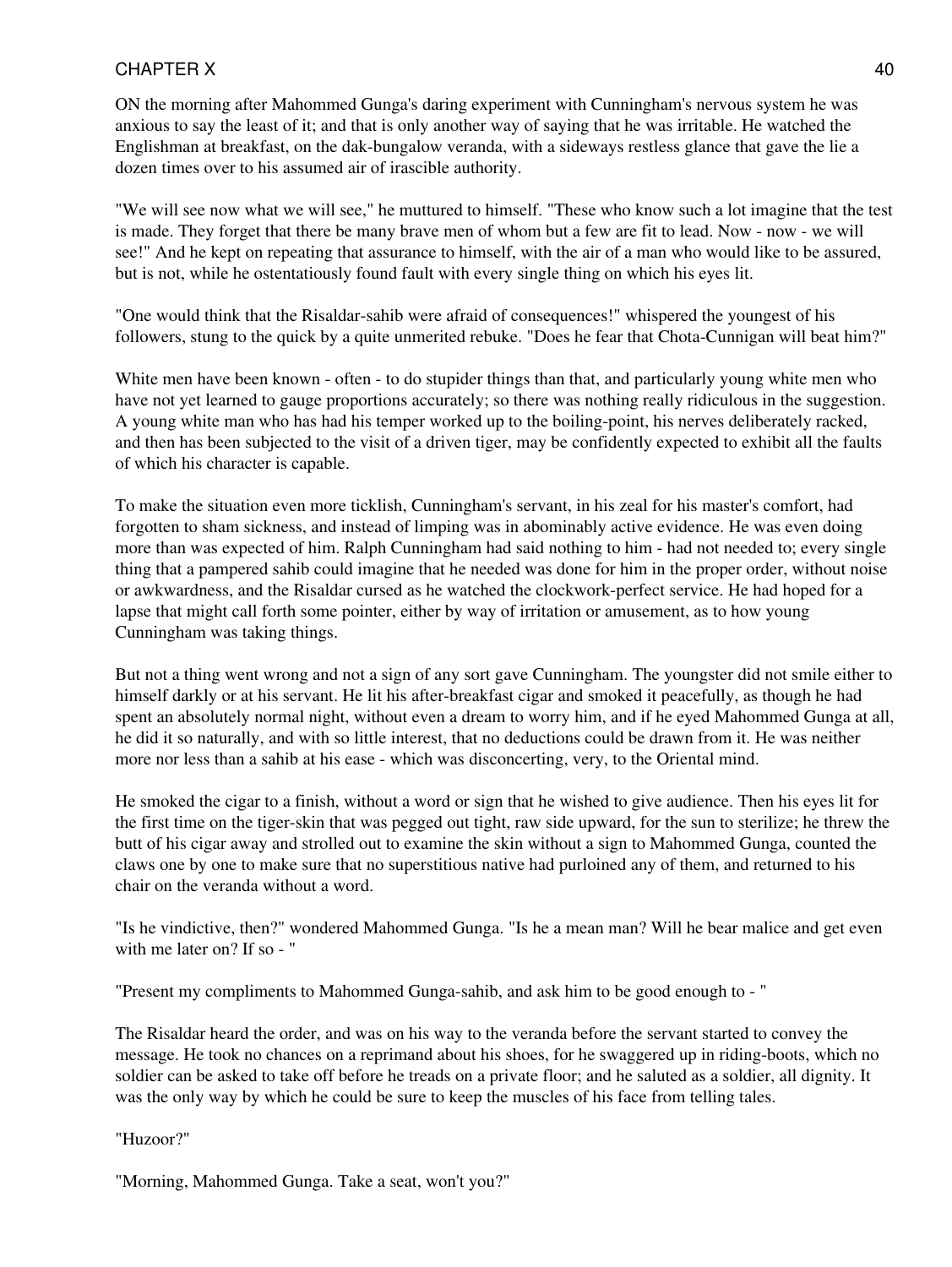A camp-chair creaked under the descending Rajput's weight, and creaked again as he remembered to settle himself less stiffly - less guiltily.

"I say, I'm going to ask you chaps to do me a favor. You don't mind obliging me now and then, do you?"

The youngster leaned forward confidentially, one elbow on his knee, and looked half-serious, as though what he had to ask were more important than the ordinary.

"Sahib, there is nothing that we will not do."

" Ah! Then you won't mind my mentioning this, I'm sure. Next time you want to kennel a tiger in my bedroom, d'you mind giving me notice in advance? It's not the stink I mind, nor being waked up; it's the deuced awful risk of hurting somebody. Besides - look how I spoilt that tiger's mask! The skins I've always admired at home had been shot where it didn't show so badly."

There was not even the symptom of a smile on Cunningham's face. He looked straight into Mahommed Gunga's eyes, and spoke as one man talking calm common sense to another. He raised his hand as the Rajput began to stammer an apology.

"No. Don't apologize. If you'll forgive me for shooting your pet tiger, I'll overlook the rest of it. If I'd known that you kept him in there o' nights, I'd have chosen another room, that's all - some room where I couldn't smell him, and where I shouldn't run the risk of killing an inoffensive man. Why, I might have shot you! Think how sorry I'd have been!"

The Risaldar did not quite know what to say; so, wiser than most, he said nothing.

"Oh, and one other matter. I don't speak much of the language yet, so, would you mind translating to my servant that the next time he goes sick without giving me notice, and without putting oil in my lamp, I'll have him fed to the tiger before he's brought into my room? Just tell him that quietly, will you? Say it slowly so that it sinks in. Thanks."

Straight-faced as Cunningham himself, the Risaldar tongue-lashed the servant with harsh, tooth-rasping words that brought him up to attention. Whether he interpreted or not the exact meaning of what Cunningham had said, he at least produced the desired effect; the servant mumbled apologetic nothings and slunk off the veranda backward - to go away and hold his sides with laughter at the back of the dak-bungalow. There Mahommed Gunga found him afterward and administered a thrashing - not, as he was careful to explain, for disobedience, but for having dared to be amused at the Risaldar's discomfiture.

But there was still one point that weighed heavily on Mahommed Gunga's mind as the servant shuffled off and left him alone face to face with Cunningham. There is as a very general rule not more than one man-eating tiger in a neighborhood, and not even the greenest specimen of subaltern new brought from home would be likely to mistake one for the other kind. The man-eater was dead, and there was an engagement to shoot one that very morning. He hesitated - said nothing for the moment - and wondered whether his best course would be to go ahead and pretend to beat out the jungle and tell some lie or other about the tiger having got away. But Ralph Cunningham, with serious gray eyes fixed full on his, saved him the trouble of deciding.

"If it's all one to you, Mahommed Gunga," he said, the corner of his mouth just flickering, "we'll move on from here at once. This is a beastly old bungalow to sleep in, and shooting tigers don't seem so terribly exciting to me. Besides, the climate here must be rotten for the horses."

"As you wish, sahib."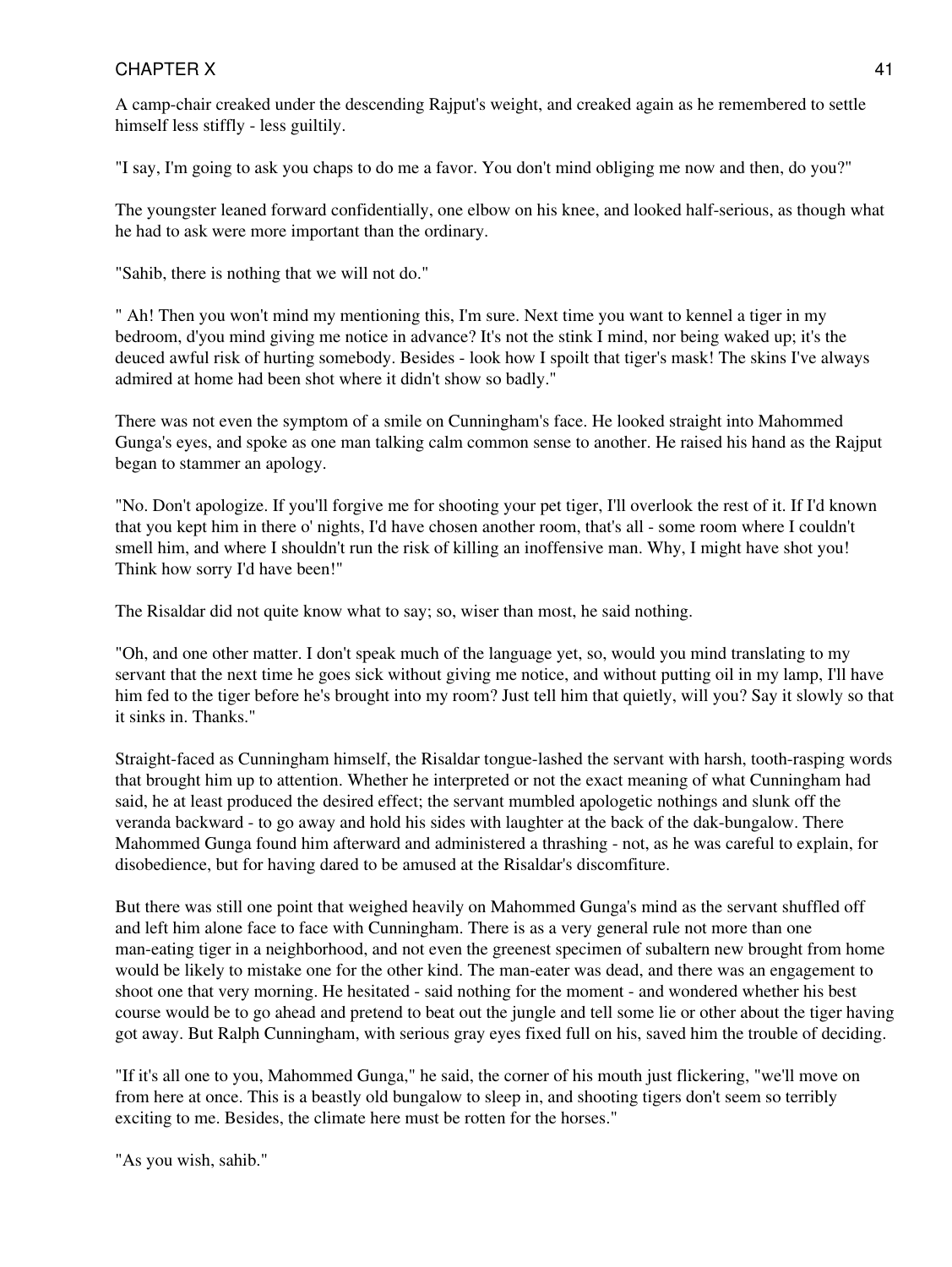"Very well - if the choice rests with me, I wish it. It might - ah - save the villagers a lot of hard work beating through the jungle, mightn't it - besides, there'll be other tigers on the road."

"Innumerable tigers, sahib."

"Good. Will you order a start then?"

The Risaldar departed round the comer of the bungalow, and a minute or two later Cunningham's ears caught the sound of a riding-switch, lustily applied, and of muffled groans. He suspected readily enough what was going on, particularly since his servant was not in evidence, but he dared not laugh on the veranda. He went inside, and made believe to be busy with his bag before he relaxed the muscles of his face.

"Now, I wonder whether I handled that situation rightly?" he asked himself between chuckles. "One thing I know - if that old ruffian plays another trick on me - one more of any kind - Ill show my teeth. There's a thing known as the limit!"

He would not have wondered, though, if he could have overheard Mahommed Gunga less than an hour later. The Risaldar had stayed behind to make sure nothing had been forgotten, and one of his men remained with him.

"There be sahibs and then sahibs," said Mahommed Gunga. "Two kinds are the worst - those who strike readily in anger and use bad language when annoyed, and those whose lips are thin and who save their vengeance to be wreaked later on. They are worse, either of them, than the sahib who is usually drunk."

"And Cunnigan?"

"Is altogether otherwise. As his father was, and as a few other sahibs I have met, he understands what is not spoken - concedes dignity to him who is caught napping, as one who having disarmed his adversary, allows him to recover his weapon - and - "

"And?"

"Proves himself a man worth following! I myself will slit the throat of any man I catch disparaging the name of Chota-Cunnigan-bahadur! By the blood of God - by my medals, my own honor, and the good name of Pukka-Cunnigan, his father, I swear it!"

"Rung Ho!" grinned the six-foot son of war who, rode beside him.

They rode on at a walk past the tombstone that - at Mahommed Gunga's orders - the villagers had decked with sickly scented forest flowers, and as they passed they both saluted it in silence. The fakir of the night before, sitting not very far away from it, mimicked them. He sprang on the stone as soon as they were out of sight, scattering the flowers all about him, and calling down the vengeance of a hundred gods on the heads of Christian and Mohammedan alike.

## **CHAPTER XI**

>From lone hunt came the yearling cub And brought a grown kill back; With fangs aglut "'Tis nothing but Presumption!" growled the pack.

RALPH CUNNINGHAM reached Peshawur at last with no less than nine tigers to his gun, and that in itself would have been sufficient to damn him in the eyes of more than half of the men who held commands there. Jealousy in those days of slow promotion and intrenched influence had eaten into the very understanding of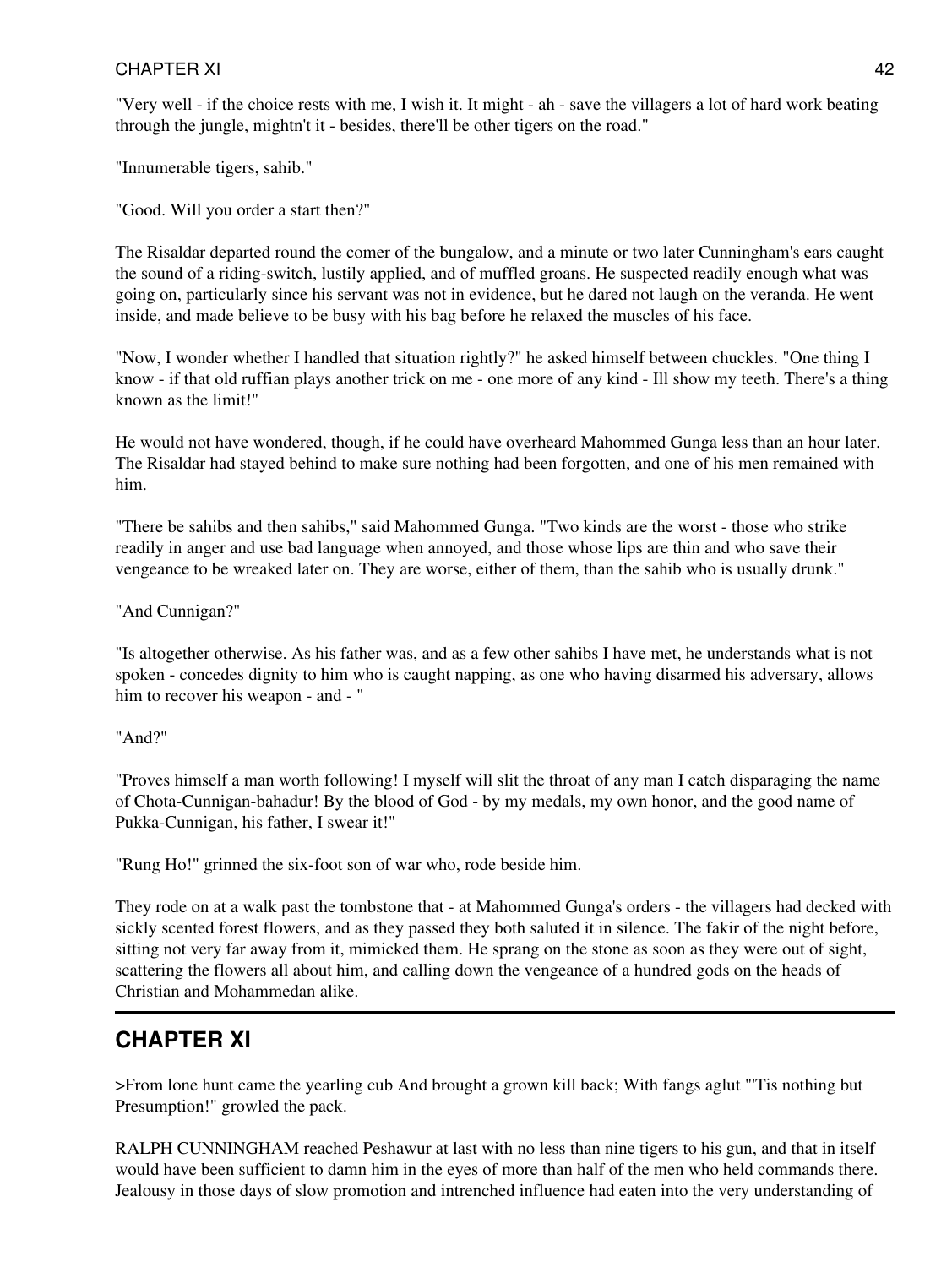## CHAPTER XI and the state of the state of the state of the state of the state of the state of the state of the state of the state of the state of the state of the state of the state of the state of the state of the state of

men whose only excuse for rule over a conquered people ought to have been understanding.

It was not considered decent for a boy of twenty-one to do much more than dare to be alive. For any man at all to offer advice or information to his senior was rank presumption. Criticism was high treason. Sport, such as tiger-shooting, was for those whose age and apoplectic temper rendered them least fitted for it. Conservatism reigned: "High Toryism, sir, old port, and proud Prerogative!"

Mahommed Gunga grinned into his beard at the reception that awaited the youngster whom he had trained for months now in the belief that India had nothing much to do except reverence him. He laughed aloud, when he could get away to do it, at the flush of indignation on his protege's face. Tall, lean-limbed, full of health and spirits, he had paid his duty call on a General of Division; with the boyish enthusiasm that says so plainly, "Laugh with me, for the world is mine!" he had boasted his good luck on the road, only to be snubbed thoroughly and told that tiger-shooting was not what he came for.

He took the snub like a man and made no complaint to anybody; he did not even mention it to the other subalterns, who, most of them, made no secret of their dissatisfaction and its hundred causes. He listened, and it was not very long before it dawned on him that, had not Mahommed Gunga gone with him to pay a call as well, the General Division would not have so much as interviewed him.

Mahommed Gunga soon became the bane of his existence. The veteran seemed in no hurry to go back to his estate that must have been in serious need of management by this time, but would ride off on mysterious errands and return with a dozen or more black-bearded horsemen each time. He would introduce them to Cunningham in public whenever possible under the eyes of outraged seniors who would swear and, fume and ride away disgust at the reverence paid to "a mere boy, sir - a bally, ignorant young jackanapes!"

Had Cunningham been other than a born soldier with his soldier senses all on edge and sleepless, he would have fallen foul of disgrace within a month. He was unattached as yet, and that fact gave opportunity to the men who looked for it to try to "take the conceit out of the cub, by gad."

"They " - everybody spoke of them as "they" - conceived the brilliant idea of confronting the youngster with conditions which he lacked experience to cope with. They set him to deal with circumstances which had long ago proved too difficult for themselves, and awaited confidently the outcome - the crass mistake, or oversight, or mere misfortune that, with the aid of a possible court martial, would reduce him to a proper state of humbleness.

Peshawur, the greatest garrison in northern India, was there on sufferance, apparently. For lack of energetic men in authority to deal with them, the border robbers plundered while the troops remained cooped up within the unhealthiest station on the list. The government itself, with several thousand troops to back it up, was paying blackmail to the border thieves! There was not a government bungalow in all Peshawur that did not have its "watchman," hired from over the border, well paid to sleep on the veranda lest his friends should come and take tribute in an even more unseemly manner.

The younger men, whose sense of fitness had not yet been rotted by climate and system and prerogative, swore at the condition; there were one or two men higher up, destined to make history, whose voices, raised in emphatic protest, were drowned in the drone of "Peace! Peace is the thing to work for. Compromise, consideration, courtesy, these three are the keys of rule." They failed to realize that cowardice was their real keynote, and that the threefold method that they vaunted was quite useless without a stiffening of courage.

So brave men, who had more courtesy in each of their fingers than most of the seniors had all put together, had to bow to a scandalous condition that made England's rule a laughing-stock within a stone's throw of the city limits. And they had to submit to the indecency of seeing a new, inexperienced arrival picked for the task of commanding a body of irregulars, for no other reason than because it was considered wise to make an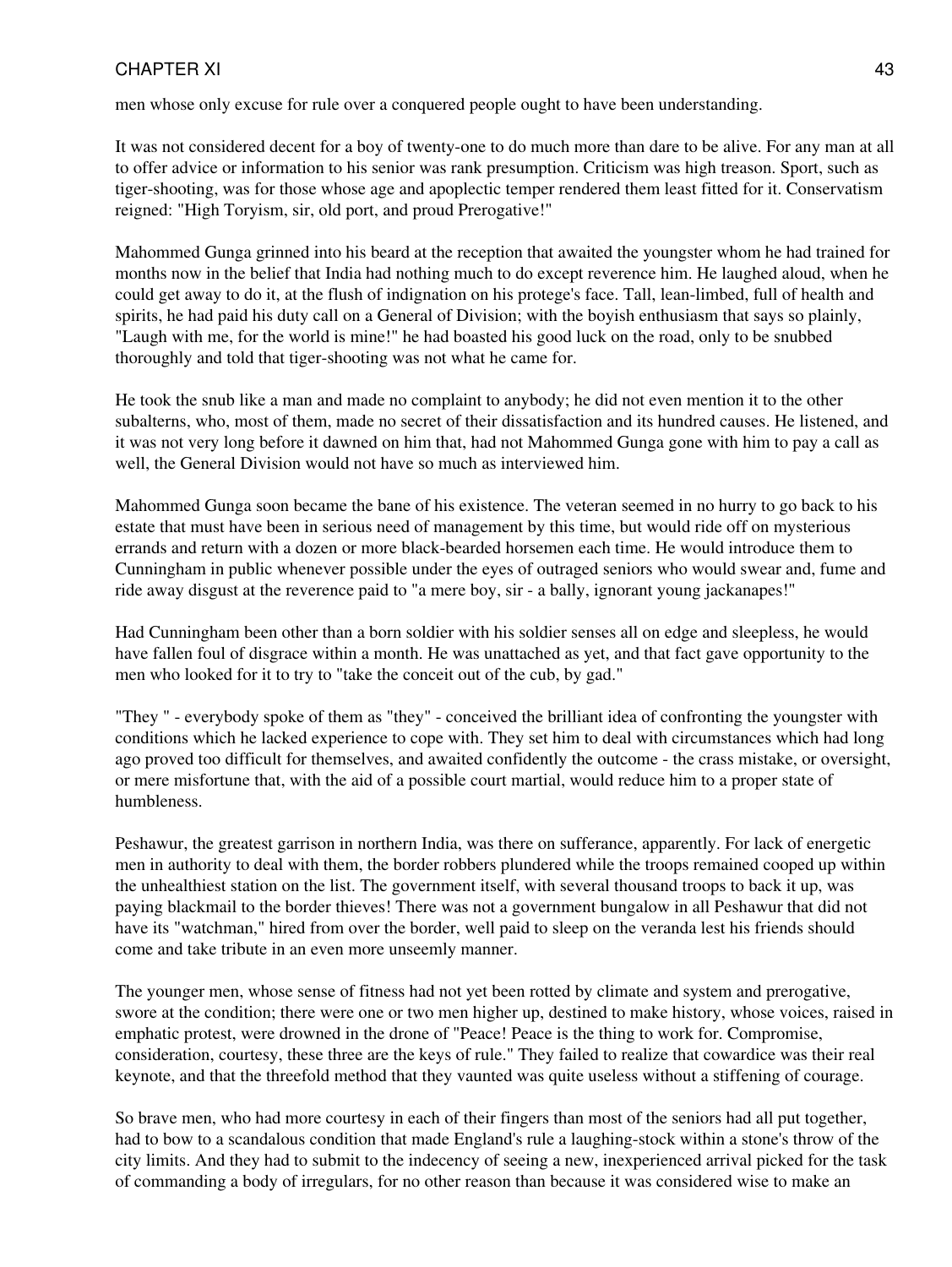#### exhibition of him.

Cunningham became half policeman, half soldier, in charge of a small special force of mounted men engaged for the purpose of patrol. He had nothing to do with the selection of them; that business was attended to perfunctorily by a man very high up in departmental service, who considered Cunningham a nuisance. He was a gentleman who did not know Mahommed Gunga; another thing he did not know was the comfortable feel of work well done; so he was more than pleased when Mahommed Gunga dropped in from nowhere in particular - paid him scandalously untrue compliments without a blush or a smile and offered to produce the required number of men at once.

Only fifty were required. Mahommed Gunga brought three hundred to select from, and, when asked to do so in order to save time and trouble, picked out the fifty best.

"There are your men!" said the Personage off-handedly, when they had been sworn in in a group. "Be good enough to remember, Mr. Cunningham, that you are now responsible for their behavior, and for the proper night patrolling of the city limits."

That was a tall order, and in spite of all of youth's enthusiasm was enough to make any young fellow nervous. But Mahommed Gunga met him in the street, saluted him with almost sacrilegious ceremony, and drew him to one side.

"Have courage, now, bahadur! I ride away to visit my estates (he spoke of them always in the plural, as though he owned a county or two). You have under you the best eyes and the keenest blades along the border for I attended to it! Be ruthless! Use them, work them - sweat them to death! Keep away from messes and parades; seek no praise, for you will get none in any case! Work! Work for what is coming!"

"You speak as though the fate of a continent were hanging in the balance," laughed Cunningham, shaking hands with him.

"I speak truth!" said Mahommed Gunga, riding off and leaving the youngster wondering.

Now, there was nothing much the matter with the men on either side, taken in the main, who hated one another on that far-pushed frontier. Even the insufferable incompetents who held the rotting reins of control were such because circumstance had blinded them. There was not a man among the highly placed ones even who would have deliberately placed his own importance or his own opinion in the scale against India's welfare. There was not a border thief but was ready to respect what he could recognize as strong-armed justice.

The root of the trouble lay in centralization of authority, and rigid adherence to the rule of seniority. Combined, these two processes had served to bring about a state of things that is nearly unbelievable when viewed in the light of modern love for efficiency. Young men, with the fire of ambition burning in them and a proper scorn for mere superficial ceremony, had to sweat their tempers and bow down beneath the yoke of senile pompousness.

Strong, savage, powder-weaned Hill-tribesmen - inheritors of egoistic independence and a love of loot laughed loud and long and openly at System that prevented officers from taking arms against them until authority could come by delegate from somebody who slept. By that time they would be across the border, quarrelling among themselves about division of the plunder!

They had respect in plenty for the youth and virile middle age that dealt with them on the rare occasions when a timely blow was loosed. Then they had proof that from that strange, mad country overseas there came men who could lead men - men who could strike, and who knew enough to hold their hands when the sudden blow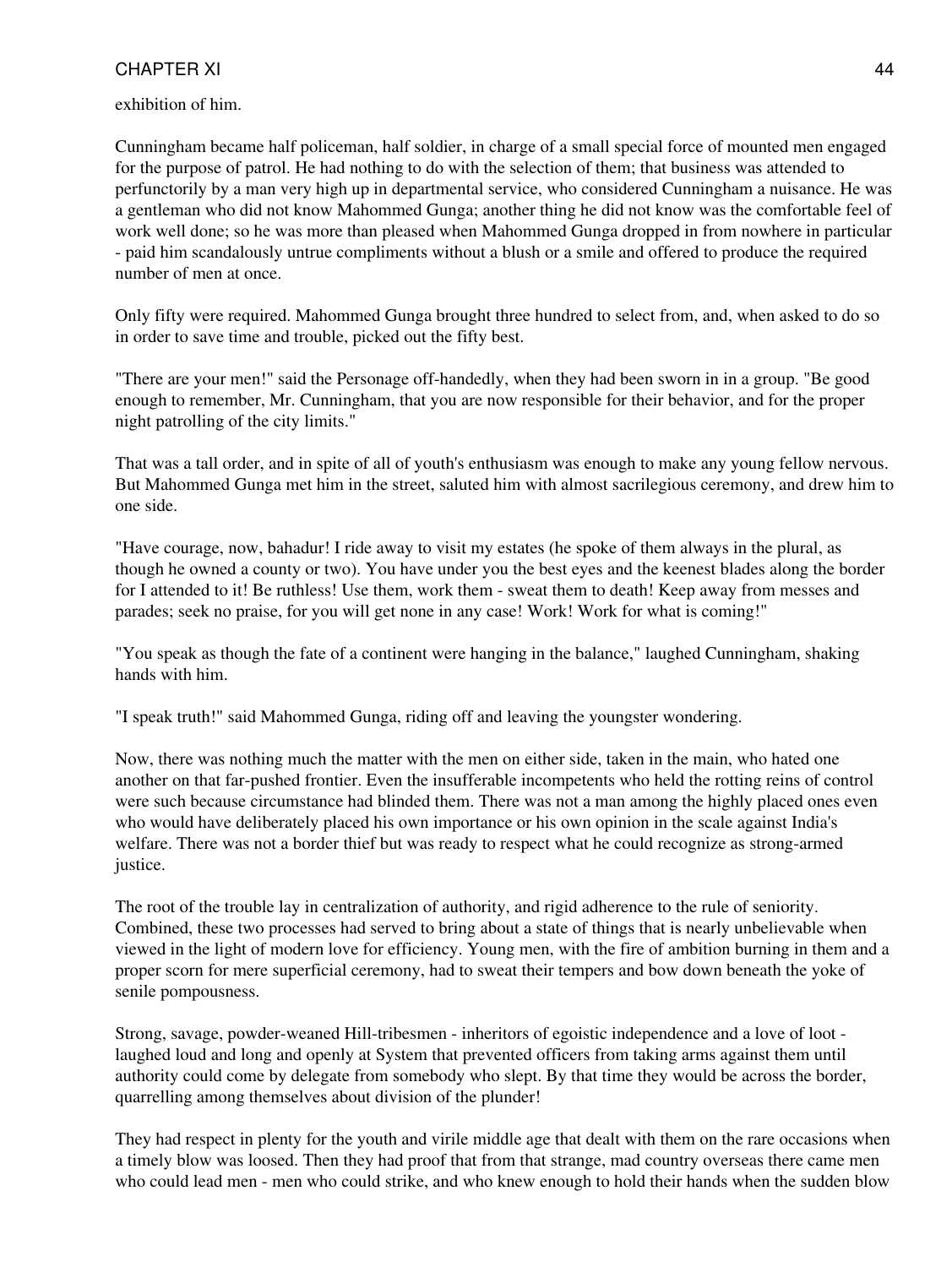#### CHAPTER XI and the set of the set of the set of the set of the set of the set of the set of the set of the set of the set of the set of the set of the set of the set of the set of the set of the set of the set of the set o

had told - just men, who could keep their plighted word. No border thief pretended that the British could not rule him; to a man, they laughed because the possible was not imposed. And to the last bold, ruffianly iconoclast they stole when, where, and what they dared.

Things altered strangely soon after Ralph Cunningham, with the diffidence of youth but the blood of a line of soldiers leaping in him, took charge of his tiny force of nondescripts. They were neither soldiers nor police. Nominally, he was everybody's dog, and so were they; actually he found himself at the head of a tiny department of his own, because it was nobody's affair to give him orders. They had deliberately turned him loose "to hang himself," and their hope that he might get his head into a noose of trouble as soon as possible the very liberty they gave him, on purpose for his quick damnation - was the means of making reputation for him.

Nobody advised him; so with singularly British phlegm and not more than ordinary common sense he devised a method of his own for scotching night-prowlers. He stationed his men at well-considered vantage-points, and trusted them. With a party of ten, he patrolled the city ceaselessly himself and whipped every "watchman" he caught sleeping. One by one, the blackmailing brigade began to see the discomfort of a job that called for real wakefulness, and deserted over the Hills to urge the resumption of raids in force. One by one, the night-prowling fraternity were shot as they sneaked past sentries. One by one, the tale of robberies diminished. It was merely a question of one man, and he awake, having power to act without first submitting a request to somebody in triplicate on blue-form B.

The time came, after a month or two, when even natives dared to leave their houses after dark. The time came very soon, indeed, when the nearest tribes began to hold war councils and inveigh against the falling off of the supply of plunder. Cunningham was complimented openly. He was even praised by one of "Them." So it was perfectly natural, and quite in keeping with tradition, that he should shortly be relieved, and that a senior to him should be placed in charge of his little force, with orders to "organize" it.

The organization process lasted about twelve hours; at the end of that time every single man had deserted, horse and arms! Two nights later, the prowling and plundering was once more in full swing, and Cunningham was blamed for it; it was obvious to any man of curry-and-port-wine proclivities that his method, or lack of it, had completely undermined his men's loyalty!

A whole committee of gray-headed gentlemen took trouble to point out to him his utter failure; but a brigadier, who was not a member of that committee, and who was considered something of an upstart, asked that he might be appointed to a troop of irregular cavalry that had recently been raised. With glee - with a sigh of relief so heartfelt and unanimous that it could be heard across the street - the committee leaped at the suggestion. The proper person was induced without difficulty to put his signature to the required paper, and Cunningham found himself transferred to irregular oblivion. Incidentally he found himself commanding few less than a hundred men, so many of whose first names were Mahommed or Mohammed that the muster-roll looked like a list of Allah's prophets.

Cunningham was more than a little bit astonished, on the day he joined, in camp, a long way from Peshawur, to find his friend Mahommed Gunga, seated in a bell tent with the Brigadier. He caught sight of the long black military boot and silver spur, and half-recognized the up-and-down movement of the crossed leg long before he reached the tent. It was like father and son meeting, almost, as the Rajput rose to greet him and waited respectfully until he had paid his compliments to his new commander. Cunningham felt throat-bound, and could scarcely more than stammer his introduction of himself.

"I know who you are and all about you," said the Brigadier. "Used to know your father well. I applied to have you in my command partly for your father's sake, but principally because Risaldar Mahommed Gunga spake so highly of you. He tells me he has had an eye on you from the start, and that you shape well. Remember, this is irregular cavalry, and in many respects quite unlike regulars. You'll need tact and a firm hand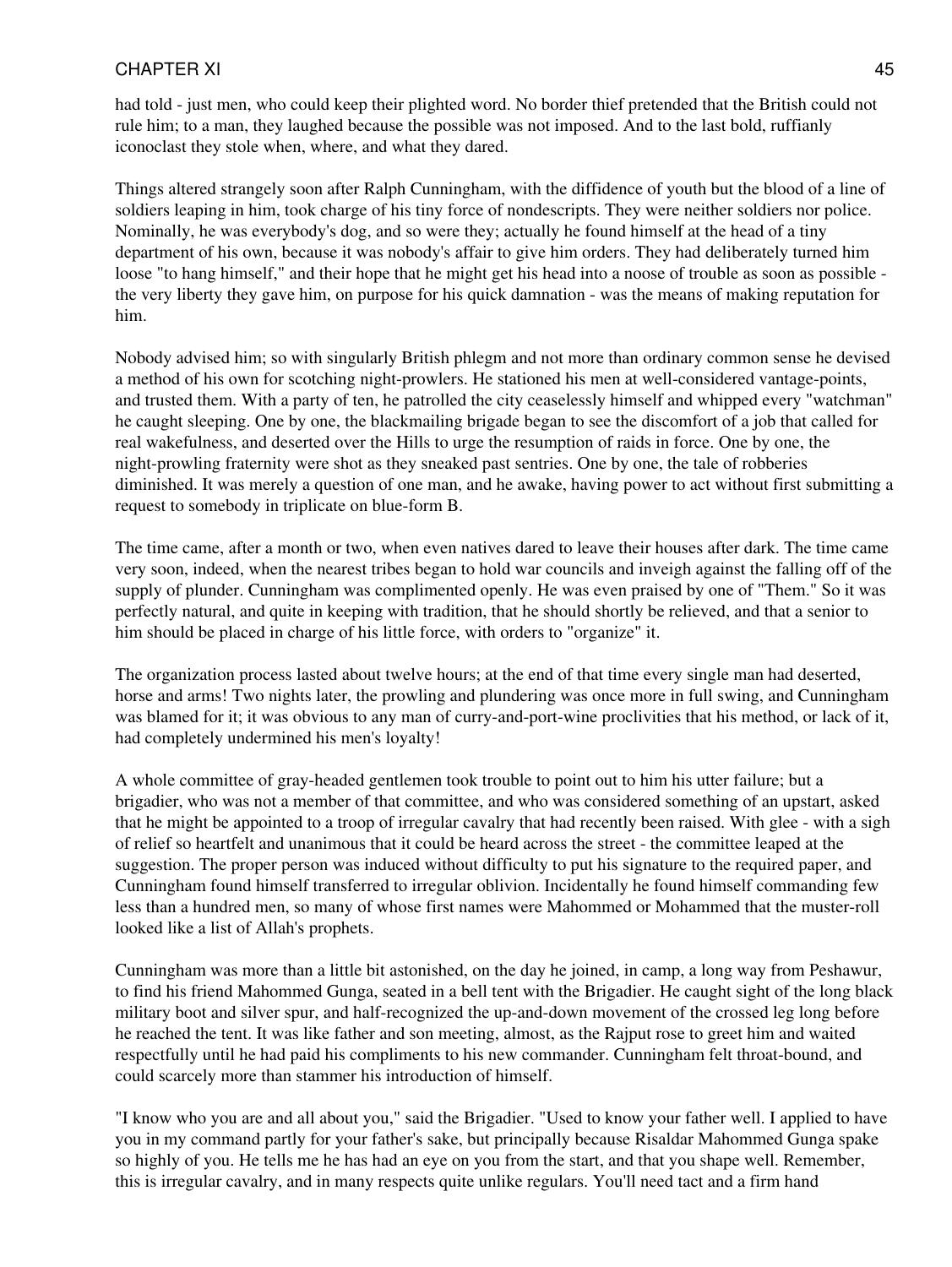combined, and you mustn't ever forget that the men whom you will lead are gentlemen."

Cunningham reported to his Colonel, only to discover that he, too, knew all about him. The Colonel was less inclined to be restricted as to topic, and less mindful of discretion than the Brigadier.

"I hear they couldn't stand you in Peshawur. That's hopeful! If you'd come with a recommendation from that quarter, I'd have packed you off back again. I never in my life would have believed that a dozen men could all shut their eyes so tightly to the signs - never!"

"The signs, sir?"

"Yes, the signs! Come and look your troop over."

Cunningham found that the troop, too, had heard about his coming. He did not look them over. When he reached the lines, they came out in a swarm - passed him one by one, eyed him, as traders eye a horse - and then saluted him a second time, with the greeting:

"Salaam, Chota-Cunnigan-bahadur!"

"Yes! You're in disgrace!" said his Colonel, noticing the color rising to the youngster's cheeks.

## **CHAPTER XII**

Sons of the sons of war we be, Sabred and horsed, and whole and free; One is the caste, and one degree, - One law, - one code decreed us. Who heads wolves in the dawning day? Who leaps in when the bull's at bay? He who dare is he who may! Now, rede ye who shall lead us!

THE check that Ralph Cunningham's management of his police had caused, and the subsequent resumption of night looting, served to whet the appetites of the hungry crowd beyond the border. Those closest to Peshawur, who had always done the looting, were not the ultimate consignees by any means; there were other tribes who bought from them - others yet to whom they paid tribute in the shape of stolen rifles. Cunningham's administration had upset the whole modus vivendi of the lower Himalayas!

Though it all began again the moment he was superseded, there had been, none the less, a three-month interregnum, and that had to be compensated for. The tribes at the rear were clamorous and would not listen to argument or explanation; they had collected in hundreds, led by the notorious Khumel Khan, preparatory to raiding in real earnest and with sufficient force to carry all before them at the first surprise attack.

They were disappointed when the pilfering resumed, for a tribal Hillman would generally rather fight than eat, and would always prefer his dinner from a dead enemy's cooking-pot. They sat about for a long time, considering whether there were not excuse enough for war in any case and listening to the intricately detailed information brought by the deserting watchmen. And as they discussed things, but before they had time to decide on any plan, the Brigadier commanding the Irregulars got wind of them.

He was a man who did not worry about the feelings of senile heads of red-tape-bound departments; nor was he particularly hidebound by respect for the laws of evidence. When he knew a thing, he knew it; then he either acted or did not act, as the circumstances might dictate. And when the deed was done or left undone, and was quite beyond the reach of criticism, he would send in a verbose, voluminous report, written out in several colored inks, on all the special forms be could get hold of. The heads of departments would be too busy for the next twelvemonth trying to get the form of the report straightened out to be able to give any attention to the details of it; and then it would be too late. But he was a brigadier, and what he could do with impunity and quiet amusement would have brought down the whole Anglo-Indian Government in awful wrath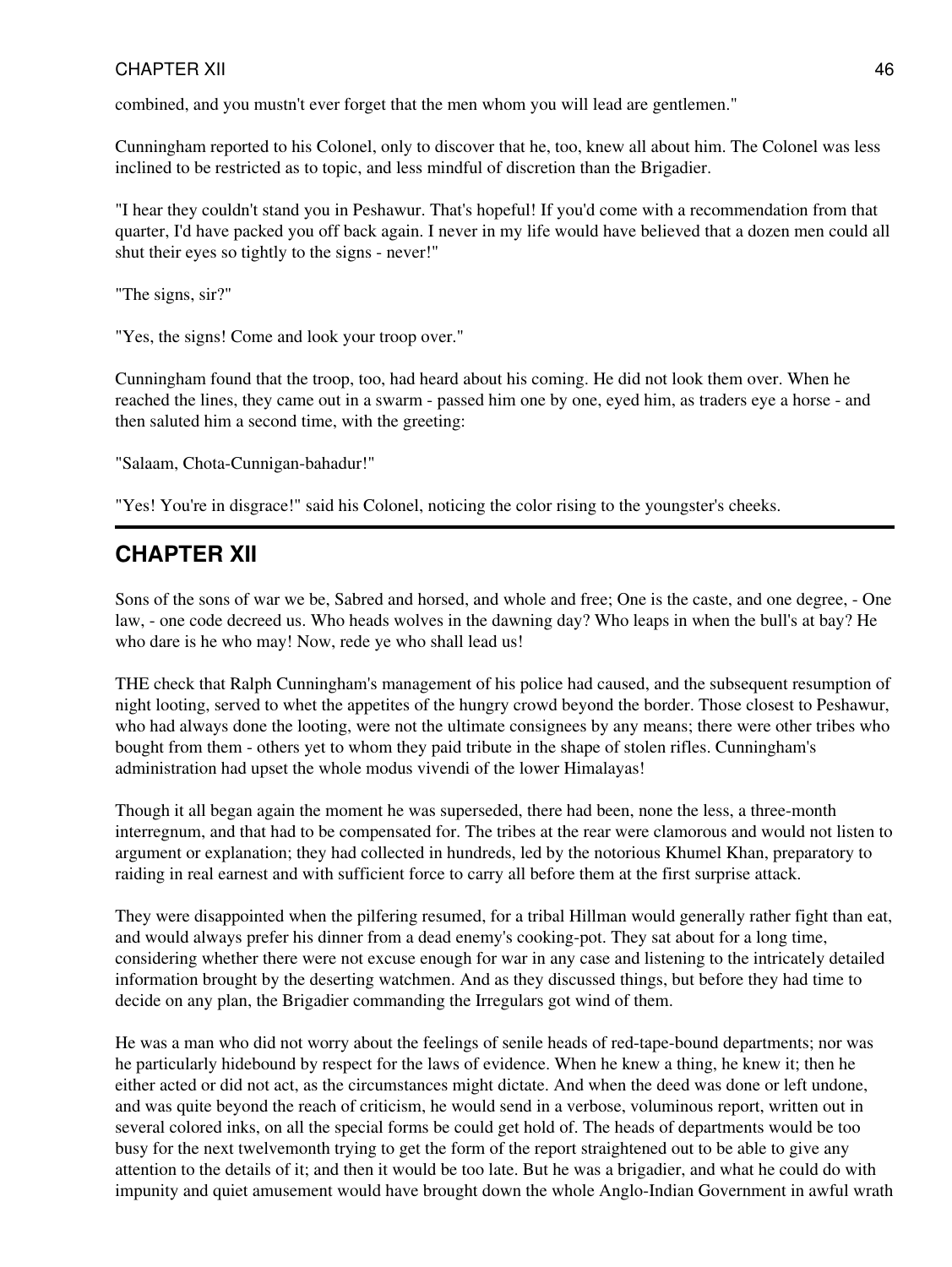on the head of a subordinate.

He heard of the tribesmen under Khumel Khan one evening. At dawn his tents stood empty and the horse-lines were long bands of brown on the green grass. The pegs were up; only the burying beetles labored where the stamping chargers had neighed overnight.

The hunger-making wind that sweeps down, snow-sweetened, from the Himalayas bore with it intermittent thunder from four thousand hoofs as, split in three and swooping from three different directions, the squadrons viewed, gave tongue, and launched themselves, roaring, at the half-awakened plotters of the night before.

There was a battle, of a kind, in a bowlder-lined valley where the early morning sun had not yet reached to lift the chill. Long lances - devils' antennae - searched out the crevices where rock-bred mountain-men sought cover; too suddenly for clumsy-fingered Hillmen to reload, the reformed troops charged wedgewise into rallying detachments. In an hour, or less, there were prisoners being herded like cattle in the valley bottom, and a sting had been drawn from the border wasp that would not grow again for a year or two to come.

But Khumel Khan was missing. Khumel Khan, the tulwar man - he whose boast it was that he could hew through two men's necks at one whistling sweep of his notched, curved cimeter - had broken through with a dozen at his back. He had burst through the half-troop guarding the upper end of the defile, had left them red and reeling to count their dead, and the overfolding hill-spurs swallowed him.

"Mr. Cunningham! Take your troop, please, and find their chief! Hunt him out, ride him down, and get him! Don't come back until you do!"

The real thing! The real red thing within a year! A lone command - and that is the only thing a subaltern of spunk may pray for! - eighty-and-eight hawk-eyed troopers asking only for the opportunity to show their worth - lean, hungry hills to hunt in, no commissariat, fair law to the quarry, and a fight - as sure as God made mountains, a fight at the other end! There are men here and there who think that the day when they pass down a crowded aisle with Her is the great one, other great days are all as gas-jets to the sun. And there are others. There are men, like Cunningham, who have heard the drumming of the hoofs behind them as they led their first un-apron-stringed unit out into the unknown. The one kind of man has tasted honey, but the other knows what fed, and feeds, the roaring sportsmen in Valhalla.

There were crisscross trails, where low-hung clouds swept curtainwise to make the compass seem like a lie-begotten trick. There were gorges, hewn when the Titans needed dirt to build the awful Himalayas shadow-darkened - sheer as the edge of Nemesis. Long-reaching, pile on pile, the over-lapping spurs leaned over them. The wind blew through them amid silence that swallowed and made nothing of the din which rides with armed men.

But, with eyes that were made for hunting, on horses that seemed part of them, they tracked and trailed - and viewed at last. Their shout gave Khumel Khan his notice that the price of a hundred murders was overdue, and he chose to make payment where a V-shaped cliff enclosed a small, flat plateau and not more than a dozen could ride at him at a time. His companions scattered much as a charge of shrapnel shrieks through the rocks, but Khumel Khan knew well enough that he was the quarry - his was the head that by no conceivable chance would be allowed to plan fresh villainies. He might have run yet a little way, but he saw the uselessness, and stood.

The troop, lined out knee to knee, could come within a hundred paces of him without breaking; it formed a base, then, to a triangle from which the man at bay could no more escape than a fire-ringed scorpion.

"Call on him to surrender!" ordered Cunningham.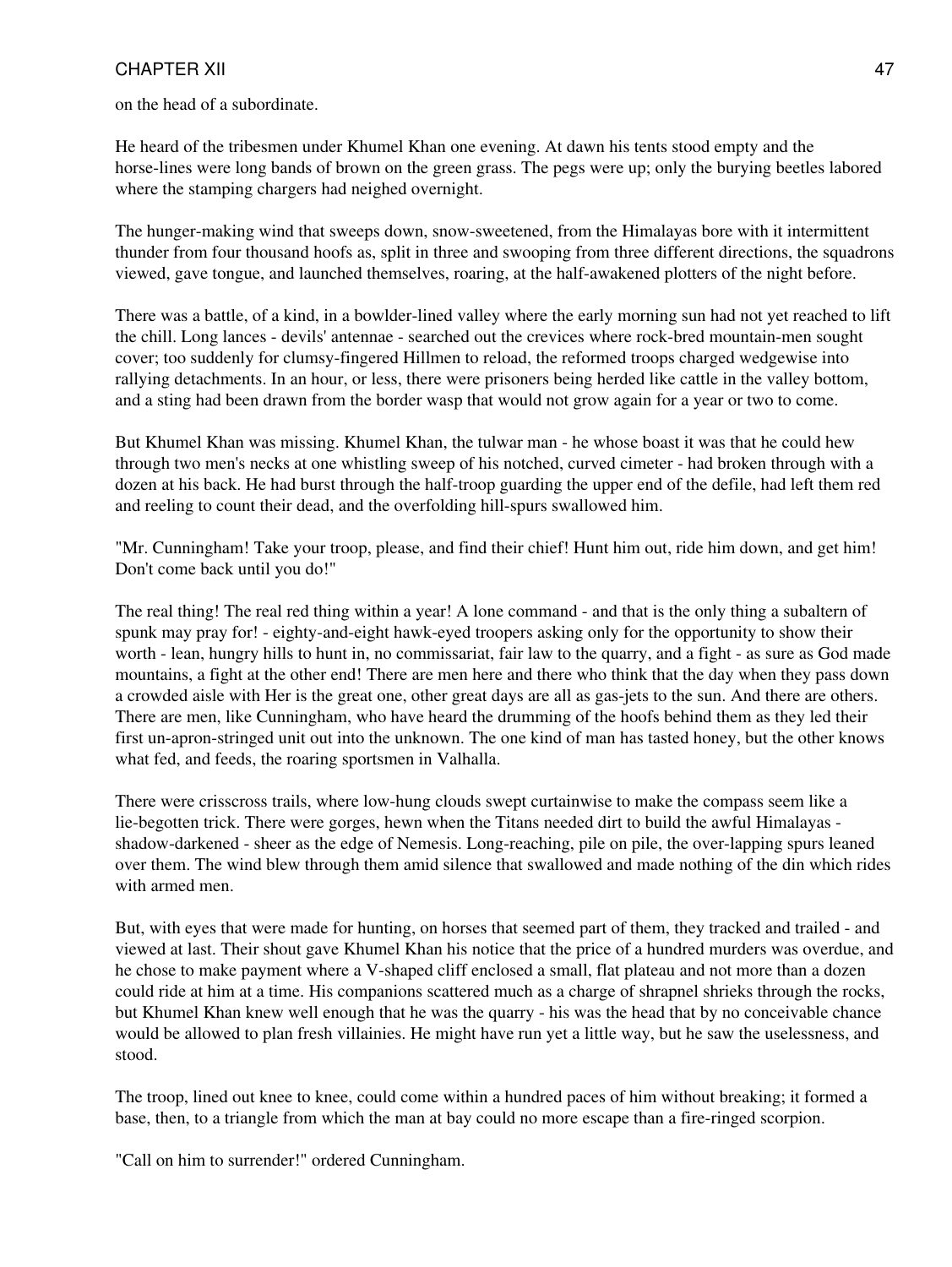A chevroned black-beard half a horse-length behind him translated the demand into stately Pashtu, and for answer the hill chieftain mounted his stolen horse and shook his tulwar. He had pistols at his belt, but he did not draw them; across his shoulder swung a five-foot-long jezail, but he loosed it and flung it to the ground.

"Is there any here dare take me single-handed?" he demanded with a grin.

Of the eight-and-eighty, there were eighty-eight who dared; but there was an eighty-ninth, a lad of not yet twenty-two, whom Indian chivalry desired to honor. The troop had heard but the troop had not yet seen.

"Ride in and take him!" ordered Cunningham and there was a thoroughly well acted make-believe of fear, while every eye watched "Cunnigan-bahadur," and the horses, spurred and reined at once, pranced at their bits for just so long as a good man needs to make his mind up. And Cunningham rode in.

He rode in as a Rajput rides, with a swoop and a swinging sabre and a silent, tight-lipped vow that he would prove himself. Green though he was yet, he knew that the troop had found for him - had rounded up for him had made him his opportunity; so he took it, right under their eyes, straight in the teeth of the stoutest tulwar man of the lower Himalayas.

He, too, had pistols at his belt, but there was no shot fired. There was nothing but a spur-loosed rush and a shock - a spark-lit, swirling, slashing, stamping, snorting melee - a stallion and a mare up-ended - two strips of lightning steel that slit the wind - and a thud, as a lifeless border robber took the turf.

There was silence then - the grim, good silence of Mohammedan approval - while a native officer closed up a sword-cut with his fingers and tore ten-yard strips from his own turban to bind the youngster's head. They rode back without boast or noise and camped without advertisement. There was no demonstration made; only-a colonel said, "I like things done that way, quickly, without fuss," and a brigadier remarked, "Hrrrumph! 'Gratulate you, Mr. Cunningham!"

Later, when they camped again outside Peshawur, a reward of three thousand rupees that had been offered on the border outlaw's head was paid to Cunningham in person - a very appreciable sum to a subaltern, whose pay is barely sufficient for his mess bills. So, although no public comment was made on the matter, it was considered "decent of him" to contribute the whole amount to a pension fund for the dependents of the regiment's dead.

"You know, that's your money," said his Colonel. "You can keep every anna of it if you choose."

"I suppose I needn't be an officer unless I choose?" suggested Cunningham.

"I don't know, youngster! I can't guess what your troop would do if you tried to desert it!"

That was, of course, merely a diplomatic recognition of the fact that Cunningham had done his duty in making his men like him, and was not intended seriously. Nobody - not even the Brigadier - had any notion that the troop would very shortly have to dispense with its leader's services whether it wanted to or not.

But it so happened that one troop at a time was requisitioned to be ornamental body-guard to such as were entitled to one in the frontier city; and the turn arrived when Cunningham was sent. None liked the duty. No soldier, and particularly no irregular, likes to consider himself a pipe-clayed ornament; but Cunningham would have "gone sick" had he had the least idea of what was in store for him.

It was bad enough to be obliged to act as body-guard to men who had jockeyed him away because they were jealous of him. The white scar that ran now like a chin-strap mark from the corner of his eye to the angle of his jaw would blaze red often at some deliberately thought-out, not fancied, insult from men who should have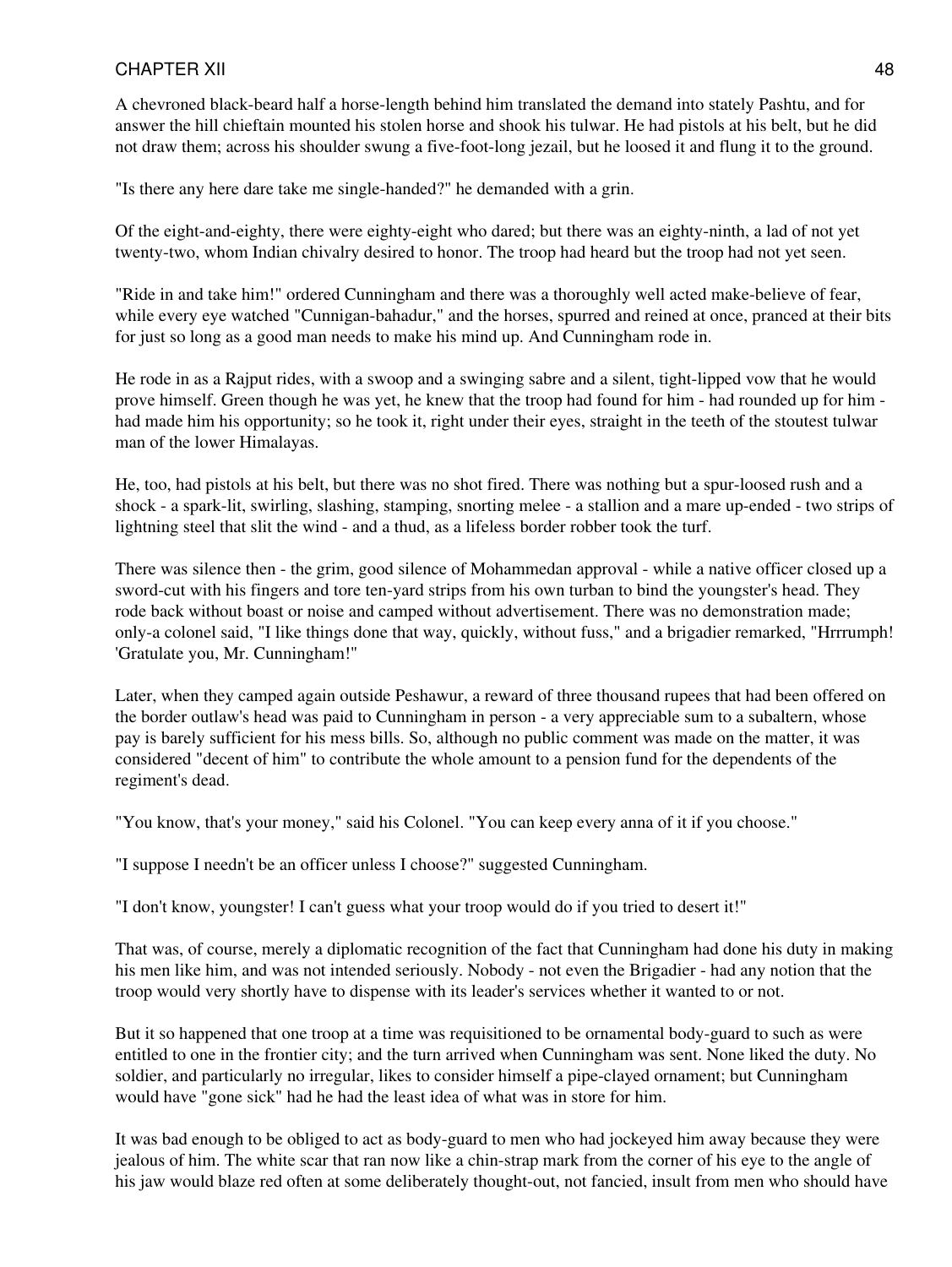been too big to more than notice him. And that, again, was nothing to the climax.

Mahommed Gunga chose to polish up his silver spurs and ride in from his "estates" on a protracted visit to Peshawur, and with an escort that must have included half the zemindars on the countryside as well as his own small retinue. Glittering on his own account like a regiment of horse, and with all but a regiment clattering behind him, he chose the occasion to meet Cunningham when the youngster was fuming with impatience opposite the club veranda, waiting to escort a general.

On the veranda sat a dozen men who had been at considerable pains to put and keep the officer of the escort in his place. If the jingle and glitter of the approaching cavalcade had not been sufficient to attract their notice, they could have stopped their cars and yet have been forced to hear the greeting.

"Aha! Salaam sahib! Chota-Cunnigan-bahadur, bohut salaam! Thy father's son! Sahib, I am much honored!"

The white scar blazed, but Mahommed Gunga affected not to notice the discomfort of his victim. Many more than a hundred sabred gentlemen pressed round to "do themselves the honor," as they expressed it, of paying Cunningham a compliment. They rode up like knights in armor in the lists, and saluted like heralds bringing tribute and allegiance.

"Salaam, Chota-Cunnigan!"

"Salaam, sahib!"

"Bohut salaam, bahadur!"

The Generals, the High-Court judges, and Commissioners on the club veranda sat unhonored, while a boy of twenty-two received obeisance from men whose respect a king might envy. No Rajput ever lived who was not sure that his salute was worth more than tribute; he can be polite on all occasions, and what he thinks mere politeness would be considered overacting in the West, but his respect and his salute he keeps for his equals or his betters - and they must be men indeed.

The coterie of high officials sat indignation-bound for ten palpitating minutes, until the General remembered that it was his escort that was waiting for him. He had ordered it an hour too soon, for the express sweet purpose of keeping Cunningham waiting in the sun, but it dawned now on his apoplectic consciousness that his engagement was most urgent. He descended in a pompous hurry, mounted and demanded why - by all the gods of India - the escort was not lined up to receive him. A minute later, after a loudly administered reprimand that was meant as much for the swarm of Rajputs as for the indignant Cunningham, he rode off with the escort clattering behind him.

But on the club veranda, when the Rajputs with Mahommed Gunga had dispersed, the big wigs sat and talked the matter over very thoroughly.

"It's no use blinking matters," said the senior man present, using a huge handkerchief to wave the flies away from the polished dome which rose between two side wisps of gray hair. "They're going to lionize him while he's here, so we'd better move him on."

"But where?"

"I've got it! There's a letter in from Everton at Abu, saying he needs a man badly to go to Howrah and act resident there - says he hasn't heard from the missionaries and isn't satisfied - wants a man without too much authority to go there and keep an eye on things in general. Howrah's a hell of a place from all accounts."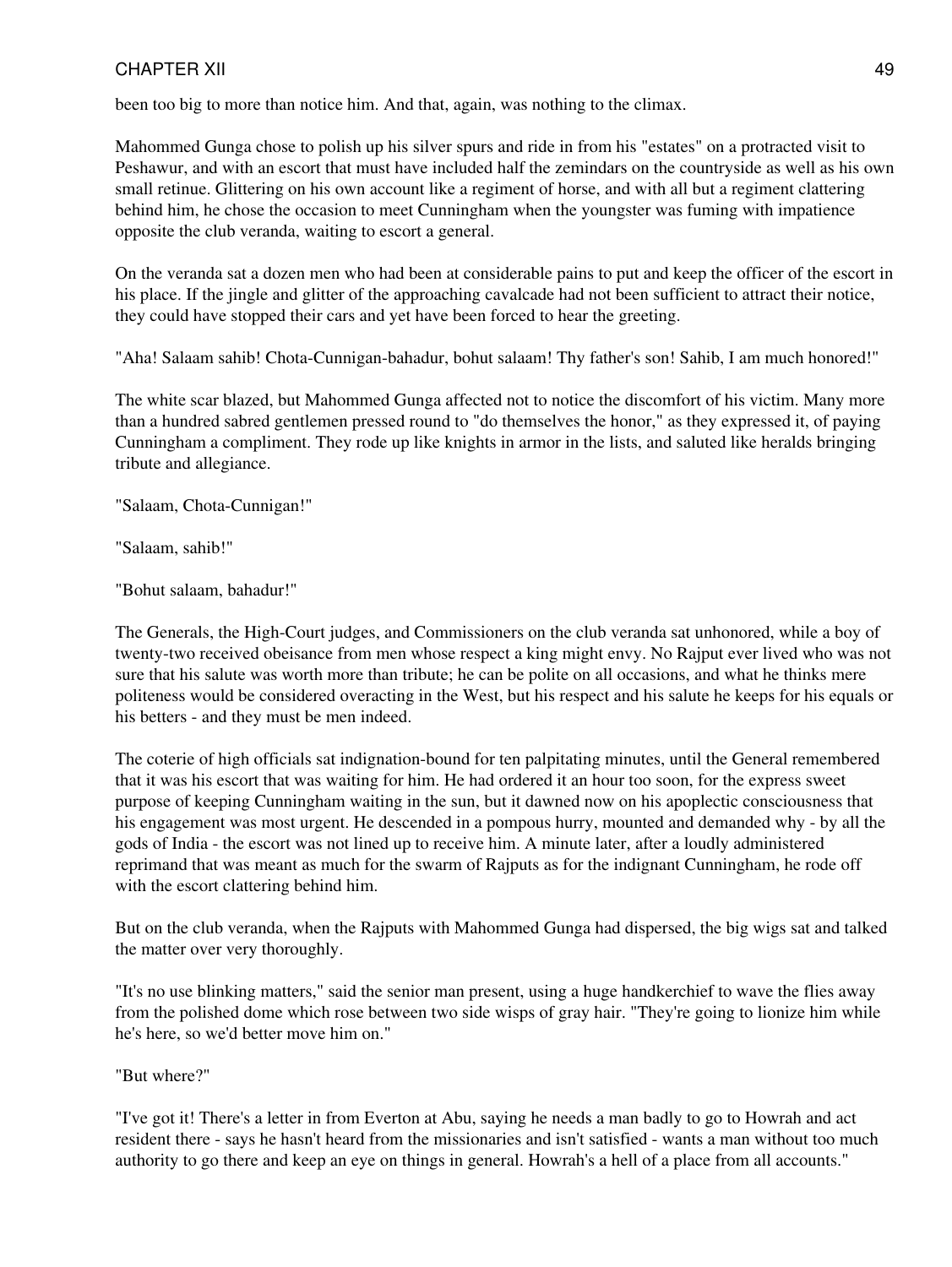"But that 'ud be promotion!"

"Can't be helped. No excuse for reducing him, so far as I've heard. The trouble is the cub has done too dashed well. We've got to promote him if we want to be rid of him."

They talked it over for an hour, and at the end of it decided Cunningham should go to Howrah, provided a brigadier could be induced without too much argument to see reason.

"The Brigadier probably wants to keep him, and his Colonel will raise all the different kinds of Cain there are!" suggested the man who had begun the discussion.

"I've seen brigadiers before now reduced to a proper sense of their own unimportance!" remarked another man. And he was connected with the Treasury. He knew.

But a week later, when the papers were sent to the Brigadier for signature, he amazed everybody by consenting without the least objection. Nobody but he knew who his visitor had been the night before.

"How did you know about it, Mahommed Gunga?" he demanded, as the veteran sat and faced him over the tent candle, his one lean leg swaying up and down, as usual, above the other.

"Have club servants not got ears, sahib?"

"And you - ?"

"I, too, have ears - good ones!"

The Brigadier drummed his fingers on the table, hesitating. No officer, however high up in the service, likes to lose even a subaltern from his command when that subaltern is worth his salt.

"Let him go, sahib! You have seen how we Rangars honor him - you may guess what difference he might make in a crisis. Sign, sahib - let him go!"

"But - where do you come in? What have you had to do with this?"

"First, sahib, I tested him thoroughly. I found him good. Second, I told tales about him, making him out better than even he is. Third, I made sure that all those in authority at Peshawur should hate him. That would have been impossible if he had been a fool, or a weak man, or an incompetent; but any good man can be hated easily. Fourth, sahib, I sent, by the hand of a man of mine, a message to Everton-sahib at Abu reporting to him that ll was not in Howrah as it should be, and warning him that a sahib should be sent there. I knew that he would listen to a hint from me, and I knew that he had no one in his office whom he could send. Then, sahib, I brought matters to a head by bringing every man of merit whom I could raise to salute him and make an outrageous exhibition of him. That is what I have done!"

"One would think you were scheming for a throne, Mahommed Gunga!"

"Nay, sahib, I am scheming for the peace of India! But there will be war first."

"I know there will be war," said the Brigadier. "I only wish I could make the other sahibs realize it."

"Will you sign the paper, sahib?"

"Yes, I will sign the paper. But - "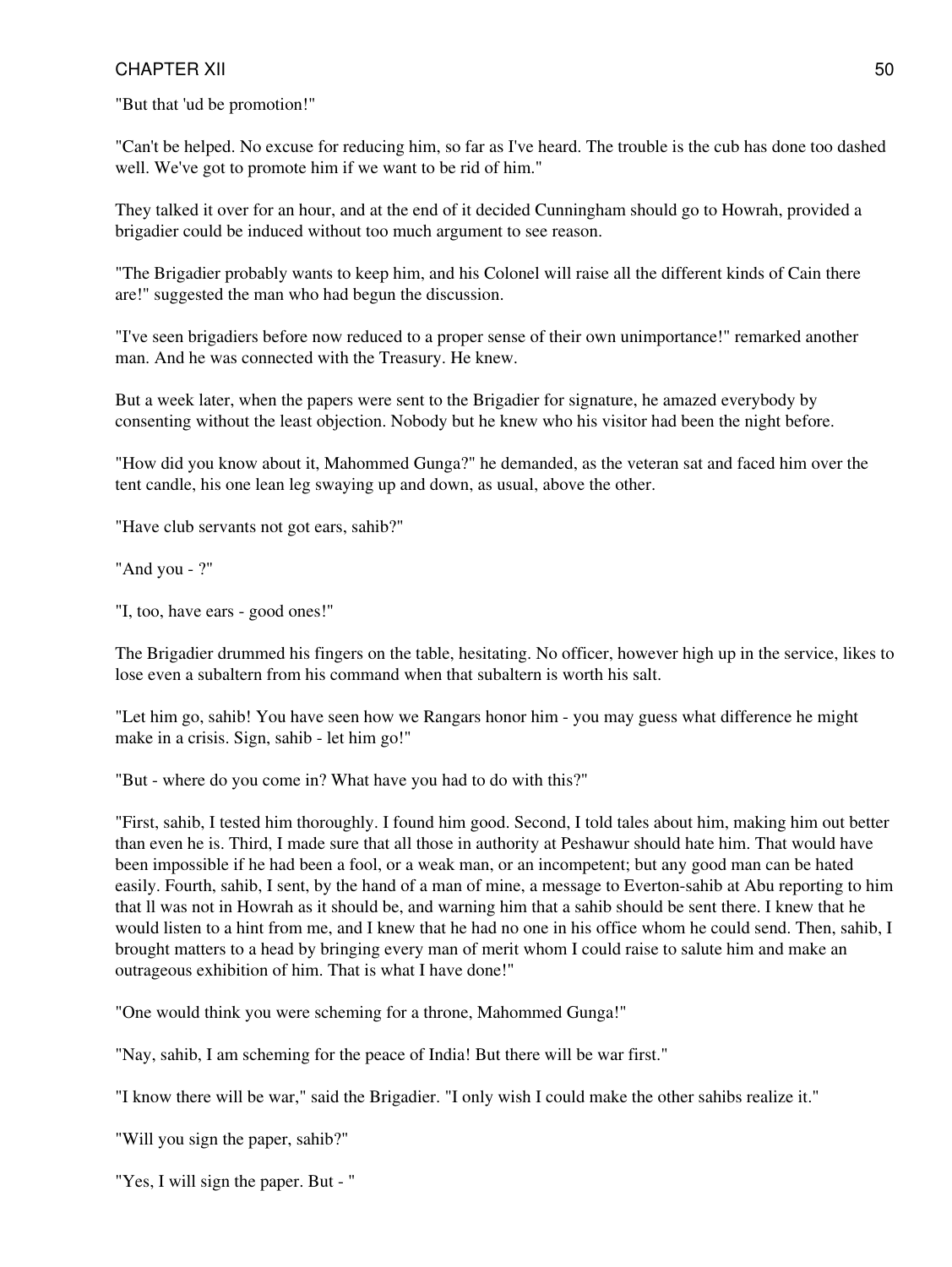"But what, sahib?"

"I'm not quite certain that I'm doing right."

"Brigadier-sahib, when the hour comes - and that is soon - it will be time to answer that! There lie the papers."

## **CHAPTER XIII**

Even in darkness lime and sand Will blend to make up mortar. Two by two would equal four Under a bucket of water.

NOW it may seem unimaginable that two Europeans could be cooped in Howrah, not under physical restraint, and yet not able to communicate with any one who could render them assistance. It was the case, though, and not by any means an isolated case. The policy of the British Government, once established in India, was and always has been not to occupy an inch of extra territory until compelled by circumstances.

The native states, then, while forbidden to contract alliances with one another or the world outside, and obliged by the letter of written treaties to observe certain fundamental laws imposed on them by the Anglo-Indian Government, were left at liberty to govern themselves. And it was largely the fact that they could and did keep secret what was going on within their borders that enabled the so-called Sepoy Rebellion to get such a smouldering foothold before it burst into a blaze. The sepoys were the tools of the men behind the movement; and the men behind were priests and others who were feeling nothing but their own ambition.

No man knows even now how long the fire rebellion had been burning underground before showed through the surface; but it is quite obvious that, in spite of the heroism shown by British and loyal native alike when the crash did come, the rebels must have won - and have won easily sheer weight of numbers - had they only used the amazing system solely for the broad, comprehensive purpose for which it was devised.

But the sense of power that its ramifications and extent gave birth to also whetted the desires individuals. Each man of any influence at all began to scheme to use the system for the furtherance of his individual ambition. Instead of bending all their energy and craft to the one great object of hurling an unloved conqueror back whence he came, each reigning prince strove to scheme himself head and shoulders above the rest; and each man who wanted to be prince began to plot harder than ever to be one.

So in Howrah the Maharajah's brother, Jaimihr, with a large following and organization of his own, began to use the secret system of which he by right formed an integral part and to set wheels working within the wheels which in course of time should spew him up on the ledge which his brother now occupied. Long before the rebellion was ready he had all his preparations made and waited only for the general conflagration to strike for his own hand. And was so certain of success that he dared make plans as well for Rosemary McClean's fate.

There is a blindness, too, quite unexplainable that comes over whole nations sometimes. It is almost like a plague in its mysterious arrival and departure. As before the French Revolution there were almost none of the ruling classes who could read the writing on the wall, so it was in India in the spring of '57. Men saw the signs and could not read their meaning. As in France, so in India, there were a few who understood, but they were scoffed at; the rest - the vast majority who held the reins of power - were blind.

Rosemary McClean discovered that her pony had gone lame, and was angry with the groom. The groom ran away, and she put that down to native senselessness. Duncan McClean sent one after another of the little native children to find him a man who would take a letter to Mount Abu. The children went and did not come back again, and he put that down to the devil, who would seem to have reclaimed them.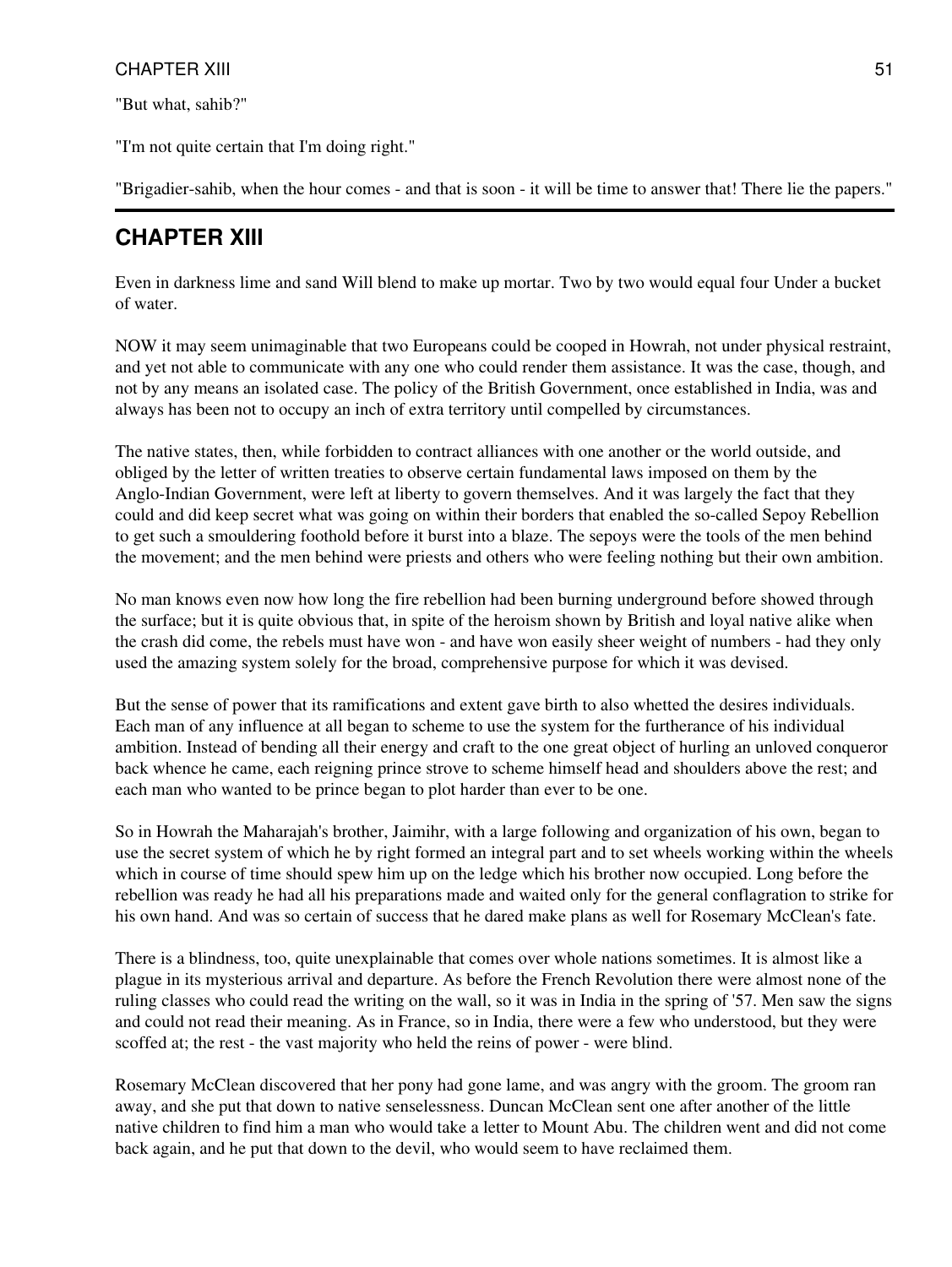Both of them saw the watchers, posted at every vantage-point, insolently wakeful; both of them knew that Jaimihr had placed them there. But neither of them looked one inch deeper than the surface, nor supposed that their presence betokened anything but the prince's unreachable ambition. Neither of them thought for an instant that the day could possibly have come when Britain would be unable to protect a woman of its own race, or when a native - however powerful - would dare to do more than threaten.

Joanna disappeared, and that led to a chain of thought which was not creditable to any one concerned. They reasoned this way: Rosemary had seen Mahommed Gunga hold out a handful of gold coins for the old woman's eyes to glitter at, therefore it was fair to presume that he had promised her a reward for bringing word to the man whom, it was now known, he had left behind. She had brought word to him and had disappeared. What more obvious than to reason that the man had gladly paid her, and had just as gladly ridden off, rejoicing at the thought that he could escape doing service?

"So much," they argued, "for native constancy! So much for Mahommed Gunga's boast that he knew of men who could be trusted! And so much for Joanna's gratitude!

The old woman had been saved by Rosemary McClean from the long-drawn-out hell that is the life portion of most Indian widows, even of low caste; she had had little to do, ever, beyond snooze in the shade and eat, and run sometimes behind the pony - a task which came as easily to her as did the other less active parts of her employment. Her desertion, particularly at a crisis, made Rosemary McClean cry, and set her father to quoting Shakespeare's "King Lear."

"Blow, blow, thou winter wind! Thou art not so unkind As man's ingratitude!"

All Scotsmen seem to have a natural proclivity for quoting the appropriate dirge when sorrow shows itself. The Book of Lamentations - Shakespeare's sadder lines - roll off their tongues majestically and seem to give them consolation - as it were to lay a sound, unjoyous basis for the proper enjoyment of the songs of Robbie Burns.

The poor old king of the poet's imagining, declaiming up above the cliffs of Dover, could have put no more pathos into those immortal lines than did Duncan McClean as he paced up and down between the hot wars of the darkened room. The dry air parched his throat, and his ambition seemed to shrivel in him as he saw the brave little woman who was all he had sobbing with her head between her hands.

He turned to the Bible, but he could find no precedent in any of its pages for abandoning a quest like his in the teeth of disaster or adversity. He read it for hour after crackling hour, moistening his throat from time to time with warm, unappetizing water from the improvised jar filter; but when the oven blast that makes the Indian summer day a hell on earth had waned and died away, he had found nothing but admonishment to stand firm. There had been women, too, whose deeds were worthy of record in that book, and he found no argument for deserting his post on his daughter's account either. In the Bible account, as he read it, it had always been the devil who fled when things got too uncomfortable for him, and he was conscious of a tight-lipped, stern contempt for the devil.

He had about made up his mind what line to take with his daughter, when she ceased her sobbing and looked up through swollen eyes to relieve him of the necessity for talking her over to his point view. What she said amazed him, but not be cause it came to him as a new idea. She said, in different words, exactly what was passing in his own mind, and it was as though her tears and his search of the Scriptures had brought them both to one clear-cut conclusion.

"Why are we here, father?" she asked him suddenly; and because she took him by surprise he did not answer her at once. "We are here to do good aren't we?" That was no question; it was beginning of a line of argument. Her father held his tongue, and laid his Bible down, and listened on. "How much good have we done yet?"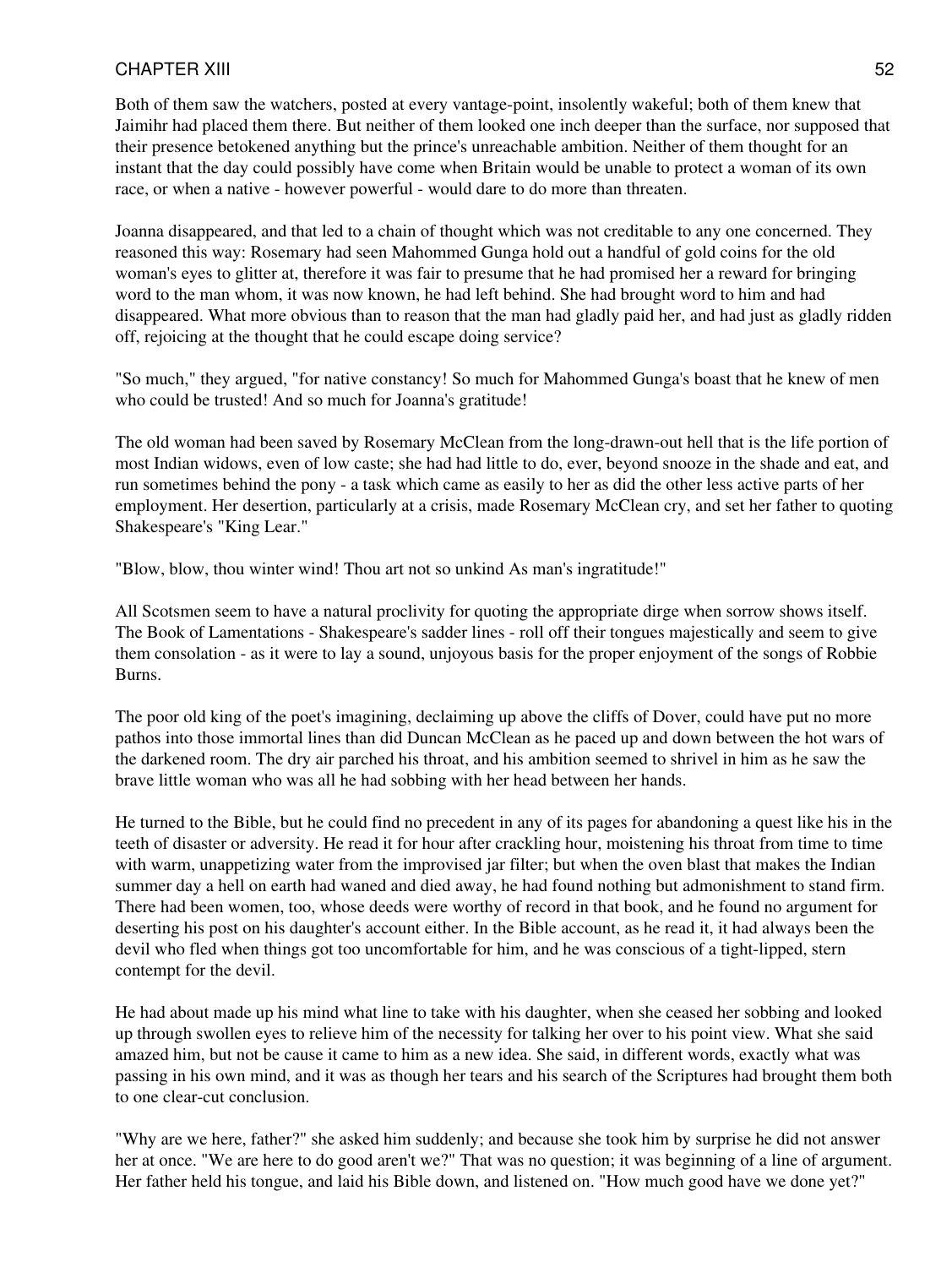She paused, but the pause was rhetorical, and he knew it; he could see the light behind her eyes that was more than visionary; it was the light of practical Scots enthusiasm, unquenched and undiscouraged after a battle with fear itself. She began to be beautiful again as the spirit of unconquerable courage won its way.

"Have we won one convert? Is there one, of those you have taught who is with us still?"

The answer was self-evident. There was none. But there was no sting for him in what she asked. Rather her words came as a relief, for he could feel the strength behind them. He still said nothing.

"Have we stopped one single suttee? Have we once, in any least degree, lessened the sufferings of one of those poor widows?"

"Not once," he answered her, without a trace of shame. He knew, and she knew, how hard the two of them had tried. There was nothing to apologize for.

"Have we undermined the power of the Hindoo priests? Have we removed one trace of superstition?"

"No," he said quietly.

"Have we given up the fight?"

He looked hard at her. Gray eyes under gray brows met gray eyes that shone from under dark, wet lashes, and deep spoke unto deep. Scotsman recognized Scotswoman, and the bond between them tightened.

"It seems to me" - there was a new thrill in her voice - " that here is our opportunity! Either Jaimihr wants to frighten us away or he is in earnest with his impudent attentions to me. In either case let us make no attempt to go away. Let us refuse to go away. Let us stay here at all costs. If he wishes us to go away, then he must have a reason and will show it, or else try to force us. If he is really trying to make love to me, then let him try; if he has pluck enough, let him seize me. In either case we shall force his hand. I am willing to be the bait. The moment that he harms either you or me, the government will have to interfere. If he kills us so much the better, for that would mean swift vengeance and a British occupation. That would stop suttee for all time, and we would have given our lives for something worth while. As we are, we cannot communicate with our government, and Jaimihr thinks he has us in his grasp. Let him think it! Let him go ahead! Sooner or later the government must find out that we are missing Then - !" Her eyes blazed at the thought of what would happen then.

Her father looked at her for about a minute, sadness and pride in her fighting in him for the mastery. Then he rose and crossed the little space between them.

"Lassie!" he said. "Lassie!"

She took his hand - the one little touch of human sentiment lacking to disturb his emotional balance. The Scots will talk readily enough of sorrow, but at showing it they are a grudging race of men. Unless a Scotsman thinks he can gain something for his cause by showing what emotion racks him, he will swallow down the choking flood of grief, and keep a straight face to the world and his own as well. Duncan McClean turned from her - drew his hand away - and walked to open the slit shutters. A moment later he came back, once more master of himself.

"As things are, dear," he said gently, "how would it be possible for us to get away?"

"'We canna gang awa'!" she quoted, with a smile.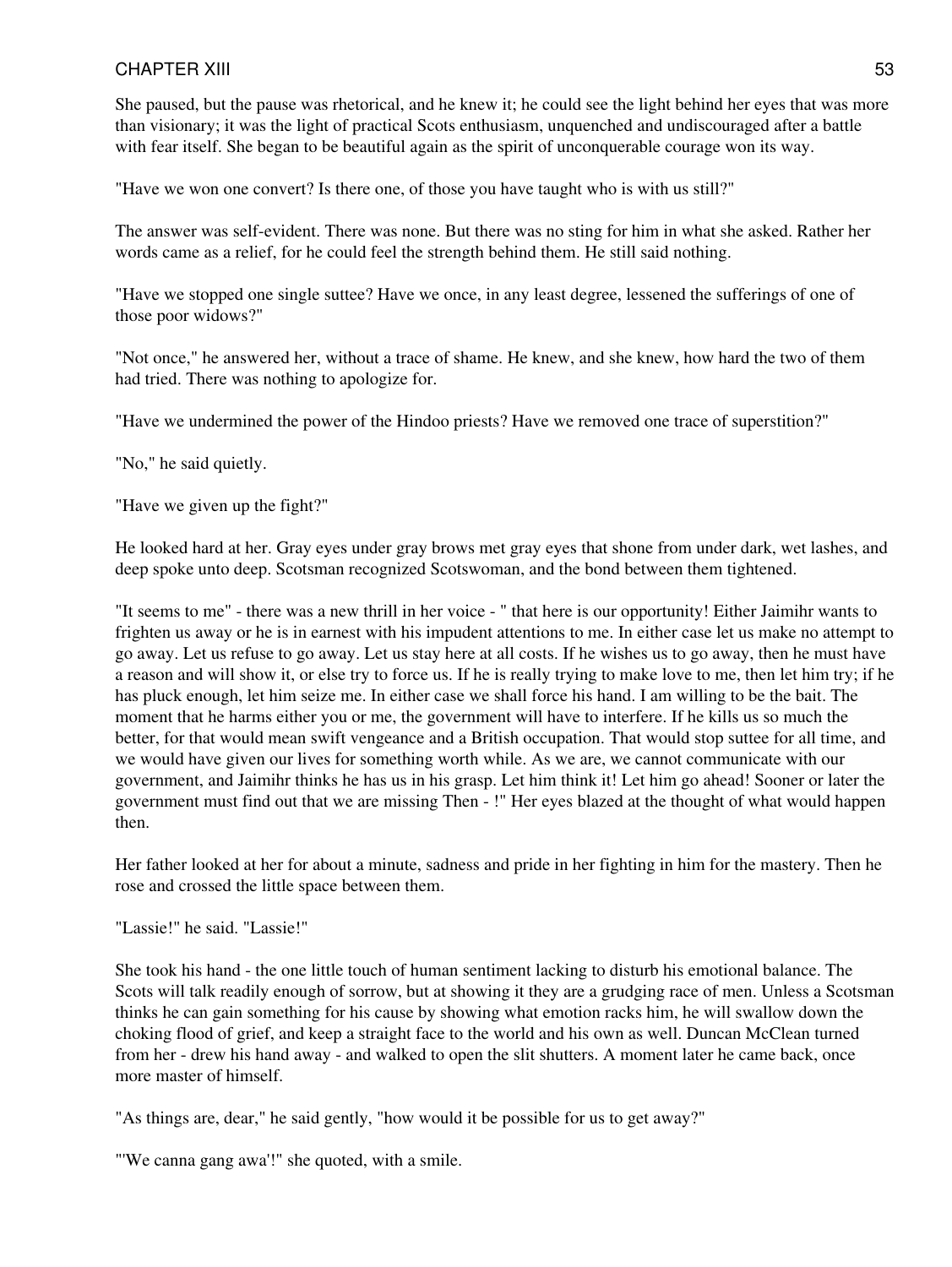"NO, lassie. We must stay here and be brave. This matter is not in our hands. We must wait, and watch, and see. If opportunity should come to us to make our escape, we will seize it. Should it not come - should Jaimihr, or some other of them, make occasion to molest us - it may be - it might be that - surely the day of martyrs is not past - it might be that - well, well, in either case we will eventually win. Should they kill us, the government must send here to avenge us; should we get away, surely our report will be listened to. A month or two - perhaps only a week or two - even a day or two, who knows? - and the last suttee will have been performed!"

He stood and stroked her head - then stooped and kissed it - an unusual betrayal of emotion from him.

"Ye're a brave lassie," he said, leaving the room hurriedly, to escape the shame of letting her see tears welling from his eyes - salt tears that scalded as they broke their hot-wind-wearied bounds.

Five minutes later she arose, dry-eyed, and went to stand in the doorway, where an eddy or two of lukewarm evening breeze might possibly be stirring. But a dirtily clad Hindoo, lounging on a raised, railless store veranda opposite, leered at her impudently, and she came inside again - to pass the evening and the sultry, black, breathless night out of sight, at least, of the brutes who shut her off from even exercise.

## **CHAPTER XIV**

So, I am a dog? Hence I must come To do thy bidding faster? Must tell thee - Nay, a dog stays dumb! A dog obeys one master!

NOT many yards from where the restless elephants stood lined under big brick arches - in an age-old courtyard, three sides of which were stone-carved splendor and the fourth a typically Eastern mess of stables, servants' quarters, litter, stink, and noisy confusion - a stone door, slab-hewn, gave back the aching glitter of the sun. Its only opening - a narrow slit quite near the top - was barred. A man - his face close-pressed against them - peered through the interwoven iron rods from within.

Jaimihr, in a rose-pink pugree still, but not at all the swaggering cavalier who pranced, high-booted, through the streets - a down-at-heel prince, looking slovenly and heavy-eyed from too much opium - sat in a long chair under the cloister which faced the barred stone door. He swished with a rhino riding-whip at the stone column beside him, and the much-swathed individual of the plethoric paunch who stood and spoke with him kept a very leery eye on it; he seemed to expect the binding swish of it across his own shins, and the thought seemed tantalizing.

"It is not to be done," said Jaimihr, speaking in a dialect peculiar to Howrah. "That - of all the idiotic notions I have listened to - is the least worth while! Thy brains are in thy belly and are lost amid the fat! If my brother Howrah only had such counsellors as thou - such monkey folk to make his plans for him - the jackals would have finished with him long ago."

"Sahib, did I not bring word, and overhear, and trap the man?"

"Truly! Overheard whisperings, and trapped me a hyena I must feed! Now thou sayest, 'Torture him!' He is a Rangar, and of good stock; therefore, no amount of torturing will make him speak. He is that pig Mahommed Gunga's man; therefore, there' is nothing more sure than that Mahommed Gunga will be here, sooner or later, to look for him - Mahommed Gunga, with the half of a Hindoo name, the whole of a Moslem's fire, and the blind friendship of the British to rely on!"

"But if the man be dead when Mahommed Gunga comes?"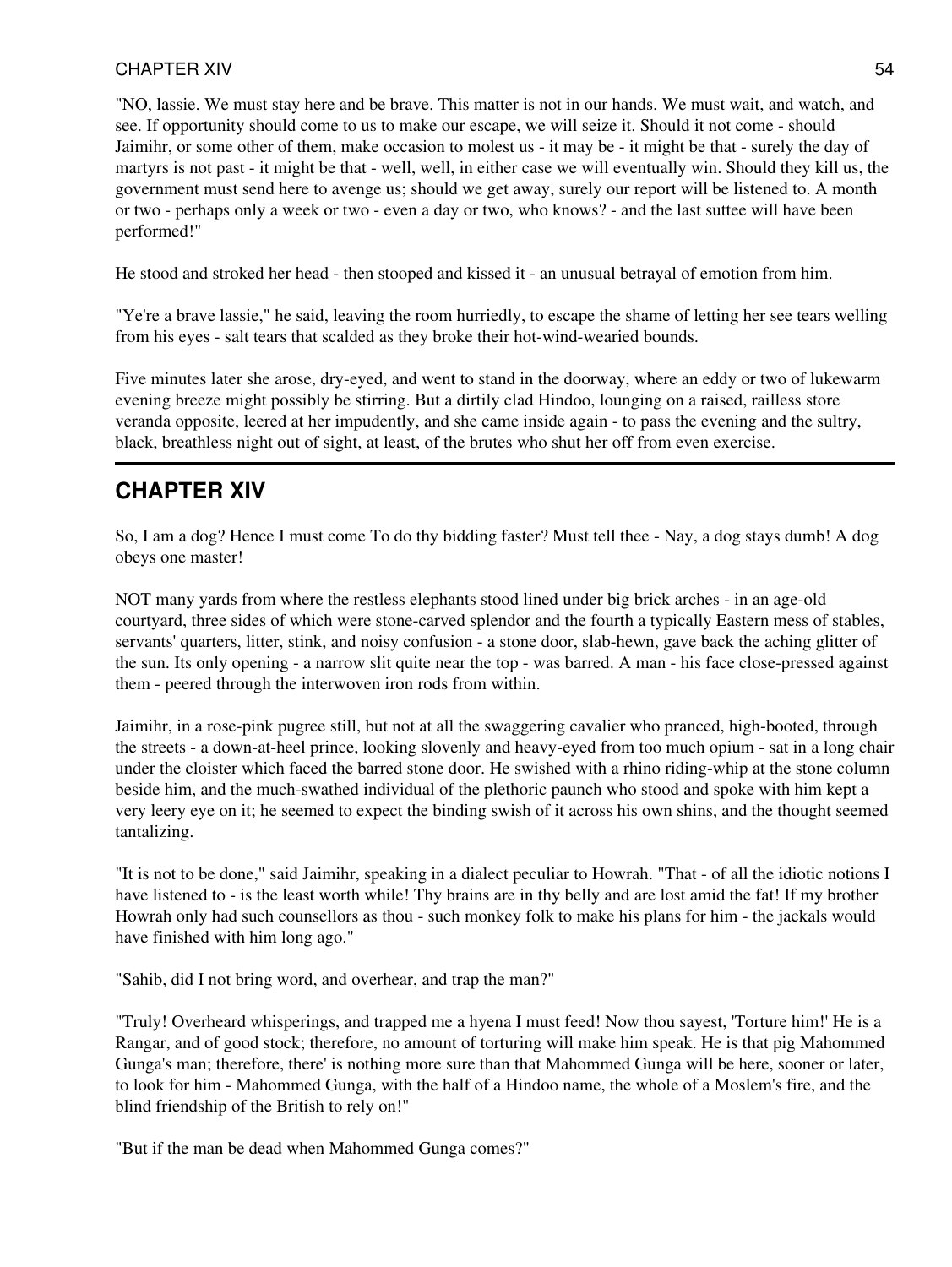"He will be dead when Mahommed Gunga comes, if only what we await has first happened. But this rising that is planned hangs fire. Were I Maharajah I would like to see the Rangar who dare flout me or ask questions! I would like but to set eyes on that Rangar once! But I am not yet Maharajah; I am a prince - a younger brother - surrounded, counselled, impeded, hampered, rendered laughable by fat idiots!"

"My belly but shows your highness's generosity. At whose cost have I grown fat?"

"Ay, at whose cost? I should have kept thee slim, on prison diet, and saved myself a world of useless problems! Cease prattling! Get away from me! If I have to poison this Ali Partab, or wring his casteless neck, I will make thee do it, and give thee to Mahommed Gunga to wreak vengeance on. Leave me to think!"

The fat former occupant of the room above the arch of the caravansary waddled to the far end of the cloister, and sat down, cross-legged, to grumble to himself and scratch his paunch at intervals. His master, low-browed and irritable, continued to strike the stone column with his cane. He was in a horrid quandary.

Mahommed Gunga was one of many men he did not want, for the present, to offend seriously. Given a fair cause for quarrel, that irascible ex-Risaldar was capable of going to any lengths, and was known, moreover, to be trusted by the British. Nobody seemed to know whether or not Mahommed Gunga reciprocated the British regard, and nobody had cared to ask him except his own intimates; and they, like he, were men of close counsel.

The Prince had given no orders for the capture of Ali Partab; that had been carried out by his men in a fit of ill-advised officiousness. But the Prince had to solve the serious problem caused by the presence of Ali Partab within a stone-walled cell.

Should he let the fellow go, a report would be certain to reach Mahommed Gunga by the speediest route. Vengeance would be instantly decided on, for a Rajput does not merely accept service; he repays it, feudal-wise, and smites hip and thigh for the honor of his men. The vengeance would be sure to follow purely Eastern lines, and would be complicated; it would no doubt take the form of siding in some way or other with his brother the Maharajah. There would be instant, active doings, for that was Mahommed Gunga's style! The fat would be in the fire months, perhaps, before the proper time.

The prisoner's presence was maddening in a million ways. It had been the Prince's plan (for he knew well enough that Mahommed Gunga had left a man behind) to allow the escape to start; then it would have been an easy matter to arrange an ambush - to kill Ali Partab - and to pretend to ride to the rescue. Once rescued, Miss McClean and her father would be almost completely at his mercy, for they would not be able to accuse him of anything but friendliness, and would be obliged to return to whatever haven of safety he cared to offer them. Once in his palace of their own consent, they would have had to stay there until the rising of the whole of India put an end to any chance of interference from the British Government.

But now there was no Ali Partab outside to try to escort them to some place of safety; therefore, there was little chance that the missionaries would try to make a bolt. Instead of being in the position of a cat that watches silently and springs when the mouse breaks cover, he was in the unenviable condition now of being forced to make the first move. Over and over again he cursed the men who had made Ali Partab prisoner, and over and over again: he wondered how - by all the gods of all the multitudinous Hindoo mythology - how, when, and by what stroke of genius he could make use of the stiff-chinned Rangar and convert him from being a rankling thorn into a useful aid.

He dared not poison him - yet. For the same reason he dared not put him to the torture, to discover, or try to discover, what Mahommed Gunga's real leanings were in the matter of loyalty to the Raj or otherwise. He dared not let the man go, for forgiveness is not one of the virtues held in high esteem by men of Ali Partab's race, and wrongful arrest is considered ground enough for a feud to the death. It seemed he did not dare do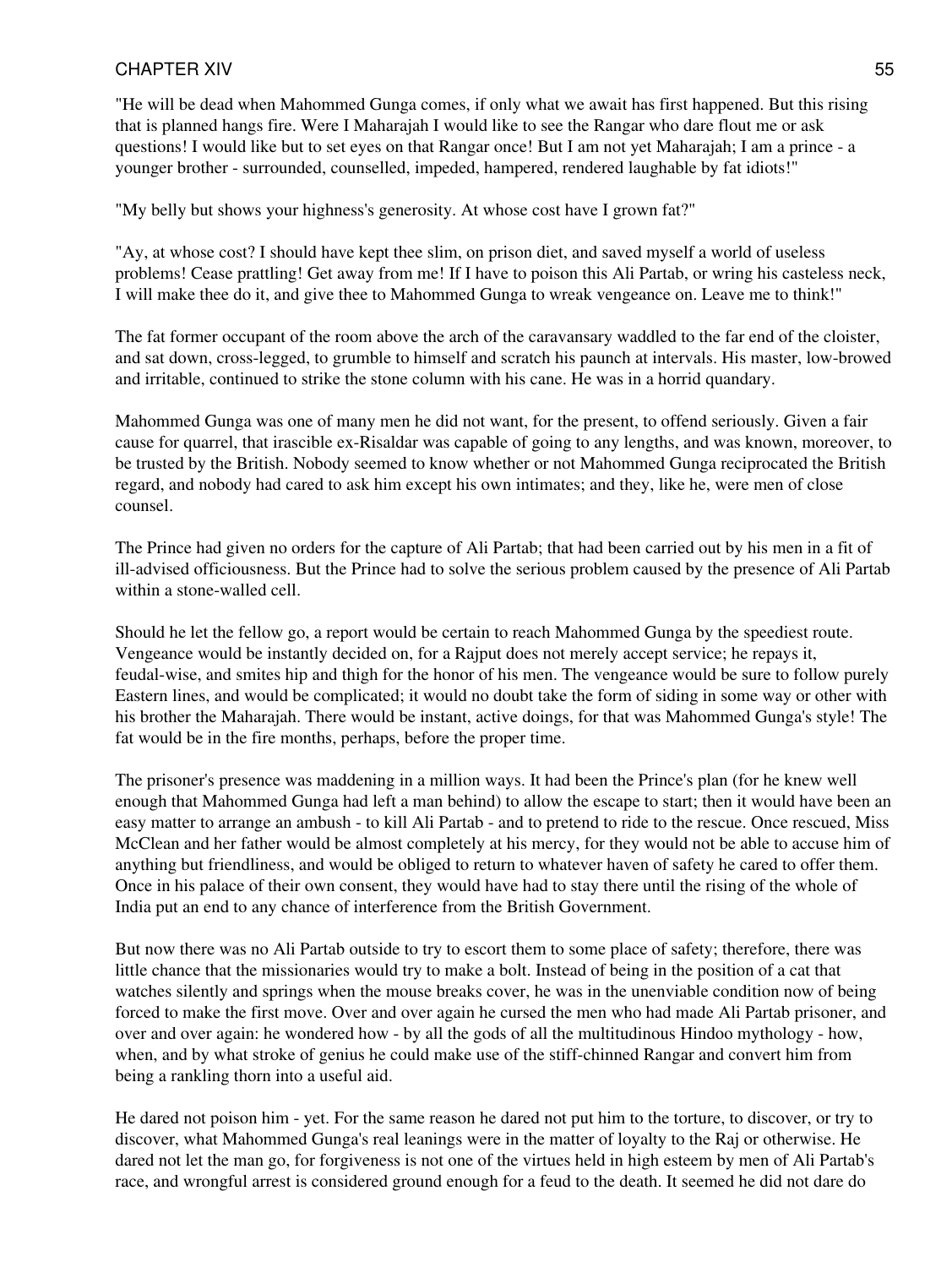anything!

He racked his opium-dulled brain for a suspicion of a plan that might help solve the difficulty, until his eye wandering around the courtyard - fell on the black shape of a woman. She was old and bent and she was busied, with a handful of dry twigs, pretending to sweep around the stables.

"Who is that mother of corruption?" demanded Jaimihr; and a man came running to him.

"Who is that eyesore? I have never seen her, have I?"

"Highness, she is a beggar woman. She sat by the gate, and pretended to a power of telling fortunes - which it would seem she does possess in some degree. It was thought better that she should use her gift in here, for our advantage, than outside to our disadvantage. So she was brought in and set to sweeping."

"By the curse of the sin of the sack of Chitor, is my palace, then, a midden for the crawling offal of all the Howrah streets? First this Rangar - next a sweeper hag - what follows? What bring you next? Go, fetch the street dogs in!"

"Highness, she is useful and costs nothing but the measure or two of meal she eats."

"A horse eats little more!" the angry Prince retorted, perfectly accustomed to being argued with by his own servants. That is the time-honored custom of the East; obedience is one thing - argument another - both in their way are good, and both have their innings. "Bring her to me - nay! - keep her at a decent distance - so! am I dirt for her broom?"

He sat and scowled at her, and the old woman tried to hide more of her protruding bones under the rag of clothing that she wore; she stood, wriggling in evident embarrassment, well out in the sun.

"What willst thou steal of mine?" the Prince demanded suddenly.

"I am no thief." Bright, beady eyes gleamed back at him, and gave the lie direct to her shrinking attitude of fear. But he had taken too much opium overnight, and was in no mood to notice little distinctions. He was satisfied that she should seem properly afraid of him, and he scowled angrily when one of his retainers - in slovenly undress - crossed the courtyard to him. The man's evident intention, made obvious by his manner and his leer at the old woman, was to say something against her; the Prince was in a mood to quarrel with any one, on any ground at all, who did not cower to him.

"Prince, she it is who ran ever with the white woman, as a dog runs in the dust."

"What does she here, then?"

"Ask her!" grinned the trooper. "Unless she comes to look for Ali Partab, I know not."

He made the last part of his remark in a hurried undertone, too low for the old woman to hear.

"Let her earn her meal around the stables," said the Prince. A sudden light dawned on him. Here was a means, at least, of trying to make use of Ali Partab. "Go - do thy sweeping!" he commanded, and the hag slunk off.

For ten minutes longer, Jaimihr sat still and flicked at the stone column with his whip, - then he sent for his master of the horse, whose mistaken sense of loyalty had been the direct cause of Ali Partab's capture. He had acted instantly when the fat Hindoo brought him word, and he had expected to be praised for quick decision and rewarded; he was plainly in high dudgeon as he swaggered out of a dark door near the stables and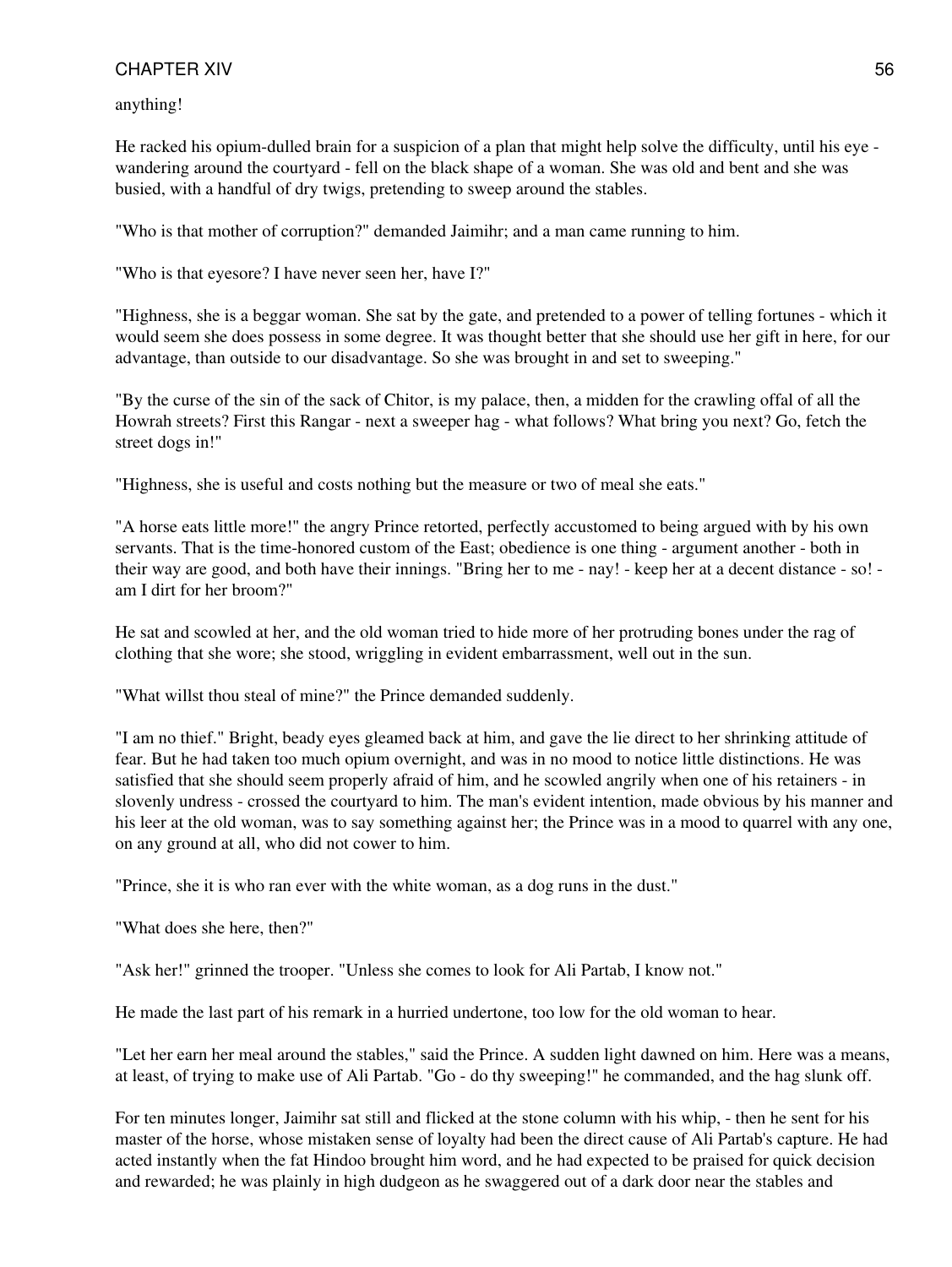advanced sulkily toward his master.

"Remove the prisoner from that cell, taking great care that the hag yonder sees what you do - yes, that hag the new one; she is a spy. Bring the prisoner in to me, where I will talk with him; afterward place him in a different cell - put him where we kept the bear that died - there is a dark comer beside it, where a man might hide; hide a man there when it grows dark. And give the hag access. Say nothing to her; let her come and go as she will; watch, and listen."

Without another word, the Prince got up and shuffled in his decorated slippers to a door at one end of the cloister. Five minutes later Ali Partab - high-chinned, but looking miserable - was led between two men through the same door, while the old woman went on very ostentatiously with her sweeping about the yard. She even turned her back, to prove how little she was interested.

Ali Partab was hustled forward into a high-ceilinged room, whose light came filtered through a scrollwork mesh of chiselled stone where the wall and ceiling joined. There were no windows, but six doors opened from it, and every one of them was barred, as though they opened into treasure-vaults. The Prince sat restlessly in a high, carved wooden chair; there was no other furniture at all, and Ali Partab was left standing between his guards. The Prince drew a pistol from inside his clothing.

"Leave us alone!" he ordered; and the guards went out, closing the door behind them.

"I gave no orders for your capture," said Jaimihr, with a smile.

"Then, let me go," grinned Ali Partab.

"First, I must be informed on certain matters."

Ali Partab still grinned, but the muscles of his face changed their position slightly, and it took no expert in physiognomy to read that questions he would answer must be very tactfully asked.

"Ask on!"

"You are Mahommed Gunga's man?"

"Yes. It is an honorable service."

"Did he order you to stay here?"

"Here - in this palace? Allah forbid!"

"Did he order you to stay in Howrah?"

"He gave me certain orders. I obeyed them until your men invited swift death for themselves and you by interfering with me!"

"What were the orders?"

Ali Partab grinned again - this time insolently.

"To make sure that the Jaimihr-sahib did not make away with the treasure of his brother Howrah!" he answered.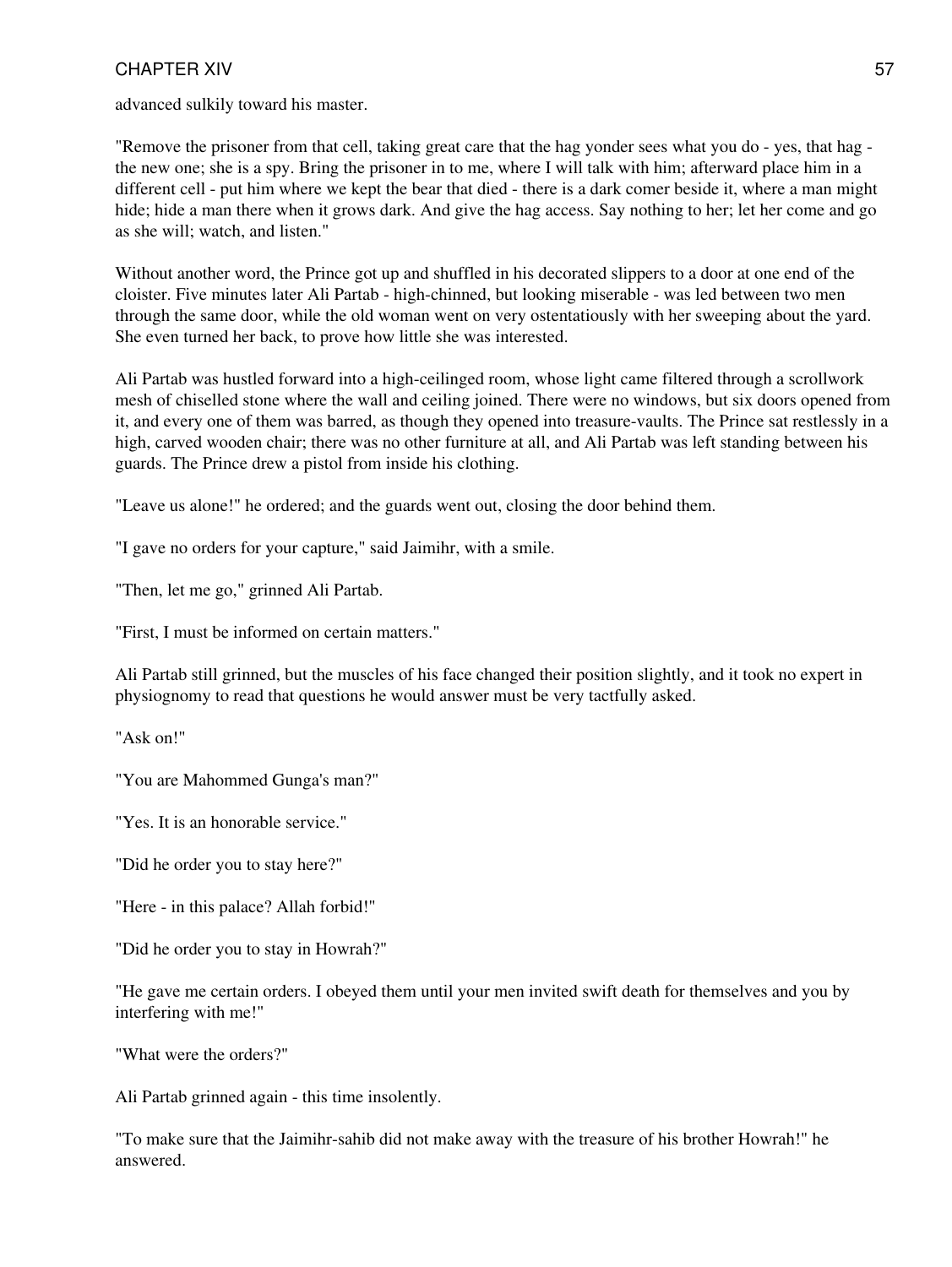"If you were released now what would you proceed to do?"

"To obey my orders."

Jaimihr changed his tactics and assumed the frequently successful legal line of pretending to know far more than he really did.

"I am told by one who overheard you speak that you were to take the missionary and his daughter to Alwa's place. How much is my brother Howrah paying for Mahommed Gunga's services in this matter? It is well known that he and Alwa between them could call out all the Rangars in the district for whichever side they chose. Since they are not on my side, they must be for Howrah. How much does he pay? I might offer more."

"I know not," said Ali Partab, perfectly ready to admit anything that was not true.

"It is true, then, that Howrah has designs on the missionary's daughter? Alwa is to keep her prisoner until the great blow is struck, and Howrah dare take possession of her?"

"That is not my business," answered Ali Partab, with the air of a man who knew all of the secret details but would not admit it. Jaimihr began to think that he had lit at random on the answer to the riddle.

"Where is Mahommed Gunga?"

"I know not."

"At Alwa's place?"

"Am I God that I should know where any man is whom I cannot see?"

"Oh! So he is at Alwa's, eh?" That overdose of opium had rendered Jaimihr's brain very dull indeed; he considered himself clever, and overlooked the fact that Ali Partab would be almost surely lying to him. In India men never tell the truth to chance-met strangers or to their enemies; the truth is a valuable thing, to be shared cautiously among friends.

"If Mahommed Gunga is at Alwa's," reasoned Jaimihr, "then he is much too close at hand to take any chances with. I must keep this man close confined." He raised his voice in a high-pitched command, and the guards opened the door instantly; at a sign from the Prince they seized Ali Partab by the wrists.

"I will send a message to Mahommed Gunga for thee," said Jaimihr. "On his answer will depend your release or otherwise." He nodded. The guards took their prisoner out between them - led him past the wrinkled old woman in the courtyard - and halted him in a far corner, where an evil-smelling cage of a place stood open to receive him. A moment later, in order to make sure, the master of the horse sent for the old woman and made her sweep out the cell a little; then he drove her away with a fierce injunction not to let herself be caught anywhere near the cell again unless ordered. Following the line of eastern reasoning, had he not given that order he would not have known what her object could be should she make her way toward the cell; but now, if she risked his wrath by disobeying, he would know beyond the least shadow of a doubt that she had a message to deliver to the prisoner - the man who was hidden in the dark corner need entertain no hope of keeping the secret to himself for purposes of sale or blackmail!

They trust each other wonderfully - with an almost childlike confidence - in a household such as Jaimihr's!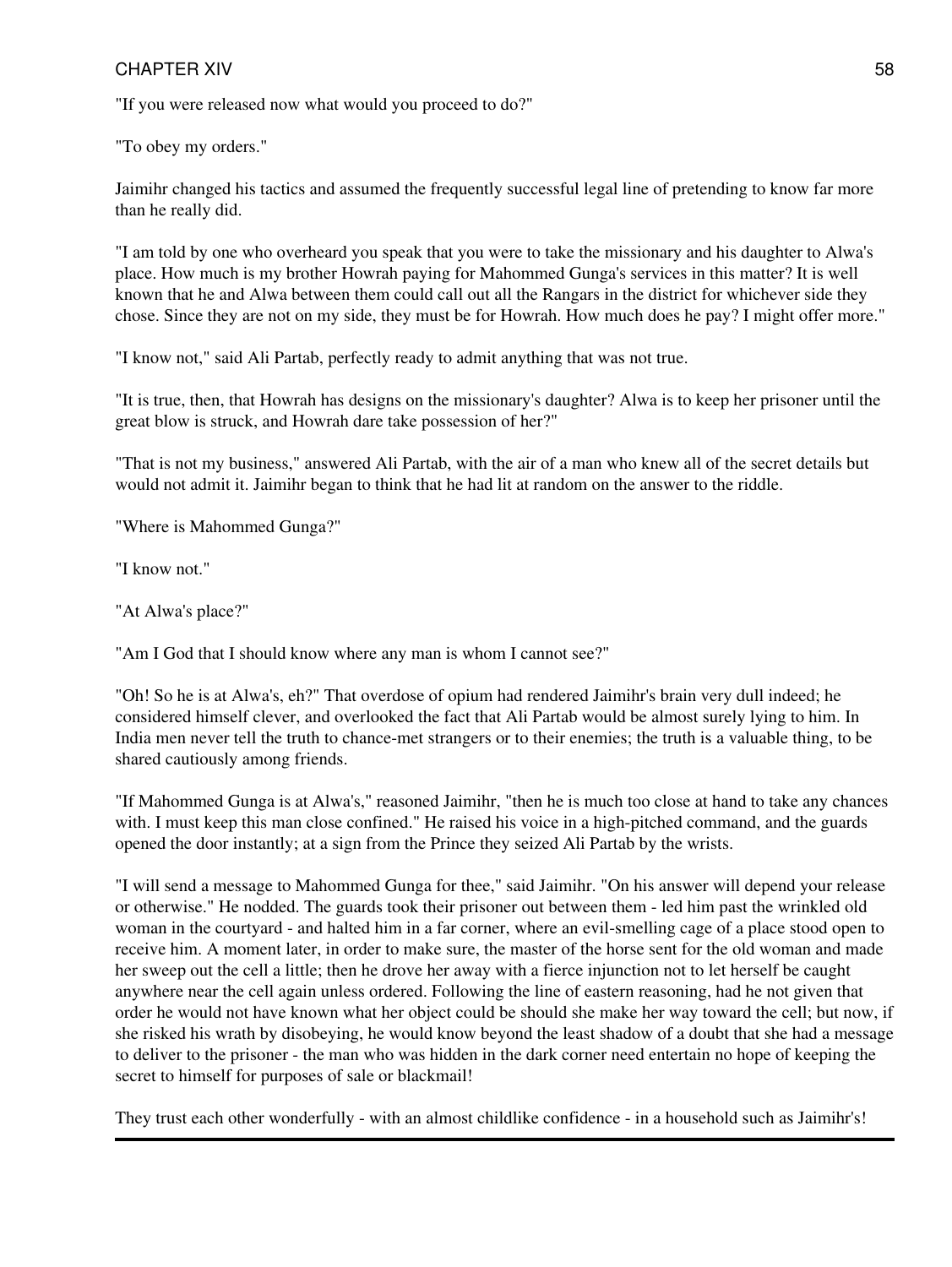## **CHAPTER XV**

Ho! I am king! All lesser fry Must cringe, and crawl, and cry to me, And none have any rights but I, - Except the right to lie to me.

JAIMIHR was not the only man who would have dearly liked to know of the whereabouts of Mahommed Gunga. It had been reported to Maharajah Howrah, by his spies, that the redoubtable ex-Risaldar of horse had visited his relatives in Howrah City, and, though he had not been able to ascertain a word of what had passed, he was none the less anxious.

He knew, of course - for every soul in Howrah knew - that Jaimihr was plotting for the throne. He knew, too, that the priests of Siva, who with himself were joint keepers of the wickedly won, tax-swollen treasure, had sounded Jaimihr; they had tentatively hinted that they might espouse his cause, provided that an equitable division of the treasure were arranged beforehand. The question uppermost in Maharajah Howrah's mind was whether the Rangars - the Moslem descendants of once Hindoo Rajputs, who formed such a small but valuable proportion of the local population - could or could not be induced to throw in their lot with him.

No man on the whole tax-ridden countryside believed or considered it as a distant possibility that the Rangars would strike for any hand except their own; they were known, on the other hand, to be more or less cohesive, and it was considered certain that, whichever way they swung, when the priest-pulled string let loose the flood of revolution, they would swing all together. The question, then, was how to win the favor of the Rangars. It was not at all an easy question, for the love lost between Hindoos and Mohammedans is less than that between dark-skinned men and white - a lot less.

Within two hours of its happening he had been told of the capture of Ali Partab; and he knew - for that was another thing his spies had told him - that Ali Partab was Mahommed Gunga's man. Apparently, then, Ali Partab - a prisoner in Jaimihr's palace-yard - was the only connecting link between him and the Rangars whom he wished to win over to his side. He was as anxious as any to help overwhelm the British, but he naturally wished to come out of the turmoil high and dry himself, and he was, therefore, ready to consider the protection of individual British subjects if that would please the men whom he wanted for his friends.

Mahommed Gunga was known to have carried letters for the missionaries. He was known to have engaged a new servant when he rode away from Howrah and to have left his trusted man behind. Miss McClean was known to have conversed with the retainer, immediately after which the man had been seized and carried off by Jaimihr's men. Jaimihr was known to have placed watchers round the mission house and - once - to have killed a man in Miss McClean's defense. The deduction was not too far-fetched that the retainer had been left as a protection against Jaimihr, and consequently that the Rangars, at the behest of Mahommed Gunga, had decided - on at least the white girl's safety.

Therefore, he argued, if he now proceeded to protect the McCleans, he would, at all events, not incur the Rangars' enmity.

It was a serious decision that he had to make, for, for one thing, he dared not yet make any move likely to incite his strongly supported brother to open rebellion; he dared not, therefore, interfere at present with the watchers near the mission house. To openly befriend the Christian priests would be to set the whole Hindoo population against himself, for it had been mainly against suttee and its kindred horrors that the missionaries had bent all their energy.

The great palace of Howrah was ahum. Elephants with painted tusks, and loaded to the groaning-point under howdahs decked with jewels and gold-leaf, came and went through the carved entrance-gates. Occasionally camels, loaded too until their legs all but buckled underneath them, strutted with their weird, mixed air of foolishness and dignity, to be disburdened of great cases that eight men could scarcely lift; on the outside the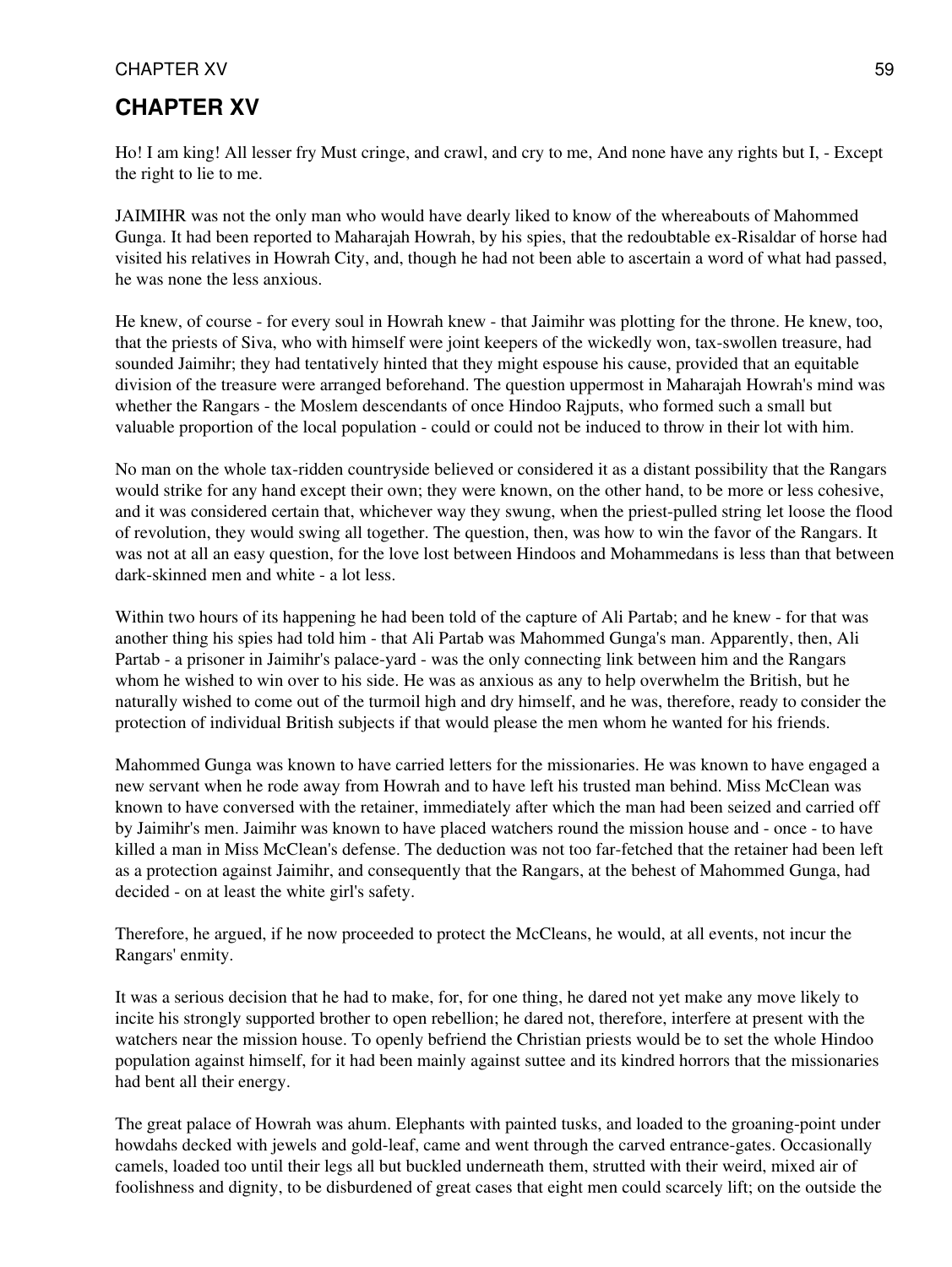cases were marked "Hardware," but a horde of armed and waiting malcontents scattered about the countryside could have given a more detailed and accurate guess at what was in them.

Men came and went - men almost of all castes and many nationalities. Priests - not all of them fat, but every single one fat-smiling - sunned themselves, or waited in the shade until they could have audience; no priest of any Hindoo temple had to wait long to be admitted to that Rajah's presence, and there was an everlasting chain of them, each with his axe to grind, coming and going by day and night.

Color rioted in the blazing sun and deep, dark shadows lurked in all the thousand places where the sun could never penetrate. It was India in essence - noise and blaze and flouted splendor, with a back-ground and underground of mystery. Any but the purblind British could have told at half a glance, merely by the attitude of Howrah's armed sepoys, that a concerted movement of some kind was afoot - that there was a tight-held thread of plan running through the whole confusion; but no man - not even a native - could have guessed what secret plotting might be going on within the acres of the straggling palace.

>From the courtyard there was no least hint obtainable even of the building's size; its shape could only have been marked down from a bird's-eye view aloft. Even the roof was so uneven, and so subdivided by traced and deep-carved walls and ramparts, that a sentry posted at one end could not have seen the next man to him, perhaps some twenty feet away. Building had been piled on building - other buildings had been added end to end and crisscrosswise - and each extension had been walled in as new centuries saw new additions, until the many acres were a maze of bricks and stone and fountain-decorated gardens that no lifelong palace denizen could have learned to know in their entirety.

Within - one story up above the courtyard din - in a spacious, richly decorated room that gave on to a gorgeous roof-garden, the Maharajah sat and let himself be fanned by women, who were purchasable for perhaps a tenth of what any of the fans had cost. Another woman, younger than the rest, played wild minor music to him on an instrument not much unlike a flute; they were melancholy notes - beautiful - but sad enough to sow pessimism's seed in any one who listened.

His divan - carved, inlaid, and gilded - faced the wide, awning-hung opening to the garden. Round him on all three sides was a carved stone screen through whose interstices came rustlings and whisperings that told of the hidden life which sees and is not seen. The women with the fans and flute were mere court accessories; the real nerves of Asia - the veiled intriguers whom none may know but whose secret power any man may feel could be heard like caged birds crowding on their perches.

Now and then glass bracelets tinkled from behind the screen; ever and again the music stopped, until another girl appeared to play another melancholy air. But the even purring of the fans went on incessantly, and the poor, priest-ridden fool who owned it all scowled straight in front of him, his brows lined deep in thought.

It is a strange malady, that which seizes men whom fate has elevated to a throne. It acts as certain Indian drugs are known to do - deprives its victim of the power to act, but intensifies his ability to think, and theorize, and feel. Howrah, with untold treasure in his vaults, with an army of five thousand men, with the authority and backing that a hundred generations give, could long for more - could fear the loss of what he did have - but could not act.

The priests held him fear-bound. His brother held him hate-bound. His women - and not even he knew, probably, how many of them languished in the secret warren inside those palace walls - kept him restless in a net of this-and-that-way-tugged intrigue. Flattery - and that is by far the subtlest poison of the East - blinded him utterly to his own best course, and kept him blind. Luxury unmanned him; he who had once held the straightest spear in western India, and for the love of feeling red blood racing in his veins had ridden down panthers on the maidan, was flabby now; deep, dark rings underlined his eyes and the once steel-sinewed wrist trembled.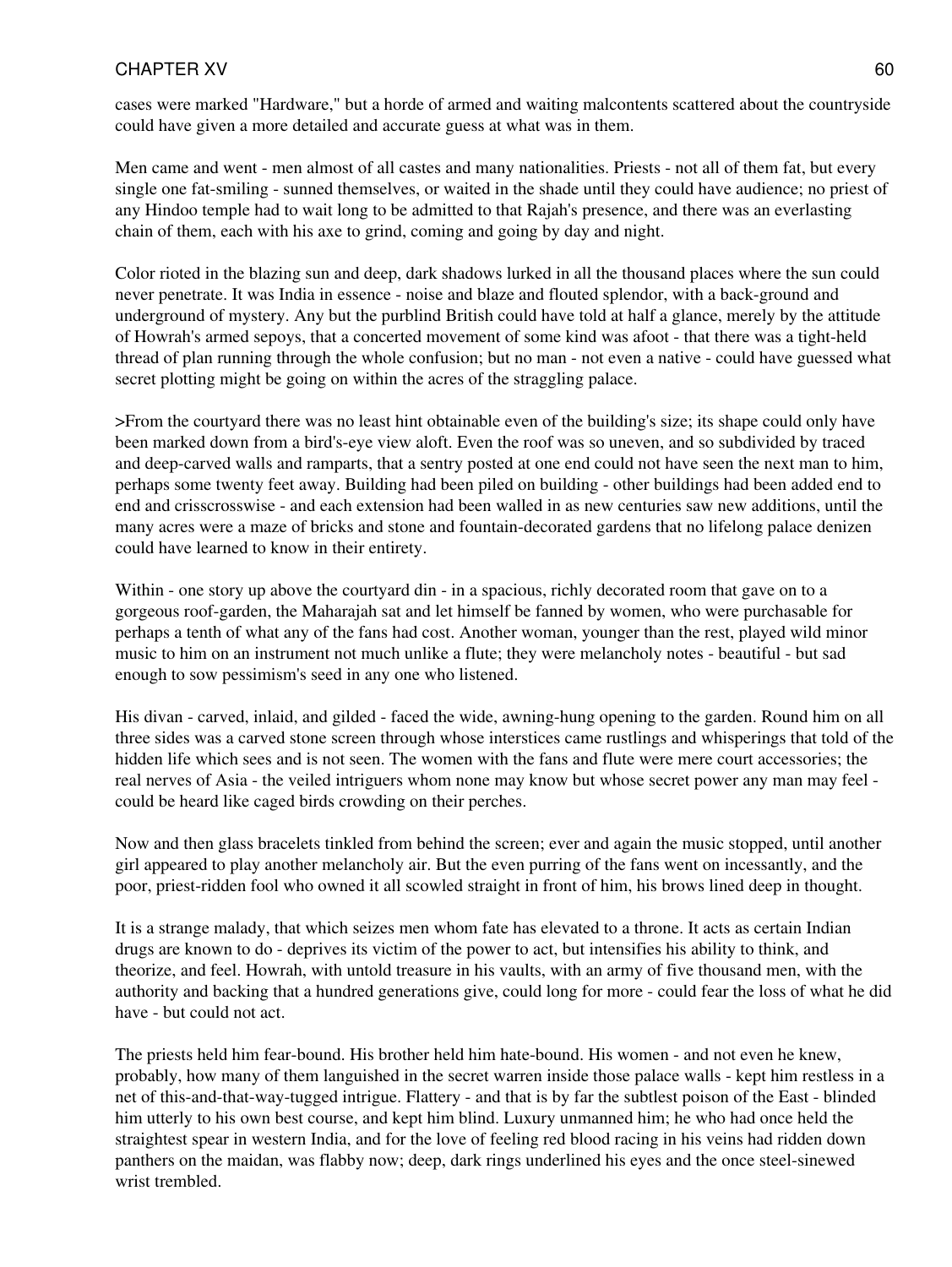His brother Jaimihr in his place, unsapped yet by decadent delights, would have loosed his five thousand on the countryside - butchered any who opposed him - pressed into service those who merely lagged - and would have plunged India in a welter of blood before the priests had time to mature their plans and arrange to keep all the power and plunder to themselves. But Jaimihr had to stalk lesser game and content himself with pricking at the ever-growing hate that gradually rendered the Maharajah decisionless and sorry only for himself.

A first glimpse at Howrah, particularly in the shaded room, showed a handsome man, black-bearded, lean, and lithe; a second look, undazzled by his jewelry or by the studied magnificence of each apparently unstudied movement, betrayed a, man whose lightest word was law, but who feared to give the word. Where muscles had been were unfilled folds of skin that shook; where a firm if selfish mouth had once smiled merrily beneath a pointed black mustache, a mouth still smiled, but meanly; the selfishness was there, but the firmness had faded.

His eyes, though, were his most marked feature. They were hungry eyes, pathetic as a caged beast's and as savage. No one could see them without pitying him, and no man in his senses would have accepted their owner's word on any point at all. A man looks as he did when the fire of a burning velt has circled him and there is no way out. There was fear behind them, and the look of restless search for safety that is nowhere.

In one of the many-columned courtyards of the palace was a chained, mad elephant whose duty was to kneel on the Rajah's captive enemies. In another courtyard was a big, square tank with a weedy, slippery stone ramp at one end; in the tank were alligators; down the ramp other of the Rajah's enemies, tight-bound, would scream and struggle and slide from time to time. But they were only little enemies who died in that way; the greater ones, who had power or influence, lived on and plotted, because the owner of the execution beasts was afraid to put them to their use.

Below, in damp, unlit dungeons, there were silken cords suspended from stone ceilings; their ends were noosed, and the nooses hung ten feet above the floor; those told only, though, of the fate of women who had schemed unwisely - favorites of a week, perhaps, who had dared to sulk, listeners through screens who had forgotten to forget. No men died ever by the silken cord, and no tales ever reached the outside world of who did die down in the echoing brick cellars; there was a path that led underground to the alligator tank and a trap-door that opened just above the water edge. Night, and the fungus-fouled long jaws, and slimy, weed-filled water - the creak of rusty hinges - a splash - the bang of a falling trap - a swirl in the moonlit water, and ring after heavy, widening ring that lapped at last against the stone would write conclusion to a tragedy. There would be no record kept.

Howrah was childless. That, of all the hell-sent troubles that beset him, was the worst. That alone was worse than the hoarded treasure whose secret he and his brother and the priests of Siva shared. Only in India could it happen that a line of Rajahs, drag-net-armed - oblivious to the duties of a king and greedy only of the royal right to tax - could pile up, century by century, a hoard of gold an jewels - to be looked at. The secret of that treasure made the throne worth plotting for - gave the priests, who shared the secret, more than nine tenths of their power for blackmail, pressure, and intrigue - and grew, like a cancer, into each succeeding Rajah's mind until, from a man with a soul inside him he became in turn a heartless, fear ridden miser.

Any childless king is liable to feel the insolent expectancy betrayed by the heir apparent. But Jaimihr - who had no sons either - was an heir who understood all of the Indian arts whereby a man of brain may hasten the succession. Worry, artfully stirred up, is the greatest weapon of them all, and never a day passed but some cleverly concocted tale would reach the Rajah, calculated to set his guessing faculties at work.

Either of the brothers, when he happened to be thirsty, would call his least-trusted counsellor to drink first from the jewelled cup, and would watch the man afterward for at least ten minutes before daring to slake his thirst; but Jaimihr had the moral advantage of an aspirant; Howrah, on the defensive, wilted under the nibbling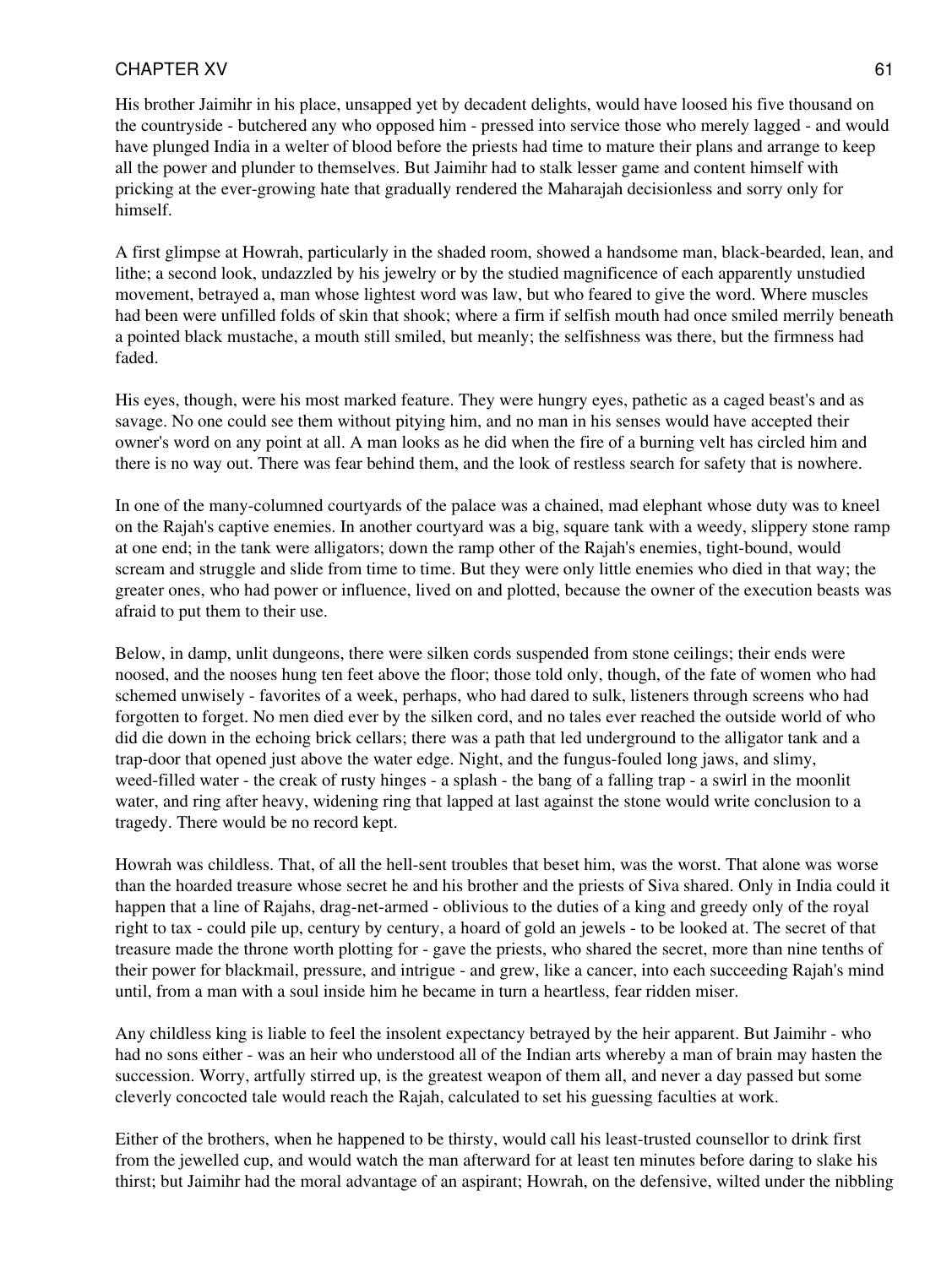necessity for wakefulness, while Jaimihr grinned.

What were five thousand drilled, armed men to a king who feared to use them? Of what use was a waiting countryside, armed if not drilled, if he was not sure that his brother had not won every man's allegiance? Being Hindoo, priest-reared, priest-fooled, and priest-flattered, he knew, or thought he knew, to an anna the value he might set on Hindoo loyalty or on the loyalty of any man who did not stand to gain in pocket by remaining true; and, as many another fear-sick tyrant has begun to do, he turned, in his mind at least, to men of another creed - which in India means of another race, practically-wondering whether he could not make use of them against his own.

Like every other Rajah of his line, he longed to have sole control of that wonderful treasure that had eaten out his very manhood. Miser though he was, he was prepared at least to bargain with outsiders with the promise of a portion of it, if that would give him possession of it all. He had learned from the priests who took such full advantage of him an absolute contempt for Mohammedans; and their teaching, as well as his own trend of character, made him quite indifferent to promises he might make, for the sake of diplomacy, to men of another creed. It began to be obvious to him that he would lose nothing by courting the favor of the Rangars, and of Alwa in particular, and that he might win security by coaxing them to take his part. Of one thing he was certain: the Rangars would do anything at all, if by doing it they could harm the Hindoo priests.

But, being of the East Eastern, and at that Hindoo, he could not have brought himself to make overtures direct and go straight to the real issue. He had to feel his way gingerly. The thousand horses in his stables, he reflected, would mount a thousand of the Rangars and place at his disposal a regiment of cavalry which would be difficult to beat; but a thousand mounted Mohammedans might be a worse thorn in his side than even his brother or the priests. He decided to write to Alwa, but to open negotiations with a very thin and delicately inserted wedge.

He could write. The priests had overlooked that opportunity, and had taught him in his boyhood; in that one thing he was their equal. But the other things that they had taught him, too, offset his penmanship. He was too proud to write - too lazy, too enamoured of his dignity. He called a court official, and the man sat very humbly at his feet - listened meekly to the stern command to secrecy - and took the letter from dictation.

Alwa was informed, quite briefly, that in view of certain happenings in Howrah City His Highness the Maharajah had considered it expedient to set a guard over the Christian missionaries in the city, for their safety. The accompanying horse was a gift to the Alwa-sahib. The Alwa-sahib himself would be a welcome guest whenever he might care to come.

The document was placed in a silver tube and scaled. Within the space of half an hour a horseman was kicking up the desert dust, riding as though he carried news of life-and-death importance, and with another man and a led horse galloping behind him. Five minutes after the man had started, in a cell below the temple, of Siva, the court official who had taken down the letter was repeating it word for word to a congeries of priests. And one hour later still, in a room up near the roof of Jaimihr's palace, one of the priests - panting from having come so fast - was asking the Rajah's brother what he thought about it.

"Did he say nothing - ," asked Jaimihr.

"Nothing, sahib."

The priest watched him eagerly; he would have to bear back to the other priests an exact account of the Prince's every word, and movement, and expression.

"Then I, too, say nothing!" answered Jaimihr.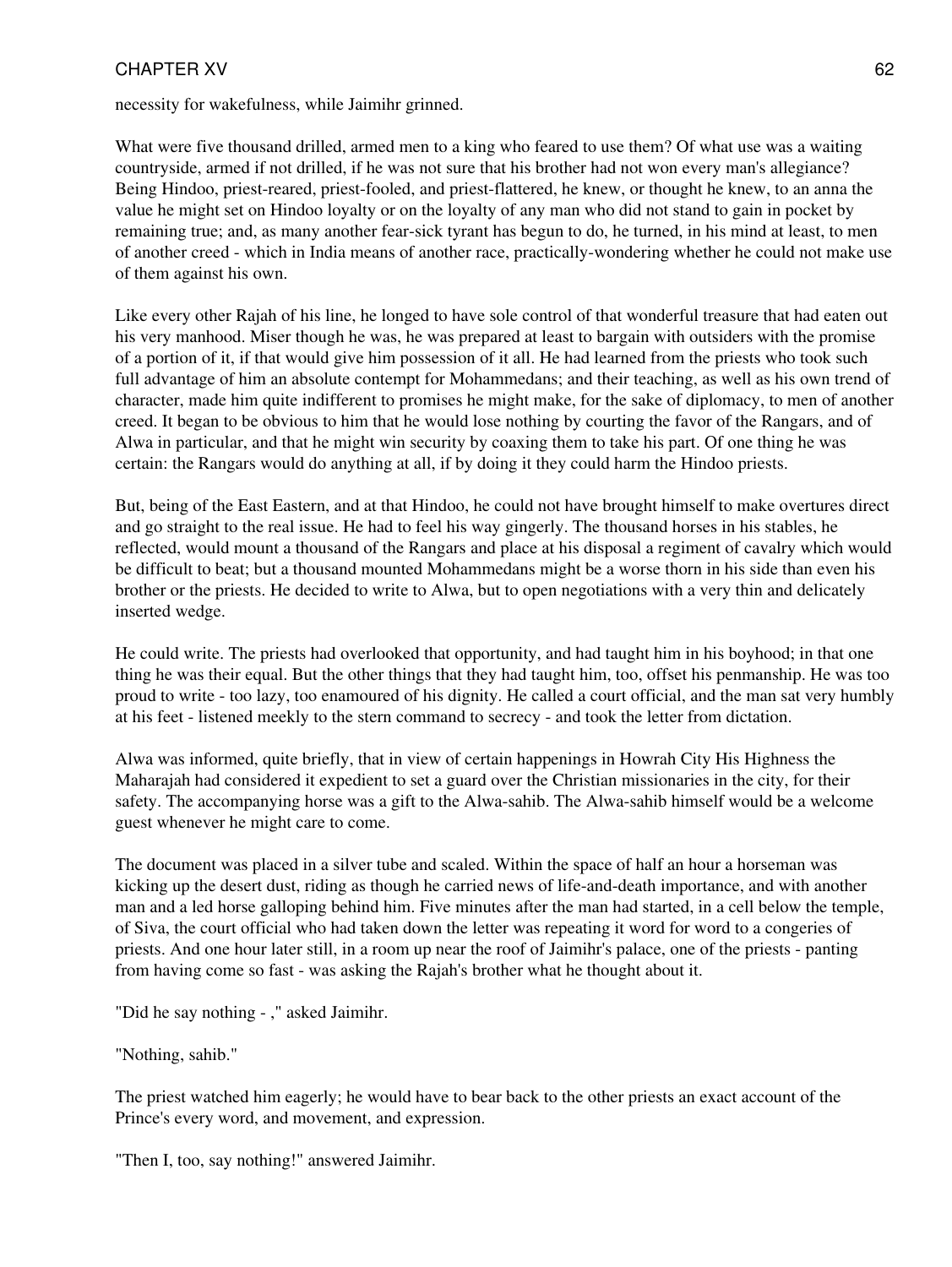"But to the priests of Siva, who are waiting, sahib?"

"Tell them I said nothing."

## **CHAPTER XVI**

Eyes in the dark, awake and keen, See and may not themselves be seen; But - and this is the tale I tell - What if the dark have eyes as well?

BESIDE the reeking bear's cage in which Ali Partab stood and swore was a dark, low corner space in which at one time and another sacks and useless impedimenta had been tossed, to become rat-eaten and decayed. In among all the rubbish, cross-legged like the idol of the underworld, a nearly naked Hindoo sat, prick-eared. He was quite invisible long before the sun went down, for that was the dingiest corner of the yard; when twilight came, he could not have been seen from a dozen feet away.

Joanna, sweeping, sweeping, sweeping, in the courtyard, with her back very nearly always turned toward the cage, appeared to take no notice of the falling darkness; unlike the other menials, who hurried to their rest and evening meal, she went on working, accomplishing very little but seeming to be very much in earnest about it all. Very, very gradually she drew nearer to the cage. When night fell, she was within ten feet of it. A few lamps were lit then, here and there over doorways, but nobody appeared to linger in the courtyard; no footfalls resounded; nothing but the neigh of stabled horses and the chatter around the big, flat supper pans broke on the evening quiet.

Joanna drew nearer. Ali Partab came forward to the cage bars, but said nothing; it was very dark inside the cage, and even the sharp-eyed old woman could not possibly have seen his gestures; when he stood, tight-pressed, against the bars she might have made out his dark shape dimly, but unless he chose to speak no signal could possibly have passed from him to her. He said nothing, though, and she-still sweeping, with her back toward him - passed by the cage, and stooped to scratch at some hard-caked dirt or other close to the rubbish hole where the Hindoo waited. Still scratching, still working with her twig broom, still with her back toward the rubbish hole, she approached until the darkest shadow swallowed her.

There were two in the dark then - she and the man who listened. He, motionless as stone, had watched her; peering outward at the lesser darkness, he lost sight of her for a second as she backed into the deepest shadow unexpectedly. Before he could become accustomed to the altered focus and the deeper black, her beady eyes picked out the whites of his. Before he could move she was on him - at his throat, tearing it with thin, steel fingers. Before he could utter a sound, or move, she had drawn a short knife from her clothing and had driven it to the hilt below his ear. He dropped without a gurgle, and without a sound she gathered up her broom again and swept her way back past the cage-bars, where Ali Partab waited.

"Was any there?" he whispered.

"There was one."

"And - ?"

"He was."

"Good! Now will the reward be three mohurs instead of two!"

"Where are they?"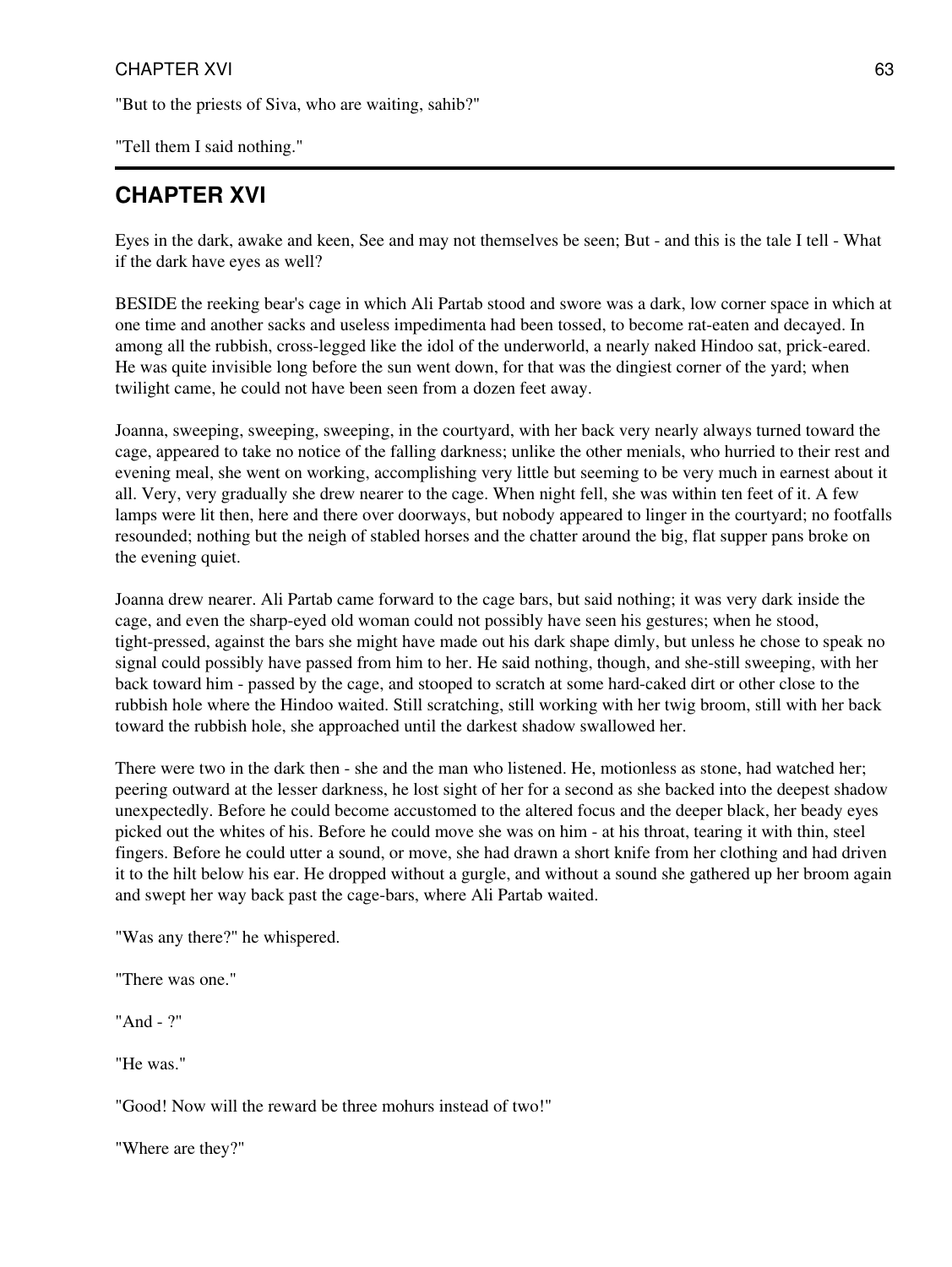"These pigs have taken all the money from me. Now we must wait until Mahommed Gunga-sahib comes. His word is pledged."

"He said two mohurs."

"I - Ali Partab - pledge his word for three."

"And who art thou? The bear in the cage said: 'I will eat thee if I get outside!"'

"Mother of corruption! Listen! Alwa must know! Canst thou escape from here? Canst thou reach the Alwa-sahib?"

"If the price were four mohurs, there might be many things that I could do."

"The price is three! I have spoken!"

"'I would eat honey were I outside!' said the bear."

"Hag! The bear died in the cage, and they sold his pelt for how much? Alive, he had been worth three mohurs, but he died while they bargained for him! - Quick!"

"I am black, sahib, and the night is black. I am old, and none would believe me active. They watch the gates, but the bats fly in and out."

"Find out, then, what has happened to my horses, left at the caravansary; give that information to the Alwa-sahib. Tell the Miss-sahib at the mission where I am. Tell her whither I have sent thee. Tell the Alwa-sahib that a Rangar - by name Ali Partab - sworn follower of the prophet, and servant of the Risaldar Mahommed Gunga - is in need and asks his instant aid. Say also to the Alwa-sahib that it may be well to rescue the Miss-sahib first, before he looks for me, but of that matter I am no judge, being imprisoned and unable to ascertain the truth. Hast thou understood?"

"And all that for three mohurs?"

"Nay. The price is now two mohurs again. It will be one unless - "

"Three, sahib! It was three!"

"Then run! Hasten!"

The shadows swallowed her again. She crept where they were darkest - lay still once, breathless, while a man walked almost over her - reached the outer wall, and felt her way along it until she reached low eaves that reached down like a jagged saw from utter blackness. Less than a minute later she was crawling monkeywise along a roof; before another five had passed she had dropped on all fours in the dust of the outer road and was running like a black ghost - head down - an end of her loin-cloth between her teeth - one arm held tight to her side and the other crooked outward, swinging - striding, panting, boring through the blackness.

She wasted little time at the caravansary. The gate was shut and a sleepy watchman cursed her for breaking into his revery.

"Horses? Belonging to a Rangar? Fool! Does not the Maharajah-sahib impound all horses left ownerless? Ask them back of him that took them! Go, night-owl! Go ask him!"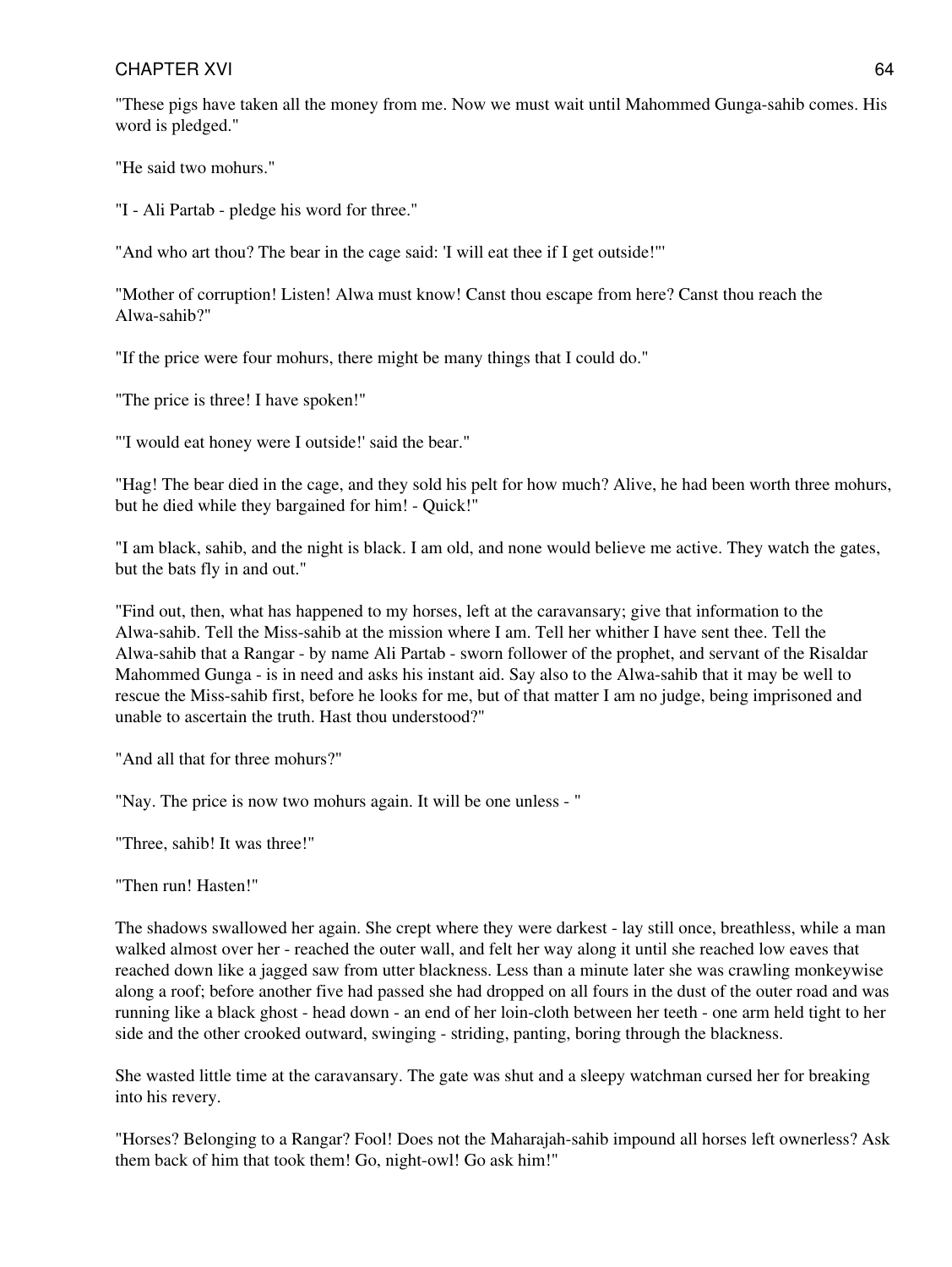Almost as quickly as a native pony could have eaten up the distance, she dropped panting on the door-step of the little mission house. She was panting now from fright as well as sheer exhaustion. There were watchers two sets of them. One man stood, with his back turned within ten paces of her, and another - less than two yards away from him - stood, turned half sideways, looking up the street and whistling to himself. There was not a corner or an angle of the little place that was not guarded.

She had tried the back door first, but that was locked, and she had rapped on it gently until she remembered that of evenings the missionary and his daughter occupied the front room always and that they would not have heard her had she hammered. She tapped now, very gently, with her fingers on the lower panel of the door, quaking and trembling in every limb, but taking care to make her little noise unevenly, in a way that would be certain to attract attention inside. Tap-tap-tap. Pause. Tap-tap. Pause. Tap-tap-tap-tap-tap. Pause. Tap-tap. The door opened suddenly. Both watchers turned and gazed straight into the lamplight that streamed out past the tall form of Duncan McClean. He stared at them and they stared back again. Joanna slunk into the deep shadow at one side of the steps.

"Is it necessary for you to annoy me by rapping on my door as well as by spying on me?" asked the missionary in a tone of weary remonstrance.

The guards laughed and turned their backs with added insolence. In that second Joanna shot like a black spirit of the night straight past the missionary's legs and collapsed in a bundle on the floor behind him.

"Shut the door, sahib!" she hissed at him. "Quick! Shut the door!"

He shut it and bolted it, half recognizing something in the voice or else guided by instinct.

"Joanna!" he exclaimed, holding up a lamp above her. "You, Joanna!"

At the name, Rosemary McClean came running out - looked for an instant - and then knelt by the old woman.

"Father, bring some water, please, quickly!"

The missionary went in search of a water-jar, and Rosemary McClean bent down above the ancient, shrivelled, sorry-looking mummy of a woman - drew the wrinkled head into her lap - stroked the drawn face and wept over her. The spent, age-weakened, dried-out widow had fainted; there was no wakened self-consciousness of black and white to interfere. This was a friend - one lone friend of her own sex amid all the waste of smouldering hate - some one surely to be wept over and made much of and caressed. The poor old hag recovered consciousness with her head pillowed on a European lap, and Duncan McClean - no stickler for convention and no believer in a line too tightly drawn - saw fit to remonstrate as he laid the jar of water down beside them.

"Why," she answered, looking up at him, "father, I'd have kissed a dog that got lost and came back again like this!"

They picked her up between them, after they had let her drink, and carried her between them to the long, low sitting-room, where she told them - after considerable make-believe of being more spent than she really was after about a tenth "sip" at the brandy flask and when another had been laughingly refused - all about Ali Partab and what his orders to her were.

"I wonder what it all can mean?" McClean sat back and tried to summarize his experiences of months and fit them into what Joanna said.

"What does that mean?" asked his daughter, leaning forward. She was staring at Joanna's forearm and from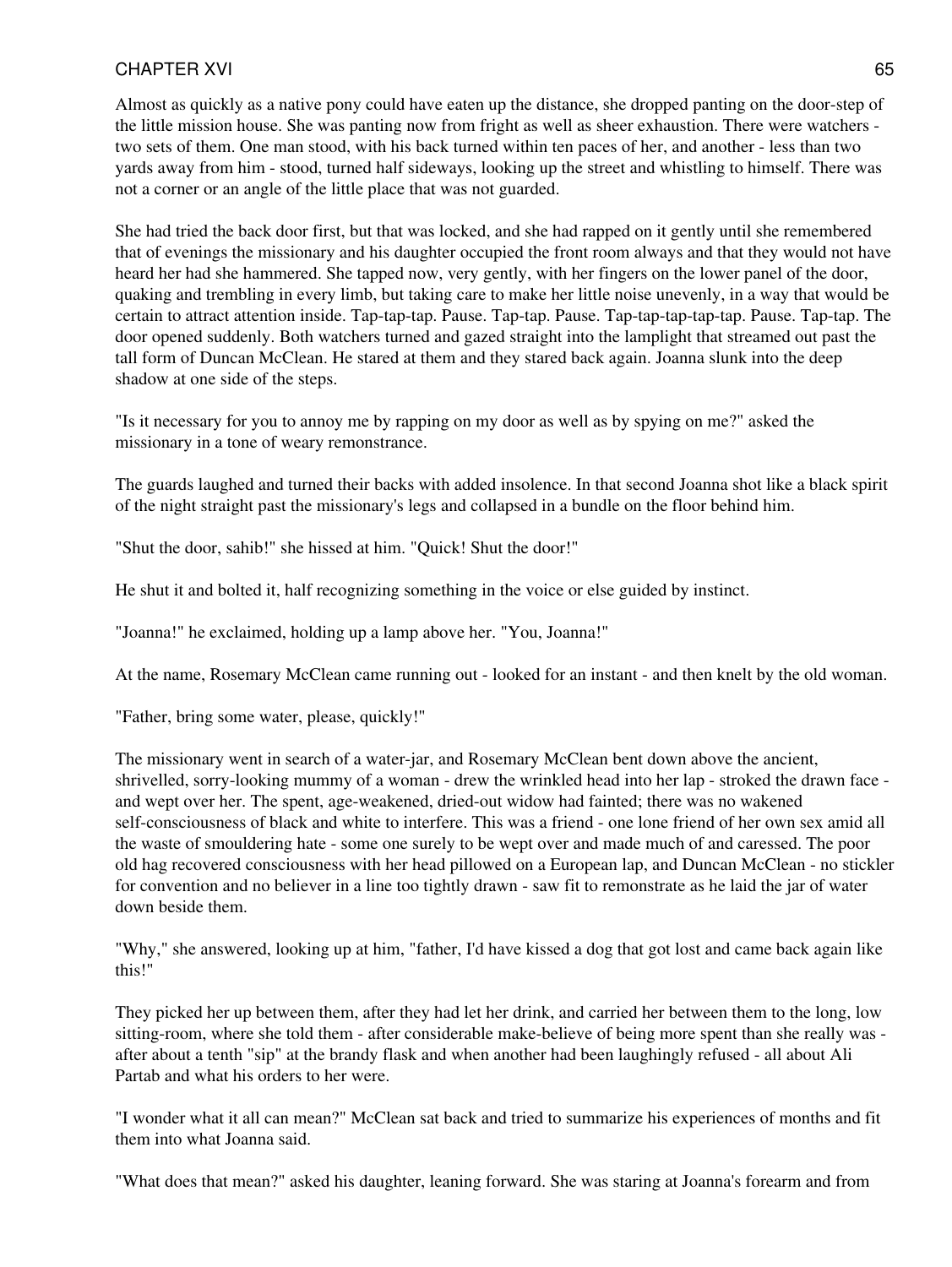that to a dull-red patch on the woman's loin-cloth. Joanna answered nothing.

"Are you wounded, Joanna? Are you sure? That's blood! Look here, father!"

He agreed that it was blood. It was dry and it came off her forearm in little flakes when he rubbed it. But not a word could they coax out of Joanna to explain it, until Rosemary - drawing the old woman to her - espied the handle of her knife projecting by an inch above the waist-fold of her cloth. Too late Joanna tried to hide it. Rosemary held her and drew it out. Beyond any shadow of a doubt, there was blood on the blade still, and on the wooden hilt, and caked in the clumsy joint between the hilt and blade.

"'Joanna - have you killed any one?"

Joanna shook her head.

"Tell me the truth, Joanna. Whose blood is that?"

"A dog's, Miss-sahib. A street dog attacked me as I ran hither."

"I wish I could believe it!"

"I too!" said her father, and he took Joanna to one side and cross-examined her. But he could get no admission from her - nothing but the same statement, with added details each time he made her tell it, that she had killed a dog.

They fed her, and she ate like a hyena. No caste prejudices or forbidden foods troubled her; she ate whatever came her way, Hindoo food, or Mohammedan, or Christian, - and reached for more - and finished, as hyenas finish, by breaking bones to get the marrow out. At midnight they left her, curled dogwise on a mat in the hall, to sleep; and at dawn, when they came to wake her, she was gone again - gone utterly, without a trace or sign of explanation. The doors, both front and back, were locked.

It was two days later when they found a hole torn through the thatch, through which she had escaped; and though they searched the house from cellar up to roof, and turned all their small possessions over, they could not find (and they were utterly glad of it) that she had stolen anything.

"Thank God for that!" said the missionary.

"I've finished disbelieving in Joanna!" said his daughter with a grimace that went always with irrevocable decision.

"I've come to the conclusion," said McClean, "that there are more than just Joanna to be trusted. There is Ali Partab, and - who knows how many?"

## **CHAPTER XVII**

Against all fear; against the weight of what, For lack of worse name, men miscall the Law; Against the Tyranny of Creed; against the hot, Foul Greed of Priest, and Superstition's Maw; Against all man-made Shackles, and a man-made Hell - Alone - At last - Unaided - I REBEL!

No single, individual circumstance, but a chain of happenings in very quick succession, brought about a climax, forcing the hand of Howrah and his brother and for the moment drawing the McCleans, father and daughter, into the toothed wheel of Indian action. As usual in India, the usual brought about the unexpected, and the unexpected fitted strangely into the complex, mysteriously worked-out whole.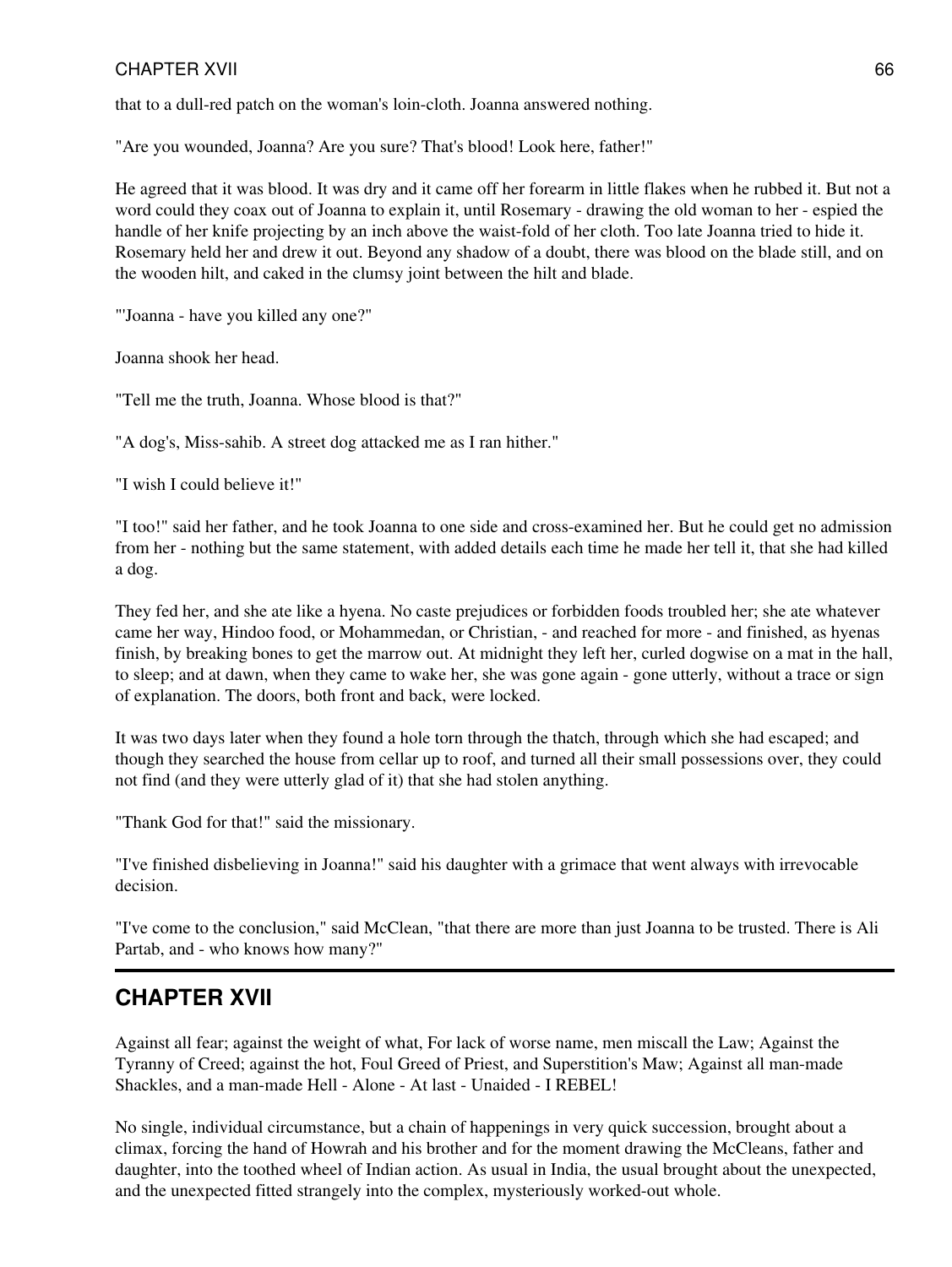Two days after Joanna left the mission house, through a hole made in the thatch, the spirit of revolt took hold of Rosemary McClean again. The stuffy, narrow quarters - the insolent, doubled, unexplained, but very obvious, guard that lounged outside - the sense of rank injustice and helplessness - the weird feeling of impending horror added onto stale-grown ghastliness - youth, chafing at the lack of liberty - stirred her to action.

Without a word to her father, who was writing reports that seemed endless at the little desk by the shaded window, she left the house - drew with a physical effort on all her reserve of strength and health - faced the scorching afternoon wind, as though it were a foe that could shrink away before her courage, and walked, since she had no pony now, in any direction in which chance or her momentary whim might care to lead her.

"I won't cry again - and I won't submit - and I'll see what happens!" she told herself; and the four who followed her at a none-too-respectful distance - two of the Maharajah's men in uniform and two shabby-looking ruffians of Jaimihr's - grinned as they scented action. Like their masters they bore no love for one another; they were there now, in fact, as much to watch one another as the missionaries; they detected the possibility of an excuse to be at one another's throats, and gloated as they saw two messengers, one of either side, run off in a hurry to inform the rival camps.

It was neither plan nor conscious selection that led Rosemary McClean toward the far end of the maidan, where the sluggish, narrow, winding Howrah River sucked slimily beside the burning ghats. When she realized where her footsteps were leading her she would have turned in horror and retreated, for even a legitimately roasting corpse that died before the Hindoo priests had opportunity to introduce it to the flames is no sight for eyes that are civilized.

But, when she turned her head, the sight of her hurrying escort perspiring in her wake - (few natives like the heat and wind one whit better than their conquerors) - filled her with an unexpected, probably unjustifiable, determination not to let them see her flinch at any kind of horror. That was the spirit of sahibdom that is not always quite commendable; it is the spirit that takes Anglo-Saxon women to the seething, stenching plains and holds them there high-chinned to stiffen their men-folk by courageous example, but it leads, too, to things not quite so womanly and good.

"I'll show them!" muttered Rosemary McClean, wiping the blown dust from her eyes and facing the wind again that now began to carry with it the unspread taint - the awful, sickening, soul-revolting smell inseparable from Hindoo funeral rites. There were three pyres, low-smouldering, close by the river-bank, and men stirred with long poles among the ashes to make sure that the incineration started the evening before should be complete; there was one pyre that looked as though it had been lit long after dawn - another newly lit - and there were two pyres building.

It was those two new ones that held her attention, and finally decided her to hold her course. She wanted to make sure. The smell of burning - the unoutlined, only guessed-at ghastliness - would probably have killed her courage yet, before she came close enough to really see; but the suspicion of a greater horror drew her on, as snakes are said to draw birds on, by merely being snakes, and with red-rimmed eyes smarting from smoke as well as wind she pressed forward.

The ghats were deserted-looking, for the funeral rites of those who burned were practically over until the time should come to scatter ashes on the river-surface; only a few attendants hovered close to the fires to prod them and occasionally throw on extra logs. Only round the two new pyres not yet quite finished was anything approaching a crowd assembled, and there a priest was officiously directing the laying of the logs. It was the manner of their laying and the careful building of a scaffold on each side of either pyre that held Rosemary McClean's attention - called all the rebellious womanhood within her to interfere - and drew her nearer.

Soon the priest noticed her - a cotton-skirted wraith amid the smoke - and shouted to the guards behind; one of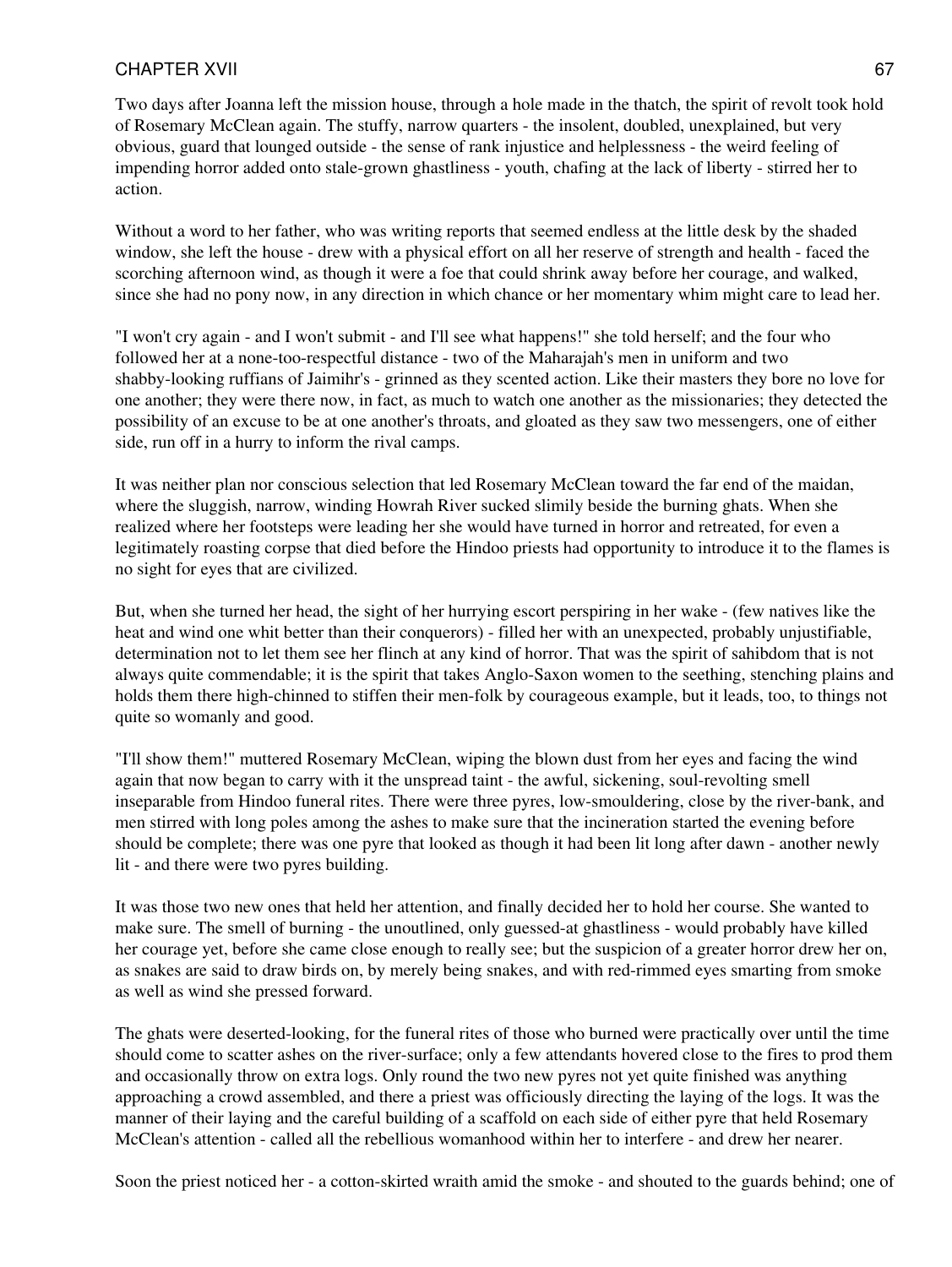them answered, laughing coarsely, and Rosemary understood enough of the dialect he used to grit her teeth with shame and anger. The men left off building, and, directed by the priest, came toward her in a ragged line to cut her off from closer approach; she stood, then - examined the new pyres as carefully as she could walked to another vantage-point and viewed them sideways - then turned her back.

"Oh, the brutes!" she ejaculated. There were tears in her voice, as well as helpless anger. "There is not one devil, there are a million, and they all live here!"

She looked back again once, trembling with an overmastering hate, directed less at the priest who grinned back at her than at the loathsome rite he represented. In two actual words, she cursed him. It was the first time she had ever cursed anybody in her life, and the wickedness of doing it swept over her as a relief. She revelled in it. She was glad she had cursed him. Her little, light, graceful body that had been quivering grew calm again, and she turned to hurry home with an unexpected sense of having pulled some lever in the mechanism that would bring about results. She neither knew nor cared what results, nor how they were to happen; she felt that that curse of hers, her first, had landed on the mark!

But she had come further than she thought. Distance, hot wind, and emotion had exhausted her far more, too, than she had had time to realize. Before a mile of the homeward journey had been accomplished, she was forced against her stubborn Scots will to sit down on a big stone by the roadside and rest, while the four that followed came up close, grinning and passing remarks in anything but under-tones. If the meaning of the words escaped her, their gestures left little to be misunderstood. A crowd of stragglers drew together near the four - laughed with them - took sides in the coarse-worded argument about Jaimihr's known ambition - and shamed her into pressing on homeward.

But she was forced to rest again, and then again. Physical sickness prevented her from obeying instinct, reason, will, that all three urged her on. No false pride now told her to dare the insolence of the guards; nothing appealed to her but the desire to hurry, hurry, hurry, and do whatever should appear to need doing when she reached the mission house. She had no plan in her head. She only knew that she had cursed a man, and that the curse was potent. But her feet dragged, and her vitality died down. It was sundown when she reached the mission house, and she could hear the rising, falling, intermittent din of drums before she saw her father in the doorway.

"Father!" She ran to him, and he caught her in his arms to save her from falling headlong. "Father, there is going to be a suttee tonight! Hear the drums, father! Hear the drums! It'll be tonight! That's to stop the screams from being heard! Listen to them, father - two suttees, side by side - I've seen the pyres and the scaffolds - do they jump into the flames, father, from the scaffolds? - tell me! No-don't tell me - I won't listen! Take me away from here - away - away - away - take me away, d'you hear!"

He carried her inside, and laid her on the caned couch in the living-room, looking like a great, big, helpless, gray-haired baby, as any man is prone to do when he has hysteria to deal with in a woman whom he loves.

"I cursed a man, father! I cursed a man! I did! I said 'Damn you! ' I'm glad!"

"Don't, little girl - don't! Lassie mine, don't! Never mind what you saw or what you said - be calm now - there is something we must do; we must act; I have determined we must act. We must act tonight. But we can't do anything with you in this state."

Slowly, gradually he calmed her - or probably she grew calm, in spite of his attentions, for he was too upset himself to exercise much soothing sway over anybody else. At last, though, she fell into a fitful sleep, and he sat beside her, holding rigid the left hand that she clutched, letting it stiffen and grow cold and numb for fear of waking her.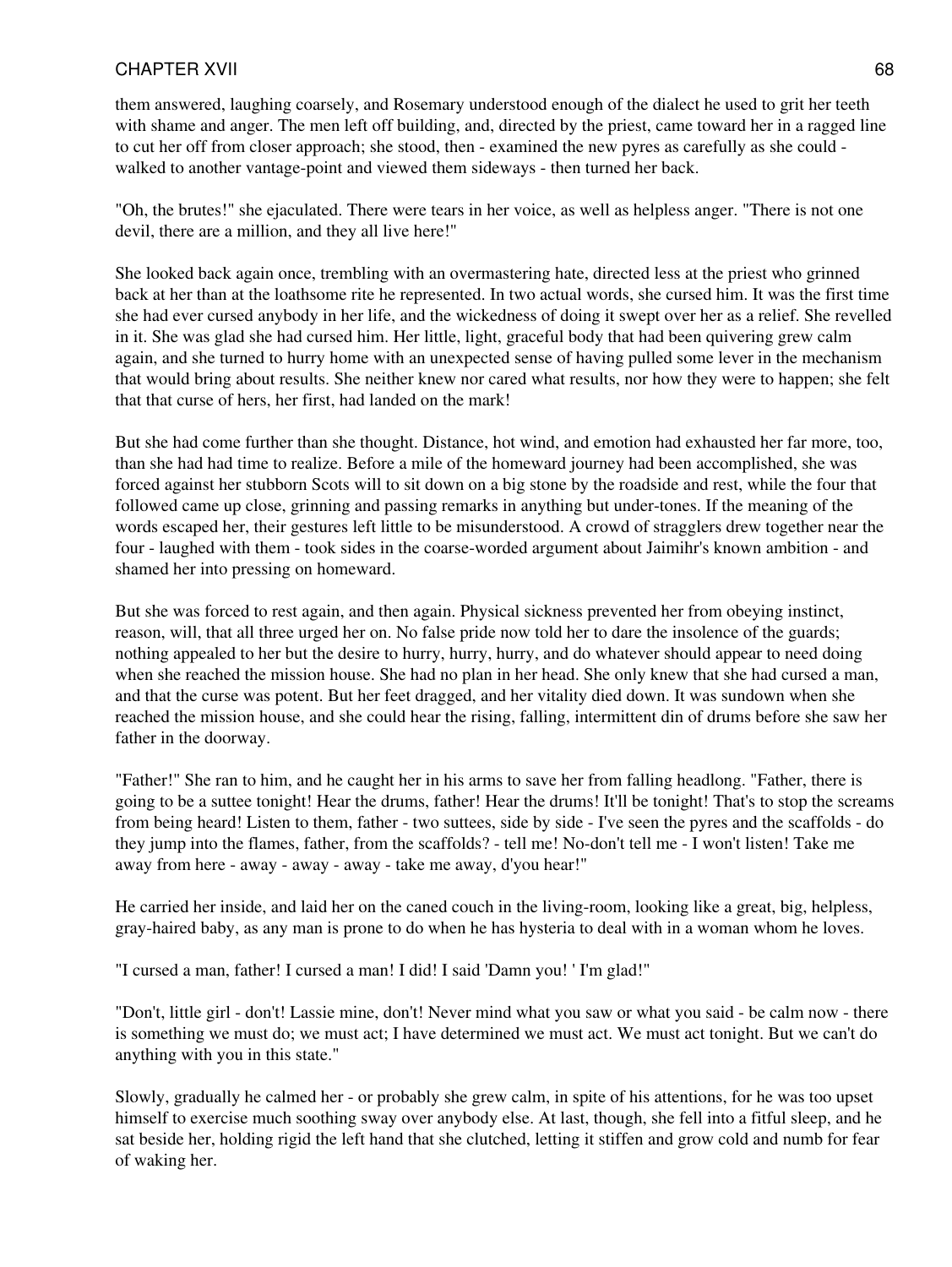Outside a full moon rose majestically, pure and silvery as peace herself, bathing the universe in blessings. And each month, when the full moon rose above the carved dome of Siva's temple, there was a ceremony gone through that commemorated cruelty, greed, poisoning, throat-slitting, hate, and all the hell-invented infamy that suckles always at the breast of stagnant treasure.

Since history has forgotten when, at each full moon, the priests of Siva had gone with circumstantial ceremony to view the hoarded wealth tied up by jealousy and guarded jealously in Howrah's palace. With them, as the custom that was stronger than a thousand laws dictated, went the Maharajah and his brother Jaimihr - joint owners with the priests.

There had not been one Maharajah, since the first of that long line, who would not have given the lives of ten thousand men for leave to broach that treasure; nor, since the first heir apparent shared the secret with the priests and the holder of the throne, had there been one prince in line-son-brother-cousin - who would not have drenched the throne with his relation's blood with that same purpose.

Heir after heir could have agreed with Maharajah, but the priests had stood between. That treasure was their fulcrum; the legacy, dictated by a dead, misguided hand, intended as a war reserve to stay the throne of Howrah in its need, and trebly locked to guard against profligacy, had placed the priests of Siva in the position of dictators of Howrah's destiny. A word from them, and a prince would slay his father - only to discover that the promises of Siva's priests were something less to build on than the hope of loot. There would be another heir apparent to be let into the secret - another man to scheme and hunger for the throne - another party to the bloody three-angled intrigue which kept the Siva-servers fat and the princes lean.

Past masters of the art by which superstitious ignorance is swayed, the priests could swing the allegiance of the mob whichever way they chose - even the soldiers, loyal enough to their masters under ordinary circumstances, would have rebelled at as much as a hint from holy Siva. It was the priests who made it possible for Jaimihr to dare take his part in the ceremony; without them he would not have entered his brother's palace-yard unless five thousand men at least were there to guard his back - but, if there was danger where the priests were, there was safety too.

As the custom was, he rode to the temple of Siva first with a ten-man guard; there, when the priests had finished droning age-old anthems to the echoing roof, when his brother, the Maharajah, also with a ten-man guard, had joined him, and the two had submitted to the sanctifying rites prescribed, eleven priests would walk with them in solemn mummery to the palace-entrance - censer-swinging, chanting, blasphemously acting duty to their gods and state.

The moon - and that, too, was custom-rested with her lower rim one full hand's breadth above the temple dome as viewed from the palace-gate, when a gong clanged resonantly, died to silence, music of pipes and cymbals broke on the evening quiet, and the strange procession started from the temple door, the Maharajah leading.

Generally it passed uninterrupted over the intervening street to the palace-entrance, between the ranks of a salaaming, silent crowd, and disappeared from view. This time, though, for the first time in living memory, and possibly for the first time in all history, the unforeseen, amazing happened. The procession stopped. Moon-bathed, between the carved posts of the palace-gate, two people blocked the way.

The music ceased. The sudden silence framed itself against the distant thunder of a hundred drums. The crowd - all heads bowed, as decreed - drew in its breath and held it. A sea of pugrees moved as brown eyes looked up surreptitiously - stared - memorized - and then looked down again. There was no precedent for this happening, and even the Maharajah and the priests were at a momentary loss - stood waiting, staring - and said nothing.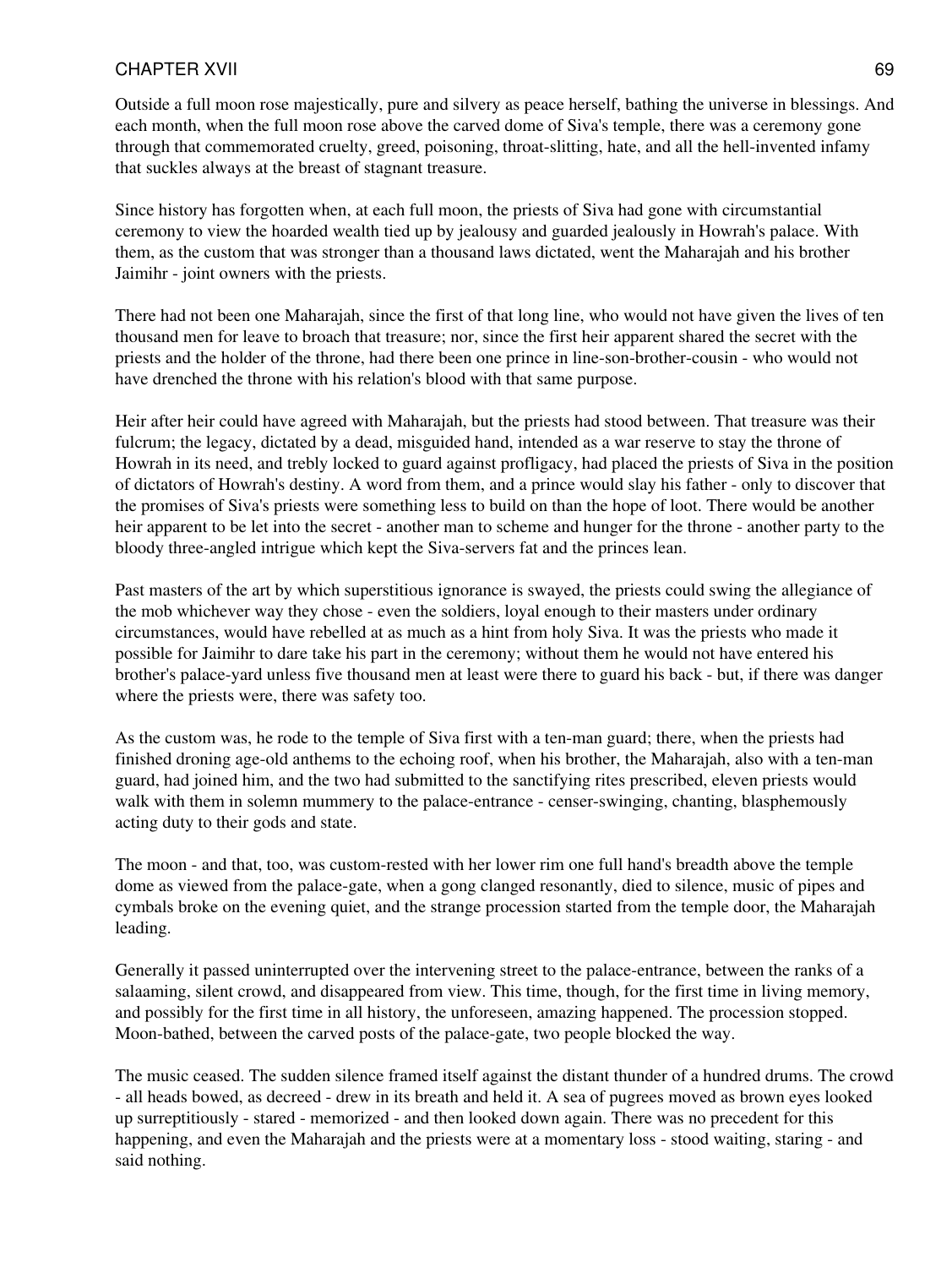"Maharajah-sahib! - I must interrupt your ceremony. I must have word with you at once!"

It was Duncan McClean, bareheaded, holding his daughter's hand. They had no weapons; they were messengers of peace, protesting, or so they looked. No longer timid, but resigned to what might happen - they held each other's hands, and blocked the way of Siva's votaries - Siva's tools - and Siva's ritual.

Jaimihr whispered to his brother - the first time he had dared one word to him in person for years - the high priest of the temple pressed forward angrily, saying nothing, but trying to combine rage and dignity with an attempt to turn the incident to priestly advantage. Surely this was a crisis out of which the priests must come triumphant; they held all the cards - knew how and when rebellion was timed, and could compare, as the principals themselves could not do, Howrah's strength with Jaimihr's. And the priests had the crowd to back them - the ignorant, superstitious crowd that can make or dethrone emperors.

But some strange freak of real dignity - curiosity perhaps, or possibly occasion - spurred desire to act of his own initiative and keep the high priest in his place - impelled the Maharajah in that minute. Men said afterward that Jaimihr had whispered to him advice which he knew was barbed because it was his brother whispering, and that he promptly did the opposite; but, whatever the motive, he drew himself up in all his jewelled splendor and demanded: "What do you people wish?"

The McCleans were given no time to reply. The priests did not see fit to let the reins of this occasion slip; the word went out, panic-voiced, that sacrilege to Siva was afoot.

"Slay them! Slay them!" yelled the crowd. "They violate the sacred rites!"

There were no Mohammedans among that crowd to take delight in seeing Hindoo priests discomfited and Hindoo ritual disturbed. There came no counter-shout. The crowd did not, as so often happens, turn and rend itself; and yet, though a surge from behind pressed forward, the men in front pressed back.

"Slay them! Slay the sacrilegious foreigners!" The yell grew louder and more widely voiced, but no man in the front ranks moved.

The Maharajah looked from the company of guards that lined the palace-steps to the priests and his brother and the crowd - and then to the McCleans again.

He remembered Alwa and his Rangars, thought of the messenger whom he had sent, remembered that a regiment of lance-armed horsemen would be worth a risk or two to win over to his side, and made decision.

"You are in danger," he asserted, using a pronoun not intended to convey politeness, but - Eastern of the East counteracting that by courtesy of manner. "Do you ask my aid?"

"Yes, among other things," Duncan McClean answered him. "I wish also to speak about a Rangar, who I know is held prisoner in a cage in the Jaimihr-sahib's palace."

"Speak of that later," answered Howrah. "Guard!"

He made a sign. A spoken word might have told the priests too much, and have set them busy fore-stalling him. The guards rushed down the steps, seized both McCleans, and half-carried, half-hustled them up the palace-steps, through the great carved doors, and presently returned without them.

"They are my prisoners," said the Maharajah, turning to the high priest. "We will now proceed."

The crowd was satisfied, at least for the time being. Well versed in the kind of treatment meted out to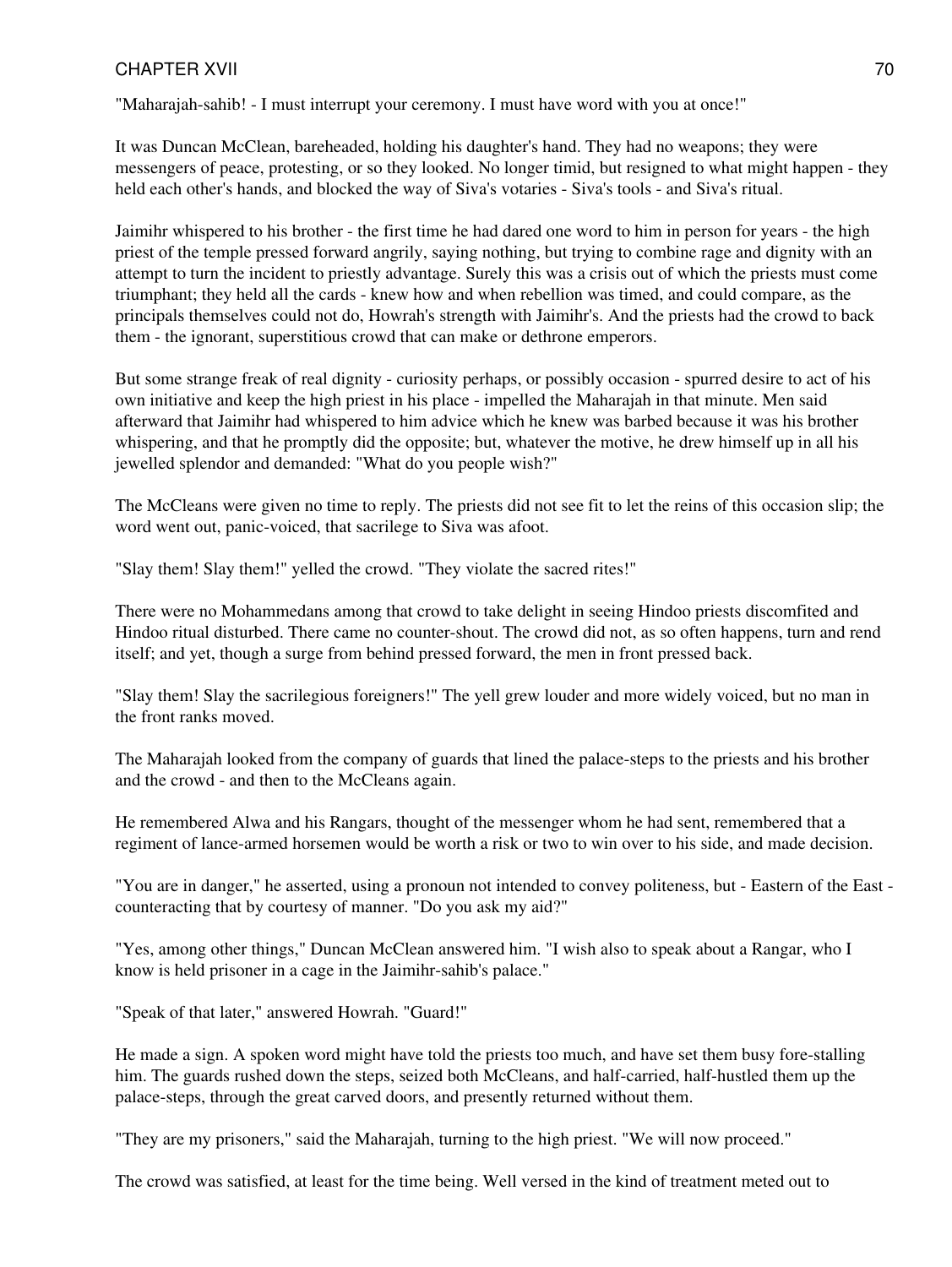prisoners, partly informed of what was preparing for the British all through India, the crowd never doubted for an instant but that grizzly vengeance awaited the Christians who had dared to remonstrate against time-honored custom. It looked for the moment as though the high priest's word had moved the Maharajah to order the arrest, and the high priest realized it. By skilful play and well-used dignity he might contrive to snatch all the credit yet. He ordered; the pipes and cymbals started up again at once; and, one by one - Maharajah, Jaimihr, high priest, then royal guard, Jaimihr's guard, priest again - the procession wound ahead, jewelled and egretted, sabred and spurred, priest-robed, representative of all the many cancers eating at the heart of India.

Chanting, clanging, wailing minor dirges to the night, it circled all the front projections of the palace, turned where a small door opened on a courtyard at one side, entered, and disappeared.

## **CHAPTER XVIII**

Oh, is it good, my soldier prince and is the wisdom clear, To guard thy front a thousand strong, while ten may take thy rear?

Now, because it was impregnable to almost anything except a yet-to-be-invented air-ship, the Alwa-sahib owned a fortress still, high-perched on a crag that overlooked a glittering expanse of desert. More precious than its bulk in diamonds, a spring of clear, cold water from the rock-lined depths of mother earth gushed out through a fissure near the Summit, and round that spring had been built, in bygone centuries, a battlemented nest to breed and turn out warriors. Alwa's grandfather had come by it through complicated bargaining and dowry-contracts, and Alwa now held it as the rallying-point for the Rangars thereabout.

But its defensibility was practically all the crag fort had to offer by way of attraction. Down at its foot, where the stream of rushing water splashed in a series of cascades to the thirsty, sandy earth, there were an acre or two of cultivation - sufficient, in time of peace, to support an attenuated garrison and its horses. But for his revenues the Alwa-sahib had to look many a long day's march afield. Leagues of desert lay between him and the nearest farm he owned, and since - more in the East than anywhere - a landlord's chief absorption is the watching of his rents, it followed that he spent the greater part of his existence in the saddle, riding from one widely scattered tenant to another.

It was luck or fortuitous circumstance - Fate, he would have called it, had he wasted time to give it name - that brought him along a road where, many miles from Howrah City, he caught sight of Joanna. Needless to say, he took no slightest notice of her.

Dog-weary, parched, sore-footed, she was hurrying along the burning, sandy trail that led in the direction of Alwa's fort. The trail was narrow, and the horsemen whose mounts ambled tirelessly behind Alwa's plain-bred Arab pressed on past him, to curse the hag and bid her make horse-room for her betters. She sunk on the sand and begged of them. Laughingly, they asked her what a coin would buy in all that arid waste.

"Have the jackals, then, turned tradesman?" they jeered; but she only mumbled, and displayed her swollen tongue, and held her hands in an attitude of pitiful supplication. Then Alwa cantered up - rode past - heard one of his men jeering - drew rein and wheeled.

"Give her water!" he commanded.

He sat and watched her while she knelt, face upward, and a Rangar poured lukewarm water from a bottle down her tortured throat. He held it high and let the water splash, for fear his dignity might suffer should he or the bottle touch her. Strictly speaking, Rangars have no caste, but they retain by instinct and tradition many of the Hindoo prejudices. Alwa himself saw nothing to object to in the man's precaution.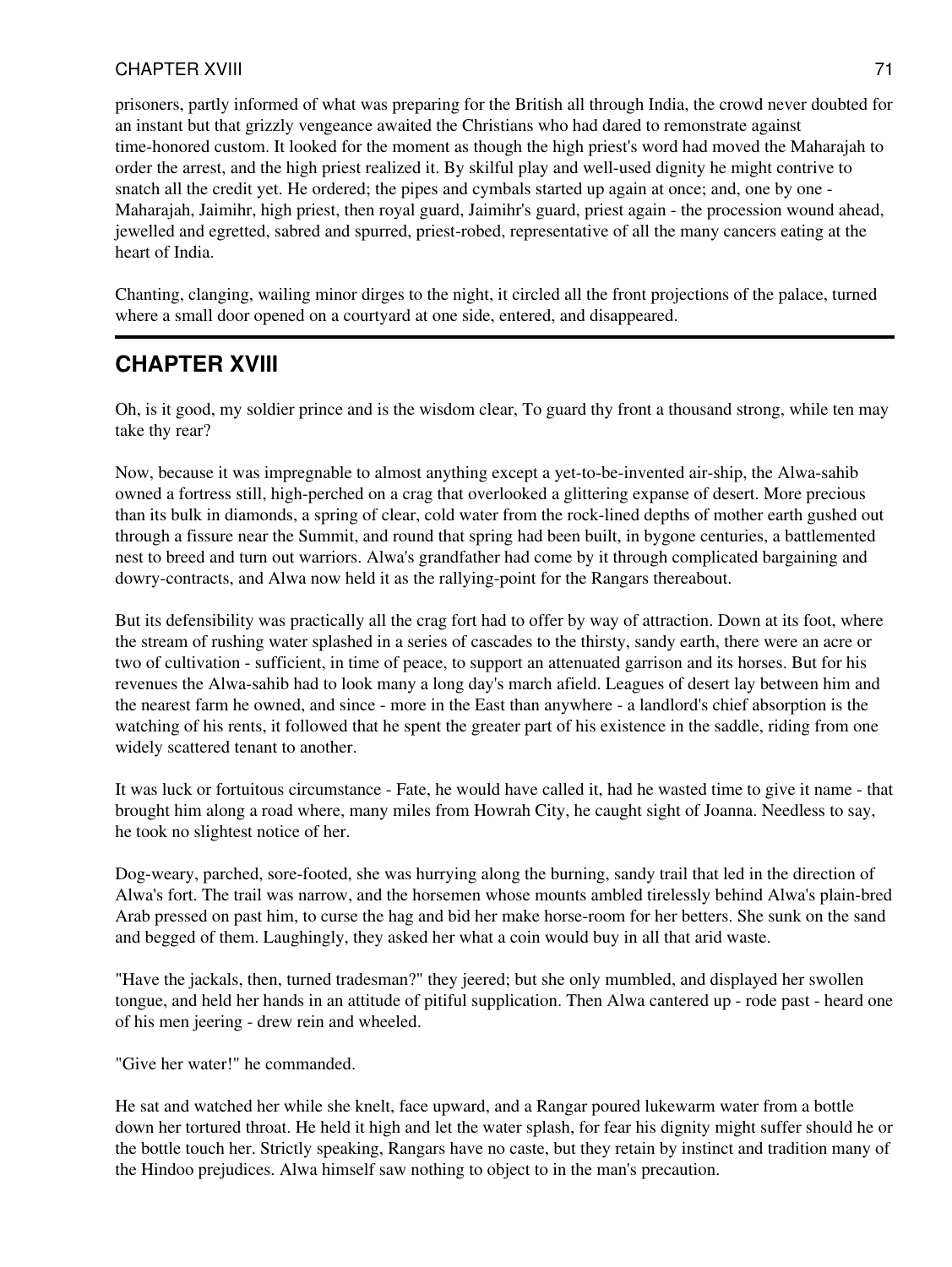"Ask the old crows' meat whither she was running."

"She says she would find the Alwa-sahib."

"Tell her I am he."

Joanna fawned and laid her wrinkled forehead in the dust.

"Get up!" he growled. "Thy service is dishonor and my ears are deaf to it! Now, speak! Hast thou a message? Who is it sends a rat to bring me news?"

"Ali Partab."

"Soho! And who is Ali Partab? He needs to learn manners. He has come to a stern school for them!"

"Sahib - great one - Prince of swordsmen! - Ali Partab is Mahommed Gunga-sahib's man. He bid me say that he is held a prisoner in a bear-cage in Jaimihr's palace and needs aid."

Alwa's black beard dropped onto his chest as he frowned in thought. He had nine men with him. Jaimihr had by this time, perhaps, as many as nine thousand, for no one knew but Jaimihr and the priests how many in the district waited to espouse his cause. The odds seemed about as stupendous as any that a man of his word had ever been called upon to take.

A moment more, and without consulting any one, he bade one of his men dismount.

"Put that hag on thy horse!" he commanded. "Mount thou behind another!"

The order was obeyed. Another Rangar took the led horse, and Joanna found herself, perched like a monkey on a horse that objected to the change of riders, between two troopers whose iron-thewed legs squeezed hers into the saddle.

"To Howrah City!" ordered Alwa, starting off at an easy, desert-eating amble; and without a word of comment, but with downward glances at their swords and a little back-stiffening which was all of excitement that they deigned to show, his men wheeled three and three behind him.

It was no affair of Alwa's that a full moon shone that night - none of his arranging that on that one night of the month Jaimihr and his most trusted body-guard should go with the priests and the Maharajah to inspect the treasure. Alwa was a soldier, born to take instant advantage of chance - sent opportunity; Jaimihr was a schemer, born to indecision and the cunning that seeks underhanded means but overlooks the obvious. Because the streets were full of men whose allegiance was doubtful yet, because he himself would be too occupied to sit like a spider in a web and watch the intentions of the crowd unfold, Jaimihr had turned out every retainer to his name, and had scattered them about the city, with orders, if they were needed, to rally on a certain point.

He did think that at any minute a disturbance might break out which would lead to civil war, and he saw the necessity for watchfulness at every point; but he did not see the rather obvious necessity for leaving more than twenty men on guard inside his palace. Not even the thoughtfulness of Siva's priests could have anticipated that ten horse-men would be riding out of nowhere, with the spirit in them that ignores side issues and leads them only straight to their objective.

Alwa, as a soldier, knew exactly where fresh horses could be borrowed while his tired ones rested. A little way beyond the outskirts of the city lived a man who was neither Mohammedan nor Hindoo - a fearful man,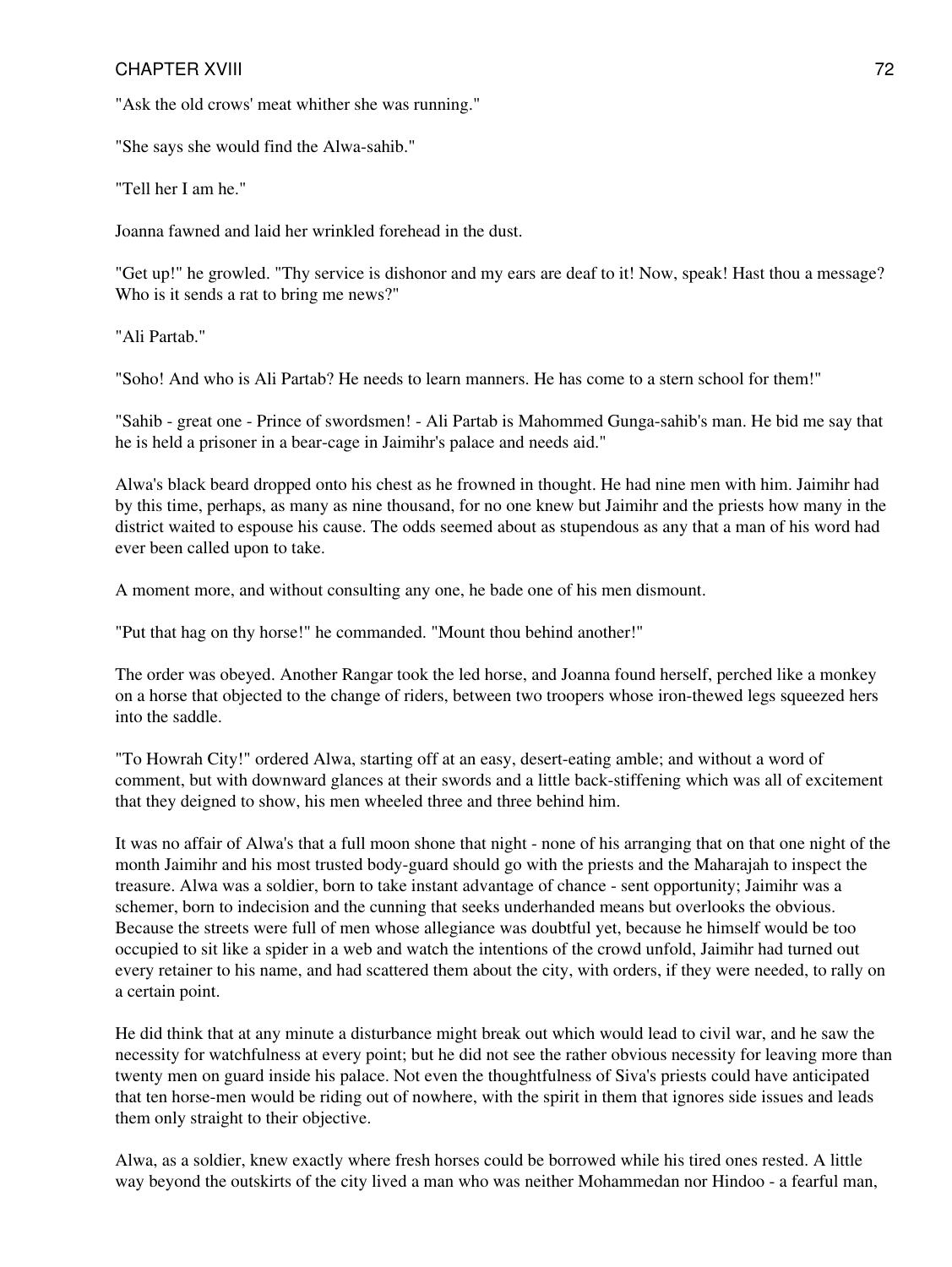who took no sides, but paid his taxes, carried on his business, and behaved - a Jew, who dealt in horses and in any other animal or thing that could be bought to show a profit.

Alwa had an utterly complete contempt for Jews, as was right and proper in a Rangar of the blood. He had not met many of them, and those he had had borne away the memory of most outrageous insult gratuitously offered and rubbed home. But this particular Jew was a money-lender on occasion, and his rates had proved as reasonable as his acceptance of Alwa's unwritten promise had been prompt. A man who holds his given word as sacred as did Alwa respects, in the teeth of custom or religion, the man who accepts that word; so, when the chance had offered, Alwa had done the Jew occasional favors and had won his gratitude. He now counted on the Jew for fresh horses.

To reach him, he had to wade the Howrah River, less than a mile from where the burning ghats glowed dull crimson against the sky; the crowd around the ghats was the first intimation he received that the streets might prove less densely thronged than usual. It was the Jew, beard-scrabbling and fidgeting among his horses, who reminded him that when the full moon shone most of the populace, and most of Jaimihr's and Howrah's guards, would be occupied near Siva's temple and the palace.

He left his own horses, groomed again, and gorging their fill of good, clean gram in the Jew's ramshackle stable place. Joanna he turned loose, to sneak into any rat-hole that she chose. Then, with their swords drawn for if trouble came it would be certain to come suddenly - he and his nine made a wide-ringed circut of the city, to a point where the main street passing Jaimihr's palace ended in a rune of wind-piled desert sand. From the moment when they reached that point they did not waste a second; action trod on the heel of thought and thought flashed fast as summer lightning.

They lit through the deserted street, troubling for speed, not silence; the few whom they passed had no time to determine who they were, and no one followed them. A few frightened night-wanderers ran at sight of them, hiding down side streets, but when they brought up at last outside Jaimihr's palace-gate they had so far escaped recognition. And that meant that no one would carry word to Jaimihr or his men.

It was death-dark outside the bronze-hinged double gate; only a dim lamp hung above from chains, to show how dark it was, and the moon - cut off by trees and houses on a bluff of rising ground - lent nothing to the gloom.

"Open! The jaimihr-sahib comes!" shouted Alwa and one of his horsemen legged up close beside the gate.

Some one moved inside, for his footsteps could be heard; whoever he was appeared to listen cautiously.

"Open for the Jaimihr-sahib!" repeated Alwa.

Evidently that was not the usual command, or otherwise the gates would have swung open on the instant. Instead, one gate moved inward by a fraction of a foot, and a pureed head peered cautiously between the gap. That, though, was sufficient. With a laugh, the man up closest drove his sword-hilt straight between the Hindoo's eyes, driving his horse's shoulder up against the gate; three others spurred and shoved beside him. Not thirty seconds later Alwa and his nine were striking hoof sparks on the stone of Jaimihr's courtyard, and the gates - that could have easily withstood a hundred-man assault with battering-rams - had clanged behind them, bolted tight against their owner.

"Where is the bear cage?" demanded Alwa. It is a bear I need, not blood!"

The dozen left inside to guard the palace had recovered quickly enough from their panic. They were lining up in the middle of the courtyard, ready to defend their honor, even if the palace should be lost. It was barely probable that Jaimihr's temper would permit them the privilege of dying quickly should he come and find his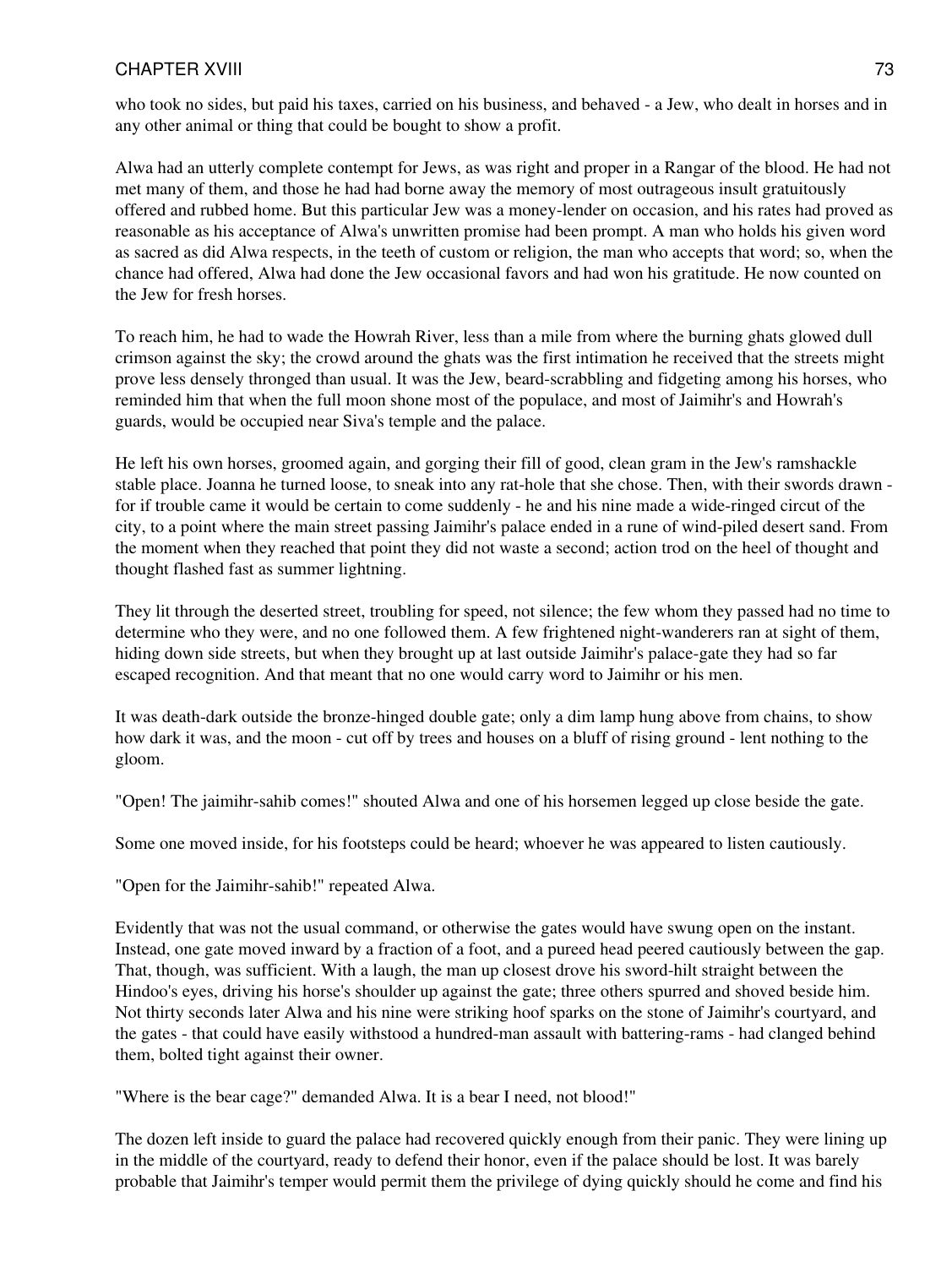palace looted; a Rangar's sword seemed better, and they made ready to die hard.

"Where's Ali Partab?"

There was no answer. The little crowd drew in, and one by one took up the fighting attitude that each man liked the best.

"I say I did not come for blood! I came for Ali Partab! If I get him, unharmed, I ride away again; but otherwise - "

"What otherwise?" asked the captain of the guard.

"This palace burns!"

There was a momentary consultation - no argument, but a quickly reached agreement.

"He is here, unharmed," declared the captain gruffly.

"Bring him out!"

"What proof have we that he is all you came for?"

"My given word."

"But the Jaimihr-sahib - "

"You also have my given word that unless I get Ali Partab this palace burns, with all that there is in it!"

Distrustful still, the captain of the guard called out to a sweeper, skulking in the shadow by the stables to go and loose Ali Partab.

"Send no sweepers to him!" ordered Alwa. "He has suffered indignity enough. Go thou!"

The captain of the guard obeyed. Two minutes later Ali Partab stood before Alwa and saluted.

"Sahib, my master's thanks!"

"They are accepted," answered Alwa, with almost regal dignity. "Bring a lamp!" he ordered.

One of the guard brought a hand-lantern, and by its light Alwa examined Ali Partab closely. He was filthy, and his clothing reeked of the disgusting confinement he had endured.

"Give this man clothing fit for a man of mine!" commanded Alwa.

"Sahib, there is none; perhaps the Jaimihr-sahib - "

"I have ordered!"

There was a movement among Alwa's men - a concerted, horse-length-forward movement, made terrifying by the darkness - each man knew well enough that the men they were bullying could fight; success, should they have to force it at the sword-point, would depend largely on which side took the other by surprise.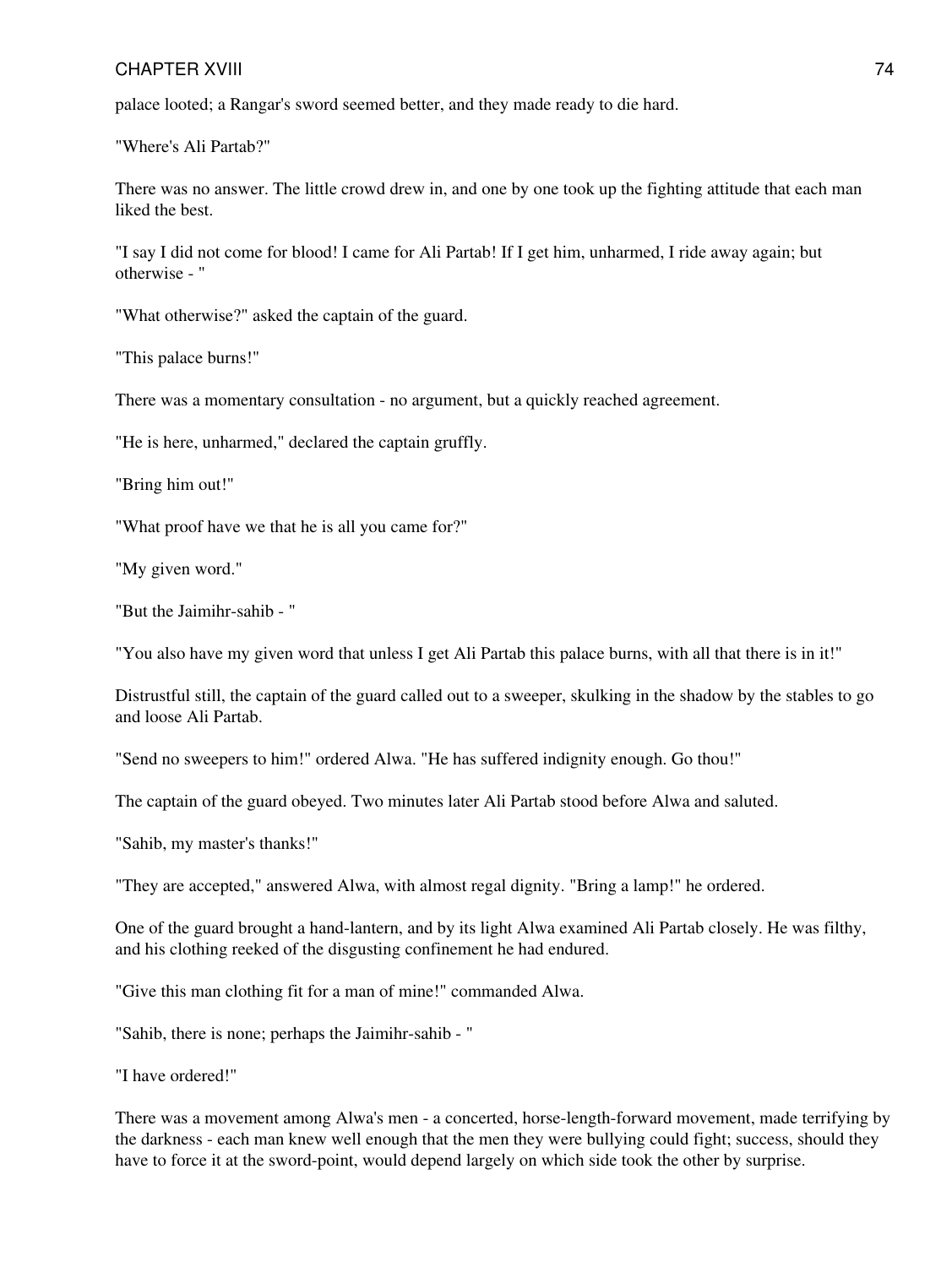"It is done, sahib," said the leader of the guard, and one man hurried off to execute the order. Ten minutes later - they were ten impatient minutes, during which the horses sensed the fever of anxiety and could be hardly made to stand - Ali Partab stood arrayed in clean, new khaki that fitted him reasonably well.

"A sword, now!" demanded Alwa. "Thy sword! This man had a sword when he was taken! Give him thine, unless there is a better to be had."

There was nothing for it but obedience, for few things were more certain than that Alwa was not there to waste time asking for anything he would not fight for if refused. The guard held out his long sword, hilt first, and Ali Partab strapped it on.

"I had three horses when they took me," he asserted, "three good ones, sound and swift, belonging to my master."

"Then take three of Jaimihr's!"

It took ten minutes more for Ali Partab and two of Alwa's men to search the stables and bring out the three best chargers of the twenty and more reserved for Jaimihr's private use. They were wonders of horses, half-Arab and half-native-bred, clean-limbed and firm - worth more, each one of them, than all three of Mahommed Gunga's put together.

"Are they good enough?" demanded Alwa.

"My master will be satisfied," grinned Ali Partab.

"Open the gate, then!" Alwa was peering through the blackness for a sight of firearms, but could see none. He guessed - and he was right - that the guard had taken full advantage of their master's absence, and had been gambling in a corner while their rifles rested under cover somewhere else. For a second he hesitated, dallying with the notion of disarming the guard before he left, then decided that a fight was scarcely worth the risking now, and with ten good men behind him he wheeled and scooted through the wide-flung gates into outer gloom.

He galloped none too fast, for his party was barely out of range before a ragged volley ripped from the palace-wall; one of his men, hampered and delayed by a led horse that was trying to break away from him, was actually hit, and begged Alwa to ride back and burn the palace after all. He was grumbling still about the honor of a Rangar, when Alwa called a halt in the shelter of a deserted side street in order to question Ali Partab further.

Ali Partab protested that he did not know what to say or think about the missionaries. He explained his orders and vowed that his honor held him there in Howrah until Miss McClean should consent to come away. He did not mention the father; he was a mere side issue - it was Alwa who asked after him.

"A tick on the belly of an ox rides with the ox," said Ali Partab.

"Lead on, then, to the mission house," commanded Alwa, and the ten-man troop proceeded to obey. They had reached the main street again, and were wheeling into it, when Joanna sprang from gutter darkness and intercepted them. She was all but ridden down before Ali Partab recognized her.

"The mohurs, sahib!" she demanded. "Three golden mohurs!"

"Ay, three!" said Ali Partab, giving her a hand and yanking her off the ground. She sprang across his horse's rump behind him, and he seemed to have less compunction about personal defilement than the others had.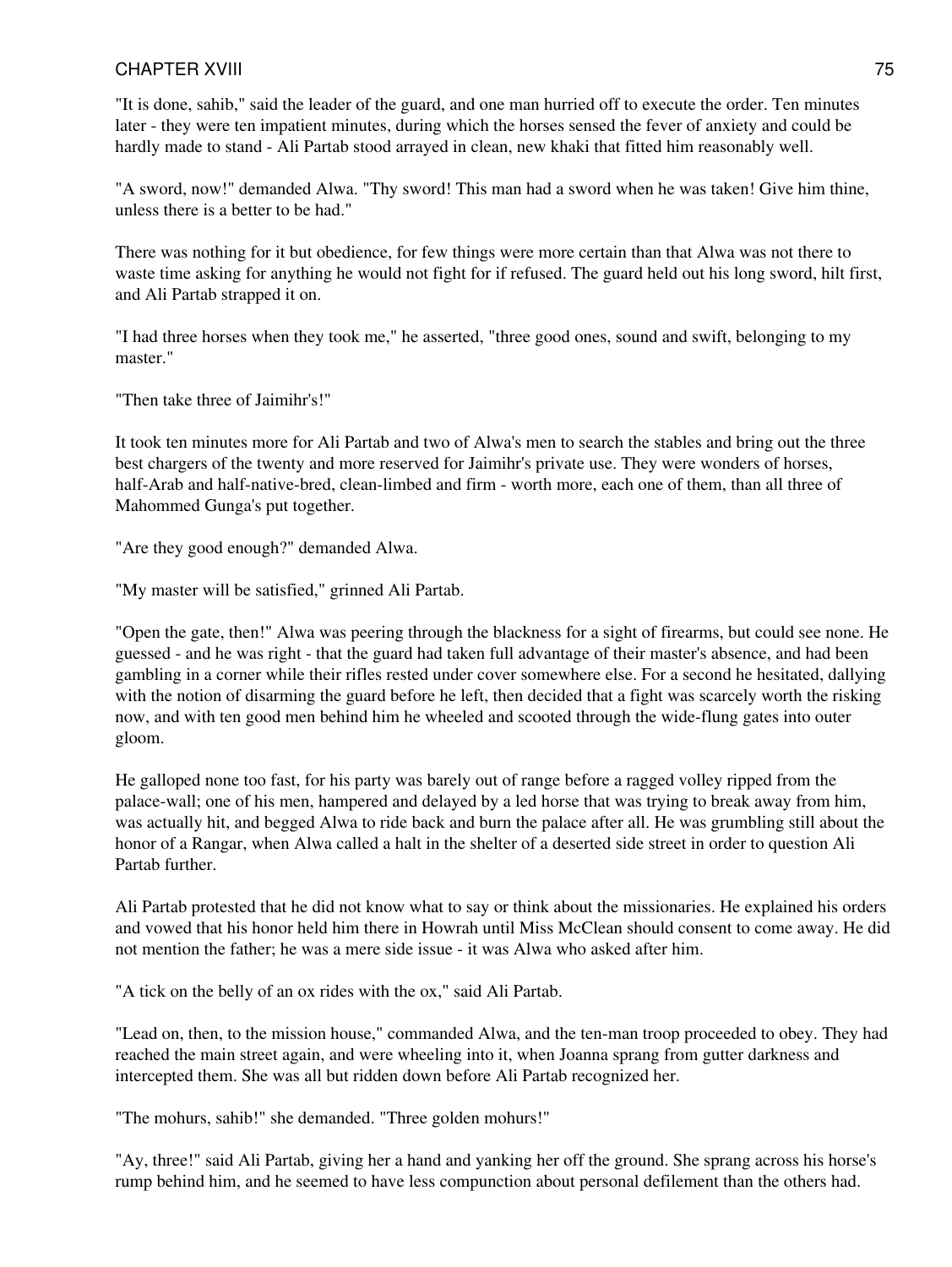"Is she thy wife or thy mother-in-law?" laughed Alwa.

"Nay, sahib, but my creditor! The mother of confusion tells me that the Miss-sahib and her father are in Howrah's palace!"

They halted, all together in a cluster in the middle of the street - shut in by darkness - watched for all they knew, by a hundred enemies.

"Of their own will or as prisoners?"

"As prisoners, sahib."

"Back to the side street! Quickly! Jaimihr' rat's nest is one affair," he muttered; "Howrah' beehive is another!"

## **CHAPTER XIX**

Now, secrets and things of the Councils of Kings Are deucid expensive to buy, For it wouldn't look nice if a Councillor's price Were anything other than high. Be advised, though, and note that the price they will quote Is less at each grade you go deeper, And - (Up on its toes it's the Underworld knows!) - The cheapest of all is the Sweeper.

JOANNA - when Alwa forgot about her and loosed her to run just where she chose - had sneaked, down alleys and over roof-tops, straight for the mission house. She found there nothing but a desultory guard and an impression, rather than the traces, of an empty cage. About two minutes of cautious questioning of neighbors satisfied her where the missionaries were; nothing short of death seemed able to deprive her of ability to flit like a black bat through the shadows, and the distance to Howrah's palace was accomplished, by her usual bat's entry route, in less time than a pony would have taken by the devious street. Before Alwa had thundered on Jaimihr's gate Joanna had mingled in the crowd outside the palace and was shrewdly questioning again.

She arrived too late to see McClean and his daughter seized; what she did hear was that they were prisoners, and that the Maharajah, Jaimihr, and the priests were all of them engaged in the secret ceremony whose beginning was a monthly spectacle but whose subsequent developments - supposed to be somewhere in the bowels of the earth - were known only to the men who held the key.

Like a rat running in the wainscot holes, she tried to follow the procession; like everybody else, she knew the way it took from the palace gate, and - as few others were - she was aware of a scaling-place on the outer wall where a huge baobab drooped century-scarred branches nearly to the ground on either side. The sacred monkeys used that route and where they went Joanna could contrive to follow.

It was another member of the sweeper caste, lurking in the darkness of an inner courtyard, who pointed out the bronze-barred door to her through which the treasure guardians had chanted on their way; it was he, too, who told her that Rosemary McClean and her father had been rushed into the palace through the main entrance. Also, he in formed her that there was no way - positively no way practicable even for a monkey or a bird - of following further. He was a sweeper-intimate acquaintance of creeper ladders, trap-doors, gutters drains, and byways; she realized at once that there would be no wisdom in attempting to find within an hour what he had not discovered in a lifetime.

So Joanna, her beady eyes glittering between the wrinkled folds of skin, slunk deeper in a shadow and began to think. She, the looker-on, had seen the whole play from its first beginning and could judge at least that part of it which had its bearing on her missionary masters. First, she knew what Jaimihr's ambition was - every man in Howrah knew how he planned to seize Miss McClean when the moment should be propitious - and her Eastern wisdom warned her that Jaimihr, foiled, would stop at nothing to contrive vengeance. If he could not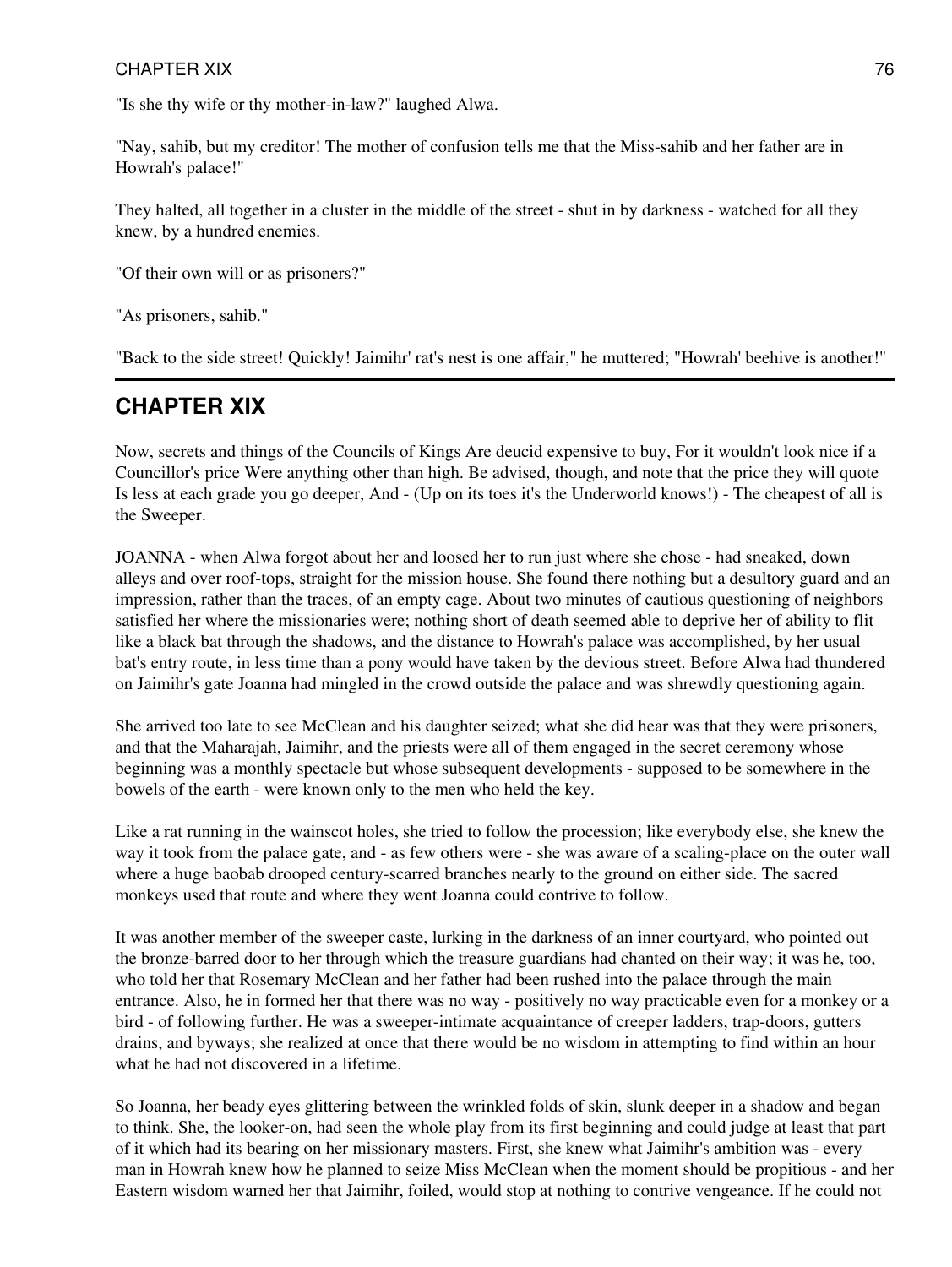seize Miss McClean, he would be likely to use every means within his power to bring about her death and prevent another from making off with his prize. Jaimihr, then, was the most pressing danger.

Second, as a Hindoo, she knew well how fiendishly the priests loathed the Christian missionaries; and it was common knowledge that the Maharajah was cross-hobbled by the priests. The Maharajah was a fearful man, and, unless the priests and Jaimihr threatened him with a show of combination, there was a slight chance that he might dread British vengeance too much to dare permit violence to the McCleans. Possibly he might hold out against the priests alone; but before an open alliance between Jaimihr and the priests he would surrender for his own throne's sake.

So far Joanna could reason readily enough, for there was a vast fund of wisdom stored beneath her wrinkled ugliness. But her Eastern limitation stopped her there. She could not hold loyalty to more than one cause, or to more than one offshoot of that cause, in the same shrewd head at once. She decided that at all costs Jaimihr must be out of the way so that the Maharaja might be left to argue with the priests alone. For the moment no other thought occurred to her.

The means seemed ready to her hand. A peculiarity of the East, which is democratic in most ways under the veneer of swaggering autocracy, that servants of the very lowest caste may speak, and argue on occasion, with men who would shudder at the prospect of defilement from their touch. There was nothing in the least outrageous in the proposition that the sweeper, waiting in a corner for the procession to emerge again so that he might curl on his mat and sleep undisturbed when it had gone, should dare to approach Jaimihr and address him. He would run no small risk of being beaten by the guards; but, on the other hand, should he catch jaimihr's ear and interest him, he would be safe.

"Wouldst thou win Jaimihr's favor?" asked Joanna, creeping up beside him, and whispering with all the suggestiveness she could assume.

"Who would not? Who knows that within week he will not be ruler?"

"True. I have a message for him. I must hurry back. Deliver it for me."

"What would be the nature of the message?"

"This. His prisoner is gone. A raid has taken place. In his absence, while his men patrolled the city, certain Rangars broke into his palace - looted - and prepared to burn. Bid him hurry back with all the men he can collect."

"From whom is this message?"

"From the captain of the guard."

"And I am to deliver it? Thou dodderest! Mother of a murrain, have I not trouble sufficient for one man? Who bears bad news to a prince, or to any but his enemy? I - with these two eyes - I saw what happened to the men who bore bad news to Howrah once. I - with this broom of mine - I helped clean up the mess. Deliver thine own message!"

"Nay. Afterward I will say this - to the Jaimihr-sahib in person. There is one, I will tell him, a sweeper in the palace, who refused to bear tidings when the need was great."

"If his palace is burned and his wealth all ashes, who cares what Jaimihr hears?"

"There is no glow yet in the sky," said Joanna looking up. "The palace is not yet in flames; they loot still."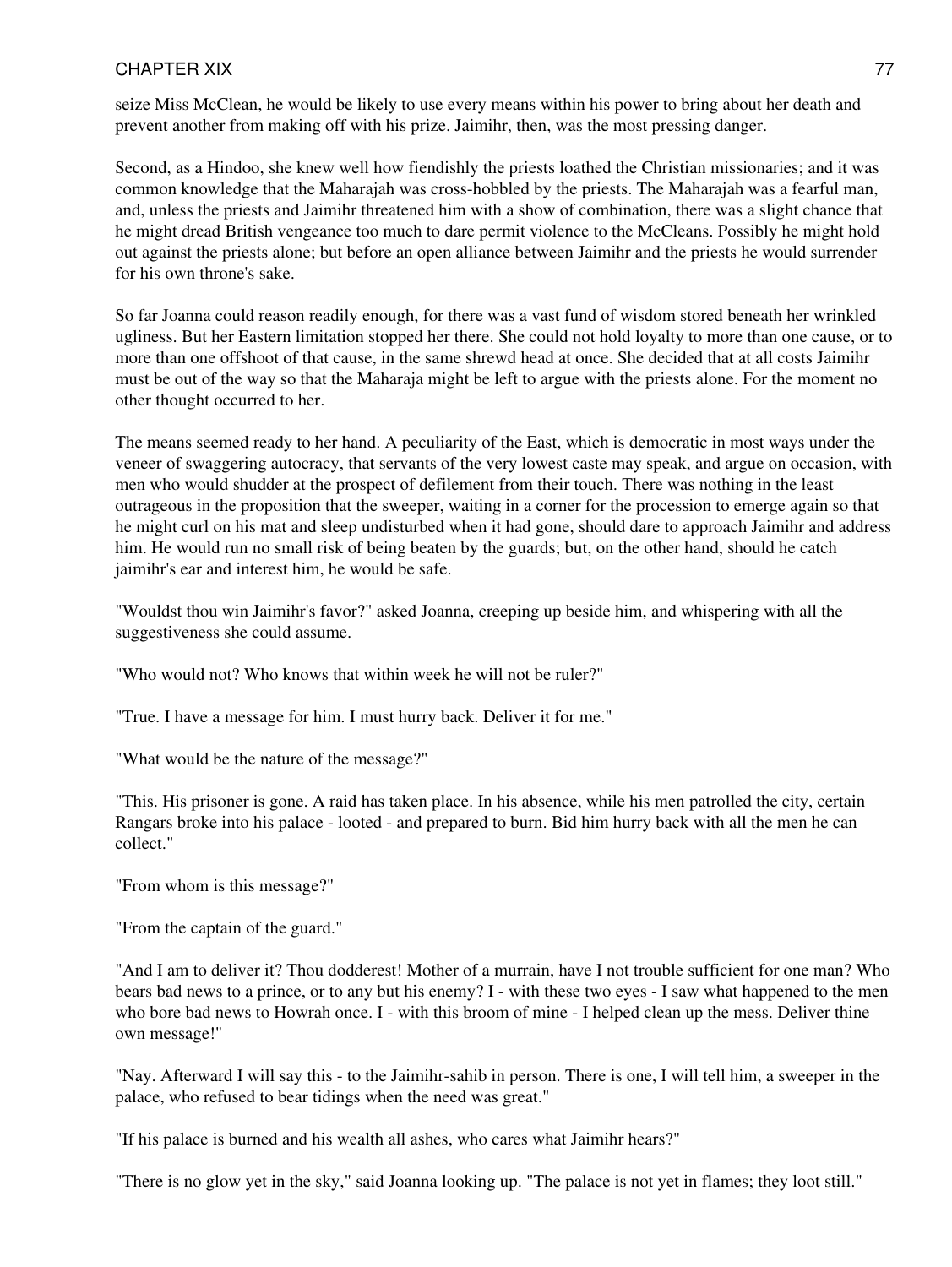"What if it be not true?"

"Will Jaimihr not be glad?"

Glad to see me, the bearer of false news, impaled - or crushed beneath an elephant - ay - glad, indeed."

"The reward, were the Jaimihr-sahib warned in time, would be a great one."

"Then, why waitest thou not to have word with him. Art thou above rewards?"

"Have no fear! He will know in good time who it was brought thee the news."

They argued for ten minutes, Joanna threatening and coaxing and promising rewards, until at last the man consented. It was the thought, thoroughly encouraged by Joanna, that the penalty for not speaking would be greater than the beating he might get for bearing evil news that at last convinced him; and it was not until she had won him over and assured herself that he would not fail that it dawned on Joanna just what an edged tool she was playing with. While getting rid of Jaimihr, she was endangering the liberty and life of Alwa - the one man able to do anything for the McCleans!

That thought sent her scooting over housetops, diving down dark alleyways, racing, dodging, hiding, dashing on again, and brought her in the nick of time to a ditch, from whose shelter she sprang and seized the hand of Ali Partab. That incident, and her intimation that the missionaries were in Howrah's palace, took Alwa back up the black, blind side street; and before he emerged from it he saw Jaimihr and his ten go thundering past, their eyes on the sky-line for a hint of conflagration, and their horses - belly-to-the-earth - racing as only fear, or enthusiasm, or grim desperation in their riders' minds can make them race.

A little later, in groups and scattered fours, and one by one, his heavy-breathing troopers followed, cursing the order that had sent them abroad with-out their horses, damning - as none but a dismounted cavalryman can damn - the earth's unevenness, their swords, their luck, their priests, the night, their boots, and Jaimihr. Forewarned, Alwa held on down the pitch-dark side street, into whose steep-sided chasm the moon's rays would not reach for an hour or two to come, and once again he led his party in a sweeping, wide-swung circle, loose-reined and swifter than the silent night wind - this time for Howrah's palace. There was his given word, plighted to Mahommed Gunga, to redeem.

# **CHAPTER XX**

Ha! my purse may be lean, but my 'scutcheon is clean, And I'm backed by a dozen true men; I've a sword to my name, and a wrist for the same; Can a king frown fear into me, then?

IT is the privilege of emperors, and kings and princes, that - however little real authority they have, or however much their power is undermined by men behind the throne - they must be accorded dignity. They must be, on the face of things, obeyed.

Inspection of the treasure finished and an hour-long mummery of rites performed, the thirty wound their way, chanting, in single file back again. The bronze-enforced door, that was only first of half a hundred barriers between approach and the semi-sacred hoard, at last clanged shut and was locked with three locks, each of whose individual keys was in the keeping of a separate member of the three - Maharajah, Prince, and priest. The same keys fitted every door of the maze - made passages, but no one door would open without all three.

Speaking like an omen from the deepest shadow, the sweeper called to Jaimihr.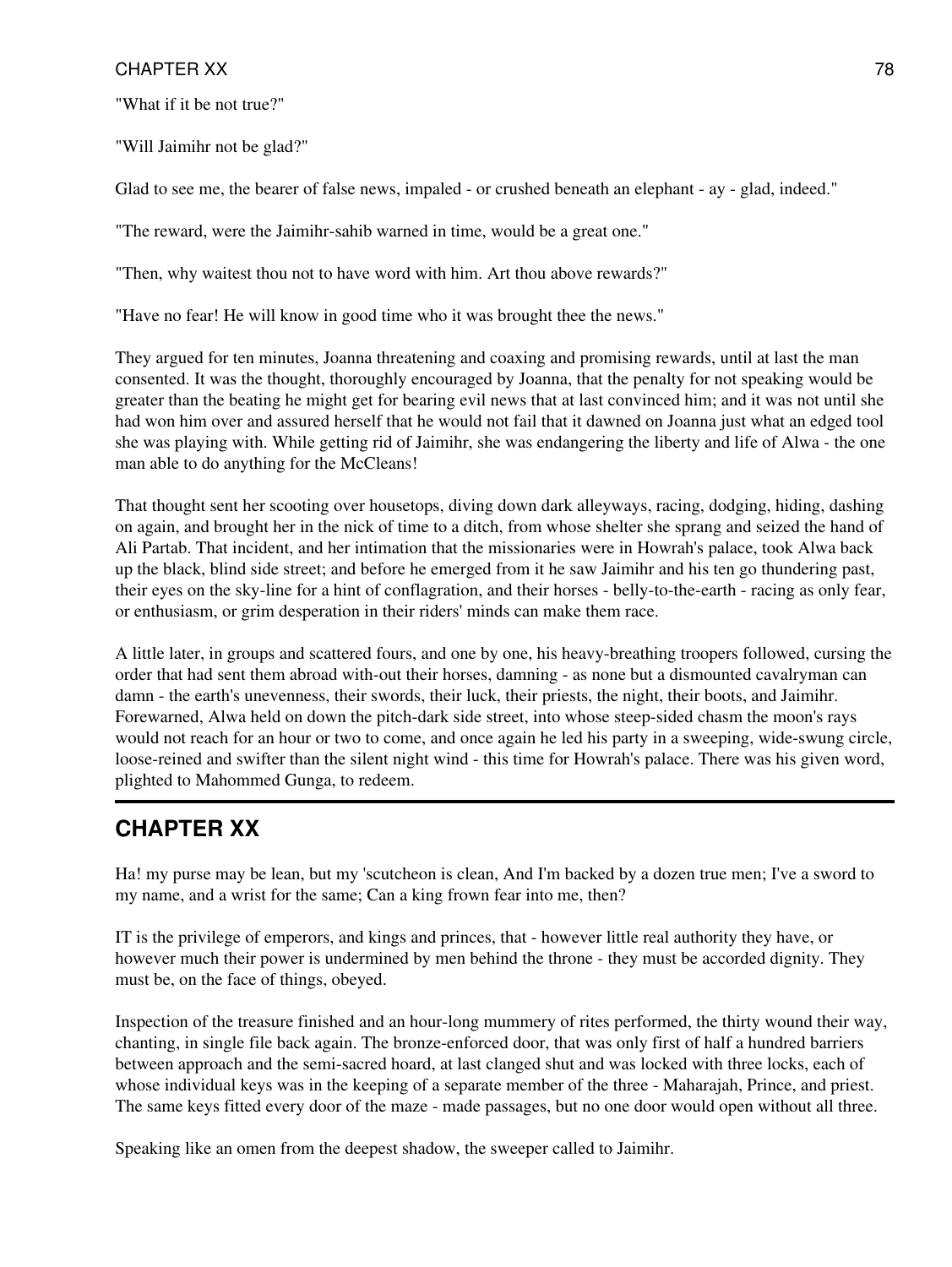"Sahib, thy palace burns! Sahib, thy prisoner runs! Haste, sahib! Call thy men and hasten back! Thy palace is in flames - the Rangars come to - "

As a raven, disturbed into night omen-croaking, he sent forth his news from utter blackness into nerve-strung tension. No one member of the thirty but was on the alert for friction or sudden treachery; the were all eyes for each other, and the croaking fell on ears strained to the aching point. He had time to repeat his warning before one of Jaimihr's men stepped into the darkness where he hid and dragged him out.

"Sahib, a woman came but now and brought the news. It was from the captain of the guard. The Rangars came to take their man away. They broke in. They burn. They loot. They - "

But Jaimihr did not wait another instant to hear the rest. To him this seemed like the scheming of his brother. Now he imagined he could read between the lines! That letter sent to Alwa had been misreported to him, and had been really a call to come and free the prisoner and wreak Rangar vengeance! He understood! But first he must save his palace, if it could be saved. The priests must have deceived him, so he wasted no time in arguing with them; he ran, with his guards behind him, to the outer wall of Siva's temple where the horses waited, each with a saice squatting at his head. The saices were sent scattering among the crowd to give the alarm and send the rest of his contingent hurrying back; Jaimihr and his ten drove home their spurs, and streaked, as the frightened jackal runs when a tiger interrupts them at their worry, hell-bent-for-leather up the unlit street.

Then Maharajah Howrah's custom-accorded dignity stood him in good stead. It flashed across his worried brain that space had been given him by the gods in which to think. Jaimihr - one facet of the problem and perhaps the sharpest - would have his hands full for a while, and the priests - wish how they would - would never dare omit the after-ritual in Siva's temple. He - untrammelled for an hour to come - might study out a course to take and hold with those embarrassing prisoners of his.

He turned - updrawn in regal stateliness - and intimated to the high priest that the ceremony might proceed without him. When the priests demurred and murmured, he informed them that he would be pleased to give them audience when the ritual was over, and without deigning another argument he turned through a side door into the palace.

Within ten minutes he was seated in his throne-room. One minute later his prisoners stood in front of him, still holding each other's hands, and the guard withdrew. The great doors opening on the marble outer hall clanged tight, and in this room there were no carved screens through which a hidden, rustling world might listen. There was gold-incrusted splendor - there were glittering, hanging ornaments that far outdid the peacocks' feathers of the canopy above the throne; but the walls were solid, and the marble floor rang hard and true.

There was no nook or corner anywhere that could conceal a man. For a minute, still bejewelled in his robes of state and glittering as the diamonds in his head-dress caught the light from half a dozen hanging lamps, the Maharajah sat and gazed at them, his chin resting on one hand and his silk-clad elbow laid on the carved gold arm of his throne.

"Why am I troubled?" he demanded suddenly.

"You know!" said the missionary. His daughter clutched his hand tightly, partly to reassure him, partly because she knew that a despot would be bearded now in his gold-bespattered den, and fear gripped her.

"Maharajah-sahib, when I came here with letters from the government of India and asked you for a mission house in which to live and work, I told you that I came as a friend - as a respectful sympathizer. I told you I would not incite rebellion against you, and that I would not interfere with native custom or your authority so long as acquiescence and obedience by me did not run counter to the overriding law of the British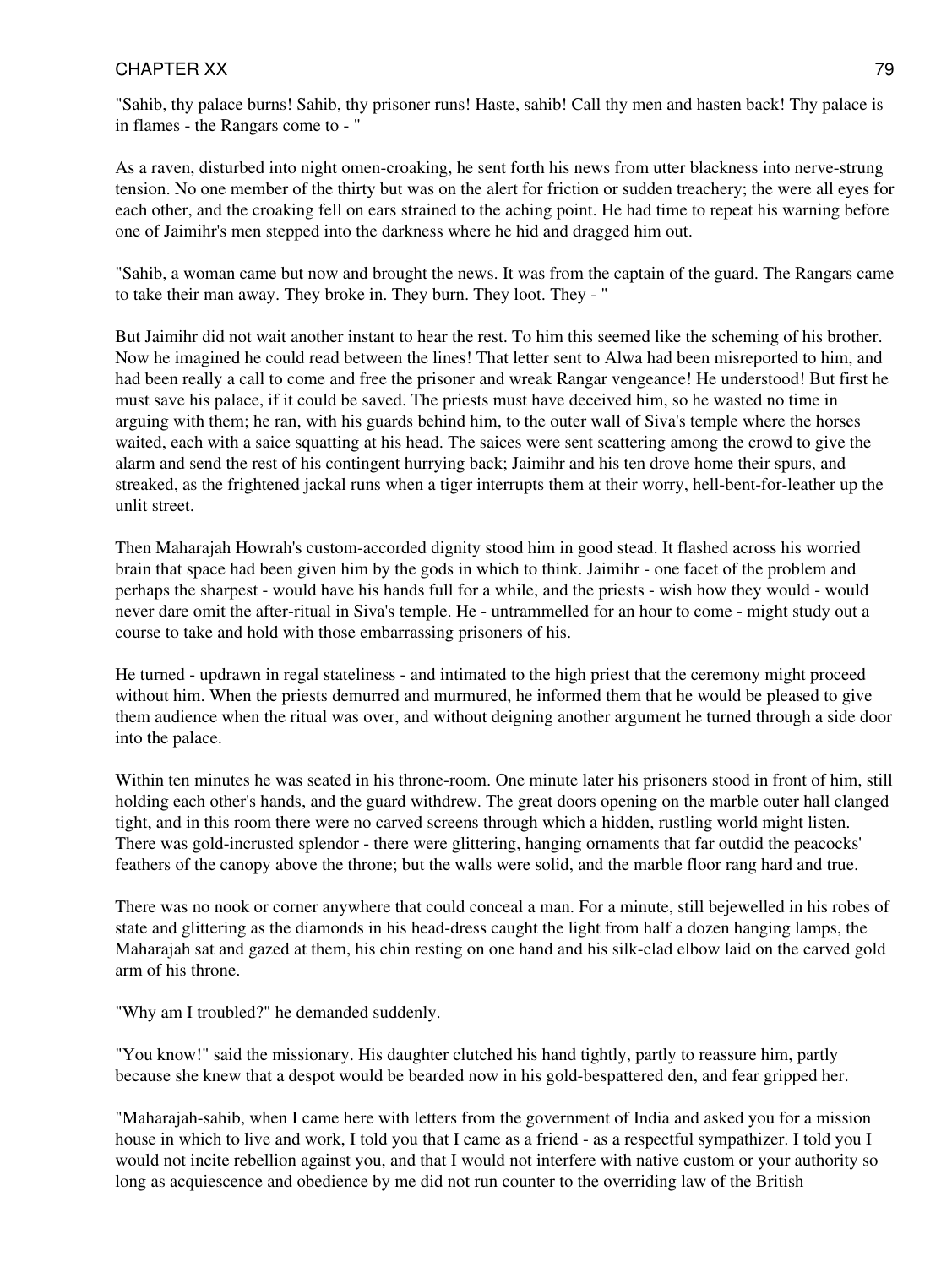#### Government."

Howrah did not even move his head in token that he listened, but his tired eyes answered.

"To that extent I promised not to interfere with your religion."

Howrah nodded.

"Once - twice - in all nine times - I came and warned you that the practice of suttee was and is illegal. My knowledge of Sanskrit is only slight, but there are others of my race who have had opportunity to translate the Sanskrit Vedas, and I have in writing what they found in them. I warned you, when that information reached me, that your priests have been deliberately lying to you - that the Vedas say: 'Thrice-blessed is she who dies of a broken heart because her lord and master leaves her.' They say nothing, absolutely nothing, about suttee or its practice, which from the beginning has been a damnable invention of the priests. But the practice of suttee has continued. I have warned the government frequently, in writing, but for reasons which I do not profess to understand they have made no move as yet. For that reason, and for no other, I have tried to be a thorn in your side, and will continue to try to be until this suttee ceases!"

"Why," demanded Howrah, "since you are a foreigner with neither influence nor right, do you stay here and behold what you cannot change? Does a snake lie sleeping on an ant-hill? Does a woman watch the butchering of lambs? Yet, do ant-hills cease to be, and are lambs not butchered? Look the other way! Sleep softer in another place!"

"I am a prisoner. For months past my daughter and I have been prisoners to all intents and purposes, and you, Maharajah-sahib, have known it well. Now, the one man who was left to be our escort to another place is a prisoner, too. You know that, too. And you ask me why I stay! Suppose you answer?"

Rosemary squeezed his hand again, this time less to restrain him than herself. She was torn between an inclination to laugh at the daring or shiver at the indiscretion of taking to task a man whose one word could place them at the mercy of the priests of Siva, or the mob. But Duncan McClean, a little bowed about the shoulders, peered through his spectacles and waited - quite unawed by all the splendor - for the Maharajah's answer.

"Of what man do you speak?" asked Howrah, still undecided what to do with them, and anxious above all things to disguise his thoughts. "What man is a prisoner, and how do you know it?"

Before McClean had time to answer him, a spear haft rang on the great teak double door. There was a pause, and the clang repeated - another pause - a third reverberating, humming metal notice of an interruption, and the doors swung wide. A Hindoo, salaaming low so that the expression of his face could not be seen, called out down the long length of the hall.

"The Alwa-sahib waits, demanding audience!" There was no change apparent on Howrah's face. His fingers tightened on the jewelled cimeter that protruded, silk-sashed, from his middle, but neither voice nor eyes nor lips betrayed the least emotion. It was the McCleans whose eyes blazed with a new-born hope, that was destined to be dashed a second later.

"Has he guards with him?"

"But ten, Maharajah-sahib."

"Then remove these people to the place where they were, and afterward admit him - without his guards!"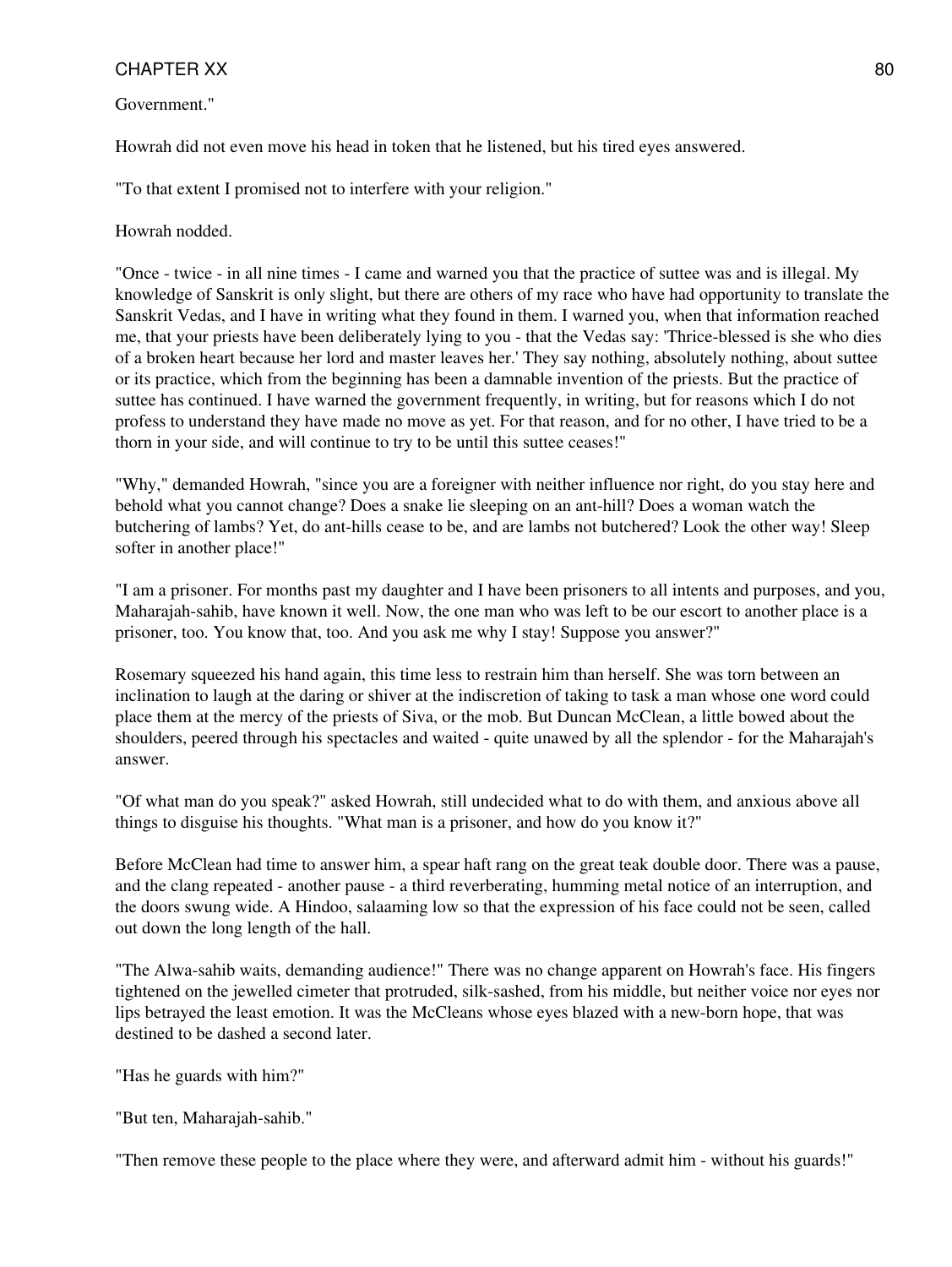"I demand permission to speak with this Alwa-sahib!" said McClean.

"Remove them!

Two spear-armed custodians of the door advanced. Resistance was obviously futile. Still holding his daughter's hand, the missionary let himself be led to the outer hall and down a corridor, where, presently, a six-inch door shut prisoners and guards even from sound of what transpired beyond.

Alwa, swaggering until his long spurs jingled like a bunch of keys each time his boot-heels struck the marble floor, strode straight as a soldier up to the raised throne dais - took no notice whatever of the sudden slamming of the door behind him - looked knife-keenly into Howrah's eyes - and saluted with a flourish.

"I come from bursting open Jaimihr's buzzard roost!" he intimated mildly. "He held a man of mine. I have the man."

Merely to speak first was insolence; but that breach of etiquette was nothing to his manner and his voice. It appeared that he was so utterly confident of his own prowess that he could afford to speak casually; he did not raise his voice or emphasize a word. He was a man of his word, relating facts, and every line of his steel-thewed anatomy showed it.

"I sent a letter to you, by horseman, with a present," said Howrah. "I await the answer."

Alwa's eyes changed, and his attention stiffened. Not having been at home, he knew nothing of the letter, but he did not choose to acknowledge the fact. The principle that one only shares the truth with friends is good, when taken by surprise.

"I preferred to have confirmation of the matter from the Maharajah's lips in person, so - since I had this other matter to attend to - I combined two visits in one trip."

He lied, as he walked and fought, like a soldier, and the weary man who watched him from the throne detected no false ring.

"I informed you that I had extended my protection to the two missionaries, man and daughter."

"You did. Also, you did well." He tossed that piece of comfort to the despot as a man might throw table scraps to a starveling dog! "I have come to take away the missionaries."

"With a guard of ten!"

It was the first admission of astonishment that either man had made.

"Are you not aware that Jaimihr, too, has eyes on the woman?"

"I am aware of it. I have shown Jaimihr how deep my fear of him lies! I know, too, how deep the love lies between thee and thy brother, king of Howrah! I am here to remind you that many more than ten men would race their horses to a stand-still to answer my summons - brave men, Maharajah-sahib - men whose blades are keen, and straightly held, and true. They who would rally round me against Jaimihr would - "

"Would fight for me?"

"I have not yet said so." There was a little, barely accentuated emphasis on the one word "yet." The Maharajah thought a minute before he answered.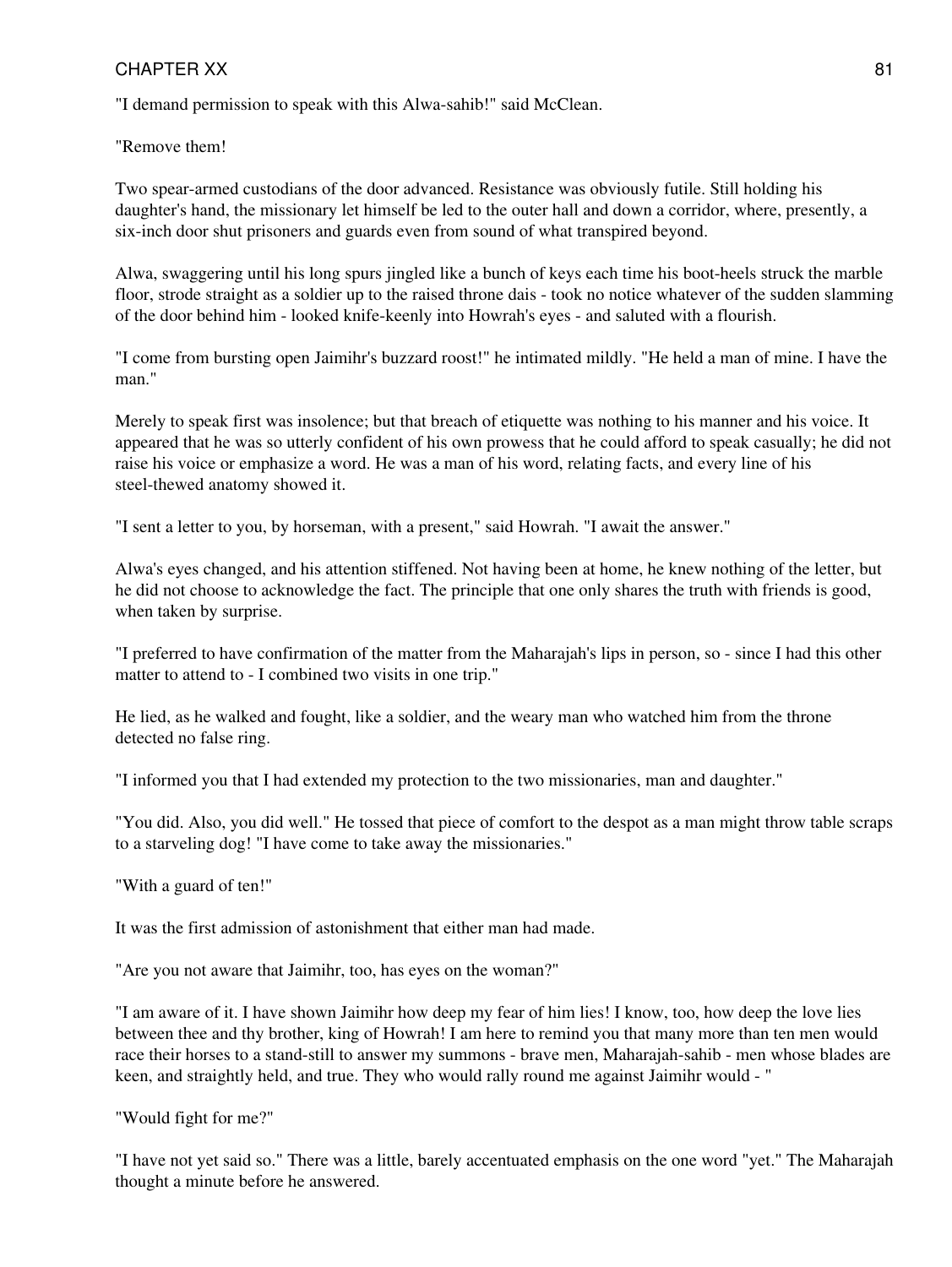"How many mounted troopers could you raise?"

"Who knows? A thousand - three thousand - according to the soreness of the need."

"You have heard - I know that you have heard - what, even at this minute, awaits the British? I know, for I have taken care to know, that a cousin of yours - Mahommed Gunga - is interested for the British. So - so I am interested to have word with you."

Alwa laughed ironically.

"And the tiger asked the wolf pack where good hunting was!" he mocked. "I and my men strike which way suits us when the hour comes."

"My palace has many chambers in it!" hinted Howrah. "There have been men who wondered what the light of day was like, having long ago forgotten!"

"Make me prisoner!" laughed Alwa. "Count then the hours until three thousand blades join Jaimihr and help him grease the dungeon hinges with thy fat!"

"Having looted Jaimihr's palace, you speak thus?"

"Having whipped a dog, I wait for the dog to lick my hand."

"What is your purpose with these missionaries?"

"To redeem my given word."

"And then?"

"I would be free to pledge it again."

"To me?"

"To whom I choose."

"I will give thee the missionaries, against thy word to fight on my side when the hour comes."

"Against whom?"

"The British"

"I have no quarrel with the British, yet."

"I will give thee the missionaries, against thy word to support me on this throne."

"Against whom?"

"Against all comers."

"If I refuse, what then?"

"Jaimihr - who by this time must surely be thy very warmest friend! - shall attack thee unmolested. Pledge thy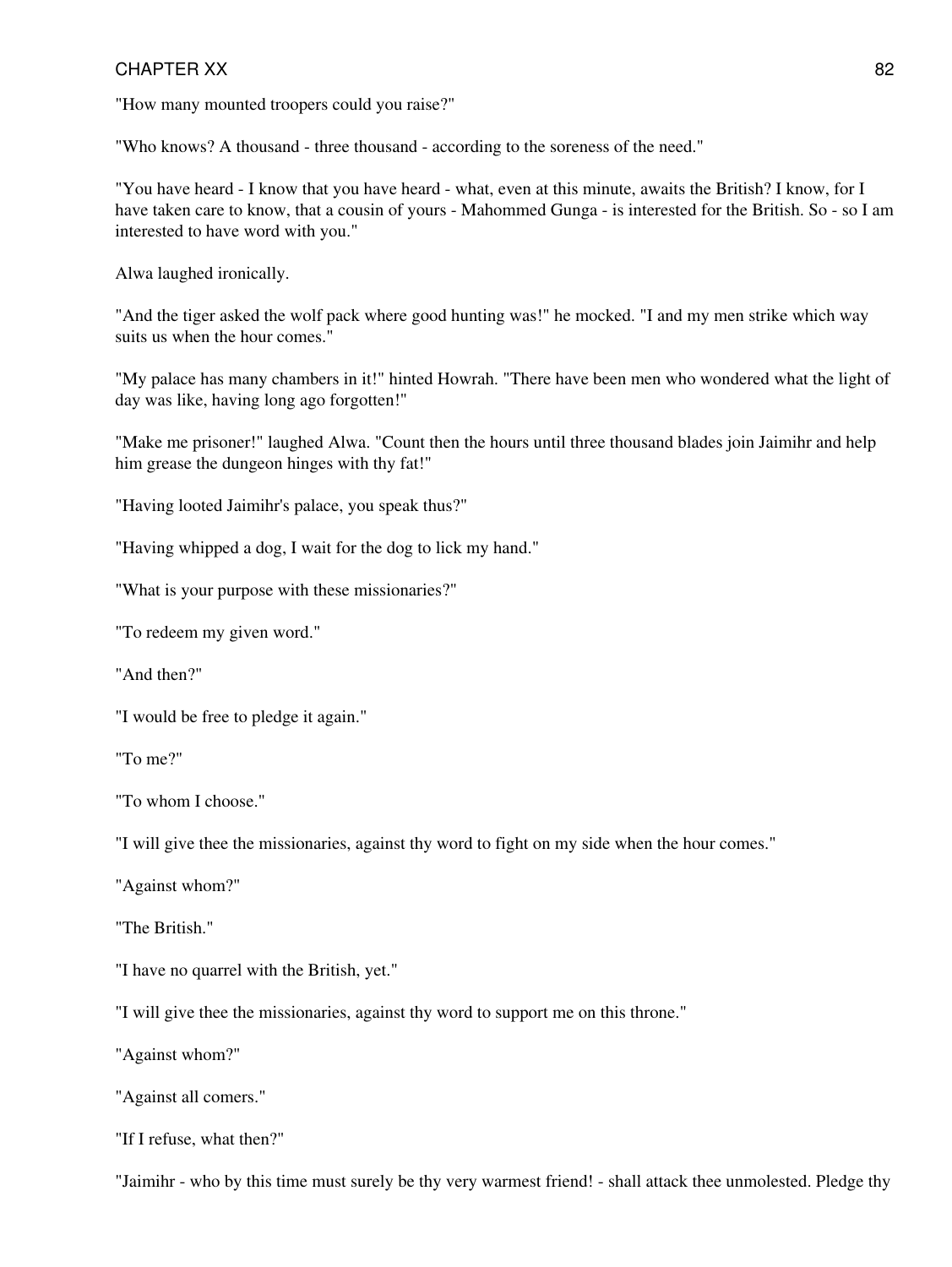word - take thy missionary people - and Jaimihr must oppose thee and me combined."

"Should Jaimihr ride after me, what then?"

"If he takes many with him, he must leave his camp unguarded, or only weakly guarded. Then I would act. If he goes with few, how can he take thy castle?"

"Then I have your protection against Jaimihr, and the missionaries, against my promise to support you on the throne?"

"My word on it."

"And mine."

Howrah rose, stepped forward to the dais edge, and held his hand out.

"Nay!" swore Alwa, recoiling. "My word is given. I take no Hindoo's hand!"

Howrah glared for a moment, but thought better of the hot retort that rose to his lips. Instead he struck a silver gong, and when the doors swung open ordered the prisoners to be produced.

"Escape through the palace-grounds," he advised Alwa. "A man of mine will show the way."

"Remember!" said Alwa across his shoulder with more than royal insolence, "I swore to help thee against Jaimihr and to support thee on thy throne - but in nothing did I swear to be thy tool - remember!"

# **CHAPTER XXI**

Howrah City bows the knee (More or less) to masters three, King, and Prince, and Siva. Howrah City comes and goes - Buys and sells - and never knows Which is friend, and which are foes - King, or Prince, or Siva.

THAT that followed Alwa's breakaway was all but the tensest hour in Howrah City's history. The inevitable the foiled rage of the priests and Jaimihr's impudent insistence that the missionaries should be handed over to him - the Maharajah's answer - all combined to set the murmurings afoot. Men said that the threatened rebellion against the rule of Britain had broken loose at last, and a dozen other quite as false and equally probable things.

Jaimihr, finding that his palace was intact, and that only the prisoner and three horses from his stable were missing, placed the whole guard under arrest - stormed futilely, while his hurrying swarm flocked to him through the dinning streets - and then, mad-angry and made reckless by his rage, rode with a hundred at his back to Howrah's palace, scattering the bee-swarm of inquisitive but so far peaceful citizens right and left.

With little ceremony, he sent in word to Howrah that he wanted Alwa and the missionaries; he stated that his private honor was at stake, and that he would stop at nothing to wreak vengeance. He wanted the man who had dared invade his palace - the man whom he had released - and the two who were the prime cause of the outrage. And with just as little ceremony word came out that the Maharajah would please himself as to what he did with prisoners.

That message was followed almost instantly by the high priest of Siva in person, angry as a turkey-gobbler and blasphemously vindictive. He it was who told Jaimihr of the unexpected departure through the palace-grounds.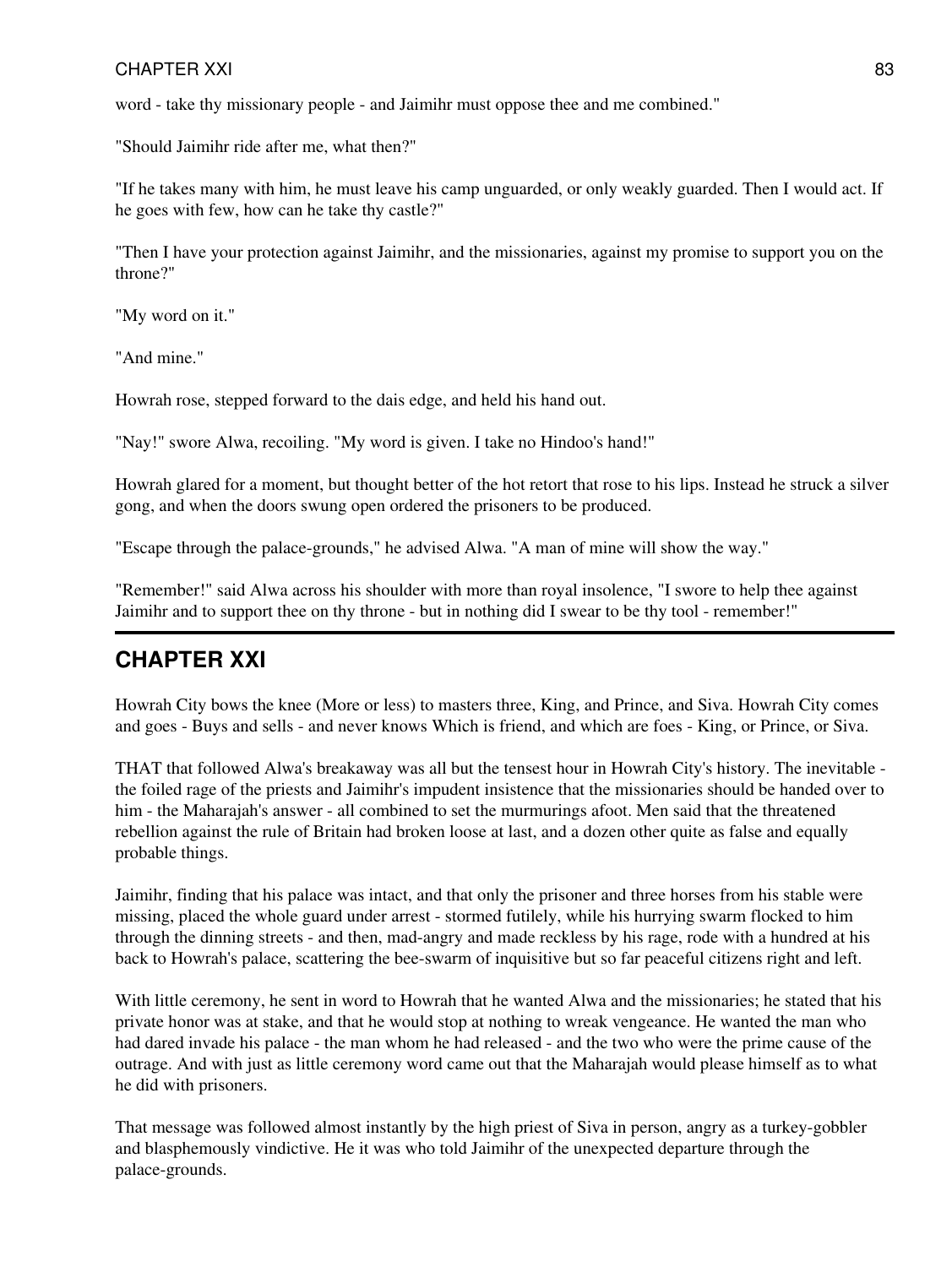"Ride, Jaimihr-sahib! Ride!" he advised him.

How many have you? A hundred? Plenty! Ride and cut him off! There is but one road to Alwa's place; he must pass by the northern ford through Howrah River. Ride and cut him off!"

So, loose-reined, foam-flecked, breathing vengeance, Jaimihr and his hundred thundered through the dark hot night, making a bee-line for the point where Alwa's band must pass in order to take the shortest route to safety.

It was his word to the Jew that saved Alwa's neck. He and his men were riding borrowed horses, and he had promised to return them and reclaim his own. They had moved at a walk through winding, dark palace-alleys, led by a palace attendant, and debouched through a narrow door that gave barely horse-room into the road where Jaimihr had once killed a Maharati trader who molested Rosemary McClean. The missionary and his daughter were mounted on the horses seized in Jaimihr's stable; Joanna, moaning about "three gold mohurs, sahib - three, where are they?" was up behind Ali Partab, tossed like a pea on a drum-skin by the lunging movements of the wonder of a horse.

Instead of heading straight for home, in which case - although he did not know it - he would have been surely overhauled and brought to bay, he led at a stiff hand gallop to the Jew's, changed horses, crossed the ford by the burning ghats, and swooped in a wide half-circle for the sandy trail that would take him homeward. He made the home road miles beyond the point where Jaimihr waited for him - drew rein into the long-striding amble that desert-taught horses love - and led on, laughing.

"Ho!" He laughed. "Ho-ho! Here, then, is the end of Mahommed Gunga's scheming! Now, when he comes with arguments to make me fight on the British side, what a tale I have for him! Ho! What a swearing there will be! I will give him his missionary people, and say, 'There, Mahommed Gunga, cousin mine, there is my word redeemed - there is thy man into the bargain - there are three horses for thee - and I - I am at Howrah's beck and call!' Allah! What a swearing there will be!"

There was swearing, viler and more blasphemous than any of which Mahommed Gunga might be capable, where Jaimihr waited in the dark. He waited until the yellow dawn broke up the first dim streaks of violet before he realized that Alwa had given him the slip; and he cursed even the high priest of Siva when that worthy accosted him and asked what tidings.

"Another trick!" swore Jaimihr. "So, thou and thy temple rats saw fit to send me packing for the night! What devils' tricks have been hatched out in my absence?"

The high priest started to protest, but Jaimihr silenced him with coarse-mouthed threats.

"I, too, can play double when occasion calls for it!" he swore. And with that hint at coming trouble he clattered on home to his palace.

To begin with, when he reached home, he had the guard beaten all but unconscious for having dared let raiders in during the night before; then he sent them, waterless and thirsty, back to the dungeon. He felt better then, and called for ink and paper.

For hours he thought and wrote alternately, tearing up letter after letter. Then, at last, he read over a composition that satisfied him and set his seal at the foot. He placed the whole in a silver tube, poured wax into the joint, and called for the fat man who had been responsible for Ali Partab's capture.

"Dog!" he snarled. "Interfering fool! All this was thy doing! Didst thou see the guard beaten awhile ago?"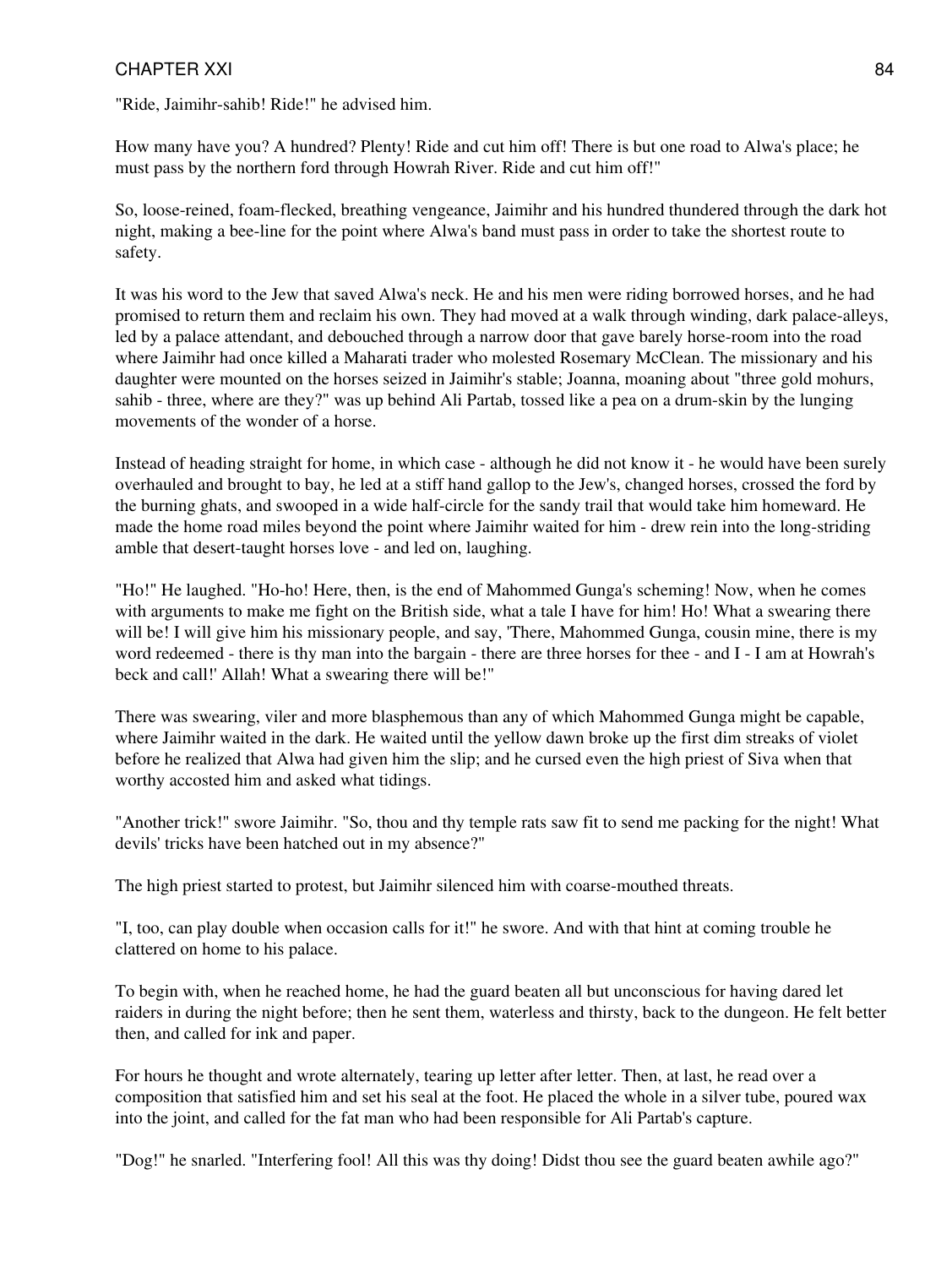"I did. It was a lordly beating. The men are all but dead but will live for such another one."

"Wouldst thou be so beaten?"

"How can I prevent, if your highness wishes?"

"Take this. It is intended for Peshawur but may be given to any British officer above the rank of major. It calls for a receipt. Do not dare come back, or be caught in Howrah City, without a receipt for that tube and its contents intact!"

"If Alwa and Mahommed Gunga are in league with my brother," muttered Jaimihr to himself when the fat Hindoo had gone, "then the sooner the British quarrel with both of them the better. Howrah alone I can dispose of easily enough, and there is yet time before rebellion starts for the British to spike the guns of the other two. By the time that is done, I will be Maharajah!"

It was less than three days later when the word came mysteriously through the undiscoverable "underground" route of India for all men to be ready.

"By the next full moon," went the message, from the priests alone knew where, "all India will be waiting. When the full moon rises then the hour is come!"

"And when that full moon rises," thought Jaimihr to himself, my brother's funeral rites will be past history!"

For the present, though, he made believe to regret his recent rage, and was courteous to priest and Maharajah alike - even sending to his brother to apologize.

# **CHAPTER XXII**

They've called thee by an evil word, They've named thee traitor, friend o' mine. Thou askest faith? I send my sword. There is no greater, friend o' mine.

RALPH CUNNINGHAM said good-by to Brigadier-General Byng (Byng the Brigadier) with more feeling of regret and disappointment than he cared to show. A born soldier, he did his hard-mouthed utmost to refrain from whining; he even pretended that a political appointment was a recognizable advance along the road to sure success - or, rather, pretended that he thought it was; and the Brigadier, who knew men, and particularly young men, detected instantly the telltale expression of the honest gray eyes - analyzed it - and, to Cunningham's amazement, approved the unwilling make-believe.

"Now, buck up, Cunningham!" he said, slapping him familiarly on the shoulder. "You're making a good, game effort to hide chagrin, and you're a good, game ass for your pains. There isn't one man in all India who has half your luck at this minute, if you only knew it; but go ahead and find out for yourself! Go to Abu and report, but waste no more time there than you can help. Hurry on to Howrah, and once you're there, if Mahommed Gunga tells you what looks like a lie, trust him to the hilt!"

"Is he coming with me, then?" asked Cunningham in some amazement.

"Yes - unofficially. He has relations in that neighborhood and wants to visit them; he is going to take advantage of your pack-train and escort. You'll have a small escort as far as Abu; after that you'll be expected to look out for yourself. The escort is made up of details travelling down-country; they'll leave you at Abu Road."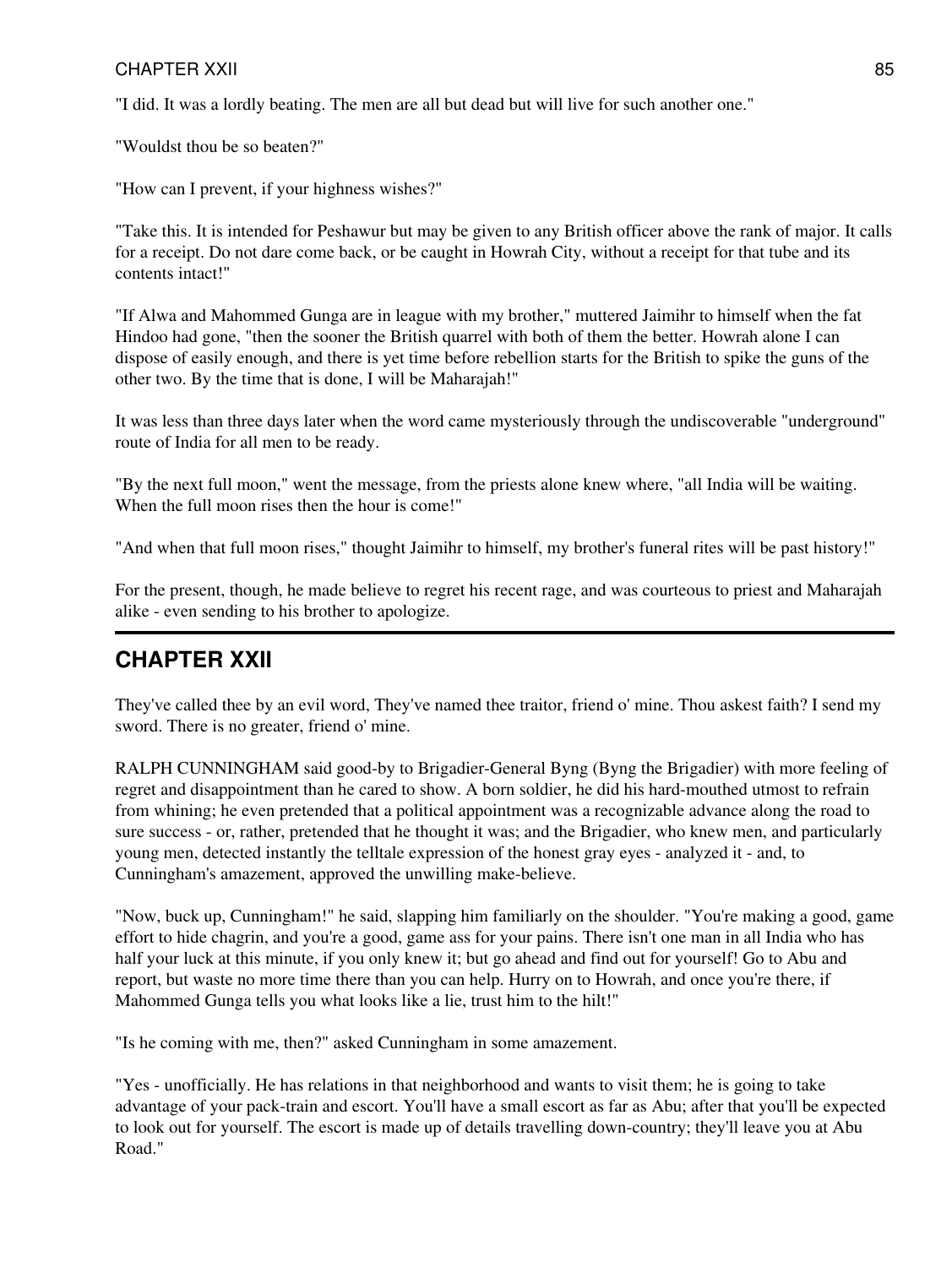So, still unbelieving - still wondering why the Brigadier should go to all that trouble to convince him that politics in a half-forgotten native state were fair meat for a soldier - Cunningham rode off at the head of a variously made-up travelling party, grudging every step of that wonderful mare Mahommed Gunga had given him, that bore him away from the breeze-swept north - away from the mist-draped hills he had already learned to love - ever down, down, down into the hell-baked plains.

Each rest-house where he spent a night was but another brooding-place of discontent and regret, each little petty detail connected with the command of the motley party (mainly time-expired men, homeward bound), was drudgery; each Hindoo pugree that he met was but a beastly contrast, or so it seemed to him, to the turbans of the troop that but a week ago had thundered at his back.

More than any other thing, Mahommed Gunga's cheerfulness amazed him. He resented it. He did not see why the man who had expressed such interest in the good fortune of his father's son should not be sympathetic now that his soldier career had been nipped so early in the bud. He began to lose faith in Mahommed Gunga's wisdom, and was glad when the ex-Risaldar chose to bring up the rear of the procession instead of riding by his side.

But behind, in Peshawur, there was one man at least who knew Mahommed Gunga and his worth, and who refused to let himself be blinded by any sort of circumstantial evidence. The evidence was black - in black on white - written by a black-hearted schemer, and delivered by a big, fat black man, who was utterly road-weary, to the commissioner in person.

The sepoy mutiny that had been planned so carefully had started to take charge too soon. News had arrived of native regiments whose officers had been obliged against their will to disarm and disband them, and the loyalty of other regiments was seriously called in question.

But the men whose blindness was responsible for the possibility of mutiny were only made blinder by the evidence of coming trouble. With a dozen courses open to them, any one of which might have saved the situation, they deliberately chose a thirteenth - two-forked toboggan-slide into destruction. To prove their misjudged confidence in the native army, they actually disbanded the irregulars led by Byng the Brigadier removed the European soldiers wherever possible from ammunition-magazine guard-duty, replacing them with native companies - and reprimanded the men whose clear sight showed them how events were shaping.

They reprimanded Byng, as though depriving him of his command were not enough. When he protested, as he had a right to do, they showed him Jaimihr's letter.

"Mahommed Gunga told you, did he? Look at this!"

The letter, most concisely and pointedly written, considering the indirect phraseology and caution of the East, deliberately accused Mahommed Gunga and a certain Alwa, together with all the Rangars of a whole province, of scheming with Maharajah Howrah to overthrow the British rule. It recommended the immediate arrest of Mahommed Gunga and stern measures against the Rangars.

"What do you propose to do about it?" inquired Byng.

"It's out of our province. A copy of this letter has been sent to the proper quarter, and no doubt the story will be investigated. There have been all kinds of stories about suttee being practised in Howrah, and it very likely won't be difficult to find a plausible excuse for deposing the Maharajah and putting Jaimihr in his place. In the meantime, if Mahommed Gunga shows himself in these parts he'll be arrested."

Byng did then the sort of thing that was fortunately characteristic of the men who rose in the nick of time to seize the reins. He hurried to his quarters, packed in its case the sword of honor that had once been given him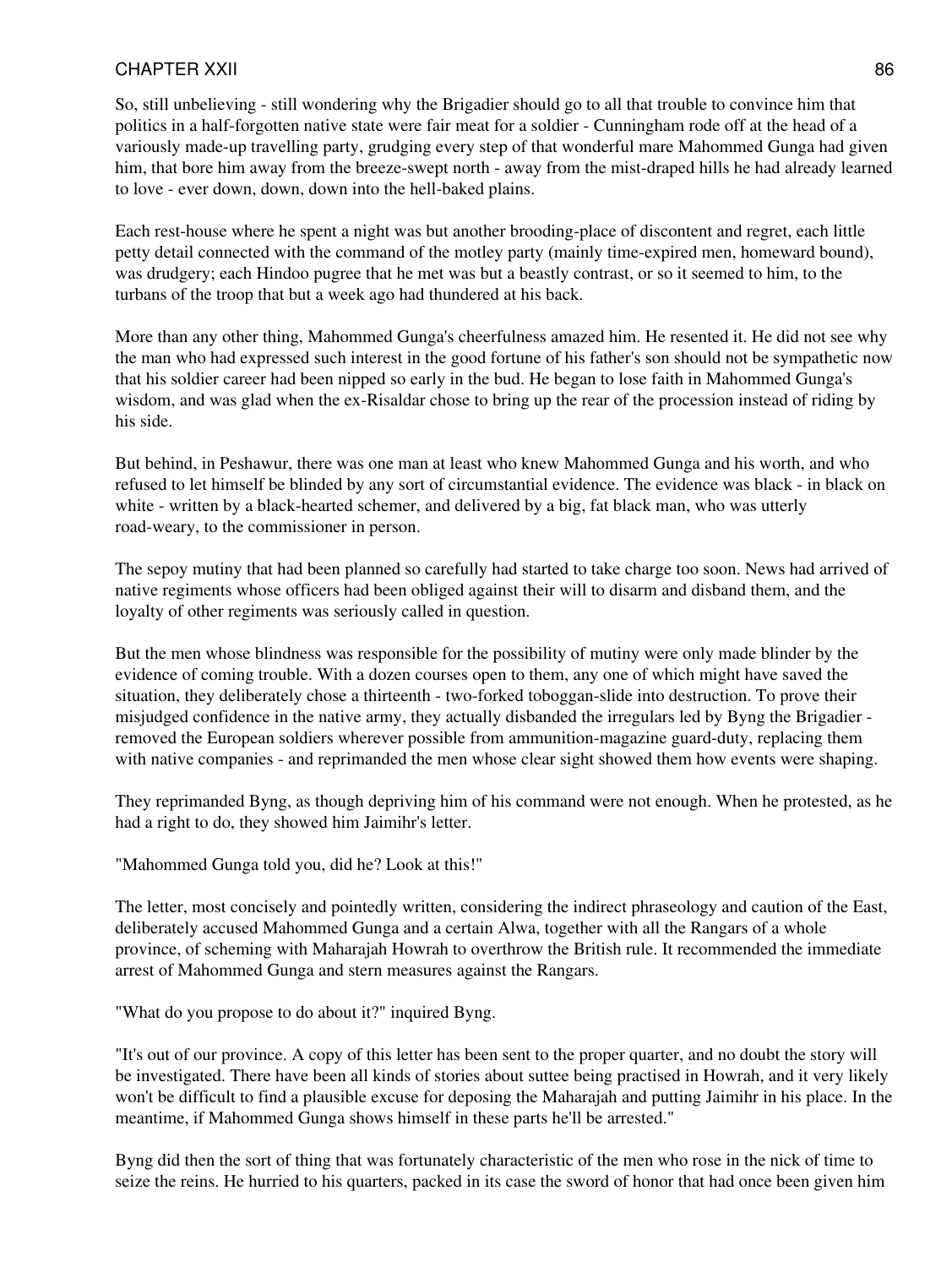by his Queen, and despatched it without a written line of comment to Mahommed Gunga. The native who took it was ordered to ride like the devil, overtake Mahommed Gunga on the road to Abu, present the sword without explanation, and return.

Cunningham, in spite of himself, had travelled swiftly. The moon lacked two nights of being full and two more days would have seen him climbing up the fourteen-mile rock road that leads up the purple flanks of Abu, when the ex-trooper of Irregulars cantered from a dust cloud, caught up Mahommed Gunga, who was riding, as usual, in the rear, and handed him the sword. He held it out with both hands. Mahommed Gunga seized it by the middle, and neither said a word for the moment.

In silence Mahommed Gunga drew the blade - saw Byng's name engraved close to the hilt - recognized the sword, and knew the sender - thought - and mistook the meaning.

"Was there no word?"

"None."

"Then take this word back. 'I will return the sword, with honor added to it, when the peace of India is won.' Say that, and nothing else."

"I would rest my horse for a day or two," said the trooper.

"Neither thou nor yet thy horse will have much rest this side of Eblis!" said Mahommed Gunga. "Ride!"

The trooper wheeled and went with a grin and a salute which he repeated twice, leaning back from the saddle for a last look at the man of his own race whom Byng had chosen to exalt. He felt himself honored merely to have carried the sword. Mahommed Gunga removed his own great sabre and handed it to one of his own five whom he overtook; then he buckled on the sword of honor and spurred until he rode abreast of Cunningham, a hundred yards or more ahead of the procession.

"Sahib," he asked, "did Byng-bahadur say a word or two about listening to me?"

"He did. Why?"

"Because I will now say things!"

The fact that the Brigadier had sent no message other than the sword was probably the Rajput's chief reason for talking in riddles still to Cunningham. The silence went straight to his Oriental heart - so to speak, set the key for him to play to. But he knew, too, that Cunningham's youth would be a handicap should it come to argument; what he was looking for was not a counsellor or some one to make plans, for the plans had all been laid and cross-laid by the enemy, and Mahommed Gunga knew it. He needed a man of decision - to be flung blindfold into unexpected and unexpecting hell wrath, who would lead, take charge, decide on the instant, and lead the way out again, with men behind him who would recognize decision when they saw it. So he spoke darkly. He understood that the sword meant "Things have started," so with a soldier's courage he proceeded to head Cunningham toward the spot where hell was loose.

"Say ahead!" smiled Cunningham.

"Yonder, sahib, lies Abu. Yonder to the right lies thy road now, not forward."

"I have orders to report at Abu."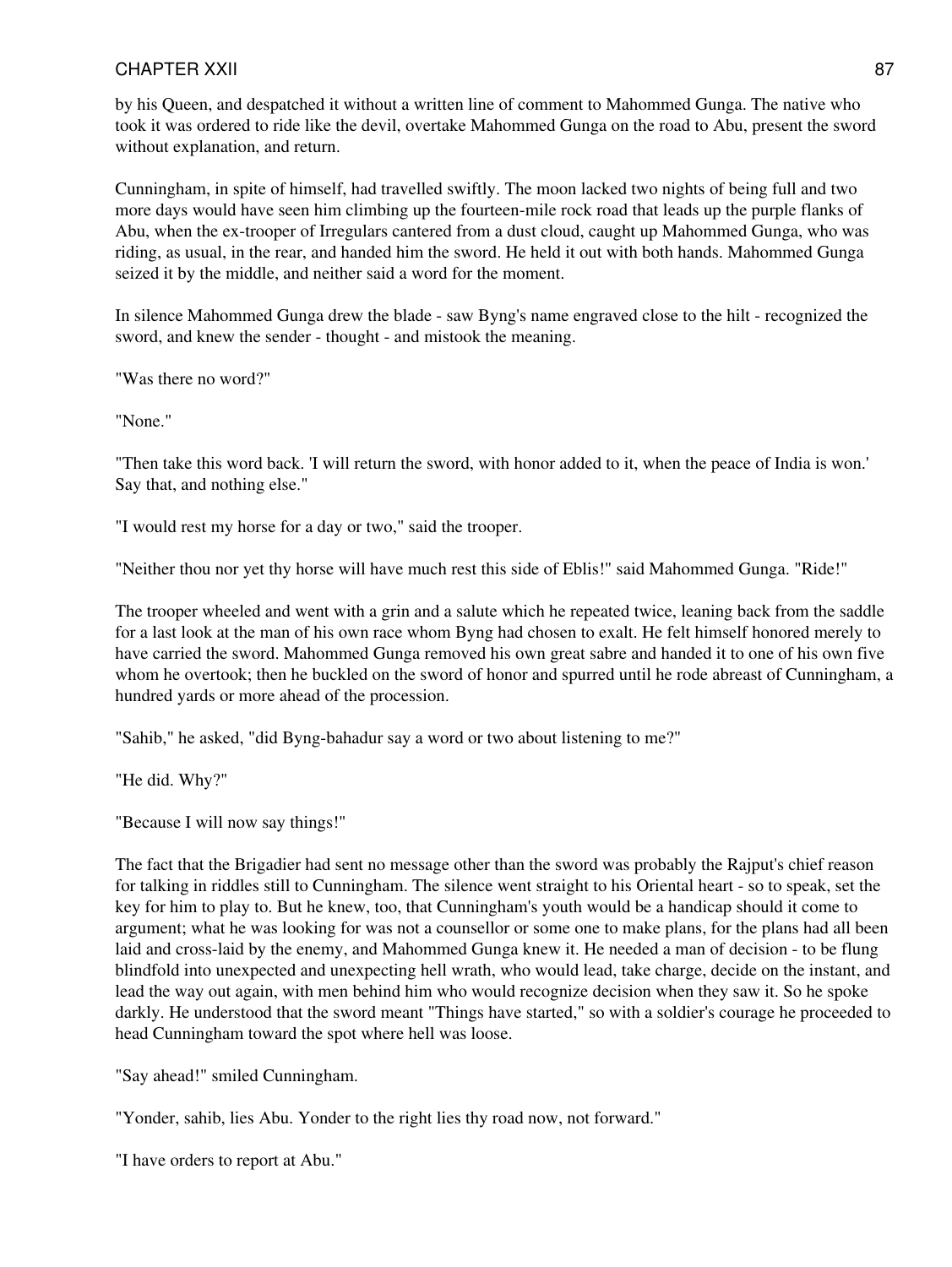"And I, sahib, orders to advise!"

"Are you advising me to disobey orders?"

The Rajput hesitated. "Sahib, have I anything to gain," he asked, "by offering the wrong advice?"

"I can't imagine so."

"I advise, now, that we - thou and I, sahib, and my five turn off here - yonder, where the other trail runs letting the party proceed to Abu without us."

"But why, Mahommed Gunga?"

"There is need of haste, sahib. At Abu there will be delay - much talk with Everton-sahib, and who knows? perhaps cancellation of the plan to send thee on to Howrah."

"I'd be damned glad, Mahommed Gunga, not to have to go there!"

"Sahib, look! What is this I wear?"

"Which?"

"See here, sahib - this."

For the first time Cunningham noticed the fine European workmanship on the sword-hilt, and realized that the Rajput's usual plain, workmanlike weapon had been replaced.

"That is Byng-bahadur's sword of honor! It reached me a few minutes ago. The man who brought it is barely out of sight. It means, sahib, that the hour to act is come!"

"But - "

"Sahib - this sending thee to Howrah is my doing? Since the day when I first heard that the son of Pukka Cunnigan-bahadur was on his way I have schemed and planned and contrived to this end. It was at word from me that Byng-bahadur signed the transfer papers - otherwise he would have kept thee by him. There are owls old women - men whom Allah has deprived of judgment - drunkards - fools - in charge at Peshawur and in other places; but there are certain men who know. Byng-bahadur knows. I know - and I will show the way! Let me lead, sahib, for a little while, and I will show thee what to lead!"

"But - "

"Does this sword, sahib, mean nothing? Did Byng-bahadur send it me for fun?"

"But what's the idea? I can't disobey orders, and ride off to - God knows where - without some excuse. You'll have to tell me why. What's the matter? What's happening?"

"Byng-bahadur sent not one word to me when he sent this sword. To thee he said: 'Listen to Mahommed Gunga, even when he seems to lie!' I know that, for he told me he had said it. To me he said: 'Take charge, Mahommed Gunga, when the hour comes, and rub his innocent young nose hard as you like into the middle of the mess!' Ay, sahib, so said he. It is now that I take charge."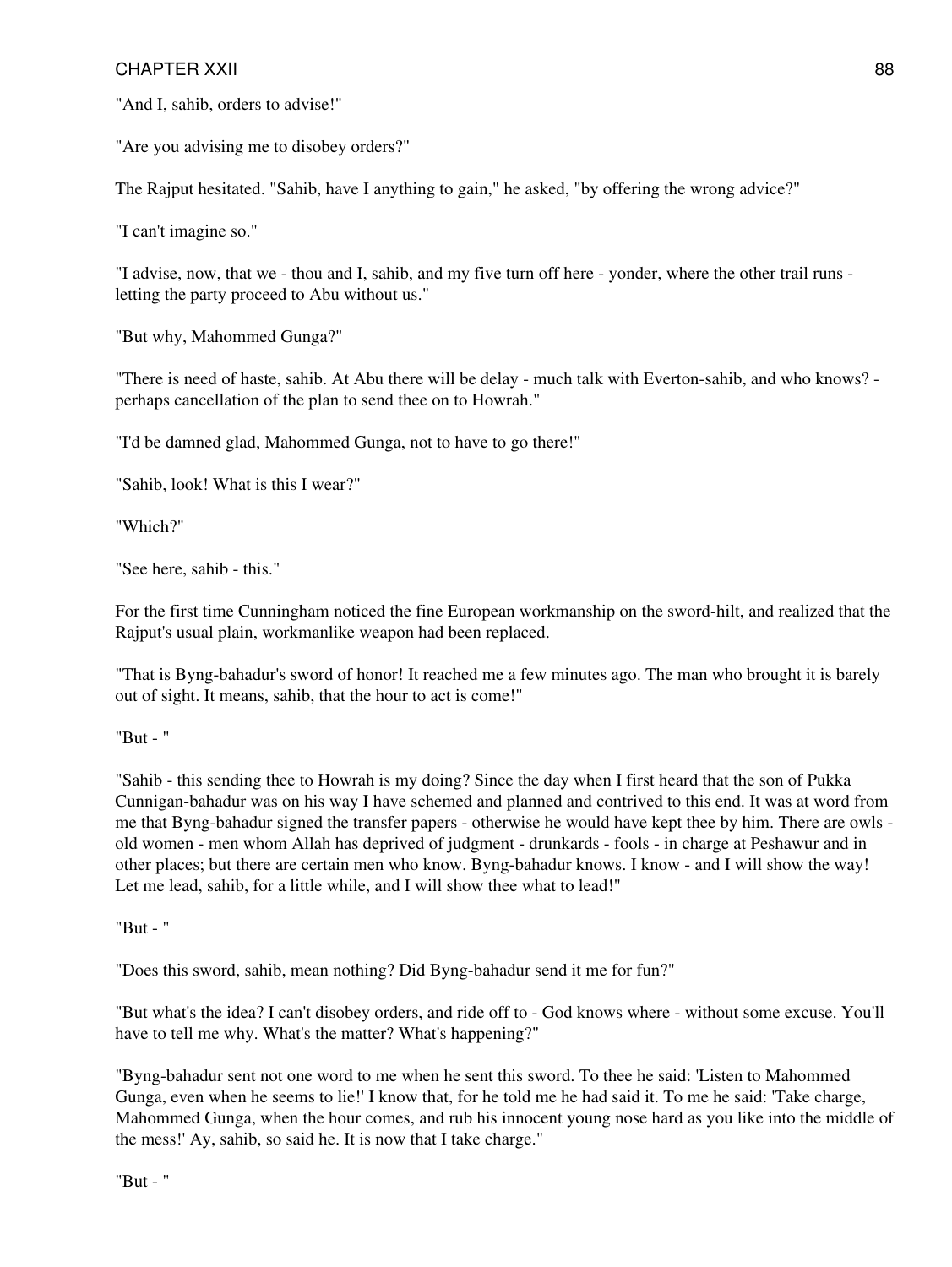"'But,' said the nylghau, and the wolf-pack had him! 'But,' said the tiger, and the trap door shut! 'But,' said the Hindoo, and a priest betrayed him! But - but - but - I never knew thy father make much use of that word!"

"Yes - but - I have my orders, Mahommed Gunga!"

"Sahib - this sword is a sword of honor - it stands for Byng-bahadur's honor. I have it in my keeping. Mine own honor is a matter somewhat dear to me, and I have kept it clean these many years. Now I ask to keep thine honor, too, awhile - making three men's honor. If I fail, then thou and I and Byng-bahadur all go down together in good company. If I fail not, then, sahib - Allah is contented when his honor stands!"

Cunningham drew rein and looked him in the eyes. Gray eyes met brown and neither flinched; each read what men of mettle only can read when they see it - the truth, the fearlessness, the thought they understand because it lives with them. Cunningham held out his hand.

Some thirty minutes later Cunningham, Mahommed Gunga, and the five, with a much-diminished mule-train bumping in their wake, were headed westward on a dry, hot trail, while the time-expired and convalescent escort plodded south. The escort carried word that Cunningham had heard of trouble to the west, and had turned off to investigate it.

# **CHAPTER XXIII**

Quoth little red jackal, famishing, "Lo, Yonder a priest and a soldier go; You can see farthest, and you ought to know, - Which shall I wander with, carrion crow?" The crow cawed back at him, "Ignorant beast! Soldiers get glory, but none of the feast; Soldiers work hardest, and snaffle the least. Take my advice on it - Follow the priest!"

IT was two hours after sunrise on the second day that followed Cunningham's desertion of his party when he and Mahommed Gunga first caught sight of a blue, baked rock rising sheer out of a fringe of green on the dazzling horizon. It was a freak of nature - a point pushed through the level crust of bone-dry earth, and left to glitter there alone.

"That is my cousin Alwa's place!" exclaimed Mahommed Gunga, and he seemed to draw a world of consolation from the fact.

The sight loosed his tongue at last; he rode by Cunningham, and deigned an explanation now, at least, of what had led to what might happen. He wasted little breath on prophecy, but he was eloquent in building up a basis from which Cunningham might draw his own deductions. They had ridden through the cool of the night in easy stages, and should have camped at dawn; but Mahommed Gunga had insisted that the tired animals could carry them for three hours longer.

"A soldier's horse must rest at the other end sahib," he had laughed. "Who knows that they have not sent from Abu to arrest both thee and me?" And he had not vouchsafed another word until, over the desert glare, his cousin's aerie had blazed out, beating back the molten sun-rays.

"It looks hotter than the horns of hell!" said Cunningham.

"The horns of hell, sahib, are what we leave behind us! They grow hot now! Thy countrymen - the men who hated thee so easily - heated them and sit now between them for their folly!"

"How d'you mean? 'Pon my soul and honor, Risaldar, you talk more riddles in five minutes than I ever heard before in all my life!"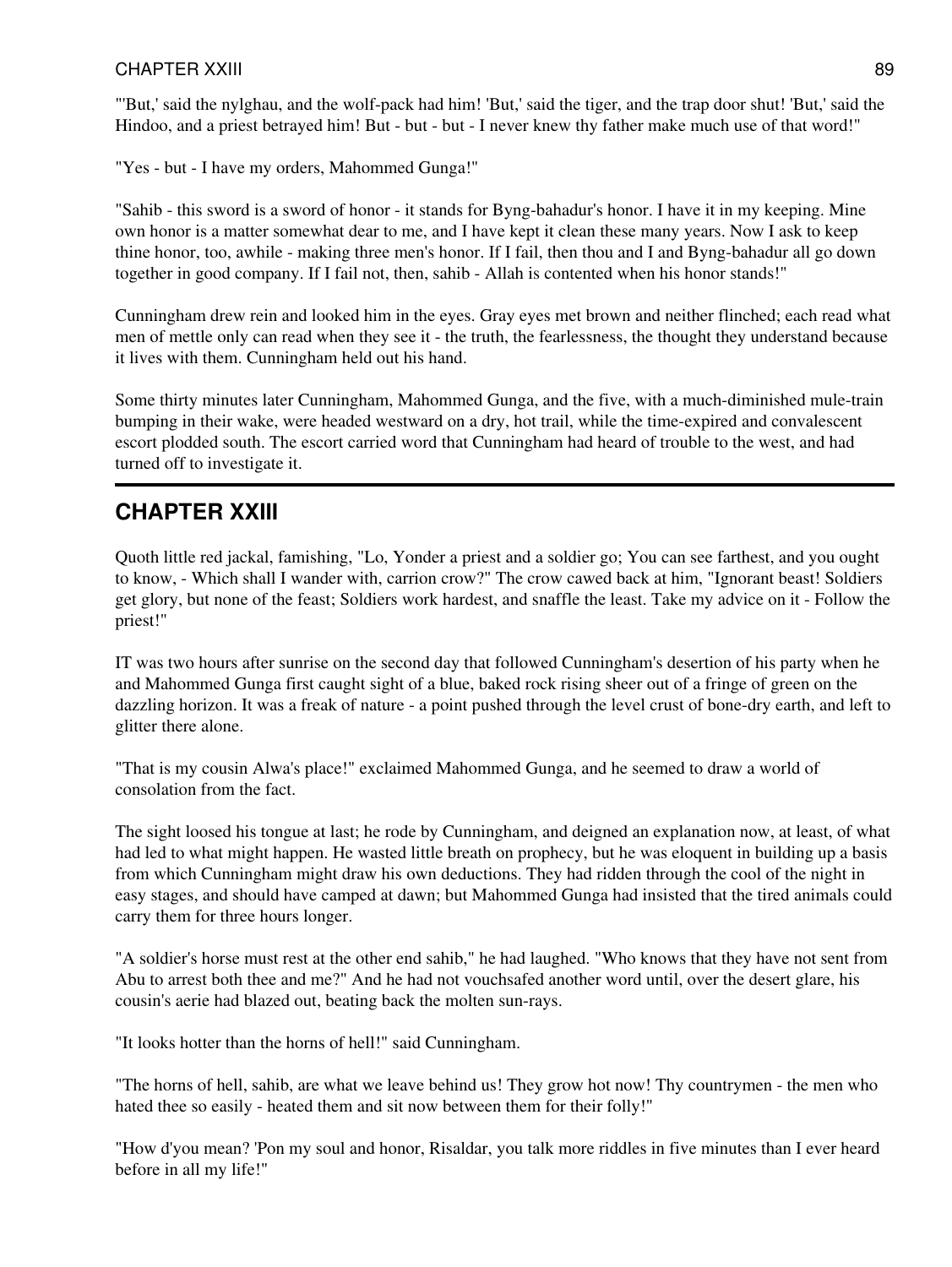"There be many riddles I have not told yet - riddles of which I do not know the answer. Read me this one. Why did the British Government annex the state of Oudh? All the best native soldiers came from Oudh, or nearly all. They were loyal once; but can a man be fairly asked to side against his own? If Oudh should rise in rebellion, what would the soldiers do?"

"Dunno, I'm sure," said Cunningham.

"Read me this one, then. By pacifying both Mohammedan and Hindoo and by letting both keep their religion, by sometimes playing one against the other and by being just, the British Government has become supreme from the Himalayas to the ocean. Can you tell me why they now issue cartridges for the new rifles that are soaked in the fat of cows and pigs, thus insulting both Mohammedan and Hindoo?"

"I didn't know it was so."

"Sahib, it is! These damned new cartridges and this new drill-sahib, I - I who am loyal to the marrow of my bones - would no more touch those cartridges - nor bite them, as the drill decrees - than I would betray thee! Pig's fat! Ugh!"

He spat with Mohammedan eloquence and wiped his lips on his tunic sleeve before resuming.

"Then, like a flint and steel, to light the train that they have laid, they loose these missionaries, in a swarm, from one end of India to the other. Why? What say one and all? Mohammedan and Hindoo both say it is a plot, first to make them lose their own religion by defilement, then to make Christians of them! Foolishness to talk thus? Nay! It was foolishness to act thus!

"Sahib, peace follows in the wake of soldiers, as we know. Time and time again the peace of India has been ripped asunder at the whim of priests! These padre people, preaching new damnation everywhere, are the flint and steel for the tinder of the cartridge fat!"

"I never knew you to croak before, Mahommed Gunga."

"Nor am I croaking. I am praising Allah, who has sent thee now to the place whence the wind will come to fan the hell flames that presently will burn. The wind will blow hot or cold - for or against the government according as you and I and certain others act when opportunity arrives! See yonder!"

They had been seen, evidently, for horsemen - looking like black ants on the desert - seemed to have crawled from the bowels of the living rock and were galloping in their direction.

"Friends?" asked Cunningham.

"Friends, indeed! But they have yet to discover whether we are friends. They set me thinking, sahib. Alwa is well known on this country-side and none dare raid his place; few would waste time trying. Therefore, it is all one to him who passes along this road; and he takes no trouble, as a rule, to send his men out in skirmishing order when a party comes in view. Why, then, does he trouble now?"

"Couldn't say. I don't know Alwa."

"I am thinking, sahib, that the cloud has burst at last! A blood-red cloud! Alwa is neither scare-monger nor robber; when he sends out armed men to inspect strangers on the sky-line, there is war! Sahib, I grow young again! Had people listened to me - had they called me anything but fool when I warned them - thou and I would have been cooped up now in Agra, or in Delhi, or Lucknow, or Peshawur! Now we are free of the plains of Rajputana - within a ride of fifty of my blood-relations, and they each within reach of others! Ho! I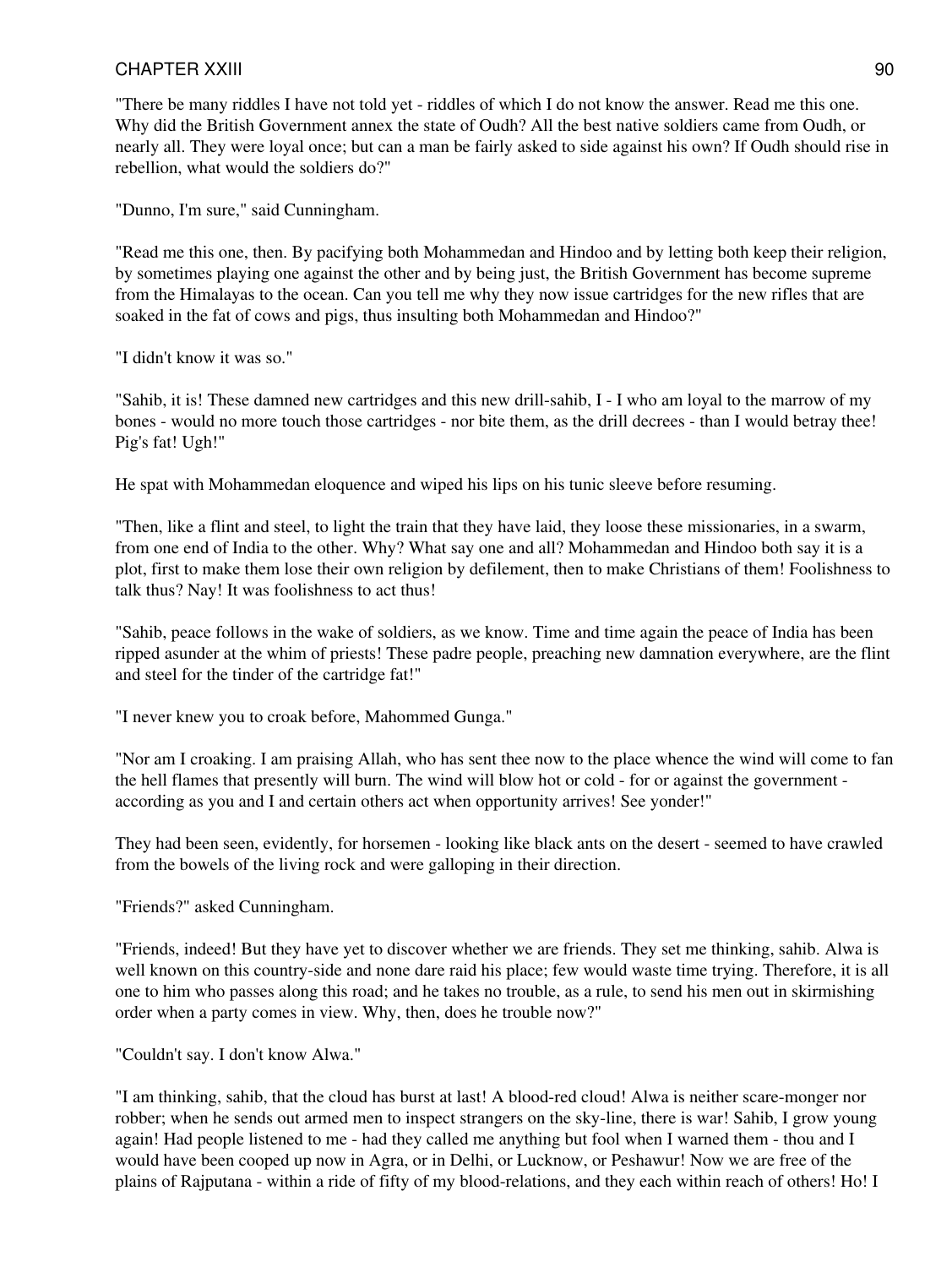can hear the thunder of a squadron at my back again! I am young, sahib - young! My old joints loosen! Allah send the cloud has burst at last - I bring to two thousand Rangars a new Cunnigan-bahadur! Thy father's son shall learn what Cunnigan-bahadur taught!"

He lapsed into silence, watching the advancing horsemen, who swooped down on them in an ever-closing fan formation. His tired horse sensed the thrill that tingled through its rider's veins, and pranced again, curving his neck and straining at the bit until Mahommed Gunga steadied him. The five behind - even the mule-drivers too - detected excitement in the air, and the little column closed in on its leaders. All eyes watched the neck-and-neck approach of Alwa's men, until Cunningham at last could see their turbans and make out that they were Rangars, not Hindoos. Then he and the Risaldar drew rein.

There were twenty who raced toward them, but no Alwa.

"It is as I thought!" declared Mahommed Gunga. "It is war, sahib! He has summoned men from his estates. As a rule, he can afford but ten men for that fort of his, and he would not send all his men to meet us - he has a garrison up yonder!"

Like blown dust-devils the twenty raced to them, and drew up thundering within a lance-length. A sword-armed Rangar with a little gold lace on his sleeve laughed loud as he saluted, greeting Mahommed Gunga first. The Risaldar accepted his salute with iron dignity.

"Forgive him, sahib! he whispered to Cunningham. "The jungli knows no better! He will learn whom to salute first when Alwa has said his say!"

But Cunningham was in no mood just then to stand on military ceremony or right of precedence. He was too excited, too inquisitive, too occupied with the necessity for keeping calm in the face of what most surely looked like the beginning of big happenings. These horsemen of Alwa's rode, and looked, and laughed like soldiers, new-stripped of the hobble ropes of peace, and their very seat in the untanned saddles - tight down, loose-swaying from the hips, and free - was confirmation of Mahommed Gunga's words.

They wheeled in a cloud and led the way, opening a little in the centre to let the clouds of sand their horses kicked up blow to the right and left of Cunningham and his men. Not a word was spoken - not a question asked or a piece of news exchanged - until the whole party halted at the foot of Alwa's fortress home - a great iron gate in front of them and garden land on either side - watered by the splashing streamlet from the heights above.

"Men of the house of Kachwaha have owned and held this place, sahib, since Allah made it!" whispered Mahommed Gunga. "Men say that Alwa has no right to it; they lie! His father's father won the dower-right!"

He was interrupted by the rising of the iron gate. It seemed solid, without even an eyehole in it. It was wide enough to let four horses under side by side, and for all its weight it rose as suddenly and evenly as though a giant's hand had lifted it. Immediately behind it, like an actor waiting for the stage-curtain to rise, Alwa bestrode his war-horse in the middle of a roadway. He saluted with drawn sabre, and this time Cunningham replied.

Almost instantly the man who had led the gallopers and had saluted Mahommed Gunga spurred his horse up close to Cunningham and whispered:

"Pardon, sahib! I did not know! Am I forgiven?"

"Yes," said Cunningham, remembering then that a Rajput, and a Rangar more particularly, thinks about points of etiquette before considering what to eat. Alwa growled out a welcome, rammed his sabre home, and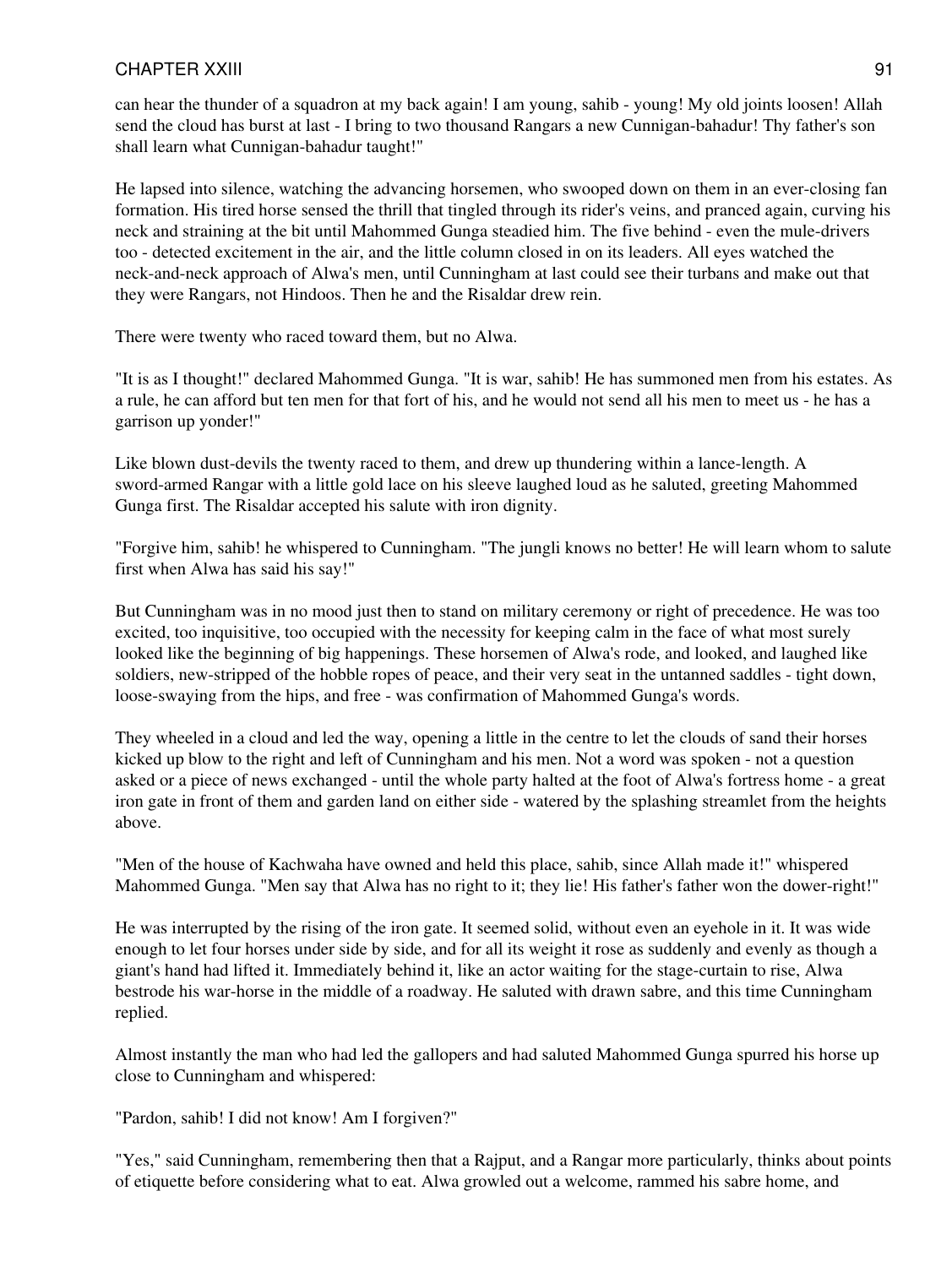wheeled without another word, showing the way at a walk - which was all a wild goat could have accomplished - up a winding road, hewn out of the solid mountain, that corkscrewed round and round upon itself until it gave onto the battlemented summit. There he dismounted, ordered his men to their quarters, and for the first time took notice of his cousin.

"I have thy missionary and his daughter, three horses for thee, and thy man," he smiled.

"Did Ali Partab bring them?"

"Nay. It was I brought Ali Partab and the rest! My promise is redeemed!"

Mahommed Gunga thrust his sword-hilt out and smiled back at him. "I present Raff-Cunnigan-sahib - son of Pukka-Cunnigan-bahadur!" he announced.

Alwa drew himself up to his full height and eyed young Cunningham as a buyer eyes a war-horse, inch by inch. The youngster, who had long since learned to actually revel in the weird sensation of a hundred pairs of eyes all fixed on him at once, felt this one man's gaze go over him as though he were being probed. He thanked his God he had no fat to be detected, and that his legs were straight, and that his tunic fitted him!

"Salaam, bahadur," said Alwa slowly. "I knew thy father. So - thou - art - his - son. Welcome. There is room here always for a guest. I have other guests with whom you might care to speak. I will have a room made ready. Have I leave to ask questions of my cousin here?"

Cunningham bowed in recognition of his courtesy, and walked away to a point whence he could look from the beetling parapet away and away across desert that shone hot and hazy-rimmed on every side. If this were a man on whom he must depend for following - if any of all the more than hints dropped by the risaldar were true - it seemed to him that his reception was a little too chilly to be hopeful.

After a minute or two he turned his eyes away from the dazzling plain below and faced about to inspect the paved courtyard. Round it, on three sides of a parallelogram, there ran a beautifully designed and wonderfully worked-out veranda-fronted building, broken here and there by cobbled passages that evidently led to other buildings on the far edge of the rock. In the centre, covered by a roof like a temple-dome in miniature, was the ice-cold spring, whose existence made the fort tenable. Under the veranda, on a long, low lounge, was a sight that arrested his attention - held him spell-bound - drew him, tingling in a way he could not have explained drew him - drew him, slow-footed, awkward, red - across the courtyard.

He heard Mahommed Gunga swear aloud; he recognized the wording of the belly-growled Rangar oath; but it did not occur to him that what he saw - what was drawing him - could be connected with it. He looked straight ahead and walked ahead - reached the edge of the veranda - took his helmet off - and stood still, feeling like an idiot, with the sun full on his head.

"I'd advise you to step into the shade," said a voice that laughed more sweetly than the chuckling spring. "I don't know who you are, but I'm more glad to see you than I ever was in my life to see anybody. I can't get up, because I'm too stiff; the ride to here from Howrah City all but killed me, and I'm only here still because I couldn't ride another yard. My father will be out in a moment. He's half-dead too."

"My name is Cunningham."

"I'm Miss McClean. My father was a missionary in Howrah."

She nodded to a chair beside her, and Cunningham took it, feeling awkward, as men of his type usually do when they meet a woman in a strange place.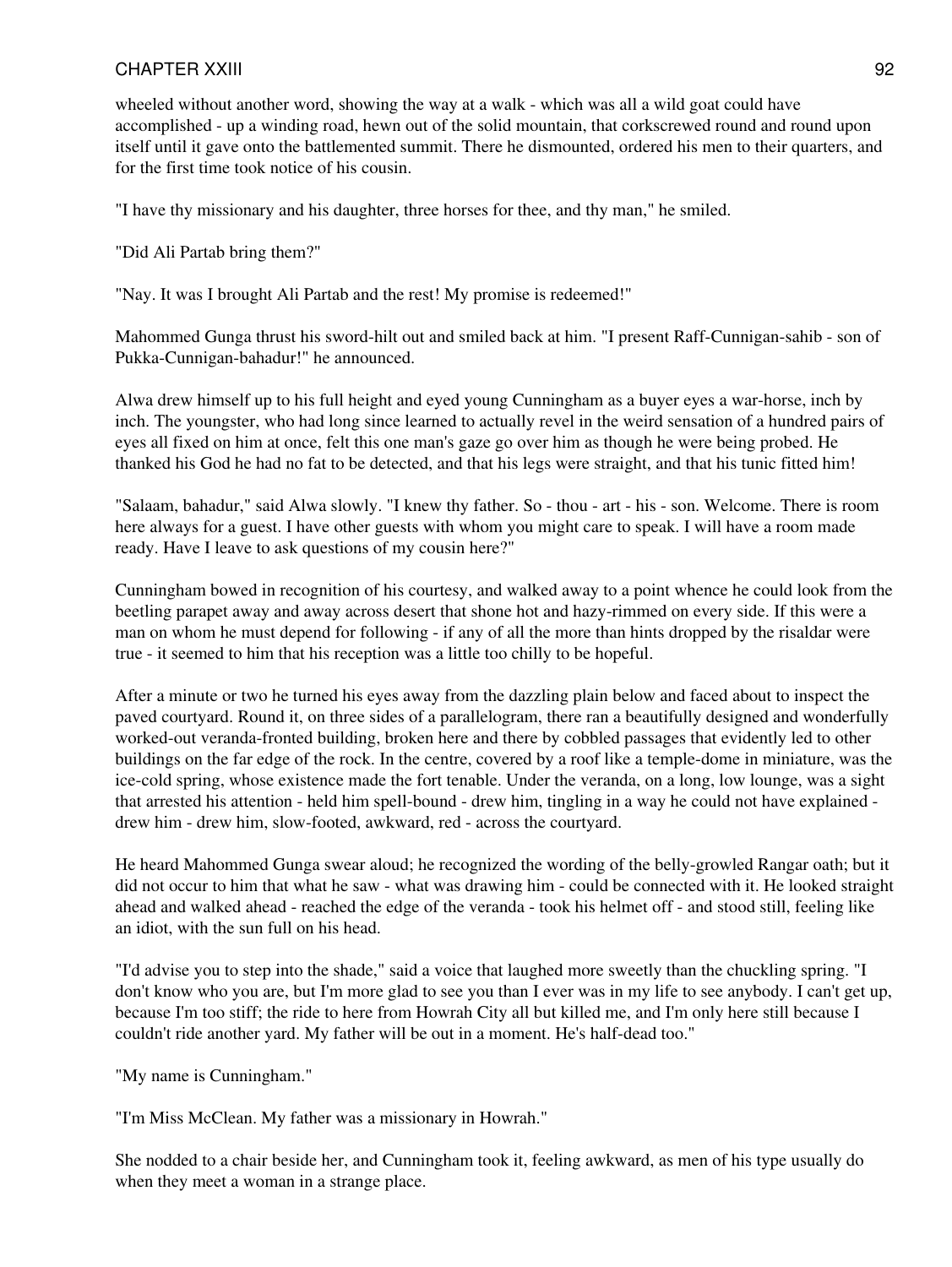"How in the world did you get in?" she asked him. "It's two days now since the Alwa-sahib told us that the whole country is in rebellion. How is it that you managed to reach here? According to Alwa, no white man's life is safe in the open, and he only told me today that he wouldn't let me go away even if I were well enough to ride."

"First I've heard of rebellion!" said Cunningham aghast at the notion of hearing news like that a second hand, and from a woman.

"Hasn't Alwa told you?"

"He hasn't had time to, yet."

"Then, you'd better ask him. If what he say is true - and I think he tells the truth - the natives mean to kill us all, or drive us out of India. Of course they can't do it, but they mean to try. He has been more than kind more than hospitable - more than chivalrous. Just because he gave his word to another Rangar, he risked his life about a dozen times to get my father and me and Ali Partab out of Howrah. But, I don't think he quite liked doing it - and - this is in confidence - if I were asked - and speaking just from intuition - I should say he is in sympathy with the rebellion!"

"How long have you been here?" asked Cunningham.

"Several days - ten, I think. It seemed strange at first and rather awful to be lodged on a rock like this in a section of a Rangar's harem! Yes, there are several women here behind the scenes, but I only see the waiting-women. I've forgotten time; the news about rebellion seems too awful to leave room for any other thought."

"Who was the Rangar to whom Aliva gave his word? Not Mahommed Gunga, by any chance?"

"Yes, Mahommed Gunga."

"Well, I'm - !" Cunningham clipped off the participle just in time. "There is something, then, in the talk about rebellion! That man's been talking in riddles to me ever since I came to India, and it looks as though he knew long in advance."

He was about to cross-examine Miss McClean rigorously, even at the risk of seeming either rude or else frightened; but before his lips could frame another question he caught sight of Mahommed Gunga making signals to him. He affected to ignore the signals. He objected to being kept in the dark so utterly, and wished to find out a little for himself before listening to what the Rangars had to say. But Mahommed Gunga started over to him.

He could not hear the remark Mahommed Gunga made to Alwa over his shoulder as he came.

"Had I remembered there was a woman of his own race here, I would have plunged him straight into the fighting! Now there will be the devil first to pay!"

"He has decision in at least one thing!" grinned Alwa.

"Something that I think thou lackest, cousin!" came the hot retort.

Alwa turned his back with a shake of his head and a thin-lipped smile - then disappeared through a green door in the side of what seemed like solid rock. A moment later Mahommed Gunga stood near Cunningham, saluting.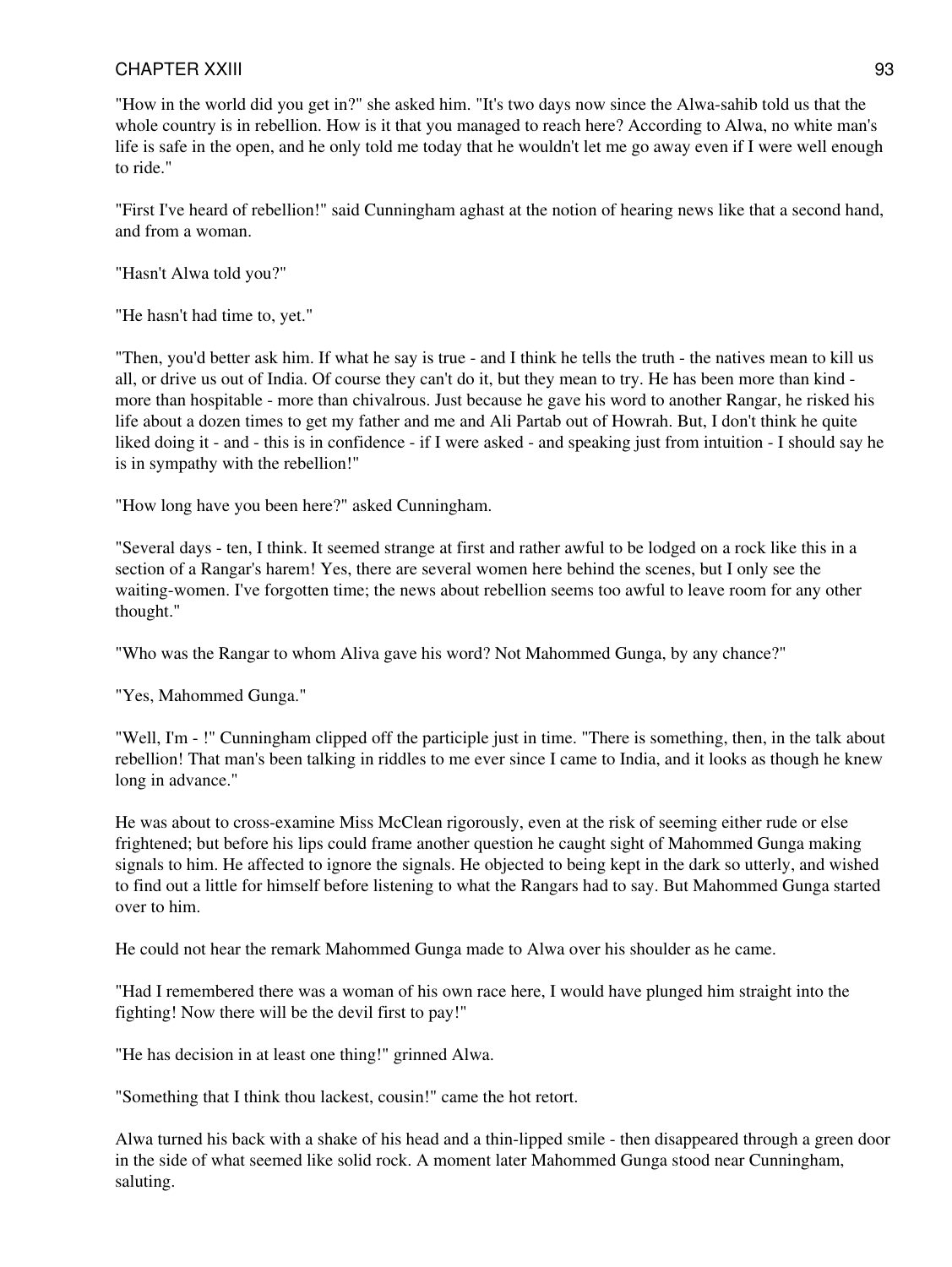"We ask the favor of a consultation, sahib."

Cunningham rose, a shade regretfully, and followed into the rock-walled cavern into which Alwa had preceded them. It was nearly square - a hollow bubble in the age-old lava - axe-trimmed many hundred years ago. What light there was came in through three long slits that gave an archer's view of the plain and of the zigzag roadway from the iron gate below. It was cool, for the rock roof was fifty or more feet thick, and the silence of it seemed like the nestling-place of peace.

They sat down on wooden benches round the walls, with their soldier legs stretched out in front of them. Alwa broke silence first, and it was of anything but peace he spoke.

"Now - now, let us see whose throats we are to slit!" he started cheerfully.

# **CHAPTER XXIV**

Achilles had a tender spot That even guarding gods forgot, When clothing him in armor; And I have proved this charge o' mine For fear, and sloth, and vice, and wine, But clear forgot the charmer!

THE Alwa-sahib knew more English than he was willing to admit. In the first place, he had the perfectly natural dislike of committing his thoughts to any language other than his own when anything serious was the subject of discussion; in the second place, he had little of Mahommed Gunga's last-ditch loyalty. Not that Alwa could be disloyal; he had not got it in him; but as yet he had seen no good reason for pledging himself and his to the British cause.

So for more than ten minutes he chose to sit in apparent dudgeon, his hands folded in front of him on the hilt of his tremendous sabre, growling out a monologue in his own language for Mahommed Gunga's benefit. Then Mahommed Gunga silenced him with an uplifted hand, and turned to translate to Cunningham.

"It would seem, sahib, that even while we rode to Abu the rebellion was already raging! It burst suddenly. They have mutinied at Berhampur, and slain their officers. Likewise at Meerut, and at all the places in between. At Kohat, in this province they have slain every white man, woman, and child, and also at Arjpur and Sohlat. The rebels are hurrying to Delhi, where they have proclaimed new rule, under the descendants of the old-time kings. Word of all this came before dawn today, by a messenger from Maharajah Howrah to my cousin here. My cousin stands pledged to uphold Howrah on his throne; Howrah is against the British; Jaimihr, his brother, is in arms against Howrah."

"Why did the Alwa-sahib pledge himself to Howrah's cause?"

Mahommed Gunga - who knew quite well - saw fit to translate the question. With a little sign of irritation Alwa growled his answer.

"He says, sahib, that for the safety of two Christian missionaries, for whom he has no esteem at all, he was forced to swear allegiance to a Hindoo whom he esteems even less. He says that his word is given!"

"Does he mean that he would like me and the missionaries to leave his home at once - do we embarrass him?"

Again Mahommed Gunga - this time with a grin - saw fit to ask before he answered.

"He says, 'God forbid,' sahib; 'a guest is guest!'"

Cunningham reflected for a moment, then leaned forward.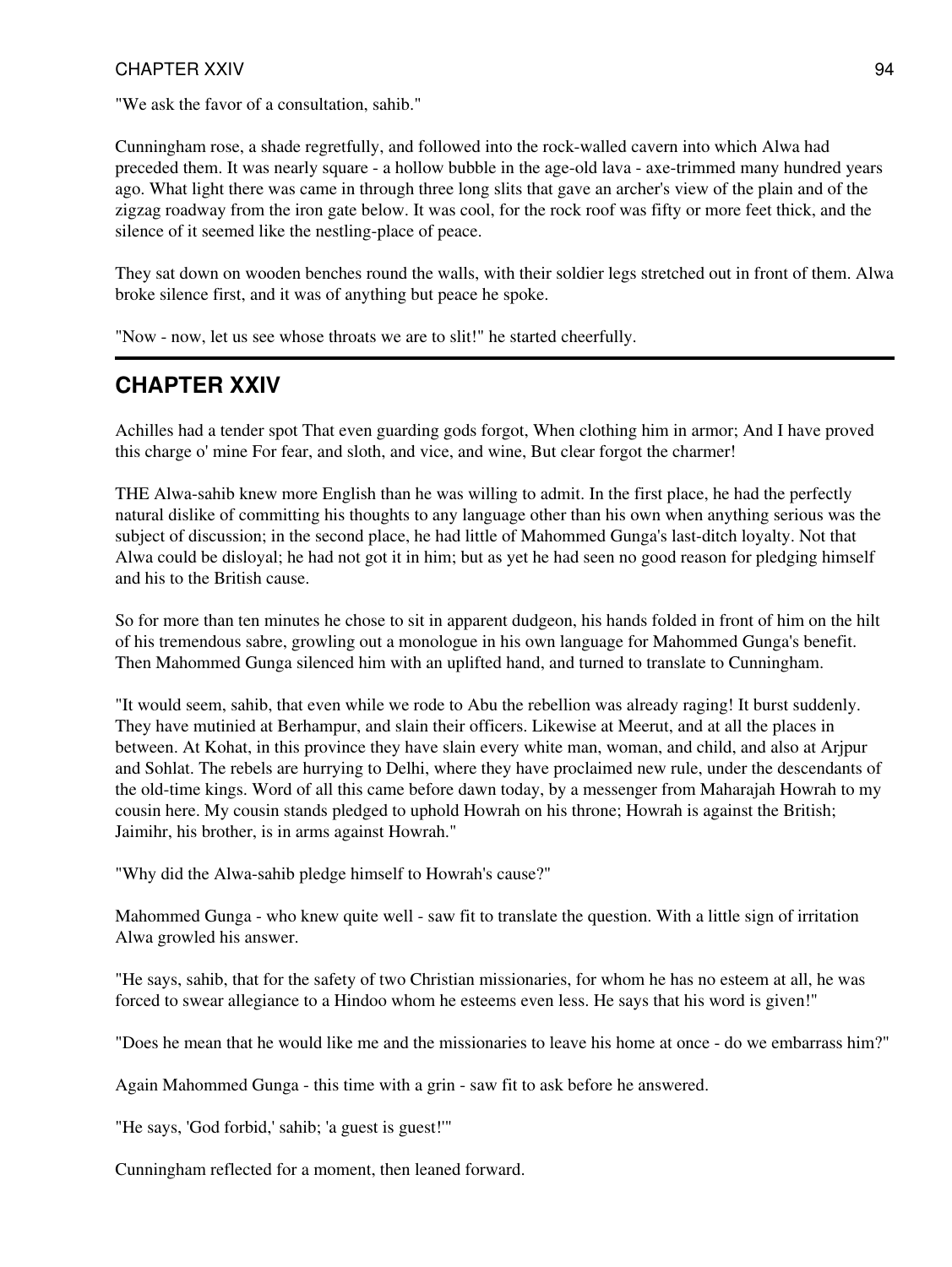"Tell him this!" he said slowly. "I am glad to be his guest, but, if this story of rebellion is true - "

"It is true, sahib! More than true! There is much more to be told!"

"Then, I can only accept his hospitality as the representative of my government! I stay here officially, or not at all. It is for him to answer!"

"Now, Allah be praised!" swore Mahommed Gunga. "I knew we had a man! That is well said, sahib!"

"The son of Cunnigan-bahadur is welcome here on any terms at all!" growled Alwa when Mahommed Gunga had translated. "All the rebels in all India, all trying at once, would fail to take this fort of mine, had I a larger garrison. But what Rangar on this countryside will risk his life and estates on behalf of a cause that is already lost? If they come to hold my fort for me, the rebels will burn their houses. The British Raj is doomed. We Rangars have to play for our own stake!"

Then Mahommed Gunga rose and paced the floor like a man in armor, tugging at his beard and kicking at his scabbard each time that he turned at either end.

"What Rangar in this province would have had one yard of land to his name but for this man's father?" he demanded. "In his day we fought, all of us, for what was right! We threw our weight behind him when he led, letting everything except obedience go where the devil wanted it! What came of that? Good tithes, good report, good feeling, peace!"

"And then, the zemindary laws!" growled Alwa. "Then the laws that took away from us full two-thirds of our revenue!"

"We had had no revenue, except for Cunnigan-bahadur!"

It dawned on Cunningham exactly why and how he came to be there! He understood now that Mahommed Gunga had told nothing less than truth when he declared it had been through his scheming, and no other man's, that he - Cunningham - whose sole thought was to be a soldier, had been relegated to oblivion and politics! He understood why Byng had signed the transfer, and he knew - knew - knew - deep down inside him that his chance had come!

"It seems that another Cunningham is to have the honor of preserving Rangars' titles for them," he smiled. "How many horsemen could the Alwa-sahib raise?"

"That would depend!" Alwa was in no mood to commit himself.

"At the most - at a pinch - in case of direst need, and for a cause that all agreed on?"

"Two thousand."

"Horsed and armed?"

"And ready!"

"And you, Alwa-sahib - are you pledged to fight against the British?"

"Not in so many words. I swore to uphold Howrah on his throne. He is against the British."

"You swore to help smash his brother, Jaimihr?"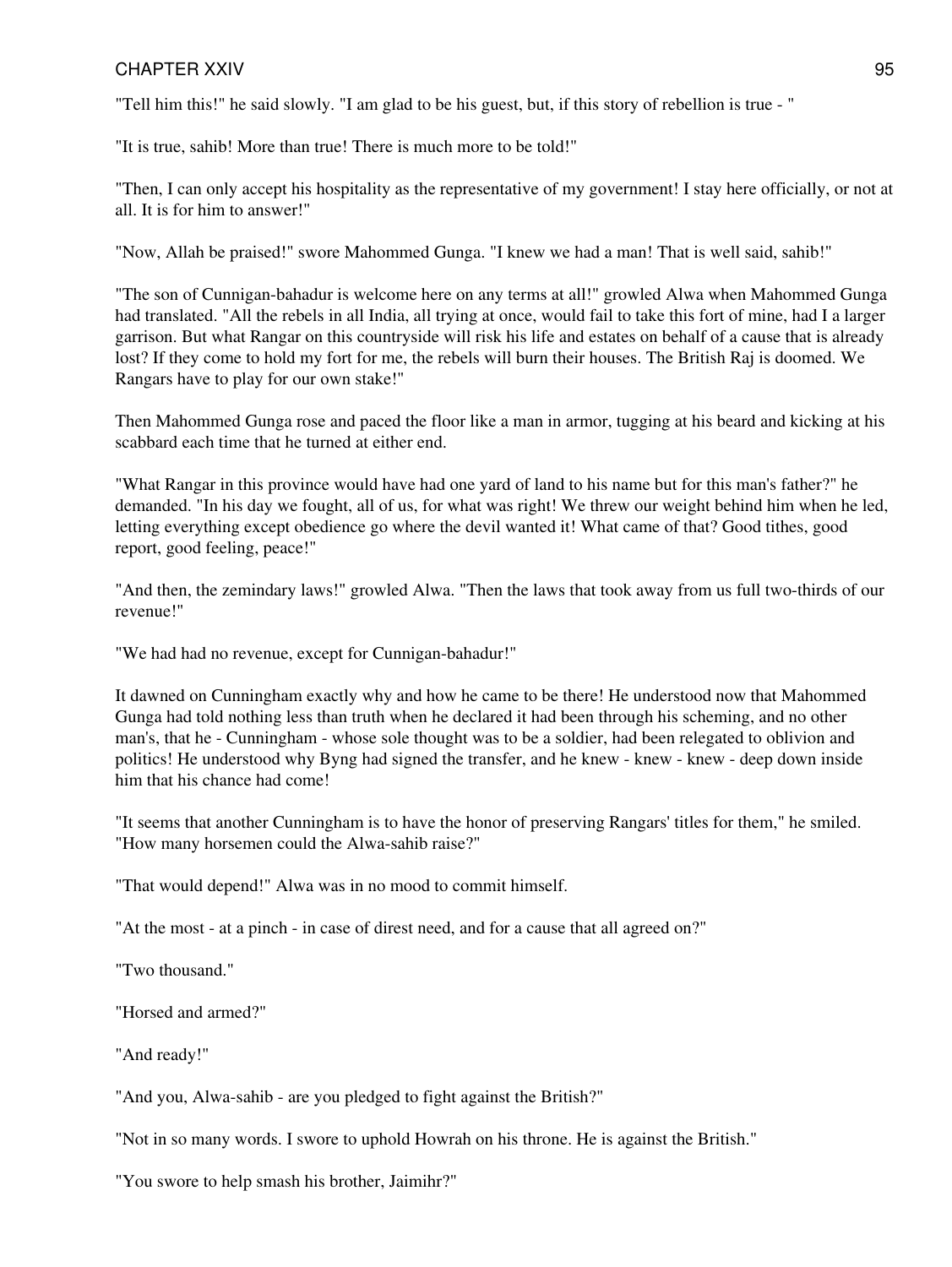"If I were needed."

"And Jaimihr too is against the British?"

"Jaimihr is for Jaimihr, and has a personal affair with me!"

"I must think, said Cunningham, getting up. "I can think better alone. D'you mind if I go outside for a while, and come back later to tell you what I think?"

Alwa arose and held the door open for him - stood and watched him cross the courtyard - then turned and laughed at Mahommed Gunga.

"Straight over to the woman!" he grinned. "This leader of thine seems in leading-strings himself already!"

Mahommed Gunga cursed, and cursed again as his own eyes confirmed what Alwa said.

"I tried him all the ways there are, except that one way!" he declared. "May Allah forgive my oversight! I should have got him well entangled with a woman before he reached Peshawur! He should have been heart-broken by this time - rightly, he should have been desperate with unrequited love! Byng-bahadur could have managed it! Byng-bahadur would have managed it, had I thought to advise him!"

He stood, looking over very gloomily at Cunningham, making a dozen wild plans for getting rid of Miss McClean - by no means forgetting poison - and the height of Alwa's aerie from the plain below! He would have been considerably calmer, could he have heard what Cunningham and Miss McClean were saying.

The missionary was with her now - ill and exhausted from the combined effects of excitement, horror, and the unaccustomed ride across the desert - most anxious for his daughter - worried, to the verge of desperation, by the ghastly news of the rebellion.

"Mr. Cunningham, I hope you are the forerunner of a British force?" he hazarded.

But Cunningham was too intent on cross-examination to waste time on giving any information.

"I want you to tell me, quite quietly and without hurry, all you can about Howrah," he said, sitting close to Miss McClean. "I want you to understand that I am the sole representative of my government in the whole district, and that whatever can be done depends very largely on what information I can get. I have been talking to the Alwa-sahib, but he seems too obsessed with his own predicament to be able to make things quite clear. Now, go ahead and tell me what you know about conditions in the city. Remember, you are under orders! Try and consider yourself a scout, reporting information to your officer. Tell me every single thing, however unimportant."

On the far side of the courtyard Alwa and Mahommed Gunga had gone to lean over the parapet and watch something that seemed to interest both of them intently. There were twenty or more men, lined round the ramparts on the lookout, and they all too seemed spellbound, but Cunningham was too engrossed in Miss McClean's story of the happenings in Howrah City to take notice. Now and then her father would help her out with an interjected comment; occasionally Cunningham would stop her with a question, or would ask her to repeat some item; but, for more than an hour she spun a clear-strung narrative that left very little to imagination and included practically all there was to know.

"Do you think," asked Cunningham "that this brute Jaimihr really wants to make you Maharanee?"

"I couldn't say," she shuddered. "You know, there have been several instances of European women having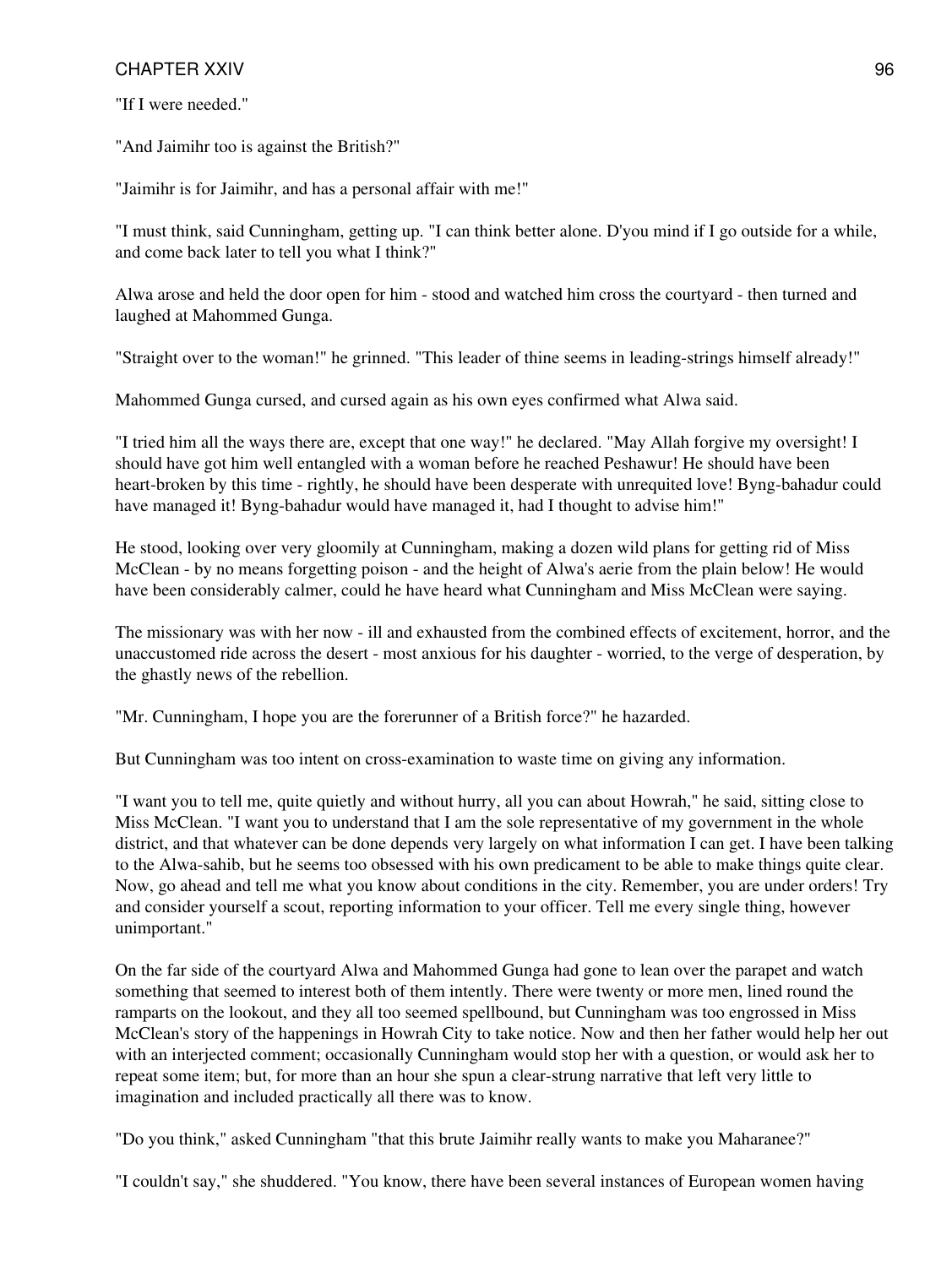practically sold themselves to native princes; there have been stories - I have heard them - of English women marrying Rajahs, and regretting it. There is no reason why he should not be in earnest, and he certainly seemed to be."

"And this treasure? Of course, I have heard tales about it, but I thought they were just tales."

"That treasure is really there, and its amount must be fabulous. I have been told that there are jewels there which would bring a Rajah's ransom, and gold enough to offset the taxes of the whole of India for a year or two. I've no doubt the stories are exaggerated, but the treasure is real enough, and big enough to make the throne worth fighting for. Jaimihr counts on being able to break the power of the priests and broach the treasure."

"And Jaimihr is - er - in love with you!"

"He tried very hard to prove it, in his own objectionable way!"

"And Jaimihr wants the throne - and Howrah wants to send a force against the British, but dare not move because of Jaimihr - I have Mahommed Gunga and five or six men to depend on - the Rangars are sitting on the fence - and the government has its hands full! The lookout's bright! I think I see the way through.!"

"You are forgetting me." The missionary spread his broad stooped shoulders." I am a missionary first, but next to that I have my country's cause more at heart than anything. I place myself under your orders, Mr. Cunningham."

"I too, said Miss McClean. She was looking at him keenly as he gazed away into nothing through slightly narrowed eyes. Vaguely, his attitude reminded her of a picture she had once seen of the Duke of Wellington; there was the same mastery, the same far vision, the same poise of self-contained power. His nose was not like the Iron Duke's, for young Cunningham's had rather more tolerance in its outline and less of Roman overbearing; but the eyes, and the mouth, and the angle of the jaw were so like Wellesley's as to force a smile. "A woman isn't likely to be much use in a case like this - but, one never knows. My country comes first."

"Thanks," he answered quietly. And as he turned his head to flash one glance at each of them, she recognized what Mahommed Gunga had gloated over from the first - the grim decision, that will sacrifice all - take full responsibility - and use all means available for the one unflinching purpose of the game in hand. She knew that minute, and her father knew, that if she could be used - in any way at all - he would make use of her.

"Go ahead!" she nodded. "I'll obey!"

"And I will not prevent!" said Duncan McClean, smiling and straightening his spectacles.

Cunningham left them and walked over to the parapet, where the whole garrison was bending excitedly now above the battlement. There were more than forty men, most of them clustered near Alwa and Mahommed Gunga. Mahommed Gunga was busy counting.

"Eight hundred!" he exclaimed, as Cunningham drew near.

"Eight hundred what, Mahommed Gunga? Come and see, sahib."

Cunningham leaned over, and beheld a mounted column, trailing along the desert road in wonderfully good formation.

"Where are they from?" he asked.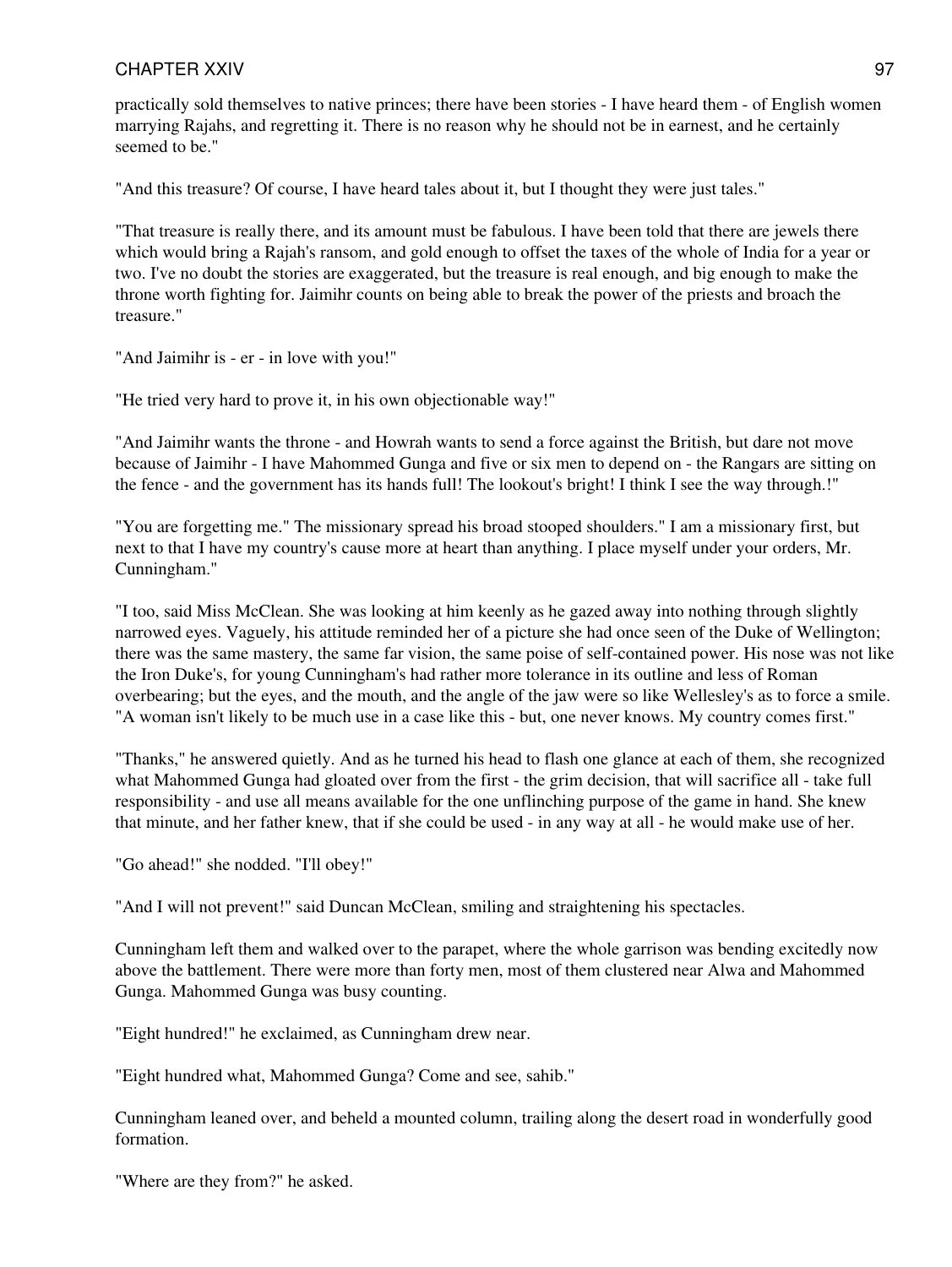"Jaimihr's men, from Howrah!"

"That means," growled Alwa, "that the Hindoo pig Jaimihr has more than half the city at his back. He has left behind ten men for every one he brings with him - sufficient to hold Howrah in check. Otherwise he would never have dared come here. He hopes to settle his little private quarrel with me first, before dealing with his brother! Who told him, I wonder, that I was pledged to Howrah?"

"He reckons he has caught thee napping in this fort of thine!" laughed Mahommed Gunga. "He means to bottle up the Rangars' leader, and so checkmate all of them!"

The eight hundred horsemen on the plain below rode carelessly through Alwa's gardens, leaving trampled confusion in their wake, and lined up - with Jaimihr at their head - immediately before the great iron gate. A moment later four men rode closer and hammered on it with their lance-ends.

"Go down and speak to them!" commanded Alwa, and a man dropped down the zigzag roadway like a goat, taking short cuts from level to level, until he stood on a pinnacle of rock that overhung the gate. Ten minutes later he returned, breathing hard with the effort of his climb.

"Jaimihr demands the missionaries - particularly the Miss-sahib - also quarters and food!" he reported.

"Quarters and food he shall have!" swore Alwa, looking down at the Prince who sat his charger in the centre of the roadway." "Did he deign a threat?"

"He said that in fifteen minutes he will burst the gate in, unless he is first admitted!"

Duncan McClean walked over, limping painfully, and peered over the precipice.

"Unfriendly?" he asked, and Mahommed Gunga heard him.

"Thy friend Jaimihr, sahib! His teeth are all but visible from here!"

"And - ?"

"He demands admittance - also thee and thy daughter!"

"And - ?"

"Sahib - art thou a priest?"

"I am."

"One, then, who prays?"

"Yes."

"For dead men, ever? For the dying?"

"Certainly."

"Aloud?"

"On occasion, yes."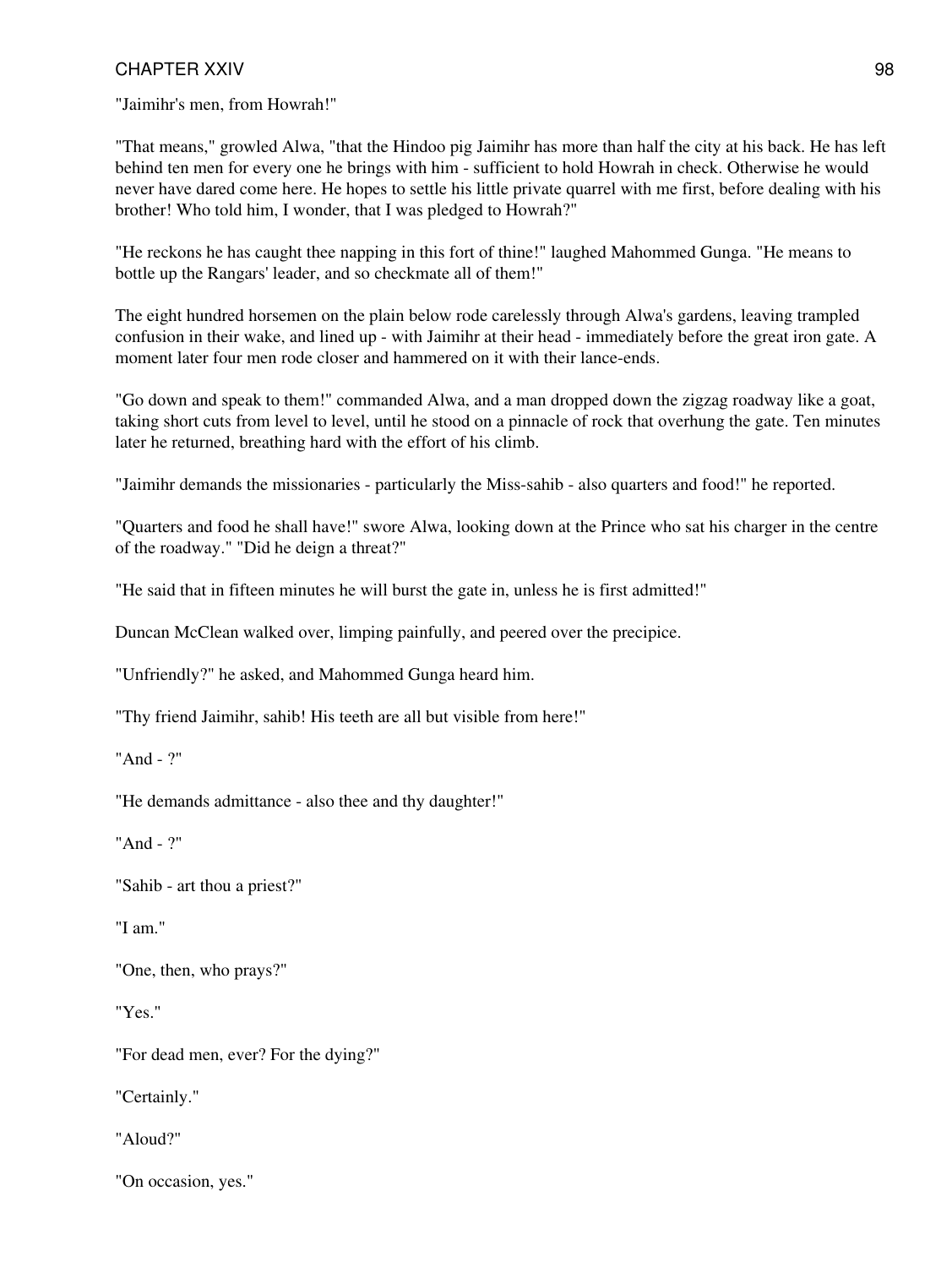"Then pray now! There will be many dead and dying on the plain below in less than fifteen minutes! Hindoos, for all I know, would benefit by prayer. They have too many gods, and their gods are too busy fighting for ascendancy to listen. Pray thou, a little!"

There came a long shout from the plain, and Alwa sent a man again to listen. He came back with a message that Jaimihr granted amnesty to all who would surrender, and that he would be pleased to accept Alwa's allegiance if offered to him.

"I will offer the braggart something in the way of board and lodging that will astonish him!" growled Alwa. "Eight men to horse! The first eight! That will do! Back to the battlement, the rest of you!"

They had raced for the right to loose themselves against eight hundred!

## **CHAPTER XXV**

OH, duck and run - the hornets come! Oh, jungli! Clear the way! The nest's ahum - the hornets come! The sharp-stinged, harp-winged hornets come! Nay, jungli! When the hornets come, It isn't well to stay!

ALWA ordered ten men down into the bowels of the rock itself, where great wheels with a chain attached to them were forced round to lift the gate. Next he stationed a signaller with a cord in either hand, above the parapet, to notify the men below exactly when to set the simple machinery in motion. His eight clattered out from the stables on the far side of the rock, and his own charger was brought to him, saddled.

Then, in a second, it was evident why Raputs do not rule in Rajputana.

"I ride too with my men!" declared Mahommed Gunga.

"Nay! This is my affair - my private quarrel with Jaimihr!"

Mahommed Gunga turned to Ali Partab, who had been a shadow to him ever since he came.

"Turn out my five, and bring my charger!" he commanded.

"No, I say!" Alwa had his hand already on his sabre hilt. "There is room for eight and no more. Four following four abreast, and one ahead to lead them. I and my men know how to do this. I and my men have a personal dispute with Jaimihr. Stay thou here!"

Mahommed Gunga's five and Ali Partab came clattering out so fast as to lead to the suspicion that their horses had been already saddled. Mahommed Gunga mounted.

"Lead on, cousin!" he exclaimed. "I will follow thy lead, but I come!"

Then Alwa did what a native nearly always will do. He turned to a man not of his own race, whom he believed he could trust to be impartial.

"Sahib - have I no rights in my own house?"

"Certainly you have," said Cunningham, who was wondering more than anything what weird, wild trick these horsemen meant to play. No man in his senses would have dared to ride a horse at more than foot-pace down the path. Was there another path? he wondered. At least, if eight men were about to charge into eight hundred, it would be best to keep his good friend Mahommed Gunga out of it, he decided.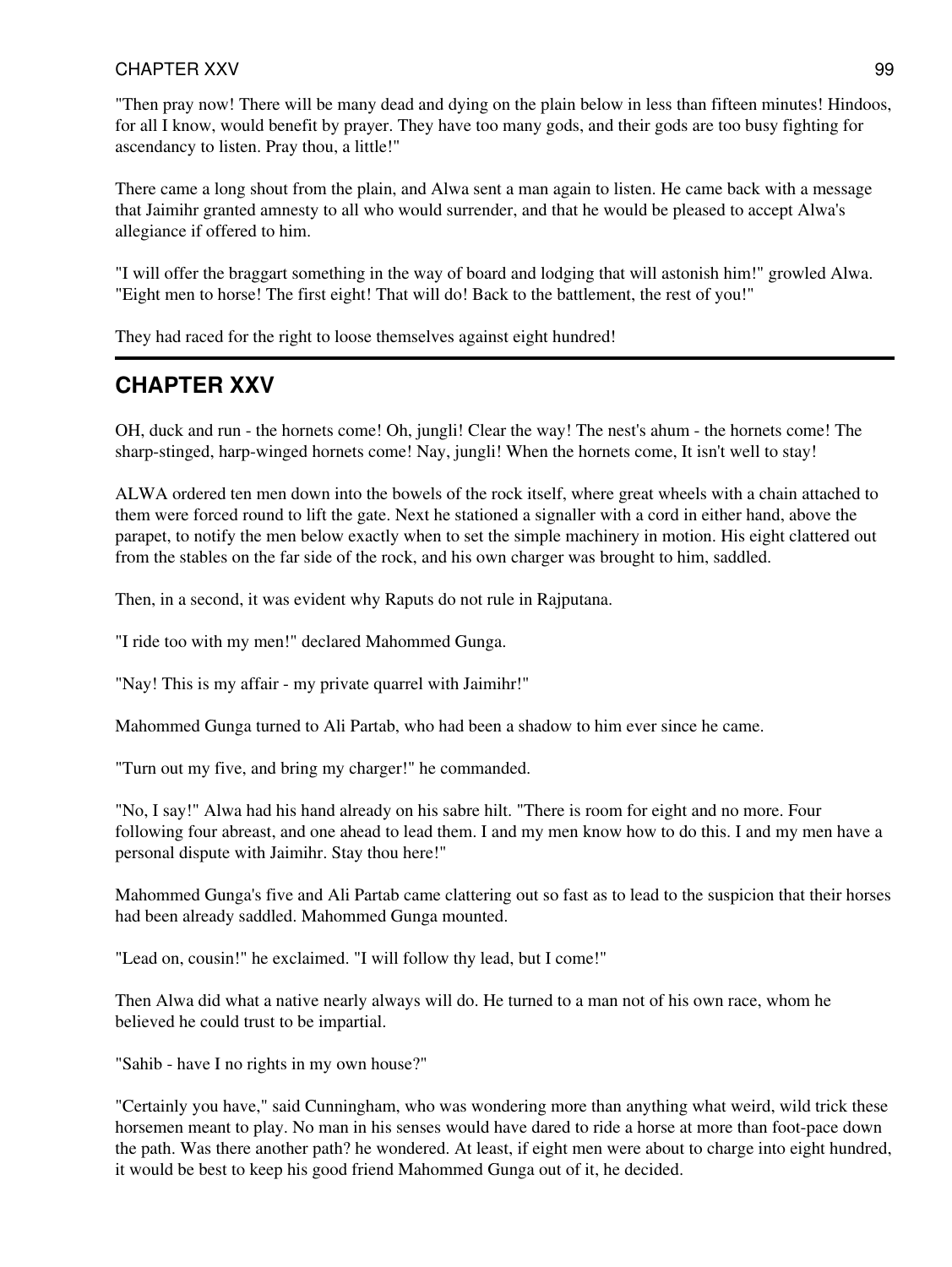## CHAPTER XXV and the contract of the contract of the contract of the contract of the contract of the contract of the contract of the contract of the contract of the contract of the contract of the contract of the contract o

"Risaldar!" The veteran was always most amenable to reason when addressed by his military title. "Who of us two is senior - thou or I?"

"By Allah, not I, sahib! I am thy servant!"

"I accept your service, and I order you to stay with your men up here with me!"

Mahommed Gunga saluted and dismounted, and his six followed suit, looking as disappointed as children just deprived of a vacation. Alwa wheeled his horse in front of Cunningham and saluted too.

"For that service, sahib, I am thy friend!" he muttered. "That was right and reasonable, and a judgement quickly given! Thy friend, bahadur!" He spoke low on purpose, but Mahommed Gunga heard him, caught Cunningham's eye, and grinned. He saw a way to save his face, at all events.

"That was a trick well turned, sahib!" he whispered, as Alwa moved away. "Alwa will listen in future when Cunnigan-bahadur speaks!"

"Go down and tell Jaimihr that I come in person!" ordered Alwa, and the man dropped down the cliff side for the third time; they could hear his voice, high-pitched, resounding off the rock, and they caught a faint murmur of the answer. Below, Jaimihr could be seen waiting patiently, checking his restive war-horse with a long-cheeked bit, and waiting, ready to ride under the gate the moment it was opened. Rosemary McClean came over; she and Cunningham and the missionary leaned together over the battlement and watched.

"We might do some execution with rifles from here," Cunningham suggested; "I believe I'll send for mine." But Mahommed Gunga overheard him.

"Nay, sahib! No shooting will be necessary. Watch!"

There was a clatter of hoofs, and they all looked up in time to see the tails of the last four chargers disappearing round the corner, downward. They had gone - full pelt - down a path that a man might hesitate to take! From where they stood, there was an archer's view of every inch of the only rock-hewn road that led from the gate to the summit of the cliff; an enemy who had burst the gate in would have had to climb in the teeth of a searching hail of missiles, with little chance of shooting back.

They could see the gate itself, and Jaimihr on the other side. And, swooping - shooting - sliding down the trail like a storm-loosed avalanche, they could see the nine go, led by Alwa. No living creature could have looked away!

Below, entirely unconscious of the coming shock, the mounted sepoys waited behind Jaimihr in four long, straight lines. Jaimihr himself, with a heavy-hilted cimeter held upward at the "carry," was about four charger lengths beyond the iron screen, ready to spur through. Close by him were a dozen, waiting to ram a big beam in and hold up the gate when it had opened. And, full-tilt down the gorge, flash-tipped like a thunderbolt, gray-turbaned, reckless, whirling death ripped down on them.

They caught sound of the hammering hoofs too late. Two gongs boomed in the rock. The windlass creaked. Five seconds too late Jaimihr gathered up his reins, spurred, wheeled, and shouted to the men behind him. The great gate rose, like the jaws of a hungry monster, and the nine - streaking too fast down far too steep a slide to stop themselves - burst straight out under it and struck, as a wind blast smites a poppy-field.

Jaimihr was borne backward - carried off his horse. Alwa and the first four rode him down, and crashed through the four-deep line beyond; the second four pounced on him, gathered him, and followed. Before the lines could form again the whole nine wheeled - as a wind-eddy spins on its own axis - and burst through back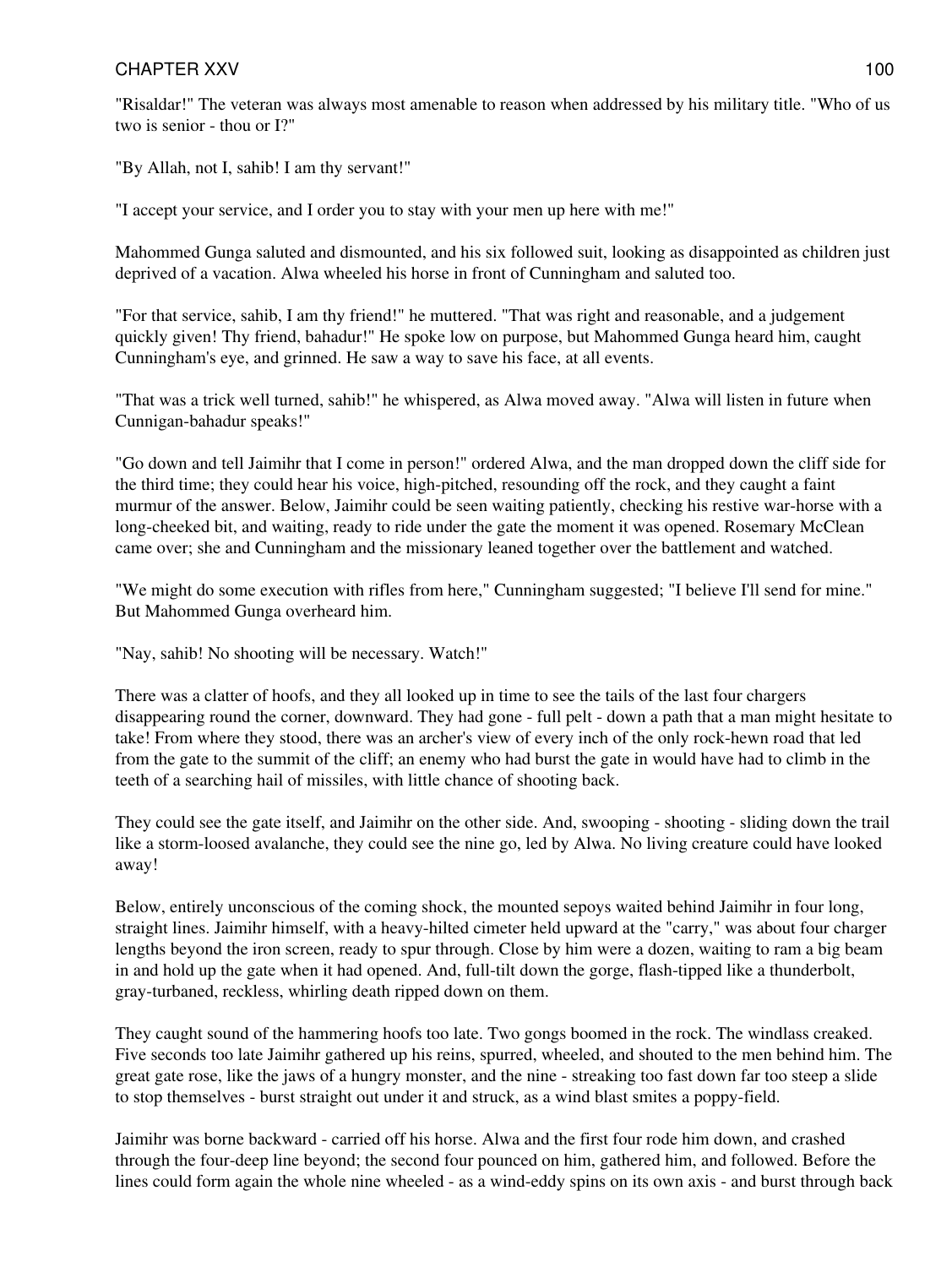## CHAPTER XXVI and the contract of the contract of the contract of the contract of the contract of the contract of the contract of the contract of the contract of the contract of the contract of the contract of the contract

again, the horses racing neck and neck, and the sabres cutting down a swath to screech and swear and gurgle in among the trampled garden stuff.

They came back in a line, all eight abreast, Alwa leading only by a length. At the opening, four horses - two on either side - slid, rump to the ground, until their noses touched the rock. Alwa and four dashed through and under; the rest recovered, spun on their haunches, and followed. The gongs boomed again down in the belly of the rock, and the gate clanged shut.

"That was good," said Mahommed Gunga quietly. "Now, watch again!"

Almost before the words had left his lips, a hail of lead barked out from twenty vantage-points, and the smoke showed where some forty men were squinting down steel barrels, shooting as rapidly and as rottenly as natives of India usually do. They did little execution; but before Alwa and his eight had climbed up the steep track to the summit, patting their horses' necks and reviling Jaimihr as they came, the cavalry below had scampered out of range, leaving their dead and wounded where they lay.

"How is that for a start, sahib?" demanded Mahommed Gunga exultantly, as two men deposited the dishevelled Jaimihr on his feet, and the Prince glared around him like a man awaking from a dream. "How is that for a beginning?"

"As bad as could be!" answered Cunningham. "It was well executed - bold - clever - anything you like, Mahommed Gunga, but - if I'd been asked I'd have sooner made the devil prisoner! Jaimihr is no use at all to us in here. Outside, he'd be veritable godsend!"

# **CHAPTER XXVI**

There is war to the North should I risk and ride forth, And a fight to the South, too, I'm thinking; There is war in the East, and one battle at least In the West between eating and drinking. I'm allowed to rejoice in an excellent choice Of plans for a soldier of mettle, For all of them mean bloody war and rapine. So - on which should a gentleman settle?

WITH his muscles strained and twisted (for his Rangar capturers had dragged him none too gently) and with his jewelled pugree all awry, Jaimihr did not lack dignity. He held his chin high, although he gazed at the bubbling spring thirstily; and, thirsty though he must have been, he asked no favors.

One of Alwa's men brought him a brass dipper full of water, after washing it out first thoroughly and ostentatiously. But Jaimihr smiled. His caste forbade. He waved away the offering much as Ceasar may have waved aside a crown, with an air of condescending mightiness too proud to know contempt.

"Go, help thyself!" growled Alwa; and Jaimihr walked to the spring without haste, knelt down, and dipped up water with his hand.

"Now to a cell with him!" commanded Alwa, before the Prince had time to slake a more than ordinary thirst. Jaimihr stood upright as four men closed in on him, and looked straight in the eyes of every one in turn. Rosemary McClean stepped back, to hide herself behind Cunningham's broad shoulders, but Jaimihr saw her and his proud smile broadened to a laugh of sheer amusement. He let his captors wait for him while he stared straight at her, sparing her no fragment of embarrassment.

"I slew a man once to save thee, sahiba!" he mocked. "Why slink away? Have I ever been thy enemy?"

Then he folded his arms and walked off between his guards, without even an acknowledgment of Alwa's or any other man's existence on the earth.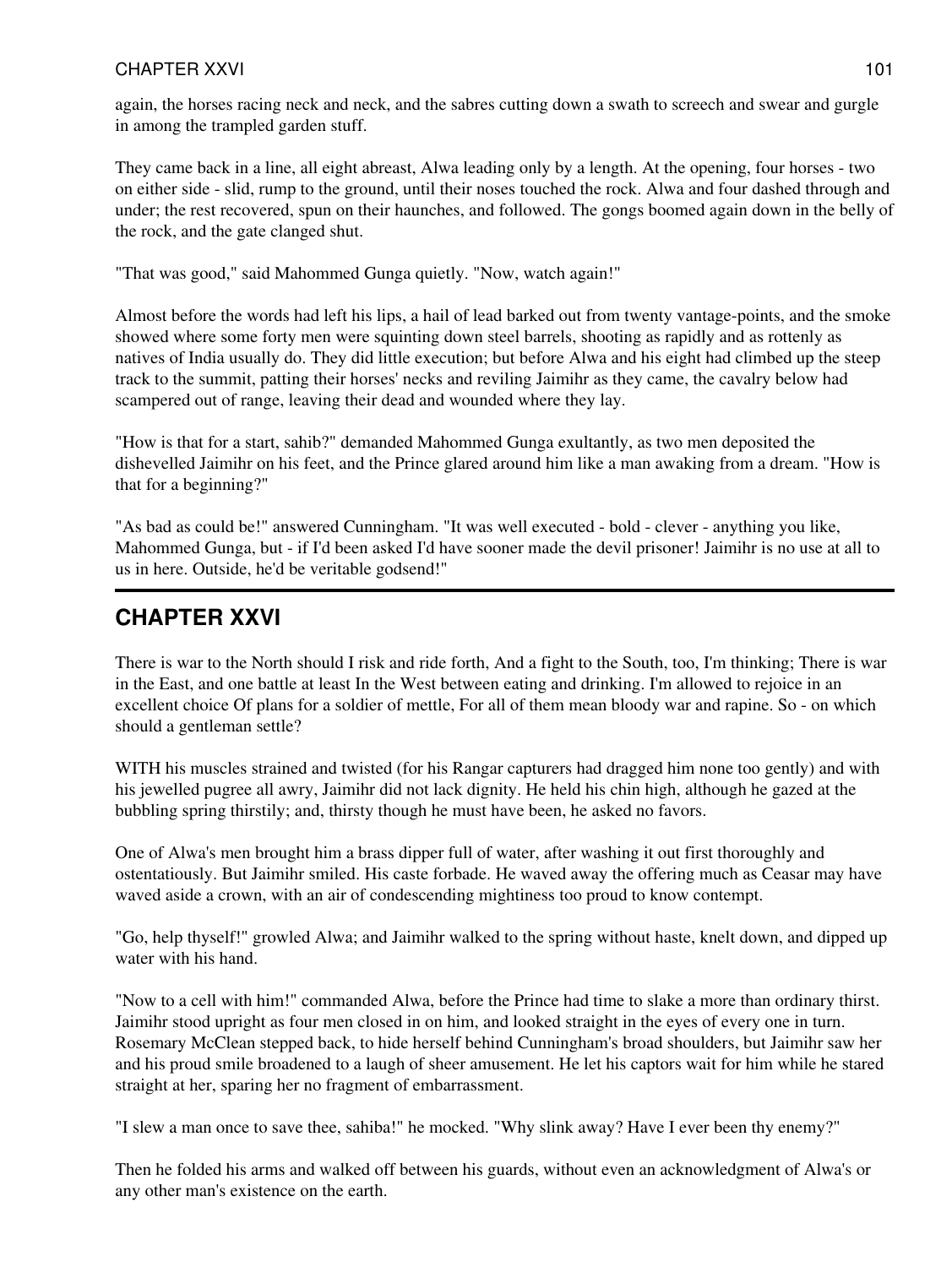#### CHAPTER XXVI and the state of the state of the state of the state of the state of the state of the state of the state of the state of the state of the state of the state of the state of the state of the state of the state

Alwa spat as he wiped blood from his long sabre. He imagined he was doing the necessary dirty work out of Miss McClean's sight; but, except hospital nurses, there are few women who can see dry blood removed from steel without a qualm; she had looked at Alwa to escape Jaimihr's gaze; now she looked at Jaimihr's back to avoid the sight of what Alwa was seeing fit to do. And with all the woman in her she pitied the prisoner, who had said no less than truth when he claimed to have killed a man for her.

She knew that he would have killed a thousand men for her with equal generosity and equal disregard of what she thought was right, and she did not doubt that he would think himself both justified and worthy of renown for doing it. She could have begged his release that minute, had she thought for an instant that Alwa would consent, and but for Cunningham. She had grown aware of Cunningham's gray eyes, staring straight at her summing her up - reading her. And she became conscious of the fact that she had met a man whose leave she would like to ask before deciding to act.

The mental acknowledgment brought relief for a few seconds. She was tired. The woman in here went out to the man in Cunningham, and she welcomed a protector. Then the Scots blood raced to the assistance of the woman, and she bridled instantly. Who, then, was this chance-met jackanapes, that she should lean on him or look to him for guidance?

The rebellion that had made her disobey her father back in Howrah City - the spirit that had kept her in Howrah City and had given Jaimihr back cool stare for stare - rallied her to resist - to ridicule - to rival Cunningham's pretensions. He saw her flush beneath his gaze, and turned away to where Mahommed Gunga watched from the parapet.

The leaders of Jaimihr's calvary were arguing. They could be seen gathered together out of rifle-shot but in full view of Alwa's rock, and from their gestures they seemed to be considering the feasibility of an attack.

But it needed no warrior - it needed less even than ordinary intelligence - to know that as few as forty men could hold that fastness against two thousand. Eight hundred would have no chance against it. Even two thousand would need engineers, and ordnance, as well as plans.

Presently half of the little army rode away, back toward Howrah City, and the other half proceeded to bivouac where they could watch the iron-shuttered entrance and cut off the little garrison from all communication or assistance.

"We might as well resume our conference," suggested Alwa, with the courtly air of a man just arisen from a chair. No one who had not seen him ride would have dreamed that he was fresh from snatching a prisoner at the bottom of a neck-breaking defile. Cunningham nodded acquiescence and followed him, turning to stare again at Miss McClean before he strode away with long, even strides that had a reassuring effect on any one who watched him. She bridled again, and blushed. But she experienced the weird sensation of being read right through before Mahommed Gunga contrived adroitly to step into the line of view and so let Cunningham's attention fix itself on something else. The Risaldar had made up his mind that love was inopportune just then; and he was a man who left no stone unturned - no point unwatched - when he had sensed a danger. This might be danger and it might not be; so he watched. Cunningham was conscious of the sudden interruption of a train of thought, but he was not conscious of deliberate interference.

"That very young man is an old man," said Duncan McClean, wiping his spectacles as he walked beside his daughter to the deep veranda where their chairs were side by side. "He is a grown man. He has come to man's estate. Look at the set of that pair of shoulders. Mark his strength!"

"I expect any one of those Rajputs is physically stronger," answered Rosemary, in no mood to praise any one.

"I was thinking of the strength of character he expresses rather than of his actual muscles," said McClean.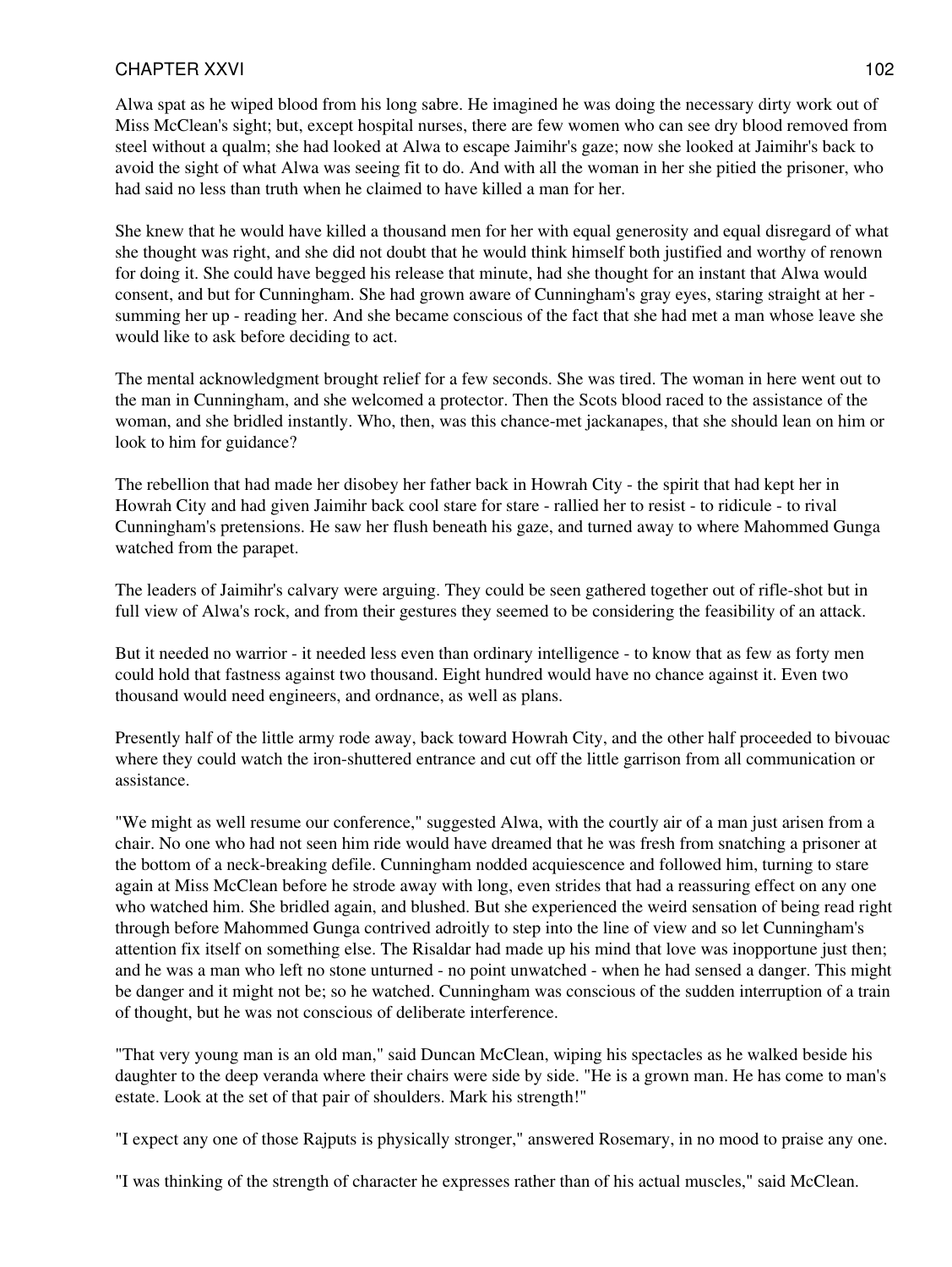### CHAPTER XXVI and the state of the state of the state of the state of the state of the state of the state of the state of the state of the state of the state of the state of the state of the state of the state of the state

"Bismillah!" Alwa was swearing behind the thick teak door that closed behind him and Cunningham and Mahommed Gunga. "We have made a good beginning! With the wolf in a trap, what has the goat to dread? Howrah may chuckle himself to sleep! And I - I, too, by the beard of God's prophet! - I, too, may laugh, for, with Jaimihr under lock and key, what need is there to ride to the aid of a Hindoo Rajah? I am free again!"

"Alwa-sahib!"

Cunningham had fixed him with those calm gray eyes of his, and Mahommed Gunga sat down on the nearest bench contented. He could wait for what was coming now. He recognized the blossoming of the plant that he had nursed through its growth so long.

"I listen," answered Alwa.

"I represent the British Government. I am the only servant of the Company within reach. Do you realize that?"

"Yes, sahib."

"I have no orders which entitle me to deal with any crisis such as this. But, when my orders were given me, no such crisis was contemplated. Therefore, on behalf of the Company, I assume full authority until such time as some one senior to me turns up to relieve me. Is all that clear to you?"

"Yes, sahib."

Mahommed Gunga went through considerable pantomime of being angry with a fly. He found it necessary to conceal emotion in some way or other. Alwa sat motionless and stared straight back at Cunningham.

"I understand, sahib," he repeated.

"You are talking to me, then, on that understanding?"

"Most certainly, huzoor."

"You can raise two thousand men?"

"Perhaps."

"Say fifteen hundred?"

"Surely fifteen hundred. Not a sabre less."

"All horsed and armed?"

"Surely, bahadur. Of what use would be a rabble? I was speaking in terms of men able to fight, as one soldier to another."

"Will you raise those men?"

"Of a truth, I must, sahib!" Alwa laughed. "Jaimihr's thousands will be in no mind to lie leaderless and let Howrah ride rough-shod over them! They know his charity of old! They will be here to claim their Prince within a day or two, and without my fifteen hundred how would I stand? Surely, bahadur, I will raise my fifteen hundred."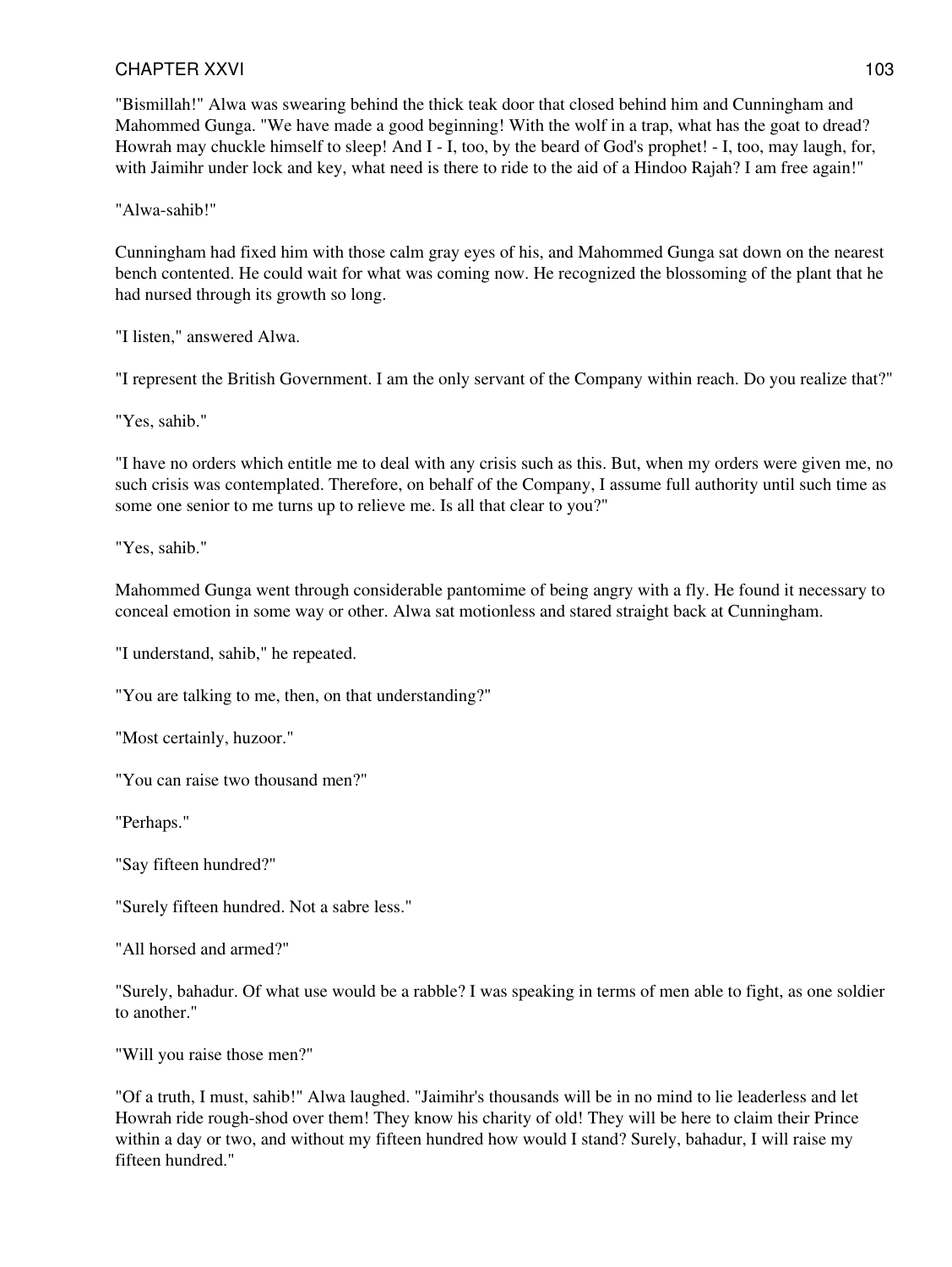#### CHAPTER XXVI and the state of the state of the state of the state of the state of the state of the state of the state of the state of the state of the state of the state of the state of the state of the state of the state

"Very well. Now I will make you a proposal. On behalf of the Company I offer you and your men pay at the rate paid to all irregular cavalry on a war basis. In return, I demand your allegiance."

"To whom, sahib? To you or to the Company?"

"To the Company, of course."

"Nay! Not I! For the son of Cunnigan-bahadur I would slit the throats of half Asia, and then of nine-tenths of the other half! But by the breath of God - by my spurs and this sabre here - I have had enough of pledging! I swore allegiance to Howrah. Being nearly free of that pledge by Allah's sending, shall I plunge into another, like a frightened bird fluttering from snare to snare? Nay, nay, bahadur! For thyself, for thy father's sake, ask any favor. It is granted. But thy Company may stew in the grease of its own cartridges for ought I care!"

Cunningham stood up and bowed very slightly - very stiffly - very punctiliously. Mahommed Gunga leaped to his feet, and came to attention with a military clatter. Alwa stared, inclining his head a trifle in recognition of the bow, but evidently taken by surprise.

"Then, good-by, Alwa-sahib."

Cunningham stretched out a hand.

"I am much obliged to you for your hospitality, and regret exceedingly that I cannot avail myself of it further, either for myself or for Mahommed Gunga or for Mr. and Miss McClean. As the Company's representative, they, of course, look to me for orders and protection, and I shall take them away at once. As things are, we can only be a source of embarrassment to you."

"But - sahib - huzoor - it is impossible. You have seen the cavalry below. How can you - how could you get away?"

"Unless I am your prisoner I shall certainly leave this place at once. The only other condition on which I will stay here is that you pledge your allegiance to the Company and take my orders."

"Sahib, this is - why - huzoor - "

Alwa looked over to Mahommed Gunga and raised his eyebrows eloquently.

"I obey him! I go with him!" growled Mahommed Gunga.

"Sahib, I would like time to think this over."

"How much time? I thought you quick-witted when you made Jaimihr prisoner. Has that small success undermined your power of decision? I know my mind. Mahommed Gunga knows his, Alwa-sahib."

"I ask an hour. There are many points I must consider. There is the prisoner for one thing."

"You can hand him over to the custody of the first British column we can get in touch with, Alwa-sahib. That will relieve you of further responsibility to Howrah and will insure a fair trial of any issue there may be between yourself and Jaimihr."

Alwa scowled. No Rajput likes the thought of litigation where affairs of honor are concerned. He felt he would prefer to keep Jaimihr prisoner for the present.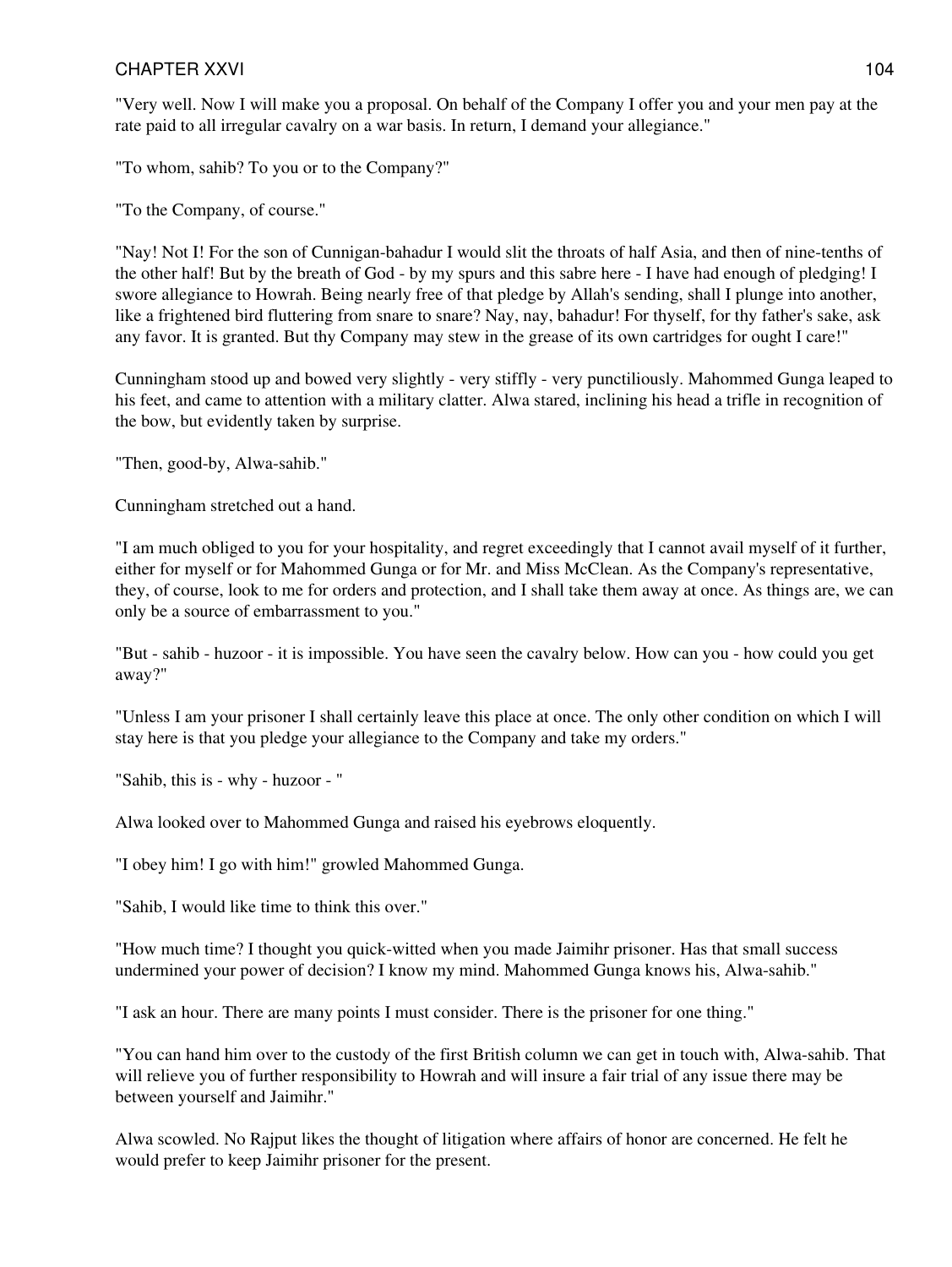"Also, sahib" - fresh facets of the situation kept appearing to him as he sparred for time - "with Jaimihr in a cage I can drive a bargain with his brother. While I keep him in the cage, Howrah must respect my wishes for fear lest otherwise I loose Jaimihr to be a thorn in his side anew. If I hand him to the British, Howrah will know that he is safe and altogether out of harm's way; then he will recall what he may choose to consider insolence of mine; and then - "

"Oh, well - consider it!" said Cunningham, saluting him and making for the door, close followed by Mahommed Gunga. The two went out and it left Alwa to stride up and down alone - to wrestle between desire and circumspection - to weigh uncomfortable fact with fact - and to curse his wits that could not settle on the wisest and most creditable course. They turned into another chamber of the tunnelled rock, and there until long after the hour of law allowed to Alwa they discussed the situation too.

"The point was well taken, sahib," said Mahommed Gunga, "but he should have been handled rather less abruptly."

"Eh?"

"Rather less abruptly, sahib."

"Oh! Well - if his mind isn't clear as to which side he'll fight on, I don't want him, and that's all!" said Cunningham. And Mahommed Gunga bitted his impatience fiercely, praying the one God he believed in to touch the right scale of the two. Later, Cunningham strode out to pace the courtyard in the dark, and the Rajput followed him.

# **CHAPTER XXVII**

The trapped wolf bared his fangs and swore, "But set me this time free, And I will hunt thee never more! By ear and eye and jungle law, I'll starve - I'll faint - I'll die before I bury tooth in thee!"

WHILE Alwa raged alone, and while Mahommed Gunga talked to Cunningham in a rock-room near at hand, Rosemary McClean saw fit to take a hand in history. It was not her temperament to sit quite idle while others shaped her destiny; nor was she given to mere brooding over wrongs. When a wrong was being done that she could alter or alleviate it was her way to tackle it at once without asking for permission or advice.

>From where her chair was placed under the long veranda she could see the passage in the rock that led to Jaimihr's cell. She saw his captors take him up the passage; she heard the door clang shut on him, and she saw the men come back again. She heard them laugh, too, and she overheard a few words of a jest that seemed the reason for the laughter.

In Rajputana, as in other portions of the East, men laugh with meaning as a rule, and seldom from mere amusement. Included in the laugh there usually lies more than a hint of threat, or hate, or cruelty. And, in partial confirmation of the jest she unintentionally overheard, she saw no servant go to the chuckling spring to fill a water-jar. She recalled that Jaimihr only sipped as much as he could dip up in the hollow of his hand, and that physical exertion and suffering of the sort that he had undergone produces prodigious thirst in that hot, dry atmosphere.

She waited until dark for Cunninham, growing momentarily more restless. She recalled that she was a guest of Alwa's, and as such not free to interfere with his arrangements or to suggest insinuations anent his treatment of prisoners. She recalled the pride of all Rajputs, and its accompanying corollary of insolence when offended. There would come no good - she knew - from asking anybody whether Jaimihr was allowed to drink or not.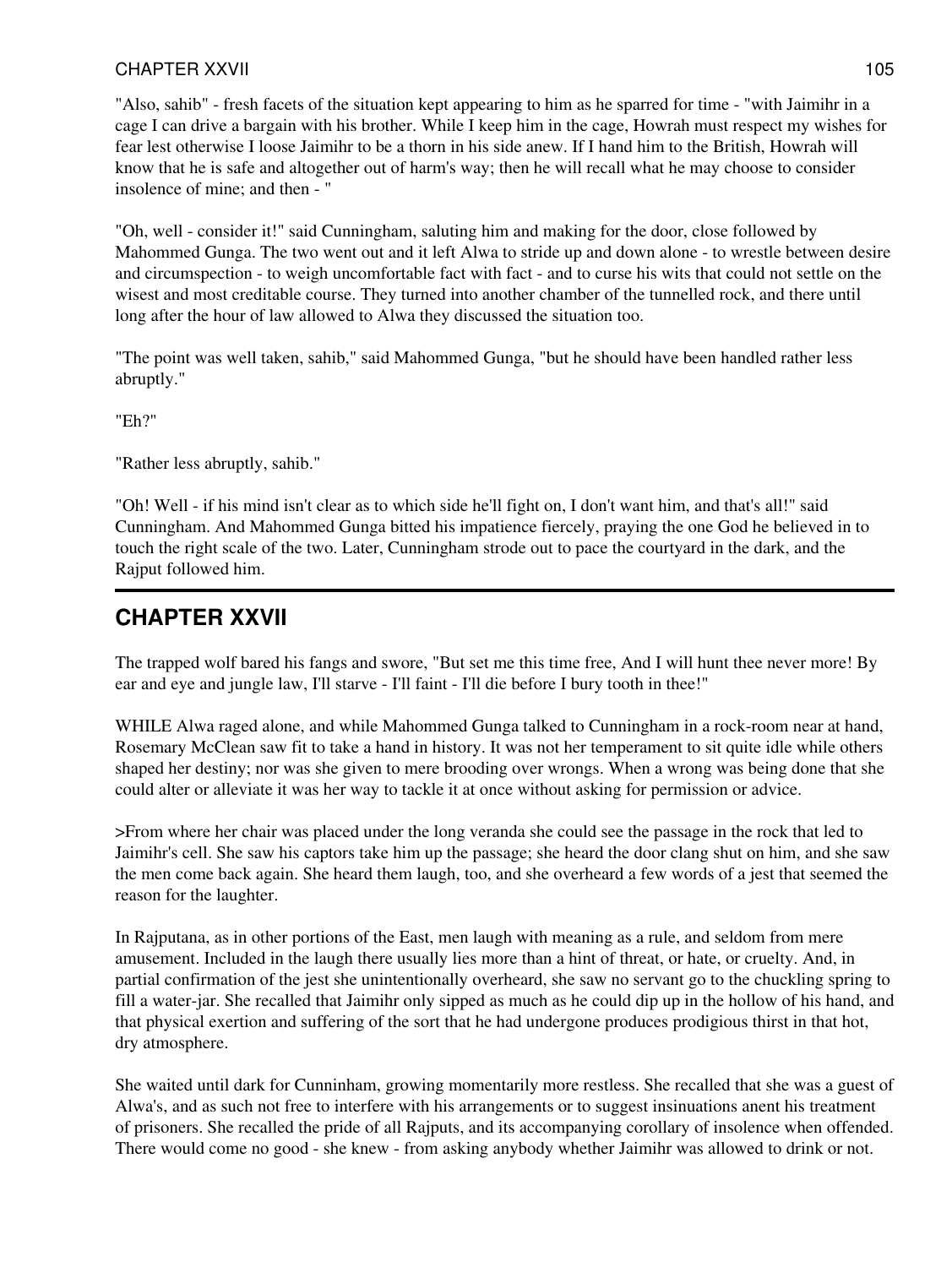Cunningham, with that middle-aged air of authority laid over the fire and ability of youth, would be able, no doubt, to enforce his wishes in the matter after finding out the truth about it. But Cunningham did not come; and she remembered from a short experience of her own what thirst was.

The men-at-arms were all on the ramparts now, watching the leaderless cavalry on the plain. They had even left the cell door unguarded, for it was held shut by a heavy beam that could not be reached from the inside; and they were all too few, even all of them together, to hold that rock against eight hundred. It was characteristic, though, and Eastern of the East, that they should omit to padlock the big beam. It pivoted at its centre on a big bronze pin, and even a child could move it from the outside; it was only from the inside that it was uncontrollable. From inside one could have jerked at the door for a week and the big beam would have lain still and efficient in its niche in the rock-wall; but a little pressure underneath one end would send it swinging in an arc until it hung bolt upright. Then the same child who had pushed it up could have swung the teak door wide.

Rosemary, growing momentarily thirstier herself as she thought of the probable torture of the prisoner, walked down to the spring and filled a dipper, as she had done half a dozen times a day since she first arrived. She had carried almost all her own and her father's water, for Joanna was generally sleeping somewhere out of view, and no other body-servant had been provided for her. There was a fairly big brass pitcher by the spring. She filled it. Nobody noticed her.

Then she recalled that nobody would notice her if she were to carry the brass pitcher in the direction of her room, for she had done that often. She picked it up, and she reached the end of the veranda with it without having called attention to herself. She set it down then to make quite sure that she was unobserved.

But some movement of the cavalry on the plain below was keeping the eyes of the garrison employed. Although a solitary lantern shone full on her, she reached the passage leading to the prisoner's cell unseen; and she walked on down it, making no attempt to hide or hurry, remembering that she was acting out of mercy and had no need to be ashamed. If she were to be discovered, then she would be, and that was all about it, except that she would probably be able to appeal to Cunningham to save her from unpleasant consequences. In any case, she reasoned, she would have done good. She was quite ready to get herself and her own in trouble if by doing it she could insure that a prisoner had water.

But she was not seen. And no one saw her set the jar down by the door. No one except the prisoner inside heard her knock.

"Have you water, Jaimihr-sahib?" she inquired.

The East has a hundred florid epithets for one used in the West; and in a land where water is as scarce as gold and far more precious the mention of water to a thirsty man calls forth a flood of thought such as only music or perhaps religion can produce in luckier climes. Jaimihr waxed eloquent; more eloquent than even water might have made him had another - had even another woman - brought it. He recognized her voice, and said things to her that roused all the anger that she knew. She had not come to be made love to.

She thought, though, of his thirst. She remembered that within an hour or two he might be raving for another reason and with other words. The big beam lifted on her hands with barely more effort than was needed to lift up the water-jar; the door opened a little way, and she tried, while she passed the water in, to peer through the darkness at the prisoner. But there were no windows to that cell, and such dim light as there was came from behind her.

"They have bound me, sahiba, in this corner," groaned Jaimihr. "I cannot reach it. Take it away again! The certainty that it is there and out of reach is too great torture!"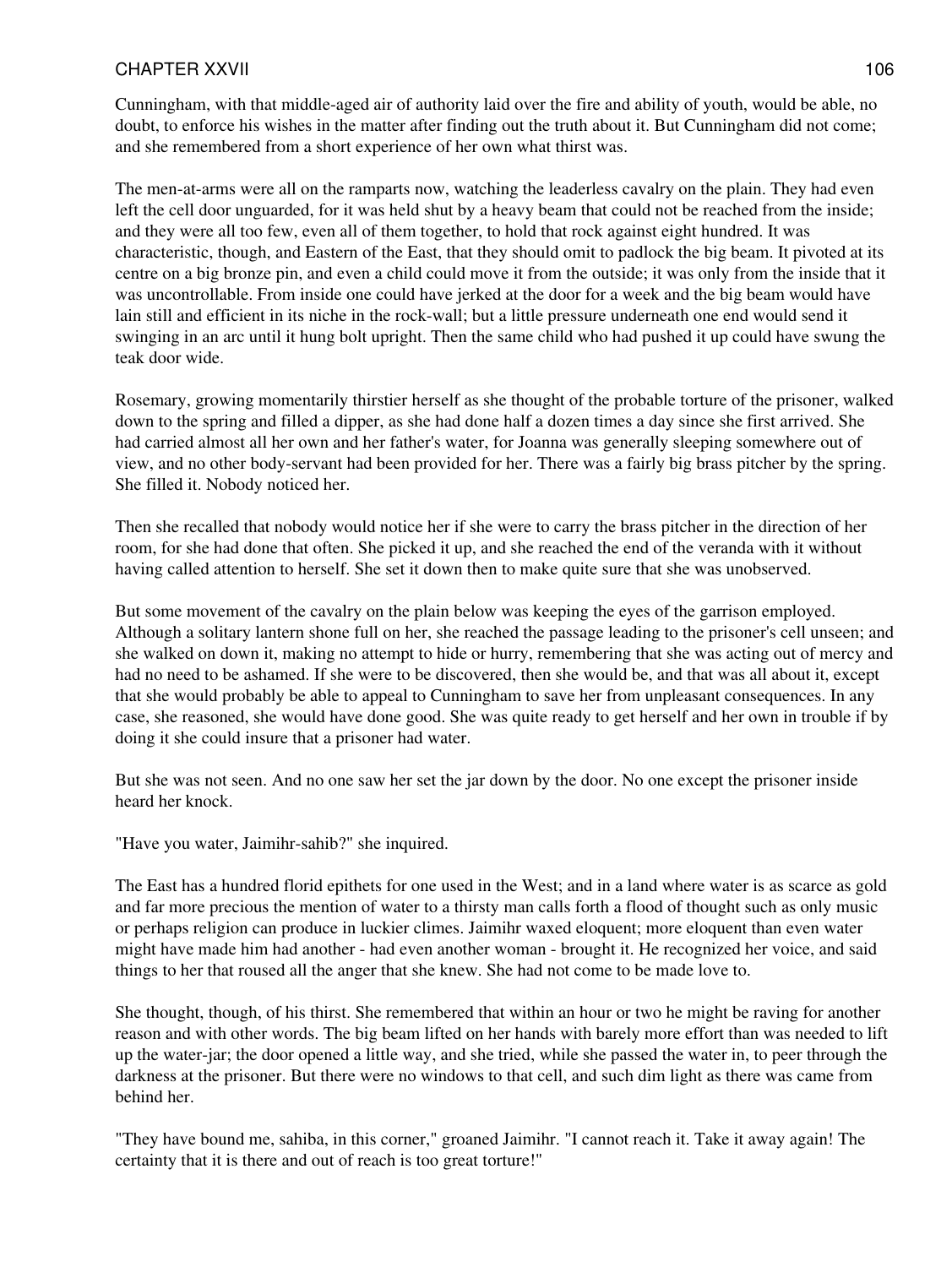So she slipped in through the door, leaving it open a little way - both her hands busy with the brass pitcher and both eyes straining their utmost through the gloom - advancing step by step through mouldy straw that might conceal a thousand horrors.

"You wonder, perhaps, why I do not escape!" said a voice. And then she heard the cell door close again gently.

Now she could see Jaimihr, for he stood with his back against the door, and his head was between her and the little six-inch grating that was all the ventilation or light a prisoner in that place was allowed.

"So you lied to me, even when I brought you water?" she answered. She was not afraid. She had nerve enough left to pity him.

"Yes. But I see that you did not lie. I am still thirsty, sahiba."

He held out both hands, and she could see them dimly. There were no chains on them, and he was not bound in any way. She gave him the jar.

"Let me pass out again before you drink," she ordered. "it is not known that I am in here, and I would not have it known."

She could have bitten out her tongue with mortification a moment afterward for letting any such admission escape her. She heard him chuckle as he drank - he choked from chuckling, and set the jar down to cough. Then, when he had recovered breath again, he answered almost patronizingly.

"Which would be least pleased with you, sahiba? The Rangars, or thy father, or the other Englishman? But never mind, sahiba, we are friends. I have proved that we are friends. Never have I taken water from the hands of any man or any woman not of my own caste. I would have died sooner. It was only thou, sahiba, who could make me set aside my caste."

"Let me pass!"

She certainly was frightened now. It dawned on her, as it had at once on him, that at the least commotion on his part or on hers a dozen Rangars would be likely to come running. And just as he had done, she wondered what explanation she would give in that case, and who would be likely to believe it. To have been caught going to the cell would have been one thing; to be caught in it would be another. He divined her thoughts.

"Have no fear, sahiba. Thou and I are friends."

She did not answer, for words would not come. Besides, she was beginning to realize that words would be of little help to her. A woman who will tell nothing but the truth under any circumstances and will surely keep her promises is at a disadvantage when conversing with a man who surely will not tell the truth if he can help it and who regards his given word with almost equal disrespect.

"I have no fear, sahiba. I am not afraid to open this door wide and make a bid for liberty. It would not be wise, that is all, and thou - and I must deal in wisdom."

His words came through the dark very evenly - spaced evenly - as though he weighed each one of them before he voiced it. She gathered the impression that he was thinking for his very life. She felt unable to think for her own. She felt impelled to listen - incredulous, helpless, frightened, - not a little ashamed. She was thinking more of the awful things those Moslem gentlemen would say about her should they come and discover her in Jaimihr's cell.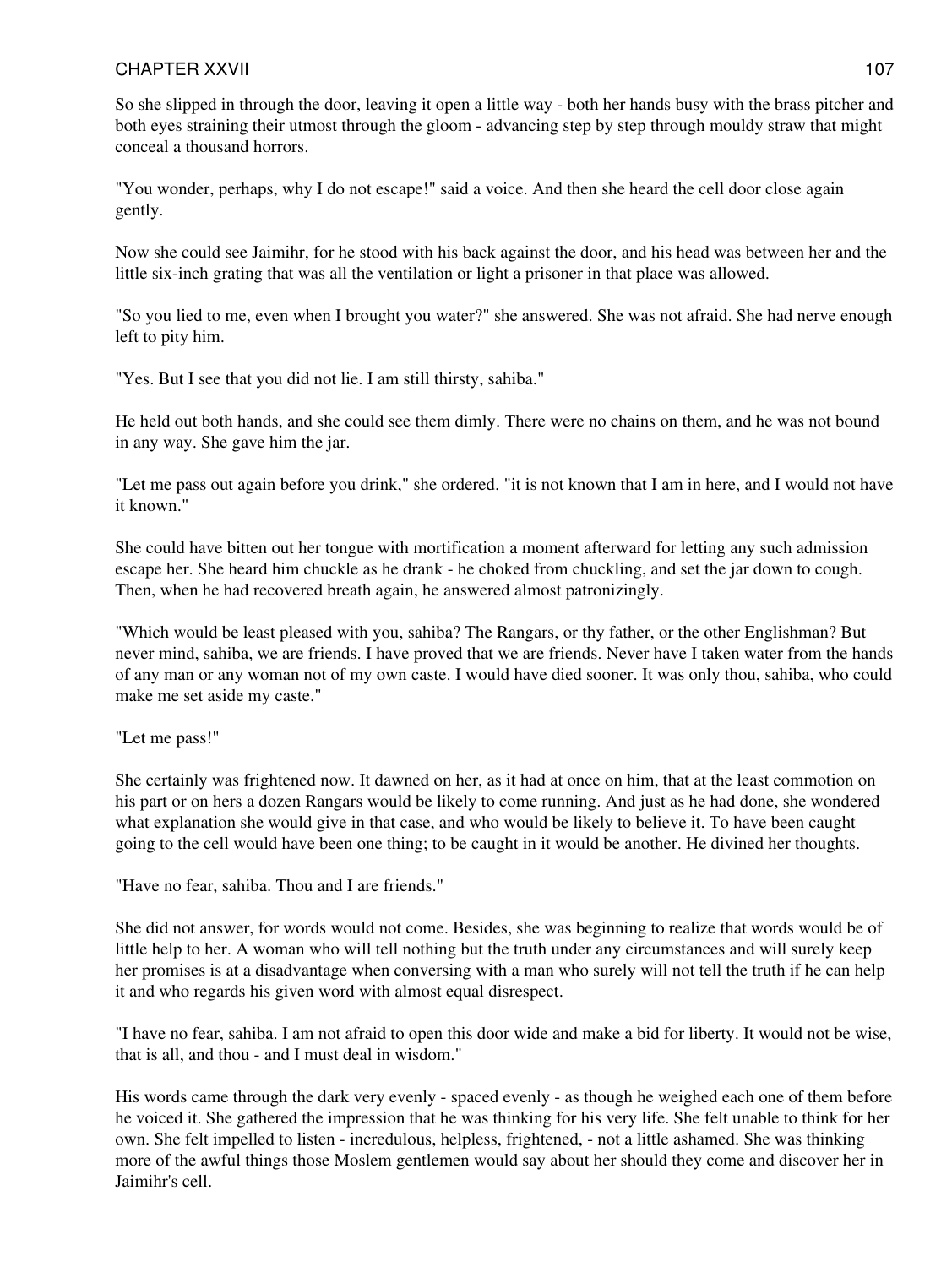"Listen, sahiba! From end to end of India thy people are either dead, or else face to face with death. There is no escape anywhere for any man or woman - no hope, no chance. The British doom is sealed. So is the doom of every man who dared to side with them."

She shuddered. But she had to listen.

"There will be an army here within a day or two. My men - and I number them by thousands - will come and rip these Rangars from their roost. Those that are not crucified will be thrown down from the summit, and there shall be a Hindoo shrine where they have worshipped their false god. Then, sahiba, if thou art here perhaps - there might - yet - be a way-perhaps, yes? - a way, still, to escape me?"

She was trembling. She could not help beginning to believe him. Whatever might be true of what he said was certainly not comforting.

"But, while my army comes in search of me, my brother Howrah will be making merry with my palace and belongings. There will be devastation and other things in my army's rear for which there is no need and for which I have no stomach. I detest the thought of them, sahiba. Therefore, sahiba, I would drive a bargain. Notice, sahiba, I say not one word of love, though love such as mine is has seldom been offered to a woman. I say no word of love - as yet. I say, help me to escape by night, when I may make my way unseen back to my men: enable me to reach Howrah before my dear brother is aware of my trouble and before his men can start plundering, and name your own terms, sahiba!"

Name her own terms - name her own terms - name her own terms! The words dinned through her head and she could grasp no other thought. She was alone in a cell with Jaimihr, and she could get out of it if she would name her terms! She must name them - she must hurry - what were they? What were her terms? She could not think.

"Understand, sahiba. Certain things are sure. It is sure my men will come. It is sure that every Rangar on this rock will meet a very far from pleasant death - "

He grinned, and though she could not see him grin, she knew that he was doing it. She knew that he was even then imagining a hundred horrors that the Rangars would endure before they died. She might name her terms. She could save them.

"No!" she hissed hoarsely. "No! They are my terms! I name them! You must spare them - spare the Rangars spare every man on this hill, and theirs, and all they have!"

"Truly are those thy terms, sahiba?"

"Truly! What others can I ask?"

"They are granted, sahiba!"

#### "Oh, thank God!"

She knew that he was speaking at least half the truth. She knew his power. She knew enough of Howrah City's politics to be convinced that he would not be left at the mercy of a little band of Rangars. She knew that there were not enough Rangars on the whole countryside to oppose the army that would surely come to his rescue. And whether he were dead or living, she knew well enough that the vengeance would be wreaked on every living body on the hill. Alwa might feel confident, not she. She trembled now with joy at the thought that she - she the most helpless and useless of all of them - might save the lives of all.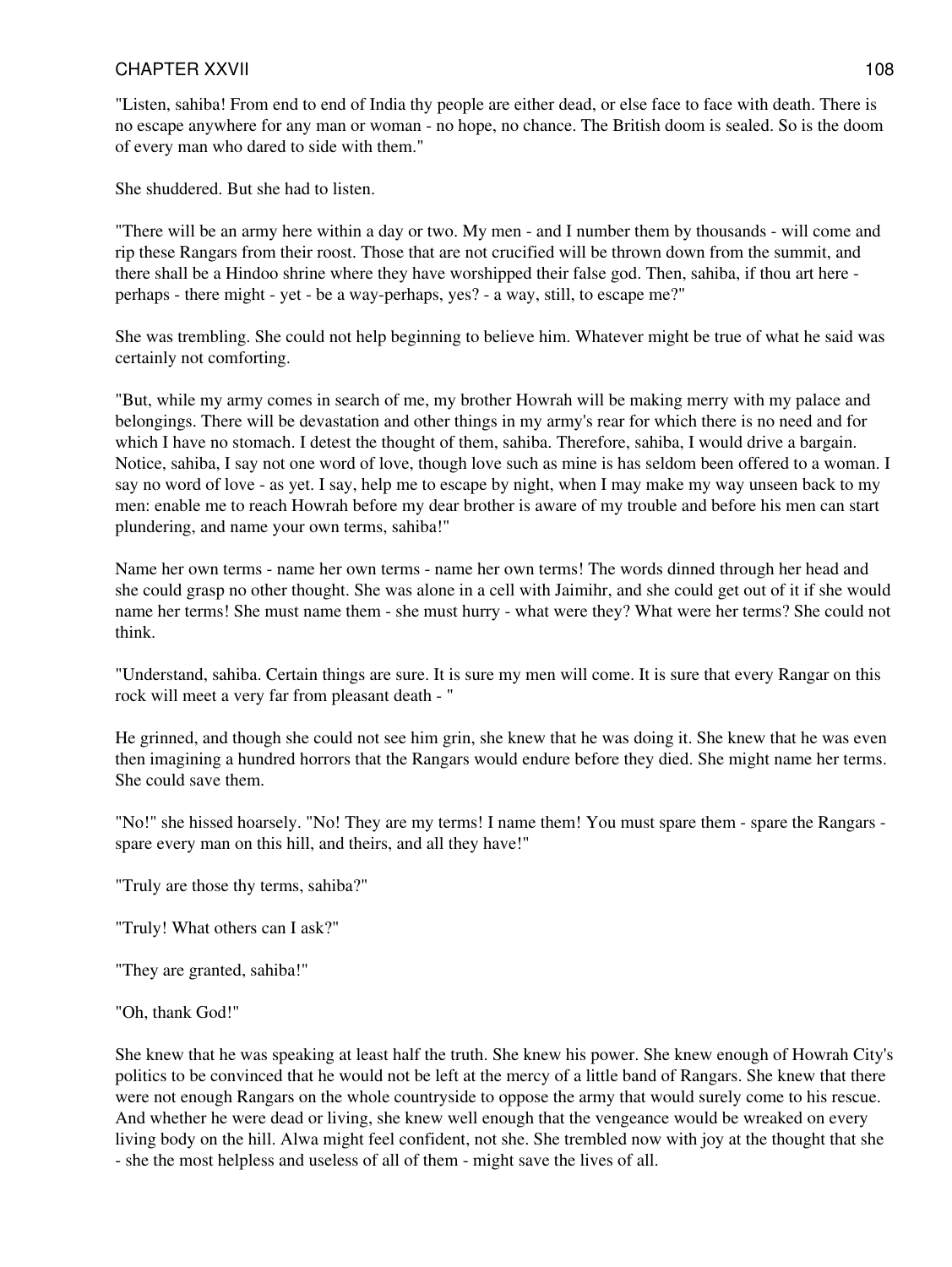But then another phase of the problem daunted her. She might help Jaimihr go. He might escape unobserved with her aid. But then? What then? What would the Rangars do to her? Had she sufficient courage to face that? It was not fear now that swept over her so much as wonder at herself. Jaimihr detected something different in her mental attitude, and, since almost any change means weakness to the Oriental mind, he was quick to try to take advantage of it. He guessed right at the first attempt.

"And what wilt thou do here, sahiba? When I am gone, and there is none here to love thee - "

"Peace!" she commanded. "Peace! I have suffered enough - "

"Thou wilt suffer more, should the Rangars learn - "

"That is my business! Let me pass! I have bargained, and I will try to fulfil my part!"

She stepped toward the door, but he held out both his arms and she saw them. She had no intention of being embraced by him, whatever their conspiracy.

"Stand back!" she ordered.

"Nay, nay, sahiba! Listen! Escape with me! These Rangars will not believe without proof that thou hast saved their lives by bargaining. They will show thee short shrift indeed when my loss is discovered. Come now and I will make thee Maharanee in a week!"

"I would be as safe with one as with the other!" she laughed, something of calm reflection returning to her." And what proof have I in any case that you will keep your word, Jaimihr-sahib. I will keep mine - but who will keep yours, that has been so often broken?"

"Sahiba - "

"Show me a proof!"

"Here - now - in this place?"

"Convince me, if you can! I will give myself willingly if I can save my father by it and these Rangars and Mr. Cunningham; but your bare word, Jaimihr-sahib, is worth that!"

She snapped her fingers, and he swore beneath his breath. Then he remembered his ambition and his present need, and words raced to his aid - words, plans, oaths, treachery, and all the hundred and one tricks that he was used to. He found himself consciously selecting from a dozen different plans for tricking her.

"Sahiba" - he spoke slowly and convincingly. In the gloom she could see his brown eyes levelled straight at hers, and she saw they did not flinch - "there is none who knows better than thou knowest how my brother and I stand to each other." She shuddered at the reiterated second person singular, but he either did not notice it or else affected not to. "Thou know est that there is no love between him and me, and that I would have his throne. The British could set me on that throne unless they were first overwhelmed. Wert thou my legal wife, and were I to aid the British in this minute of their need, they would not be overwhelmed, and afterward they would surely set me on the throne. Therefore I pledge my word to lead my men to the Company's aid, provided that these Rangars ride to my aid. My brother plans to overcome me first, and then take arms against the British. If the Rangars come to help me I will ride with them to the Company's aid afterward. That is my given word!"

"Then the throne of Howrah is your price, Jaimihr-sahib?"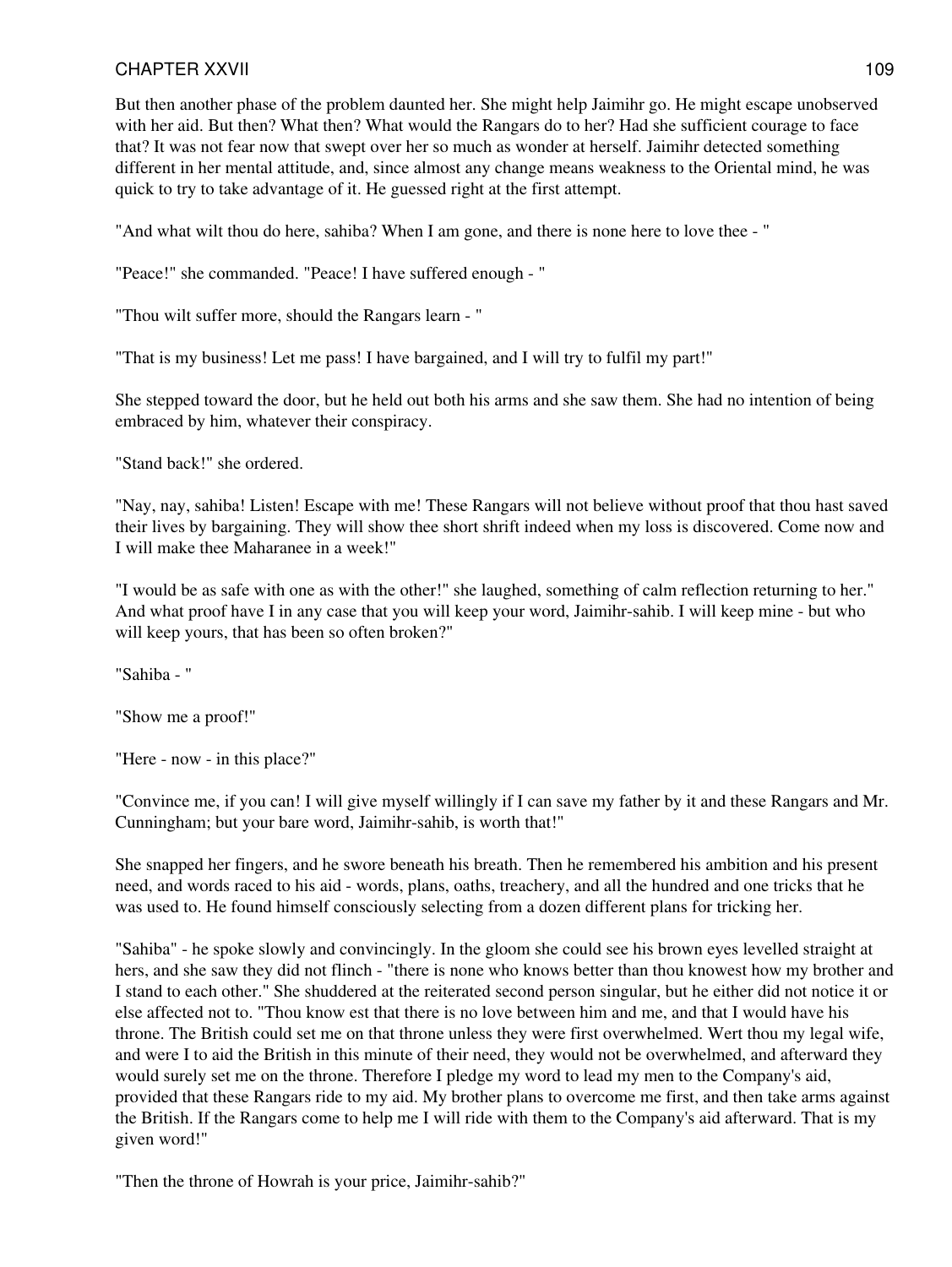"Thou art the price and the prize, sahiba! For thee I would win the throne!"

She actually laughed, and he winced palpably. There was no doubt that he loved her after a manner of his own, and her contempt hurt him.

"I have said all I can say," he told her. "I have promised all I can promise. What more is there to say or offer? If I stay here, I swear on the honor of a Rajput and a prince of royal blood, that every living man and woman on this rock, excepting thee only, shall be dead within a week. But if I escape by thy aid, and if, at thy instance, these Rangars and their friends ride to my help against my brother, then I will throw all my weight men and influence - in the scale on the British side."

"And - ?"

"And thou shalt be Maharanee!"

"Never!"

"But in case that the British should be beaten before we reach them, then, sahiba! Then in case of thy need!"

"Jaimihr-sahib, I will help you to escape tonight on the terms that you have named - that you spare these Rangars and every living body on this hill. Then I will do my utmost to persuade the Rangars to ride to your assistance on your condition, that you lead your men to help the British afterward. And if my action in helping you escape should make the Rangars turn against me and my immediate friends, I shall claim your protection. Is that agreed?"

"Sahiba - absolutely!"

"Then let me pass!"

Reluctantly he stood aside. She slipped out and let the bar down unobserved. But she had not recovered all her self-possession when she reached the courtyard.

"Evening, Miss McClean," said Cunningham; and she all but fainted, she was strained to such a pitch of nervousness.

"Where have you come from, Miss McClean?" asked Cunningham. And she told him. She was not quite so stiff-chinned as she had been.

"What were you doing there?"

She told him that, too.

"Where is your father?"

"In his chair on the veranda, Mr. Cunningham. There, in that deep shadow."

"Come to him, please. I want your explanation in his presence."

She followed as obediently as a child. The sense of guilt - of fright - of impending judgment left her as she walked with him, and gave place to a glow of comfort that here should be a man on whom to lean. She did not fight the new sensation, for she was growing strangely weary of the other one. By the time that they had reached her father, and he was standing before Cunningham wiping his spectacles in his nervous way, she had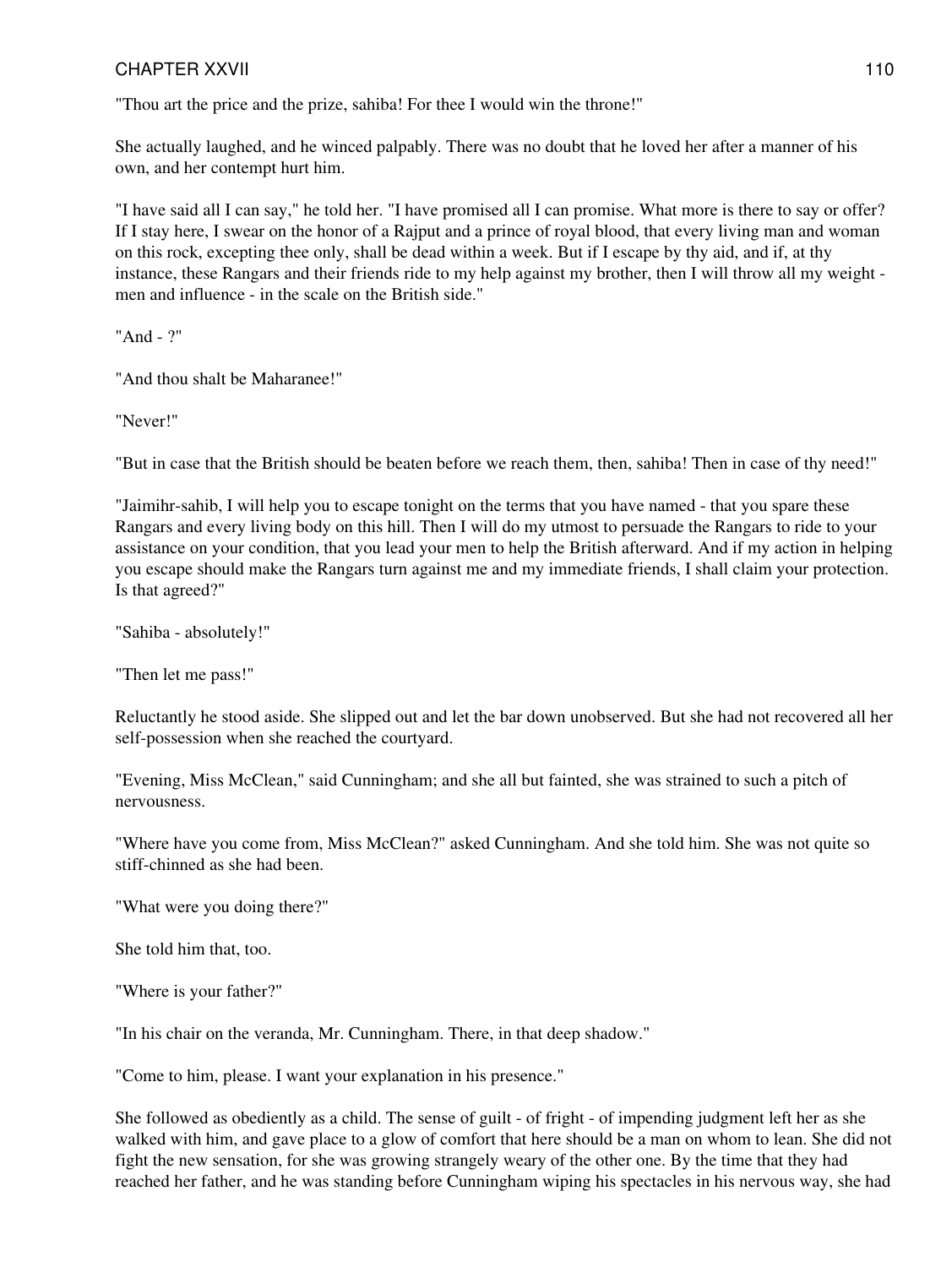### CHAPTER XXVII 2000 111

completely recovered her self-possession, although it is likely she would not have given any reason for it to herself.

Cunningham held a lantern up, so that he could study both their faces. His own face muscles were set rigidly, and he questioned them as he might have cross-examined a spy caught in the act. His voice was uncompromising, and his manner stern.

"Do you both understand how serious this situation is?" he asked.

"We naturally do," said Duncan McClean. The Scotsman was beginning to betray an inclination to bridle under the youngster's attitude, and to show an equally pronounced desire not to appear to. "More so, probably, than anybody else!"

"Are you positive - both of you - you too, Mr. McClean - that all that talk about treasure in Howrah City is not mere imagination and legend?"

"Absolutely positive!" They both answered him at once, both looking in his eyes across the unsteady rays of the flickering, smoky lamp. "The amount has been, of course, much exaggerated," said McClean, "but I have no doubt there is enough there to pay the taxes of all India for a year or two."

"Then I have another question to ask. Do you both - or do you not - place yourselves at the service of the Company? It is likely to be dangerous - a desperate service. But the Company needs all that it can muster."

"Of course we do!" Again both answered in one breath.

"Do you understand that that involves taking my orders?"

This time Duncan McClean did the answering, and now it was he who seized the lamp. He held it high, and scanned Cunningham's face as though he were reading a finely drawn map.

"We are prepared - I speak for my daughter as well as for myself - to obey any orders that you have a right to give, young man."

"You misunderstand me," answered Cunningham. "I am offering you the opportunity to serve the Company. As the Company's senior officer in the neighborhood, I am responsible to the Company for such orders as I see fit to give. I could not have my orders questioned. I don't mind telling you that I'm asking you, as British subjects, no more than I intend to ask Alwa and his Rangars. You can do as much as they are going to be asked to do. You can't do more. But you can do less if you like. You are being given the opportunity now to offer your services unconditionally - that is to say in the only manner in which I will accept them. Otherwise you will remain non-combatants, and I shall take such measures for your safety as I see fit. Time presses. Your answer, please!"

"I will obey your legal orders," said McClean, still making full use of the lantern.

"I refuse to admit the qualification," answered Cunningham promptly. "Either you will obey, or you will not. You are asked to say which, that is all."

"I will obey," said Rosemary McClean quietly. She said it through straight lips and in a level voice that carried more assurance than a string of loud-voiced oaths.

"And you, sir?"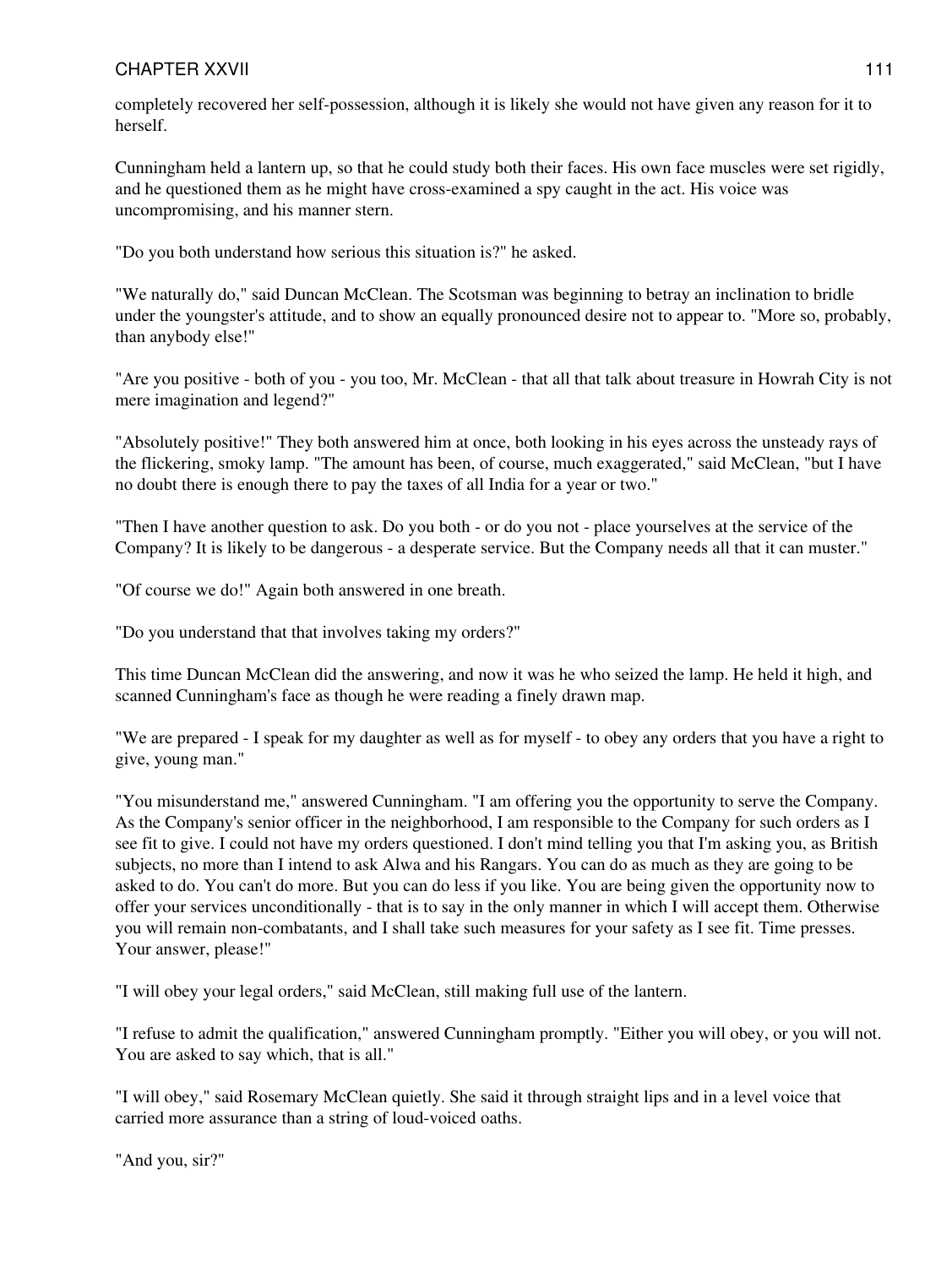### CHAPTER XXVIII 2002 2003 2004 2004 2005 2006 2007 2008 2009 2007 2008 2009 2009 2007 2008 2009 2009 2009 2009

"Since my daughter sees fit to - ah - capitulate, I have no option."

"Be good enough to be explicit."

"I agree to obey your orders."

"Thank you." He seemed to have finished with McClean. He turned away from him and faced Rosemary, not troubling to examine her face closely as he had done her father's, but seeming none the less to give her full attention. "I understood you to say that you promised to help Prince Jaimihr to escape from his cell tonight?"

#### "WHAT?"

Duncan McClean could not have acted such amazement. Cunningham desired no further evidence that he had not been accessory to his daughter's visit to the prisoner. He silenced him with a gesture. And now his eyes seemed for the time being to have finished with both of them; in spite of the darkness they both knew that he had resumed the far-away look that seemed able to see things finished.

"Yes," said Rosemary. "I promised. I had to."

Her father gasped. But Cunningham appeared to follow an unbroken chain of thought, and she listened.

"Well. You will both realize readily that we, as British subjects, are ranged all together on one side opposed to treachery, as represented by the large majority of the natives. That means that our first consideration must be to keep our given word. What we say, - what we promise - what we boast - must tally with what we undertake, and at the least try, to do. You must keep your word to Jaimihr, Miss McClean!"

She stared back at Cunningham through wide, unfrightened eyes. Whatever this man said to her, she seemed unable to feel fear while she had his attention. Her father seemed utterly bewildered, and she held his hand to reassure him.

"On the other hand, we cannot be guilty of a breach of faith to our friend Alwa here. I must have a little talk with him before I issue any orders. Please wait here and - ah - do nothing while I talk to Alwa. Did you - ah did you agree to marry Jaimihr, should he make you Maharanee?"

"No! I told him I would rather die!"

"Thank you. That makes matters easier. Now tell me over again from the beginning what you know about the political situation in Howrah. Quickly, please. Consider yourself a scout reporting to his officer."

Ten minutes later Cunninham heard a commotion by the parapet, and stalked off to find Alwa, close followed by Mahommed Gunga. The grim old Rajput was grinning in his beard as he recognized the set of what might have been Cunningham the elder's shoulders.

### **CHAPTER XXVIII**

Ye may go and lay your praise At a shrine of other days By the tomb of him who gat, and her who bore me; My plan is good - my way - The sons of kings obey - But, I'm reaping where another sowed before me.

JAIDEV SINGH was a five-K man, with the hair, breeches, bangle, comb, and dagger that betoken him who has sworn the vow of Khanda ka Pahul. Every item of the Sikh ritual was devised with no other motive than to preserve the fighting character of the organization. The very name Singh means lion. The Sikh's long hair with the iron ring hidden underneath is meant as a protection against sword-cuts. And because their faith is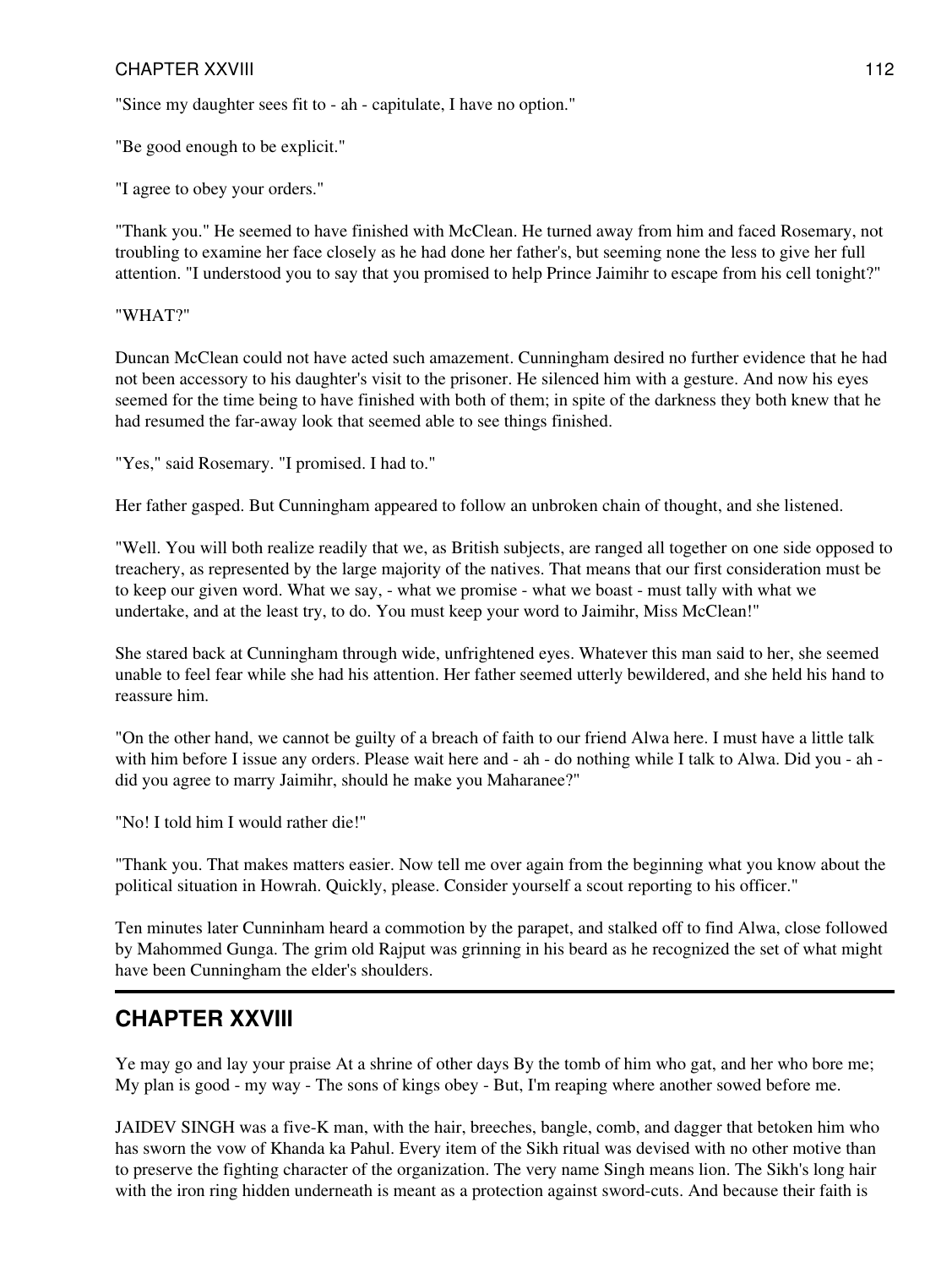rather spiritual than fanatical - based rather on the cause of things than on material effect - men of that creed take first rank among fighting men.

Jaidev Singh arrived soon after the moon had risen. The notice of his coming was the steady drumming footfall of his horse, that slowed occasionally, and responded to the spur again immediately.

Close to the big iron gate below Alwa's eyrie there were some of Jaimihr's cavalry nosing about among the trampled gardens for the dead and wounded they had left there earlier in the afternoon. They ceased searching, and formed up to intercept whoever it might be who rode in such a hurry. Above them, on the overhanging ramparts, there was quick discussion, and one man left his post hurriedly.

"A horseman from the West!" he announced, breaking in on Alwa's privacy without ceremony.

"One?"

"One only."

"For us or them?"

"I know not, sahib."

Alwa - glad enough of the relief from puzzling his brain - ran to the rampart and looked long at the moving dot that was coming noisily toward his fastness but that gave no sign of its identity or purpose.

"Whoever he is can see them," he vowed. "The moon shines full on them. Either be is a man of theirs or else a madman!"

He watched for five more minutes without speaking. Cunningham and Mahommed Gunga, coming out at last in search of him, saw the strained figures of the garrison peering downward through the yellow moon rays, and took stand on either side of him to gaze, too, in spellbound silence.

"If he is their man," said Alwa presently, "he will turn now. He will change direction and ride for the main body of them yonder. He can see them now easily. Yes. See. He is their man!"

On a horse that staggered gamely - silhouetted and beginning to show detail in the yellow light - a man whose nationality or caste could not be recognized rode straight for the bivouacking cavalry, and a swarm of them rode out at a walk to meet him.

The tension on the ramparts was relaxed then. As a friend in direst need the man would have been welcome. As one of enemy, with a message for them, however urgent, he was no more than an incident.

"By Allah!" roared Alwa suddenly. "That is no man of theirs! Quick! To the wheels! Man the wheels! Eight men to horse!"

He took the cord himself, to send the necessary signal down into the belly of the rock. From his stables, where men and horses seemed to stand ready day and night, ten troopers cantered out, scattering the sparks, the whites of their horses' eyes and their drawn blades gleaming; without another order they dipped down the breakneck gorge, to wait below. The oncoming rider had wheeled again; he had caught the cavalry, that rode to meet him, unawares. They were not yet certain whether he was friend or foe, and they were milling in a bunch, shouting orders to one another. He, spurring like a maniac, was heading straight for the searching party, who had formed to cut him off. He seemed to have thrown his heart over Alwa's iron gate and to be thundering on hell's own horse in quest of it again.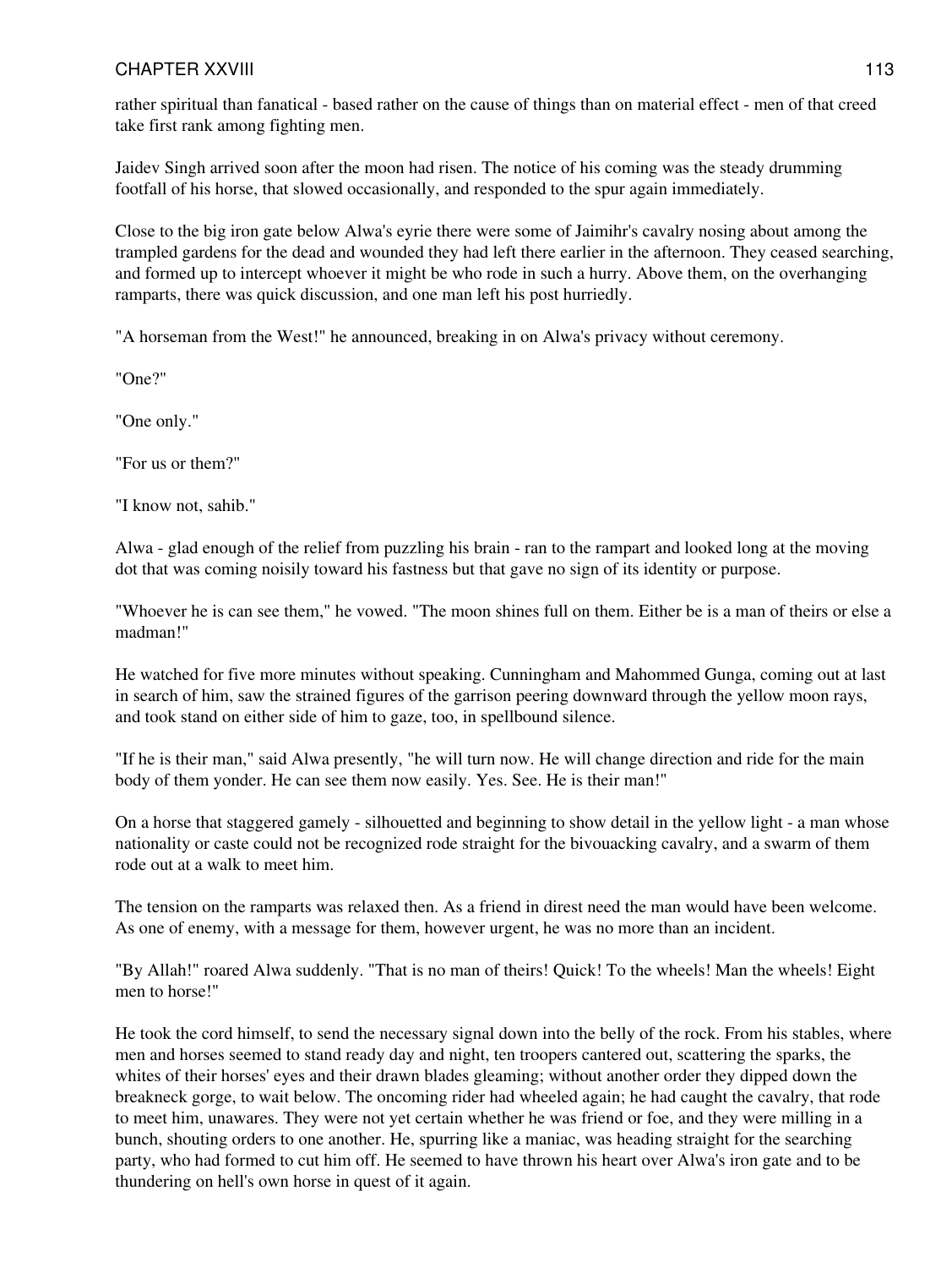### CHAPTER XXVIII 2000 114

Alwa's eight slipped down the defile as quickly as phantoms would have dared in that tricky moon-light. One of them shouted from below. Alwa jerked the cord, and the great gate yawned, well-oiled and silent. The oncomer raced straight for the middle of the intercepting line of horsemen; they - knowing him by this time for no friend - started to meet him; and Alwa's eight, unannounced and unexpected, whirled into them from the rear.

In a second there was shouting, blind confusion - eddying and trying to reform. The lone galloper pulled clear, and Alwa's men drove his opponents, crupper over headstall, into a body of the main contingent who had raced up in pursuit. They rammed the charge home, and reeled through both detachments - then wheeled at the spur and cut their way back again, catching up their man at the moment that his horse dropped dead beneath him. They seized him beneath the arms and bore him through as the great gate dropped and cut his horse in halves. Then one man took the galloper up behind his saddle, and bore him up the hill unquestioned until he could dismount in front of Alwa.

"Who art thou?" demanded the owner of the rock, recognizing a warrior by his trademarks, but in no way moderating the natural gruffness of his voice. Alwa considered that his inviolable hospitality should be too well known and understood to call for any explanation or expression; he would have considered it an insult to the Sikh's intelligence to have mouthed a welcome; he let it go for granted.

"Jaidev Singh - galloper to Byng-bahadur. I bring a letter for the Risaldar Mahommed Gunga, or for Cunnigan-sahib, whichever I can find first."

"They are both here."

"Then my letter is for both of them."

Cunningham and Mahommed Gunga each took one step forward, and the Sikh gave Cunningham a tiny, folded piece of paper, stuck together along one edge with native gum. He tore it open, read it in the light of a trooper's lantern, and then read it again aloud to Mahommed Gunga, pitching his voice high enough for Alwa to listen if he chose.

"What are you two men doing?" ran the note. "The very worst has happened. We all need men immediately, and I particularly need them. One hundred troopers now would be better than a thousand men a month from now. Hurry, and send word by bearer. S. F. BYNG."

"How soon can you start back " asked Cunningham.

"The minute I am provided with a horse, sahib."

Cunningham turned to Alwa.

"Will you be kind enough to feed him, Alwa-sahib?"

Alwa resented the imputation against his hospitality instantly.

"Nay, I was waiting for his money in advance!" he laughed. "Food waits, thou. Thou art a Sikh - thou eatest meat - meat, then, is ready."

The Sikh, or at least the true Sikh, is not hampered by a list of caste restrictions. All of his precepts, taken singly or collectively, bid him be nothing but a man, and no law forbids him accept the hospitality of soldiers of another creed. So Jaidev Singh walked off to feed on curried beef that would have made a Hindoo know himself for damned. Cunningham then turned on Alwa.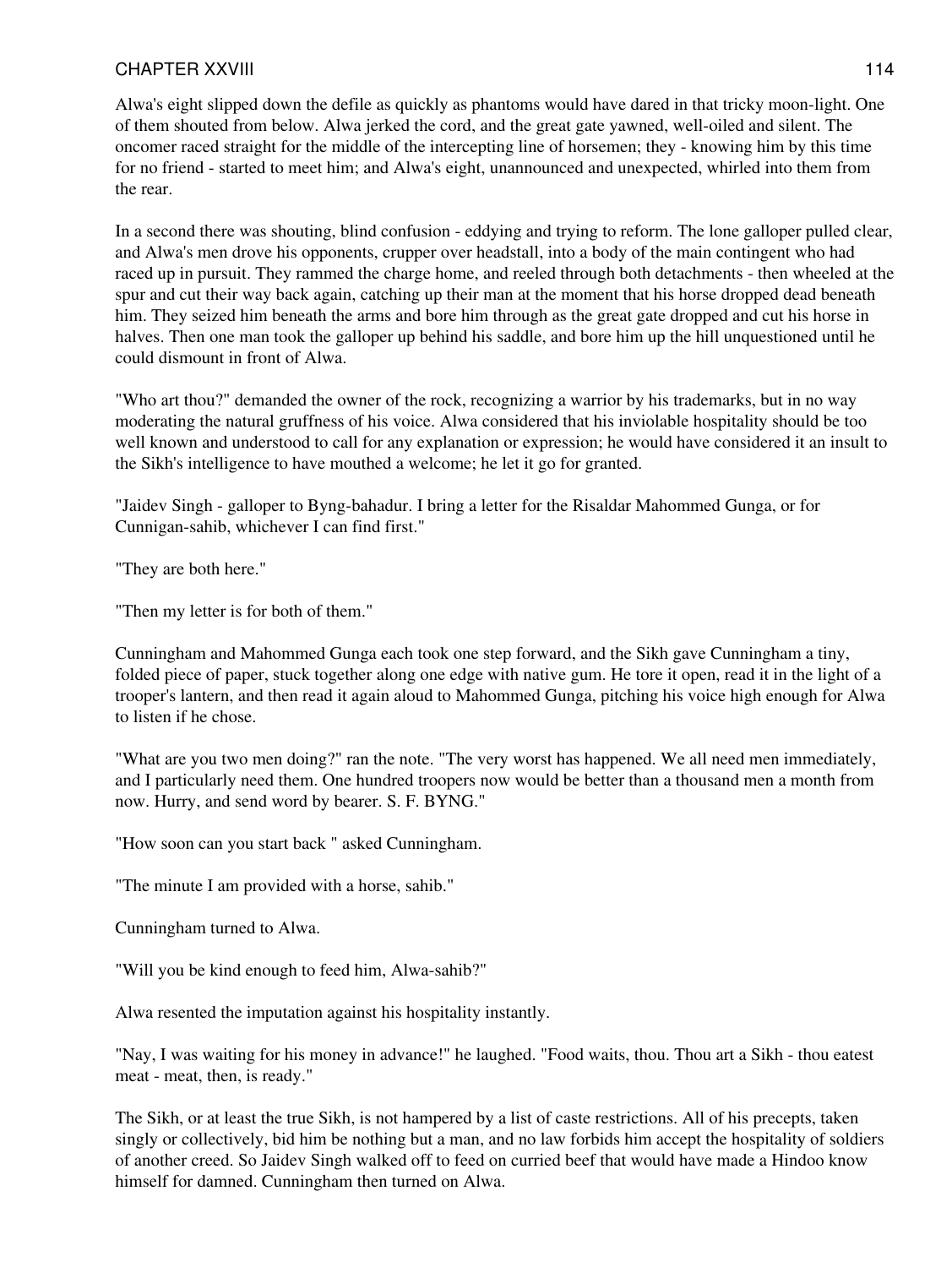"Now is the time, Alwa-sahib," he said in a level voice. "My party can start off with this man and our answer, if your answer is no. If your answer is yes, then the Sikh can bear that answer for us."

"You would none of you ride half a mile alive!" laughed Alwa.

"I none the less require an answer, Alwa-sahib."

Alwa stared hard at him. That was the kind of talk that went straight to his soldier heart. He loved a man who held to his point in the teeth of odds. The odds, it seemed to him, were awfully against Cunningham.

"So was thy father," he said slowly. "My cousin said thou wast thy father's son!"

"I require an answer by the time that the Sikh has finished eating," said Cunningham. "Otherwise, Alwa-sabib, I shall regret the necessity of foregoing further hospitality at your hands."

"Bismillah! Am I servant here or master?" wondered Alwa, loud enough for all his men to hear. Then he thought better of his dignity. "Sahib," he insisted, "I will not talk here before my men. We will have another conference."

"I concede you ten minutes," said Cunningham, preparing to follow him, and followed in turn by Mohammed Gunga.

"Now, swore the Risaldar into his beard, we shall see the reaching of decisions! Now, by the curse of the sack of Chitor we shall know who is on whose side, or I am no Rangar, nor the son of one!"

"I have a suggestion to make, sahib," smiled Alwa, closing the door of the rock-hewn chamber on the three of them.

"Hear mine first!" said Cunningham, with a hint of iron in his voice.

"Ay! Hear his first! Hear Chota-Cunnigan-bahadur!" echoed Mahommed Gunga. "Let us hear a plan worth hearing!" And Alwa looked into a pair of steady eyes that seemed to see through him - past him - to the finished work beyond.

"Speak, sahib."

"You are pledged to uphold Howrah on his throne?"

"Ha, sahib."

"Then, I guarantee you shall! You shall not go to the Company's aid until you have satisfactory guarantees that your homes and friends will not be assailed behind your backs."

"Guarantees to whose satisfaction, sahib?"

"Yours!"

"But with whom am I dealing?" Alwa seemed actually staggered. "Who makes these promises? The Company?"

"I give you my solemn word of honor on it!"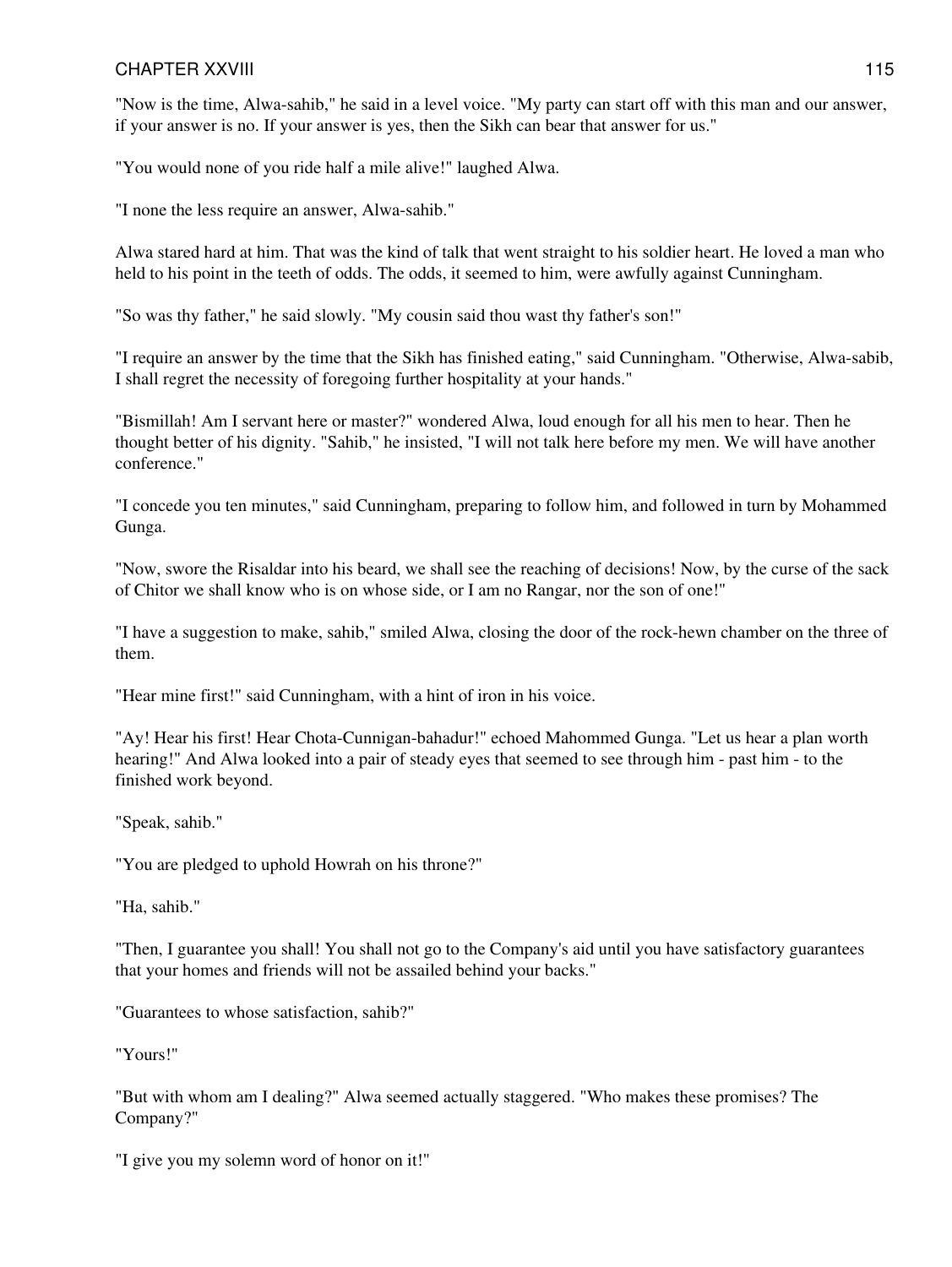"It is at least a man who speaks!" swore Alwa.

"It is the son of Cunnigan-bahadur!" growled Mahommed Gunga, standing chin erect. He seemed in no doubt now of the outcome. He was merely waiting for it with soldierly and ill-concealed impatience.

"But, sahib - "

"Alwa-sahib, we have no time for argument. It is yes or no. I must send an answer back by that Sikh. He must - he shall take my answer! Either you are loyal to our cause or you are not. Are you?"

"By the breath of God, sahib, I am thinking you leave me little choice!"

"I still await an answer. I am calling on you for as many men as you can raise, and I have made you specific promises. Choose, Alwa-sahib. Yes or no?"

"The answer is yes - but - "

"Then I understand that you undertake to obey my orders without question until such time as a senior to me can be found to take over the command."

"That is contingent on the agreement," hesitated Alwa.

"I would like your word of honor, Alwa-sahib."

"I pledge that not lightly, sahib."

"For that very good reason I am asking for it. I shall know how far to trust when I have your word of honor!"

"I knew thy father! Thou art his son! I trusted him for good reason and with good result. I will trust thee also. My word is given, on thy conditions, sahib. First, the guarantees before we ride to the British aid!"

And you obey my orders?

"Yes. My word is given, sahib. The oath of a Rajput, of a Rangar, of a soldier, of a zemindar of the House of Kachwaha; the oath of a man to a man, sahib; the promise of thy father's friend to thy father's son! Bahadur" he drew himself to his full height, and clicked his spurs together - "I am thy servant!"

Cunningham saluted. All three men looked in each other's eyes and a bond was sealed between them that nothing less than death could sever.

"Thank you," said Cunningham quite quietly. "And now, Alwa-sahib" - (he could strike while the iron glowed, could this son of Cunnigan!) - "for the plan. There is little time. Jaimihr must escape tonight!"

"Sahib, did I understand aright?"

Alwa's jaw had actually dropped. He looked as though he had been struck. Mahommed Gunga slammed his sabre ferule on the stone floor. He too, was hard put to it to believe his ears.

"Jaimihr is the key to the position. He is nothing but a nuisance where he is. Outside he can be made to help us."

"Am I dreaming, or art thou, sahib?" Alwa stood with fists clinched on his hips and his legs apart -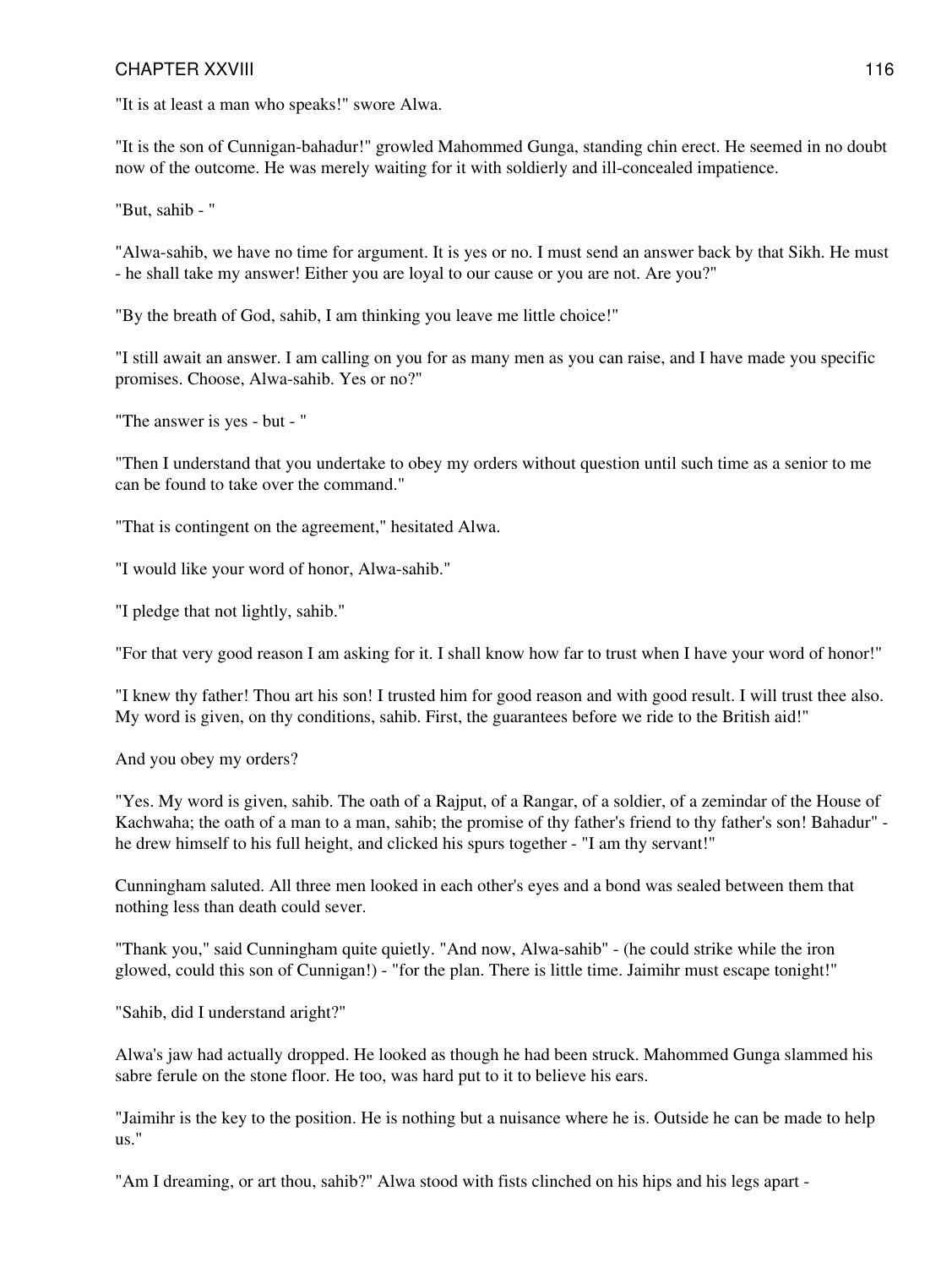incredulous. "Jaimihr to go free? Why that Hindoo pig is the source of all the trouble in the district!"

"We are neither of us dreaming, Alwa-sahib. Jaimihr is the dreamer. Let him dream in Howrah City for a day or two, while we get ready. Let him lead his men away and leave the road clear for us to pass in and out."

"But - "

"Oh, I know. He is your prisoner, and your honor is involved, and all that kind of thing. I'm offering you, to set off against that, a much greater honor than you ever experienced in your whole life yet, and I've put my order in the shape of a request for the sake of courtesy. I ask you again to let me arrange for Jaimihr to escape."

"I was mad. But it seems that I have passed my word!" swore Alwa.

"I give you your word back again, then."

"Bismillah! I refuse it!"

"Then I do with Jaimihr as I like?"

"I gave my word, sahib."

"Thanks. You'll be glad before we've finished. Now I've left the raising of as many men as can be raised to you, Alwa-sahib. You will remember that you gave your promise on that count, too."

"I will keep that promise, too, sahib."

"Good. You shall have a road clear by tonight."

He stepped back a pace, awaited their salute with the calm, assured authority of a general of division, returned it, and left the two Rajputs looking in each other's eyes.

"What is this, cousin, that thou hast brought me to?" demanded Alwa.

Mahommed Gunga laughed and shook his sabre, letting it rattle in its scabbard.

"This? This is the edge of the war that I promised thee a year ago! This is the service of which I spoke! This is the beginning of the blood-spilling! I have brought thee the leader of whom we spoke in Howrah City. Dost remember, cousin? I recall thy words!"

"Ay, I recall them. I said then that I would follow a second Cunnigan, could such be found."

"And this is he!" vowed Mahommed Gunga.

"Ho! But we Rangars have a leader! A man of men!"

"But this plan of his? This loosing of the trapped wolf - what of that?"

"I neither know nor care, as yet! I trust him! I am his man, as I was his father's! I have seen him; I have heard him; I have felt his pulse in the welter of the wrath of God. I know him. Whatever plans he makes, whatever way he leads, those are my plans, my road! I serve the son of Cunnigan!"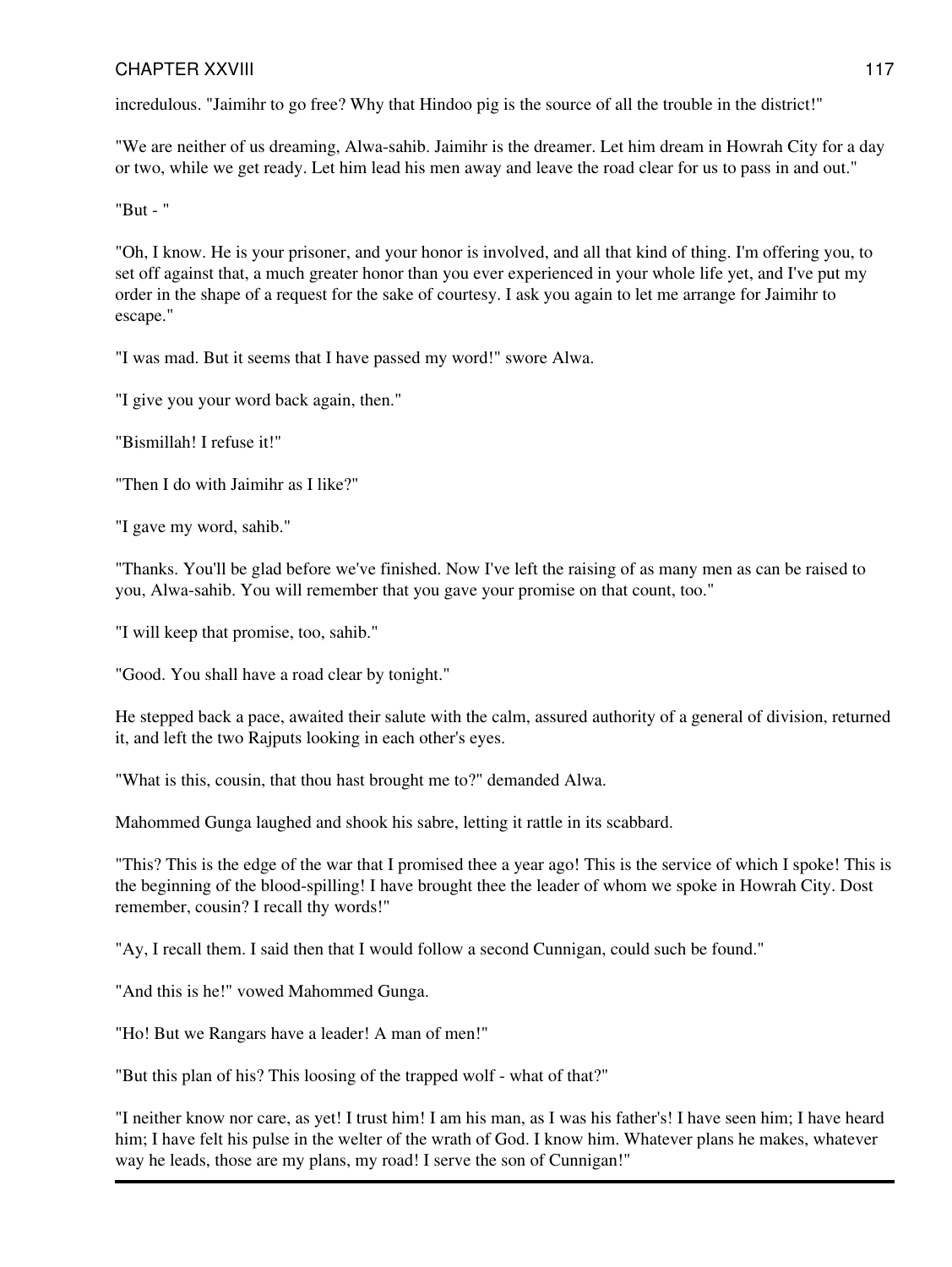# **CHAPTER XXIX**

Did he swear with his leg in a spring-steel trap And a tongue dry-cracked from thirst? Or down on his knees at his lady's lap With the lady's lips to his own, mayhap, And his head and his heart aburst? Nay! I have listened to vows enough And never the oath could bind Save that, that a free man chose to take For his own good reputation's sake! They're qualified - they're tricks - they break - They're words, the other kind!

MAHOMMED GUNGA had long ago determined to "go it blind" on Cunningham. He had known him longest and had the greatest right. Rosemary McClean, who knew him almost least of all, so far as length of time was concerned, was ready now to trust him as far as the Risaldar dared go; her limit was as long and as devil-daring as Mahommed Gunga's. Whatever Scots reserve and caution may have acted as a brake on Duncan McClean's enthusiasm were offset by the fact that his word was given; so far as he was concerned, he was now as much and as obedient a servant of the Company as either of the others. Nor was his attitude astonishing.

Alwa's was the point of view that was amazing, unexpected, brilliant, soldierly, unselfish - all the things, in fact, that no one had the least right to expect it to turn out to be. Two or three thousand men looked to him as their hereditary chieftain who alone could help them hold their chins high amid an overwhelming Hindoo population; his position was delicate, and he might have been excused for much hesitation, and even for a point-blank refusal to do what he might have preferred personally. He and his stood to lose all that they owned - their honor - and the honor of their wives and families, should they fight on the wrong side. Even as a soldier who had passed his word, he might have been excused for a lot of wordy questioning of orders, for he had enough at stake to make anybody cautious.

Yet, having said his say and sworn a dozen God-invoking Rangar oaths before he pledged his word, and then having pledged it, he threw Rajput tradition and the odds against him into one bottomless discard and proceeded to show Cunningham exactly what his fealty meant.

"By the boots and beard of Allah's Prophet!" he swore, growing freer-tongued now that his liberty of action had been limited. "Here we stand and talk like two old hags, Mahommed Gunga! My word is given. Let us find out now what this fledgling general of thine would have us do. If he is to release my prisoner, at least I would like to get amusement out of it!"

So he and Mahommed Gunga swaggered across the courtyard to where Cunningham had joined the McCleans again.

"We come with aid and not objections, sahib," he assured him. "If we listen, it may save explanations afterward."

So at a sign from Cunningham they enlarged the circle, and the East and West - bearded and clean-shaven, priest and soldiers, Christian and Mohammedan - stood in a ring, while almost the youngest of them - by far the youngest man of them - laid down the law for all. His eyes were all for Rosemary McClean, but his gestures included all of them, and they all answered him with nods or grunts as each saw fit.

"Send for the Sikh!" commanded Cunningham.

Five minutes later, with a lump of native bread still in his fist, Jaidev Singh walked up and saluted.

"Where is Byng-bahadur now?" asked Cunningham.

"At Deeseera, sahib - not shut in altogether, but hard pressed. There came cholera, and Byng-bahadur camped outside the town. He has been striking, sahib, striking hard with all too few to help him. His irregulars, sahib,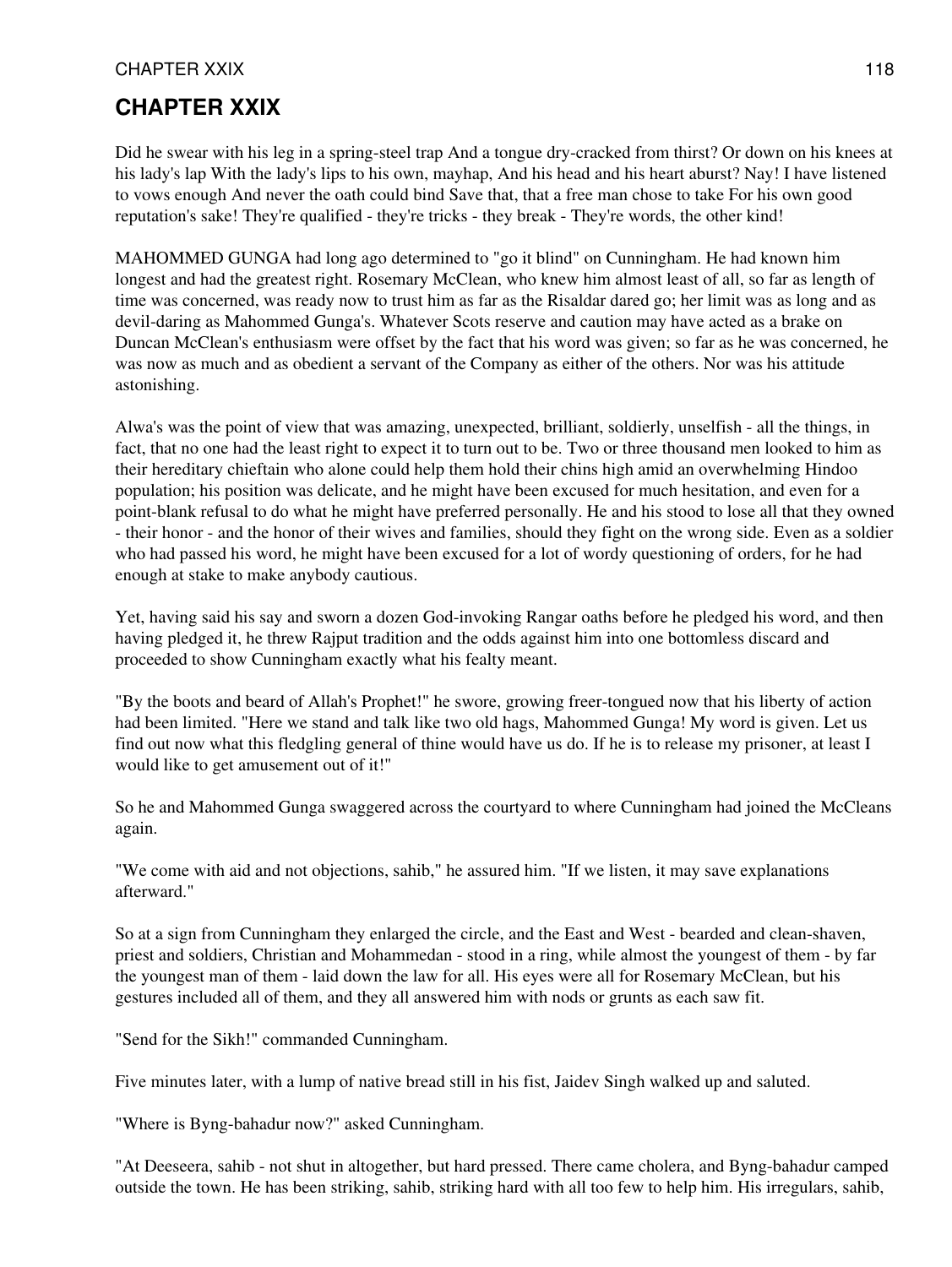were disbanded at some one's orders just before this outbreak, but some of them came back at word from him. And there were some of us Sikhs who knew him, and who would rather serve him and die than fight against him and live. He has now two British regiments with him, sadly thinned - some of my people, some Goorkhas, some men from the North - not very many more than two thousand men all told, having lost heavily in action and by disease. But word is going round from mouth to mouth that many sahibs have been superseded, and that only real sahibs such as Byng-bahadur have commands in this hour. Byng-bahadur is a man of men. We who are with him begin to have courage in our bones again. Is the answer ready? Yet a little while? It is well, sahib, I will rest. Salaam!"

"You see," said Cunningham, "the situation's desperate. We've got to act. Alwa here stands pledged to protect Howrah and you have promised to aid Jaimihr. Somebody's word has got to break, and you may take it from me that it will be the word of the weakest man! I think that that man is Jaimihr, but I can't be sure in advance, and we've got to accept his promise to begin with. Go to him, Miss McClean, and make a very careful bargain with him along the line I mapped out for you. Alwa-sahib, I want witnesses, or rather overhearers. I want you and Mahommed Gunga to place yourselves near Jaimihr's cell so that you can hear what he says. There won't be any doubt then about who has broken promises. Are you ready, Miss McClean?"

She was trembling, but from excitement and not fear. Both Rajputs saluted her as she started back for the cell, and whatever their Mohammedan ideas on women may have been, they chose to honor this one, who was so evidently one of them in the hour of danger. Duncan McClean seemed to be praying softly, for his lips moved.

When the cell-door creaked open, Alwa and Mahommed Gunga were crouched one on either side, listening with the ears of soldiers that do not let many sounds or words escape them.

"Jaimihr-sahib!" she whispered. "Jaimihr-sahib!"

"Ha! Sahiba!" Then he called her by half a dozen names that made the listening Rangars grin into their beards.

"Jaimihr-sahib" - she raised her voice a little now - " if I help you to escape, will you promise me my safety under all conditions?"

"Surely, sahiba!"

"Do you swear to protect every living person on this hill, including the Alwa-sahib and Cunningham-sahib?"

"Surely, sahiba."

"You swear it?"

"I swear it on my honor. There is no more sacred oath."

"Then, listen. I can help you to escape now. I have a rope that is long enough to lower you over the parapet. I am prepared to risk the consequences, but I want to bargain with you for aid for my Countrymen."

Jaimihr did not answer.

"The Alwa-sahib and his Rangars stand pledged to help your brother!"

"I guessed at least that much," laughed Jaimihr.

They would not help you against him under any circumstances. But they want to ride to the Company's aid, and they might be prepared to protect you against him. They might guarantee the safety of your palace and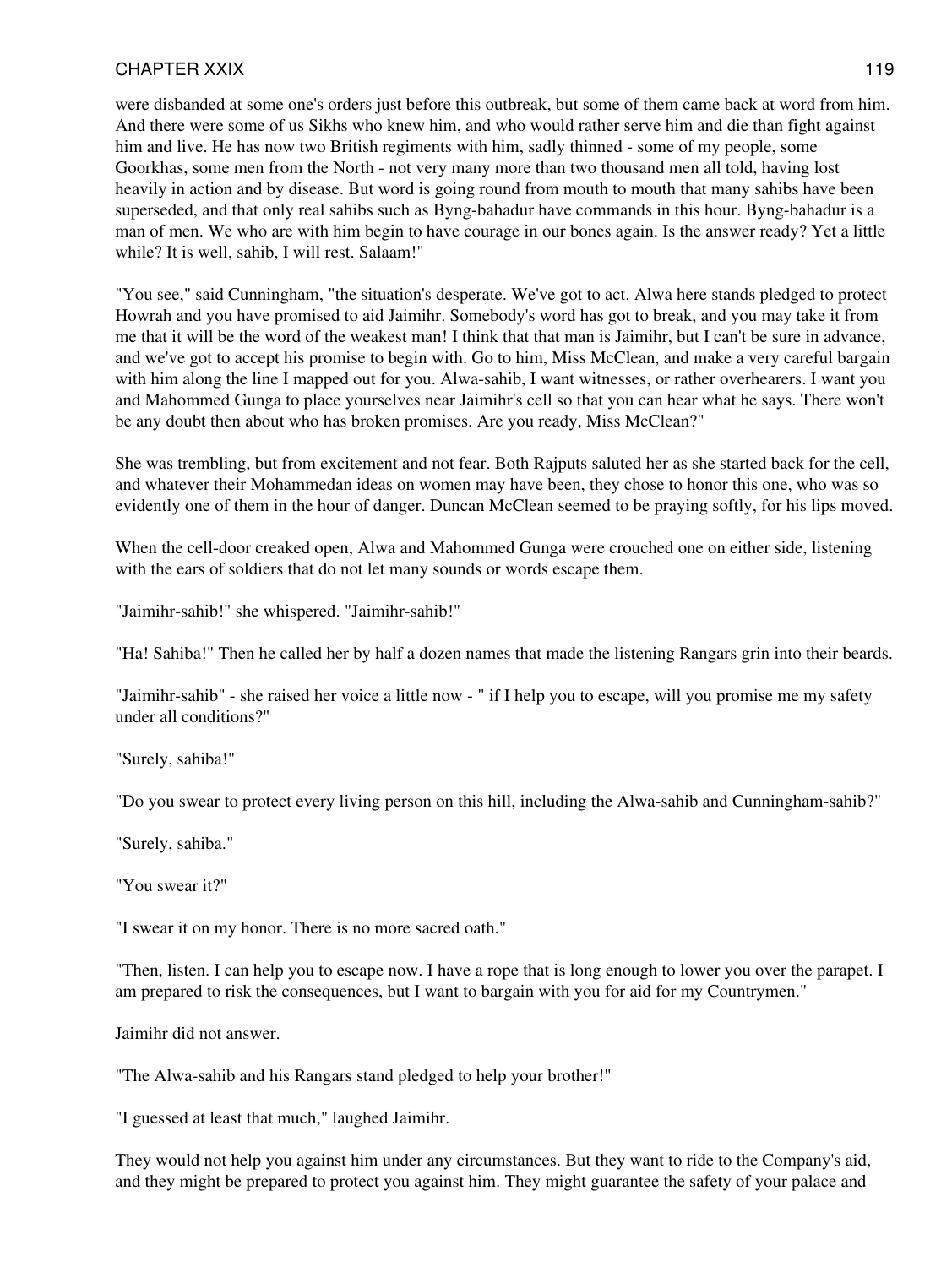your men's homes. They might exact a guarantee from Howrah."

Jaimihr laughed aloud, careless of the risk of being overheard, and Rosemary knew that Cunningham's little plan was useless even before it had been quite expounded. She felt herself trembling for the consequences.

"Sahiba, there is only one condition that would make me ride to the British aid with all my men."

"Name it!"

"Thou art it!"

"I don't understand you, Jaimihr-sahib," she whispered, understanding all too well.

"Follow me. Come to me in Howrah. Then whatever these fool Rangars choose to do, I swear by Siva and the Rites of Siva that I will hurry to the Company's aid!"

Rosemary McClean shuddered, and he knew it. But that fact rather added to his pleasure. The wolf prefers a cowering, frightened prey even though he dare fight on occasion. She was thinking against time. Through that one small, overburdened head, besides a splitting headache, there was flashing the ghastly thought of what was happening to her countrymen and women - of what would happen unless she hurried to do something for their aid. All the burden of all warring India seemed to be resting on her shoulders, in a stifling cell; and Jaimihr seemed to be the only help in sight.

"How many men could you summon to the Company's aid?" she asked him.

He laughed. "Ten thousand!" he boasted.

"Armed and drilled men - soldiers fit to fight?"

"Surely."

"I think that is a lie, Jaimihr-sahib. There is not time enough to waste on lies. Tell me the exact truth, please."

He contrived to save his face, or, rather, he contrived to make himself believe he did.

"I would need some to guard my rear," he answered. "I could lead five thousand to the British aid."

"Is that the truth?"

"On my honor, sahiba."

"And you wish to marry me?"

"Sahiba - I - I have no other wish!"

"I agree to marry you provided you will lead five thousand men to the Company's aid, but not until you have done so."

"You will come to Howrah?"

She could feel his excitement. The cell walls seemed to throb.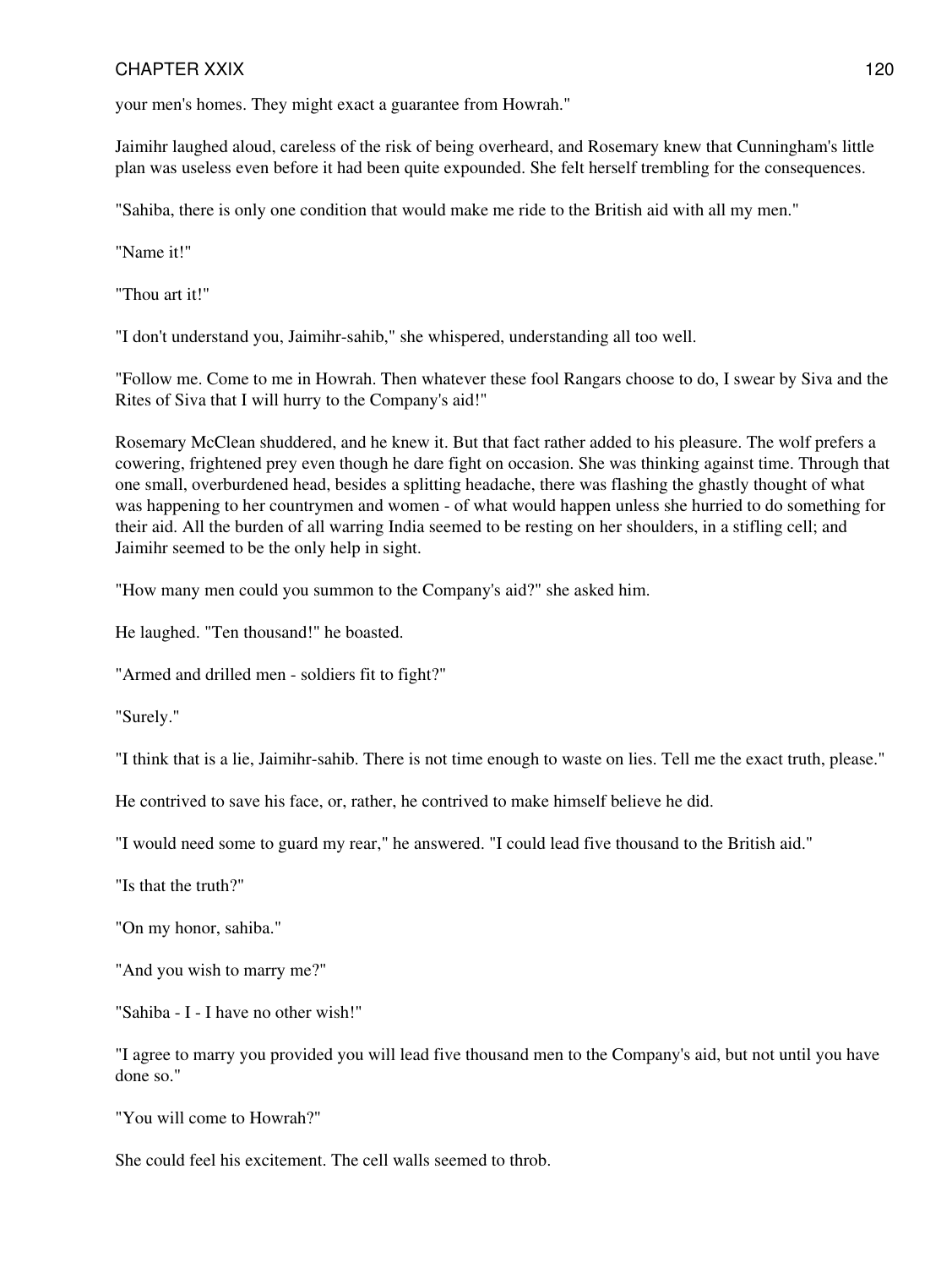"Yes; but I shall come accompanied by my father, and Mr. Cunningham, and all the Rangars he can raise. And I shall hold you to your bargain. You must help the Company first. FIRST - d'you understand?"

"I understand."

It was Jaimihr's turn now to lay the law down . She had let him see her eagerness to gain his aid for the Company, and he saw the weakness of her case in an instant. He knew very well, too, that no woman of her breed would have thought of consenting to marry him unless her hand was forced. He decided immediately to force it further.

"I understand, sahiba. I, too, will hold thee to thy promise! Thou wilt come with an escort, as befits a prince's wife! But how should I know that the Rangars would prove friends of mine? How should I know that it is not all a trap?"

"You will have my promise to depend on."

"Truly! And there will be how many hundred men to override the promise of one woman? Nay! My word is good; my promise holds; but on my own conditions! Help me to escape. Then follow me to Howrah City. Come in advance of thy Rangar escort. By that I will know that the Rangars and this Cunningham are my friends - otherwise they would not let thee come. The Rangars are to exact guarantees from my brother? How should I know that they do not come to help my brother crush me out of existence? With thee in my camp as hostage I would risk agreement with them, but not otherwise. Escape with me now, or follow. But bring no Rangars, sahiba! Come alone!"

"I will not. I would not dare trust you."

Jaimihr laughed. "I have been reckoning, sahiba, how many hours will pass before my army comes to rip this nest of Alwa's from its roots, and defile the whole of it! If I am to spare the people on this rock, then I must hurry! Should my men come here to carry me away, they will be less merciful than I! Choose, sahiba! Let me go, and I will spare these Rangars until such time as they earn punishment anew. Or let me go, and follow me. Then fight with the Rangars and for the Company, with thee as the price of my alliance. Or leave me in this cell until my men come to rescue me. The last would be the simplest way! Or it would be enough to help me escape and wait until I have done my share at conquering the British. Then I could come and claim thee! Choose, sahiba; there are many ways, though they all end in one goal."

"If I am the price of your allegiance," said Rosemary, "then I will pay the price. Five thousand men for the British cause are dearer to me than my own happiness. I promise, Jaimihr-sahib, that I will come to you in Howrah. I shall come accompanied by one servant, named Joanna, and - I think - by my father; and the Rangars and Mr. Cunningham shall be at least a day's ride behind me. I give my word on that. But - I can promise you, on Mr. Cunningham's behalf, and on the Alwa-sahib's, and Mahommed Gunga's, that should you have made any attempt against my liberty - should you have offered me any insult or indignity - before they come - should you have tried to anticipate the terms of your agreement - then - then - there would be an end of bargaining and promises, Jaimihr-sahib, and your life would be surely forfeit! Do you understand?"

"Surely, sahiba!"

"Do you agree?"

"I already have agreed. They are my terms. I named them!"

"I would like to hear you promise, on your honor."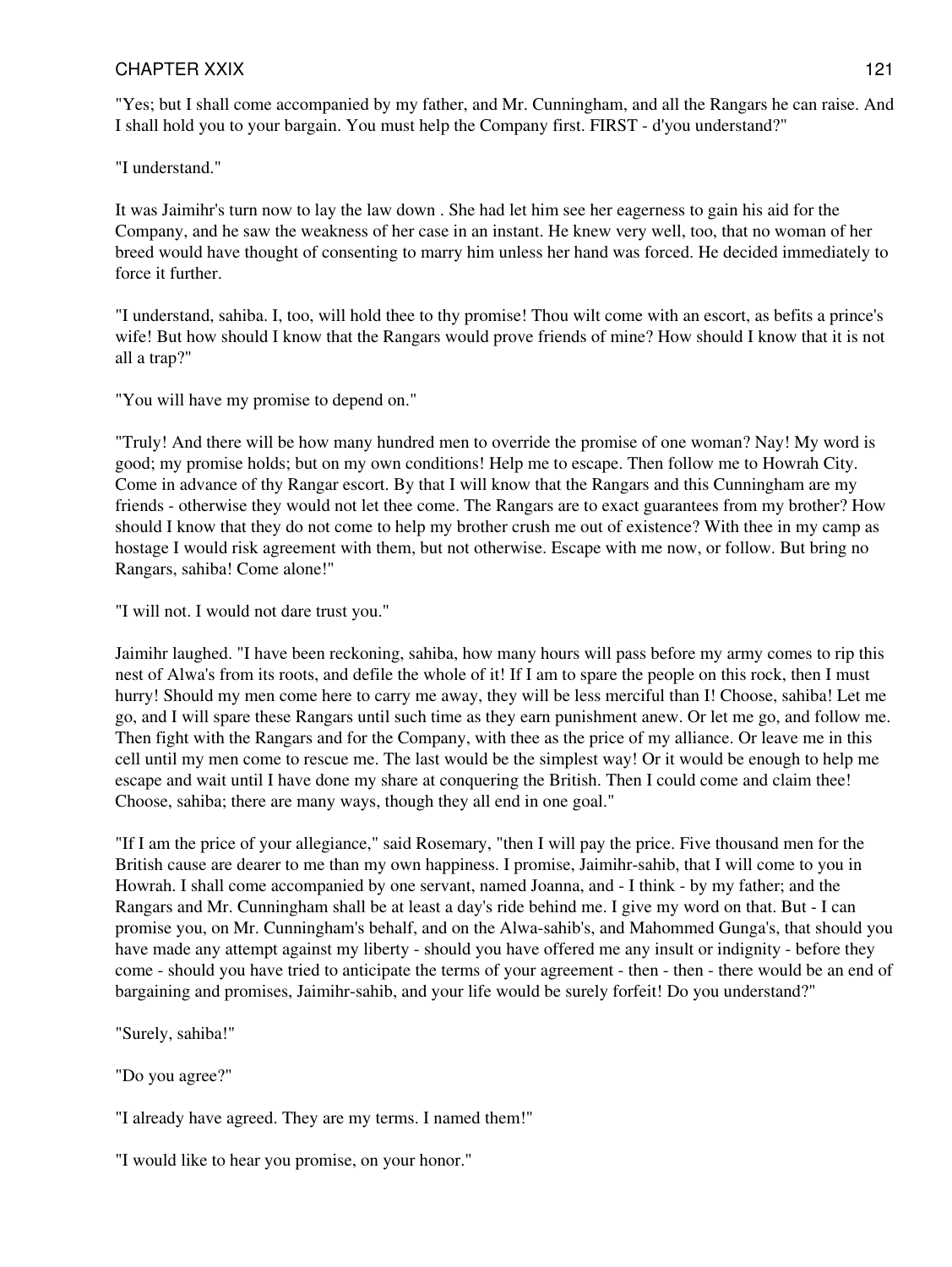"I swear by all my gods and by my honor. I swear by my love, that is dearer to me than a throne, and by the name and the honor of a Rajput!"

"Be ready, then. I am going now to hide the rope in the shadow of the wall. It will take perhaps fifteen minutes. Be ready."

He made a quick movement to embrace her, but she slipped out and escaped him; and he thought better of his sudden plan to follow her, remembering that her word was likely to be good, whatever his might be. He elected to wait inside until she returned for him. He little knew that he missed the downward swing of Alwa's sabre, that was waiting, poised and balanced for him, in the darkness by the door.

"Bismillah! I would have had a right to kill him had he followed her and broken faith so early in the business!" Alwa swore, excusing hs impatience to Mahommed Gunga. "Have no fear, sahib!" he counselled Cunningham a moment later, laying a heavy hand on the boy's arm. "Let her keep her promises. That Hindoo pig will not keep his! We will be after her, and surely - surely we will find good cause for some throat-slitting as well as the cancelling of marriage promises!"

"Do you understand, Alwa-sahib, that - if Jaimihr keeps his promise to her, she must keep hers to him? Do you realize that?"

"Allah! Listen to him! Yes, sahib. Truly, bahadur, I appreciate! I also know that I have given certain promises which I, too, must fulfil! She is not the only bargainer! I am worrying more about those guarantees that Howrah was to give - I am anxious to see how, with fifteen hundred, we are to get the better of a Rajah and his brother and their total of ten thousand! I want to see those promises performed! Ay! The Miss-sahib has done well. She has done her share. Let her continue. And do thou thy share, bahadur! I am at thy back with my men, but give us action!"

Cunningham held up a lantern, and looked straight at Duncan McClean. The missionary had held his daughter's hand while she recounted what had happened in the cell. Whatever he may have thought, he had uttered no word of remonstrance.

"Of course, we go to Howrah ahead of you," he answered to Cunningham's unspoken question.

Cunningham held out his right hand, and the missionary shook it.

"Hold the lamp, please," said Cunningham, and Mahommed Gunga seized it. Then Cunningham took paper and a pencil and read aloud the answer that he wrote to Byng-bahadur. He wrote it in Greek characters for fear lest it might fall into the enemy's hands and be too well understood.

"I can be with you in one week, sir, and perhaps sooner. Unless we are all killed in the meantime we should number more than fifteen hundred when we come. Expect either all or none of us. The situation here is critical, but our course seems clear, and we ought to pull through. Mahommed Gunga sends salaams. Your obedient servant, "RALPH CUNNINGHAM."

"Would God I could see the clear course! laughed Alwa.

"Call the Sikh, please."

The Sikh came running, and Cunningham gave him the folded note.

"Have you a horse for him, Alwa-sahib?"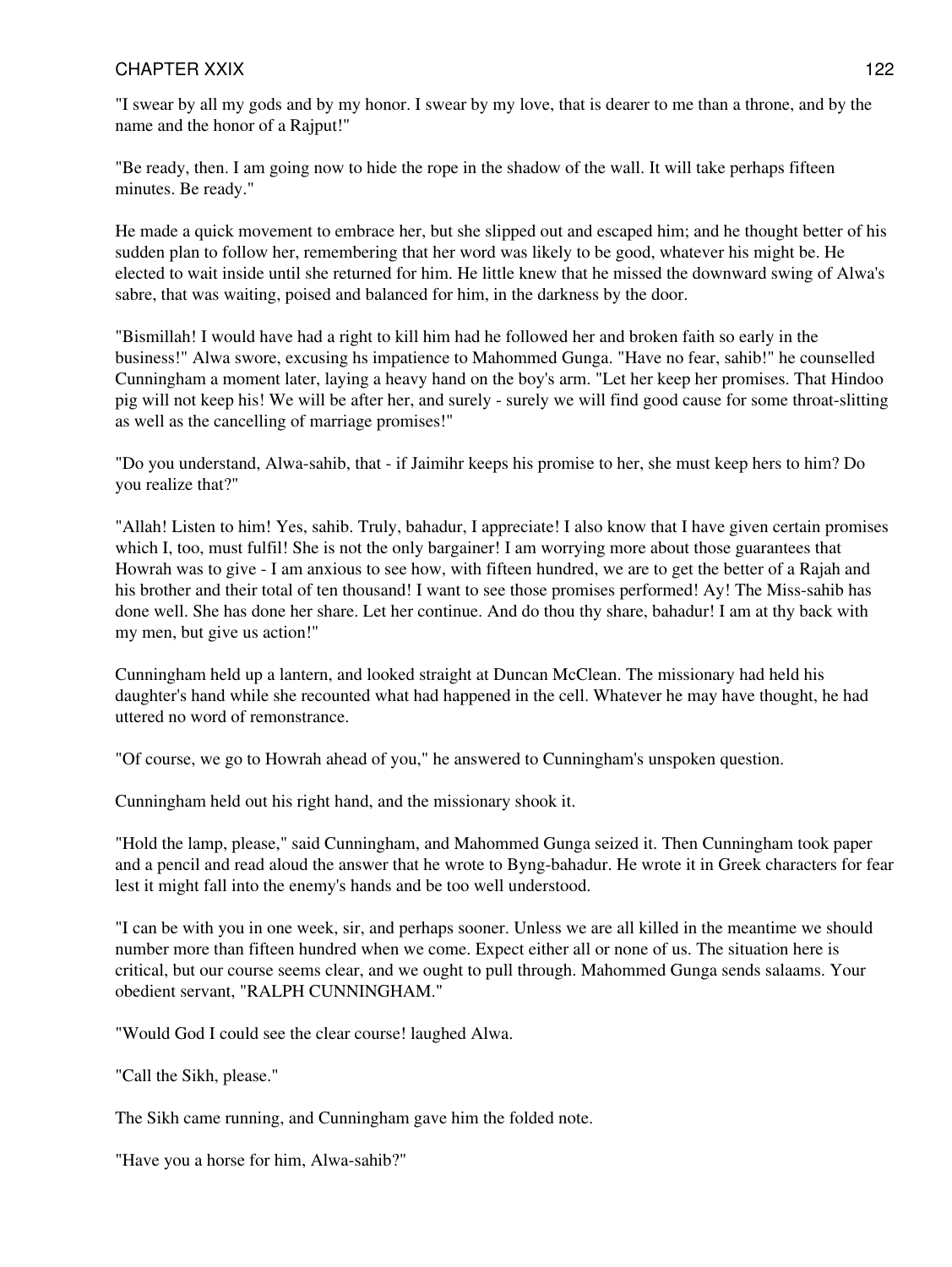"That has been attended to, sahib," the Sikh answered. "The Alwa-sahib has given me a wonder of a horse."

"Very well, then, Jaidev Singh. Watch your chance. Go to the parapet, and when you see by their lanterns that the cavalry below have ridden off, then race for all you're worth with that news for Byng-bahadur!"

"Salaam, sahib!" said the Sikh.

"Salaam, Jaidev Singh. And now hide, every-body! Don't let Jaimihr get the impression that we're playing with him."

A little later Miss McClean led Jaimihr through a passage in the rock, off which axe-hewn cells led on either side, to the far side of the summit, where the parapet was higher but the wall was very much less sheer. The Prince's arms were still too sore from the wrenching he received when they took him prisoner for him to dare trust himself hand over hand on a rope; she had to make the rope fast beneath his armpits, and then lower him slowly, taking two turns with the rope round the waist of a brass cannon. The Prince fended himself off the ragged wall with hands and feet, and called up instructions to her as loudly as he dared.

It was a tremendous drop. For the last fifty or more feet the wall rose straight, overhung by a ridge that rasped the rope. And the rope proved fifteen feet or more too short. Rosemary paid out as much of it as she dared, and then made the end fast round the cannon, leaning over to see whether Jaimihr would have sense enough or skill enough to cut himself free and fall. But he hung where he was and spun, and it was five minutes before Rosemary remembered that his weapons had all been taken from him! It was scarcely likely that he could bite the thick rope through with his teeth!

She stood then for two or three more minutes wondering what to do, for she had no knife of her own, and she had made the rope fast - woman-wise - with a true landlubber's knot that tightened from the strain until her struggling fingers could not make the least impression on it. But Alwa walked up openly - drew his heavy sabre - and saved the situation for her.

"That may help to jog his recollection of the bargain!" he laughed, severing the rope with a swinging cut and peering over to see, if he could, how Jaimihr landed. By a miracle the Prince landed on his feet. He sat down for a moment to recover from the shock, and then walked off awkwardly to where his cavalry were sleeping by their horses.

He had some trouble in persuading the outposts who he really was, and there was an argument that could be quite distinctly heard from the summit of the rock, and made Alwa roar with laughter before, finally, the whole contingent formed and wheeled and moved away, ambling toward Howrah City at a pace that betokened no unwillingness.

Five minutes later the Sikh's horse thundered out across the plain from under Alwa's iron gate, and the news, such as it was, was on its way to Byng-bahadur.

"A clear road at the price of a horse-hide rope!" laughed Alwa. "Now for some real man's work!"

Rosemary stole off to argue with her father and her conscience, but Alwa went to his troopers' quarters and told off ten good men for the task of manning the fortress in his absence. They were ten unwilling men; it needed all his gruff authority, and now and then a threat, to make them stay behind.

"I must leave ten men behind," he insisted. "It takes four men, even at a pinch, to lift the gate. And who shall guard my women? Nay, I should leave twenty, and I must leave ten. Therefore I leave the ten best men I have, and they who stay behind may know by that that I consider them the best!"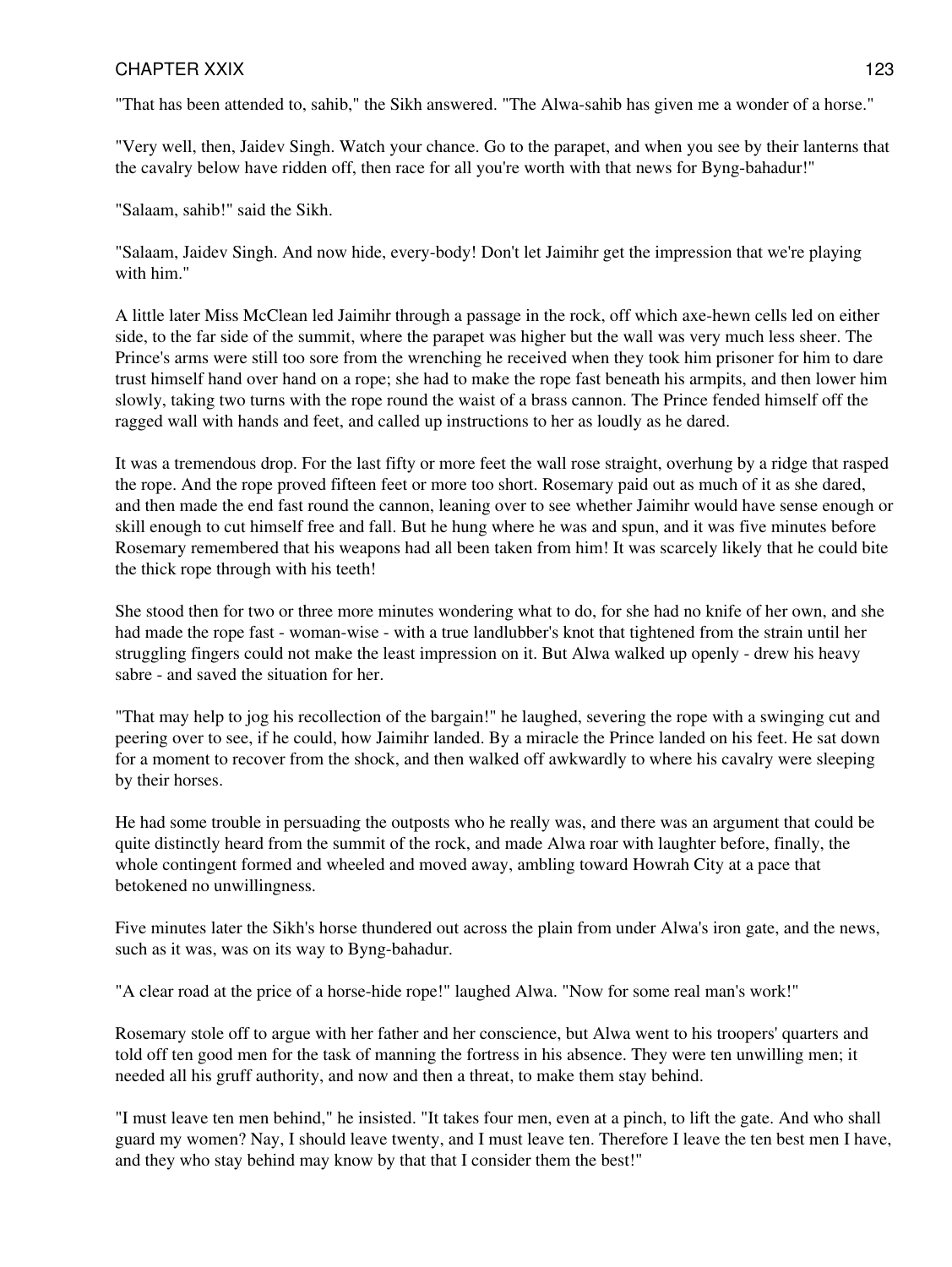### CHAPTER XXX and the state of the state of the state of the state of the state of the state of the state of the state of the state of the state of the state of the state of the state of the state of the state of the state o

The remainder of his troopers he sent out one by one in different directions, with orders to rally every Rangar they could find, and at a certain point he named. Then he and Mahommed Gunga said good-by to Cunningham and took a trail that led in the direction where most of the doubtfuls lived - the men who might need personal convincing - rousing - awakening from lethargy.

"You think I ought to stay behind?" asked Cunningham, who had already made his mind up but chose to consult Alwa.

"Surely, sahib. If for no other reason, then to make sure that that priest of thine and his daughter make tracks for Howrah City! While he is here he is a priest, and we Rangars have our own ideas on what they are good for! When he is there he will be a man maneuvering to save his own life and his daughter's reputation! See that he starts, sahib!"

He rode off then. But before Mahommed Gunga saw fit to follow him he legged his charger close to Cunningham for a final word or two.

"Have no fear now, bahadur - no anxiety! Three days hence there will be a finer regiment to lead than ever thundered in thy father's wake - a regiment of men, sahib, for a man to lead and love! - a regiment that will trust thee, sahib! See thou to the guarantees! Rung Ho, bahadur!"

"Rung Ho! See you again, Mahommed Gunga!"

# **CHAPTER XXX**

Sabres and spurs and jingling bits - (Ho! But the food to feed them!) Sinews and eyes and ears and wits - (Hey! But the troopers need them!) Sahib, mount! Thy chargers fling Foam to the night - thy trumpets sing - Thy lance-butts on the stirrups ring - Mount, sahib! Blood them! Lead them!

IT was arranged that the McCleans, with old Joanna, should start at dawn for Howrah City, and they were, both of them, too overcome with mingled dread and excitement to even try to sleep. Joanna, very much as usual, snoozed comfortably, curled in a blanket in a corner.

They would run about a hundred different risks, not least of which was the chance of falling in with a party of Howrah's men. In fact, if they should encounter anybody before bringing up at Jaimihr's palace it was likely that the whole plan would fizzle into nothing.

Cunningham, after fossicking for a long time in Aliva's armory - that contained, besides weapons of the date, a motley assortment of the tools of war that would have done great credit to a museum of antiquities produced two pistols. He handed, one to the missionary and one to Miss McClean, advising her to hide hers underneath her clothing. "You know what they're for?" he asked. "No. You'd gain nothing by putting up a fight. They're loaded. All you've got to do is jerk the hammer back and pull the trigger, and the best way not to miss is to hold the muzzle underneath your chin - this way - keeping the butt well out from you. You make sure when you do that. The only satisfaction you'll have, if it comes to suicide as a last resource, will be that you've tried to do your duty and the knowledge that you'll be avenged. I promise that. But I don't think you'll have any need to do it - if I did think it I'd have thought twice before sending you."

"How does such a very young man as you come to have all this responsibility?" asked Rosemary, taking the pistol without a shudder. She laughed then as she noticed Cunningham's discomfort and recognized the decency that hates to talk about itself.

"I suppose I know my own mind," he answered. "These other awfully decent fellows don't, that's all - if you except Mahommed Gunga. That chap's a wonder. 'Pon my soul, it seems he knew this was coming and picked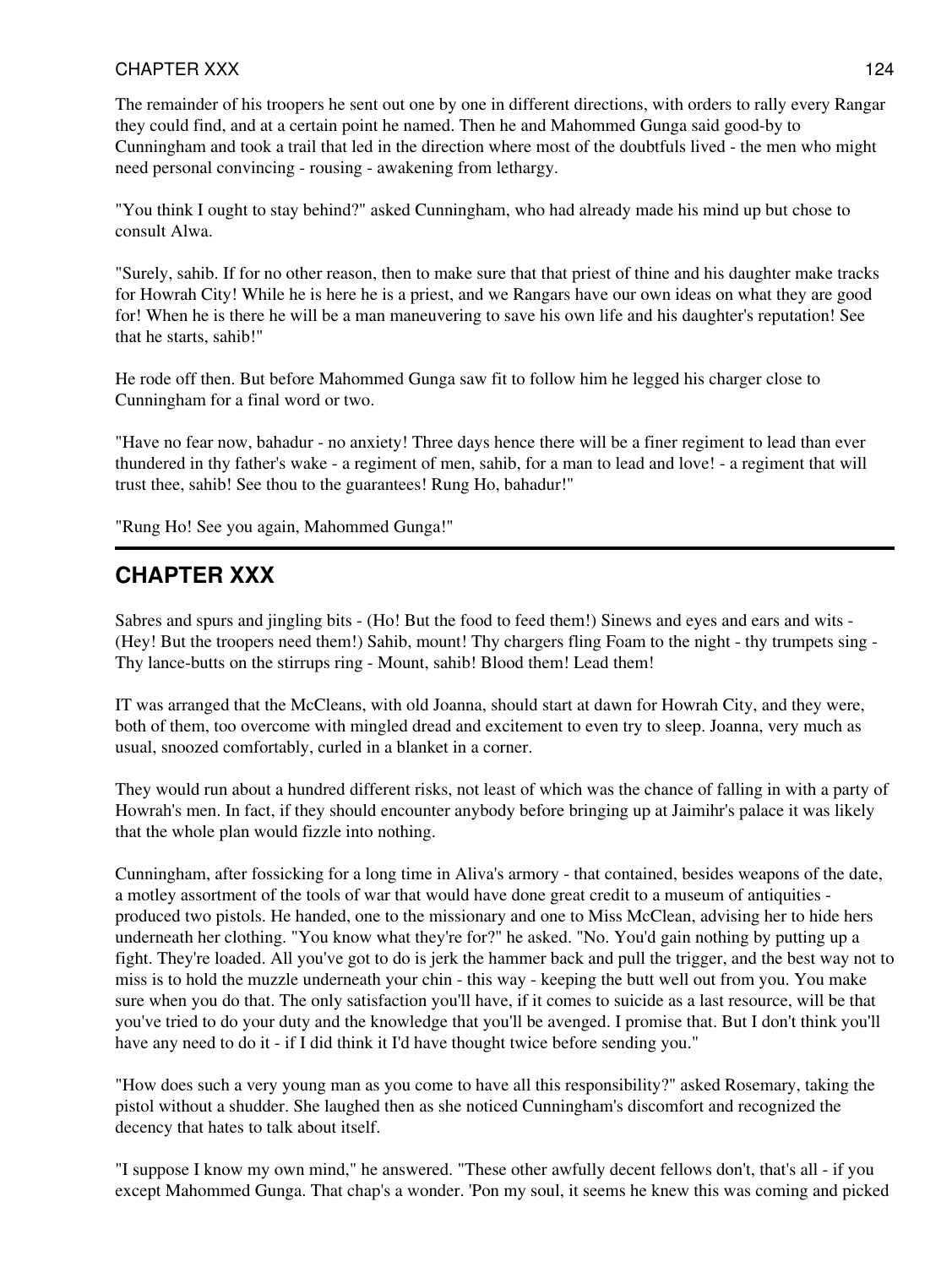me from the start to take charge over here. Seems, owing to my dad's reputation, these Rangars think me a sort of reincarnation of efficiency. I've got to try and live up to it, you know - same old game of reaping what you didn't sow and hoping it'll all be over before you wake up! Won't you try and get some sleep before morning? No? Come and sit over by the parapet with me, then."

He carried chairs for both of them to a point whence he could sit and watch the track that led to Howrah and so help out the very meagre garrison. There, until the waning moon dipped down below the sky-line, they talked together - first about the task ahead of each of them; then about the sudden ghastliness of the rebellion, whose extent not one of them could really grasp as yet; last, and much longest, as familiarity gradually grew between them, of youthful reminiscences and home - of Eton and the Isle of Skye.

In the darkness and the comparative coolness that came between the setting of the moon and dawn Rosemary fell asleep, her head pillowed in her father's lap. For a while, then, seeing her only dimly through the night, but conscious, as he could not help being, of her youth and charm and of the act of self-sacrifice that she had undertaken without remonstrance, he felt ashamed. He began to wonder whether there might not have been some other way - whether he had any right, even for his country's sake, to send a girl on such a mission. Misgiving began to sap his optimism, and there was no Mahommed Gunga to stir the soldier in him and encourage iron-willed pursuance of the game. He began to doubt; and doubt bred silence.

He was wakened from a revery by Duncan McClean, who raised his daughter tenderly and got up on his feet.

"The dawn will be here soon, Mr. Cunningham. We had better get ready. Well - in case we never meet again - I'm glad I met you."

"Better start before the sun gets up," he answered, gripping the missionary's hand. He was a soldier again. He had had the answer to his thoughts! If the man who was to sacrifice his daughter - or risk her sacrifice - was pleased to have met him, there was not much sense in harboring self-criticism! He shook it off, and squared his shoulders, beginning again to think of all that lay ahead.

"Trust to the old woman to guide you and show you a place to rest at, if you must rest. You ought to reach Howrah at dusk tomorrow, for you'll find it quite impossible to travel fast - you're both of you too stiff, for one thing. Lie up somewhere - Joanna will know of a place - until the old woman has taken in a message to Jaimihr, and wait until he sends you some men to escort you through the outskirts of the city. I've got disguises ready for you - a pugree for you, Mr. McClean, and a purdah for your daughter - you'll travel as a Hindoo merchant and his wife. If you get stopped, say very little, but show this."

He produced the letter written once by Maharajah Howrah to the Alwa-sahib and sent by galloper with the present of a horse. It was signed, and at the bottom of it was the huge red royal seal. Now go and put the disguise on, while I see to the horses; I'm going to pick out quiet ones, if possible, though I warn you they're rare in these parts."

Some twenty minutes later he led their horses for them gingerly down the slippery rock gorge, and waited at the bottom while six men wound the gate up slowly. Rosemary McClean was quite unrecognizable, draped from head to foot in a travelling veil that might have been Mohammedan or Hindoo, and gave no outward sign as to her caste, or rank. McClean, in the full attire of a fairly prosperous Hindoo, but with no other mark about him to betoken that he might be worth robbing, rode in front of her, high-perched on a native saddle. In front, on a desert pony, rode Joanna, garbed as a man.

"She ought to be travelling in a carriage of some kind," admitted Cunningham, "but we haven't got a single wheeled thing here. If any one asks pertinent questions on the road, you'd better say that she had an ekka, but that some Rangars took it from you. D'you think you know the language well enough to pass muster?"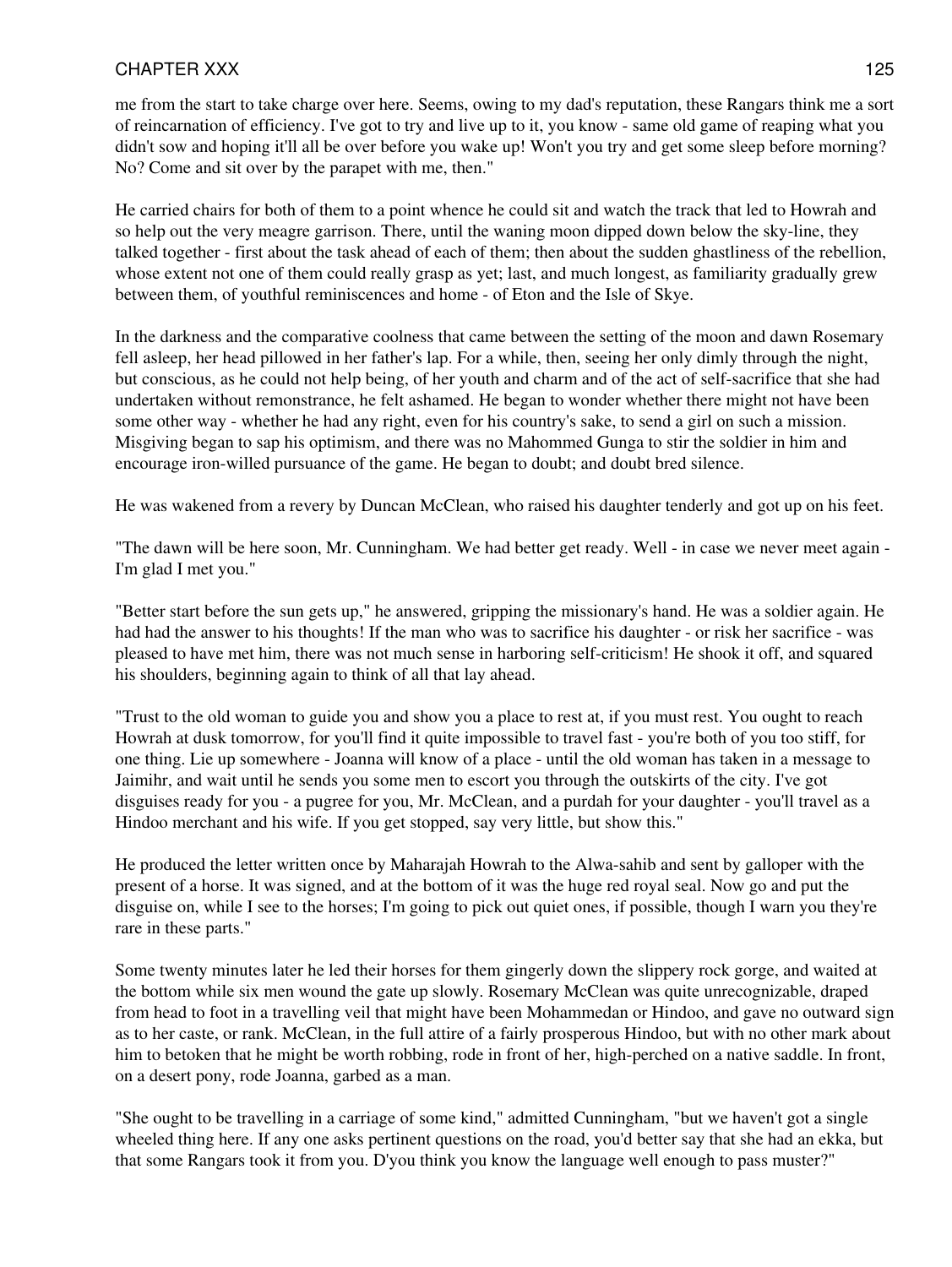"It's a little late to ask me that!" laughed McClean. "Yes - I'm positive I do. Good-by."

They shook hands again and the three rode off, cantering presently, to make the most of the coolness before the sun got up. Cunningham climbed slowly up the hill and then watched them from the parapet - wondering, wondering again - whether he was justified. As he put it to himself, it was "the hell of a position for a man to find himself in!" He caught himself wondering whether his thoughts would have been the same, and whether his conscience would have racked him quite as much, had Rosemary McClean been older, and less lovely, and a little more sour-tongued.

He had to laugh presently at the absurdity of that notion, for Jaimihr would never have bargained for possession of a sour-faced, elderly woman. He came to the conclusion that the only thing he could do was to congratulate the Raj because, at the right minute, the right good-looking woman had been on the spot! But he did not like the circumstances any better; and before two hours had passed the loneliness began to eat into his soul.

Like any other man whose race and breed and training make him self-dependent, he could be alone for weeks on end and scarcely be aware that he had nobody to talk to. But his training had never yet included sending women off on dangerous missions any more than it had taught him to resist woman's attraction - the charm of a woman's voice, the lure of a woman's eyes. He did not know what was the matter with him, but supposed that his liver must be out of order or else that the sun had touched him.

Taking a chance on the liver diagnosis, he had out the attenuated garrison, and drilled it, both mounted and dismounted, first on the hilltop - where they made the walls re-echo to the clang of grounded butts - and then on the plain below, with the gate wide open in their rear and one man watching from the height above. When he had tired them thoroughly, and himself as well, he set two men on the lookout and retired to sleep; nor did the droning and the wailing music of some women in the harem trouble him.

They called him regularly when the guard was changed, but he slept the greater part of that day and stood watch all night. The next day, and the third day, he drilled the garrison again, growing horribly impatient and hourly more worried as to what Byng-bahadur might be doing, and thinking of him.

It was evening of the fourth day when a Rangar woke him, squeezing at his foot and standing silent by the cot.

"Huzoor - Mahommed Gunga comes!"

"Thank God!"

He ran to the parapet and watched in the fading light a little dust cloud that followed no visible track but headed straight toward them over desert.

"How d'you know that's Mahommed Gunga?" he demanded.

"Who else, huzoor? Who else would ride from that direction all alone and straight for this nest of wasps? Who else but Alwa or Mahommed Gunga? Alwa said he would not come, but would wait yonder."

"It might be one of Alwa's men."

"We have many good men, sahib - and many good horses - but no man or horse who could come at that pace after traversing those leagues of desert! That is Mahommed Gunga, unless a new fire-eater has been found. And what new man would know the way?"

Soon - staccato, like a drum-beat in the silence - came the welcome, thrilling cadence of the horse's hoofs - the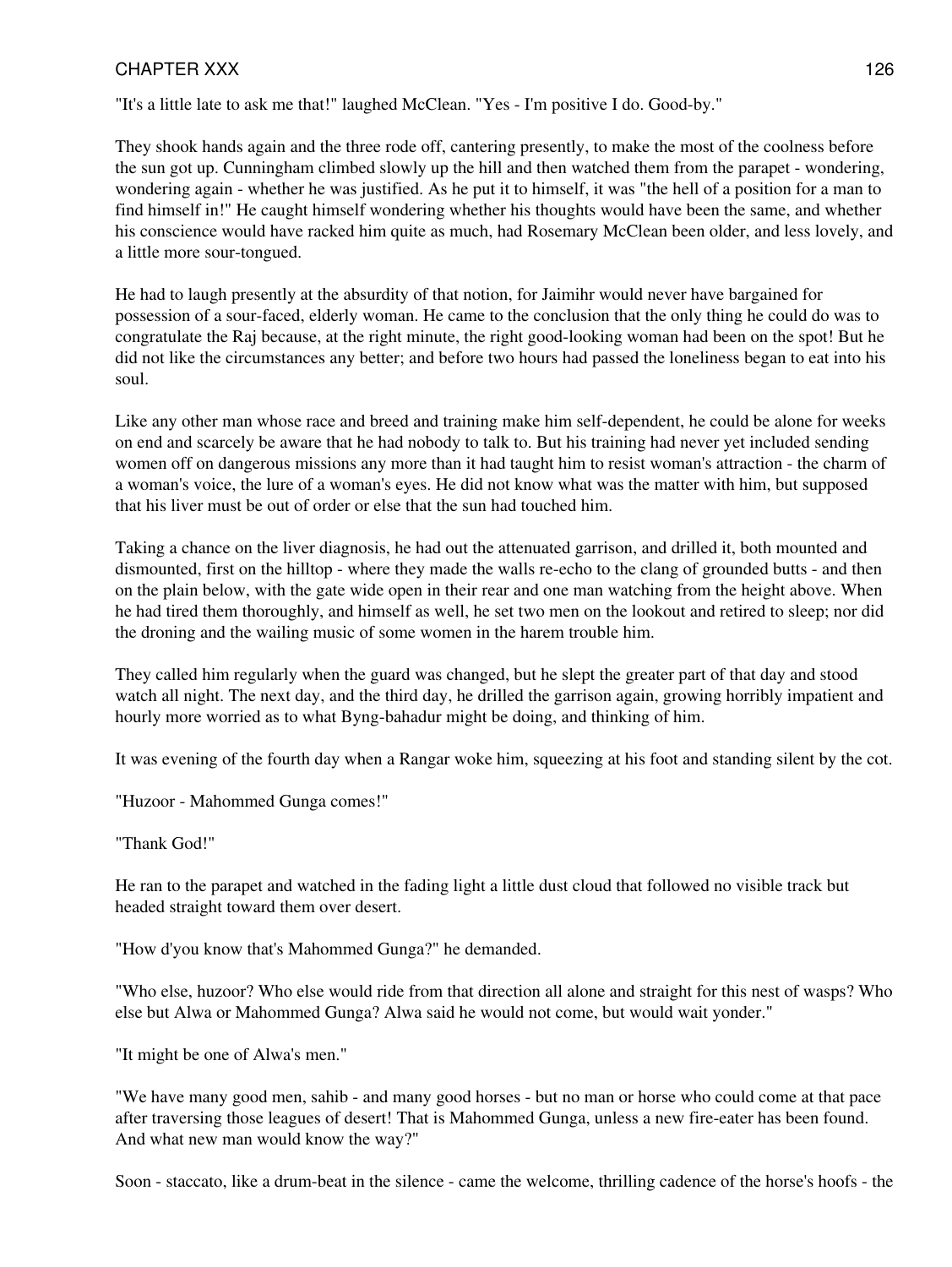### CHAPTER XXX and the state of the state of the state of the state of the state of the state of the state of the state of the state of the state of the state of the state of the state of the state of the state of the state o

steady thunder of a horse hard-ridden but not foundered. The sun went down and blackness supervened, but the sound increased, as one lone rider raced with the evening wind, head on.

It seemed like an hour before the lookout challenged from the crag that overhung the gate - before the would-be English words rang out; and all Asia and its jackals seemed to wait in silence for the answer.

"Howt-uh! Hukkums-thar!"

"Ma - hommed - Gunga - hai!"

"Hurrah!"

The cheer broke bonds from the depth of Cunningham's being, and Mahommed Gunga heard it on the plain below. There was a rush to man the wheels and sweat the gate up, and Cunningham started to run down the zigzag pathway. He thought better of it, though, and waited where the path gave out onto the courtyard, giving the signal with the cords for the gate to lower away again.

"Evening, Mahommed Gunga!" he said, almost casually, as the weary charger's nose appeared above the rise.

"Salaam, bahadur!"

He dismounted and saluted and then leaned against his horse.

"I wonder, sahib, whether the horse or I be weariest! Of your favor, water, sahib!"

Cunningham brought him water in a dipper, and the Rajput washed his horse's mouth out, then held out the dipper again to Cunningham for fresh charge for himself.

"I would not ask the service, sahib, but for the moment my head reels. I must rest before I ride again."

"Is all well, Mahommed Gunga?"

"Ay, sahib! More than well!"

"The men are ready?"

"Horsed, armed, and waiting, they keep coming - there were many when I left - there will be three squadrons worthy of the name by the time we get there! Is all well at your end, sahib?"

"Yes, all's well."

"Did the padre people go to Howrah?"

"They started and they have not returned."

"Then, Allah be praised! Inshallah, I will grip that spectacled old woman of a priest by the hand before I die. He has a spark of manhood in him! Send me this good horse to the stables, sahib; I am overweary. Have him watered when the heat has left him, and then fed. Let them blanket him lightly. And, sahib, have his legs rubbed - that horse ever loved to have his legs rubbed. Allah! I must sleep four hours before I ride! And the Miss-sahib - went she bravely?"

"Went as a woman of her race ought to go, Mahommed Gunga."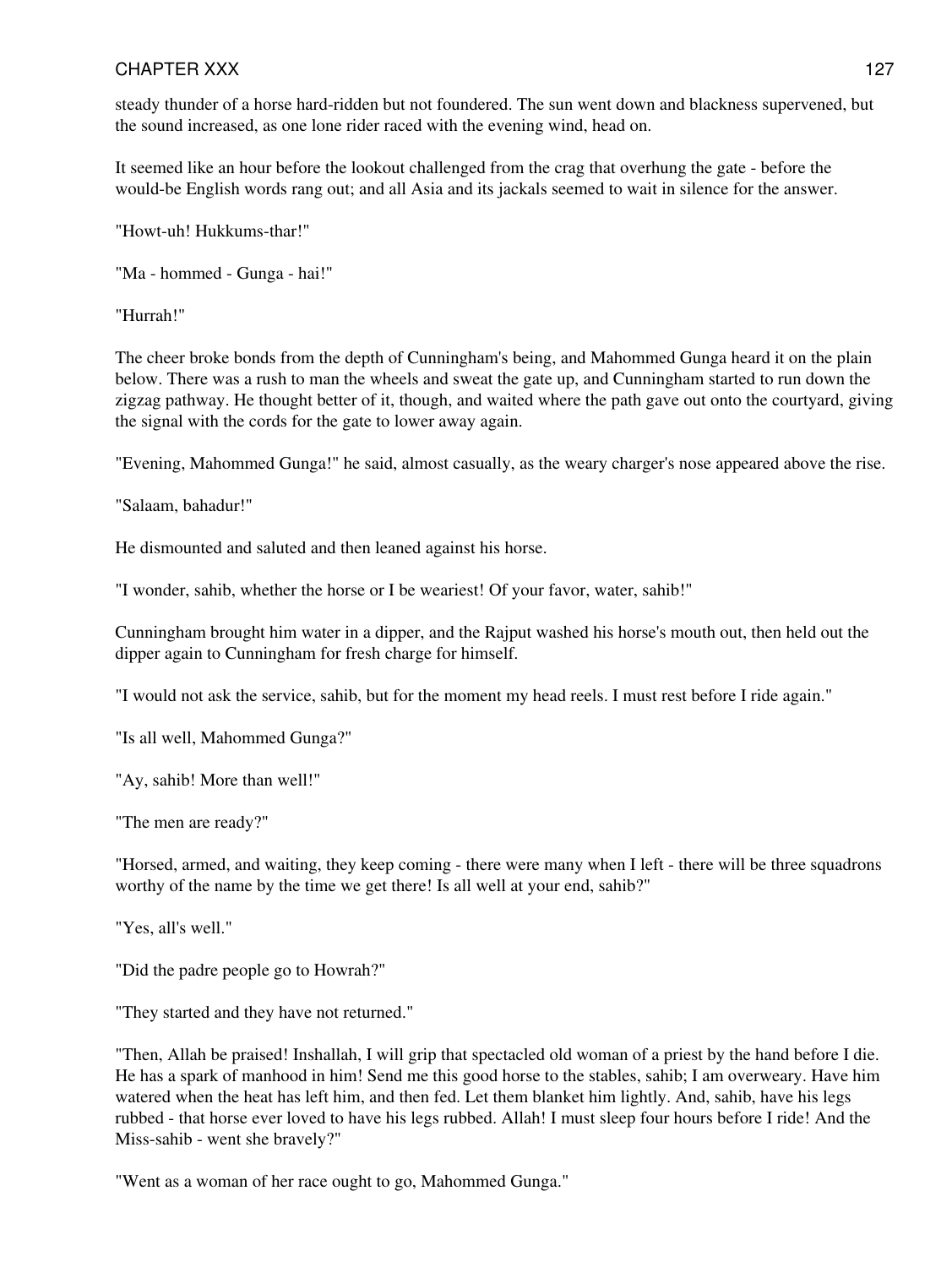### CHAPTER XXXI and the state of the state of the state of the state of the state of the state of the state of the state of the state of the state of the state of the state of the state of the state of the state of the state

"Ha! She met a man first of her own race, and he made her go! Would she have gone if a coward asked her, think you? Sahib - women are good - at the other end of things! We will ride and fetch her. Ha! I saw! My eyes are old, but they bear witness yet! - Now, food, sahib - for the love of Allah, food, before my belt-plate and my backbone touch!"

"I wonder what the damned old infidel is dreaming of!" swore Cunningham, as Mahommed Gunga staggered to the chamber in the rock where a serving-man was already heaping victuals for him.

"Have me called in four hours, sahib! In four hours I will be a man again!"

## **CHAPTER XXXI**

The freed wolf limped home to his lair, And lay to lick his sore. With wrinkled lip and fangs agnash - With back-laid ear and eyes aflash - "Twas something rather more than rash To turn me loose!" he swore.

NOW Jaimihr fondly thought he held a few cards up his sleeve when he made his bargain with Rosemary McClean and let himself be lowered from the Alwa-sahib's rock. He knew, better probably than any one except his brother and the priests, how desperate the British situation had become throughout all India at an instant's notice, and he made his terms accordingly.

He did not believe, in the first place, that there would be any British left to succor by the time matters had been settled sufficiently in Howrah to enable him to dare leave the city at his rear. Afterward, should it seem wise, he would have no objection in the world to riding to the aid of a Company that no longer existed.

In the second place, he entertained no least compunction about breaking his word completely in every particular. He knew that the members of the little band on Alwa's rock would keep their individual and collective word, and therefore that Rosemary McClean would come to him. He suspected, though, that there would prove to be a rider of some sort to her agreement as regarded marrying him, for he had young Cunningham in mind; and he knew enough of Englishmen from hearsay and deduction to guess that Cunningham would interject any obstacle his ingenuity could devise.

Natives of India do not like Englishmen to marry their women. How much less, then, would a stiff-necked member of a race of conquerors care to stand by while a woman of his own race became the wife of a native prince? He did not trust Cunningham, and he recalled that he had had no promise from that gentleman.

Therefore, he proposed to forestall Cunningham if possible, and, if that were inconvenient or rash, he meant to take other means of making Rosemary McClean his, beyond dispute, in any case.

Next to Rosemary McClean he coveted most the throne of Howrah. With regard to that he was shrewd enough not to conceal from himself for a second the necessity for scotching the priests of Siva before he dare broach the Howrah treasure, and so make the throne worth his royal while. Nor did he omit from his calculations the public clamor that would probably be raised should he deal too roughly with the priests. And he intended to deal roughly with them.

So the proposed allegiance of the Rangars suited him in more ways than one. His army and his brother's were so evenly matched in numbers and equipment that he had been able to leave Howrah without fear for the safety of his palace while his back was turned. The eight hundred whom he had led on the unlucky forray to Alwa's were scarcely missed, and, even had the Maharajah known that he was absent with them, there were still too many men behind for him to dare to start reprisals. The Maharajah was too complete a coward to do anything much until he was forced into it.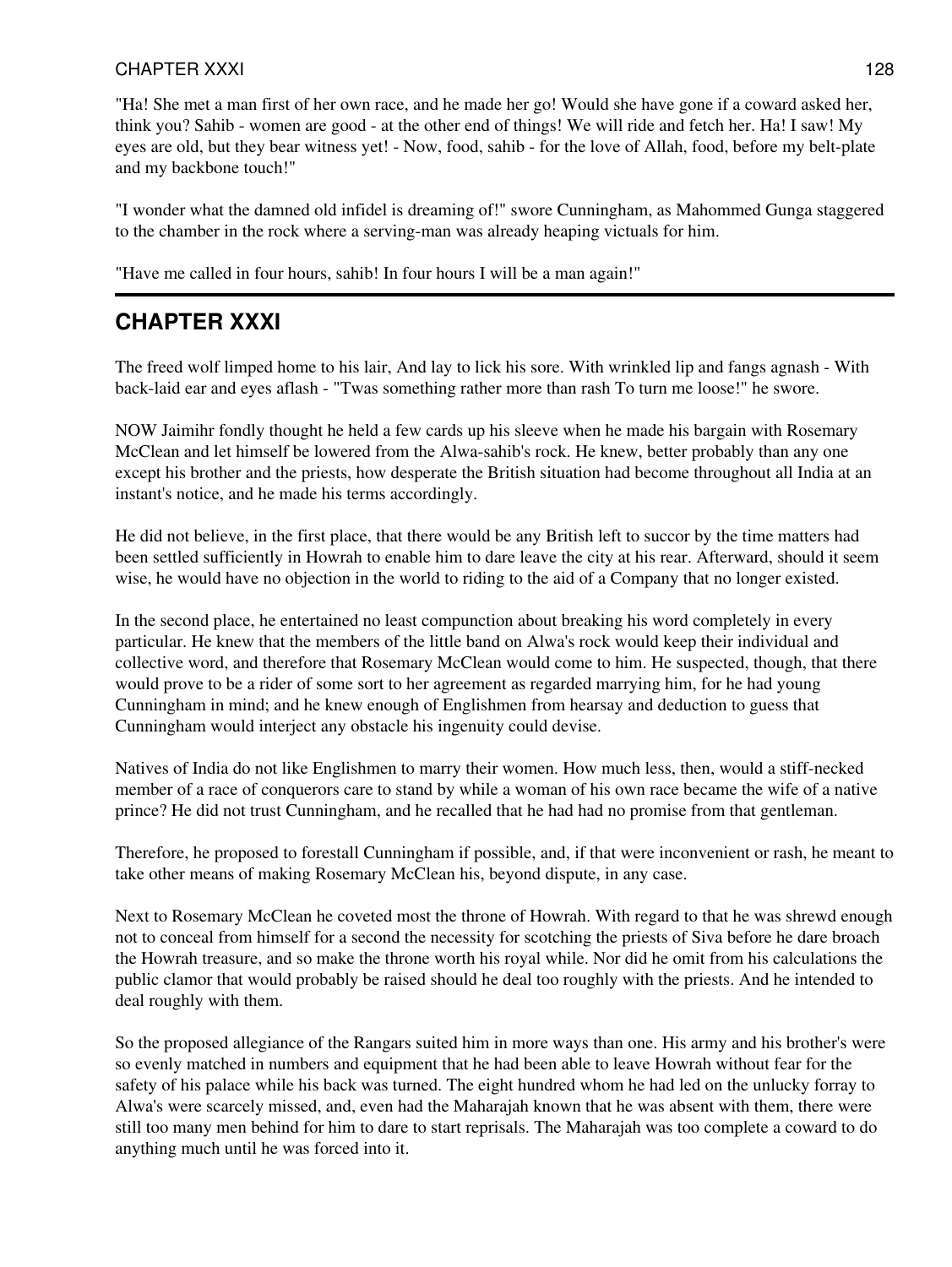### CHAPTER XXXI and the contract of the contract of the contract of the contract of the contract of the contract of the contract of the contract of the contract of the contract of the contract of the contract of the contract

The Rangars, he resolved, must be made to take the blame for the broaching of the treasure. He proposed to go about the broaching even before hostilities between himself and his brother had commenced, and he expected to be able to trick the Rangars into seeming to be looting. To appear to defend the treasure would probably not be difficult; and it would be even less difficult to blame the Rangars afterward for the death of any priest who might succumb during the ensuing struggle. He counted on the populace, more than on his own organized forces, to make the Rangars powerless when the time should come for them to try to take the upper hand. The mob would suffer in the process, but its fanaticism - its religious prejudice and numbers would surely win the day.

As for Rosemary McClean, the more he considered her the more his brown eyes glowed. He had promised to make her Maharanee. But he knew too thoroughly what that would mean not to entertain more than a passing doubt as to the wisdom of the course. He was as ready to break his word on that point as on any other.

A woman of his own race, however wooed and won, would have been content to accept the usual status of whisperer from behind the close-meshed screens. Not so an Englishwoman, with no friends to keep her company and with nothing in the world to do but think. She, he realized, would expect to make something definite of her position, and that would suit neither his creed (which was altogether superficial), nor custom (which was iron-bound and to be feared), nor prejudice (which was prodigious), nor yet convenience (which counted most).

He came to the conclusion that the fate in store for her was not such as she would have selected had she had her choice. Nor were his conclusions in regard to her such as would commend him in the eyes of honest men.

But, after all, the throne was the fulcrum of his plotting; and the lever had to be the treasure, if his plans were to succeed beyond upsetting. He changed his plans a dozen times over before he arrived at last at the audacious decision he was seeking.

Like many another Hindoo in that hour of England's need, he did not lose sight altogether of the distant if actual possibility that the Company's servants might - by dint of luck and grit, and what the insurance papers term the Act of God - pull through the crisis. Therefore, he decided that under no circumstances should Rosemary McClean be treated cavalierly until the Rangars were out of the way and he could pose as her protector if need be.

He would be able to prove that Rosemary and her father had come to him of their own free will. He would say that they had asked him for protection from the Rangars. He had evidence that his brother Howrah had been in communication with the Rangars. So, should the Company survive and retain power enough to force an answer to unpleasant questions, he thought it would not be difficult to prove that he had been the Company's friend all along.

Under all the circumstances he considered it best to be false to everybody and strike for no hand but his own, and with that reconsidered end in view he decided on a master-stroke. He sent word to his brother, the Maharajah, saying that the Rangars had accepted service with the Company and purposed a raid on Howrah; therefore, he proposed that they unite against the common enemy and set a trap for the Rangars.

Howrah sent back to ask what proof he had of the Rangars' taking service with the British. Jaimihr answered that Cunningham and Mahommed Gunga were both on Alwa's crag. He also swore that as Alwa's prisoner he had been able to over-hear the Rangars' plans.

The Maharajah was bewildered, as Jaimihr had expected that he would be. And with just as Eastern, just as muddle-headed, just as dishonest reasoning, he made up his mind to play a double game with everybody, too. He agreed to join Jaimihr in opposition to the Rangars. He agreed to send all his forces to meet Jaimihr's and together kill every Rangar who should show himself inside the city. And he privately made plans to arrive on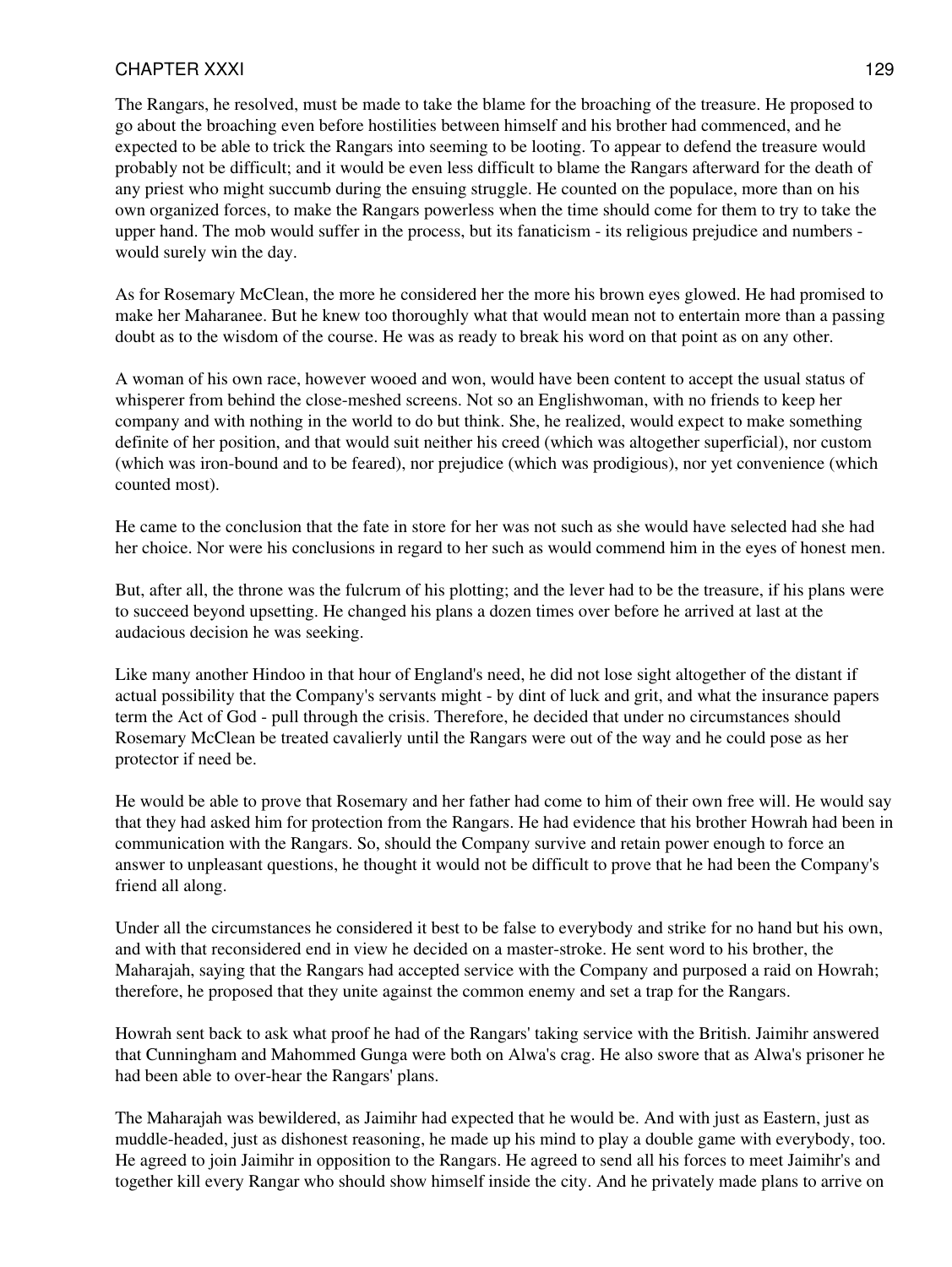### CHAPTER XXXI and the state of the state of the state of the state of the state of the state of the state of the state of the state of the state of the state of the state of the state of the state of the state of the state

the scene too late, and smash Jaimihr's army after it had been reduced in size and efficiency by its battle with Alwa's men.

Jaimihr, unknowingly, fitted his plan into his brother's by determining to get on the scene early enough to have first crack at the treasure. He meant to get away with that, leave his brother to deal with Alwa's men, circle round, and then attack his brother from the rear.

Finally, he made up his mind once and for all that Rosemary McClean must remain inviolate until he was quite certain that the English had been driven out of India. He expected that good news within a week.

He was delighted when Joanna, dressed as a man, turned up at his palace-gates and cajoled her way in past the guards. To be asked for an escort to bring the McCleans into Howrah fitted in with his role of protector as a key might fit a lock. Now they could never pretend - nobody could ever pretend - that he had seized them. He sent a carriage out for them, and when they arrived placed a whole wing of his palace at their disposal, treating them like royalty. He made no attempt to molest or interfere with either of them, except that he prevented them from going in and out; and he told off plenty of witnesses who would be able to swear subsequently that they had seen how well his guests were treated. He was taking no unnecessary chances at that stage of the game he played.

There were others, though, who plotted besides Jaimihr. There were, for instance, Siva's priests. It is not to be forgotten that in that part of India the priests had been foremost in fomenting the rebellion. They urged Howrah constantly to take the field against the British, and it was only the sure knowledge of his brother's intention to strike for the throne that prevented the Maharajah from doing what the priests urged.

He knew that Alwa and the Rangars would not help him unless Jaimihr first attacked him, for Alwa would be sure to stand on the strict letter of his oath. And he was afraid of the Rangars. He feared that they might protect him and depose him afterward. He reasoned that that, too, might be construed into a strict interpretation of the terms of Alwa's promise!

He consented to collect his army. He kept it under arms. He even paid it something on account of arrears of wages and served out rations. But, to the disgust of the priests who asked nothing better than dissension between the brothers, he jumped at the idea of uniting with Jaimihr to defeat Alwa's men. He knew - just as the priests feared - that once he could trick and defeat Jaimihr he could treat the troublesome priests as cavalierly as he chose.

So the priests made a third knot in the tangle and tried desperately at the last moment to recreate dissension between the rival royal camps.

"Jaimihr is getting ready to attack you!" they assured Howrah. "Attack him first!"

"I will wait until he does attack," the Maharajah answered. "For the moment we are friends and have a cause in common."

"Howrah's men will desert to you the moment you make a move to win the throne," they assured Jaimihr.

"Wait!" answered Jaimihr. "Wait but a day or two. I will move fast as I see fit when I am ready. For the present my cause and my brother's cause are one."

Spies brought in news to Maharajah, Prince, and priest of the hurried raising of a Rangar army. The Maharajah and the Prince laughed up their sleeves and the priests swore horribly; the interjection of another element - another creed - into the complication did not suit the priestly "book." They were the only men who were really worried about Alwa.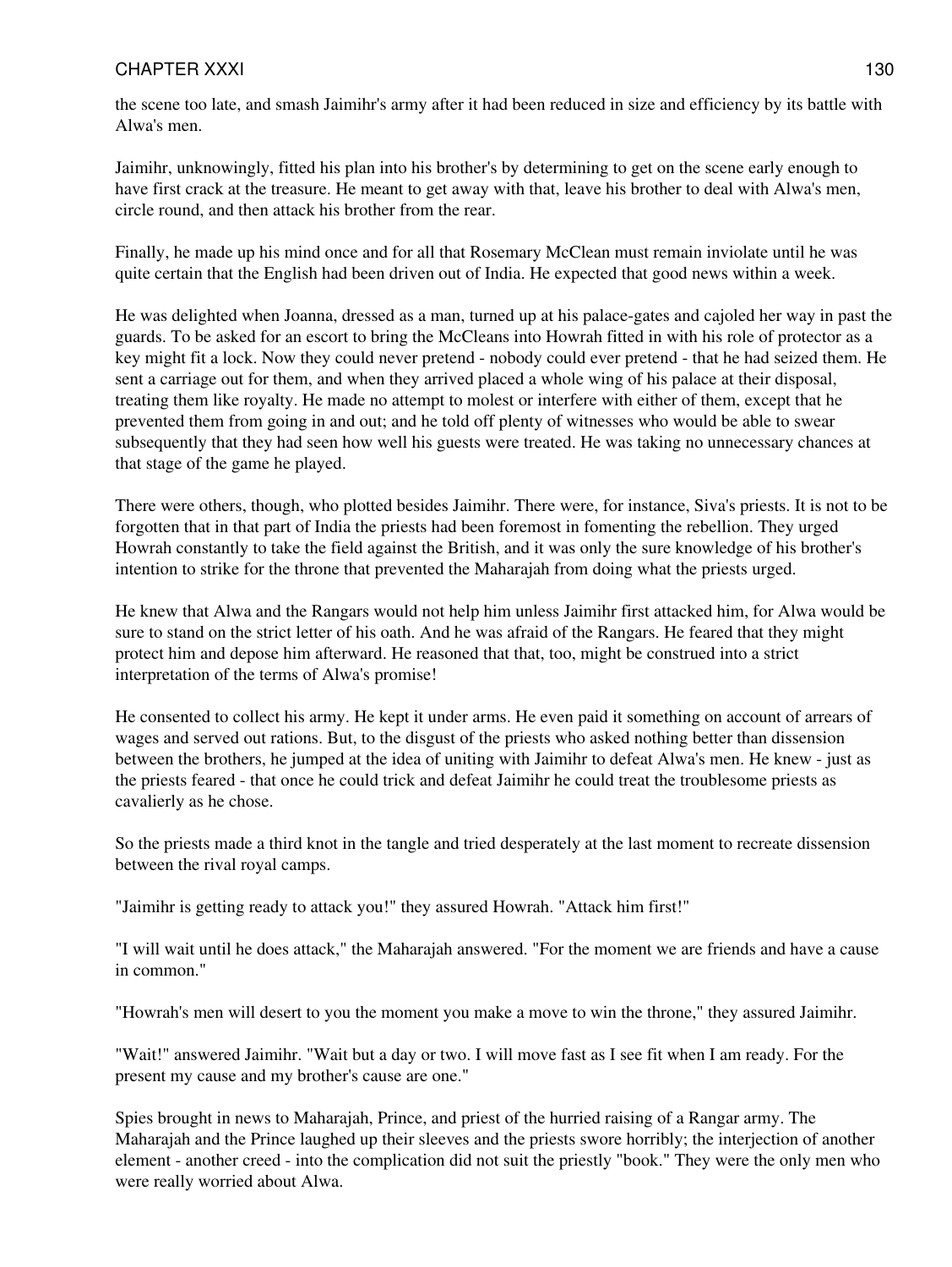And another spy - Joanna - disappeared. No longer garbed as a man, she had hung about the palace, and known to nearly all the sweepers - she had overheard things. Garbed as a man again, she suddenly evaporated in thin air, and Rosemary McClean was left without a servant or any means of communication with the outside world.

# **CHAPTER XXXII**

The ringed wolf glared the circle round Through baleful, blue-lit eye, Not unforgetful of his debt. "Now, heed ye how ye draw the net." Quoth he: "I'll do some damage yet Or ere my turn to die!"

THE mare that had been a present from Mahommed Gunga was brought out and saddled, together with a fresh horse for the Risaldar. The veteran had needed no summoning, for with a soldier's instinct he had wakened at the moment his self-allotted four hours had expired. He mounted a little stiffly, and tried his horse's paces up and down the courtyard once or twice before nodding to Cunningham.

"All ready, sahib."

"Ready, Mahommed Gunga."

But there was one other matter, after all, that needed attention first.

"That horse of mine that brought me hither" - the Risaldar picked out the man who waited with the gong cord in his hand - "is left in thy particular charge. Dost thou hear me? I will tell the Alwa-sahib what I now tell thee - that horse will be required of thee fit, good-tempered, light-mouthed, not spur-marked, and thoroughly well groomed. There will be a reward in the one case, but in the other - I would not stand in thy shoes! It is a trust!"

"Come along, Risaldar!" called Cunningham. "We're wasting an awful lot of time!"

"Nay, sahib, but a good horse is like a woman, to be loved and treated faithfully! Neither horse nor woman should be sacrificed for less than duty! Lead on, bahadur - I will join thee at the gate."

He had several directions to give for the horse's better care, and Cunningham was forced to wait at least five minutes for him at the foot of the steep descent. Then for another minute the two sat their horses side by side, while the great gate rose slowly, grudgingly, cranked upward by four men.

"If we two ever ride under here again, bahadur, we shall ride with honor thick on us, remarked Mahommed Gunga." God knows what thy plan may be; but I know that from now on there will be no peace for either of us until we have helped rip it with our blades from the very belly of rebellion. Ride!"

The gate clanged down behind them as - untouched by heel or spur - the two spring-limbed chargers raced for their bits across the sand. They went like shadows, casting other shadows - moon-made - wind-driven knee-to-knee.

"Now, sahib!"

The Risaldar broke silence after fifteen minutes. Neither he nor Cunningham were of the type that chatters when the time has come to loosen sabres and sit tight.

"In the matter of what lies ahead - as I said, neither I nor any man knows what this plan of thine may be, but I and the others have accepted thy bare word. These men who await thee - and they are many, and all soldiers, good, seasoned horsemen - have been told that the son of Cunnigan will lead them. Alwa has given his word, and I mine, that in the matter of a leader there is nothing left to be desired. And my five men have told them of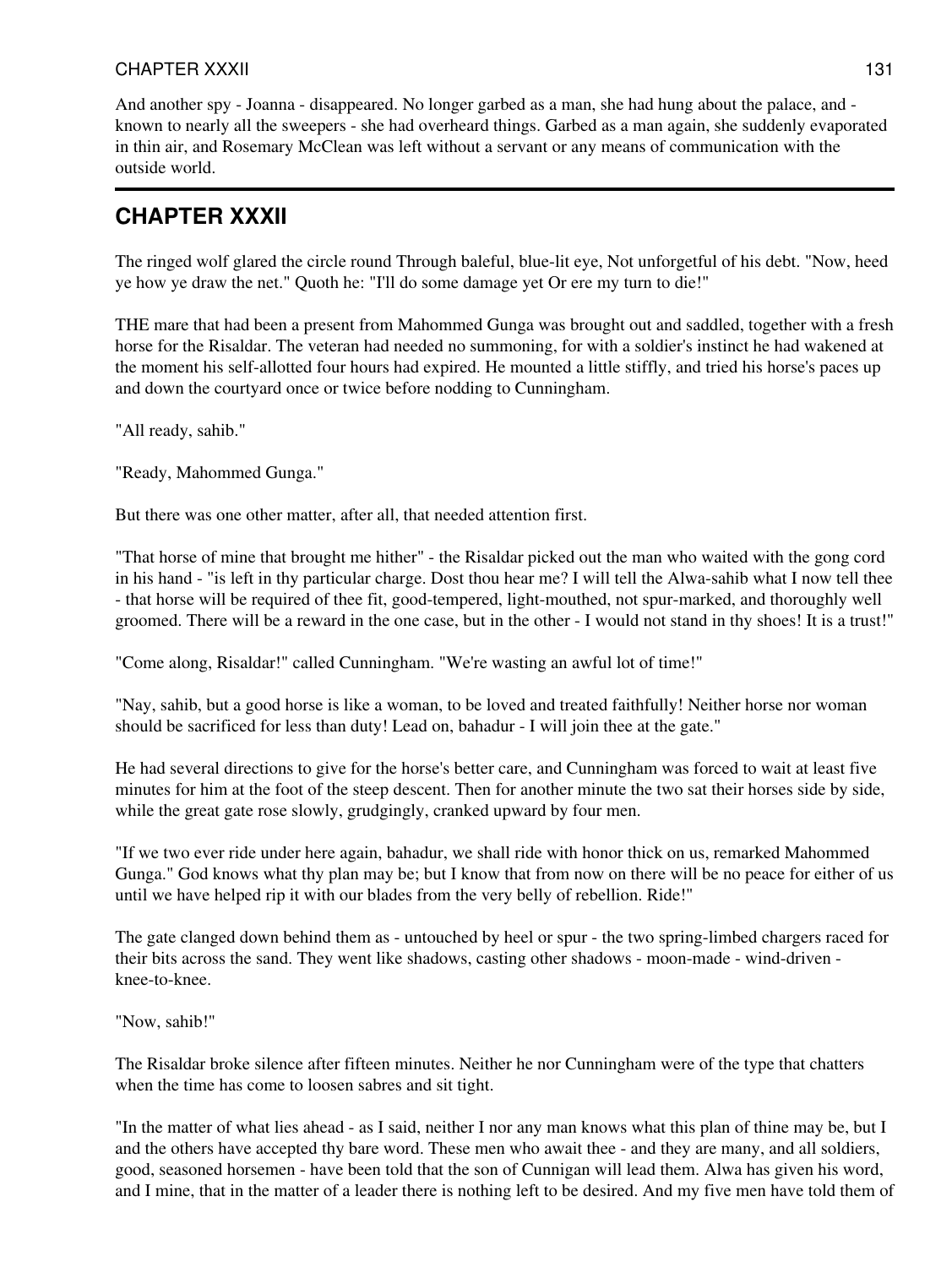certain happenings that they have seen. Therefore, thou art awaited with no little keenness. They will be all eyes and ears. It might be well, then, to set the pace a little slower, for a man looks better on a fresh horse than on a weary one!"

"I'm thinking, Mahommed Gunga, of the two McCleans and of General Byng, who is expecting us. There is little time to lose."

"I, too, consider them, sahib. It is we Rangars who must do the sabre work. ALL, sahib - ALL - depends now on the impression created on the men awaiting thee! Rein in a little. Thy father's name, thine own, and mine and Alwa's weigh for much on thy side; but have a sound horse between thy legs and a trumpet in thy throat when we get there! I have seen more than one officer have to fight up-hill for the hearts of his troopers because his tired horse stumbled or looked shabby on the first parade. Draw rein a little, sahib."

So Cunningham, still saying nothing, drew back into an easy canter. He was conscious of something, not at all like a trumpet, in his throat that was nearly choking him. He did not care to let Mahommed Gunga know that what was being mistaken for masterly silence was really emotion! He did not speak because he did not trust his voice.

"There are three squadrons, sahib - each of about five hundred men. Alwa has the right wing, I the left. Take thou the centre and command the whole. The horses are as good as any in this part of India, for each man has brought his best to do thee honor. Each man carries four days' rations in his saddle-bag and two days' rations for his horse. More horse feed is collecting, and they are bringing wagons, to follow when we give the word. But we thought there would be little sense in ordering wagons to follow us to Howrah City, knowing that thy plan would surely entail action. If we are to ride to the aid of Byng-bahadur it seemed better to pick up the wagons on the journey back again. That is all, sahib. There will be no time, of course, to waste on talk or drill. Take charge the moment that we get there - issue thy orders - and trust to the men understanding each command. Lead off without delay."

"All right," said Cunningham - two English words that went much further to allay the Risaldar's anxiety than any amount of rhetoric would have done." "But - d'you mean to tell me that the men don't understand words of command?"

"All of them do, sahib - but to many of them the English words are new. They all understand formations, and those who know the English words are teaching the others while they wait for us. There is not one man among them but has couched a lance or swung a sabre in some force or other?"

"Good. Have they all got lances?"

"All the front-rank men are armed with lance and sabre - the rear ranks have sabres only."

"Good."

After two hours of steady cantering the going changed and became a quick succession of ever-deepening gorges cleft in sandstone. Far away in the distance to the left there rose a glow that showed where Howrah City kept uneasy vigil, doubtless with watch-fires at every street corner. It looked almost as though the distant city were in flames.

Ahead of them lay the gloom of hell mouth and the silence of the space beyond the stars.

It was with that strange, unclassified, unnamed sixth sense that soldiers, savages, and certain hunters have that Cunningham became aware of life ahead of him - massed, strong-breathing, ready - waiting life, spring-bent in the quivering blackness. A little farther, and he caught the ring of a curb-chain. Then a horse whinnied and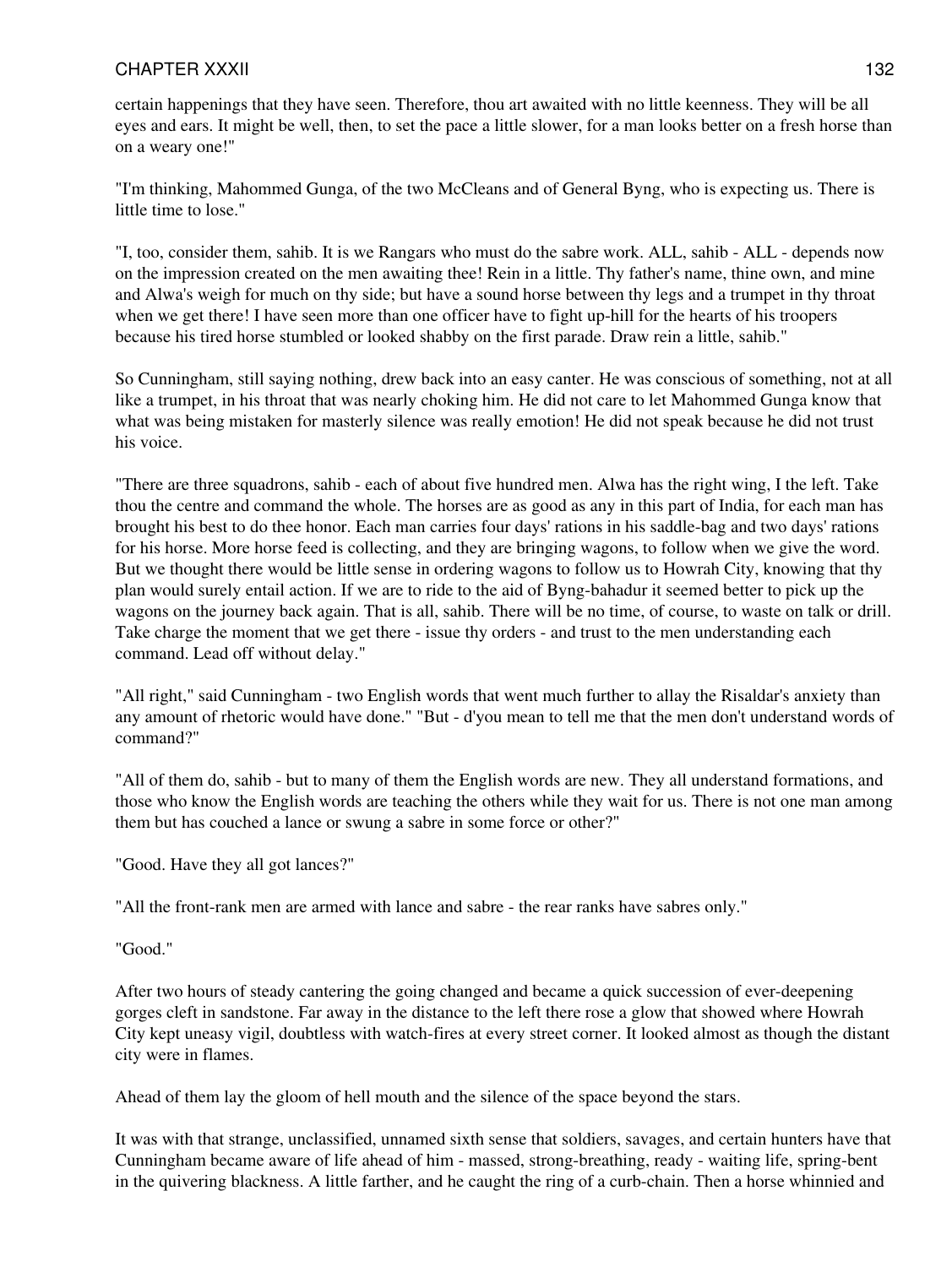a hoarse voice swore low at a restive charger. His own mare neighed, throwing her head high, and some one challenged through the dead-black night.

"How-ut! Hukkums - thar!"

A horseman appeared suddenly from nowhere, and examined them at close quarters instead of waiting for their answer. He peered curiously at Cunningham - glanced at Mahommed Gunga - then wheeled, spinning his horse as the dust eddies twist in the sudden hot-wind gusts.

"Sahib-bahadur hai!" he shouted, racing back.

The night was instantly alive with jingling movement, as line after line of quite invisible light-horse-men self-disciplined and eager to obey - took up their dressing. The overhanging cliff of sandstone hid the moon, but here and there there was a gleam of eyeballs in the dark - now man's, now horse's - and a sheen that was the hint of steel held vertical. No human being could have guessed the length of the gorge nor the number of the men who waited in it, for the restless chargers stamped in inch-deep sand that deadened sound without seeming to lessen its quantity.

"Salaam, bahadur!"

It was Alwa, saluting with drawn sabre, reining back a pedigreed mare to get all the spectacular emotion out of the encounter that he could.

"Here are fifteen hundred eight and fifty, sahib - all Rangars - true believers - all true men - all pledged to see thee unsinged through the flames of hell! Do them the honor of a quick inspection, sahib!"

"Certainly!" smiled Cunningham.

"I have told them, sahib, that their homes, their women, their possessions, and their honor are all guaranteed them. Also pay. They make no other terms."

"I guarantee them all of that," said Cunningham, loud enough for at least the nearest ranks to hear.

"On thine own honor, sahib?"

"On my word of honor!"

"The promise is enough! Will you inspect them, sahib?"

"I'll take their salute first," said Cunningham.

"Pardon, bahadur!"

Alwa filled his lungs and faced the unseen lines.

"Rangars!" he roared. "Your leader! To Chota-Cunnigan-bahadur - son of Pukka-Cunnigan whom we all knew - general - salute - present - sabres!"

There was sudden movement - the ring of whipped-out metal - a bird's wing-beat - as fifteen hundred hilts rose all together to as many lips - and a sharp intake of breath all down the line.

It wasn't bad. Not bad at all, thought Cunningham. It was not done as regulars would have worked it. There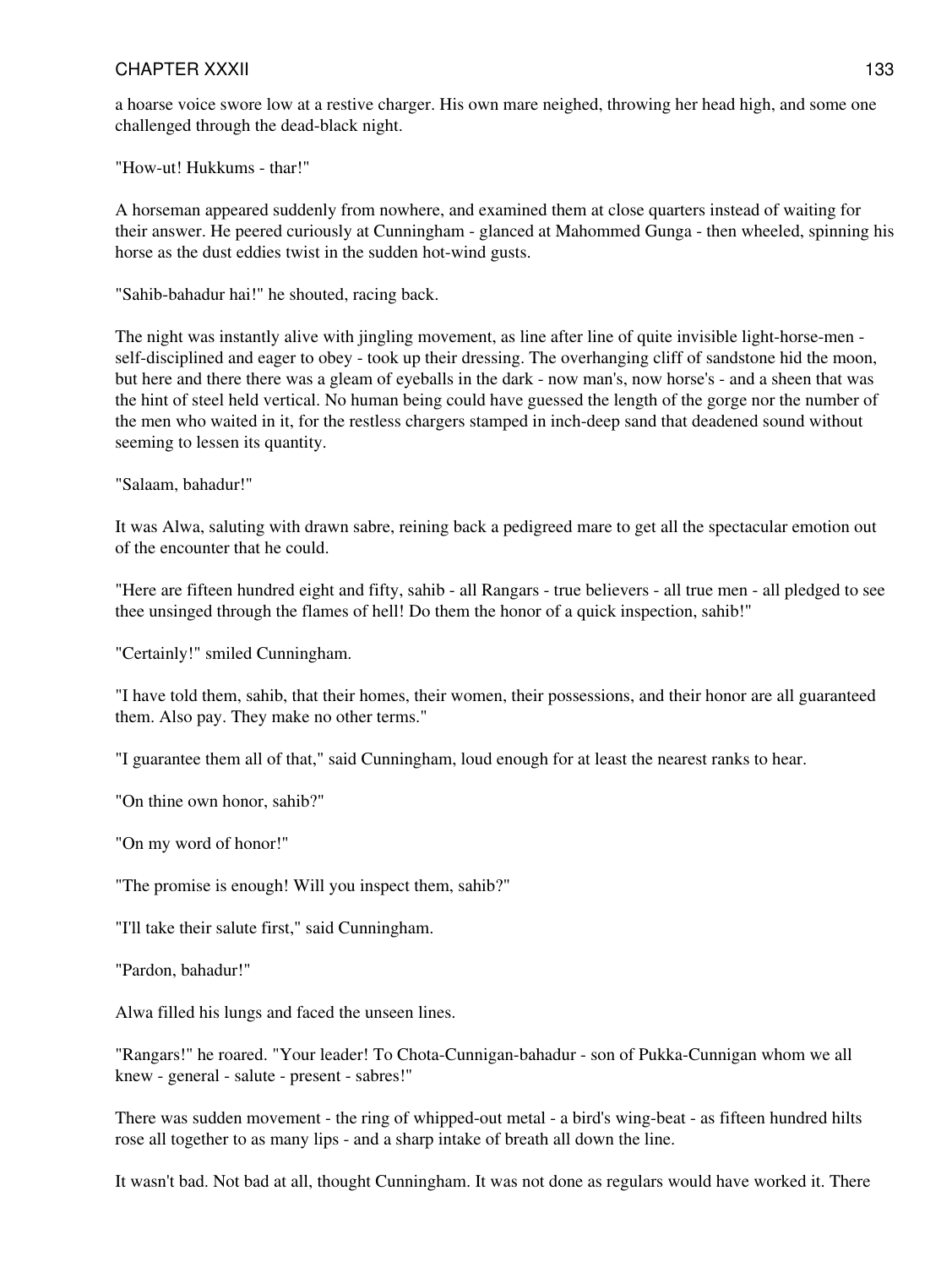was the little matter of the lances, that he could make out dimly here and there, and he could detect even in that gloom that half of the men had been caught wondering how to salute with lance and sabre both. But that was not their fault; the effort - the respect behind the effort - the desire to act altogether - were all there and striving. He drew his own mare back a little, and returned their salute with full military dignity.

"Reeeecee - turn - sabres!" ordered Alwa, and that movement was accomplished better.

He rode once, slowly, down the long front rank, letting each man look him over - then back again along the rear rank, risking a kick or two, for there was little room between them and the cliff. He was not choking now. The soldier instinct, that is born in a man like statesmanship or poetry, but that never can be taught, had full command over all his other senses, and when he spurred out to the front again his voice rang loud and clear, like a trumpet through the night.

With fifty ground scouts scattered out ahead of them, they drummed out of the gorge and thundered by squadrons on the plain beyond - straight, as the jackal runs, for Howrah City. Alwa, leaving his own squadron, to canter at Cunningham's side, gave him all the new intelligence that mattered.

"Last evening I sent word on ahead to them of our coming, sahib! I sent one messenger to the Maharajah and one to Jaimihr, warning each that we ride to keep our plighted word. At the worst, we shall find both parties ready for us! We shall know before we reach the city who is our friend! News reached me, too, sahib, that the Maharajah and his brother have united against us - that Howrah will eat his promises and play me false. God send he does! I would like to have my hands in that Hindoo's treasure-chests! We none of us know yet, bahadur, what is this plan of thine - "

"You've been guessing awfully close to it, I think" laughed Cunningham.

"Aha! The treasure-chests, then! But - is there - have you information, sahib? Who knows, then - who has told where they are? Neither I nor my men know!"

"Send for Mahommed Gunga."

Mahommed Gunga left his squadron, too, to canter beside Alwa.

"I am all ears, sahib!" he asserted, reining his horse until his stride was equal to the others.

"The key to the situation is that treasure," asserted Cunningham. "Howrah wants it. Jaimihr wants it. The priests want it. I know that much for certain, from the McCleans. All right. We're a new factor in the problem, and they all mistrust us nearly as much, if not more, than they mistrust one another. Good. They'll be all of them watching that treasure. It'll be near where they are, and I'm going to snaffle it or break my neck - and all your necks - in the deuced desperate attempt. Is that clear? Where the carcass is, there wheel the kites and there the jackals fight, as your proverb says. The easiest part will be finding the treasure. Then - "

They legged in closer to him, hanging on his words and too busy listening to speak.

"If Howrah thinks we're after the treasure and decides to fight without previous argument, that absolves you from your promise, doesn't it, Alwa-sahib?"

"Surely, sahib, provided our intention is not to evade the promise."

"Our intention is to prevent Howrah and his brother from fighting, to insure peace and protection on this whole countryside, and, if possible, to ride away with Jaimihr's army to the Company's aid."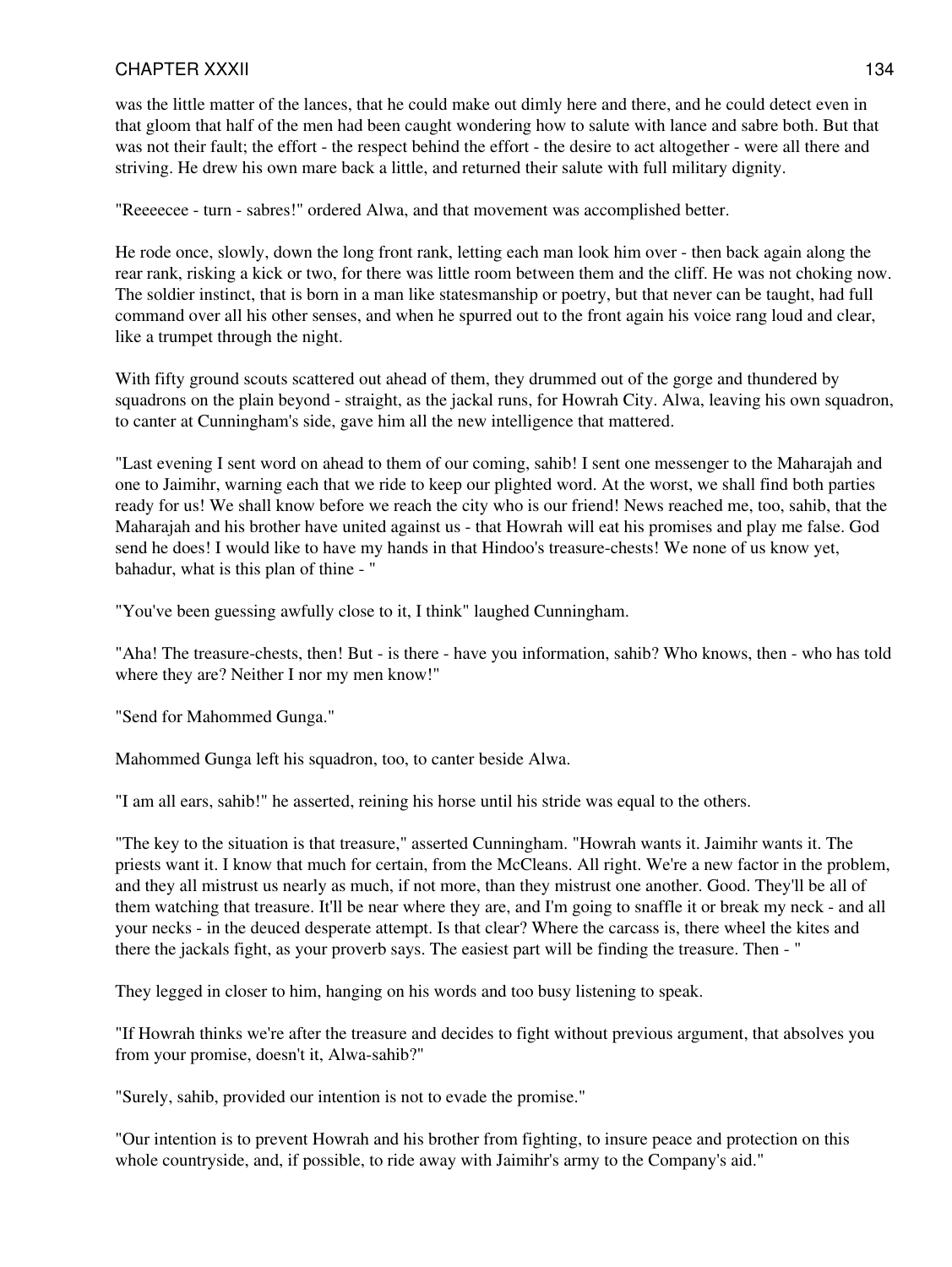"Good, sahib."

It seemed to occur to none of the three that fifteen hundred mounted men were somewhat few with which to accomplish such a marvel.

"If they are fighting already, we must interfere."

"We are ready, bahadur. Fighting is our trade!"

"But, before all things, we must keep our eyes well skinned for a hint of treachery on Jaimihr's part. I would rather quarrel with that gentleman than be his friend, but he happens to hold our promise. We've got to keep our promise, provided he keeps his. I think our first objective is the treasure."

"That, sahib, is an acrobat of a plan," said Alwa; "much jumping from one proposition to another!"

"It is no plan at all," said Cunningham. "It is a mere rehearsal of the circumstances. A plan is something quickly seized at the right second and then acted on - like your capture of Jaimihr. Wait awhile, Alwa-sahib!"

"Ay, wait awhile!" growled Mahommed Gunga. "Did I bring thee a leader to ask plans of thee, or a man of men for thee to follow? Which?"

"All the same," said Alwa, "I would rather halt and make a good plan. It would be wiser. I do not understand this one."

"I follow Cunnigan-bahadur!" said Mahommed Gunga; and he spurred off to his squadron. Alwa could see nothing better than to follow suit, for Cunningham closed his lips tight in a manner unmistakable. And whatever Alwa's misgivings might have been, he had the sense and the soldierly determination not to hint at them to his men.

As dawn rose pale-yellow in the eastern sky they thundered into view of Howrah City and drew rein to breathe their horses. The sun was high before they had trotted near enough to make out details. But, long before details could be seen, it was evident that an army was formed up to meet them on the tree-lined maidan that lay between them and the two-mile-long palace-wall. Beyond all doubt it was Jaimihr's army, for his elephants were not so gaudily harnessed as Howrah's, and his men were not so brilliantly dressed.

As they dipped into the last depression between them and the wall and halted for a minute's consultation, a khaki-clad, shrivelled figure of a man leaped up from behind a sand-ridge, and raced toward Cunningham, shouting to him in a dialect he had no knowledge of and gesticulating wildly. A trooper spurred down on him, brought him up all standing with an intercepted lance, examined him through puckered eyes, and then, roaring with laughter, picked him up and carried him to Cunningham.

"A woman, sahib! By the beard of Abraham, a woman!"

"Joanna!"

"Ha, sahib! Ha, sahib!"

She babbled to him, word overtaking word and choking all together in a dust-dry throat. Cunningham gave her water and then set her on the ground.

"Translate, somebody!" he ordered. "I can't understand a word she says."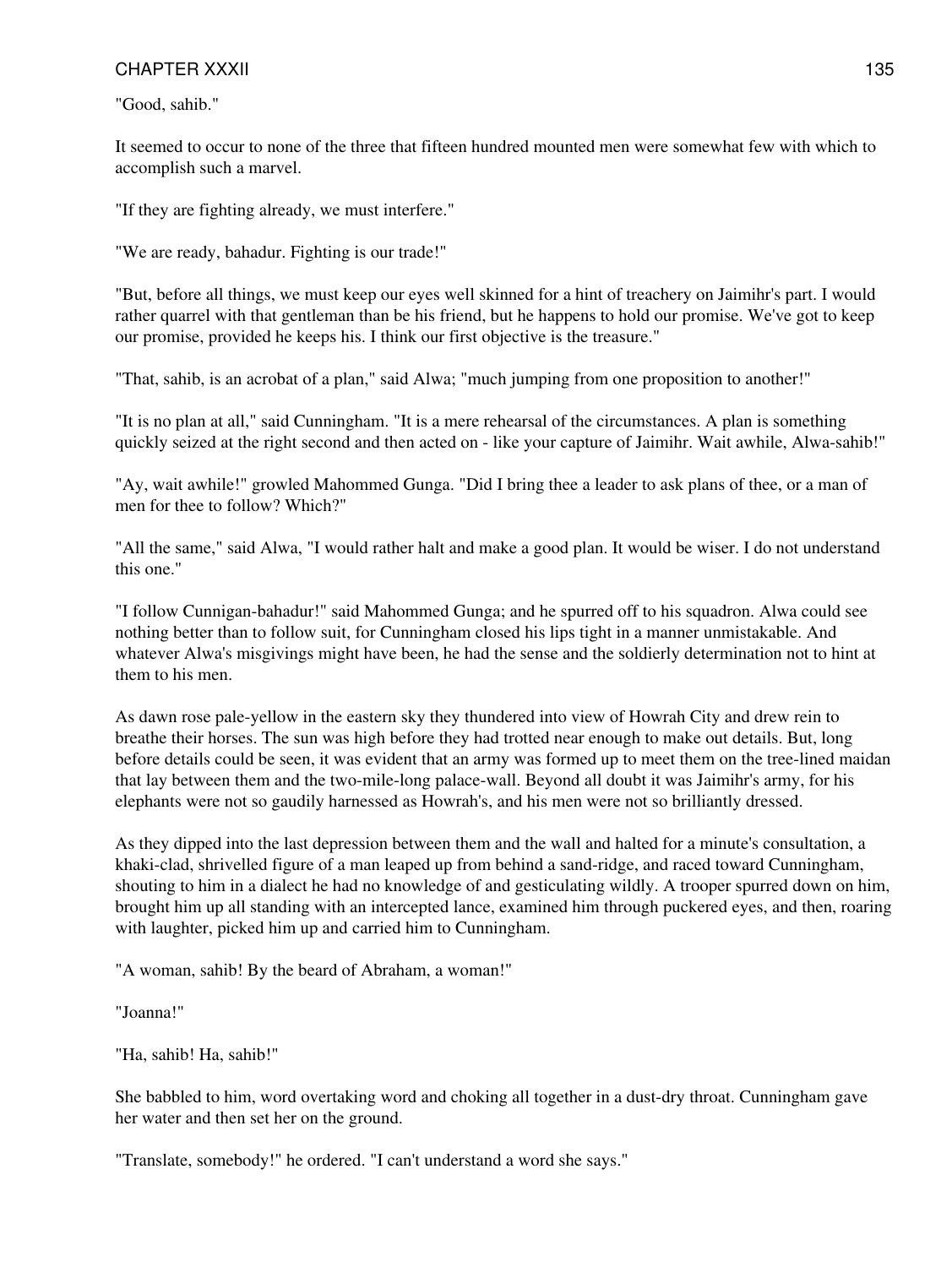Babbled and hurried and a little vague it might be, but Joanna had the news of the minute pat.

"Jaimihr is looting the treasure now, sahib. He has tricked his brother. They were to join, and both fight against you, but Jaimihr tried to get the treasure out before either you or his brother came. He is trying now, sahib!"

"Miss McClean! Ask her where Miss McClean is! Ask for Miss Maklin, sahib!"

"Jaimihr has told her that thou and Alwa and Mahommed Gunga are all dead, and the British overwhelmed throughout all India! He has her with him in a carriage, under guard, for all his men are with him and he could spare no great guard for his palace. See! Look, sahib! Jaimihr's palace is in flames!"

Alwa all but fell from his charger, laughing volcanically. The Rajput, who never can agree, can always see the humor in other Rajputs' disagreement.

"Ho, but they are playing a great game with each other!" he shouted. But Cunningham decided he had wasted time enough. He shouted his orders, and in less than thirty seconds his three squadrons were thundering in the direction of Jaimihr's army and the palace-wall. They drew rein again within a quarter of a mile of it, to discover with amazed military eyes that Jaimihr had no artillery.

It was then, at the moment when they halted, that Jaimihr reached a quick decision and the wrong one. He knew by now that his brother had won the first trick in the game of treachery, for he could see the smoke and flames of his burning palace from where he sat his horse. He decided at once that Alwa and his Rangars must have taken sides with the Maharajah, for how, otherwise, he reasoned, could the Maharajah dare let the Rangars approach unwatched and unmolested. It was evident to him that the Rangars were acting as part of a concerted movement.

He made up his mind to attack and beat off the new arrivals without further ceremony. He out-numbered them by four or five to one, and was on his own ground. Whatever their intentions, at least he would be able to pretend afterward that he had acted in defence of the sacred treasure; and then, with the treasure in his possession, he would soon be able to recompense himself for a mere burned and looted palace!

So he opened fire without notice, argument, or parley, and an ill-aimed volley shrieked over the heads of Cunningham's three squadrons.

Cunningham, unruffled and undecided still, made out through puckered eyes the six-horse carriage in which Miss McClean evidently was; it was drawn up close beside the wall, and two regiments were between it and his squadron. He was recalling the terms of the agreement made with Jaimihr; he remembered it included the sparing of all of Alwa's men, and not the firing on them.

A thousand of Jaimihr's cavalry swooped from the shelter of the infantry, opened out a very little, and, mistaking Cunningham's delay for fear, bore down with a cheer and something very like determination.

They were met some ten yards their side of the half-way mark by Cunningham's three squadrons, loosed and led by Cunningham himself. Outridden, outfought, outgeneralled, they were smashed through, ridden down, and whirled back reeling in confusion. About a hundred of them reached the shelter of the infantry in a formed-up body; many of the rest charged through it in a mob and threw it into confusion.

Too late Jaimihr decided on more reasonable tactics. Too late he gave orders to his infantry that no such confused body could obey. Before he could ride to rally them, the Rangars were in them, at them, through them, over them. The whole was disintegrating in retreat, endeavoring to rally and reform in different places, each subdivision shouting orders to its nearest neighbor and losing heart as its appeals for help were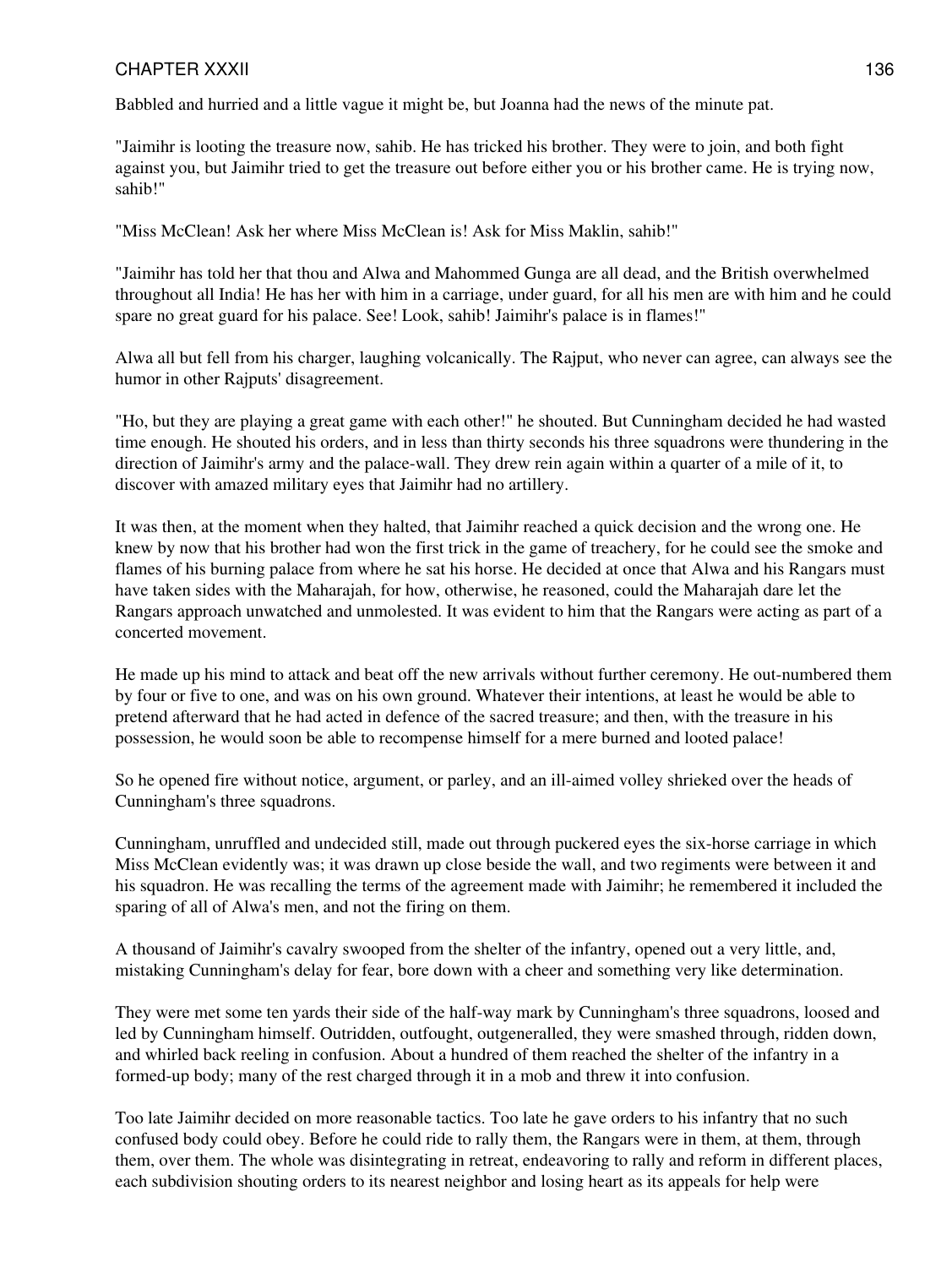disregarded.

Back came Cunningham's close-formed squadrons, straight through the writhing mass again; and now the whole of Jaimihr's army took to its heels, just as part of the five-feet-thick stone palace-wall succumbed to the attacks of crowbars and crashed down in the roadway, disclosing a dark vault on the other side.

Jaimihr made a rush for the six-horse carriage, and tried vainly to get it started. Cunningham shouted to him to surrender, but he took no notice of the challenge; he escaped being made prisoner by the narrowest of margins, as the position next him was cut down. The other postilions were un-horsed, and six Rangars changed mounts and seized the reins. The Prince ran one man through the middle, and then spurred off to try and overtake his routed army, some of which showed a disposition to form up again.

"Sit quiet!" called Cunningham through the latticed carriage window. "You're safe!"

The heavy, swaying carriage rumbled round, and the horses plunged in answer to the Rangars' heels. A moment later it was moving at a gallop; two minutes later it was backed against the wall, and Rosemary McClean stepped out behind three protecting squadrons that had not suffered perceptibly from what they would have scorned to call a battle.

"Now all together!" shouted Cunningham, whose theories on the value of seconds when tackling reforming infantry were worthy of the Duke of Wellington, or any other officer who knew his business; and again he led his men at a breakneck charge. This time Jaimihr's disheartened little army did not wait for him, but broke into wild confusion and scattered right and left, leaving their elephants to be captured. There were only a few men killed. The lance-tipped, roaring whirlwind loosed itself for the most part against nothing, and reformed uninjured to trot back again. Cunningham told off two troops to pursue fugitives and keep their eyes open for the Prince before he rode back to examine the breach in the wall that Jaimihr had been to so much trouble about making.

He had halted to peer through the break in the age-old masonry when Mahommed Gunga spurred up close to him, touched his arm, and pointed.

"Look, sahib! Look!"

Jaimihr - and no one but a wizard could have told how he had managed to get to where he was unobserved was riding as a man rides at a tent-peg, crouching low, full-pelt for Rosemary McClean!

Cunningham's spurs went home before the word was out of Mahommed Gunga's mouth, and Mahommed Gunga raced behind him; but Jaimihr had the start of them. Duncan McClean, looking ill and weak and helpless, crowded his daughter to the wall, standing between her and the Prince; but Jaimihr aimed a swinging sabre at him, and the missionary fell. His daughter stooped to bend over him, and Jaimihr seized her below the arms. A second later he had hoisted her to his saddle-bow and was spurring hell-bent-for-leather for the open country.

Two things prevented him from making his escape. Five of Alwa's men, returning from pursuing fugitives, cut off his flight in one direction, and the extra weight on his horse prevented him from getting clear by means of speed alone - as he might have done otherwise, for Cunningham's mare was growing tired.

"Jaimihr rode for two minutes with the frenzy of a savage before he saw the futility of it. It was Cunningham's mare, gaining on him stride over stride, that warned him he would be cut down like a dog from behind unless he surrendered or let go his prize.

So he laughed and threw the girl to the ground. For a moment more he spurted, spurring like a fiend, then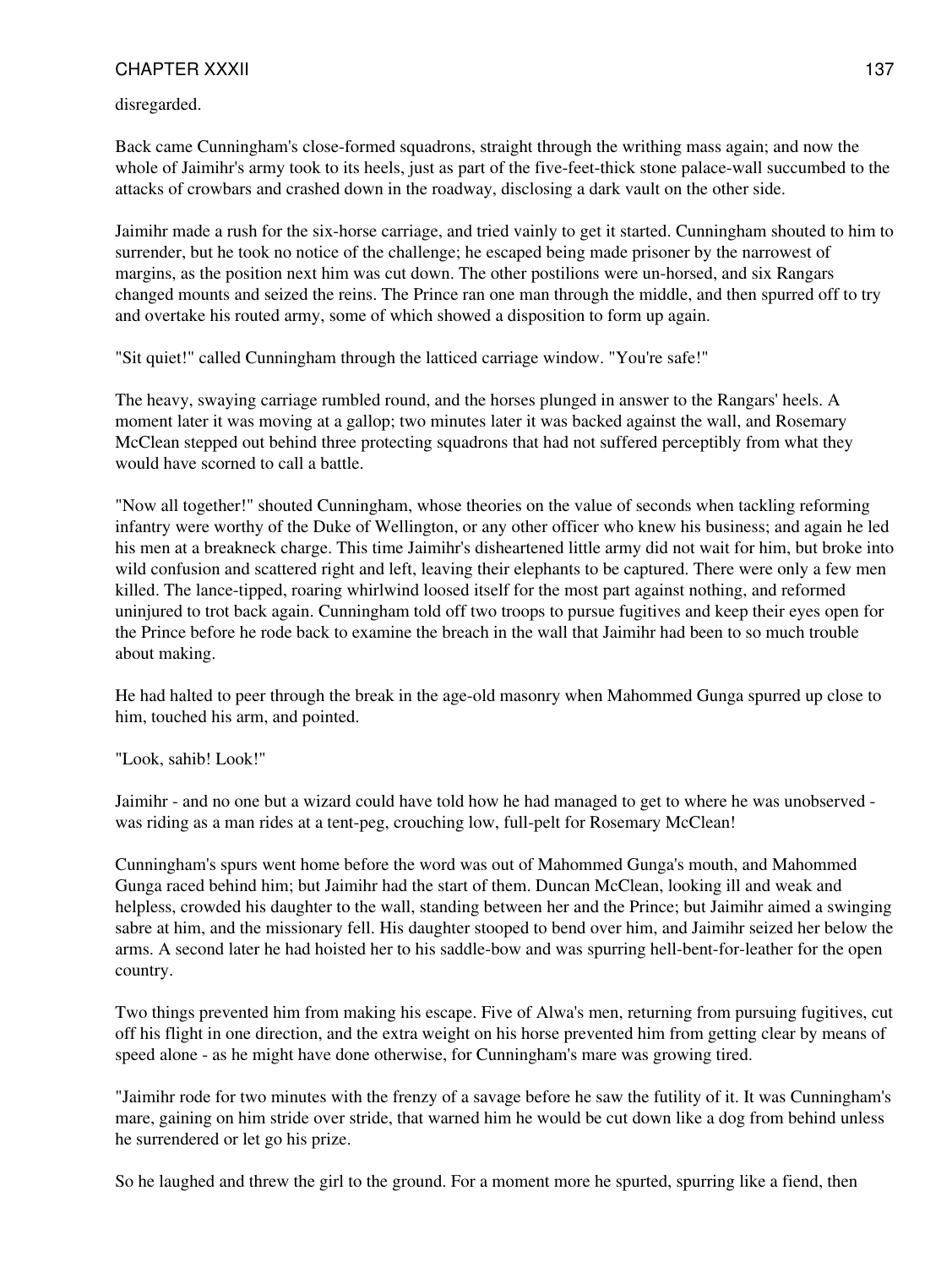wheeled and charged at Cunningham. He guessed that but for Cunningham that number of Rangars would never have agreed on a given plan. He knew that it was he, and not Cunningham or Alwa or Rosemary McClean, who had broken faith. He had broken it in thought, and word, and action. And he had lost his prospect of a throne. So he came on like a man who has nothing to gain by considering his safety. He came like a real man at last. And Cunningham, on a tired mare, met him point to point.

They fought over a quarter of a mile of ground, for Jaimihr proved to be as useful with his weapon as Mahommed Gunga's teaching had made Cunningham. There was plenty of time for the reformed squadrons to see what was happening - plenty of time for Alwa, who considered that he had an account of his own to settle with the Prince, to leave his squadron and come thundering up to help. Mahommed Gunga dodged and reined and spurred, watching his opportunity on one side and Alwa on the other. It would have suited neither of them to have their leader killed at that stage of the game, but the fighting was too quick for either man to interfere.

Jaimihr charged Cunningham for the dozenth time and missed, charged past, to wheel and charge again, then closed with the most vindictive rush of all. Again Cunningham met him point to point. The two blades locked, and bent like springs as they wrenched at them. Cunningham's blade snapped. He snatched at his mare and spun her before Jaimihr could recover, then rammed both spurs in and bore down on the Prince with half a sabre. He had him on the near side at a disadvantage. Jaimihr spurred and tried to maneuver for position, and the half sabre went home just below his ribs. He dropped bleeding in the dust at the second that Alwa and Mahommed Gunga each saw an opportunity and rushed in, to rein back face to face, grinning in each other's faces, their horses' breasts pressed tight against the charger that Jaimihr rode. The horse screamed as the shock crushed the wind out of him.

"You robbed me of my man, sahib, by about a sabre's breadth!" laughed Alwa.

"And you left your squadron leaderless without my permission!" answered Cunningham. "You too! Mahommed Gunga!"

"But, sahib!"

"Do you prefer to argue or obey?"

Mahommed Gunga flushed and rode back. Alwa grinned and started after him. Cunningham, without another glance at the dead Prince, rode up to

Rosemary McClean, who was picking herself up and looking bewildered; she had watched the duel in speechless silence, lying full length in the dust, and she still could not speak when he reached her.

"Put your foot on mine," he said reassuringly; "then swing yourself up behind me if you can. If you can't, I'll pick you up in front."

She tried hard, but she failed; so he put both arms under hers and lifted her.

"Am I welcome?" he asked. And she nodded.

Fresh from killing a man - with a man's blood on his broken sword and the sweat of fighting not yet dry on him - he held a woman in his arms for the first time in his life. His hand had been steady when it struck the blow under Jaimihr's ribs, but now it trembled. His eyes had been stern and blazing less than two minutes before; now they looked down into nothing more dangerous than a woman's eyes and grew strangely softer all at once. His mouth had been a hard, tight line under a scrubby upper lip, but his lips had parted now a little and his smile was a boy's - not nervous or mischievous - a happy boy's.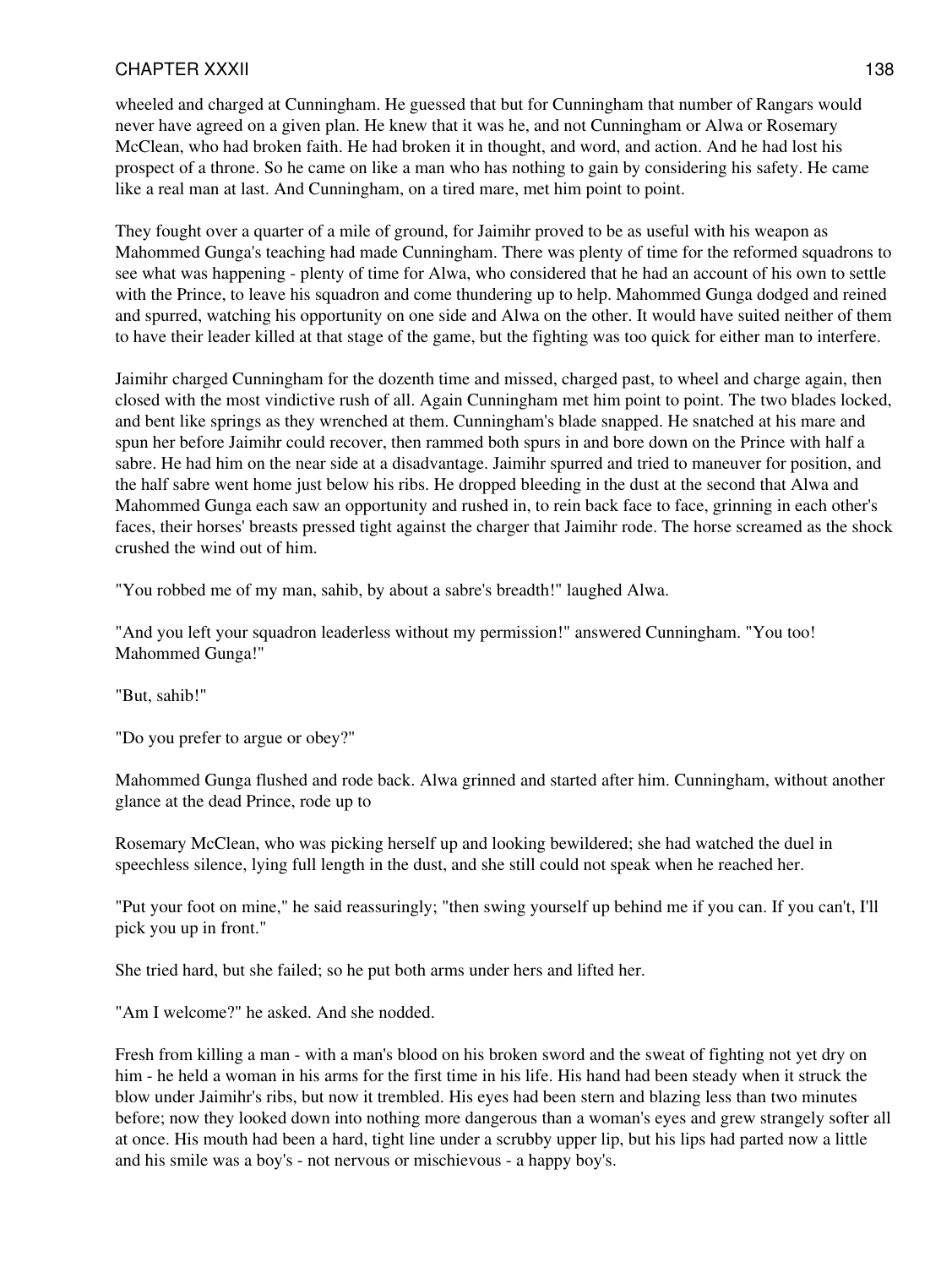She smiled, too. Most people did smile when young Cunningham looked pleased with them; but she smiled differently. And he, with that blood still wet on him, bent down and kissed her on the lips. Her answer was as characteristic as his action.

"You look like a blackguard," she said - "but you came, and I knew you would! I told Jaimihr you would, and he laughed at me. I told God you would, and you came! How long is it since you shaved? Your chin is all prickly!"

They were interrupted by a roar from the three waiting squadrons. He had ridden without caring where he went, and his mare had borne the two of them to where the squadrons were drawn up with their rear to the great gap in the wall. The situation suited every Rangar of them! That was, indeed, the way a man should win his woman! They cheered him, and cheered again, and he grinned back, knowing that their hearts were in the cheering and their good will won. Red, then, as a boiled beet, he rode over to the six-horse carriage and dismounted by her father - picked him up - called two troopers - and lifted him on to the rear seat of the great old-fashioned coach.

"Get inside beside him!" he ordered Rosemary, examining the missionary's head as he spoke. "It's a scalp wound, and he's stunned - no more. He's left off bleeding already. Nurse him!" He was off, then, without another word or a backward glance for her - off to his men and the gap in the wall that waited an investigation.

The amazing was discovered then. The treasure - the fabled, fabulous, enormous Howrah treasure was no fable. It was there, behind that wall! The jewels and the bullion in marketable bars that could have bought an army or a kingdom - the sacred, secret treasure of twenty troubled generations, that was guarded in the front by fifty doors and fifty corridors and three times fifty locks - the door of whose secret vault was guarded by a cannon, set to explode at the slightest touch - was hidden from the public road at its other side, its rear, by nothing better than a five-foot wall of ill-cemented stone! Cunningham stepped inside over the dismantled masonry and sat down on a chest that held more money's worth than all the Cunninghams in all the world had ever owned, or spent, or owed, or used, or dreamed of!

"Ask Alwa and Mahommed Gunga to come to me here!" he called; and a minute later they stood at attention in front of him.

"Send a hundred men, each with a flag of truce on his lance, to gallop through the city and call on Jaimihr's men to rally to me, if they wish protection against Howrah!"

"Good, sahib! Good!" swore Alwa. "Howrah is the next danger! Make ready to fight Howrah!"

"Attend to my orders, please!" smiled Cunningham, and Alwa did as he was told. Within an hour Jaimihr's men were streaming from the four quarters of the compass, hurrying to be on the winning side, and forming into companies as they were ordered.

Then Cunningham gave another order.

"Alwa-sahib, will you take another flag of truce, please, and ride with not more than two men to Maharajah Howrah. Tell him that I want him here at once to settle about this treasure."

Alwa stared. His mouth opened a little, and he stood like a man bereft of reason by the unexpected.

"Are you not still pledged to support Howrah on his throne?"

"I am, bahadur."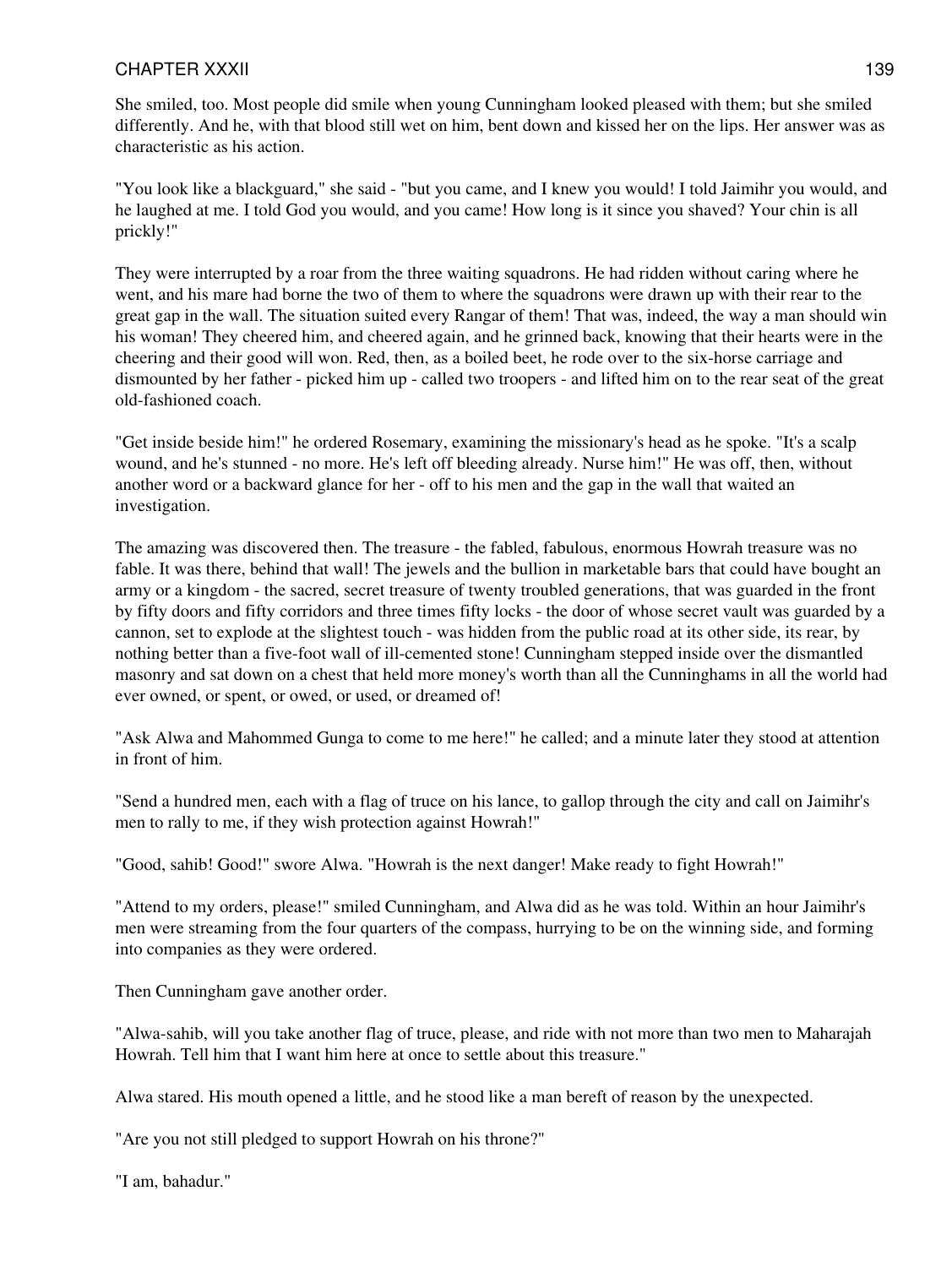"Would plundering his treasure be in keeping with your promise to him?"

"Nay, sahib. But - "

"Be good enough to take my message to him. Assure him that he may come with ten men without fear of molestation, but guarantee to him that if he comes with more than ten - and with however many more - I will fight, and keep his treasure, both!"

### **CHAPTER XXXIII**

Friends I have sought me of varying nations, Men of all ranks and of different stations; Some are in jail now, and some are deceased. Two, though, I found to be experts at sundering Me from my revenue, leaving me wondering Which was the costlier - soldier or priest.

A LITTLE more than one hour later, Howrah - sulky and disgruntled, but doing his level best to appear at Ease - faced young Cunningham across a table in the treasure-vault. Outside was a row of wagons, drawn by horses and closely guarded by a squadron of the Rangars. Behind Cunningham stood Alwa and Mahommed Gunga; behind the Maharajah were two of his court officials. There were pen and ink and the royal seal between them on the table.

"So, Maharajah-sahib. They are all scaled, and each chest is marked on the outside with its contents; I'm sorry there was no time to weigh the gold, but the number of the ingots ought to be enough. And, of course, you'll understand it wasn't possible to count all those unset stones - that 'ud take a week; but your seal is on that big chest, too, so you'll know if it's been opened. You are certain you can preserve the peace of your state with the army you have?"

"Yes," said Howrah curtly.

"Don't want me to leave a squadron of my men to help you out?"

"No!" He said that even more abruptly.

"Good. Of course, since you won't have to spare men to guard the treasure now, you'll have all the more to keep peace in the district with, won't you? Let me repeat the terms of our bargain - they're written here, but let's be sure there is no mistake. I agree to deliver your treasure into safe keeping until the rebellion is over, and to report to my government that you are friendly disposed toward us. You, in return, guarantee to protect the families and property of all these gentlemen who ride with me. It is mutually agreed that any damage done to their homes during their absence shall be made good out of your treasure, but that should you keep your part of the agreement the treasure shall be handed back to you intact. Is that correct?"

"Yes," said Howrah shifting in his seat uneasily.

"Is there anything else?"

"One other thing. I am outmaneuvered, and I have surrendered with the best grace possible. That agreement stands in my name, and no other man's?"

"Certainly."

"The priests of Siva are not parties to it?"

"I've had nothing whatever to do with them," said Cunningham.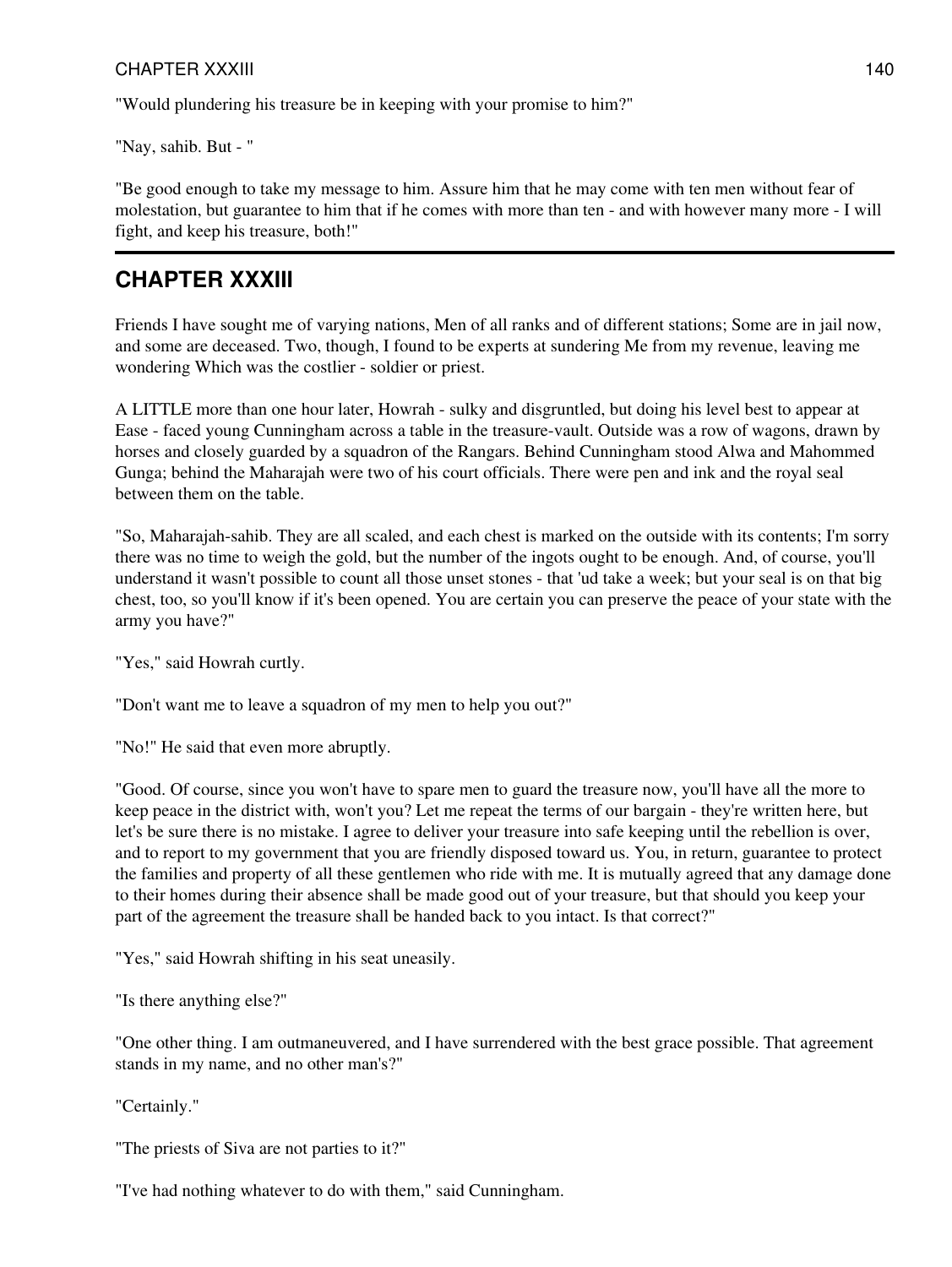"That is all, then, sahib. I am satisfied."

"While we're about it, Maharajah-sahib, let's scotch those priests altogether! McClean-sahib has told me that suttee has been practised here as a regular thing. That's got to stop, and we may as well stop it now. Of course, I shall keep my word about the treasure, and you'll get it back if you live up to the bargain you have made; but my government will know now where it is, and they'll be likely to impose a quite considerable fine on you when the rebellion's over unless this suttee's put an end to. Besides, you couldn't think of a better way of scoring off the priests than by enforcing the law and abolishing the practice. Think that over, Maharajah-sahib."

Howrah swore into his beard, as any ruling potentate might well do at being dictated to by a boy of twenty-two.

"I will do my best, sahib," he answered. "I am with the British - not against them."

"Good for you! - er, I mean, that's right!" He turned to Alwa, and looked straight into his eyes. "Are you satisfied with the guarantee?" he asked.

"Sahib, I am more than satisfied!"

"Good! Oh, and - Maharajah-sahib - since we've fought your battle for you - and lost a few men - and are going to guard your treasure for you, and be your friends, and all that kind of thing - don't you think you'd like to do something for us - not much, but just a little thing?"

"I am in your power. You have but to command."

"Oh, no. I don't want to force anything. We're friends - talking as friends. I ask a favor."

"It is granted, sahib."

"A horse or two, that's all."

"How many horses, sahib?"

"Oh, not more than one each."

The Maharajah pulled a wry face, but bowed assent. It would empty his stables very nearly, but he knew when he could not help himself. Mahommed Gunga clapped a hand to his mouth and left the vault hurriedly.

"You understand this is not a demand, Maharajah-sahib. I take it that you offer me these horses as an act of royal courtesy and as additional proof of friendliness?"

"Surely, sahib."

"My men will be very grateful to you. This will enable them to reach the scene of action with their own horses in good shape. I'm sure it's awfully good of you to have offered them!"

Outside, where the late afternoon sun was gradually letting things cool down, Mahommed Gunga leaned against the wall and roared with laughter, as he explained a few details to the admiring troopers.

"A horse or two, says he! How many? Oh, just a horse or two, Maharajah-sahib - merely a horse apiece! Fifteen hundred horses! A horse or two! Oh-ha-ha-ha-ha-ha-ho! Allah! But that boy will make a better soldier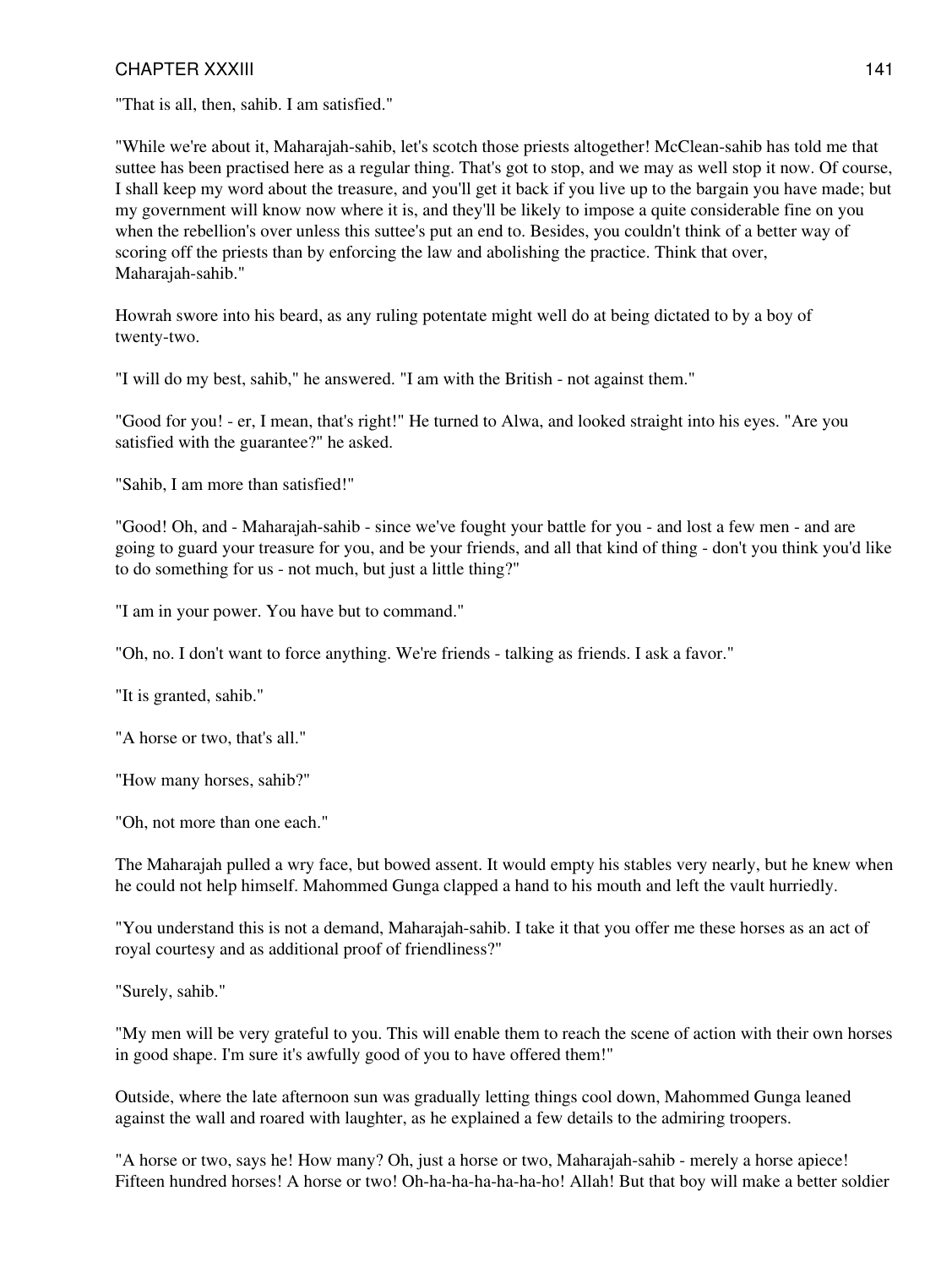### CHAPTER XXXIV 8 and 20 and 20 and 20 and 20 and 20 and 20 and 20 and 20 and 20 and 20 and 20 and 20 and 20 and

than his father! As a favor, he asked them - no compulsion, mind you - just as a favor! Allah! What is he asking now, I wonder! Ha-ha-ha-ha-ha-ho-ho-ho!"

And inside, with a perfectly straight face and almost ghastly generosity, young Cunningham proceeded to impose on Howrah the transferred, unwelcome, perilous allegiance of Jaimihr's reassembling army. The mere keeping of it in subjection, it was realized by donor and recipient alike, would keep the Maharajah's hands full.

"Are you satisfied that your homes will be safe, now?" he asked Alwa. And Alwa looked him in the eyes and grinned.

## **CHAPTER XXXIV**

Now, fifteen hundred, horse and man, Reel at the word of one! Loosed by the brazen trumpet's peal - Knee to knee and toe on heel - Troop on troop the squadrons wheel Outbrazening the sun!

WITHIN a fortnight of the outbreak of the mutiny, men spoke with bated breath about the Act of God. It burst at the moment when India's reins were in the hands of some of the worst incompetents in history. A week found strong men in control of things - the right men, with the right handful behind them.

Some of the men in charge went mad, and were relieved. Some threw up their commands. Some of the worst incompetents were killed by the mutineers, and more than one man who could have changed the course of history for the worse were taken sick and died. Instead of finding themselves faced by spineless nincompoops, the rebels reeled before the sudden, well-timed tactics of real officers with eyes and ears and brains. The mask was off on both sides, and the sudden, stripped efficiency of one was no less disconcerting than the unexpected rebellion of the other.

Byng-bahadur - "Byng the Brigadier" - was in command of a force again within three days of the news of the first massacre; and because he was Byng, with Byng's record, and Byng's ability to handle loyal natives, the men who succeeded to the reins packed him off at once with a free hand, and with no other orders than to hit, hit hard, and keep on hitting.

"Go for them, Byng, old man. Live off the country, keep moving, and don't let 'em guess once what your next move's going to be!"

So Byng recruited as he went, and struck like a brain-controlled tornado at whatever crossed his path. But irreparable damage had been done before the old school was relieved, and Byng - like others - was terribly short of men. Many of his own irregulars were so enraged at having been disbanded at a moment's notice that they refused to return to him. Their honor, as they saw it, had been outraged. Only two British regiments could be spared him, and they were both thinned by sickness from the first. They were Sikhs, who formed the bulk of his headquarterless brigade, and many of them were last-minute friends, who came to him unorganized and almost utterly undrilled.

But Byng was a man of genius, and his bare reputation was enough to offset much in the way of unpreparedness. He coaxed and licked and praised his new men into shape as he went along; within a week he had stormed Deeseera, blowing up their greatest reserve of ammunition and momentarily stunning the rebellion's leaders. But cholera took charge in the city, and two days later found him hurrying out again, to camp where there was uncontaminated water, on rising ground that gave him the command of three main roads. It was there that the rebels cornered him.

They blew up a hundred-yard-long bridge behind him at the one point where a swiftly running river could be crossed, and from two other sides at once mutinied native regiments and thousands from the countryside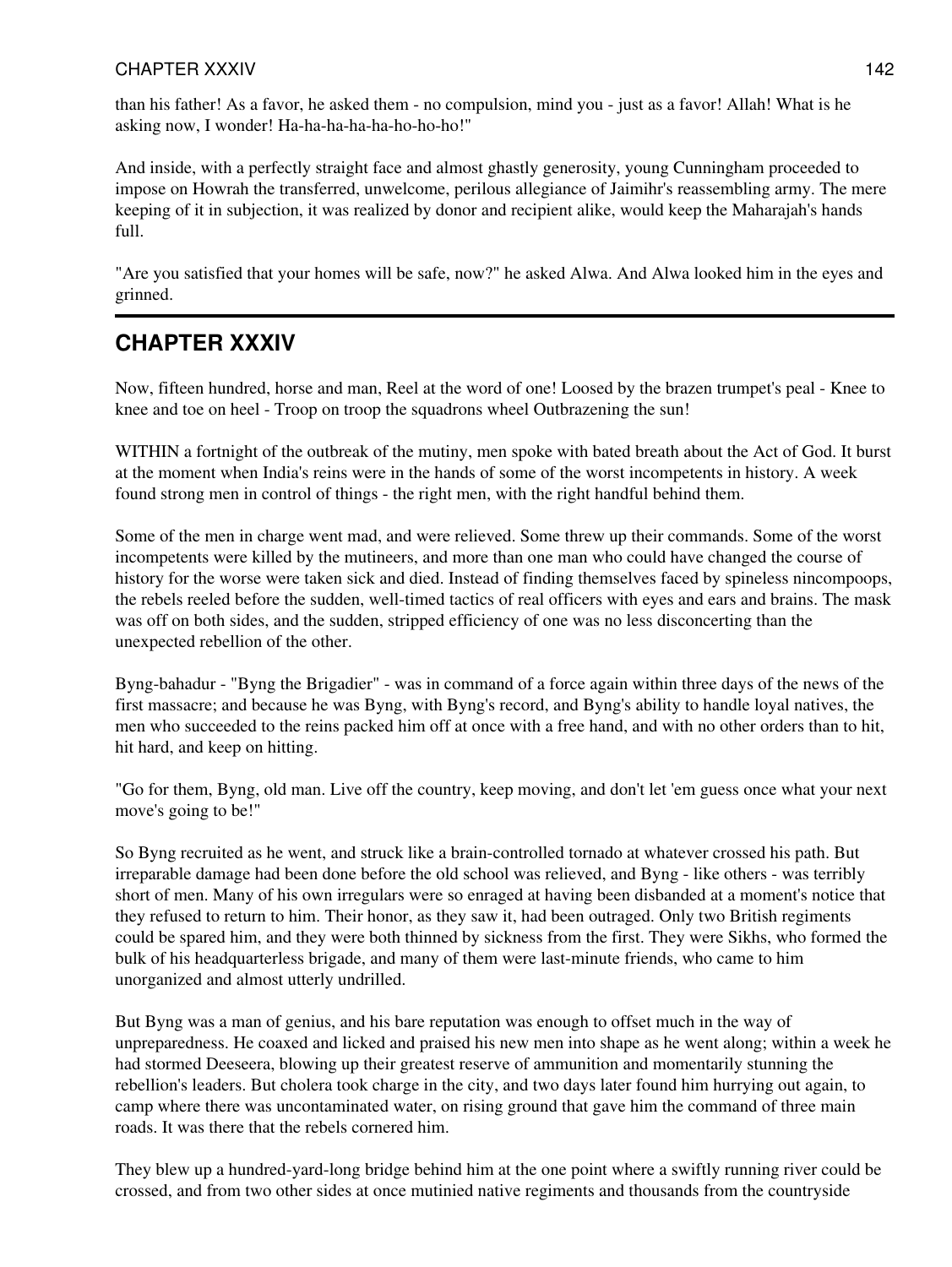### CHAPTER XXXIV 8 and 20 and 20 and 20 and 20 and 20 and 20 and 20 and 20 and 20 and 20 and 20 and 20 and 20 and

flocked, hurrying to take a hand in what seemed destined to be Byng's last action. The fact that so many swaggering soldier Sikhs were cornered with him was sufficient in itself to bring out Hindoo and Mohammedan alike.

The mutinous regiments had all been drilled and taught by British officers until they were as nearly perfect as the military knowledge of the day could make them; the fact that they had killed their officers only served to make them savage without detracting much from their efficiency. They had native officers quite capable of taking charge, and sense enough to retain their discipline.

So Byng intrenched himself on the gradual rise, and sent out as many messengers as he could spare to bring reinforcements from whatever source obtainable. Then, when almost none came, he got ready to die where he stood, using all the soldier gift he had to put courage into the last-ditch loyalists who offered to die with him. He had counted most on aid from Cunningham and Mahommed Gunga, but that source seemed to have failed him; and he gave up hope of their arrival when a body of several thousand rebels took up position on his flank and cut off approach from the direction whence Cunningham should come.

The sun blazed down like molten hell on sick and wounded. Rotting carcasses of horses and cattle, killed by the rebels' artillery-fire, lay stenching here and there, and there was no possibility of disposing of them. A day came very soon, indeed, when horse, or occasional transport bullock, was all there was to eat, and a night came when Govind Singh, the leader of the Sikhs, came to him and remonstrated.

The old man had to be carried to Byng's tent, for a round shot had disabled him, and he had himself set down by the tent-door, where the General sat on a camp-stool.

"General-sahib, I have not been asked for advice; I am here to offer it."

The huge black dome of heaven was punctuated by a billion dots of steely white that looked like pin-pricks. All the light there was came from the fitful watch-fires, where even the wagons were being burned now that the meagre supply of rough timber was giving out. The rebels, too, were burning everything on which they could lay their hands, and from between the spaced-out glow of their bonfires came ever and again the spurt of cannon-flame.

"Speak, Govind Singh!"

Sahib, we have no artillery with which to answer them. We have no food; and the supply of ammunition wanes. Shall we die here like cattle in a slaughter-house?"

"This is as good as any other place" said Byng.

"Nay, sahib!" "How, then?"

"In their lines is a better place! Here is nothing better than a shambles, with none but our men falling. They know that our food is giving out - they know that we lose heavily - they wait. They will wait for days yet before they close in to finish what their guns have but begun, and - then - how many will there be to die desperately, as is fitting?"

"We might get reinforcements in the morning, Govind Singh."

"And again, we might not, sahib!"

"I sent a number of messengers before we were shut in."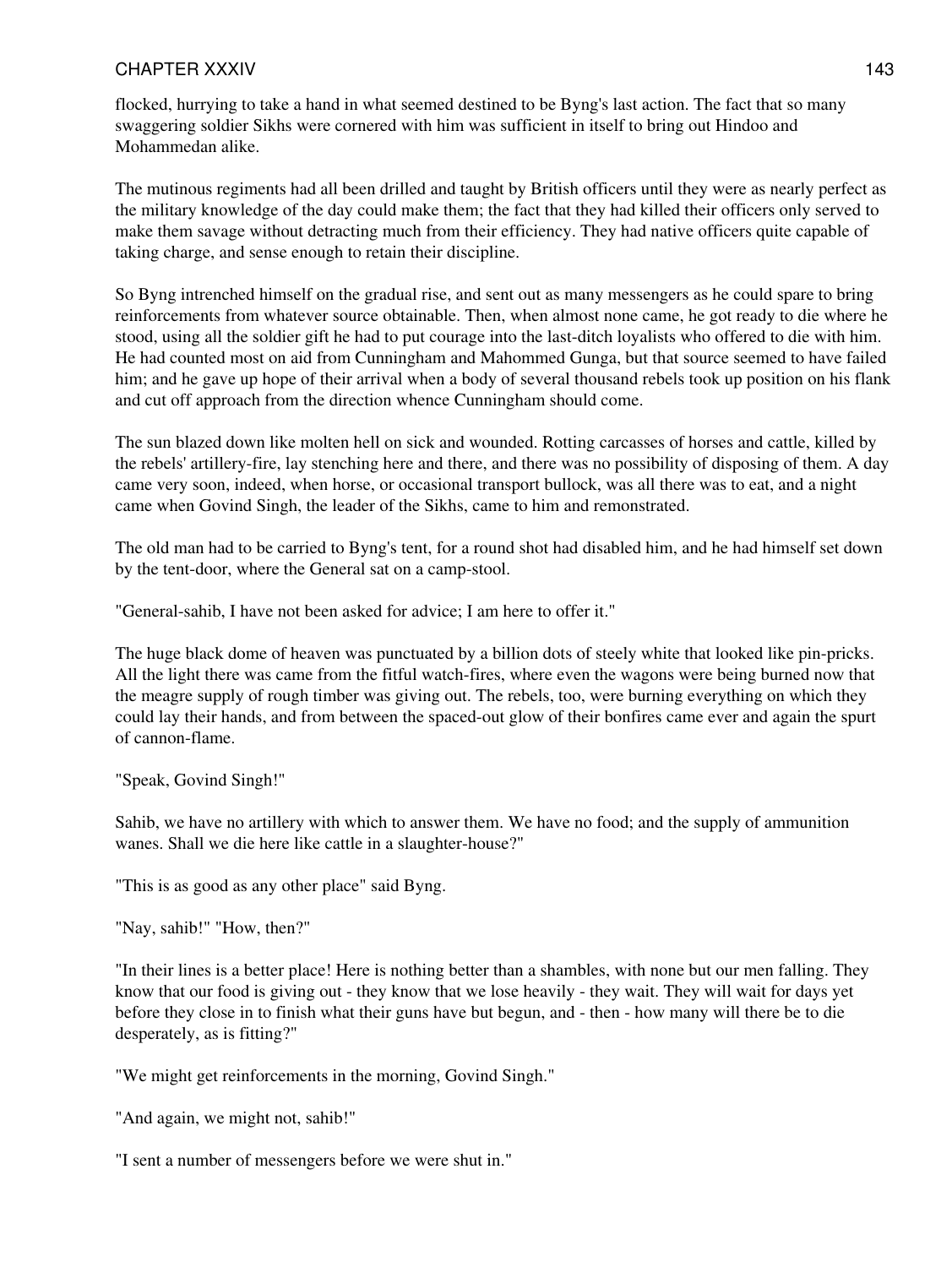#### CHAPTER XXXIV 8 and 20 and 20 and 20 and 20 and 20 and 20 and 20 and 20 and 20 and 20 and 20 and 20 and 20 and

"Yes, sahib - and to whom? To men who would ask you to reinforce them if they could get word to you! Tomorrow our rear will be surrounded, too; they have laid planks across the little streams behind us, and are preparing to drag guns to that side, too. Now, sahib, we have fire left in us. We can smite yet, and do damage while we die. Tomorrow night may find us decimated and without heart for the finish. I advise you to advance at dawn, sahib!"

That advice came as a great relief to Byng-bahadur. He had been the first to see the hopelessness of the position, and every instinct that he had told him to finish matters, not in the last reeking ditch, but ahead. where the enemy would suffer fearfully while a desperate charge roared into them, to peter out when the last man went down fighting. Surrender was unthinkable, and in any event would have been no good, for the mutineers would be sure to butcher all their prisoners; his only other chance had been to hold out until relief came, and that hope was now forlorn.

A Mohammedan stepped out of blackness and saluted him - a native officer, in charge of a handful of irregular cavalry, whose horses had all been shot.

"Well - what is it?"

"This, sahib. Do we die here? I and my men would prefer to die yonder, where a mutineer or two would pay the price!"

A Ghoorka officer - small as a Japanese and sturdy-looking came up next. The whole thing was evidently preconcerted.

"My men ask leave to show the way into the ranks ahead, General-sahib! They are overweary of this shambles!"

"We will advance at dawn!" said Byng. "Egan - "He turned to a British officer, who was very nearly all the staff he had. "Drag that table up. Let's have some paper here and a pencil, and we'll work out the best plan possible."

He sent for the commanding officers of the British regiments - both of them captains, but the seniors surviving - and a weird scene followed round the lamp set on the tiny table. British, Sikh, Mohammedan, and Ghoorka clustered close to him, and watched as his pencil traced the different positions and showed the movement that was to make the morrow's finish, their faces outlined in the lamp's yellow glow and their breath coming deep and slow as they agreed on how the greatest damage could be done the enemy before the last man died.

As he finished, and assigned each leader to his share in the last assault that any one of them would take a part in, a streak of light blazed suddenly across the sky. A shooting-star swept in a wide parabola to the horizon. A murmur went up from the wakeful lines, and the silence of the graveyard followed.

"There is our sign, sahib!" laughed the Mohammedan. The old Sikh nodded and the Ghoorka grinned. "It is the end!" he said, without a trace of discouragement.

"Nonsense!" said Byng, his face, too, turned upward.

"What, then, does it mean, sahib?"

"That - it means that God Almighty has relieved a picket! We're the picket. We're relieved! We advance at dawn, and we'll get through somehow! Join your commands, gentlemen, and explain the details carefully to your men - let's have no misunderstandings."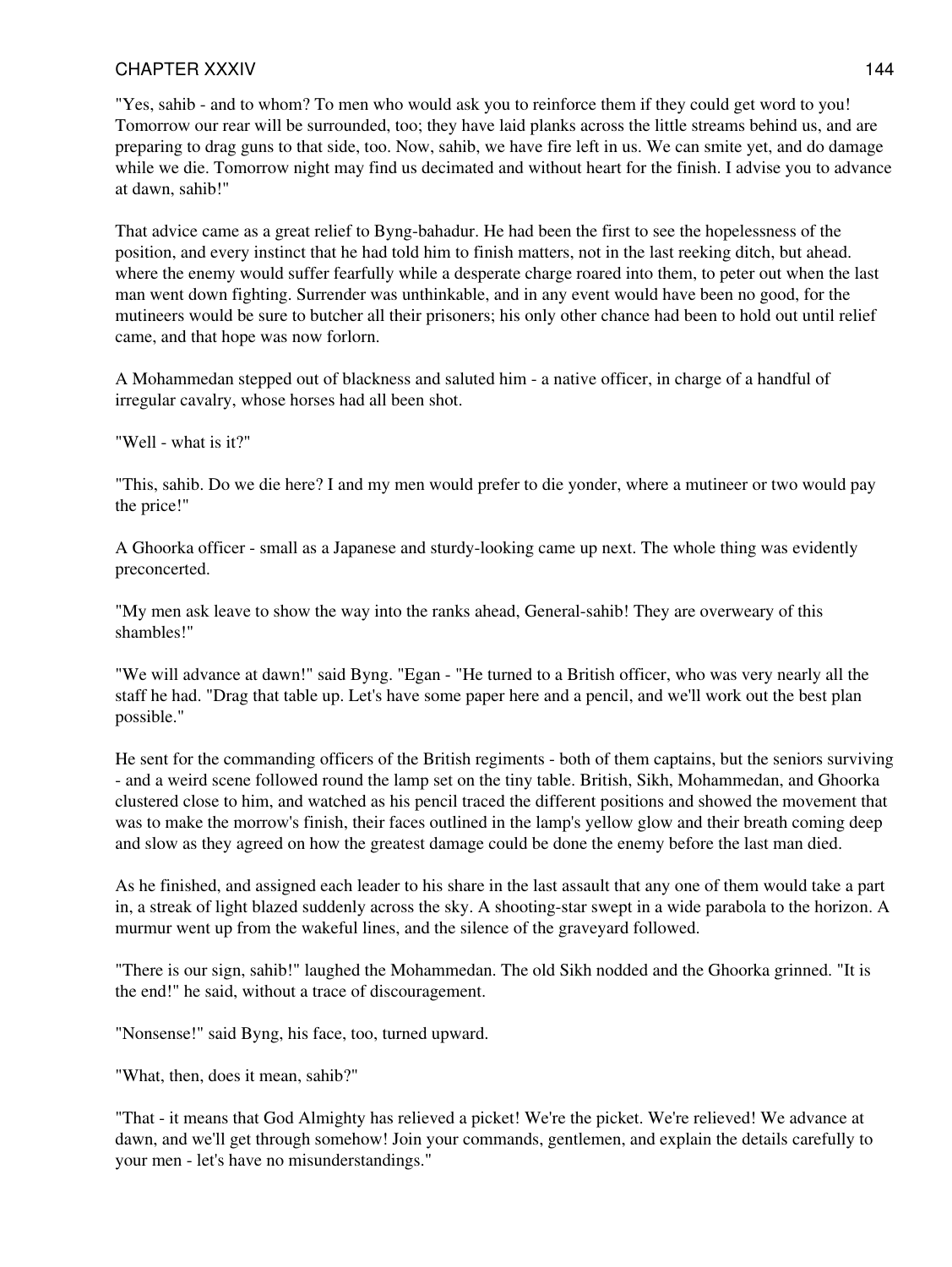#### CHAPTER XXXIV 8 and 20 and 20 and 20 and 20 and 20 and 20 and 20 and 20 and 20 and 20 and 20 and 20 and 20 and

The dawn rose gold and beautiful upon a sleepless camp that reeked and steamed with hell-hot suffering. It showed the rebels stationary, still in swarming lines, but scouts reported several thousand of them moving in a body from the flank toward the British rear.

"What proportion of the rebel force? " asked Byng. "New arrivals, or some of the old ones taking up a new position?"

"The same crowd, sir. They're just moving round to hem us in completely."

"So much the better for us, then! That leaves fewer for us to deal with in front."

As he spoke another man came running to report the arrival of five gallopers, coming hell-bent-for leather, one by one and scattered, with the evident purpose of allowing one man to get through, whatever happened.

"That'll be relief at last!" said Byng-bahadur. And, instead of ordering the advance immediately, he waited, scouring the sky-line with his glasses.

"Yes - dust - lance-heads - one - two - three divisions, coming in a hurry."

Being on rising ground, he saw the distant relieving force much sooner than the rebels did, and he knew that it was help for him on the way some time before the first of the five gallopers careered into the camp, and shouted:

"Cunnigan-bahadur comes with fifteen hundred!"

"Fifteen hundred," muttered Byng. "That merely serves to postpone the finish by an hour or two!"

But he waited; and presently the rebel scouts brought word, and their leaders, too, became aware of reinforcements on the way for somebody. They made the mistake, though, of refusing to believe that any help could be coming for the British, and by the time that messengers had hurried from the direction of the British rear, to tell of gallopers who had ridden past them and been swallowed by the shouting British lines, three squadrons on fresh horses were close enough to be reckoned dangerous.

"Is that a gun they've got with them?" wondered Byng. "By the lord Harry, no, - it's a coach and six! They're flogging it along like a twelve-pounder! And what the devil's in those wagons?"

But he had no time for guesswork. The desultory thunder of the rebel ordnance ceased, and the whole mass that hemmed him in began to revolve within itself, and present a new front to the approaching cavalry.

"Caught on the hop, by God! The whole line will advance! Trumpeter!"

One trumpet-call blared out and a dozen echoed it. In a second more a roar went up that is only heard on battle-fields. It has none of the exultant shout of joy or of the rage that a mob throws up to heaven; it is not even anger, as the cities know it, or the men who riot for advantage. It is a welcome ironically offered up to Death - full-throated, and more freighted with moral effect on an enemy than a dozen salvoes of artillery.

The thousands ahead tried hard to turn again and face two attacks at once; but, though the units were efficiently controlled, there were none who could swing the whole. Byng's decimated, forward-rushing fragment of a mixed brigade, tight-reined and working like a piece of mechanism, struck home into a mass of men who writhed, and fell away, and shouted to each other. A third of them was out of reach, beyond the British rear; fully another third was camped too far away to bring assistance at the first wild onslaught. Messengers were sent to bring them up, but the messengers were overtaken by a horde who ran.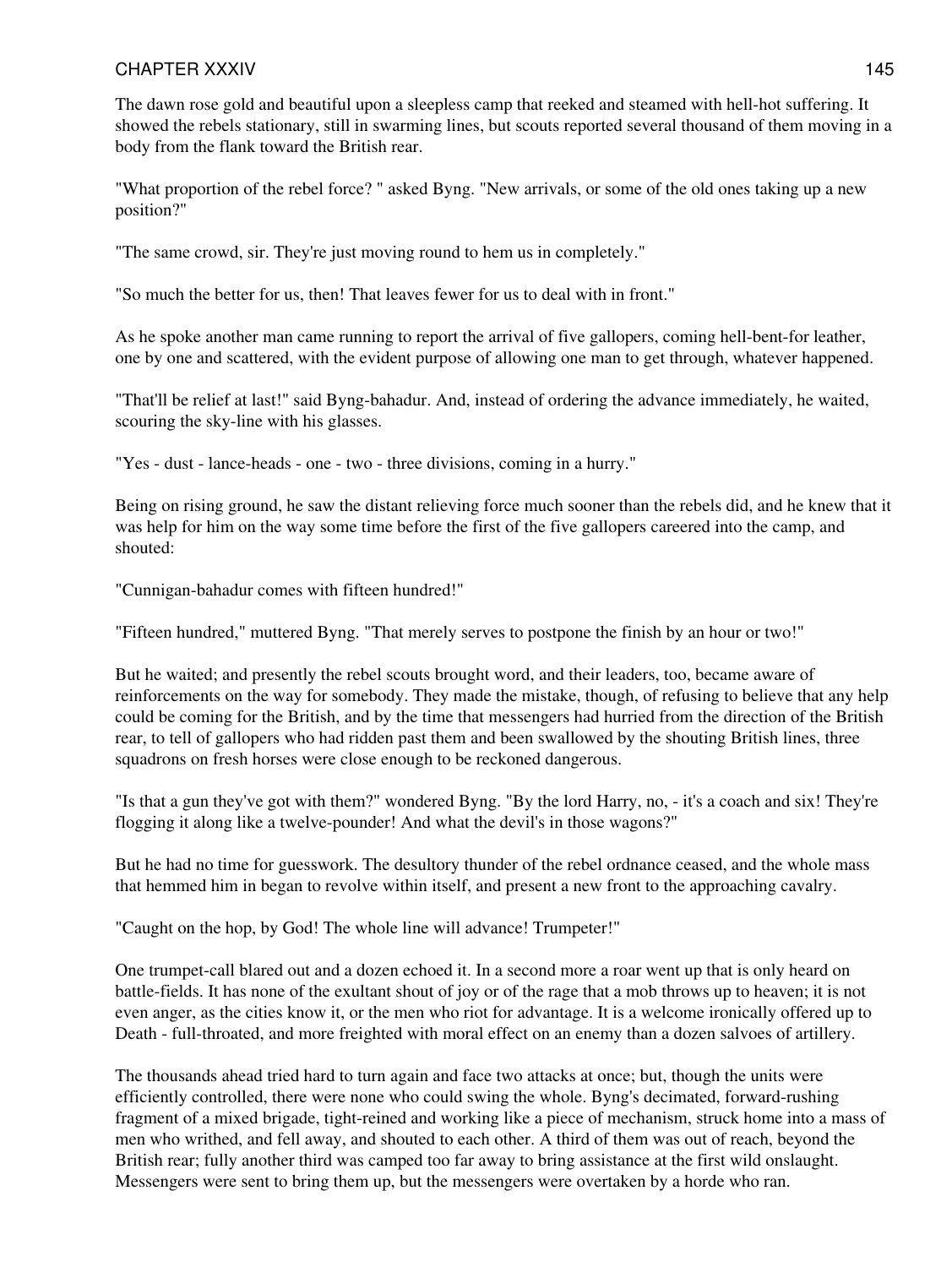#### CHAPTER XXXIV 8 and 20 and 20 and 20 and 20 and 20 and 20 and 20 and 20 and 20 and 20 and 20 and 20 and 20 and

Then, like arrows driven by the bows of death, three squadrons took them on the flank as Cunningham changed direction suddenly and loosed his full weight at the guns. Instead of standing and serving grape, the rebel gunners tried to get their ordnance away - facing about again too late, when the squadrons were almost on them. Then they died gamely, when gameness served no further purpose. The Rangars rode them down and butchered them, capturing every single gun, and leaving them while they charged again at the rallying hordes ahead.

The strange assortment of horsed wagons and the lumbering six-horse coach took full advantage of the momentary confusion to make at a gallop for the British rear, where they drew up in line behind the Sikhs, who were volleying at short range in the centre.

Byng detached two companies of British soldiers to do their amateur damnedest with the guns, and, for infantry, they did good service with them; fifteen or twenty minutes after the first onslaught the enemy was writhing under the withering attention of his own abandoned ordnance. But the odds were still tremendous, and the weight of numbers made the ultimate outcome of the battle seem a foregone conclusion.

>From the British rear heads appeared above the rising ground; the deserted camp was rushed and set alight. The tents blazed like a beacon light, and a moment later the Ghoorkas retaliated by setting fire to such of the rebel camp as had fallen into British hands.

It was those two fires that saved the day. From the sky-line to the rebel rear came the thunder of a salvo of artillery. It was the short bark of twelve-pounders loaded up with blank - a signal - and the rebels did not wait to see whether this was friend or foe. Help from one unexpected source had reached the British; this, they argued, was probably another column moving to the relief, and they drew off in reasonably decent order harried, pestered, stung, as they attempted to recover camp-equipment or get away with stores and wagons, by Cunningham, Alwa, and Mahommed Gunga.

In another hour the rebel army was a black swarm spreading on the eastern sky-line, and on the far horizon to the north there shone the glint of bayonets and helmet spikes, the dancing gleam of lance-tips, and the dazzle from the long, polished bodies of a dozen guns. A galloper spurred up with a message for Byng.

"You are to join my command," it ran, "for a raid in force on Howrah, where the rebels are supposed to have been concentrating for months past. The idea is to paralyze the vitals of the movement before concentrating somewhere on the road to Delhi, where the rebels are sure to make a most determined stand."

As he read it Mahommed Gunga galloped up to him, grinning like a boy.

"Cunnigan-sahib's respects, General-sahib! He asks leave to call his men off, saying that he has done all the damage possible with only fifteen hundred."

"Yes. Call 'em off and send Cunningham to me. How did he shape?"

"Like a son of Cunnigan-bahadur! General-sahib-salaam!"

"No. Here, you old ruffian-shake hands, will you? Now send Cunningham to me."

Cunningham came up fifteen minutes later, with a Rangar orderly behind him, and did his best to salute as though it were nothing more than an ordinary meeting.

"Oh! Here you are. 'Gratulate you, Cunningham! You came in the nick of time. What kept you?"

"That 'ud take a long time to tell, sir. I've fifteen hundred horses about ten miles from here, sir, left in charge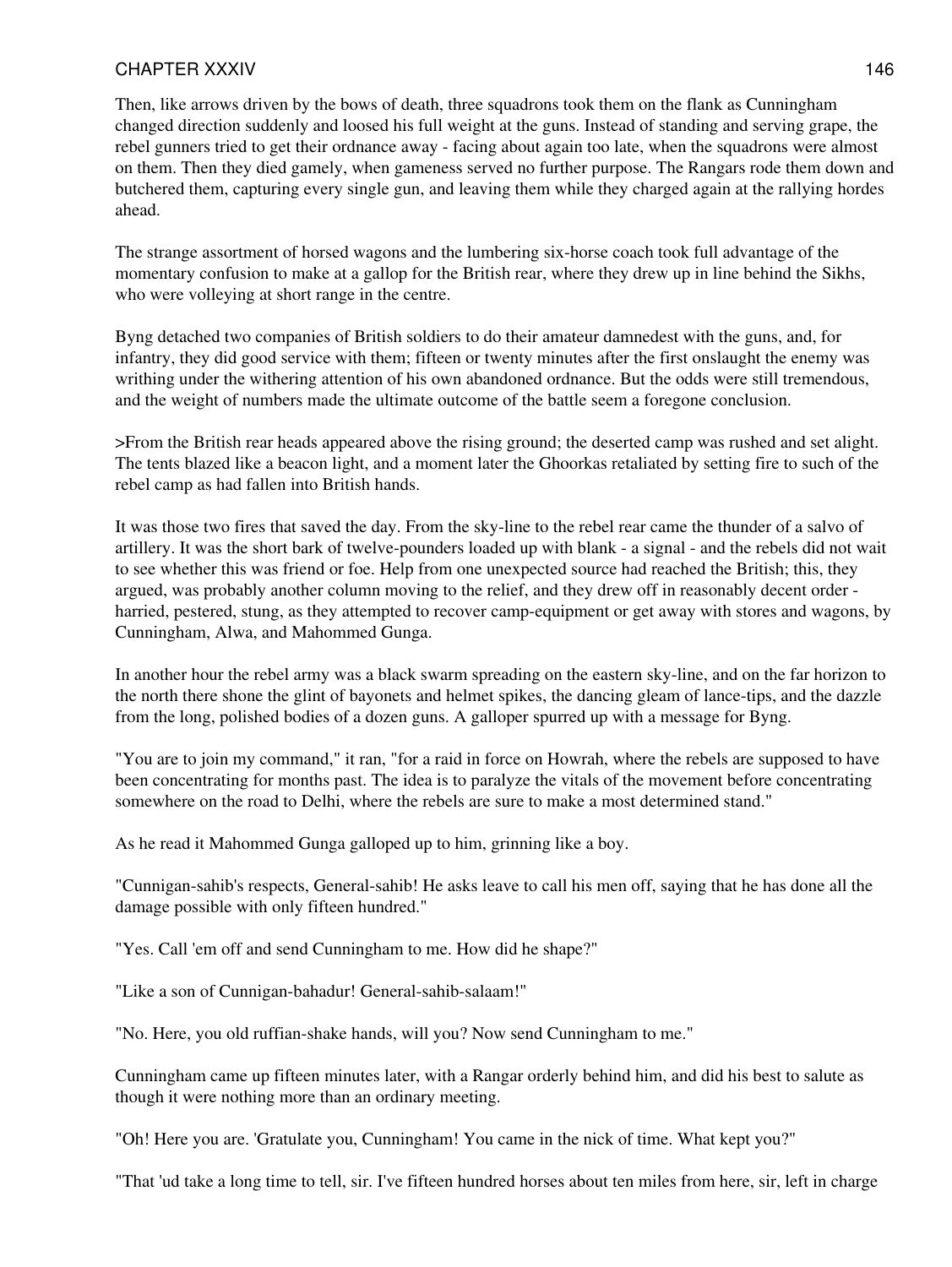#### CHAPTER XXXIV 8 and 20 and 20 and 20 and 20 and 20 and 20 and 20 and 20 and 20 and 20 and 20 and 20 and 20 and

of native levies, and I'd like permission to go and fetch them before the levies make off with them."

"Splendid! Yes, you'd better go for them. What's in the wagons."

"The Howrah treasure, sir!"

"What?"

"The whole of the Howrah treasure, sir! It's held as security. Howrah guarantees to keep the peace and protect the homes of my men. I guaranteed to hand him back the treasure when the show's over, less deductions for damage done!"

"Well, I'm - Who thought of that? You or Mahommed Gunga?"

"Oh, I expect we cooked it up between us, sir."

"H-rrrr-umph! And what's in the six-horse coach?"

"A lady and her father."

"The deuce they are!"

Byng rode up to the lumbering vehicle, signing to Cunningham to follow him.

"General Byng," said Cunningham. "Miss McClean, sir."

A very much dishevelled and very weary-looking young woman with a wealth of chestnut hair leaned through the window and smiled, not at the General but at Cunningham. Byng stared - looked from one to the other of them - and said "Hu-rrrr-umph!" again.

"It was she who made the whole thing possible, sir."

"The very deuce it was!" It began to be evident that Byng was not a ladies' man!

"This is Mr. McClean, sir - Rosemary's father. He helped her put the whole scheme through."

Byng nodded to the missionary and looked back at Rosemary McClean - then from her to Cunningham again.

"Hu-rrrr-umph! Christian names already! More 'gratulations, eh?"

Rosemary's head and shoulders disappeared and Cunningham looked foolish.

"Well! Send Mahommed Gunga for the horses. Ride over there to where you see General Evans's column and tell him the whole story. Take a small escort and the treasure with you. And - ah - er - lemme see - take this carriage, too. Oh, by the bye - you'd better ask General Evans to make some arrangements for Miss McClean. Leave her over there with the treasure. I want you back with my brigade, and I want you to be some sort of use. Can't have love-making with the brigade, Mr. Cunningham!"

The Brigadier rode off with a very perfunctory salute.

"Isn't he a rather curmudgeony sort of officer?" asked Rosemary the moment that his back was turned.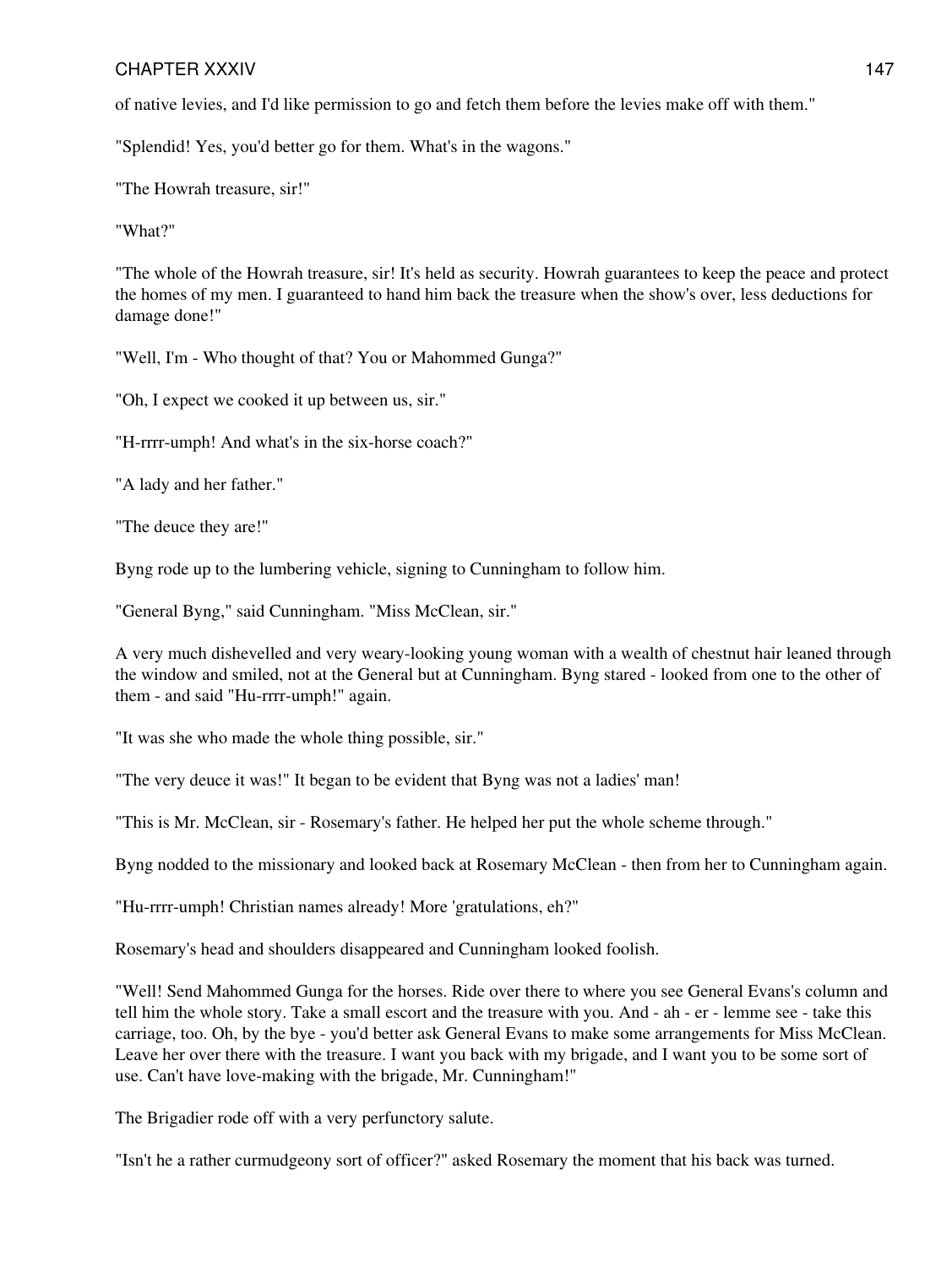"Oh, no!" laughed Cunningham. "That's Byng-bahadur's little way, that's all. He's quite likely to insist on being best man or something of that sort when the show's all over! Wait here while I fetch the escort."

#### END

\*\*\* END OF THE PROJECT GUTENBERG EBOOK, RUNG HO! \*\*\*

This file should be named rungh10.txt or rungh10.zip Corrected EDITIONS of our eBooks get a new NUMBER, rungh11.txt VERSIONS based on separate sources get new LETTER, rungh10a.txt

Project Gutenberg eBooks are often created from several printed editions, all of which are confirmed as Public Domain in the US unless a copyright notice is included. Thus, we usually do not keep eBooks in compliance with any particular paper edition.

We are now trying to release all our eBooks one year in advance of the official release dates, leaving time for better editing. Please be encouraged to tell us about any error or corrections, even years after the official publication date.

Please note neither this listing nor its contents are final til midnight of the last day of the month of any such announcement. The official release date of all Project Gutenberg eBooks is at Midnight, Central Time, of the last day of the stated month. A preliminary version may often be posted for suggestion, comment and editing by those who wish to do so.

Most people start at our Web sites at: <http://gutenberg.net> or <http://promo.net/pg>

These Web sites include award-winning information about Project Gutenberg, including how to donate, how to help produce our new eBooks, and how to subscribe to our email newsletter (free!).

Those of you who want to download any eBook before announcement can get to them as follows, and just download by date. This is also a good way to get them instantly upon announcement, as the indexes our cataloguers produce obviously take a while after an announcement goes out in the Project Gutenberg Newsletter.

http://www.ibiblio.org/gutenberg/etext04 or ftp://ftp.ibiblio.org/pub/docs/books/gutenberg/etext04

Or /etext03, 02, 01, 00, 99, 98, 97, 96, 95, 94, 93, 92, 92, 91 or 90

Just search by the first five letters of the filename you want, as it appears in our Newsletters.

# **Information about Project Gutenberg**

(one page)

We produce about two million dollars for each hour we work. The time it takes us, a rather conservative estimate, is fifty hours to get any eBook selected, entered, proofread, edited, copyright searched and analyzed, the copyright letters written, etc. Our projected audience is one hundred million readers. If the value per text is nominally estimated at one dollar then we produce \$2 million dollars per hour in 2002 as we release over 100 new text files per month: 1240 more eBooks in 2001 for a total of 4000+ We are already on our way to trying for 2000 more eBooks in 2002 If they reach just 1-2% of the world's population then the total will reach over half a trillion eBooks given away by year's end.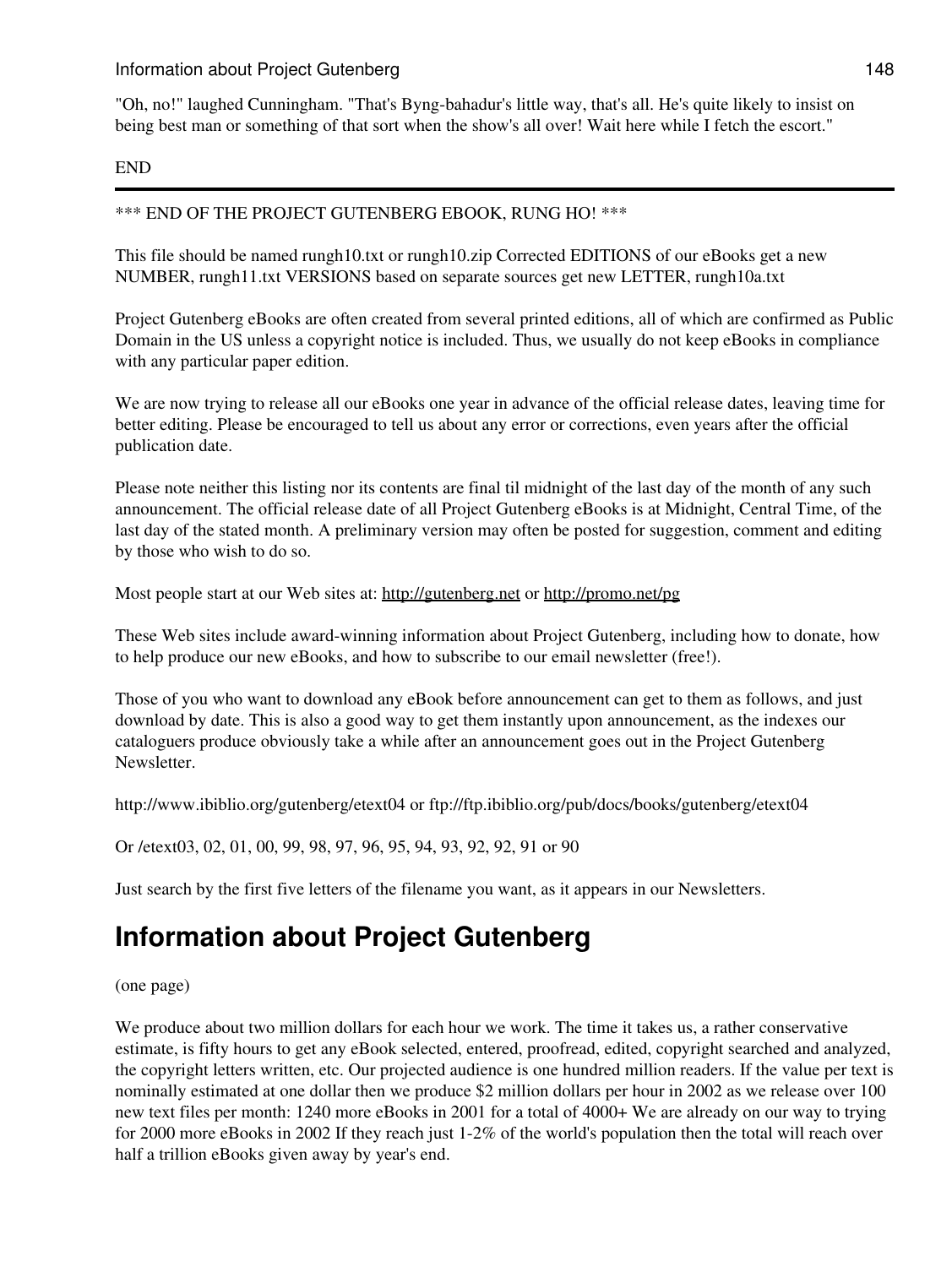#### Information about Project Gutenberg 149

The Goal of Project Gutenberg is to Give Away 1 Trillion eBooks! This is ten thousand titles each to one hundred million readers, which is only about 4% of the present number of computer users.

Here is the briefest record of our progress (\* means estimated):

#### eBooks Year Month

1 1971 July 10 1991 January 100 1994 January 1000 1997 August 1500 1998 October 2000 1999 December 2500 2000 December 3000 2001 November 4000 2001 October/November 6000 2002 December\* 9000 2003 November\* 10000 2004 January\*

The Project Gutenberg Literary Archive Foundation has been created to secure a future for Project Gutenberg into the next millennium.

#### **We need your donations more than ever!**

As of February, 2002, contributions are being solicited from people and organizations in: Alabama, Alaska, Arkansas, Connecticut, Delaware, District of Columbia, Florida, Georgia, Hawaii, Illinois, Indiana, Iowa, Kansas, Kentucky, Louisiana, Maine, Massachusetts, Michigan, Mississippi, Missouri, Montana, Nebraska, Nevada, New Hampshire, New Jersey, New Mexico, New York, North Carolina, Ohio, Oklahoma, Oregon, Pennsylvania, Rhode Island, South Carolina, South Dakota, Tennessee, Texas, Utah, Vermont, Virginia, Washington, West Virginia, Wisconsin, and Wyoming.

We have filed in all 50 states now, but these are the only ones that have responded.

As the requirements for other states are met, additions to this list will be made and fund raising will begin in the additional states. Please feel free to ask to check the status of your state.

In answer to various questions we have received on this:

We are constantly working on finishing the paperwork to legally request donations in all 50 states. If your state is not listed and you would like to know if we have added it since the list you have, just ask.

While we cannot solicit donations from people in states where we are not yet registered, we know of no prohibition against accepting donations from donors in these states who approach us with an offer to donate.

International donations are accepted, but we don't know ANYTHING about how to make them tax-deductible, or even if they CAN be made deductible, and don't have the staff to handle it even if there are ways.

Donations by check or money order may be sent to:

Project Gutenberg Literary Archive Foundation PMB 113 1739 University Ave. Oxford, MS 38655-4109

Contact us if you want to arrange for a wire transfer or payment method other than by check or money order.

The Project Gutenberg Literary Archive Foundation has been approved by the US Internal Revenue Service as a 501(c)(3) organization with EIN [Employee Identification Number] 64-622154. Donations are tax-deductible to the maximum extent permitted by law. As fund-raising requirements for other states are met, additions to this list will be made and fund-raising will begin in the additional states.

We need your donations more than ever!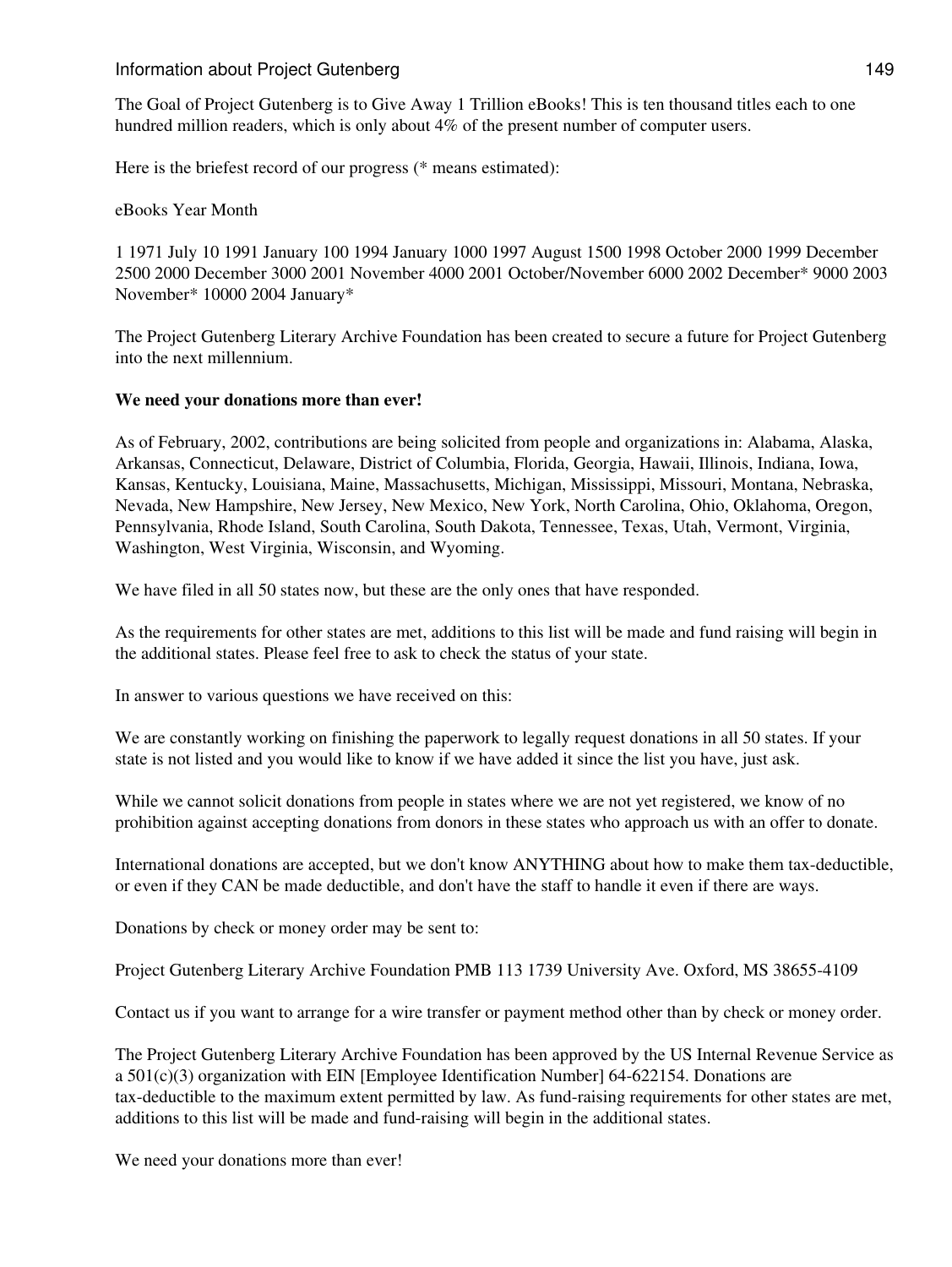### The Legal Small Print 150

You can get up to date donation information online at:

#### <http://www.gutenberg.net/donation.html>

\*\*\*

If you can't reach Project Gutenberg, you can always email directly to:

Michael S. Hart <hart@pobox.com>

Prof. Hart will answer or forward your message.

We would prefer to send you information by email.

\*\*

# **The Legal Small Print**

\*\*

(Three Pages)

\*\*\*START\*\*THE SMALL PRINT!\*\*FOR PUBLIC DOMAIN EBOOKS\*\*START\*\*\* Why is this "Small Print!" statement here? You know: lawyers. They tell us you might sue us if there is something wrong with your copy of this eBook, even if you got it for free from someone other than us, and even if what's wrong is not our fault. So, among other things, this "Small Print!" statement disclaims most of our liability to you. It also tells you how you may distribute copies of this eBook if you want to.

\*BEFORE!\* YOU USE OR READ THIS EBOOK By using or reading any part of this PROJECT GUTENBERG-tm eBook, you indicate that you understand, agree to and accept this "Small Print!" statement. If you do not, you can receive a refund of the money (if any) you paid for this eBook by sending a request within 30 days of receiving it to the person you got it from. If you received this eBook on a physical medium (such as a disk), you must return it with your request.

ABOUT PROJECT GUTENBERG-TM EBOOKS This PROJECT GUTENBERG-tm eBook, like most PROJECT GUTENBERG-tm eBooks, is a "public domain" work distributed by Professor Michael S. Hart through the Project Gutenberg Association (the "Project"). Among other things, this means that no one owns a United States copyright on or for this work, so the Project (and you!) can copy and distribute it in the United States without permission and without paying copyright royalties. Special rules, set forth below, apply if you wish to copy and distribute this eBook under the "PROJECT GUTENBERG" trademark.

Please do not use the "PROJECT GUTENBERG" trademark to market any commercial products without permission.

To create these eBooks, the Project expends considerable efforts to identify, transcribe and proofread public domain works. Despite these efforts, the Project's eBooks and any medium they may be on may contain "Defects". Among other things, Defects may take the form of incomplete, inaccurate or corrupt data, transcription errors, a copyright or other intellectual property infringement, a defective or damaged disk or other eBook medium, a computer virus, or computer codes that damage or cannot be read by your equipment.

# **LIMITED WARRANTY; DISCLAIMER OF DAMAGES**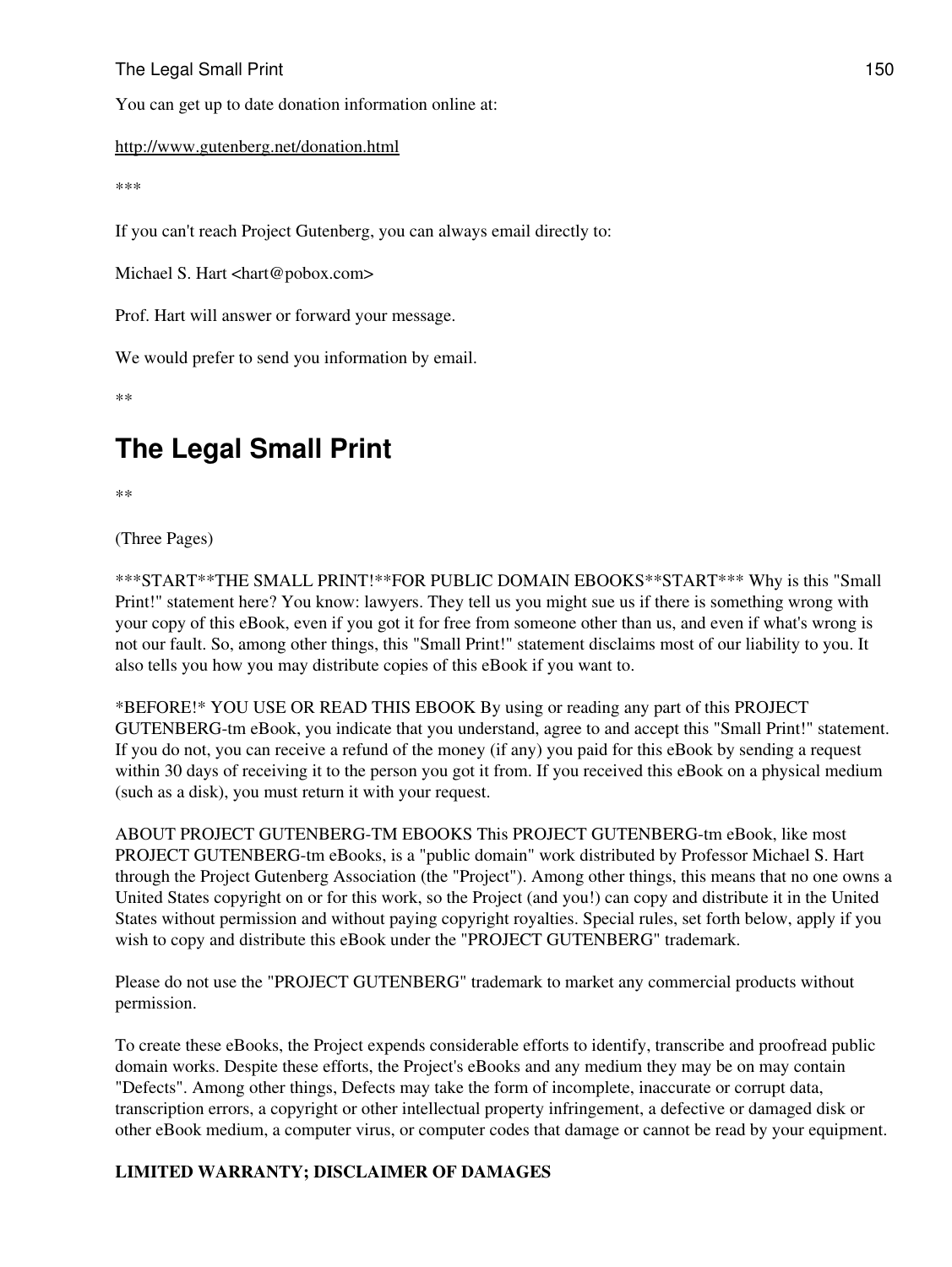### The Legal Small Print 151

But for the "Right of Replacement or Refund" described below, [1] Michael Hart and the Foundation (and any other party you may receive this eBook from as a PROJECT GUTENBERG-tm eBook) disclaims all liability to you for damages, costs and expenses, including legal fees, and [2] YOU HAVE NO REMEDIES FOR NEGLIGENCE OR UNDER STRICT LIABILITY, OR FOR BREACH OF WARRANTY OR CONTRACT, INCLUDING BUT NOT LIMITED TO INDIRECT, CONSEQUENTIAL, PUNITIVE OR INCIDENTAL DAMAGES, EVEN IF YOU GIVE NOTICE OF THE POSSIBILITY OF SUCH DAMAGES.

If you discover a Defect in this eBook within 90 days of receiving it, you can receive a refund of the money (if any) you paid for it by sending an explanatory note within that time to the person you received it from. If you received it on a physical medium, you must return it with your note, and such person may choose to alternatively give you a replacement copy. If you received it electronically, such person may choose to alternatively give you a second opportunity to receive it electronically.

THIS EBOOK IS OTHERWISE PROVIDED TO YOU "AS-IS". NO OTHER WARRANTIES OF ANY KIND, EXPRESS OR IMPLIED, ARE MADE TO YOU AS TO THE EBOOK OR ANY MEDIUM IT MAY BE ON, INCLUDING BUT NOT LIMITED TO WARRANTIES OF MERCHANTABILITY OR FITNESS FOR A PARTICULAR PURPOSE.

Some states do not allow disclaimers of implied warranties or the exclusion or limitation of consequential damages, so the above disclaimers and exclusions may not apply to you, and you may have other legal rights.

### **INDEMNITY**

You will indemnify and hold Michael Hart, the Foundation, and its trustees and agents, and any volunteers associated with the production and distribution of Project Gutenberg-tm texts harmless, from all liability, cost and expense, including legal fees, that arise directly or indirectly from any of the following that you do or cause: [1] distribution of this eBook, [2] alteration, modification, or addition to the eBook, or [3] any Defect.

#### **DISTRIBUTION UNDER "PROJECT GUTENBERG-tm"**

You may distribute copies of this eBook electronically, or by disk, book or any other medium if you either delete this "Small Print!" and all other references to Project Gutenberg, or:

[1] Only give exact copies of it. Among other things, this requires that you do not remove, alter or modify the eBook or this "small print!" statement. You may however, if you wish, distribute this eBook in machine readable binary, compressed, mark-up, or proprietary form, including any form resulting from conversion by word processing or hypertext software, but only so long as \*EITHER\*:

[\*] The eBook, when displayed, is clearly readable, and does \*not\* contain characters other than those intended by the author of the work, although tilde  $(\sim)$ , asterisk  $(*)$  and underline (\_) characters may be used to convey punctuation intended by the author, and additional characters may be used to indicate hypertext links; OR

[\*] The eBook may be readily converted by the reader at no expense into plain ASCII, EBCDIC or equivalent form by the program that displays the eBook (as is the case, for instance, with most word processors); OR

[\*] You provide, or agree to also provide on request at no additional cost, fee or expense, a copy of the eBook in its original plain ASCII form (or in EBCDIC or other equivalent proprietary form).

[2] Honor the eBook refund and replacement provisions of this "Small Print!" statement.

[3] Pay a trademark license fee to the Foundation of 20% of the gross profits you derive calculated using the